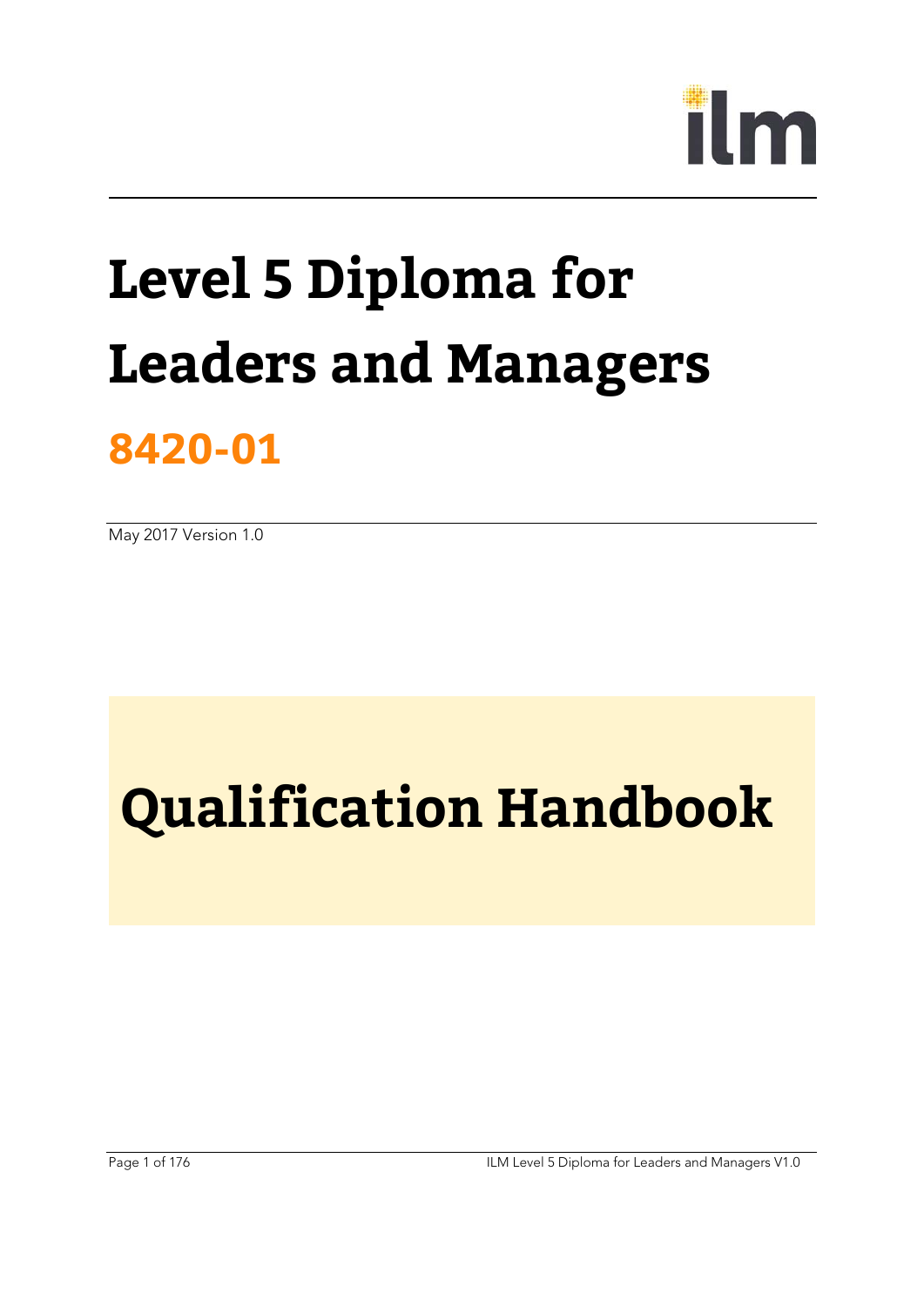## **Qualification at a glance**

| Subject area                   | Management                                                                   |
|--------------------------------|------------------------------------------------------------------------------|
| <b>ILM</b> number              | 8420-01                                                                      |
| Age group approved             | $16+$                                                                        |
| <b>Entry requirements</b>      | None                                                                         |
| Assessment                     | Scenario-based assessment, Portfolio of Evidence,<br>Professional Discussion |
| <b>Approvals</b>               | Available from 1 May 2017                                                    |
| <b>Apprenticeship Standard</b> | <b>Level 5 Operations/Departmental Manager</b>                               |
| Registration and certification | Consult the Walled Garden/Online Cataloque for last<br>dates                 |

| Title and level                             | ILM number | Accreditation<br>number |
|---------------------------------------------|------------|-------------------------|
| Level 5 Diploma for<br>Leaders and Managers | 8420-01    | 603/1167/8              |

| Version and date <b>b</b> | Change detail    | <b>Section</b> |
|---------------------------|------------------|----------------|
| 1.0 May 2017              | Handbook created |                |

This document is intended for current and prospective Centres of ILM and City & Guilds. All ILM qualifications are awarded by The City and Guilds of London Institute. This document should always be read in conjunction with the ILM Customer Handbook www.i-l-m.com/handbook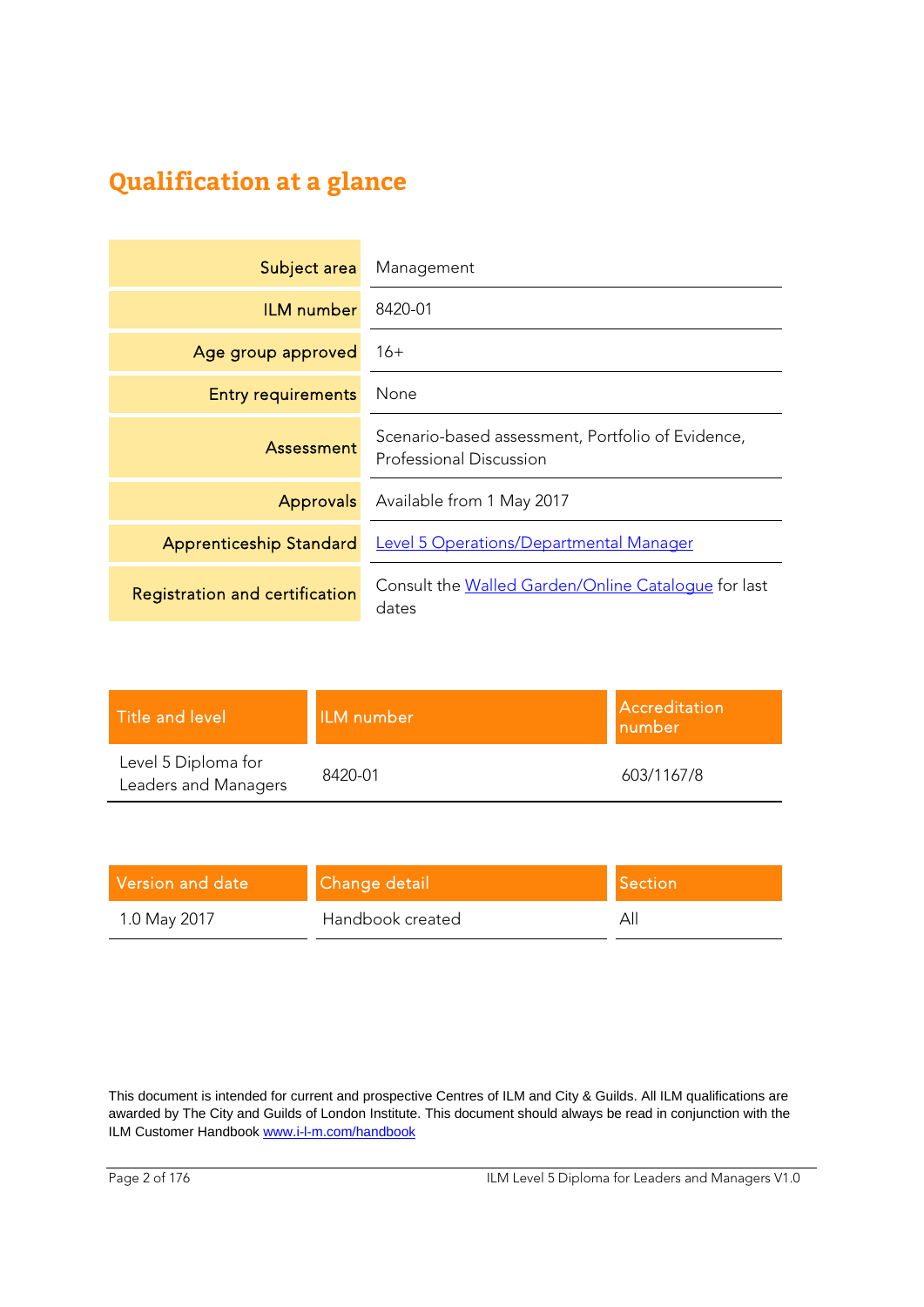## **Contents**

| Qualification at a glance                         | $\overline{2}$ |
|---------------------------------------------------|----------------|
| Contents                                          | 3              |
| Introduction                                      | 4              |
| Centre requirements                               | 7              |
| Delivering the qualification                      | 11             |
| Assessment                                        | 13             |
| Knowledge units                                   | 17             |
| Skills units                                      | 56             |
| Combined knowledge and skills units               | 110            |
| Appendix 1<br>Assessment guidance                 | 131            |
| Conducting professional discussions<br>Appendix 2 | 135            |
| Appendix 3<br>Assessment plan template            | 137            |
| Appendix 4<br>Assessment record sheet             | 138            |
| Appendix 5<br><b>Assessment briefs</b>            | 139            |
| Sources of general information<br>Appendix 6      | 174            |
| Useful contacts                                   | 175            |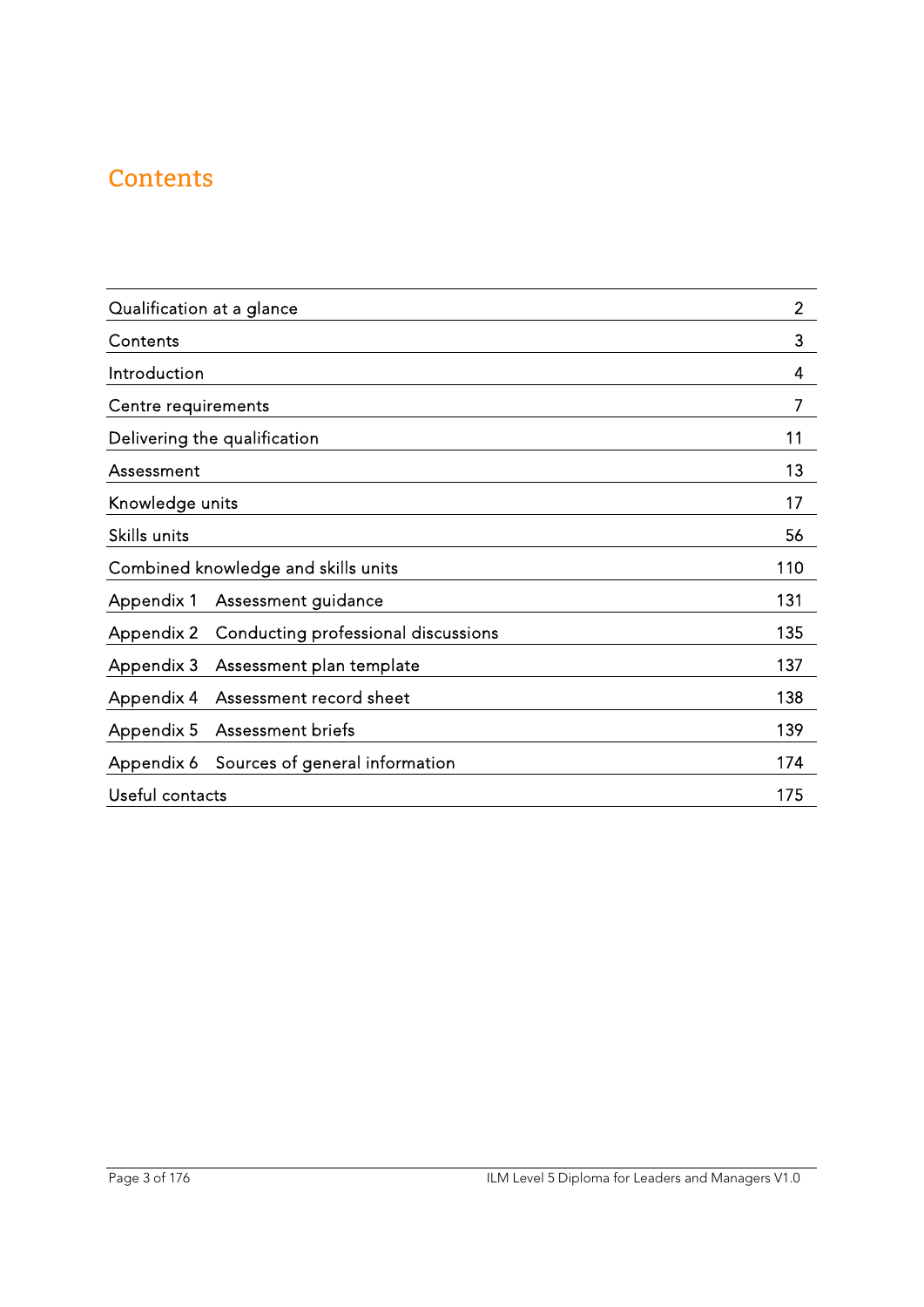## **Introduction**

This document tells you what you need to do to deliver the qualification:

| Area                                                | <b>Description</b>                                                                                                                                                                                                                                                                                                                                                   |  |
|-----------------------------------------------------|----------------------------------------------------------------------------------------------------------------------------------------------------------------------------------------------------------------------------------------------------------------------------------------------------------------------------------------------------------------------|--|
| Qualification aim                                   | To provide learners working in an organisation with the leadership<br>and management knowledge and skills required to progress in their<br>career and on to further study. When taken as part of the<br>Operations/Departmental Manager apprenticeship standard the aim<br>of this qualification is to support preparation for the End Point<br>Assessment (EPA).    |  |
| Who is the<br>qualification for?                    | Ideal for professionals who manage teams or projects and are<br>responsible for achieving operational or departmental goals and<br>objectives as part of their organisation's strategy. The learner must be<br>in employment to take this qualification.                                                                                                             |  |
| Benefits for<br>individuals                         | Develop your ability to lead, motivate and inspire to drive better<br>$\bullet$<br>results.<br>Use core management techniques to provide practical<br>leadership and operational management skills.<br>Benchmark your managerial capability against other<br>$\bullet$<br>professionals.<br>Raise your professional profile within your organisation.<br>$\bullet$   |  |
| Benefits for<br>employers and<br>educators          | Targeted learning and development in complete alignment with<br>$\bullet$<br>the latest apprenticeship standards - ensuring all learning is<br>relevant, with no gaps in knowledge.<br>Maximises learner's confidence and readiness for End Point<br>Assessment.<br>Rewards learner's engagement and drives completion with ILM<br>$\bullet$<br>digital credentials. |  |
| What opportunities<br>for progression are<br>there? | The qualification allows learners to progress in their career or to the<br>following ILM qualifications:<br>ILM Level 6 Award in Management<br>Chartered Manager Degree Apprenticeship (England only)<br>$\bullet$<br>ILM Level 7 Qualifications in Leadership and Management<br>Management related degree                                                           |  |
| Is it part of an<br>apprenticeship?                 | This qualification provides full coverage of the 'on programme'<br>element of the Operations/Departmental Manager Apprenticeship<br>Standard. The qualification may also be delivered independent of<br>the apprenticeship.                                                                                                                                          |  |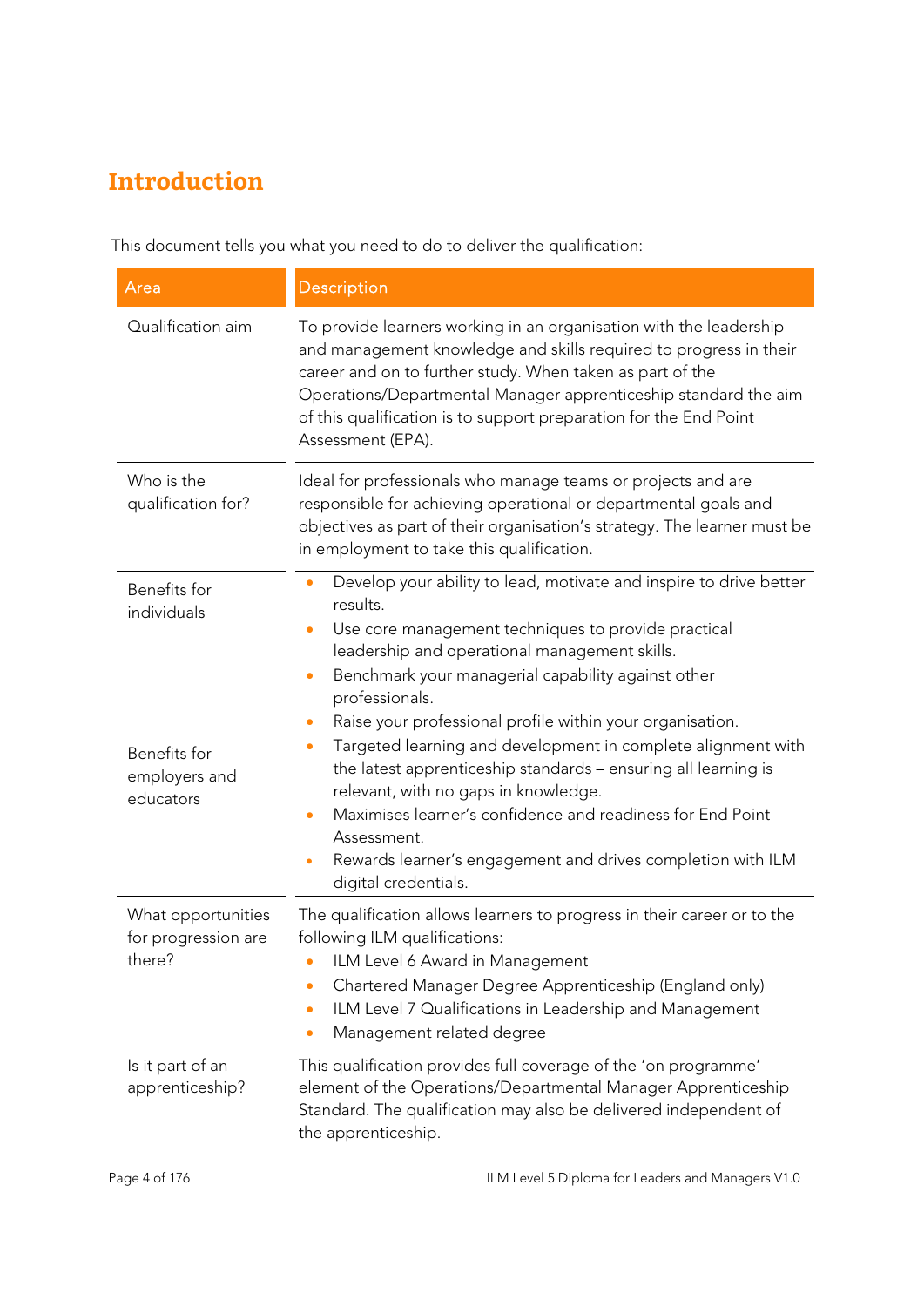### **Structure**

To achieve the Level 5 Diploma for Leaders and Managers learners must achieve all 17 units.

| Level 5 Diploma for Leaders and Managers   |                    |                                     |                |                        |            |
|--------------------------------------------|--------------------|-------------------------------------|----------------|------------------------|------------|
| <b>UAN</b>                                 | ILM unit<br>number | Unit title                          | Level          | <b>Credit</b><br>Value | <b>GLH</b> |
| <b>Knowledge Units</b>                     |                    |                                     |                |                        |            |
| H/615/5878                                 | 8420-500           | Leading People                      | 5              | 3                      | 22         |
| K/615/5879                                 | 8420-501           | Managing People                     | 5              | 3                      | 22         |
| D/615/5880                                 | 8420-502           | <b>Building Relationships</b>       | 5              | $\mathsf 3$            | 18         |
| H/615/5881                                 | 8420-503           | Communication                       | 5              | $\mathbf{2}$           | 15         |
| A/615/5885                                 | 8420-507           | Operational Management              | 5              | 3                      | 20         |
| F/615/5886                                 | 8420-508           | Project Management                  | 5              | 3                      | 20         |
| J/615/5887                                 | 8420-509           | Finance                             | 5              | 3                      | 20         |
| <b>Skills Units</b>                        |                    |                                     |                |                        |            |
| K/615/5882                                 | 8420-504           | Leading People                      | 5              | 3                      | 6          |
| M/615/5883                                 | 8420-505           | Managing People                     | 5              | 3                      | 6          |
| T/615/5884                                 | 8420-506           | <b>Building Relationships</b>       | 5              | 3                      | 6          |
| T/615/5562                                 | 8420-307           | Communication                       | 3              | $\overline{2}$         | 3          |
| L/615/5888                                 | 8420-510           | <b>Operational Management</b>       | 5              | 3                      | 6          |
| R/615/5889                                 | 8420-511           | Project Management                  | 5              | 3                      | 6          |
| J/615/5890                                 | 8420-512           | Finance                             | 5              | 3                      | 6          |
| <b>Combined Knowledge and Skills Units</b> |                    |                                     |                |                        |            |
| L/615/5891                                 | 8420-513           | Self-Awareness                      | 5              | 3                      | 15         |
| R/615/5892                                 | 8420-400           | Management of Self                  | $\overline{4}$ | 3                      | 15         |
| Y/615/5893                                 | 8420-514           | Problem Solving and Decision Making | 5              | $\overline{4}$         | 15         |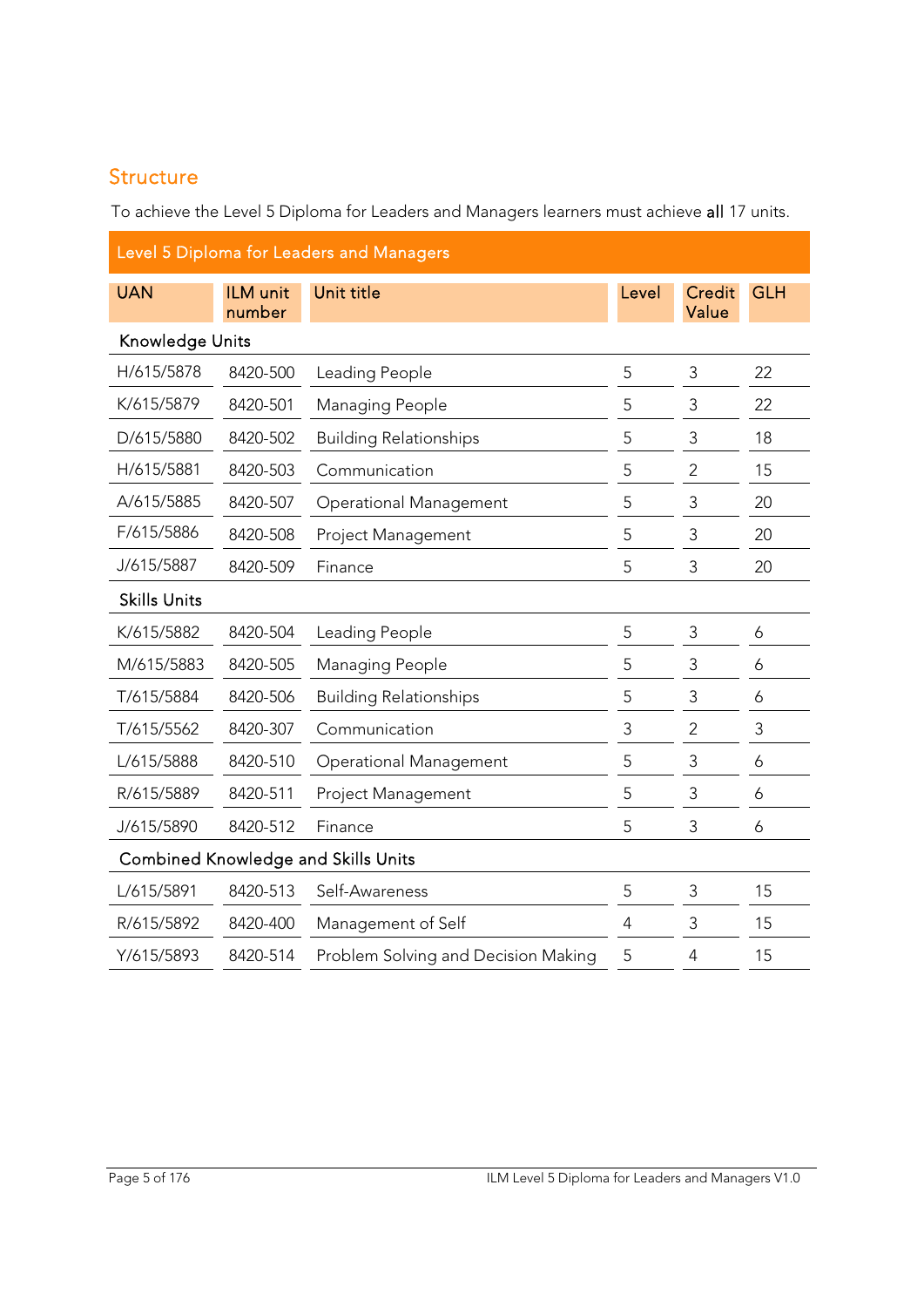## Total qualification time (TQT)

Total Qualification Time (TQT) is the number of notional hours which represents an estimate of the total amount of hours that could reasonably be expected for a learner to achieve and demonstrate the achievement of the level of attainment necessary for the award of a qualification.

TQT is comprised of the following two elements:

(1) The number of hours which an awarding organisation has assigned to a qualification for guided learning, and

(2) An estimate of the number of hours a learner will reasonably be likely to spend in preparation, study or any other form of participation in education or training, including assessment, which takes place as directed by – but, unlike guided learning, not under the immediate guidance or supervision of – a Lecturer, Supervisor, Tutor or other, appropriate provider of education or training.

#### Extract from: Ofqual, Total Qualification Time Criteria for All Qualifications, Section 1.8

| Title and level                          | GLH TOT | <b>V</b> Credit |
|------------------------------------------|---------|-----------------|
| Level 5 Diploma for Leaders and Managers |         | $\sim$ ()       |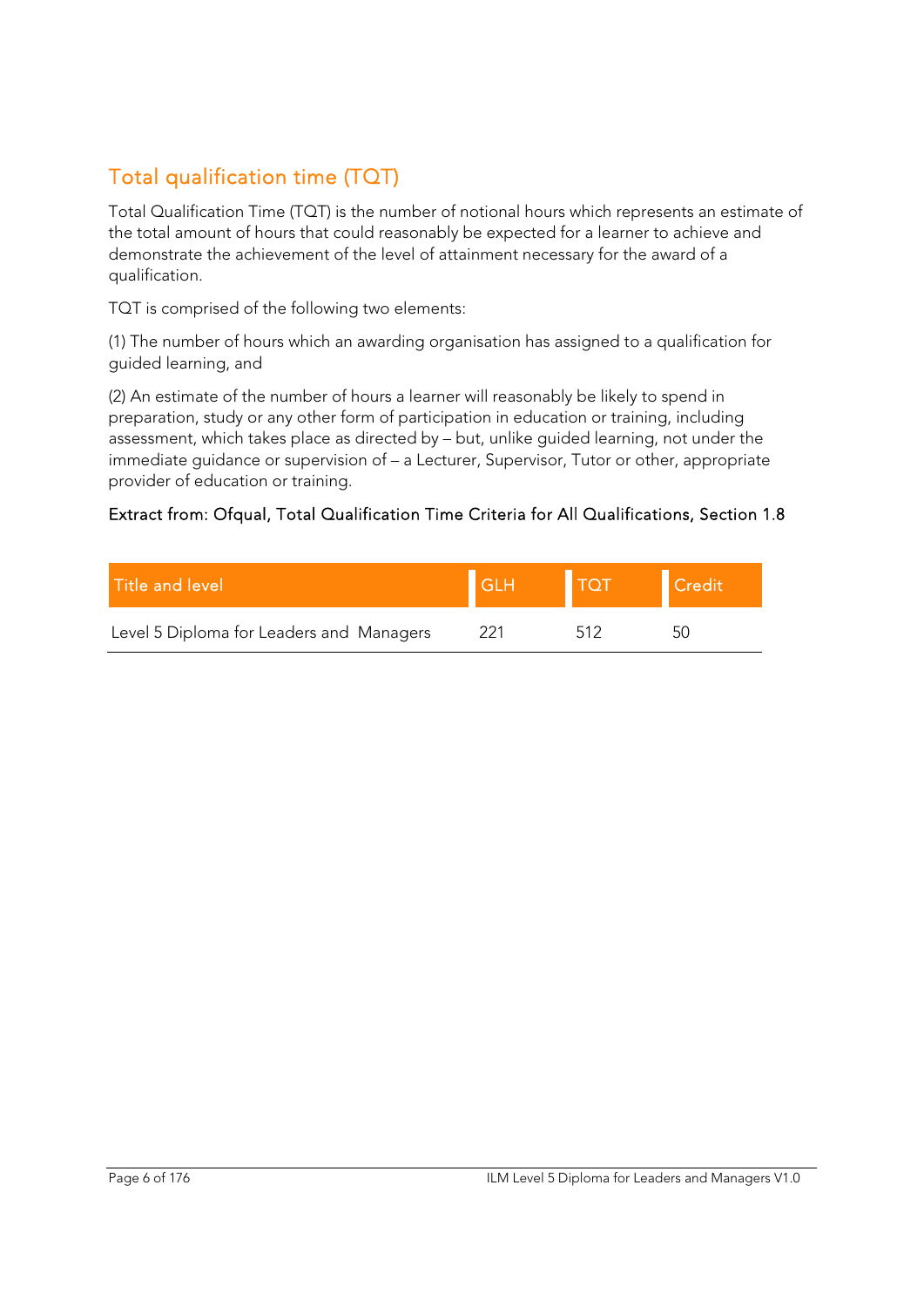## **Centre requirements**

## Approval

Centres must ensure they are approved by ILM to offer this qualification before commencing delivery. Centres must submit a learner journey plan (formerly known as a scheme of work), lesson plans etc. Once approved, the qualification will be listed on a Centre's Walled Garden Catalogue. Centres should liaise with their Business Development Manager to obtain add-on approval.

#### Resource requirements

#### Occupational competence requirements

Centres must demonstrate that staff who are actively involved in the delivery of the qualification meet the occupational competence requirements determined by ILM. It is also the Centre's responsibility to inform ILM of any changes to staffing by completing and returning a Centre Update Form (CUF). A CV should be available for review by the Quality & Compliance Manager (QCM)/External Verifier (EV) if requested. Centres are responsible for updating the Centre Staffing Matrix.

Tutors, Assessors and Internal Verifiers must demonstrate that they:

- Have current, credible expertise in management and leadership relevant to the level(s)/units they are assessing or verifying.
- Maintain their knowledge and keep themselves up-to-date with developments in management and leadership practice.
- Have a thorough understanding of the Apprenticeship Standards for management and leadership at the level(s) they are delivering, assessing or verifying.

#### Evidence of occupational competence

ILM qualifications are derived from the Regulated Qualifications Framework (RQF) Level Descriptors and are designed to develop learner's knowledge, understanding and skills which are then assessed through a range of work related assessments and onscreen tests.

Centre Tutors, Assessors and Internal Verifiers are therefore required as a team to have a combination of appropriate competences in learning, assessment and internal quality assurance methodologies. This must be underpinned by knowledge and experience of leadership, management and team skills within operational environments and sectors. This should be relevant to the qualifications being delivered and the learners undertaking them.

Occupational requirements checklists cannot therefore be prescriptive and the evidence indicators are offered as guidance. Centre staff will only be expected to meet a range of the evidence indicators. The table below shows the generic occupational competence requirements of Tutors, Internal Verifiers and/or Assessors.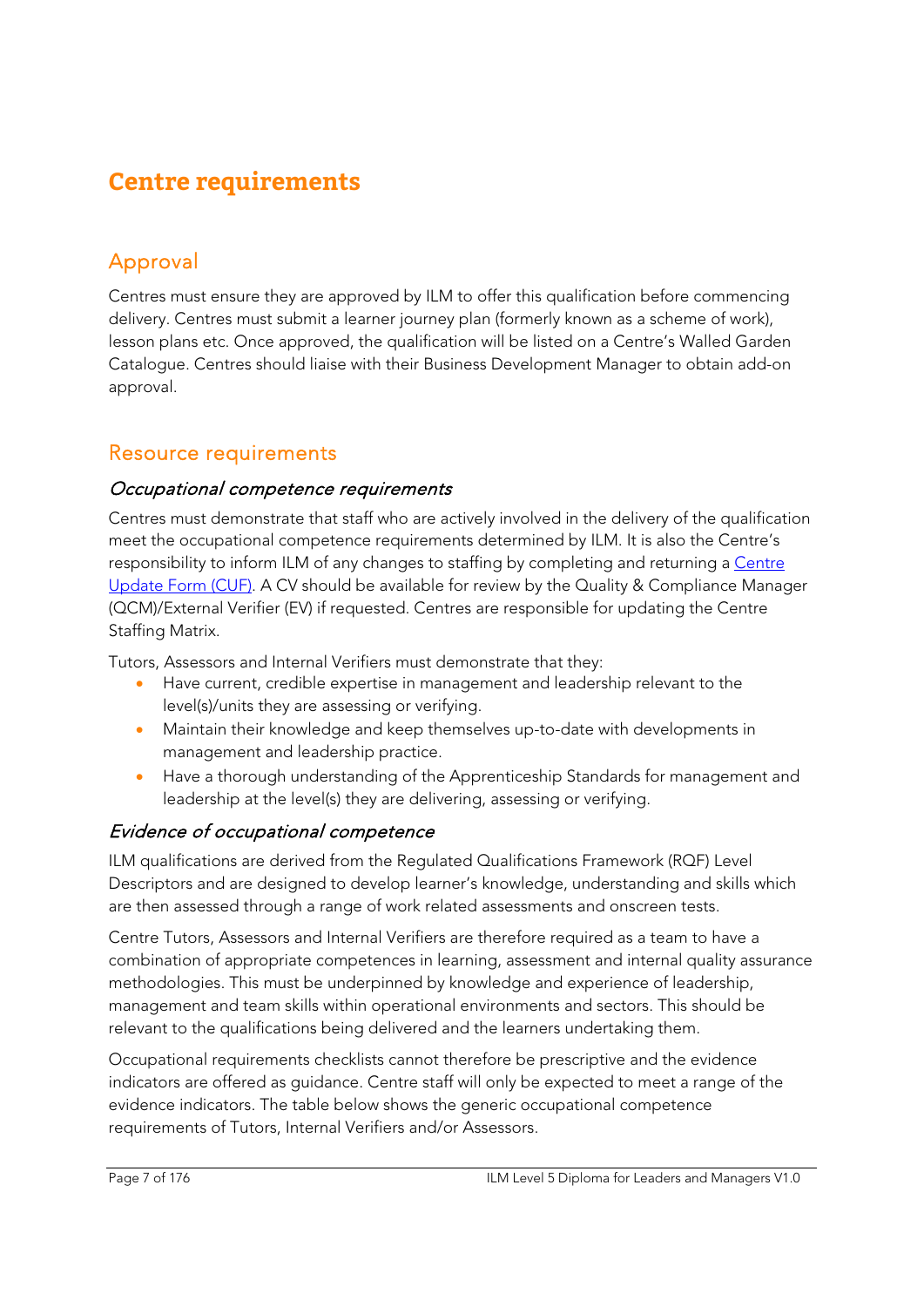| Tutor occupational competence<br>requirements                                                                                                                                         | <b>Evidence indicators</b>                                                                                                                                                                                                                                                                                                                                                       |  |
|---------------------------------------------------------------------------------------------------------------------------------------------------------------------------------------|----------------------------------------------------------------------------------------------------------------------------------------------------------------------------------------------------------------------------------------------------------------------------------------------------------------------------------------------------------------------------------|--|
| Relevant and sufficient<br>occupational experience<br>appropriate to the level and<br>breadth of subject areas of the<br>qualification units for which the<br>Centre is approved.     | Current (within the last three years) experience<br>appropriate to the level and breadth of subject<br>areas of the qualification units for which the Centre<br>has been approved.                                                                                                                                                                                               |  |
| A thorough knowledge and<br>understanding of the subject<br>areas appropriate to the level,<br>breadth and content of the<br>qualification units for which the<br>Centre is approved. | A relevant and sufficient qualification appropriate<br>to the subject areas of the qualification units for<br>which the Centre is approved, that must be equal<br>to or higher than the approved qualification or<br>Substantial experience, knowledge and<br>understanding of the subject areas of the<br>qualification units at the level for which the Centre<br>is approved. |  |
| Continuing Professional<br>Development.                                                                                                                                               | Evidence of participation over the past three years<br>in Continuing Professional Development (CPD)<br>appropriate to the level and subject area of the<br>qualification units.<br>Desirable but not essential to have membership of<br>a professional institute or association appropriate                                                                                      |  |
|                                                                                                                                                                                       | to the level and subject area of the qualification.                                                                                                                                                                                                                                                                                                                              |  |
| Knowledge, understanding and<br>application of a range of teaching                                                                                                                    | Hold a valid and recognised teaching/training<br>qualification or                                                                                                                                                                                                                                                                                                                |  |
| and learning methodologies<br>relevant to the level and subject<br>area of the qualification units for<br>which the Centre is approved.                                               | Show evidence of current (within the last three<br>years) experience of delivering training<br>appropriate and relevant to the level and subject<br>area of the qualification units.                                                                                                                                                                                             |  |
|                                                                                                                                                                                       | If assessing only with no delivery or training<br>$\bullet$<br>responsibilities, hold a valid and recognised<br>assessor qualification or                                                                                                                                                                                                                                        |  |
|                                                                                                                                                                                       | Show evidence of current (within the last three<br>$\bullet$<br>years) experience of assessing appropriate and<br>relevant to the level and subject area of the<br>qualification units.                                                                                                                                                                                          |  |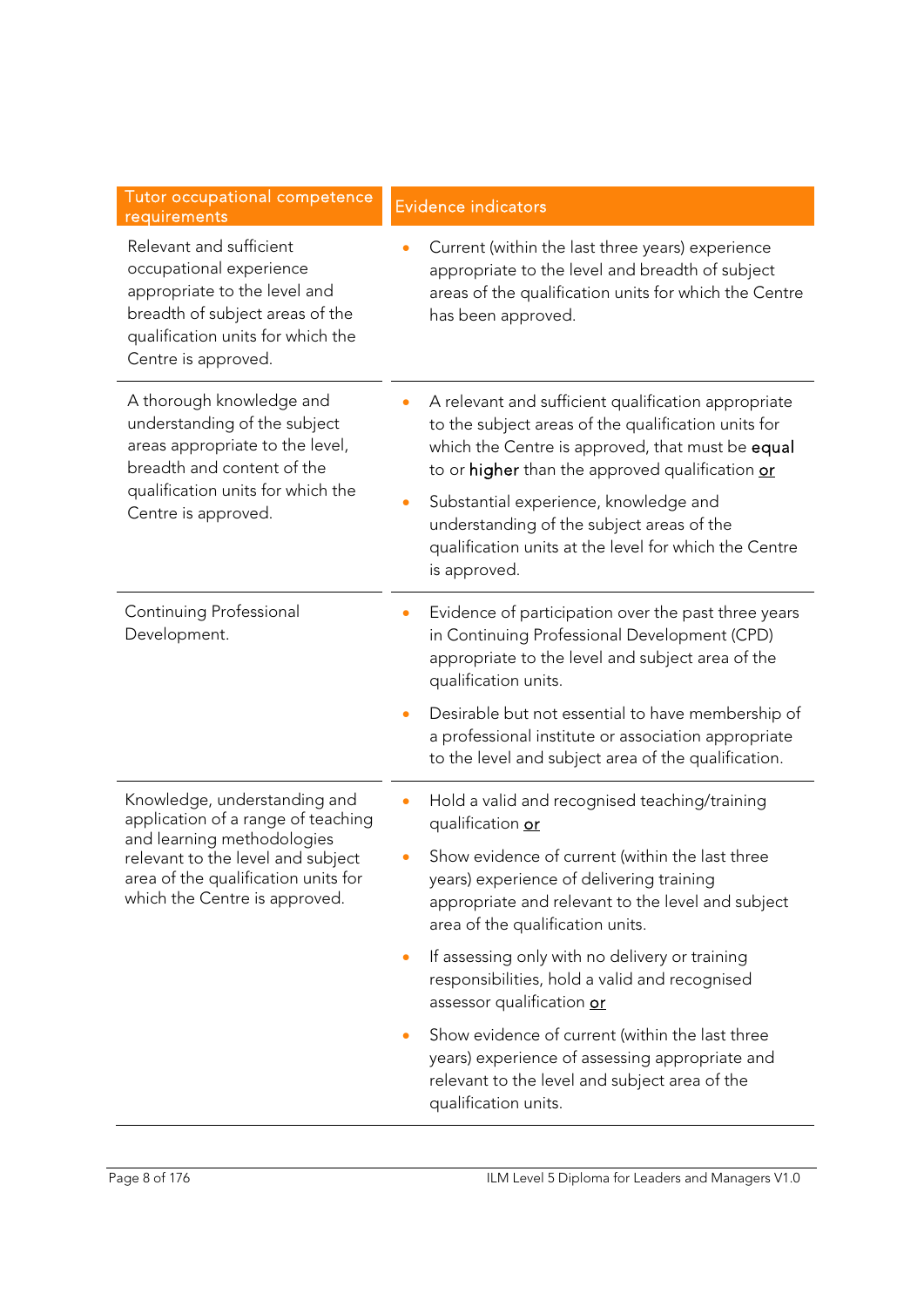| Knowledge of ILM learning and<br>assessment processes.              | $\bullet$ | Previous experience of delivery of ILM<br>qualification(s) appropriate to the level and subject<br>area of the qualification or                                            |
|---------------------------------------------------------------------|-----------|----------------------------------------------------------------------------------------------------------------------------------------------------------------------------|
|                                                                     | $\bullet$ | Knowledge of the RQF (or Qualifications and<br>Credit Framework (QCF)) and level descriptors<br>appropriate to the level of the qualification.                             |
| Continuing Professional<br>Development in training and<br>learning. |           | Show evidence of participation in CPD in relation<br>to training and learning over the past three years<br>relevant to the level and subject area of the<br>qualification. |

| Internal Verifier and/or Centre<br><b>Assessor occupational</b><br>competence requirements                                                                                            | <b>Evidence indicators</b>                                                                                                                                                                                       |
|---------------------------------------------------------------------------------------------------------------------------------------------------------------------------------------|------------------------------------------------------------------------------------------------------------------------------------------------------------------------------------------------------------------|
| Relevant and sufficient<br>occupational experience<br>appropriate to the level and<br>breadth of subject areas of the<br>qualification units for which the<br>Centre is approved.     | Current (within the last three years) occupational<br>experience appropriate to the level and breadth of<br>subject areas of the qualification units for which<br>the Centre has been approved.                  |
| A thorough knowledge and<br>understanding of the subject<br>areas appropriate to the level,<br>breadth and content of the<br>qualification units for which the<br>Centre is approved. | A relevant and sufficient qualification appropriate<br>to the subject areas of the qualification units for<br>which the Centre is approved that must be equal<br>to or higher than the approved qualification or |
|                                                                                                                                                                                       | Substantial knowledge and understanding of the<br>subject areas of the qualification units at the level<br>for which the Centre is approved.                                                                     |
| Continuing Professional<br>Development.                                                                                                                                               | Evidence of participation over the past three years<br>in Continuing Professional Development (CPD)<br>appropriate to the level and subject area of the<br>qualification units.                                  |
|                                                                                                                                                                                       | Desirable but not essential to have membership of<br>a professional institute or association appropriate<br>to the level and subject area of the qualification.                                                  |
| Knowledge, understanding and<br>application of a range of<br>assessment and/or internal quality                                                                                       | Demonstrate clear and sufficient evidence of<br>current (within the last three years) experience of<br>assessment and/internal quality assurance                                                                 |
| age 9 of 176                                                                                                                                                                          | II M Level 5 Diploma for Leaders and Managers V10                                                                                                                                                                |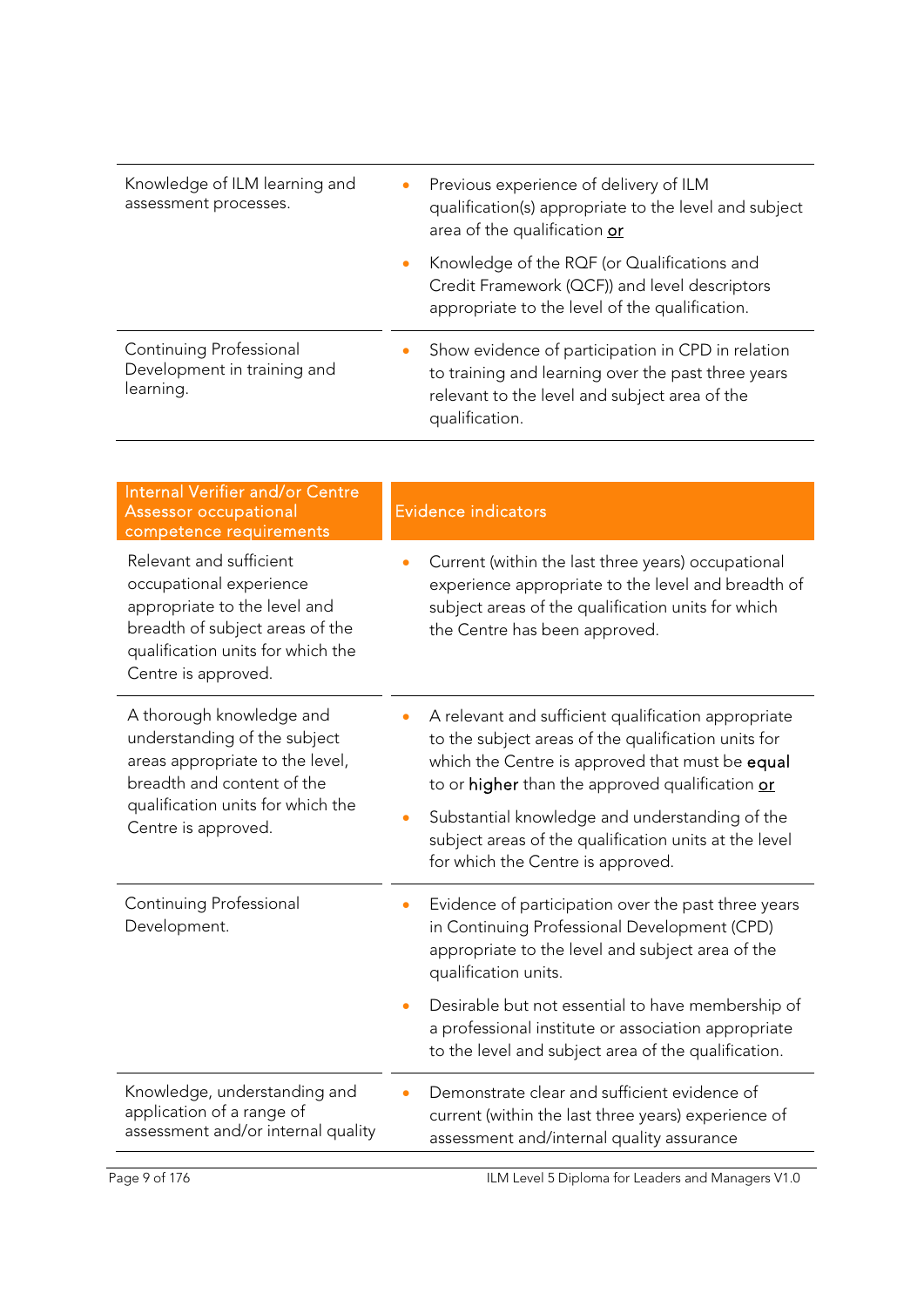| assurance methodologies relevant<br>to the level and subject area of<br>the qualification units for which<br>the Centre is approved. |           | appropriate and relevant to the level and subject<br>area of the qualification.                                                                                                                              |
|--------------------------------------------------------------------------------------------------------------------------------------|-----------|--------------------------------------------------------------------------------------------------------------------------------------------------------------------------------------------------------------|
|                                                                                                                                      |           | Have a relevant qualification in assessment and/or<br>internal quality assurance (eg TAQA or equivalent)<br>$or$                                                                                             |
|                                                                                                                                      |           | Show evidence of current (within the last three<br>years) experience of assessing and internal<br>verification appropriate and relevant to the level<br>and subject area of the qualification units.         |
| Knowledge of ILM Vocationally<br>Related Qualifications (VRQ)<br>learning and assessment<br>processes.                               |           | Previous experience of delivery of ILM<br>qualification(s) appropriate to the level and subject<br>area of the qualification or                                                                              |
|                                                                                                                                      | $\bullet$ | Knowledge of the RQF (or QCF) and level<br>descriptors appropriate to the level of the<br>qualification.                                                                                                     |
| Continuing Professional<br>Development in assessment<br>and/or internal quality assurance.                                           |           | Show sufficient evidence over the past three years<br>of participation in CPD in relation to assessment<br>and/or internal quality assurance relevant to the<br>level and subject area of the qualification. |

#### Learner entry requirements

ILM has not set an entry requirement for this qualification however Centres must ensure that learners are in a position to meet the assessment demands of the qualification, which are workbased and reflective in nature. As this qualification is work-based, learners must be employed in an appropriate role.

#### Age restrictions

ILM cannot accept any registrations for learners under 16 as this qualification is not approved for under 16s.

#### Time constraints

• Cualification registration is valid for three years.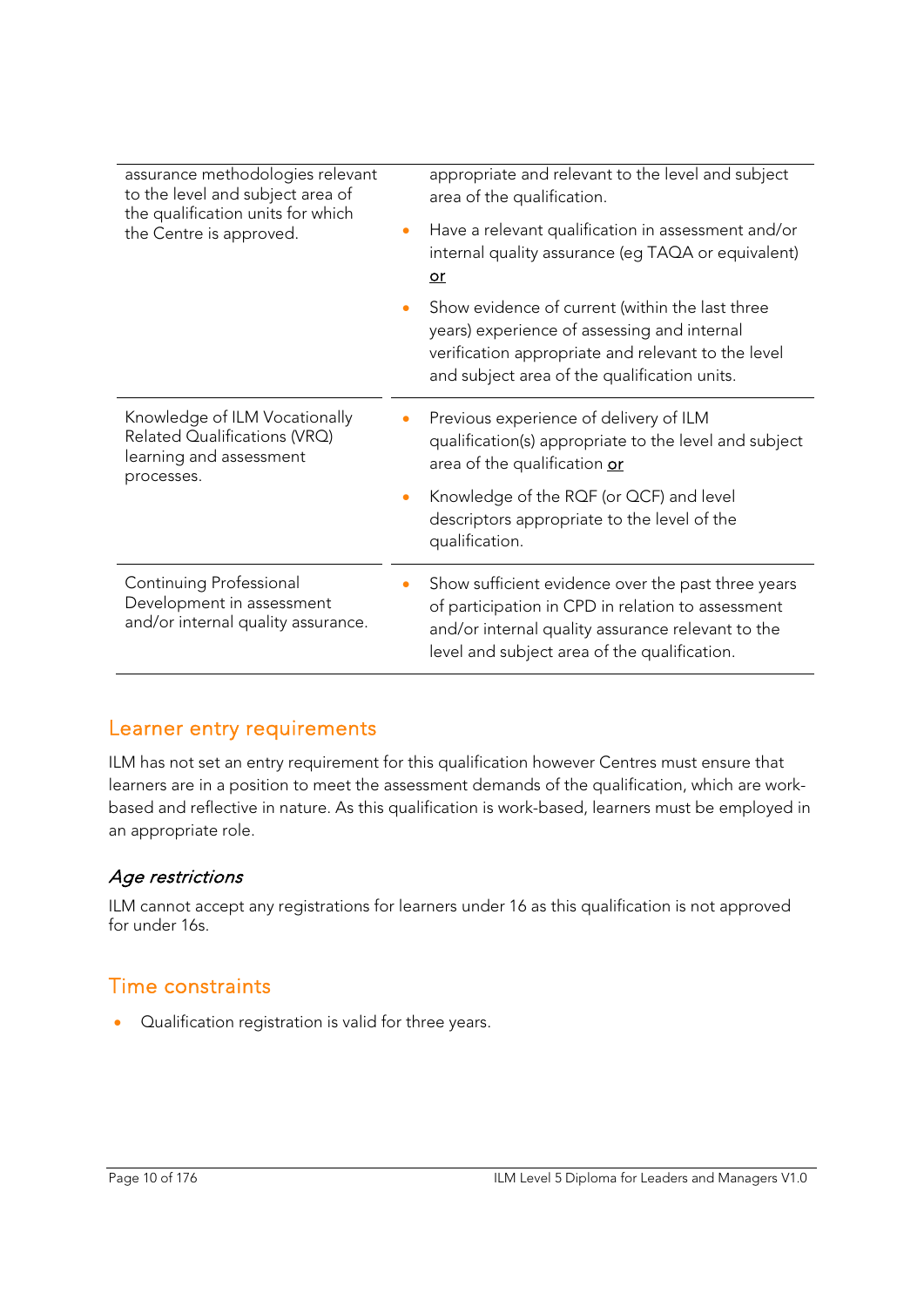## **Delivering the qualification**

#### Initial assessment

An initial assessment of each learner should be made before the start of their programme to identify:

- **If the learner has any specific training needs.**
- Support and guidance they may need when working towards their qualification.
- Any previous, relevant qualifications or learning where Recognition of Prior Learning can be applied.
- The appropriate type and level of qualification.

Centres are required to demonstrate commitment to equal opportunities when recruiting candidates. The Customer Handbook (www.i-l-m.com/handbook) gives guidance in making arrangements for learners requiring reasonable adjustments or special considerations in respect of assessment. This should be done as early as possible in the programme and needs to be approved by ILM before implementation.

#### Induction

Each programme must start with a short induction of at least two hours and should include written information for learners covering:

- An outline of the qualification and the related learner support available.
- The aim of the ILM Level 5 Diploma for Leaders and Managers.
- Expectations of, and benefits to, the individual and where relevant, their employer.
- Format of the programme content, hours, attendance, delivery methods, etc.
- The assessment requirements, including assessment criteria.
- Roles and responsibilities of Centre staff, learners and ILM.
- Learning and study skills, including reference to use of library, internet and any open or online learning to be used.
- Information on tutorial support, advice and quidance, equal opportunities, appeals procedures, authenticity and plagiarism.
- The Institute of Leadership & Management studying membership and benefits.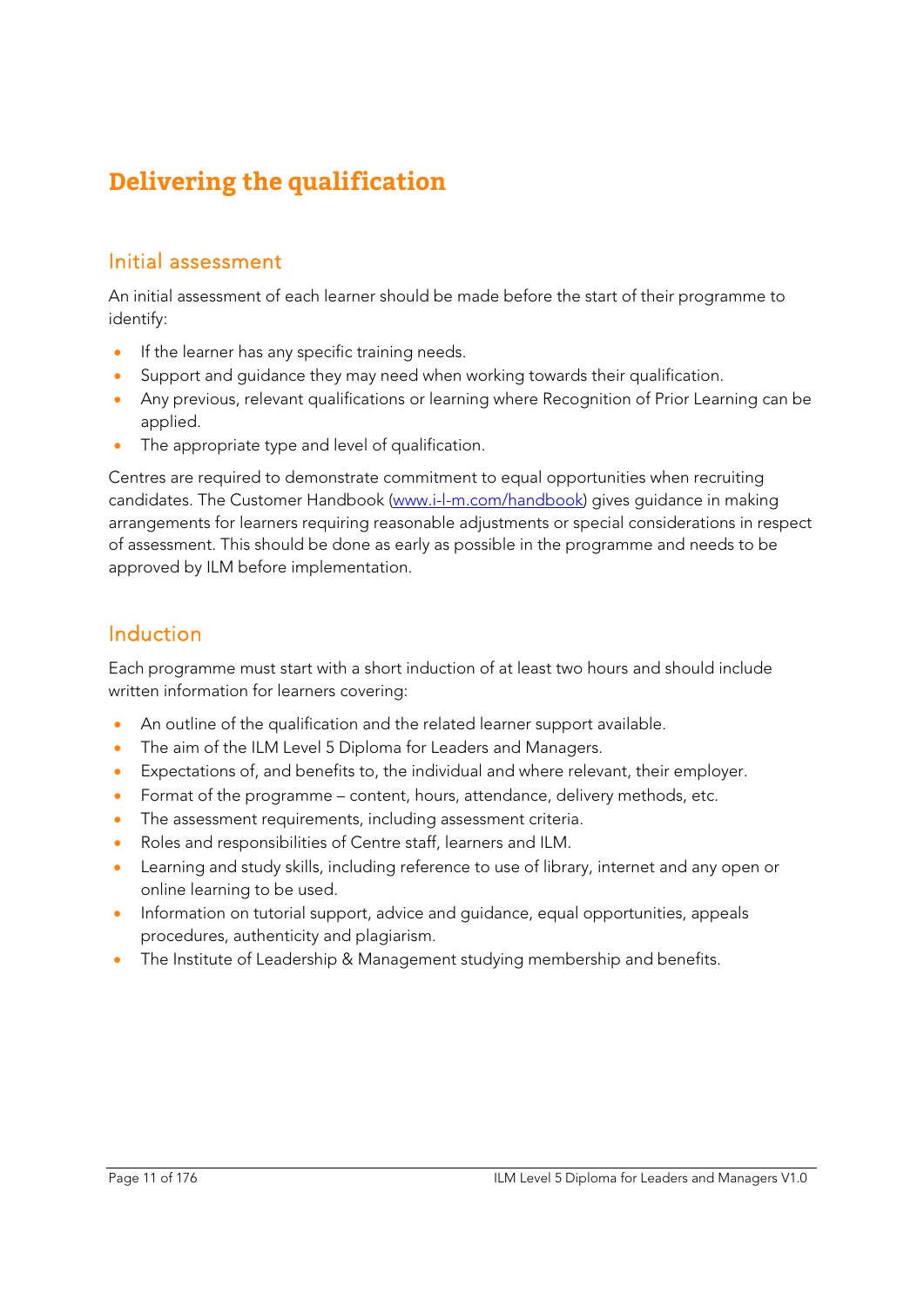The following is recommended for this qualification:

| Induction         | Tutorial support                                                                                              |
|-------------------|---------------------------------------------------------------------------------------------------------------|
| 2 hours induction | At least 7 hours of tutorial support over and<br>above the indicative guided learning hours for<br>each unit. |

## Supporting documentation and resources

The following supporting documentation and resources are available for this qualification:

| <b>Description</b>                                                     | How to access                                                      |
|------------------------------------------------------------------------|--------------------------------------------------------------------|
| <b>ILM Workbooks</b>                                                   | Via Business Development Manager. (Available<br>August 2017).      |
| ILM Digital Credentials                                                | https://i-l-m.credly.com/#!/sign-in                                |
| <b>Behaviours Mapping</b>                                              | ILM Website (Available June 2017).                                 |
| Studying membership to The<br>Institute of Leadership of<br>Management | https://www.institutelm.com/membership/student-<br>activation.html |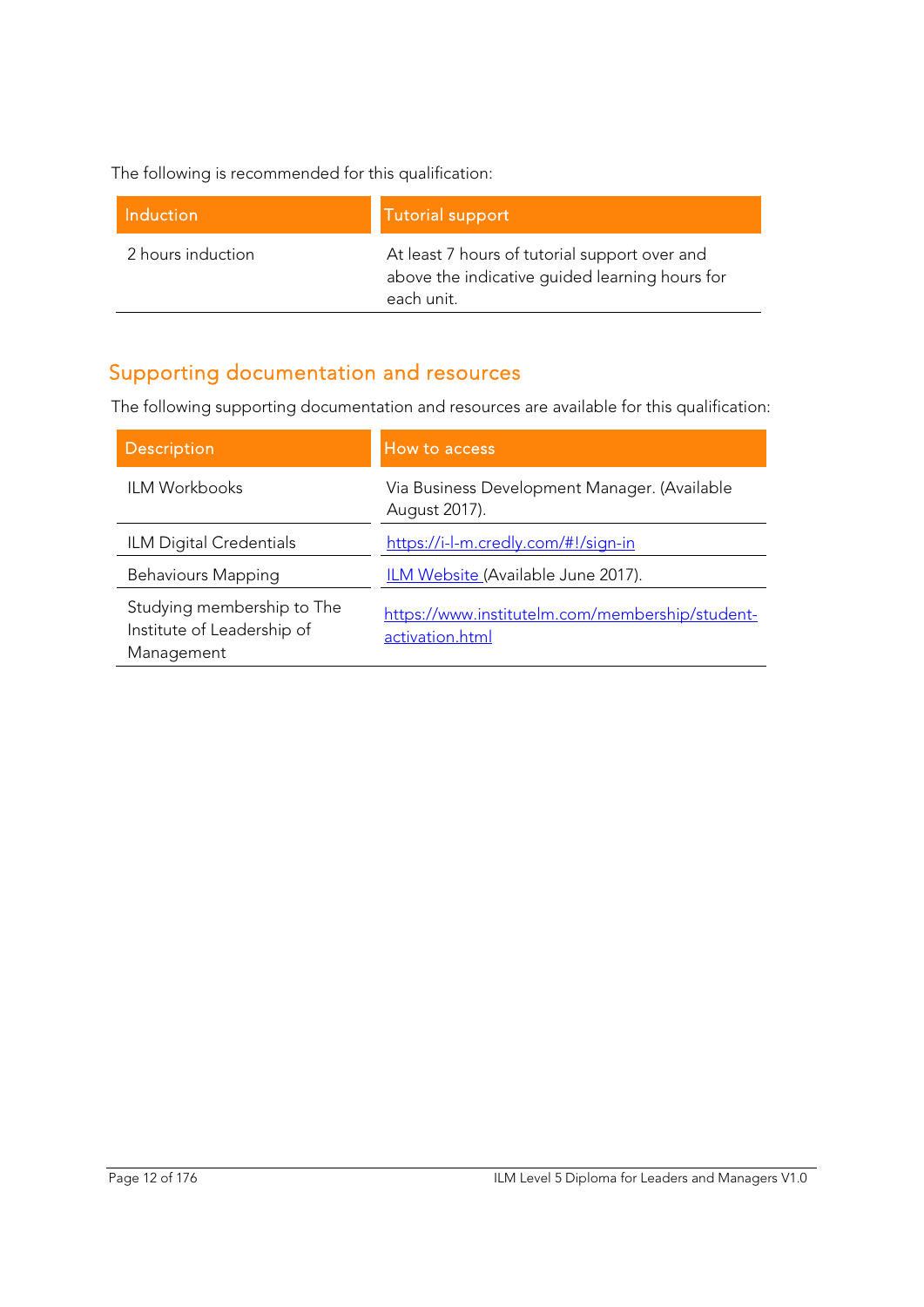## **Assessment**

### Summary of assessment methods

The qualification contains three types of units; knowledge, skills and combined, which are assessed internally and subject to internal and external verification:

| Unit<br>number | Unit title                             | <b>Assessment</b><br>method                | <b>Description</b>          |
|----------------|----------------------------------------|--------------------------------------------|-----------------------------|
| 8420-500       | Leading People                         |                                            |                             |
| 8420-501       | Managing People                        | Scenario-based                             |                             |
| 8420-502       | <b>Building Relationships</b>          | assessment                                 | ILM set and Centre assessed |
| 8420-503       | Communication                          |                                            |                             |
| 8420-507       | Operational<br>Management              |                                            |                             |
| 8420-508       | Project Management                     |                                            |                             |
| 8420-509       | Finance                                |                                            |                             |
| 8420-504       | Leading People                         | Portfolio of<br>evidence                   | Centre assessed             |
| 8420-505       | Managing People                        |                                            |                             |
| 8420-506       | <b>Building Relationships</b>          |                                            |                             |
| 8420-307       | Communication                          |                                            |                             |
| 8420-510       | Operational<br>Management              |                                            |                             |
| 8420-511       | Project Management                     |                                            |                             |
| 8420-512       | Finance                                |                                            |                             |
| 8420-513       | Self-Awareness                         | Portfolio of                               |                             |
| 8420-400       | Management of Self                     | evidence and<br>professional<br>discussion | Centre assessed             |
| 8420-514       | Problem Solving and<br>Decision Making |                                            |                             |

To achieve a pass for the qualification, the learner must pass all units.

Unit specific assessment guidance is included within each unit.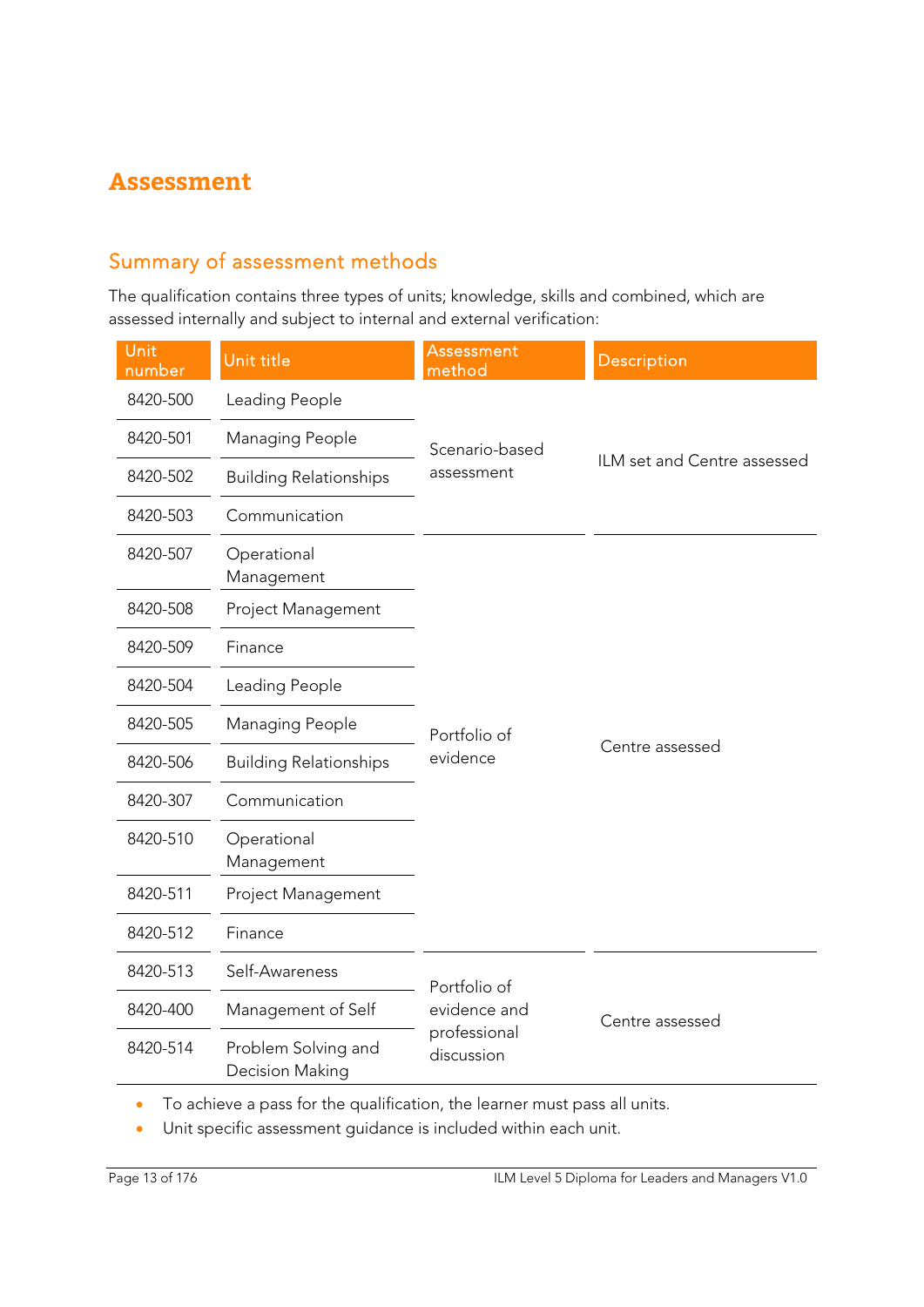### Assessment strategy

The assessment strategy for this qualification uses some of the assessment methods to be utilised as part of the End Point Assessment (EPA) of the Level 5 Operations/Departmental Manager Assessment Plan in order to enable learners to prepare for the EPA.

The purpose of the assessment for this qualification is to:

- 1. Provide a robust, valid and reliable assessment, and to ensure that the learner is able to meet all outcomes as defined in this specification;
- 2. Prepare learners for the End Point Assessment under the Operations/Departmental Manager Assessment Plan.

Please refer to Appendix 1 for additional assessment guidance and further details on; assessment planning and review, quality assurance, workplace assessment/simulation, holistic and integrated assessment, judging sufficiency, grounds for referral, authenticity, communication and assessment decisions, language of assessment, access to assessment and special considerations.

A sample Assessment Plan Template and Assessment Record Sheet are provided in Appendix 3 and 4.

#### Internal assessment

All units in this qualification are internally assessed by the Centre and subject to internal and external verification.

To pass each internally assessed unit the learner must:

- Satisfy all assessment criteria by providing sufficient and valid evidence.
- Demonstrate that the evidence is their own.

Assessment decisions can only be determined as competent (pass) or not yet competent (refer) and the only acceptable reason for a referral is a failure to meet one or more assessment criteria.

An overview of each assessment method is provided below. Unit specific assessment guidance is included within each unit.

#### Scenario-based assessment

Four knowledge units (500, 501, 502 and 503) are assessed via a scenario-based written assessment.

Assessment briefs for each unit are provided in this handbook after the respective unit specification. Each assessment brief contains the following information:

 Scenarios – provide a realistic work-based context to enable the learner to undertake the assessment. Centres may adapt the scenario to reflect the workplace context or that of another organisation the learners are familiar with. No prior approval from ILM is required to adapt the context in the scenarios.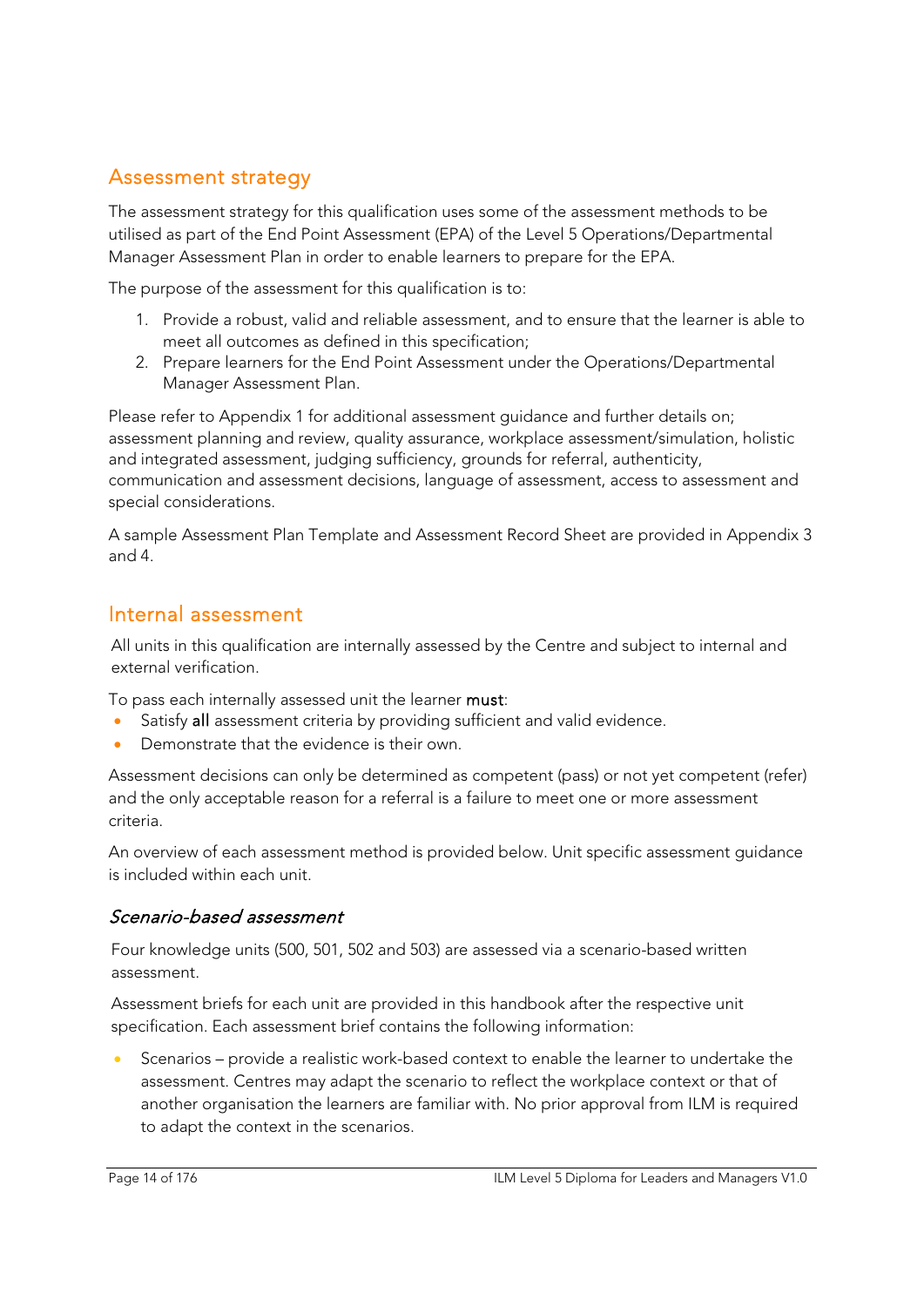- Tasks a list of tasks that the learner must undertake. To achieve a pass the learner must complete all the tasks. Should amendments to the tasks be required the Centre must seek approval from their ILM Quality & Compliance Manager.
- Assessment mapping describes how each task maps to the assessment criteria of the unit.
- Types of evidence the main output for these assessments is a written report. Additional evidence could be created, for example a presentation, to supplement the report.
- **Guidance on the conditions of assessment and authenticity.**
- Result Sheet to aid Centre assessors in assessing how learners have achieved each assessment criterion and to record the overall assessment outcome for each learner.

#### Portfolio-based assessment

The remaining knowledge units and all skills and combined units are assessed via a portfolio of evidence. Centres can choose the way evidence is gathered for each unit within the parameters provided and the assessment guidance for unit.

All assessments created by Centres must be valid, fit for purpose and based on the unit assessment criteria.

#### Types of evidence

Centres can choose the way evidence is gathered to be included in the portfolio for each unit, as long as the methods chosen allow learners to produce valid, sufficient and reliable evidence of meeting the assessment criteria. A balance of evidence types need to be produced demonstrating learners' competence.

Evidence for these units is likely to come from naturally occurring activities from the workplace and may include (but is not restricted to):

- Products from the learner's work.
- Records of Team Minutes/agendas.
- Direct observation of the learner's performance by their assessor.
- Outcomes from oral or written questioning.
- Personal statements and/or reflective accounts.
- **•** Professional discussion.
- Authentic statements/witness testimony.
- Records of External Customer communications.

Learners must provide tangible evidence to their internal assessor and this evidence should come from different sources. Only portfolios captured electronically will be accepted for external verification purposes. Should a paper-based format be required due to accessibility requirements this must be agreed in advance with ILM.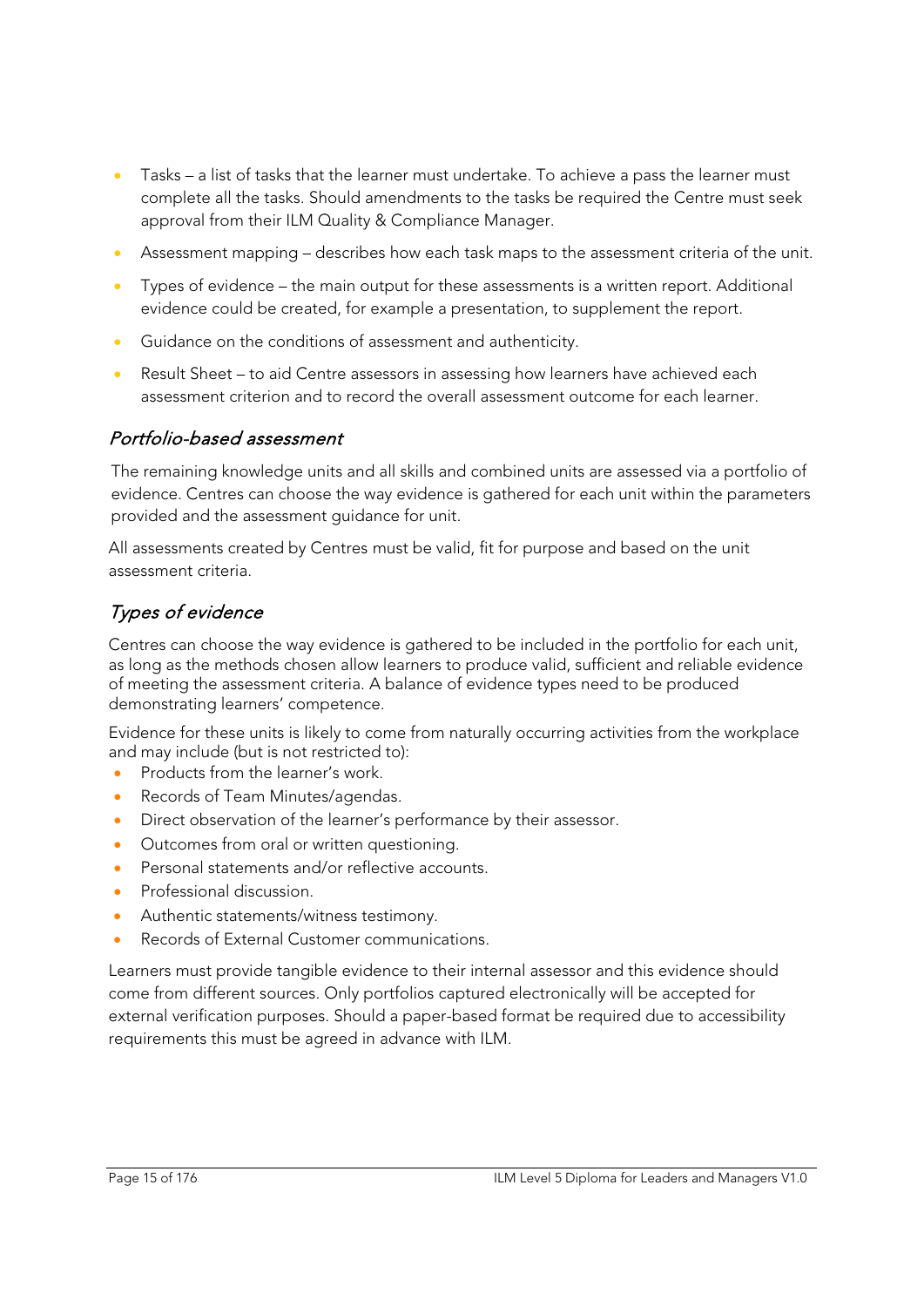#### Assessment of combined units

One of the assessment methods used to assess the combined units must be a professional discussion in order to confirm, clarify or authenticate the evidence presented in support of the learning outcomes for these units.

Professional discussion could therefore be used:

- to provide evidence for assessment criteria that are difficult to evidence through other assessment methods
- to identify and explore key aspects of candidate activity, knowledge or behaviours not readily demonstrated by other evidence
- where observation for a combined unit has been provided by an expert witness.

A professional discussion needs to be undertaken for each combined unit. Alternatively a longer discussion covering two or three combined units could also be undertaken, in which case each section of the record produced needs to clearly indicate the unit, learning outcomes and assessment criteria it relates to.

Professional discussions need to be conducted by the Centre Assessor, and a clear audit trail created. Written or audio summaries must be clearly cross-referenced to the learning outcomes and assessment criteria to enable the evidence to be internally and externally verified.

Professional discussions could be done face-to-face, over the telephone or electronically. All questions and outline responses should be recorded to provide an audit trail. Centres are recommended to request both Assessor and learner sign the record, against a statement confirming that it is a true account of the discussion, and to date the record in order to provide a sound audit trail.

Further guidance on planning and conducting professional discussions is available in Appendix 2.

#### **Behaviours**

The Behaviours requirements within the Operations/Departmental Manager Apprenticeship Standard are not assessed as part of this qualification. ILM has however produced a mapping document to highlight areas of the qualification where we expect behaviours evidence to be generated during qualification delivery.

## Recognition of prior learning (RPL)

Recognition of prior learning means using a person's previous experience or qualifications which have already been achieved to contribute to a new qualification. Please refer to the ILM Recognition of Prior Learning Policy (RPL).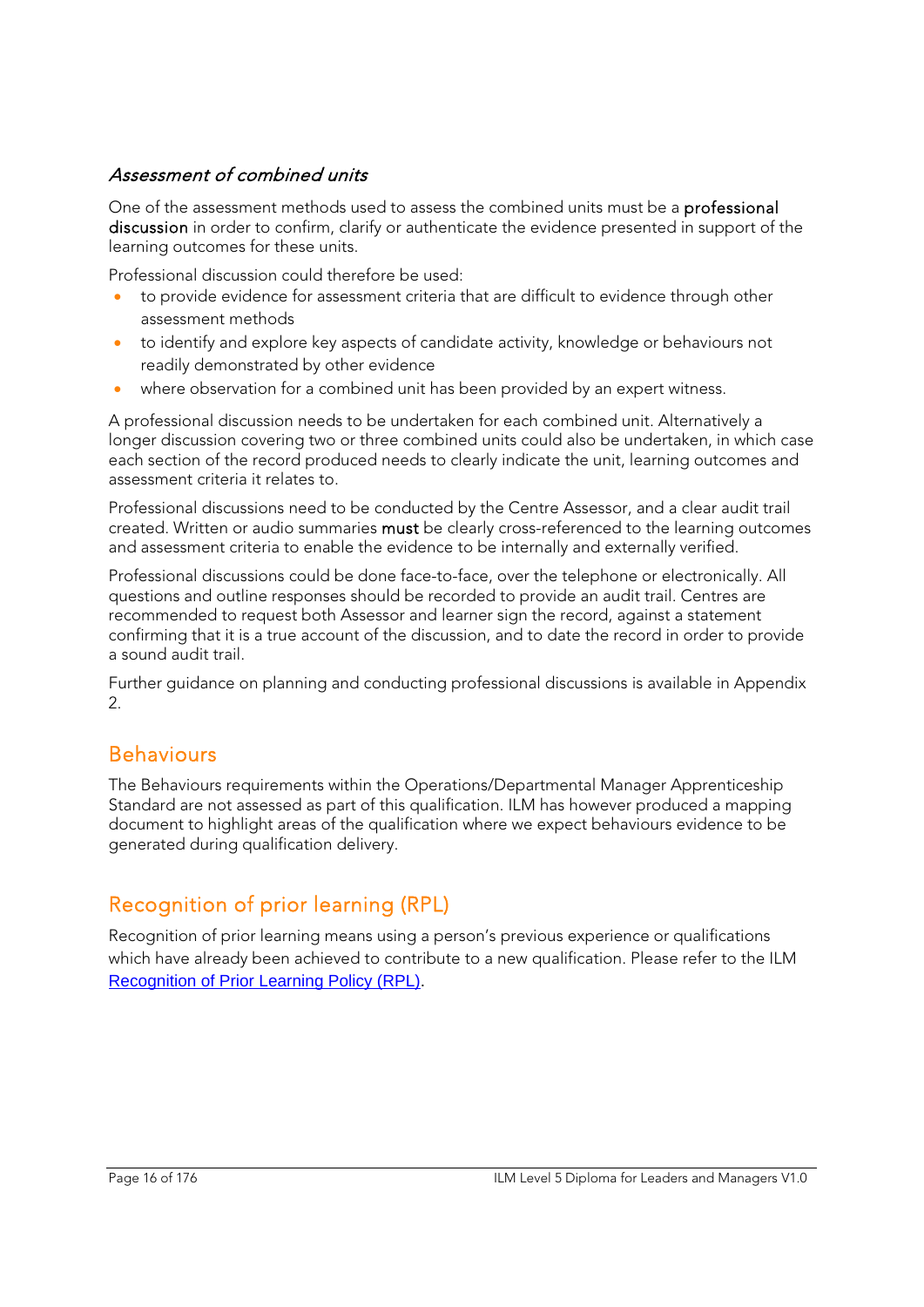## **Knowledge units**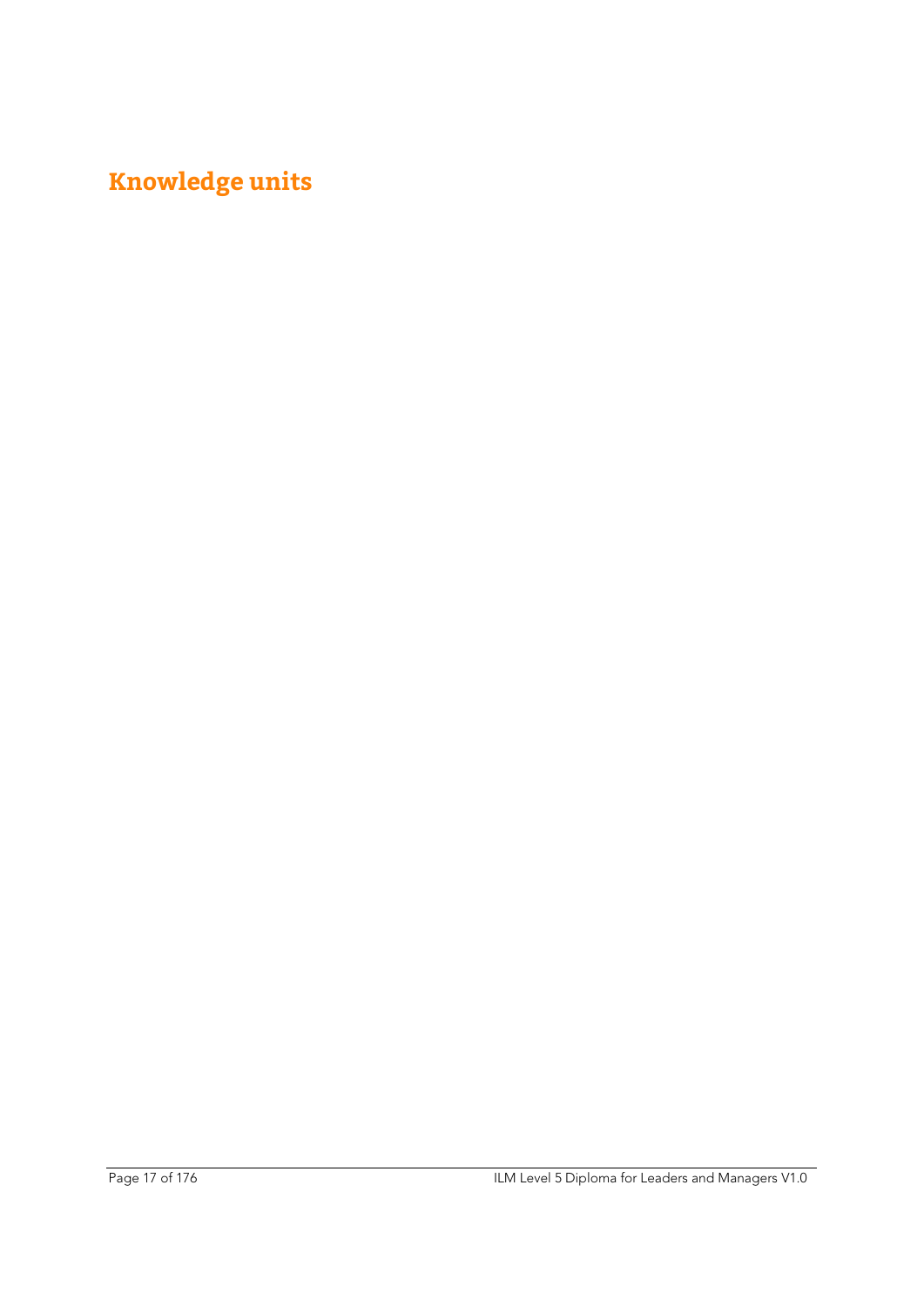## **Unit 500 Leading People - Knowledge**

| UAN:            | H/615/5878                                                                                                                                                                                                                                |
|-----------------|-------------------------------------------------------------------------------------------------------------------------------------------------------------------------------------------------------------------------------------------|
| Level:          | Level 5                                                                                                                                                                                                                                   |
| Credit value:   | -3                                                                                                                                                                                                                                        |
| GLH:            | 22                                                                                                                                                                                                                                        |
| Relationship to | Maps to the Leading People element of the Interpersonal<br><b>Standard:</b> Excellence knowledge section of the Apprenticeship Standard<br>for Operations/Departmental Manager                                                            |
| Unit aim:       | This unit will provide learners with a knowledge of leadership<br>styles, how to lead different teams, how to improve<br>performance, the importance of organisational culture, and<br>equality, diversity and inclusion in the workplace |

#### **Learning outcome (LO 1)**

#### The learner will:

1 Understand different leadership styles

#### **Assessment criteria**

#### The learner can:

- 1.1 Evaluate a range of different leadership styles
- 1.2 Describe how to adapt leadership style to suit different situations
- 1.3 Analyse the relationship between leadership style and organisational culture

#### **Depth**

1.1 The range of leadership theories available (eg Adair, Hersey and Blanchard, Goleman, House, Vroom and Yetton etc).

The different leadership styles that can be adopted (eg autocratic, democratic, laissezfaire etc).

- 1.2 How to match leadership style with a range of workplace situations and teams, such as:
	- Projects with short time frames
	- Long term on-going business as usual tasks
	- Working with multiple teams
	- Working with diverse remote teams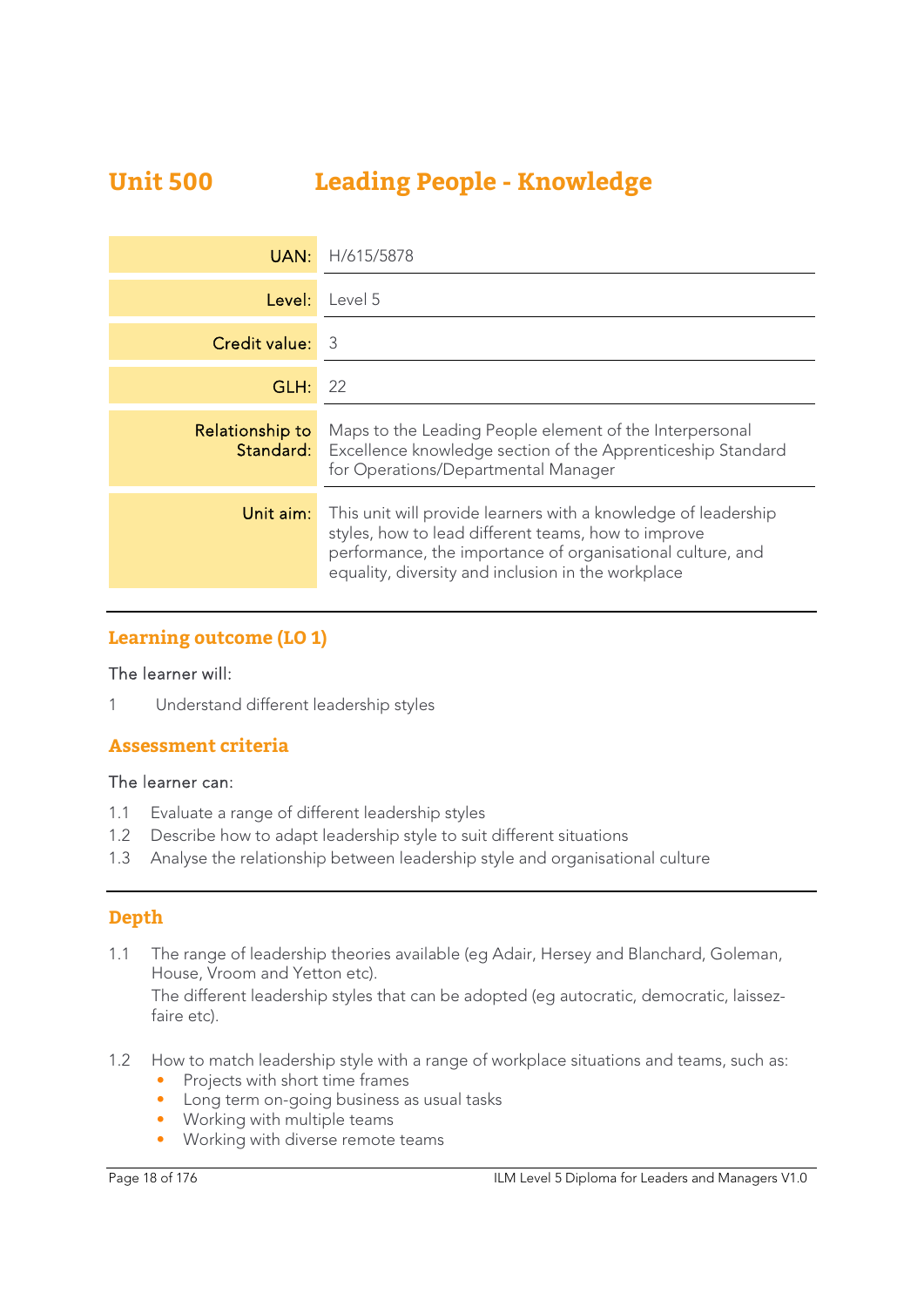- Operating across different countries and cultures
- Teams with differing levels of experiences and expertise
- During times of change and stress
- In emergency situations.
- 1.3 How different organisational cultures may affect leadership styles. The ways that individual leadership preferences may clash with the dominant organisational leadership style. The impact on performance when leadership styles do not align with culture.

#### **Learning outcome (LO 2)**

#### The learner will:

2 Understand how to lead different teams

#### **Assessment criteria**

#### The learner can:

- 2.1 Explain how to lead multiple teams
- 2.2 Explain how to lead remote/virtual teams

#### **Depth**

2.1 The different kind of organisational teams that a leader may be responsible for, and their key functions.

The needs and expectations of different organisational teams.

How to adapt leadership style and approaches to meet the needs of different teams.

2.2 The type of remote/virtual teams that may exist within an organisation (eg employees who work away from an organisation's main site, home working, multi-location working etc). The advantages and disadvantages of remote/virtual teams for the organisation, individuals, and leader.

How to define work, and ensure remote workers are briefed effectively.

How to organise, motivate and support the performance of remote workers.

The key leadership approaches that create an effective working environment for remote workers.

#### **Learning outcome (LO 3)**

#### The learner will:

3 Know how to improve performance in the workplace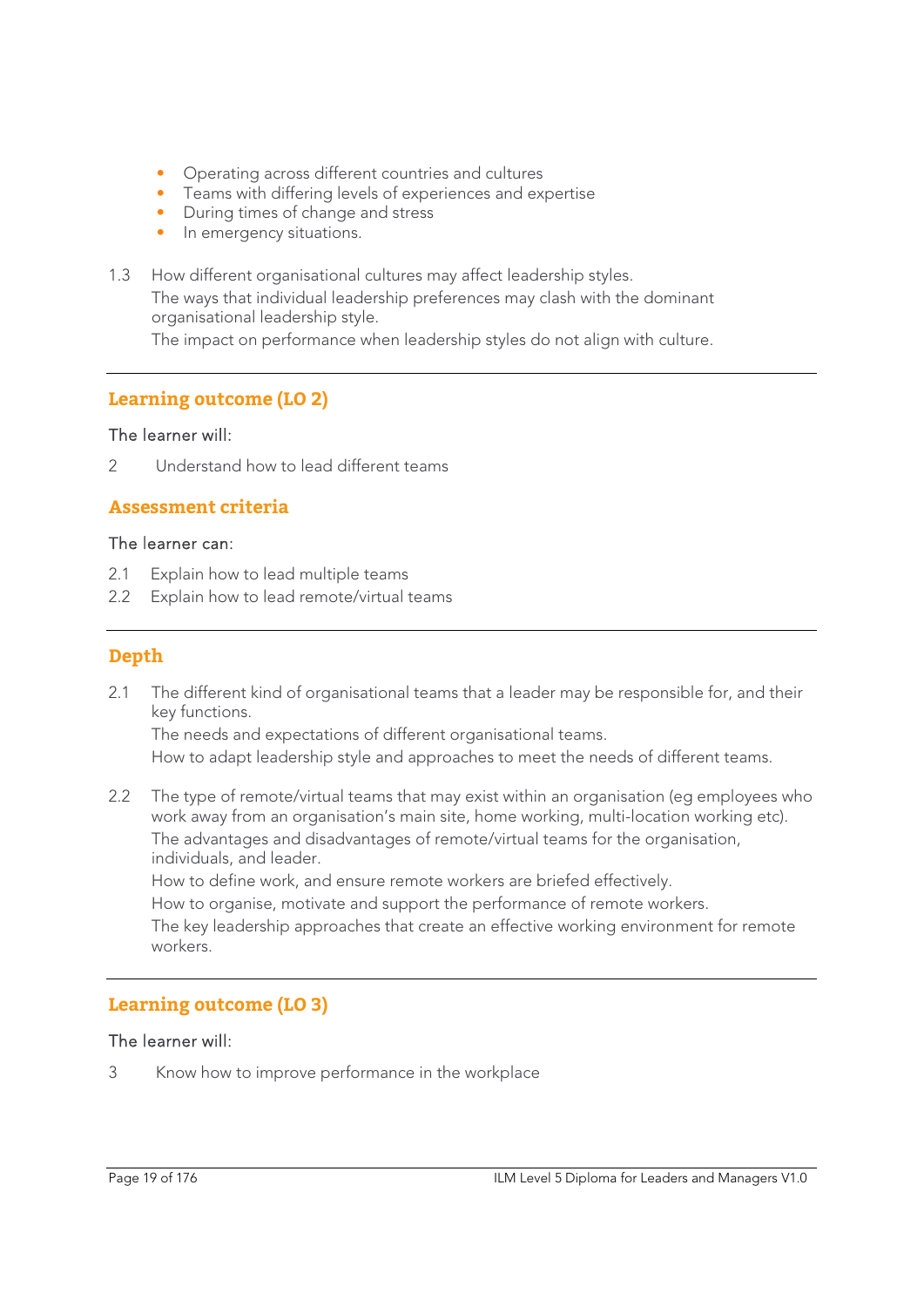#### **Assessment criteria**

#### The learner can:

- 3.1 Analyse a range of motivational techniques to improve performance
- 3.2 Analyse coaching and mentoring approaches and how these can be used to improve performance

#### **Depth**

3.1 The range of motivational theories (eg Maslow's Hierarchy of Needs, Hertzberg's Two-Factor Theory, Vroom's Expectancy Theory, Weiner's Three-Dimensional Theory of Attribution, Alderfer's ERG, McClellan's Acquired Needs, Equity Theory, Reiss' 16 Basic Desires etc).

How to apply motivational techniques to improve the performance of individuals and teams.

3.2 The key differences between coaching and mentoring, and how to decide which is most appropriate.

 Performance management approaches and the types of workplace coaching and mentoring that support individual improvement.

 The range of models and processes that can be applied to support effective coaching (eg GROW, ARROW, OSCAR, STAR, CIGAR etc).

The range of individuals within an organisation who carry out coaching and mentoring.

#### **Learning outcome (LO 4)**

#### The learner will:

4 Understand the importance of organisational culture

#### **Assessment criteria**

#### The learner can:

- 4.1 Describe different cultures that exist in organisations
- 4.2 Analyse internal and external factors which can affect an organisation's culture
- 4.3 Explain the effect an organisation's culture could have on individuals and teams
- 4.4 Analyse the relationship between culture and change in the workplace

#### **Depth**

4.1 At least two different types of organisational culture and the key features of each. Theories and models of organisational culture (eg Handy's four types, Competing Values framework).

The range of factors that contribute to the creation of organisational culture (eg Schein's three levels).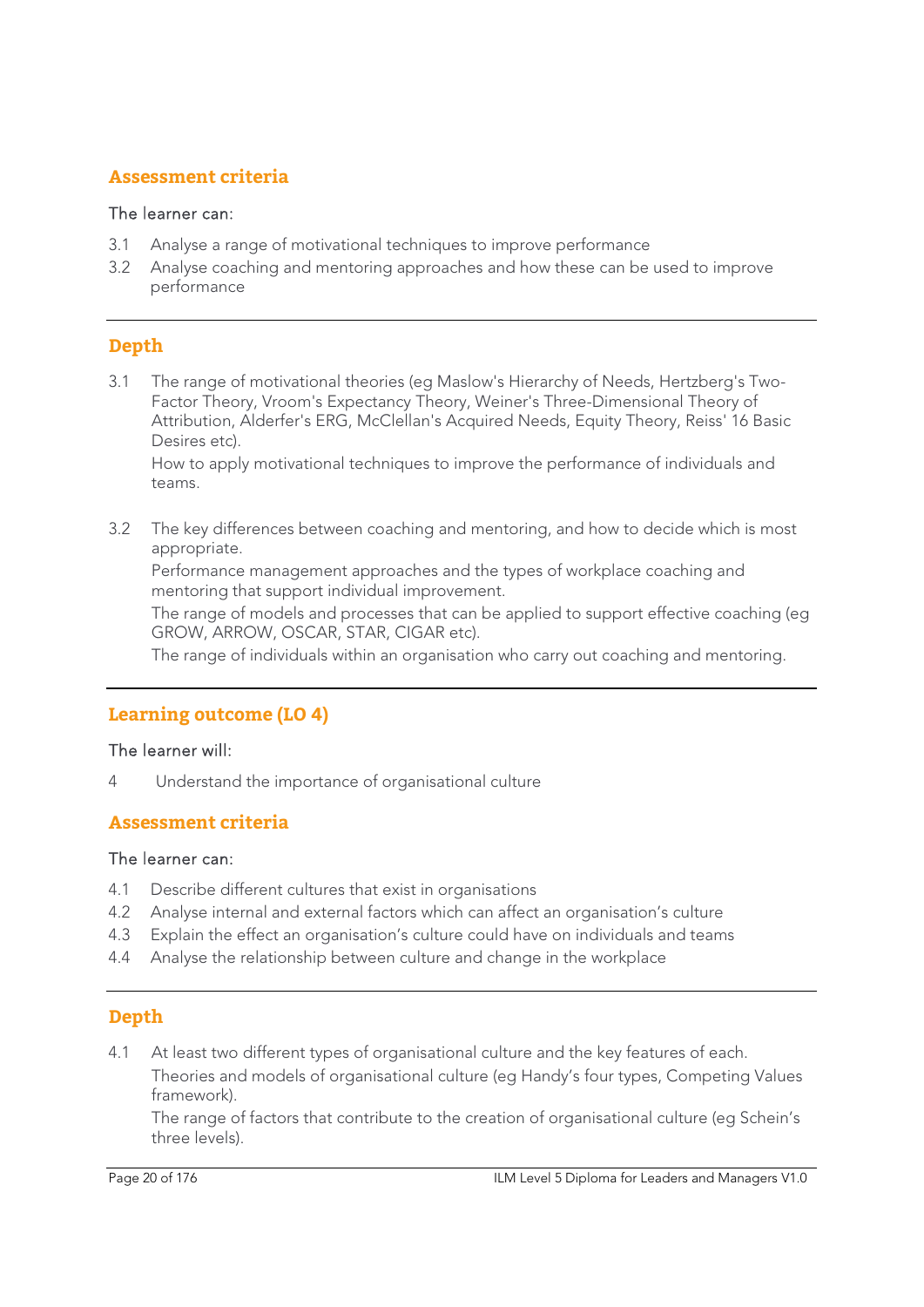How the culture can differ between different divisions/structures within same organisation.

- 4.2 The internal factors which can affect organisational culture including:
	- The structural hierarchies and reporting structures.
	- Control mechanisms.
	- How leaders' role model desired attitudes and behaviours.
	- Individual and team values and beliefs.

 The external factors that can affect organisational culture (eg economic, social, technological and legal).

 The analysis should give examples of how relevant factors relate to specific cultural features.

- 4.3 How organisational culture aligns with desired organisational values. How an organisation's culture can affect individuals both positively and negatively. The implications of cultural values, norms and practices on team working. The impact of clashes between organisational culture and team working practices.
- 4.4 The cultural factors that influence the communication about, and roll-out of change (eg openness and honesty, staff involvement/participation, communication etc). The ways that organisational culture can help or hinder change within the workplace. The ways that organisational change can impact culture.

#### **Learning outcome (LO 5)**

#### The learner will:

5 Understand equality, diversity and inclusion in the workplace

#### **Assessment criteria**

#### The learner can:

- 5.1 Explain the difference between equality, diversity and inclusion
- 5.2 Explain the responsibilities of organisations under current equality legislation
- 5.3 Describe the potential consequences of not adhering to equality legislation
- 5.4 Describe the role of a leader in ensuring that equality, diversity and inclusion policies and practices are embedded in business practices
- 5.5 Explain how to promote a culture where actual and potential discrimination is challenged

#### **Depth**

5.1 Definitions of equality, diversity and inclusion in a workplace context. How equality, diversity and inclusion differ, and the role of the leader in supporting these concepts.

Approaches for creating an inclusive workplace.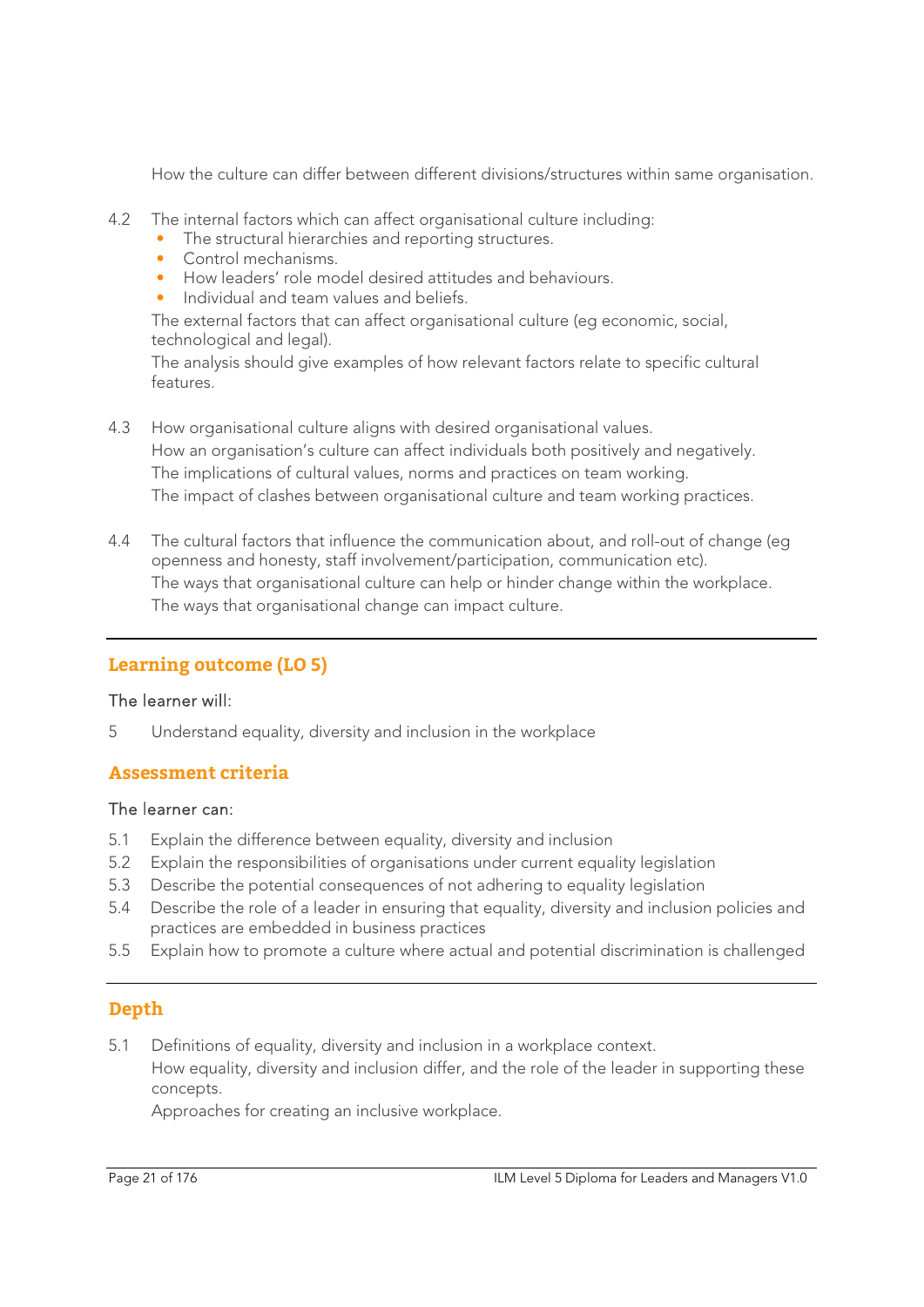5.2 The current Equality Legislation (eg The Equality Act (2010) and Dignity at Work Bill (2001)).

The protected characteristics of the Equality Act (2010).

The key responsibilities for organisations to meet legislative requirements.

 How to treat people equally in the workplace using relevant organisational guidelines and codes of practice.

 How to support individuals and teams to effectively address, and resolve, diversity issues that arise in the workplace.

- 5.3 Consequences including; legal, social, financial, personal etc. Actions that may be taken if an organisation does not adhere to relevant legislation at an organisational and individual level.
- 5.4 The equality, diversity and inclusion policies that are available within an organisation. Ways to recognise and challenge discrimination. How to consider equality, diversity and inclusion from policy through to everyday workplace activities.
- 5.5 How to role model attitudes and behaviours that promote non-discriminatory practices. The ways to develop and support a culture where challenging discrimination (potential and actual) is valued as a strength.

#### **Assessment requirements**

This unit will be internally assessed through an ILM set and Centre assessed scenario-based assessment. The assessment is subject to internal and external verification.

Please refer to Appendix 5 for the Assessment Brief for this unit.

#### **Links to other units**

Possible links to other units have not been formally identified for this unit. Centres can determine if there is evidence within the learner responses to the tasks than can be referenced to the portfolio assessed unit evidence. This evidence must be logged appropriately within the learner portfolio.

#### **Suggested learning resources**

ILM Workbook – Leading People.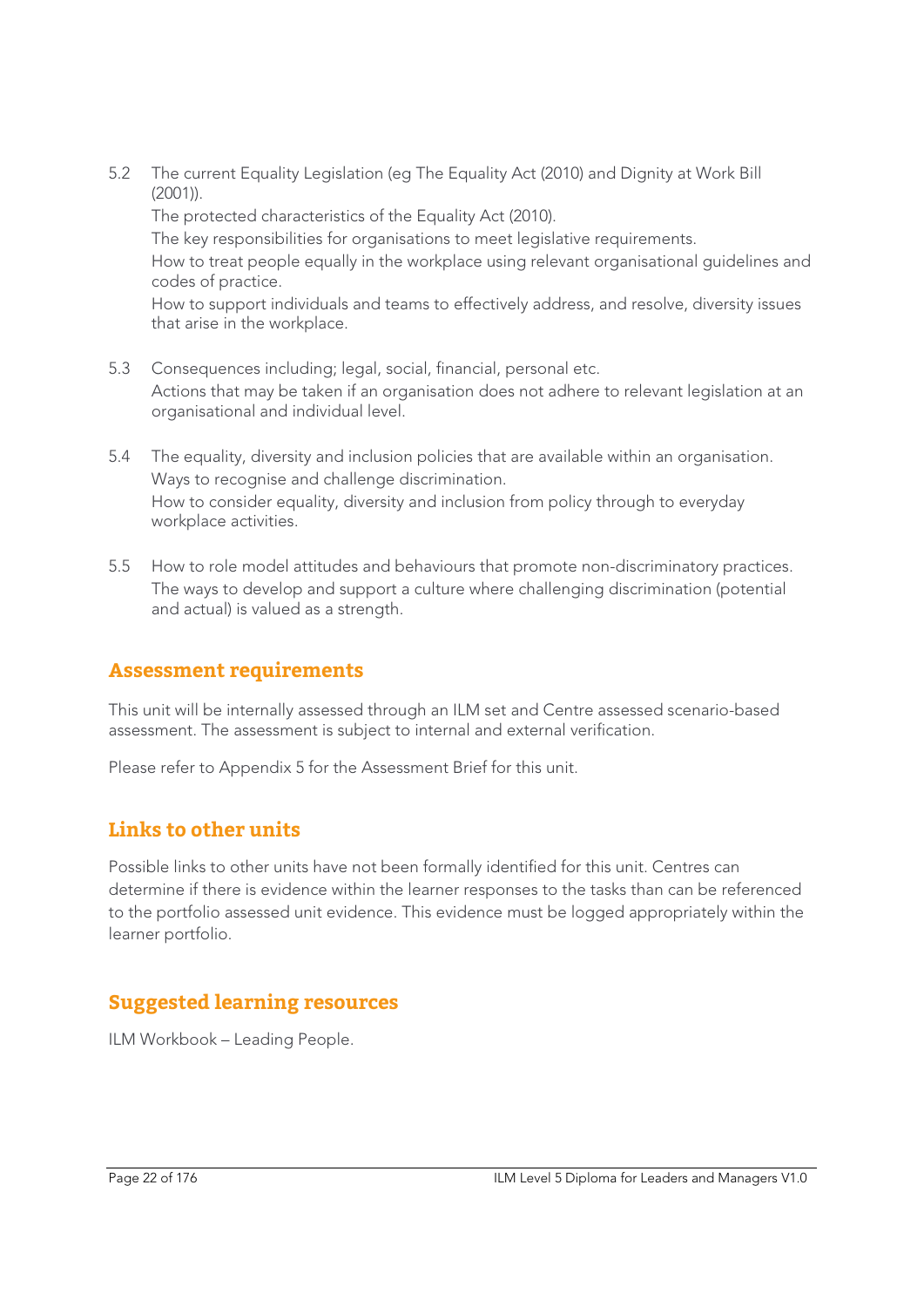## **Unit 501 Managing People - Knowledge**

| UAN:            | K/615/5879                                                                                                                                                                      |
|-----------------|---------------------------------------------------------------------------------------------------------------------------------------------------------------------------------|
| Level:          | Level 5                                                                                                                                                                         |
| Credit value:   | -3                                                                                                                                                                              |
| GLH:            | 22                                                                                                                                                                              |
| Relationship to | Maps to the Managing People element of the Interpersonal<br><b>Standard:</b> Excellence knowledge section of the Apprenticeship Standard<br>for Operations/Departmental Manager |
| Unit aim:       | This unit will provide learners with a knowledge of how to<br>manage multiple and remote teams, improve team performance<br>and recruit staff members                           |

#### **Learning outcome (LO 1)**

#### The learner will:

1 Know how to manage multiple and remote teams

#### **Assessment criteria**

#### The learner can:

- 1.1 Describe the challenges of managing multiple teams
- 1.2 Explain how technology can be used to overcome the challenges when managing remote teams
- 1.3 Analyse strategies for managing multiple teams
- 1.4 Explain how to monitor and maintain the performance of multiple teams
- 1.5 Explain how to monitor and maintain the performance of remote teams

#### **Depth**

1.1 The problems associated with managing multiple teams (eg working across different cultures and time zones, different shift/working patterns, conflicting priorities, contrasting line management styles etc).

The different types of employment contracts, and how these may affect team working (eg permanent, full-time, part-time, condensed hours, self-employed consultants, contractors, zero-hours etc).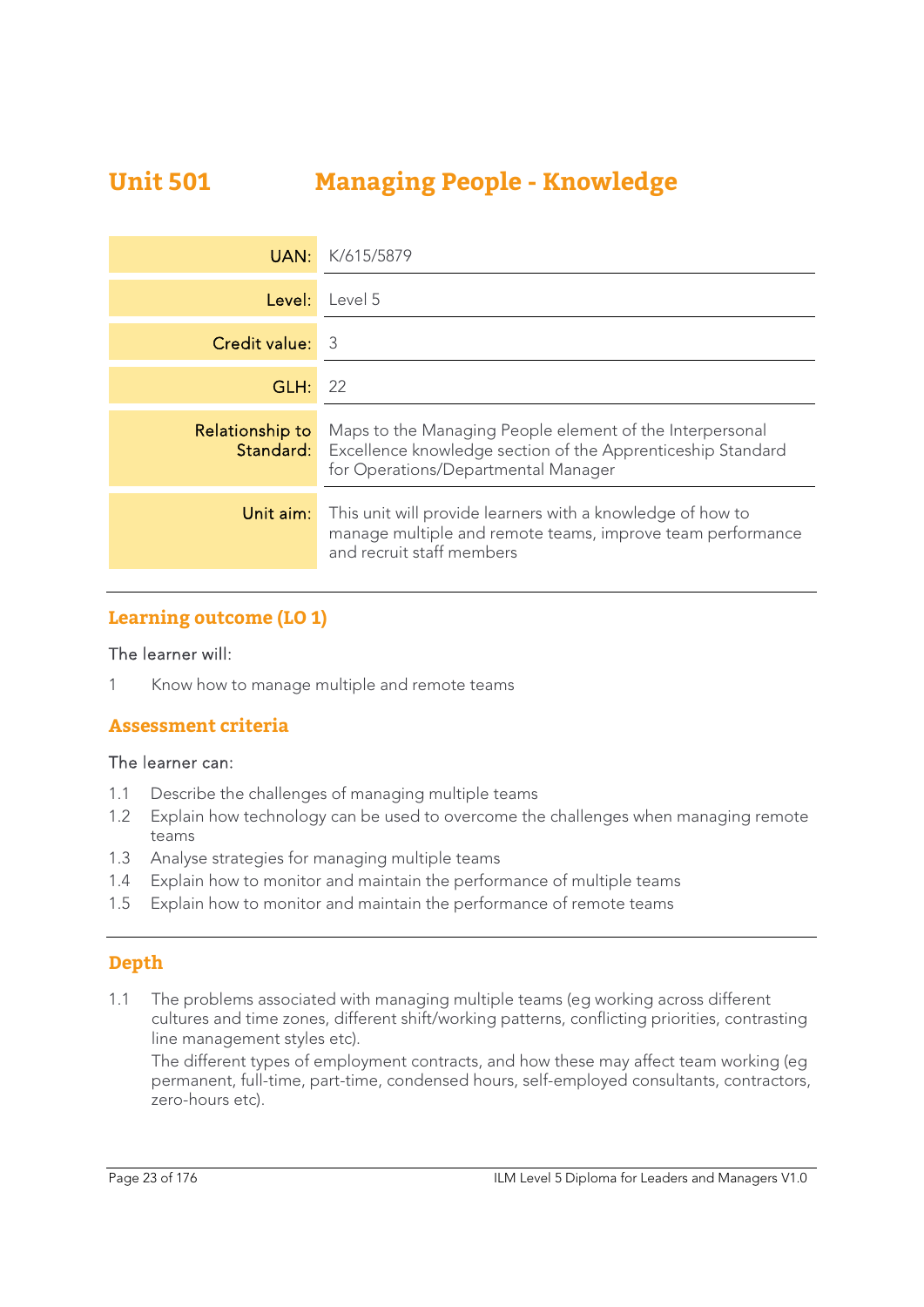1.2 The range of technological tools available to support remote team working (eg telephone, email, telephone and video conferencing, project management software, cloud computing, social media, webinars, portable document format files (pdf), mobile apps etc).

The benefits of using different types of technology.

How different technologies can assist in overcoming challenges.

- 1.3 The key strategies to manage multiple teams effectively (eg structuring tasks to clarify accountabilities, developing tools to efficiently monitor performance, encouraging team support and shared workloads etc). The ways that strategies are combined and adapted to reflect the needs of different teams.
- 1.4 The aspects of performance that require monitoring and maintenance (eg quantity, quality, adhering to rules/policy, improving efficiency, cost reduction etc). The ways that team performance can be monitored to prove and improve performance (eg tracking individual outputs and achievements, carrying out quality checks etc).
- 1.5 The monitoring techniques that are most suited to reviewing the performance of remote teams.

The regular, day-to-day management activities that help to maintain the performance of remote teams.

#### **Learning outcome (LO 2)**

#### The learner will:

2 Know how to develop high performing teams

#### **Assessment criteria**

#### The learner can:

- 2.1 Explain the process of setting objectives to develop high performing teams
- 2.2 Describe how to identify and address skills gaps within a team to meet team objectives
- 2.3 Explain how the appraisal process can be used to develop a high performing team
- 2.4 Explain the importance of collaboration between team members in developing a high performing team
- 2.5 Explain how to share knowledge and expertise to facilitate high performance

#### **Depth**

2.1 The stages involved in developing and agreeing objectives, from strategy through to individuals.

 How to involve people in setting team objectives and agreeing work plans. The links between department/team objectives and individual objectives.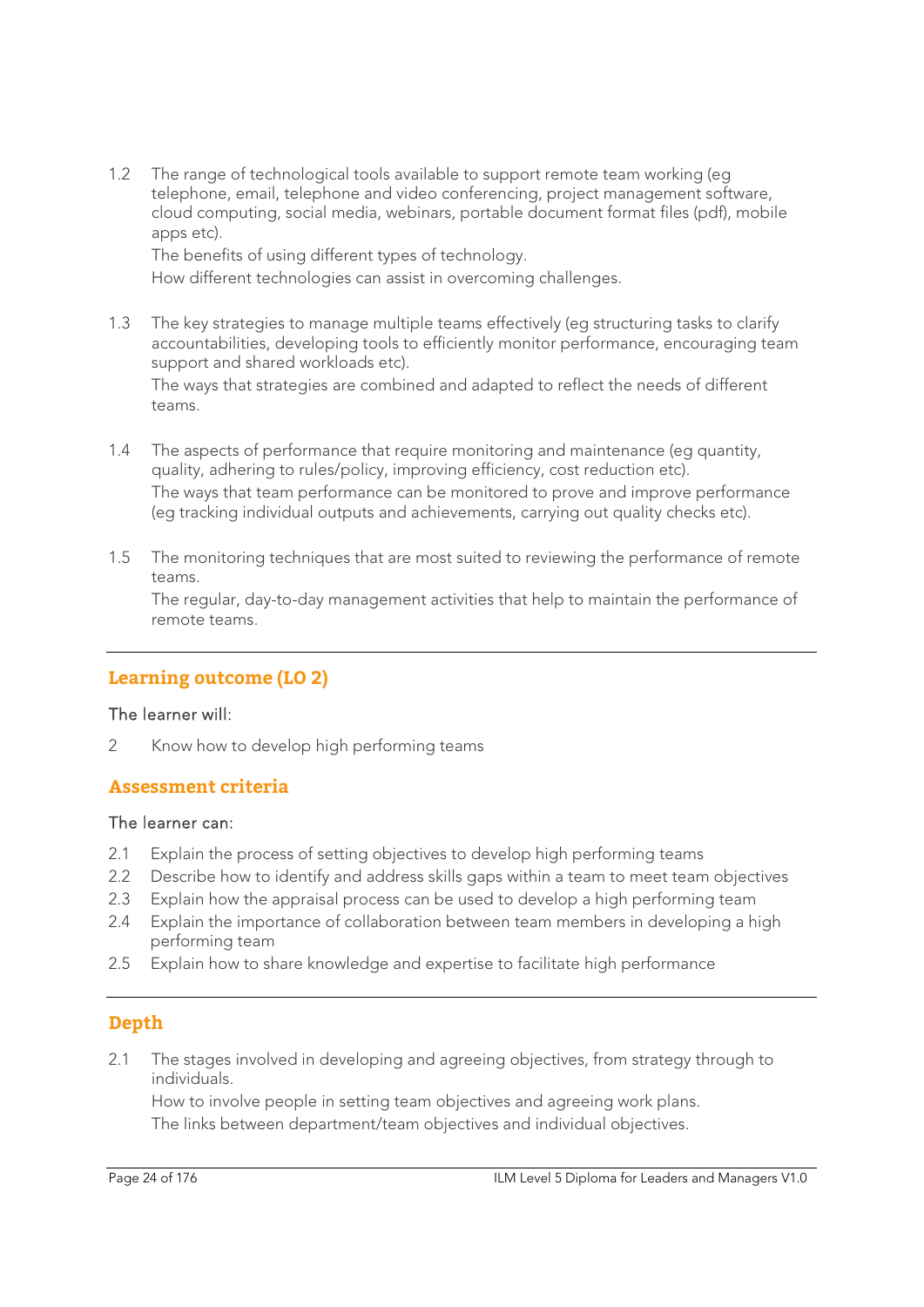How to write SMART objectives.

 Ways to check that objectives are realistic and achievable within organisational constraints.

- 2.2 The techniques that can be used to identify individual development needs. The documents that assist with identifying individual development needs (eg job descriptions, organisational competencies, work specifications etc). The range of methods available to address skills gaps (eg coaching, mentoring, training courses, demonstrations, on-line learning, reading, research, conferences etc).
- 2.3 The stages of the appraisal processes used within organisations. The systems and documents associated with workplace appraisals. How the appraisal process links to maintaining and improving individual performance.
- 2.4 Approaches that encourage successful collaboration (eg engagement, defining responsibilities, aligning work processes etc). Obstacles to effective and successful collaboration (eg mismatched relationships, resistance to change etc). How internal and external working relationships may differ when working collaboratively.
- 2.5 The techniques that can be used to share knowledge and expertise across an organisation (eg mentoring, peer working, networks/communities of practice, meetings, conferences etc).

#### **Learning outcome (LO 3)**

#### The learner will:

3 Understand performance management techniques and talent management models

#### **Assessment criteria**

#### The learner can:

- 3.1 Analyse a range of performance management techniques
- 3.2 Explain techniques for identifying and dealing with under-performing individuals in the workplace
- 3.3 Explain how talent management models can be used to identify, develop and retain talented individuals
- 3.4 Explain how organisational objectives could be met through talent planning and management

#### **Depth**

3.1 The range of formal and informal performance management techniques. (eg setting objectives, appraisals, performance dashboards, etc).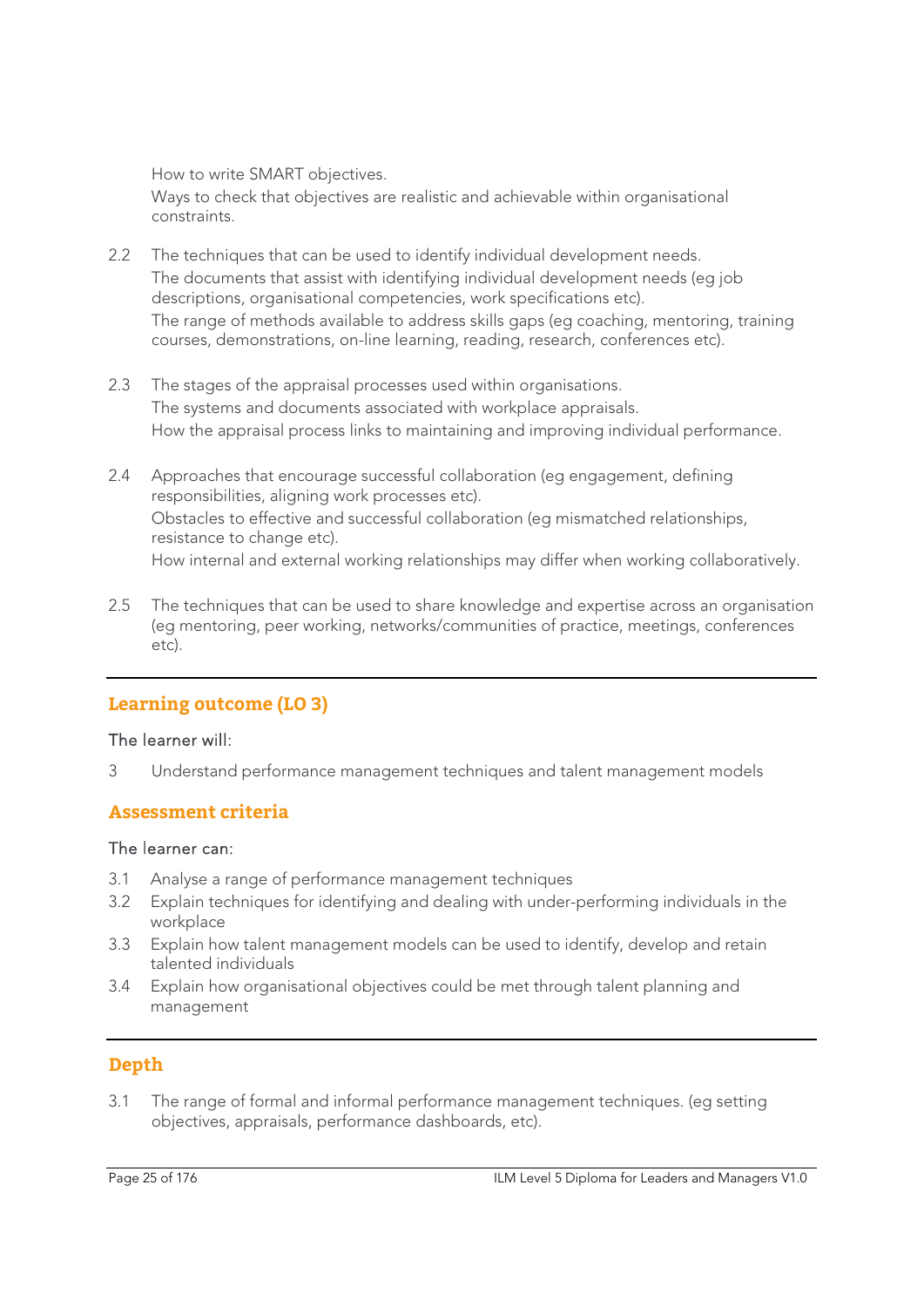How to select a performance management technique according to the situation.

3.2 The ways that underperformance can be identified.

 How to address poor performance, including a range of techniques (eg individual monitoring).

 Consideration of the impact that the poor performance of one individual may have on the whole team.

- 3.3 What is meant by talent management. The different talent management models that can be adopted (eg Bersin, BPI, Integrated, Drotter's Leadership Pipeline, in-house models etc).
- 3.4 The relationship between talent management and the achievement of organisational objectives.

Good practice for talent management, including:

- A focus on business strategy and vision to define requirements
- Use of competency models
- Managing talent pipeline
- Identifying high potential employees
- Recognising the difference between potential, performance and readiness.

#### **Learning outcome (LO 4)**

#### The learner will:

4 Know how to delegate effectively

#### **Assessment criteria**

#### The learner can:

- 4.1 Describe a range of approaches to delegation in the workplace
- 4.2 Explain what can make delegation effective

#### **Depth**

- 4.1 How effective delegation leads to effective team performance. Factors to consider when delegating work to individuals and teams (and theories such as the Tannenbaum and Schmidt continuum). Matching work allocation to individual career aspirations and development plans.
- 4.2 The steps involved in effective delegation of work. How to use resource availability to prioritise and re-prioritise workloads. The impact on performance when work is delegated inappropriately.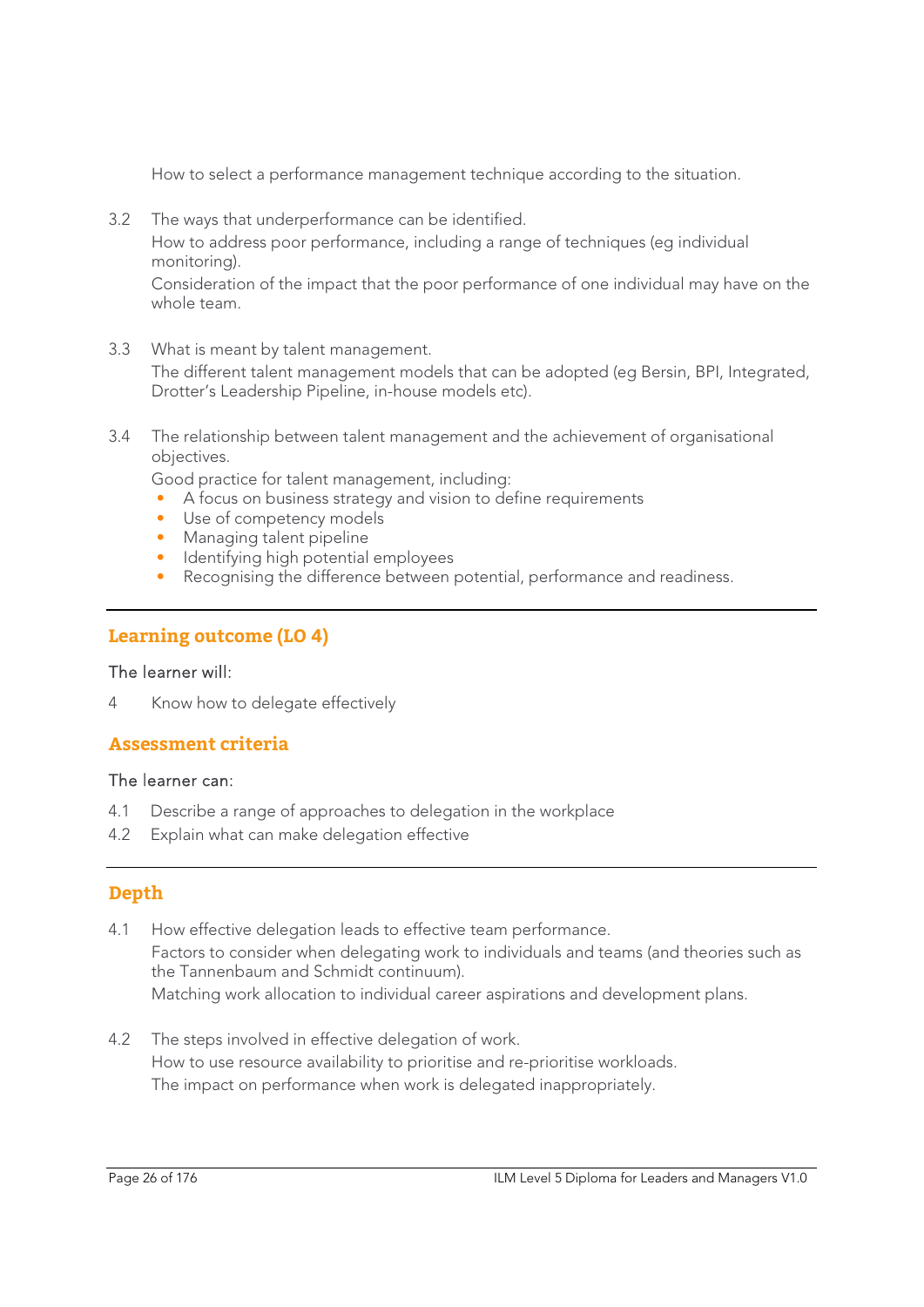#### **Learning outcome (LO 5)**

#### The learner will:

5 Understand how to recruit people into an organisation

#### **Assessment criteria**

#### The learner can:

- 5.1 Explain the different reasons and options for recruiting staff
- 5.2 Describe the steps an organisation takes to recruit staff
- 5.3 Explain how to ensure recruitment and selection processes are fair

#### **Depth**

- 5.1 The organisational situations where the need for additional staff is identified. The options for recruiting different types of staff (eg full-time, part-time etc).
- 5.2 The recruitment process, including the stages involved, from defining requirements through to issue of employment contract. The different people and teams involved in a recruitment process (internal and external).
- 5.3 The legal requirements, industry regulations, organisational policies and professional codes that apply to recruitment. The techniques that are used to ensure relevant requirements are met during recruitment activities.

#### **Assessment requirements**

This unit will be internally assessed through an ILM set and Centre assessed scenario-based assessment. The assessment is subject to internal and external verification.

Please refer to Appendix 5 for the Assessment Brief for this unit.

#### **Links to other units**

Possible links to other units have not been formally identified for this unit. Centres can determine if there is evidence within the learner responses to the tasks than can be referenced to the portfolio assessed unit evidence. This evidence must be logged appropriately within the learner portfolio.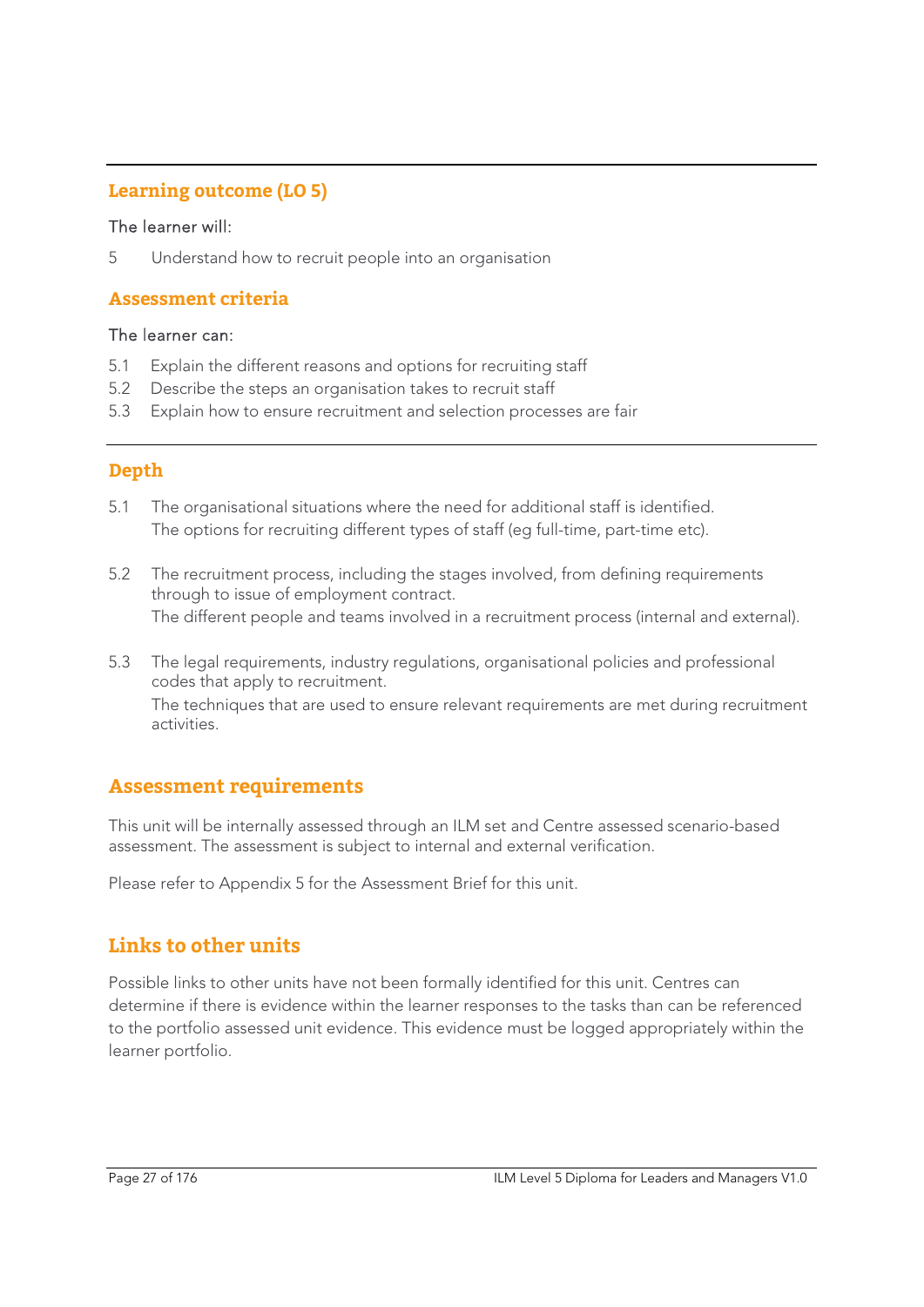## **Suggested learning resources**

ILM Workbook – Managing People.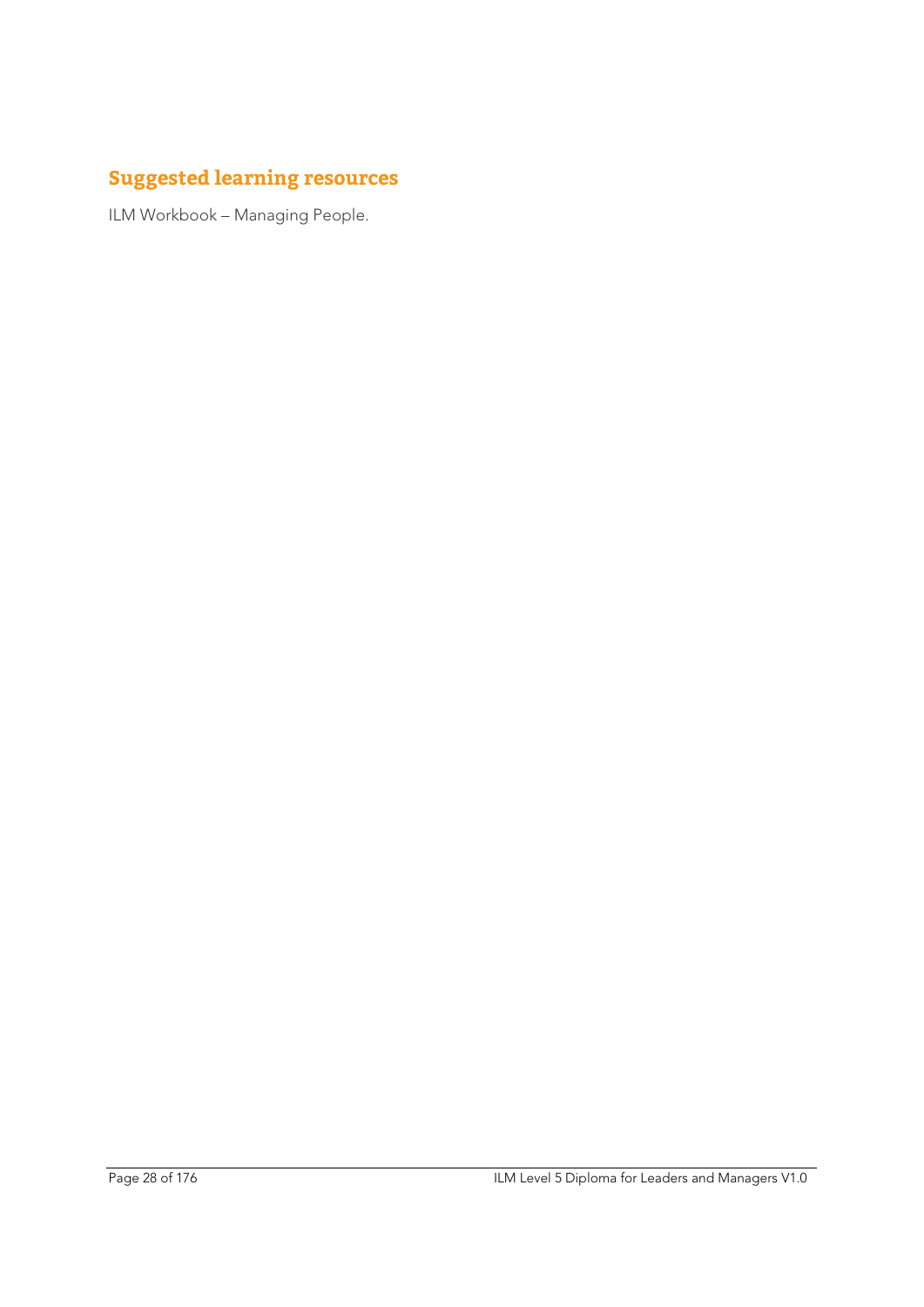## **Unit 502 Building Relationships - Knowledge**

| UAN:            | D/615/5880                                                                                                                                                                             |
|-----------------|----------------------------------------------------------------------------------------------------------------------------------------------------------------------------------------|
| Level:          | Level 5                                                                                                                                                                                |
| Credit value:   | -3                                                                                                                                                                                     |
| GLH:            | 18                                                                                                                                                                                     |
| Relationship to | Maps to the Building Relationships element of the Interpersonal<br><b>Standard:</b> Excellence knowledge section of the Apprenticeship Standard<br>for Operations/Departmental Manager |
| Unit aim:       | This unit will provide learners with an understanding of<br>relationship management, collaborative working and conflict<br>management                                                  |

#### **Learning outcome (LO 1)**

#### The learner will:

1 Understand approaches to partner, customer and stakeholder relationship management

#### **Assessment criteria**

#### The learner can:

- 1.1 Analyse the key skills required to effectively manage business relationships
- 1.2 Explain the purpose and benefits of stakeholder mapping
- 1.3 Evaluate the different approaches to be taken when managing:
	- Partners.
	- **Customers.**
	- Stakeholders.

#### **Depth**

- 1.1 The key skills that are required to:
	- Manage data related to partners, suppliers, stakeholders and customers to clarify their needs and priorities.
	- Quickly build rapport and establish trust.
	- Set and manage the expectations of different stakeholders.
	- Adapt communication method and style according to needs.
	- Network with stakeholders at different levels within the organisation.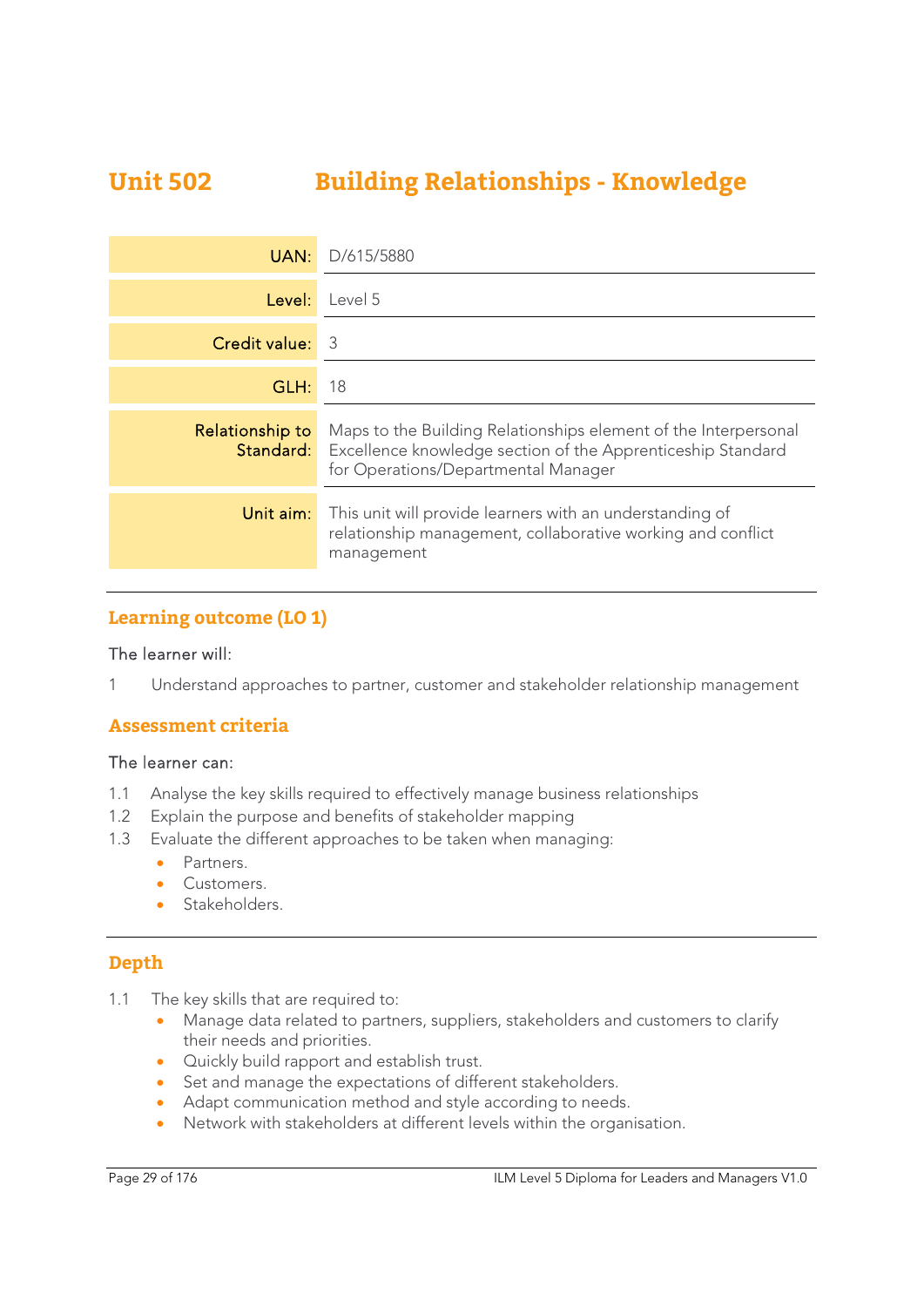- Influence others to discuss options and reach consensus.
- Successfully negotiate to achieve a satisfactory outcome for all parties.
- Establish and maintain record keeping systems and documentation.
- 1.2 What stakeholder mapping/analysis is (eg Mendelow Matrix, Eden and Ackermann). The key components of stakeholder mapping, and how these are defined according to the situation (eg position, attitude, power, impact, interest, influence). How to identify the groups and individual stakeholders to build relationships within the leadership role.

The differences between internal and external stakeholders.

How to prioritise group and individual stakeholders according to their potential impact. How stakeholder mapping contributes to managing relationships effectively. The benefits of stakeholder mapping (eg gaining influential support, securing resources, building a support network etc).

1.3 How stakeholder relationship needs compare.

How stakeholder needs and expectations affect the way the relationship is managed. Ways of networking, and how to select the most appropriate approach for different stakeholder types.

The range of negotiation styles that can be used, and how to adopt the most effective to achieve the required outcome (eg competing, collaborating, avoiding, compromise, accommodating).

Influencing styles, and how to identify/leverage opportunities to persuade others. How to build effective formal and informal networks with all stakeholders.

#### **Learning outcome (LO 2)**

#### The learner will:

2 Know how to use collaborative working techniques

#### **Assessment criteria**

#### The learner can:

- 2.1 Analyse the key factors required for effective internal and external collaborative working relationships
- 2.2 Explain how these factors can be established to create effective collaborative working relationships
- 2.3 Evaluate the implications of external collaborative relationships for risk and knowledge management
- 2.4 Describe how to share good practice

#### **Depth**

- 2.1 The key factors of collaborative working, including:
	- **Early engagement/involvement**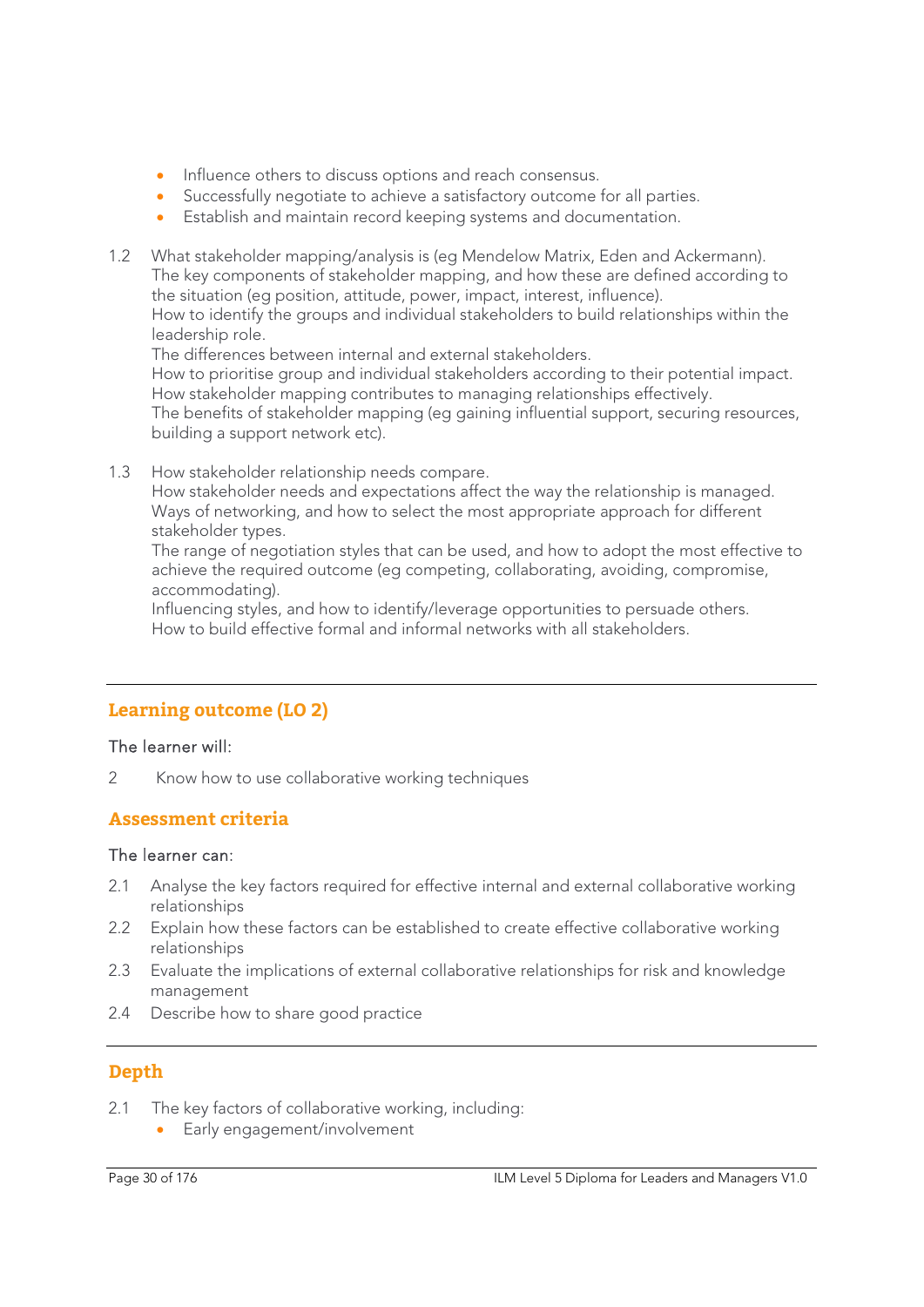- Terms of reference/collaboration
- Shared goal/vision
- **•** Building trust
- Understanding of different working cultures
- Aligning working systems and processes (eg shared plans)
- Establishing effective communication channels and ICT
- **•** Creating shared learning opportunities
- Clear definitions of accountability/responsibility
- Knowledge and resource sharing etc.

How internal and external working relationships may differ when working collaboratively.

- 2.2 The challenges of working collaboratively and how to overcome these. How to use a range of approaches to build the factors analysed in 2.1.
- 2.3 The types of external collaborative relationships and how risks are shared. How to evaluate the broad risks of collaborative working. How to evaluate the risks involved in sharing organisational knowledge with partners. The implications for different parties when sharing knowledge and expertise.
- 2.4 The behavioural, procedural and technological skills required to share good/best practice. How to link knowledge sharing/collaboration to organisational and individual goals. The principles, guidelines and tools for knowledge sharing/collaboration (eg capturing learning and insights, creating special interest communities etc).

#### **Learning outcome (LO 3)**

#### The learner will:

3 Know how to manage different levels of workplace conflict

#### **Assessment criteria**

#### The learner can:

- 3.1 Analyse conflict management models and the approaches used to resolve different scales of workplace conflict
- 3.2 Explain how to minimise the potential for friction and conflict amongst stakeholders

#### **Depth**

3.1 The scales of conflict that occur within an organisation (eg varying sizes, complexity and seriousness).

 Conflict management models and styles (eg Thomas-Kilmann, Problem Solving Cycles, Interest-Based Relational Approach, Bush and Folger, Lederach etc). How to manage conflict considering differing goals, values, opinions and thought processes.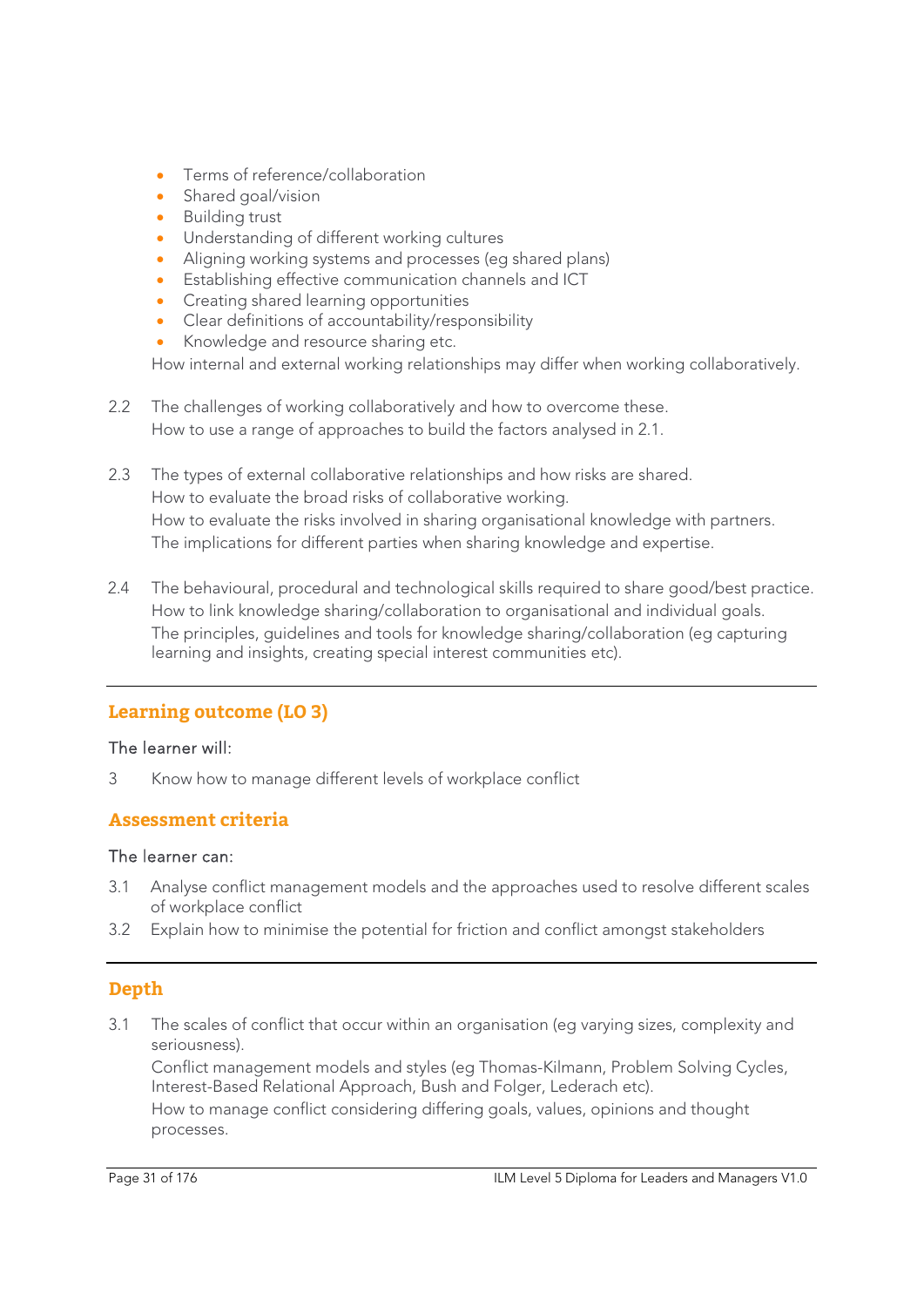How to approach situations where individuals and teams are not willing to compromise with each other.

3.2 The difference between friction and conflict. How to use recognised models, processes and approaches to minimise friction and conflict between stakeholders. Different approaches (eg establishing facts rather than opinions, adapting body

language/ speech, exploring solutions together etc).

#### **Assessment requirements**

This unit will be internally assessed through an ILM set and Centre assessed scenario-based assessment. The assessment is subject to internal and external verification.

Please refer to Appendix 5 for the Assessment Brief for this unit.

#### **Links to other units**

Possible links to other units have not been formally identified for this unit. Centres can determine if there is evidence within the learner responses to the tasks than can be referenced to the portfolio assessed unit evidence. This evidence must be logged appropriately within the learner portfolio.

#### **Suggested learning resources**

ILM Workbook – Building Relationships.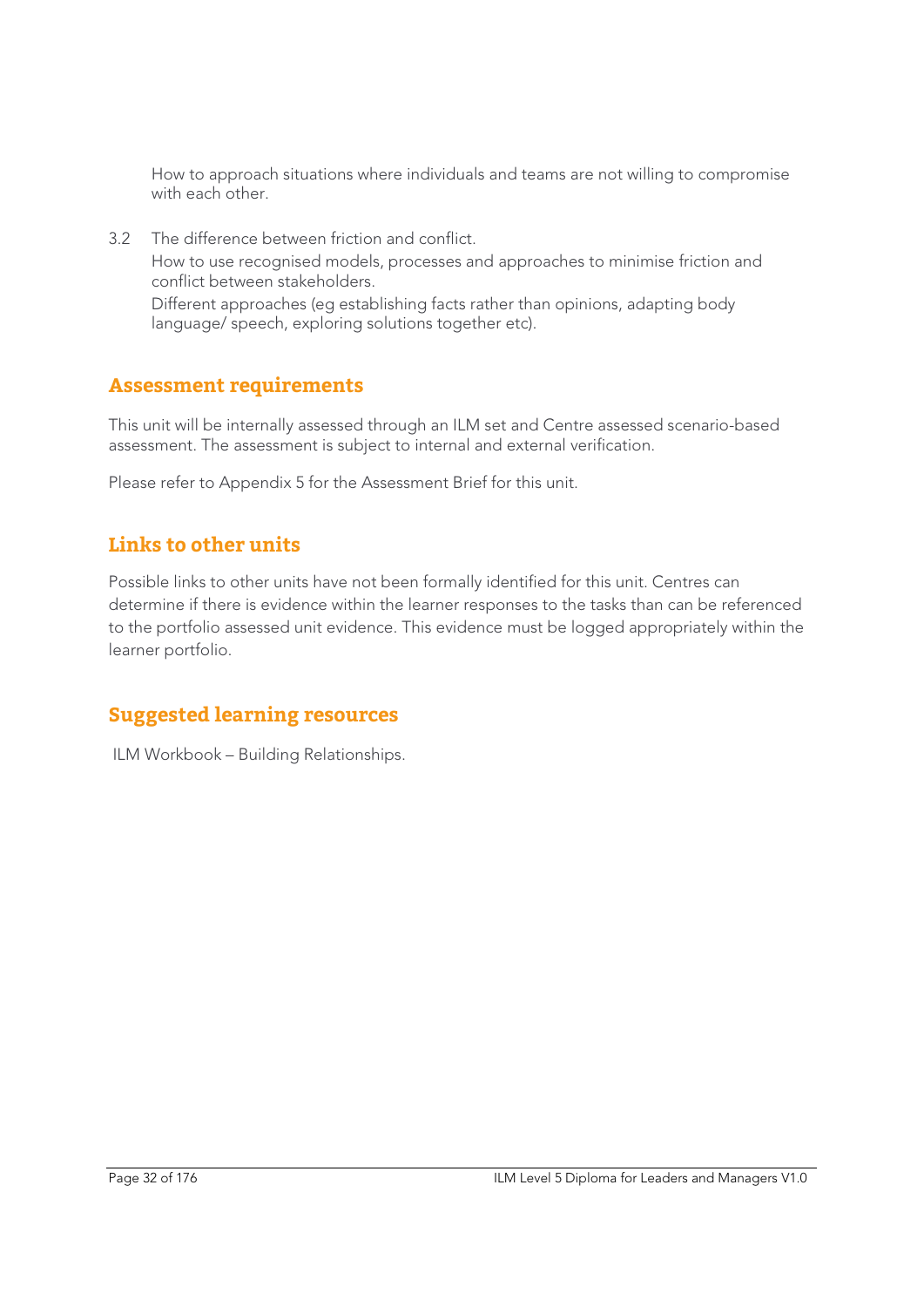## **Unit 503 Communication - Knowledge**

| UAN:            | H/615/5881                                                                                                                                                                    |
|-----------------|-------------------------------------------------------------------------------------------------------------------------------------------------------------------------------|
| Level:          | Level 5                                                                                                                                                                       |
| Credit value:   | $\mathcal{L}$                                                                                                                                                                 |
| GLH:            | 15                                                                                                                                                                            |
| Relationship to | Maps to the Communication element of the Interpersonal<br><b>Standard:</b> Excellence knowledge section of the Apprenticeship Standard<br>for Operations/Departmental Manager |
| Unit aim:       | This unit will provide learners with a knowledge of interpersonal<br>skills and how to apply different forms and techniques of<br>communication                               |

#### **Learning outcome (LO 1)**

#### The learner will:

1 Understand interpersonal skills

#### **Assessment criteria**

#### The learner can:

1.1 Evaluate how interpersonal skills contribute to effective working relationships

#### **Depth**

1.1 The skills that are required to interact with others, and how they build and maintain effective working relationships (eg patience, positive attitude, assertiveness, team working, active listening, reflection etc).

Organisational criteria that define the required interpersonal skills (eg role specifications, competencies, behaviours frameworks, values, qualifications etc).

How to use criteria to make judgements about the interpersonal skills that are required in different workplace situations.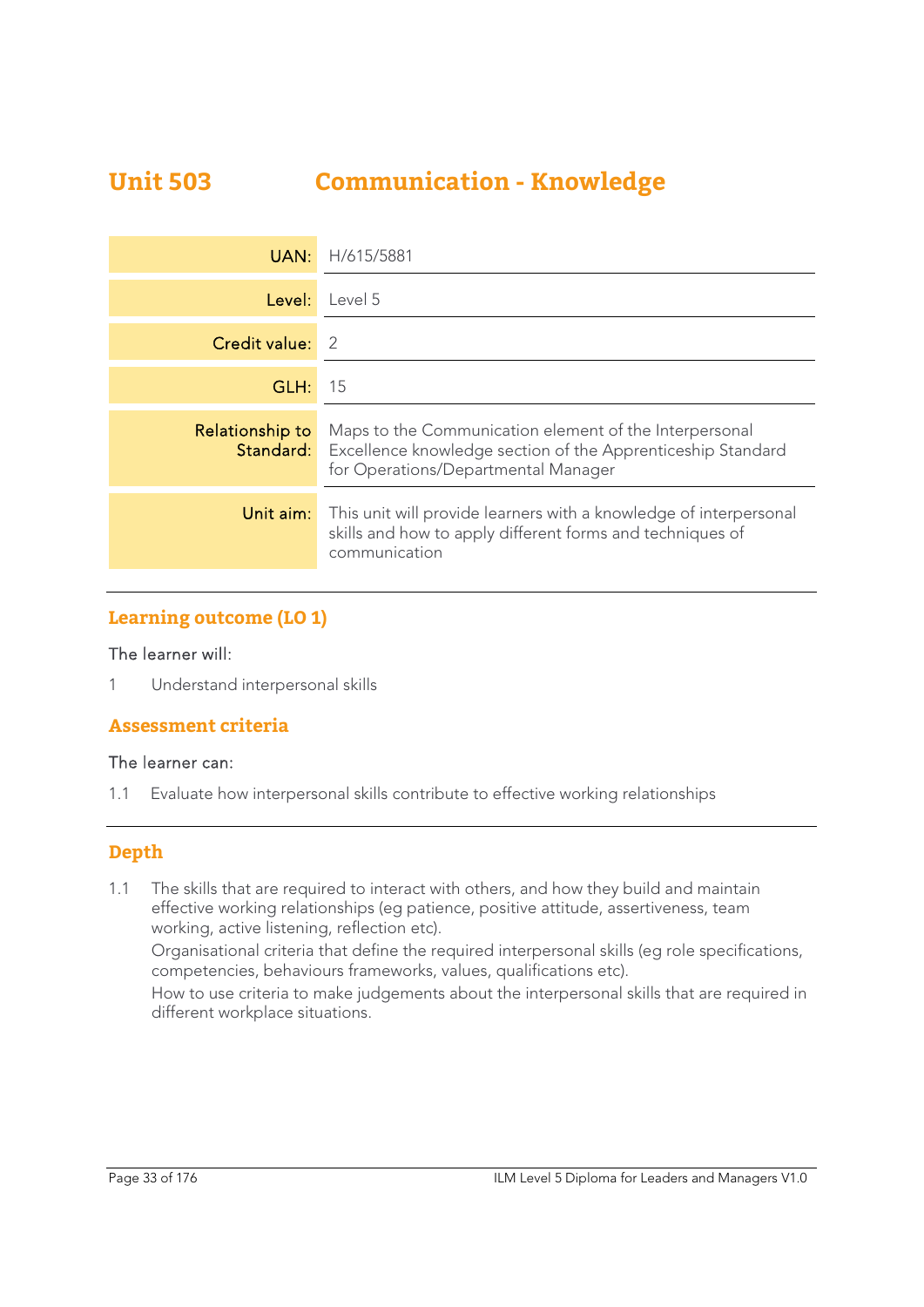#### **Learning outcome (LO 2)**

#### The learner will:

2 Understand different forms and techniques of communication and how to apply them appropriately

#### **Assessment criteria**

#### The learner can:

- 2.1 Analyse how different forms of communication can help or hinder the communication process
- 2.2 Describe a range of communication techniques and when to apply them
- 2.3 Explain how to overcome barriers to effective communication in the workplace
- 2.4 Describe how to evaluate the effectiveness of communication within a team
- 2.5 Evaluate the use of different communication forms in different contexts

#### **Depth**

2.1 The different forms of communication that can be used, including verbal, written, nonverbal, visual, digital/electronic etc.

 How the forms of communication differ, and when they are used to maximise the effectiveness of message content.

 How to select a suitable form of communication to aid the communication process. The workplace situations where the wrong choice of communication form can hinder understanding and cause confusion.

The potential of communication to create positive and negative working culture.

2.2 Techniques: how the different communication forms are applied effectively and efficiently, in the working environment.

The potential strengths of each communication technique.

The potential weaknesses of the different communication techniques.

When to use formal and informal communication styles.

How to select a suitable form of communication to match different colleague levels (eg different techniques at different levels, level of formality etc).

The communication styles suitable for effective large scale communication, across a whole organisation.

How to apply synchronous and asynchronous communication according to the audience. Models of communication (eg Shannon and Weaver).

- 2.3 The key barriers to communication, including:
	- Physical separation/location.
	- Working culture and environment.
	- Status of audience members and message sender.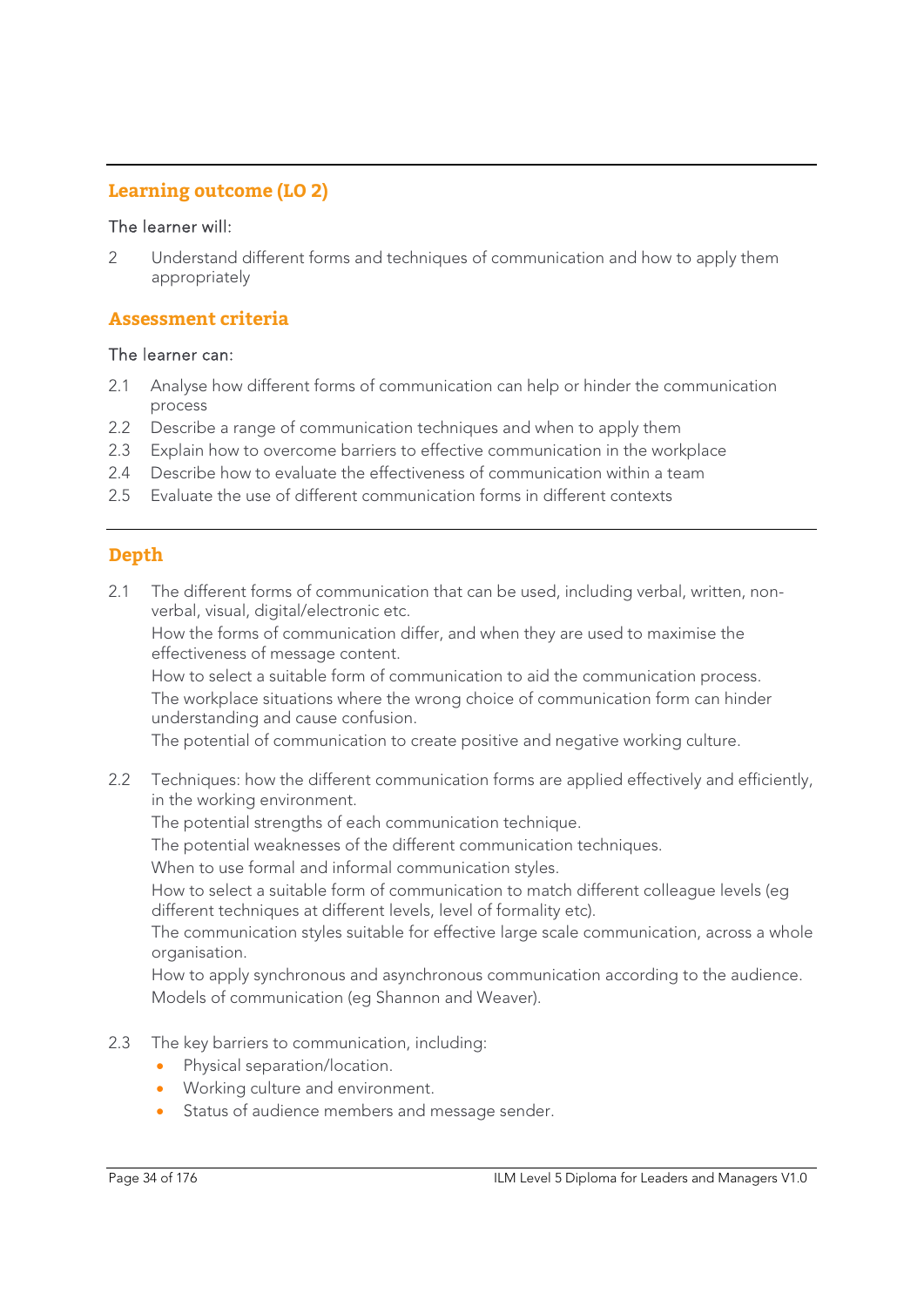- Cultural differences.
- Language, use of jargon and technical terminology.
- Psychological state (eg emotions, personal triggers).
- Systemic (eg lack of clarity about role within the communication process).
- Attitudinal (eg low level of motivation to understand, active resistance to change).

The different approaches that can be used to overcome barriers to communication.

- 2.4 The approach to and the reasons for evaluating the effectiveness of communication methods and content (eg to improve future effectiveness, to continue audience engagement, to make tactical adjustments to communication channels, to use resources efficiently).
- 2.5 Examples of different forms being used in a range of context and an evaluation of their potential appropriateness and effectiveness. How to use criteria to make judgements about the effectiveness of communication in different workplace situations.

#### **Assessment requirements**

This unit will be internally assessed through an ILM set and Centre assessed scenario-based assessment. The assessment is subject to internal and external verification.

Please refer to Appendix 5 for the Assessment Brief for this unit.

#### **Links to other units**

Possible links to other units have not been formally identified for this unit. Centres can determine if there is evidence within the learner responses to the tasks than can be referenced to the portfolio assessed unit evidence. This evidence must be logged appropriately within the learner portfolio.

#### **Suggested learning resources**

ILM Workbook – Communication.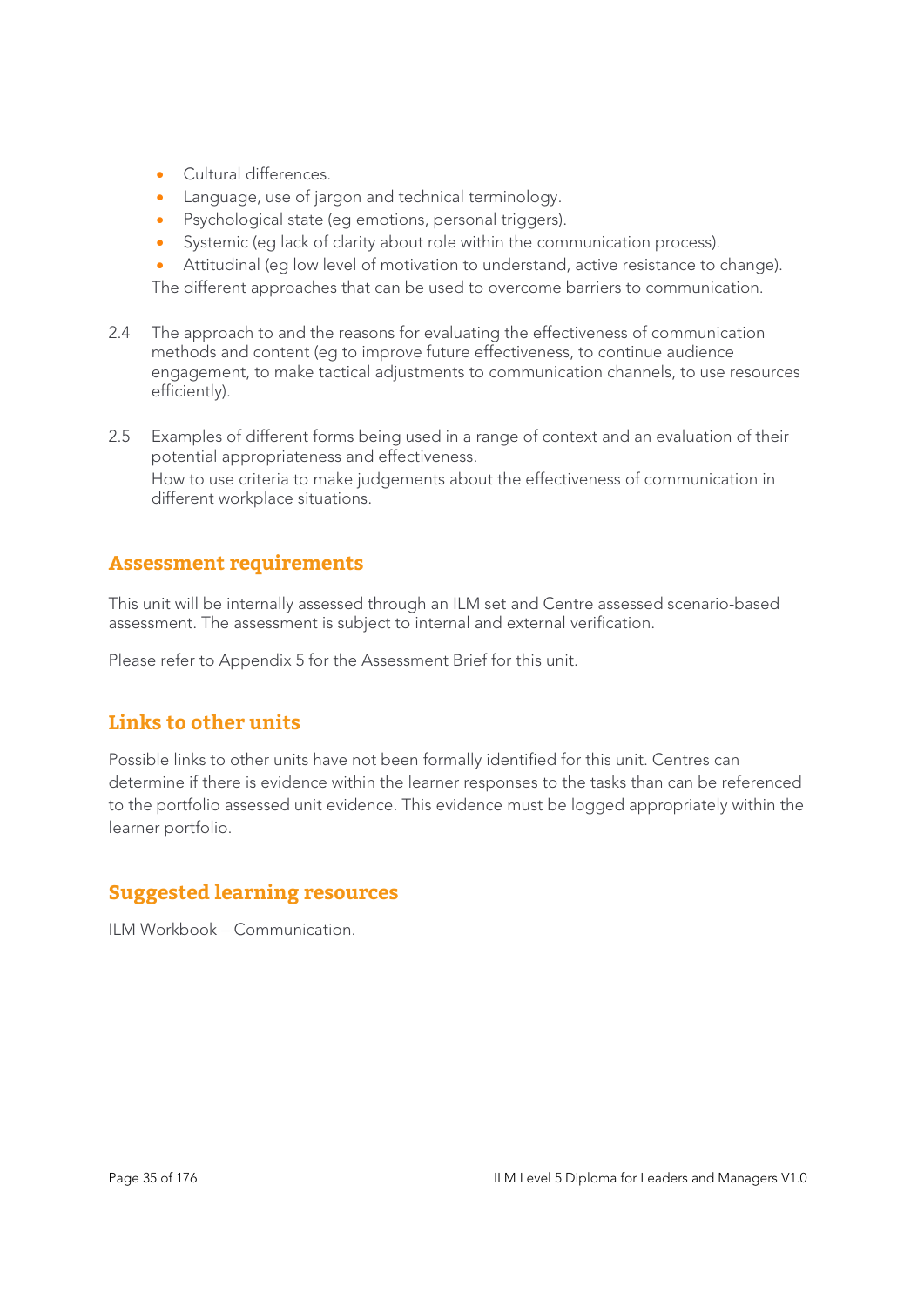## **Unit 507 Operational Management - Knowledge**

| UAN:            | A/615/5885                                                                                                                                                                               |
|-----------------|------------------------------------------------------------------------------------------------------------------------------------------------------------------------------------------|
| Level:          | Level 5                                                                                                                                                                                  |
| Credit value:   | -3                                                                                                                                                                                       |
| GLH:            | 20                                                                                                                                                                                       |
| Relationship to | Maps to the Operational Management element of the<br><b>Standard:</b> Organisational Performance knowledge section of the<br>Apprenticeship Standard for Operations/Departmental Manager |
| Unit aim:       | This unit will provide learners with a knowledge of management<br>models, continuous improvement, management systems,<br>change management, use of technology and data security          |

#### **Learning outcome (LO 1)**

#### The learner will:

1 Understand operational management approaches and models

#### **Assessment criteria**

#### The learner can:

- 1.1 Analyse the key components of operational management including:
	- Inputs
	- Transformation Process
	- Outputs
- 1.2 Describe the components of a viable operational plan
- 1.3 Explain the importance of contingency planning
- 1.4 Describe the policies, processes and procedures that affect operational planning
- 1.5 Evaluate how an operational plan supports business strategy/strategic objectives
- 1.6 Explain how sales and marketing plans contribute to the development of operational plans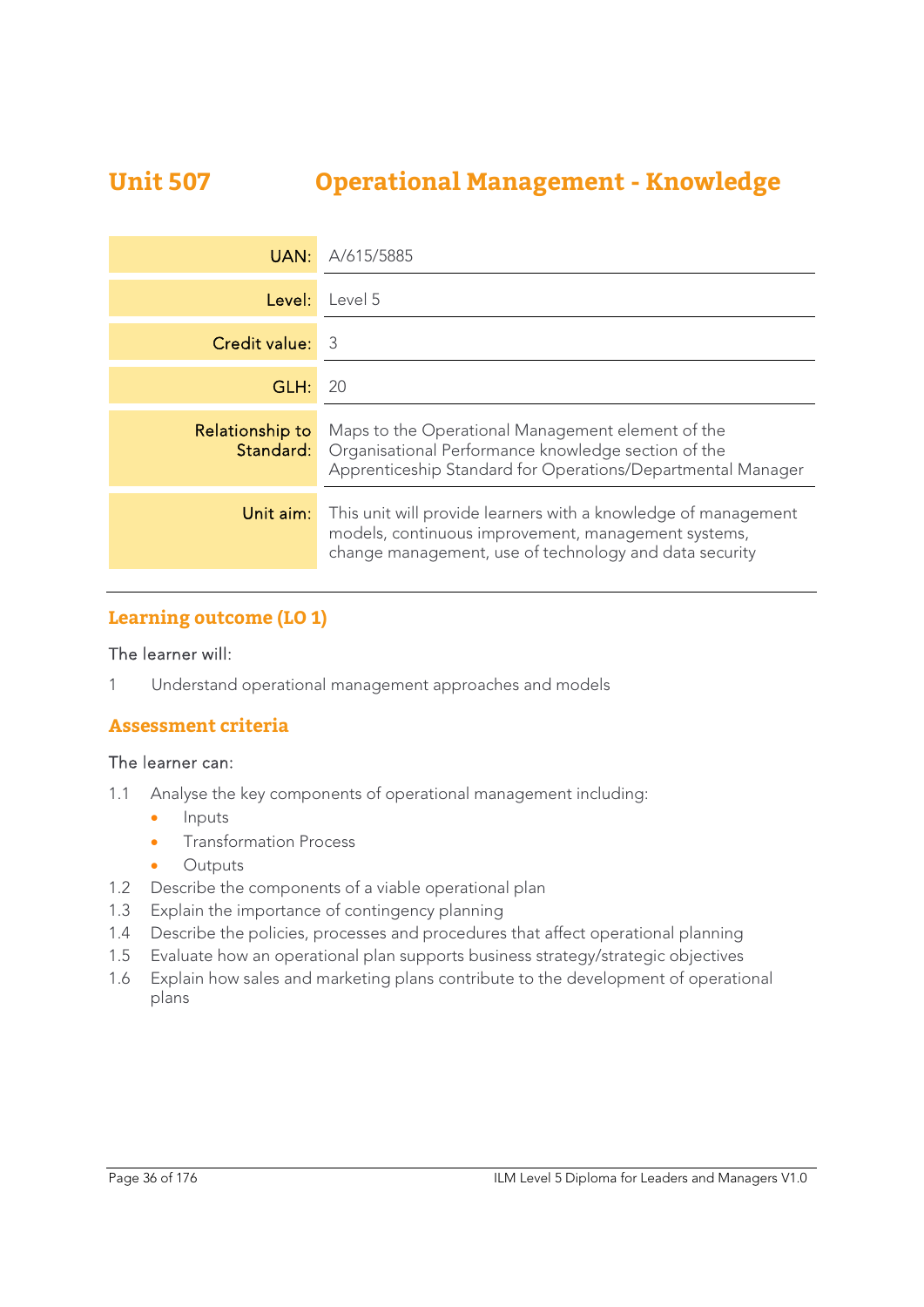### **Depth**

- 1.1 The purpose of operational management, and the associated practices to convert materials and effort into goods and services (eg setting KPIs, developing plans, monitoring performance and achievement of objectives etc). The range of management models and theories (eg Adair Action-Centred, Theory X-Y, Systems Theory, Linking Pin Model, McKinsey's 7-S Taylor's Scientific Management etc).
- 1.2 The different components that are included in an operational plan (eg objectives, Key Performance Indicators (KPIs), quality standards etc). What makes an operational plan viable.
- 1.3 The situations that can adversely impact operations. The potential impact(s) when situations are poorly managed. The role of contingency planning in business continuity, disaster recovery and risk management.
- 1.4 The organisational policies that affect operational planning (eg Health and Safety, family policies such as maternity/paternity leave etc). The organisational processes that affect operational planning (eg order fulfilment, new product development, customer service etc). The organisational procedures that affect operational planning (eg code of conduct, sick leave, complaints etc).
- 1.5 The differences between a strategic plan, a tactical plan and an operational plan. The links between operational planning and organisational strategy.
- 1.6 The content of sales and marketing plans. The components of sales/marketing plans that contribute to operational plans (eg campaign timings, forecasts etc).

### **Assessment guidance**

To achieve LO 1 the learner is required to analyse the key components of operational management itemised in AC 1.1 to determine their essential features and to draw conclusions.

The learner is then required to describe the principal features of a viable operational plan and to provide an account of the practices associated with contingency management to explain why contingency planning is important.

The next part of the Learning Outcome requires the learner to describe the principal features of one policy and one process and one procedure that affect operational planning, and then to evaluate and draw conclusions on how an operational business plan supports business strategy and/or strategic objectives.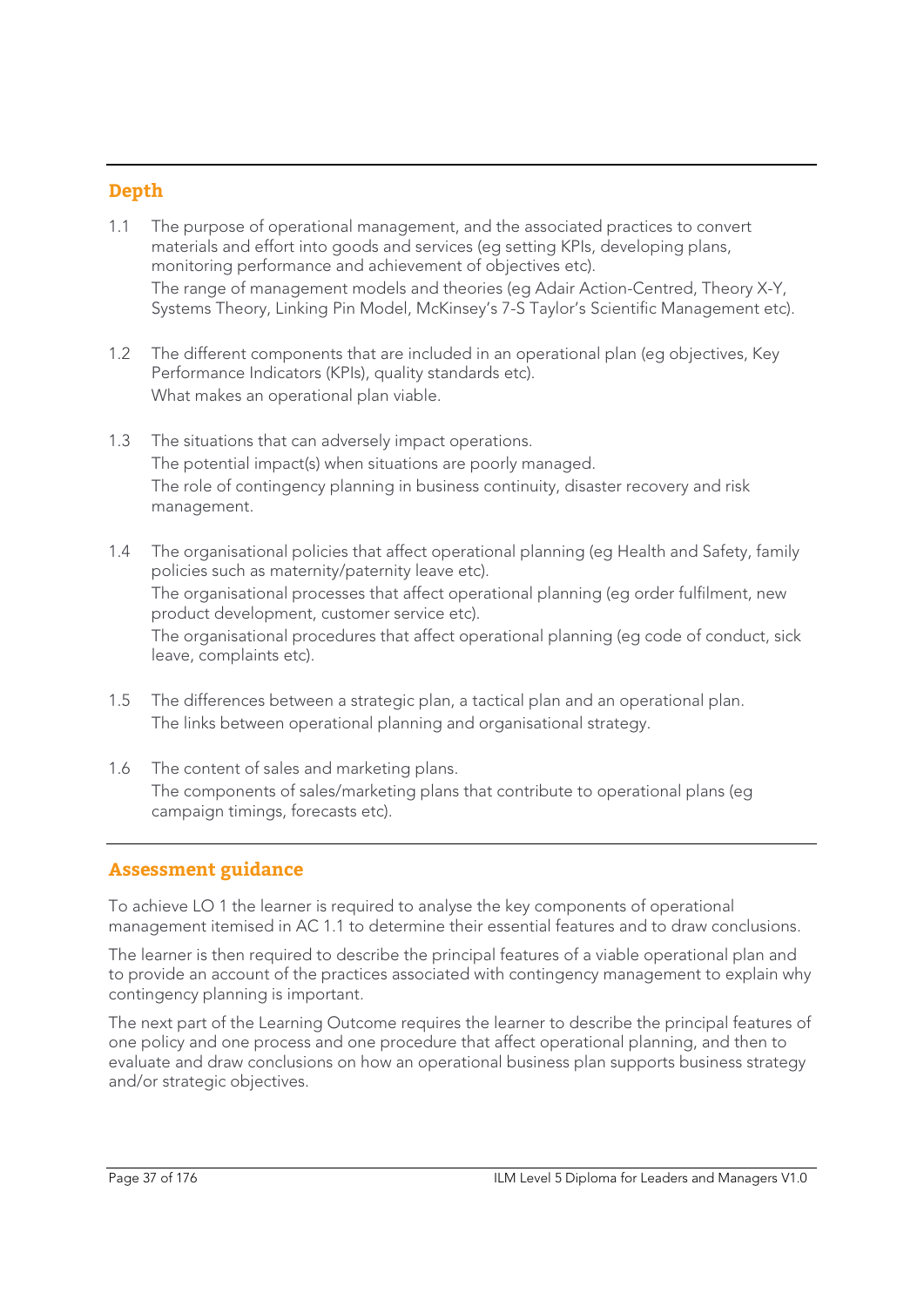For the final part of this Learning Outcome, the learner is required to give details of the practices associated with sales and marketing to explain how sales and marketing plans contribute to the development of operational plans.

### **Learning outcome (LO 2)**

#### The learner will:

2 Understand business development tools and approaches to continuous improvement

#### **Assessment criteria**

#### The learner can:

- 2.1 Evaluate a range of business development tools and where they can be best applied
- 2.2 Analyse approaches to continuous improvement and their relationship to other systems

### **Depth**

- 2.1 What is meant by business development in a broad sense (eg business growth and improvement, not just sales). The range of business development tools available to assist with operational planning (eg SWOT analysis, PESTLE, STEEPLE etc).
- 2.2 The range of techniques and approaches for continuous improvement (eg Root Cause Analysis (RCA), Total Quality Management(TQM), Continuous Improvement Process (CIP), Lean, Kaizan, Six-sigma).

How these approaches align with organisational systems, processes and plans.

#### **Assessment guidance**

For LO 2 the learner is required to evaluate three business development tools to provide a conclusion and/or recommendations as to their usefulness and application in different contexts.

The learner is then required to analyse two approaches to continuous improvement to determine their essential features and draw conclusions as to their relationship with other systems.

#### **Learning outcome (LO 3)**

#### The learner will:

3 Know how to initiate and manage change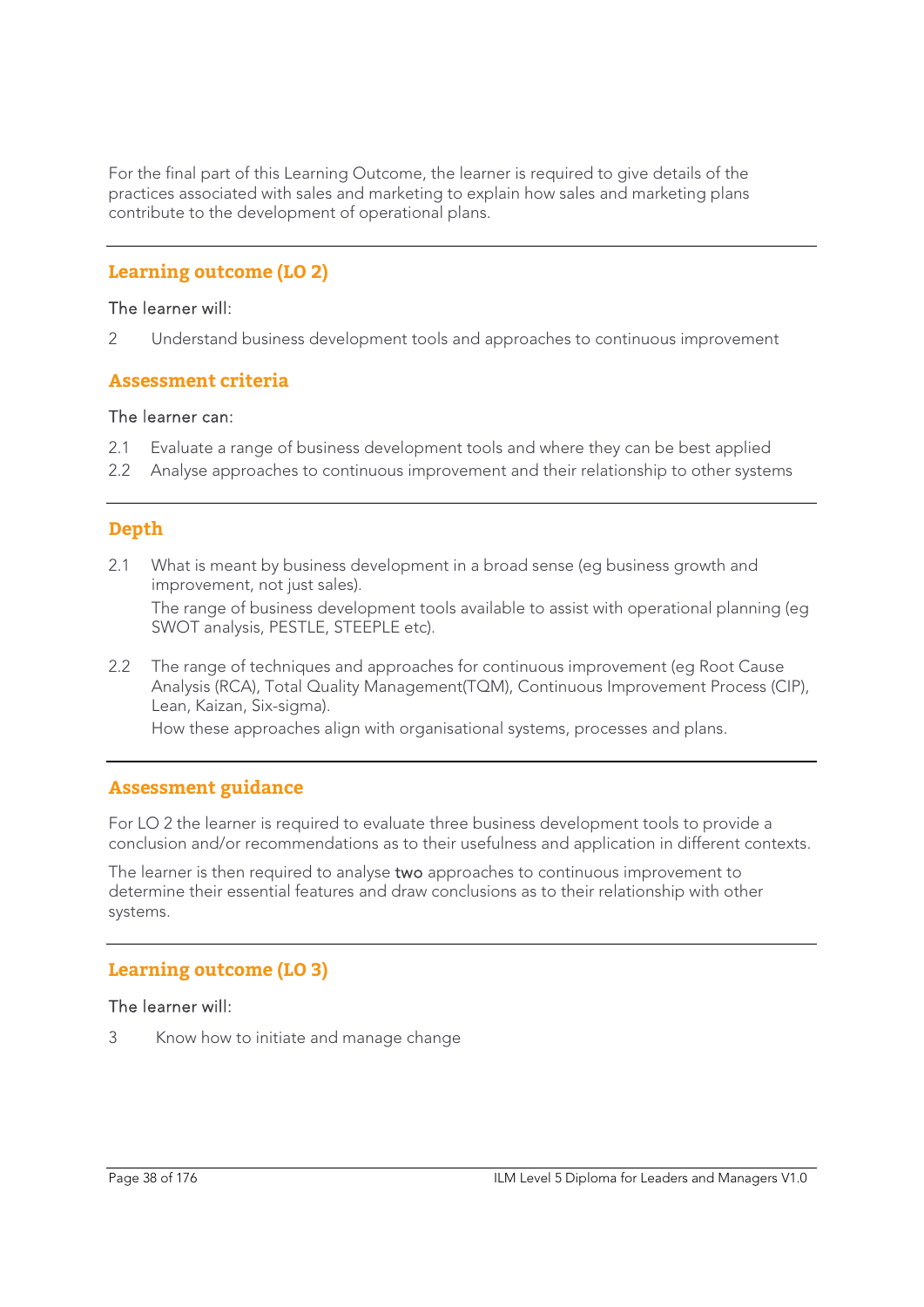### **Assessment criteria**

#### The learner can:

- 3.1 Describe the process of initiating change, highlighting the key considerations that must be taken into account
- 3.2 Analyse and compare tools and techniques for planning change
- 3.3 Assess potential barriers to change, identifying how they can be overcome
- 3.4 Explain appropriate systems for monitoring and assessing the progress of a change

### **Depth**

- 3.1 Change management models and processes (eg Kotter, The Change Curve, Prosci's Adkar, Beckhard and Harris, Nudge etc). The stages involved in initiating organisational change (eg appointing a change leader/team/champions, analysing the gaps between 'as is' and 'to be' states etc). The aspects that need to be considered at each stage.
- 3.2 The different tools and techniques that can be used to plan change (eg Impact Analysis, Burke-Litwin, McKinsey 7S, Leavitt's Diamond, SIPOC Diagrams). How the different approaches compare, and how to apply them effectively.
- 3.3 The ways to identify barriers to change (eg observations, discussions, questionnaires etc). The types of barriers that occur (eg emotional, previous experiences, physical etc). Ways to overcome barriers (eg sharing information and resources, using internal/external influencers and levers etc).
- 3.4 The organisational systems in place, that help to monitor progress during implementation of change (eg reporting structures, documentation, reporting software etc). How to assess progress towards achievement of defined change objectives.

### **Assessment guidance**

The first part of LO 3 requires the learner to describe the principal features of two key considerations to be taken into account when initiating change.

The learner is then required to analyse two tools and two techniques for planning change in order to compare their essential features and draw conclusions.

The next part of this Learning Outcome requires the learner to assess two potential barriers to change and reach a judgement as to how these barriers might be overcome.

For the final part of this Learning Outcome, the learner is required to explain how an appropriate system can be used for monitoring and assessing the progress of change.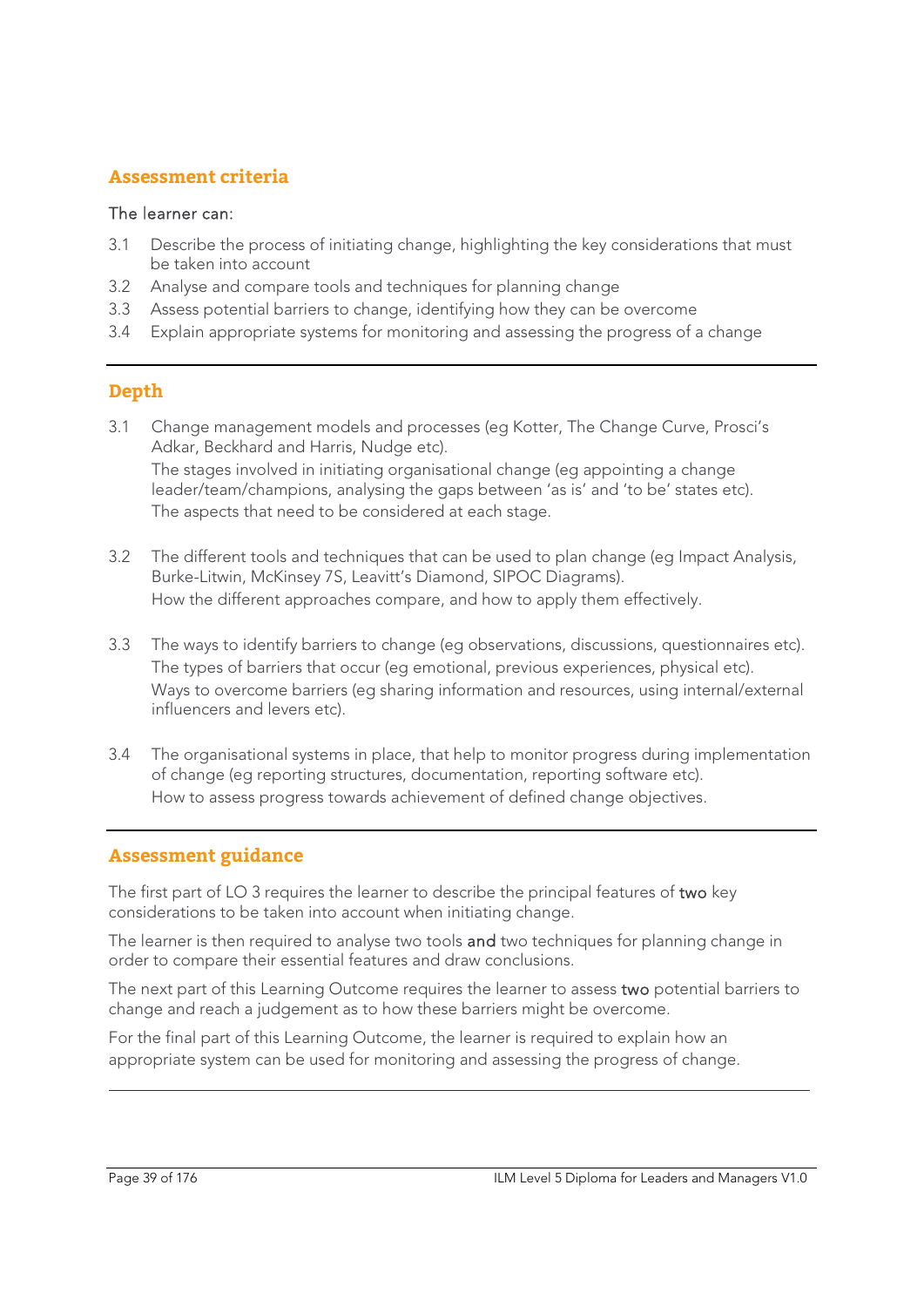### **Learning outcome (LO 4)**

#### The learner will:

4 Understand the purpose of management reporting

### **Assessment criteria**

#### The learner can:

- 4.1 Evaluate the features of a viable management report
- 4.2 Explain when and how to use management reports

### **Depth**

- 4.1 The key features of a viable management report (eg in writing, systematically presents facts, self-explanatory etc). The role that each of the key features of a management report fulfils (eg a tool for internal communication, communicates to different audiences etc).
- 4.2 The different types of management reports. When management reports are written, and their frequency. How the reports are used in the business, by different departments/teams/individuals.

#### **Assessment guidance**

To achieve LO 4 the learner is required to evaluate each feature of a viable management report layout to provide a conclusion and/or recommendations as to the usefulness and contribution of each feature in relation to the whole.

The learner is then required to explain when and how to use two different types of management report.

### **Learning outcome (LO 5)**

#### The learner will:

5 Understand effective technology use and data security in organisations

#### **Assessment criteria**

#### The learner can:

- 5.1 Evaluate the use of technology in operational planning and management
- 5.2 Explain the importance of data management and security in an organisation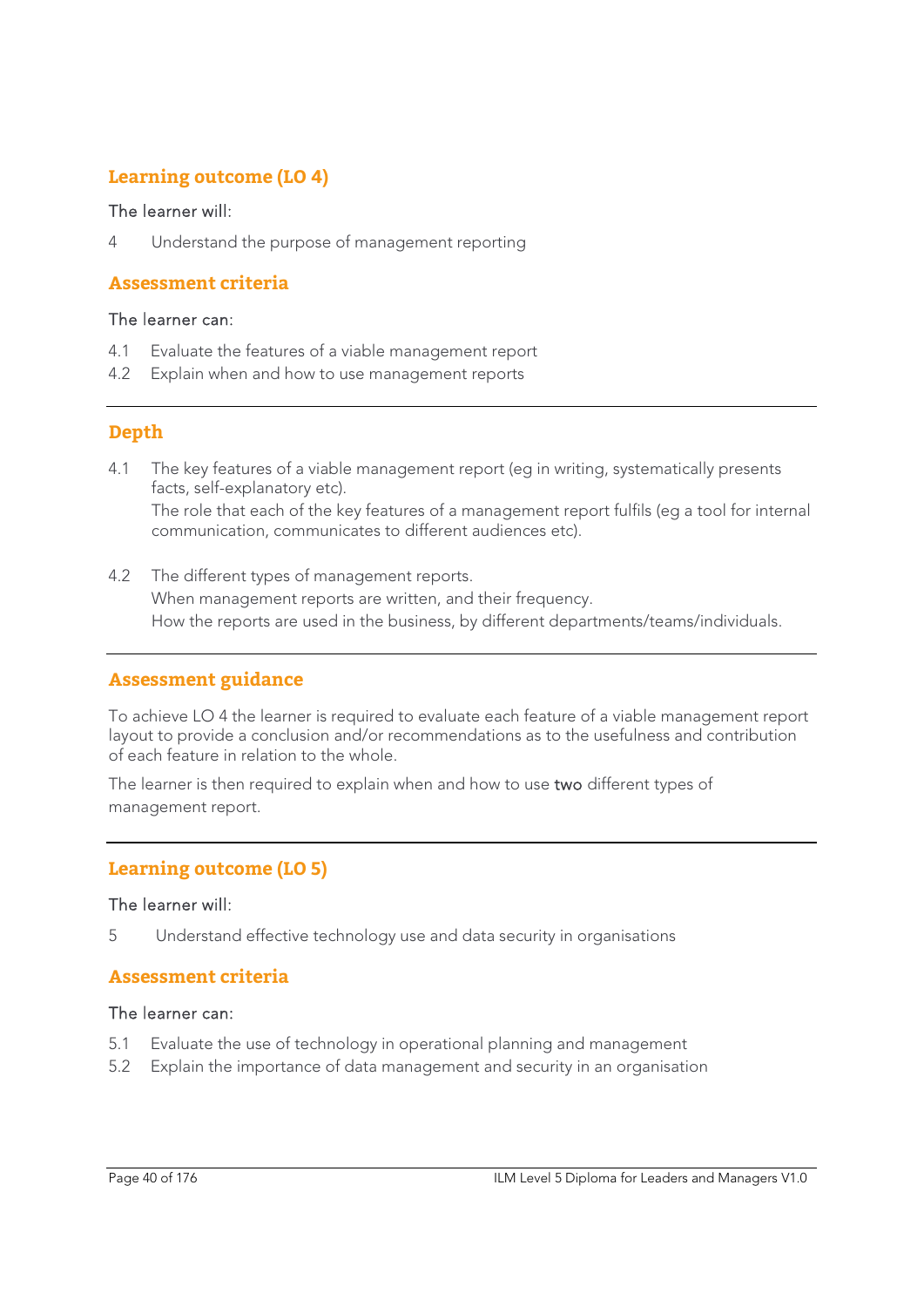### **Depth**

- 5.1 The types of technology used for operational planning and management. How technology innovation can change data management and improve quality, efficiency and productivity.
- 5.2 Current data protection legislation (eg The Data Protection Act, 1998) and the purpose of the legislation.

How to protect sensitive data relating to operational plans.

 The implications for organisational processes relating to data collection (eg informing individuals, handling and storage).

The consequences of not adhering to data protection legislation.

### **Assessment guidance**

LO 5 requires the learner to evaluate an example of how technology is used in operational planning and management and to provide a conclusion as to its merits and usefulness in a particularly context.

The learner is then required to provide an account of the practices and characteristics of data management and data security to explain why both are important to an organisation.

### **Assessment requirements**

Successful completion of this unit requires the learner to demonstrate that he or she has knowledge of operational management, change management and business development.

The unit will be internally assessed through a Centre set and marked portfolio of evidence which is subject to internal and external verification.

To pass this unit the evidence that the learner presents for assessment must demonstrate that they have met the required standard specified in the learning outcomes, assessment criteria and the requirements of the Assessment Strategy. The unit will be assessed as pass/refer.

Learners are responsible for collecting evidence that addresses the assessment criteria. The same piece of evidence can be used to prove their knowledge across different assessment criteria and/or across different units. It is not necessary for learners to have each assessment criterion assessed with a separate piece of evidence.

It is highly recommended that this evidence be collated on an ongoing basis in a referenced portfolio that can be presented for internal and external verification once all assessment criteria have been addressed.

The evidence for this unit may include (but is not restricted to):

- Written Assignment.
- Operational and change management plans.
- Management report.
- Case Study.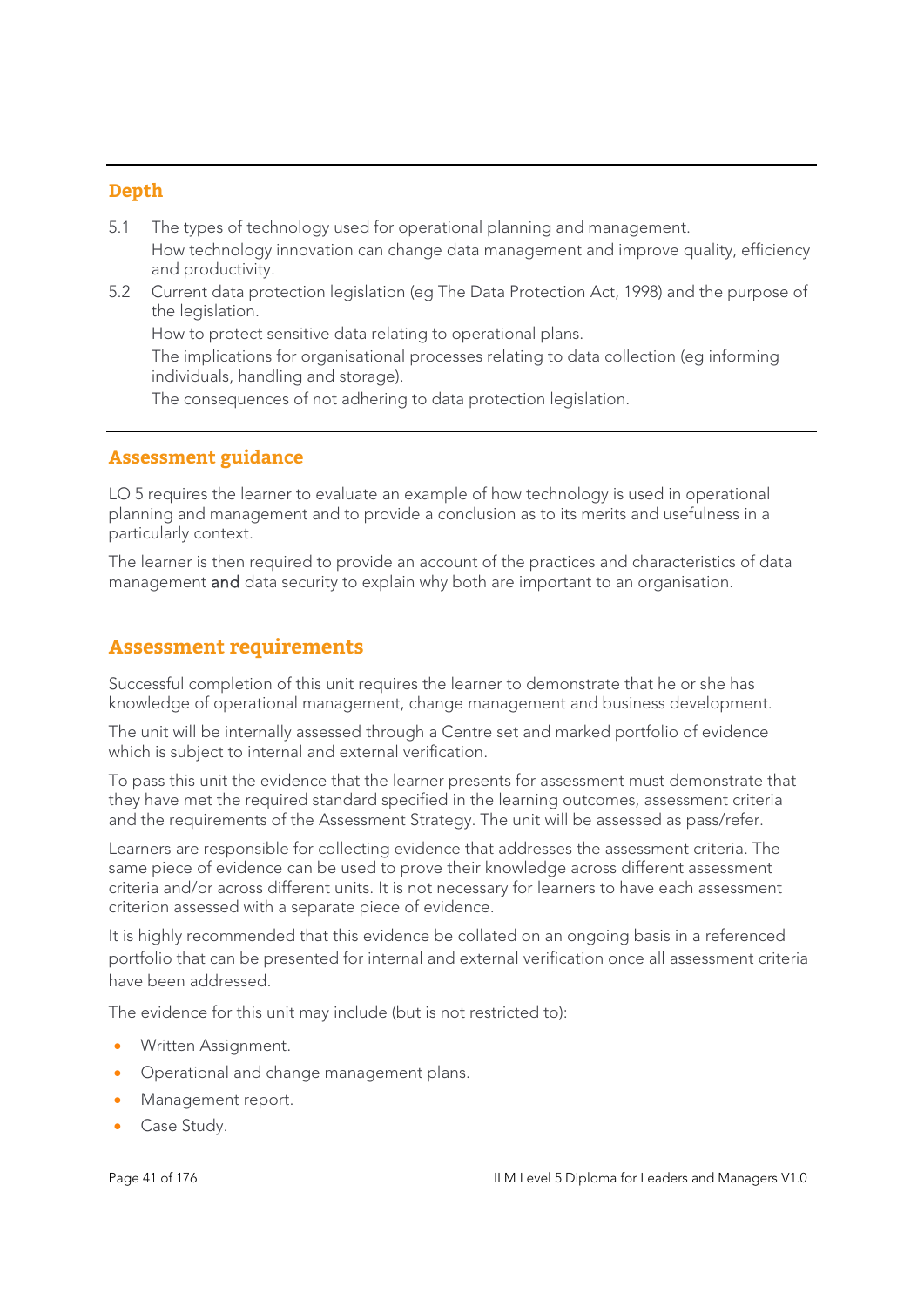- **•** Critical Incident Analysis.
- **•** Oral Presentation.
- Report.
- Online discussion board.
- Seminar paper.
- **•** Learning log.
- Reflective diary.
- · Blog.
- **•** Professional discussion.

Learners must carry the tasks out individually. Learners may carry out research and collect the information they want to use under unsupervised conditions.

# **Links to other units**

This section provides guidance on where links to other units may be found.

| <b>Unit</b>                               | Learning outcome                                                                                          |
|-------------------------------------------|-----------------------------------------------------------------------------------------------------------|
| Finance – Skills                          | LO 1 Be able to set a budget                                                                              |
|                                           | LO 2 Be able to manage a budget                                                                           |
| Operational Management -<br><b>Skills</b> | LO 1 Be able to create and deliver operational plans                                                      |
|                                           | LO 2 Be able to support, manage and communicate<br>change                                                 |
|                                           | LO 4 Be able to produce management reports based on<br>the collation, analysis and interpretation of data |

## **Suggested learning resources**

ILM Workbook – Operational Management.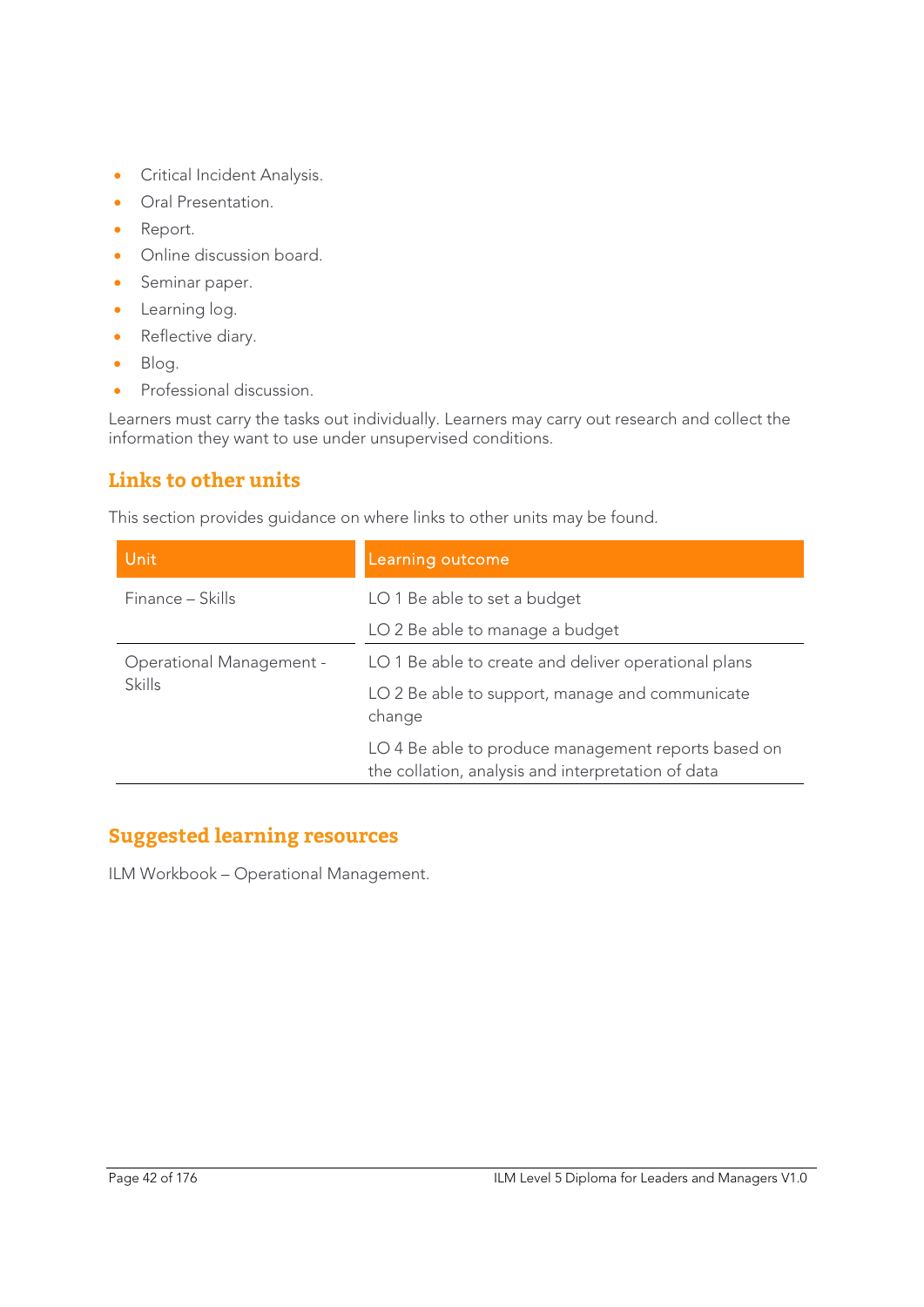# **Unit 508 Project Management - Knowledge**

| UAN:            | F/615/5886                                                                                                                                                                           |
|-----------------|--------------------------------------------------------------------------------------------------------------------------------------------------------------------------------------|
| Level:          | Level 5                                                                                                                                                                              |
| Credit value:   | -3                                                                                                                                                                                   |
| GLH:            | 20                                                                                                                                                                                   |
| Relationship to | Maps to the Project Management element of the Organisational<br><b>Standard:</b> Performance knowledge section of the Apprenticeship Standard<br>for Operations/Departmental Manager |
| Unit aim:       | This unit will provide learners with a knowledge of how to set up,<br>manage and review a project                                                                                    |

### **Learning outcome (LO 1)**

#### The learner will:

1 Understand the requirements of project governance

#### **Assessment criteria**

#### The learner can:

- 1.1 Describe the roles and responsibilities of key project personnel including:
	- **•** Project Manager
	- **•** Project Sponsor
	- **•** Project Owner
	- Project Co-ordinator
- 1.2 Describe project governance requirements including:
	- **Governance structure**
	- **•** Lines of reporting
	- **•** Frequency and channels of communication

### **Depth**

1.1 The overall responsibilities that each project role commits to delivering. The range of activities that each role undertakes within a project (eg planning, chairing group meetings etc).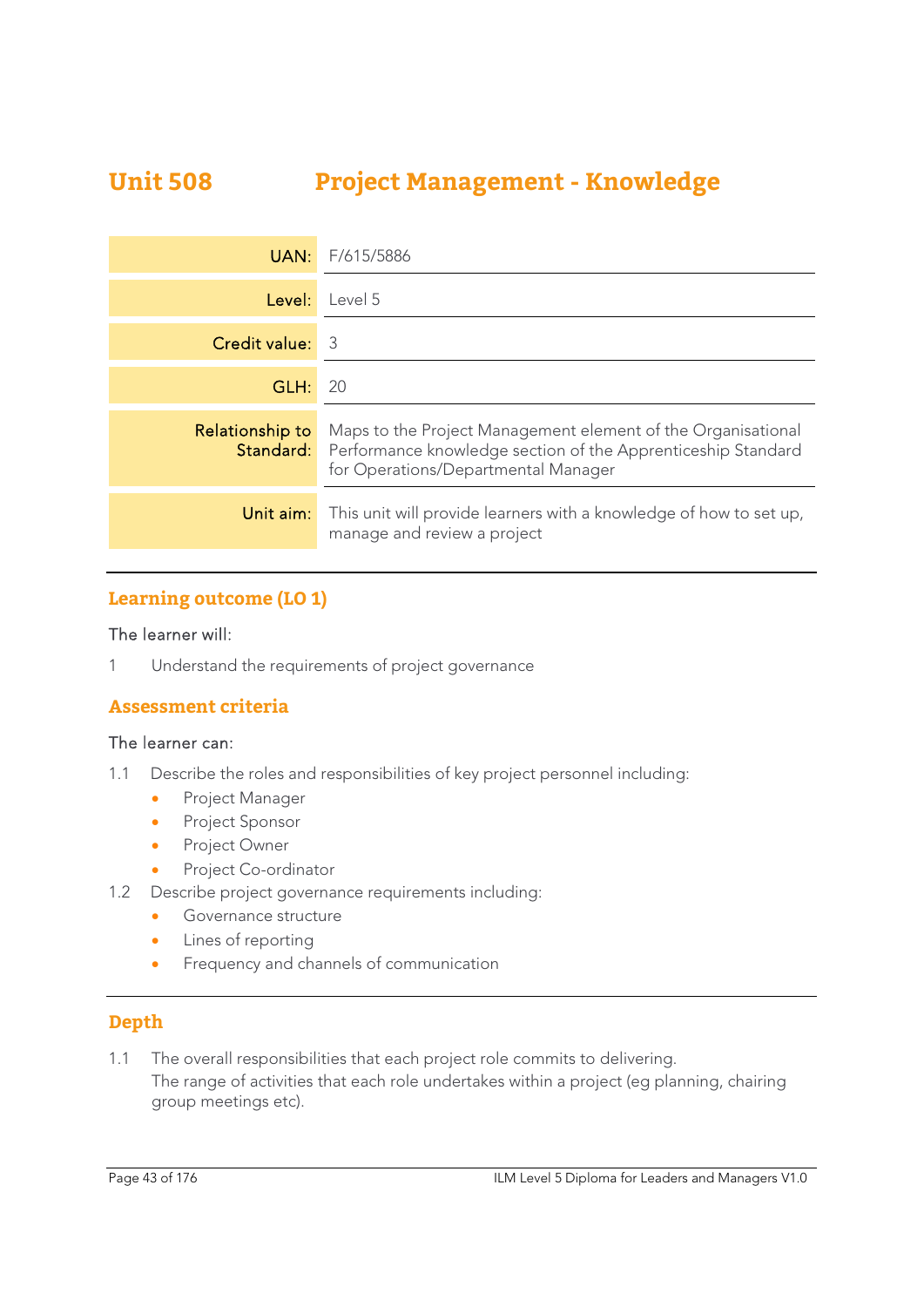The key relationships that need to be built to ensure project success, including networks with other contributors to the project such as subject matter experts.

1.2 How to establish, manage and control projects.

The role of a project board/committee, and the information that informs their decision making.

The policies and processes within a project governance structure that assist in decision making (eg communication and reporting lines).

How to balance time, budget, resources, scope and quality of projects.

#### **Assessment guidance**

To achieve LO 1 the learner is required to describe the principal features of (a) the roles and responsibilities of key project personnel and (b) the project governance requirements for establishing, managing and controlling projects.

A description must be provided for each of the elements set out in AC 1.1 and AC 1.2.

#### **Learning outcome (LO 2)**

#### The learner will:

2 Know how to set up a project

#### **Assessment criteria**

#### The learner can:

- 2.1 Explain how to carry out a cost-benefit analysis for a project
- 2.2 Describe the considerations when setting and agreeing a project budget
- 2.3 Evaluate project planning tools and techniques
- 2.4 Evaluate the use of risk analysis tools and techniques
- 2.5 Describe documentation used to set up and manage a project
- 2.6 Describe a range of different project management models

#### **Depth**

2.1 The purpose of a cost-benefit analysis (eg choose between competing projects, determine viability etc).

 How to identify and express costs and benefits in monetary values to enable conclusions to be drawn.

 The key steps involved in carrying out a cost-benefits analysis, and calculate the payback period.

 Other considerations such as the costs of not doing the project, costs if project fails etc. The difference between quantitative and qualitative benefits, and how to use these during analysis.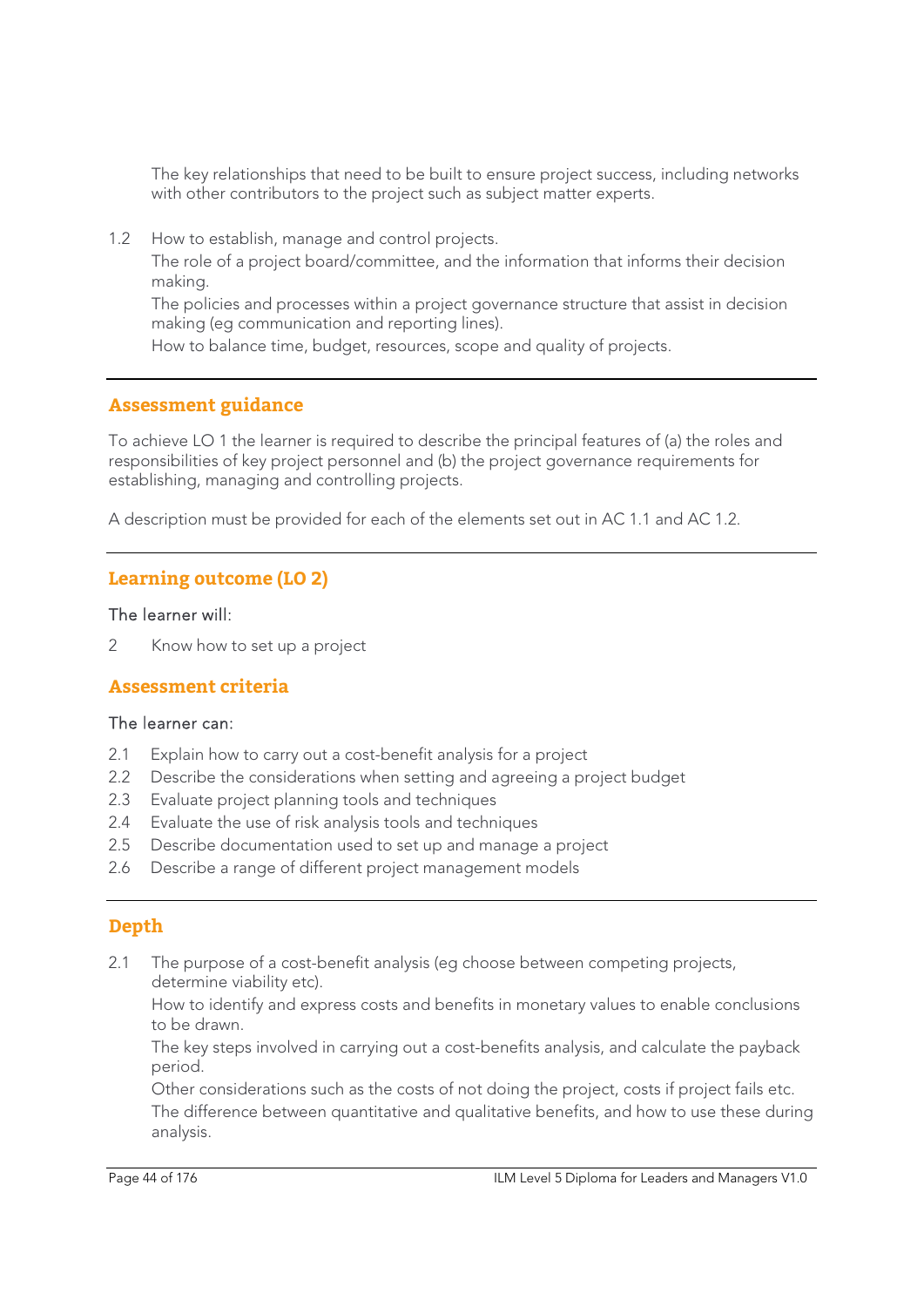- 2.2 The components of a project budget. How to gather information to agree a budget. Who is responsible for agreeing budgets.
- 2.3 The project management tools that are used during different phases of the project including:
	- Planning eg SWOT, Work Breakdown Structures (WBS), Critical Path Analysis (CPA) PERT Diagrams, set SMART objectives, Gantt charts, Plan on a Page, Resource Histograms, RACI matrix etc.
	- Monitoring how to monitor using relevant plans, communicating with key stakeholders, progress charts, risk log, action plans etc.
	- Review updating plans during project team review meetings etc.
	- Overall Change Management Frameworks (such as Kotter) and the use of the tools which support change.

 When and why the tools and techniques are used. The impact of using tools ineffectively.

- 2.4 The different risk analysis tools and techniques available (eg risk register, risk log, Fishbone/Ishikawa, Red Amber Green (RAG), risk matrix, urgency assessment, sensitivity analysis, FMEA, Delphi etc).
- 2.5 Key documents include: business case, stakeholder analysis, project management plan, Gantt chart, Project Initiation Document (PID).
- 2.6 The models and methodologies available to design, plan, implement and achieve project objectives (eg organisational in-house methodology, Prince2, PMP, Traditional/Waterfall, Scrum, Agile, Adaptive etc).

### **Assessment guidance**

For LO 2 the learner is required to explain the steps involved in carrying out a cost-benefit analysis for a project, and to describe the principal features of two factors that need to be considered when setting and agreeing a project budget. (That is, two factors for each).

The learner is then required to evaluate two project management tools and techniques and two risk analysis tools and techniques to ascertain the merits and usefulness of each within a given context. (For the purpose of this Learning Outcome it can be assumed that 'tools' and 'techniques' are synonymous, ie there is no requirement to evaluate two tools and two techniques.)

The learner must then describe the principal features of documentation used to both set up and manage a project. It is not necessary to provide descriptions for every document that might be used to set up and manage a project, but to pass AC 2.5 the learner must demonstrate understanding by selecting two key documents for each phase of the project management cycle.

The final task for this Learning Outcome requires the learner to describe the principal features of three different project management models.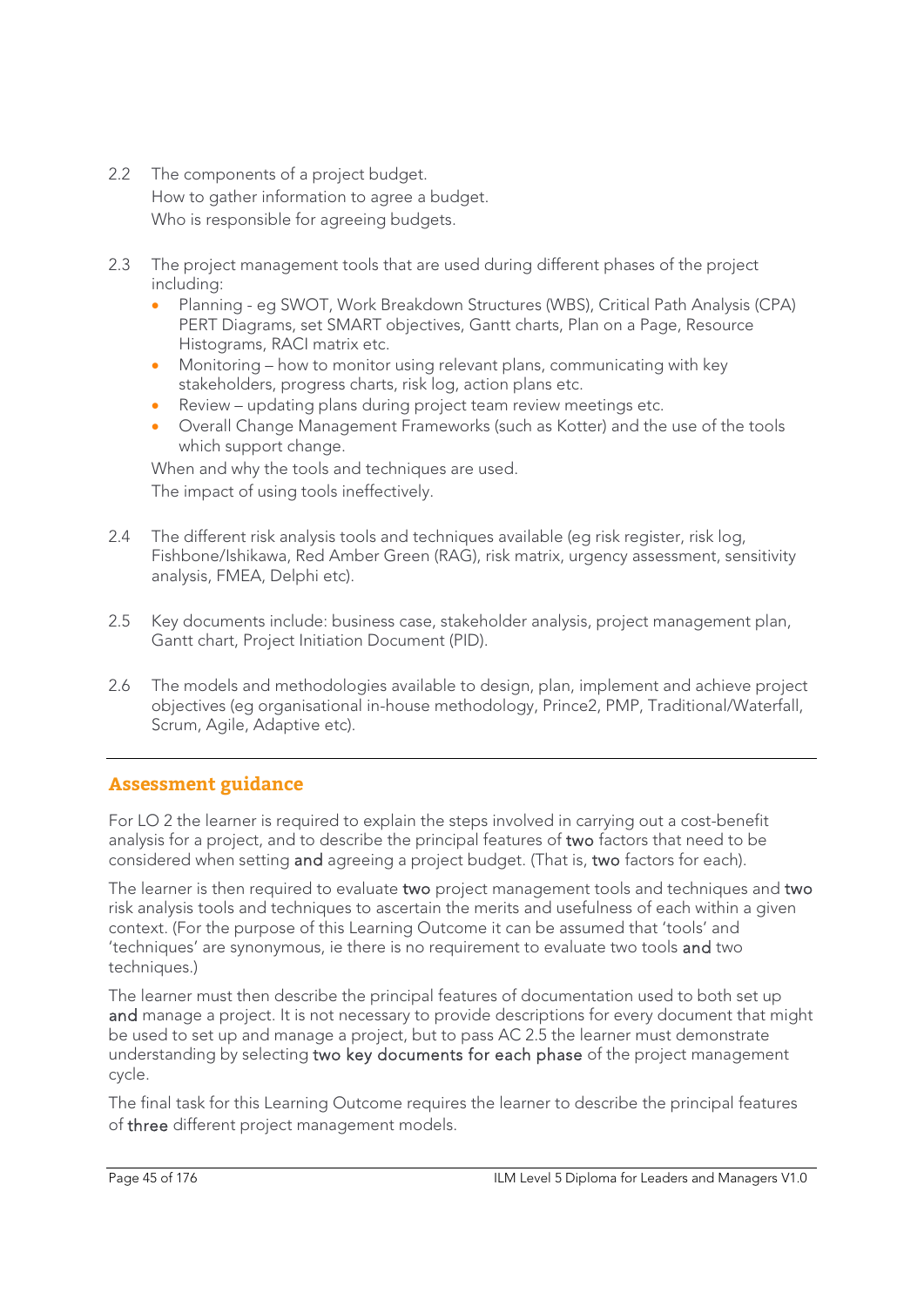### **Learning outcome (LO 3)**

#### The learner will:

3 Know how to manage a project

### **Assessment criteria**

#### The learner can:

- 3.1 Describe the information used to monitor and communicate project progress
- 3.2 Explain how to manage resources and timescales in accordance with a project plan
- 3.3 Describe the process for identifying, managing and mitigating risks and issues
- 3.4 Assess the potential impact of changes to project scope, schedule, finance, risk, quality and resources

### **Depth**

- 3.1 The different types of information that is produced and shared during a project. How the information is shared with relevant stakeholders and project team members to monitor progress. Where information is maintained to create a transparency amongst the project team.
- 3.2 How to monitor progress using relevant plans, communicating with key stakeholders, completing progress charts, risk log, action plans etc. Understand tolerances, and when to escalate issues that impact on delivery.
- 3.3 The difference between risks and issues and how these may impact the project. The type of project risks that may occur and how to manage and mitigate these. The type of project issues that may occur and how to manage and mitigate these. The implications of how issues and risks are managed and tracked.
- 3.4 How to review the potential impact of changes (eg sensitivity analysis). The different types of tolerance within projects, and agreeing levels of autonomy. What will changes in the factors identified cause.

### **Assessment guidance**

The first task for LO 3 is to describe the principal features of two different types of information that can be used to monitor and communicate project progress. (It can be assumed that the same types of information will be used for both monitoring and communicating).

The learner is then required to explain how a project management tool(s) or technique(s) is used to manage project resources and time scales, and to describe the principal features of both risk and issue management processes.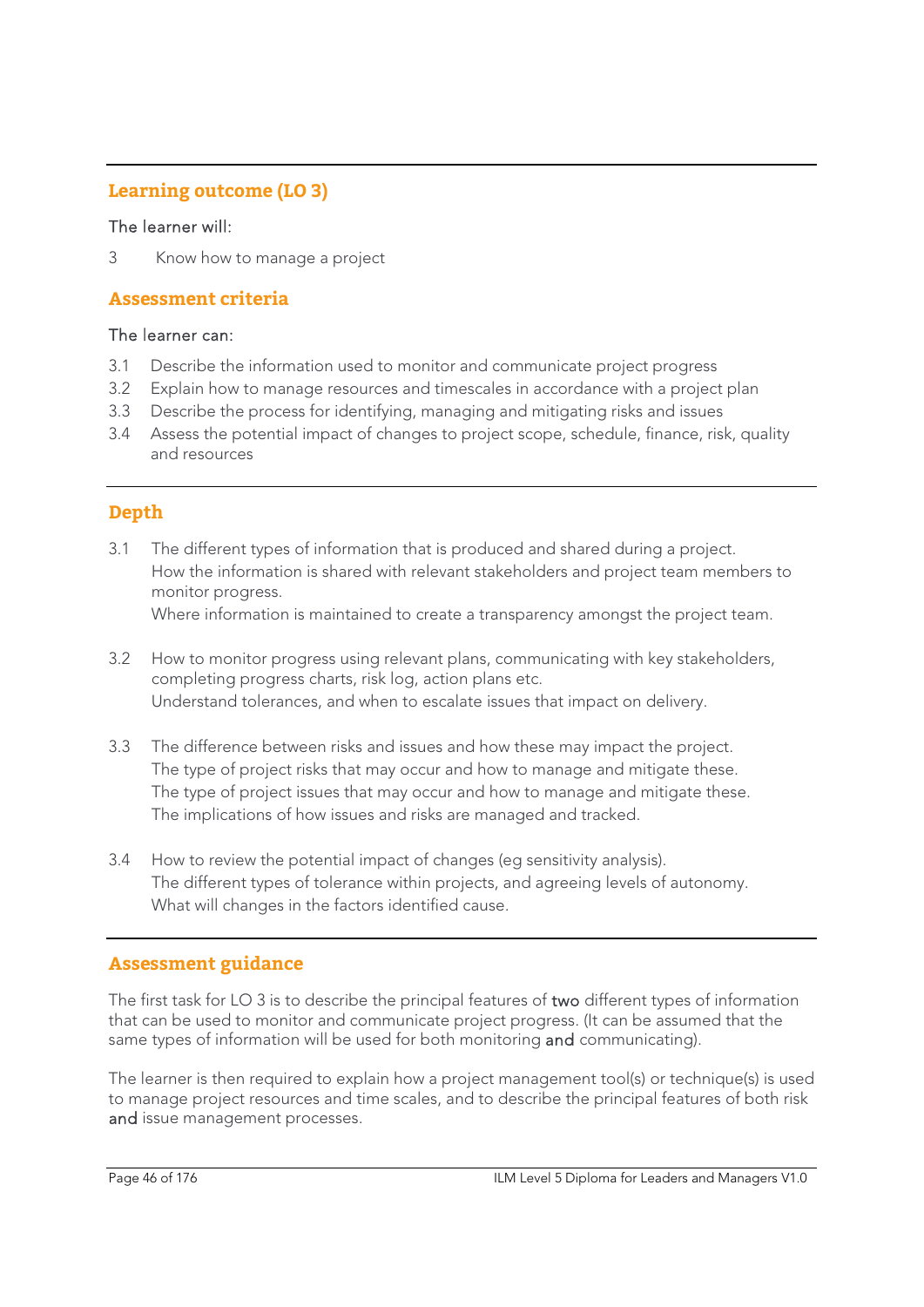The final task for this Learning Outcome is to assess and make judgements as to the potential impact of changes to each of the project variables set out in AC 3.4.

### **Learning outcome (LO 4)**

#### The learner will:

4 Know how to evaluate the success of a project

### **Assessment criteria**

#### The learner can:

- 4.1 Describe measures of success for a project
- 4.2 Explain how to evaluate the effectiveness of a project using information from a range of sources

### **Depth**

- 4.1 The quantitative project success measures (eg KPIs, project objectives, changes in productivity compared to baseline etc). The qualitative project success measures, such as verbal feedback from colleagues affected by the project.
- 4.2 How to gather and collate evaluation data, to summarise areas of success and identify aspects that have not been achieved. How and where data is captured and retained for use in future projects.

### **Assessment guidance**

To achieve LO 4 the learner is required to describe the principal features of measures of success for a project. It is not feasible to provide descriptions for all possible measures that could be applied to projects, but to pass AC 4.1 a learner must demonstrate understanding of how success might be measured by selecting and describing two measures, each with an appropriate context, as examples.

Finally, the learner is required to explain how to use information from three sources to evaluate and provide a conclusion or recommendations as to the effectiveness of a project.

### **Assessment requirements**

Successful completion of this unit requires the learner to demonstrate that he or she has the knowledge necessary for managing a project of sufficient size and complexity that is appropriate for the level of the qualification.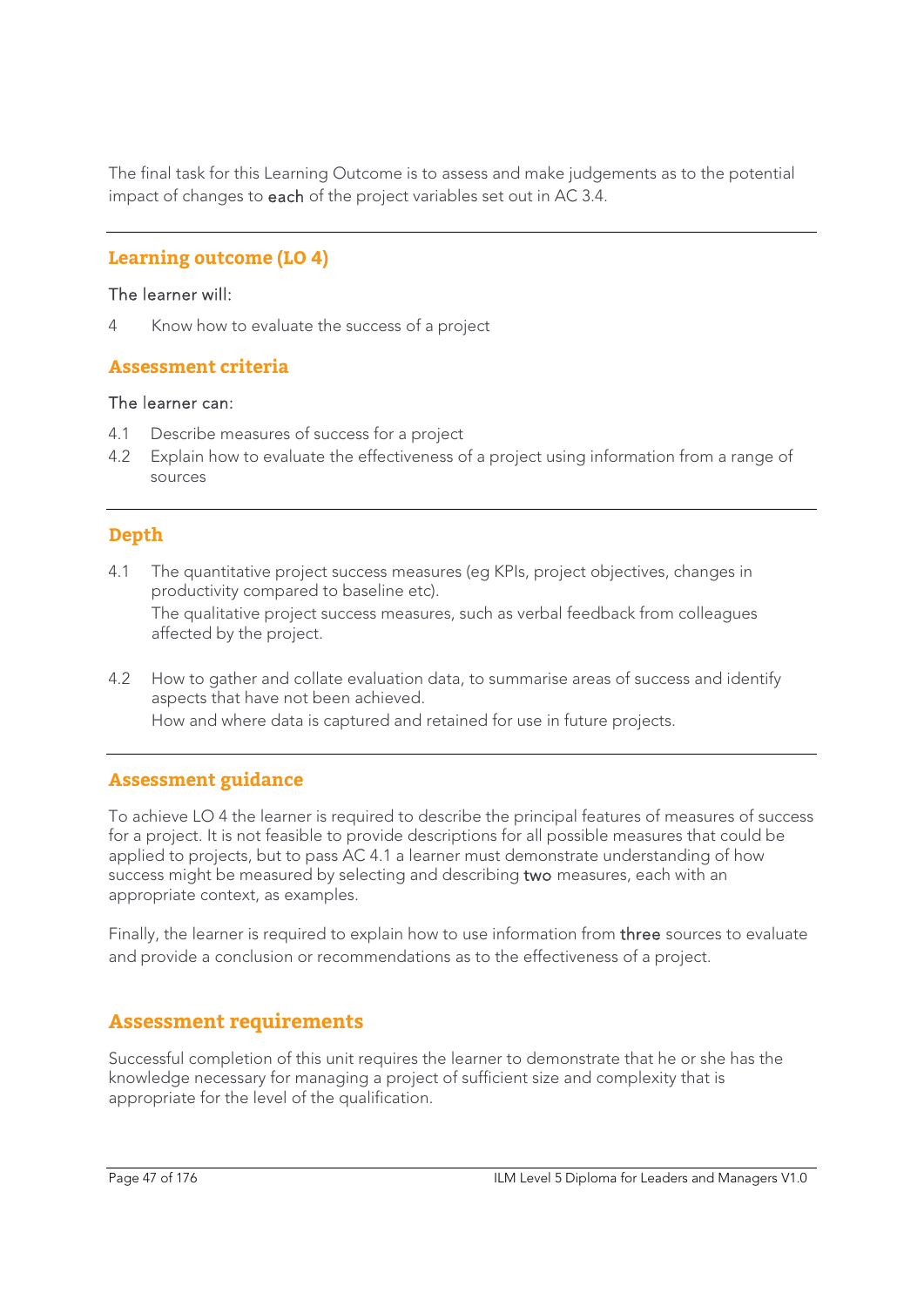The unit will be internally assessed through a Centre set and marked portfolio of evidence which is subject to internal and external verification.

To pass this unit the evidence that the learner presents for assessment must demonstrate that they have met the required standard specified in the learning outcomes, assessment criteria and the requirements of the Assessment Strategy. The unit will be assessed as pass/refer.

Learners are responsible for collecting evidence that addresses the assessment criteria. The same piece of evidence can be used to prove their knowledge across different assessment criteria and/or across different units. It is not necessary for learners to have each assessment criterion assessed with a separate piece of evidence.

It is highly recommended that this evidence be collated on an ongoing basis in a referenced portfolio that can be presented for internal and external verification once all assessment criteria have been addressed.

The evidence for this unit may include (but is not restricted to):

- **Written Assignment.**
- Case Study.
- **Critical Incident Analysis.**
- **•** Oral Presentation.
- Report.
- Online discussion board.
- Seminar paper.
- Learning log.
- Reflective diary.
- Blog.
- Professional discussion.

Learners must carry the tasks out individually. Learners may carry out research and collect the information they want to use under unsupervised conditions.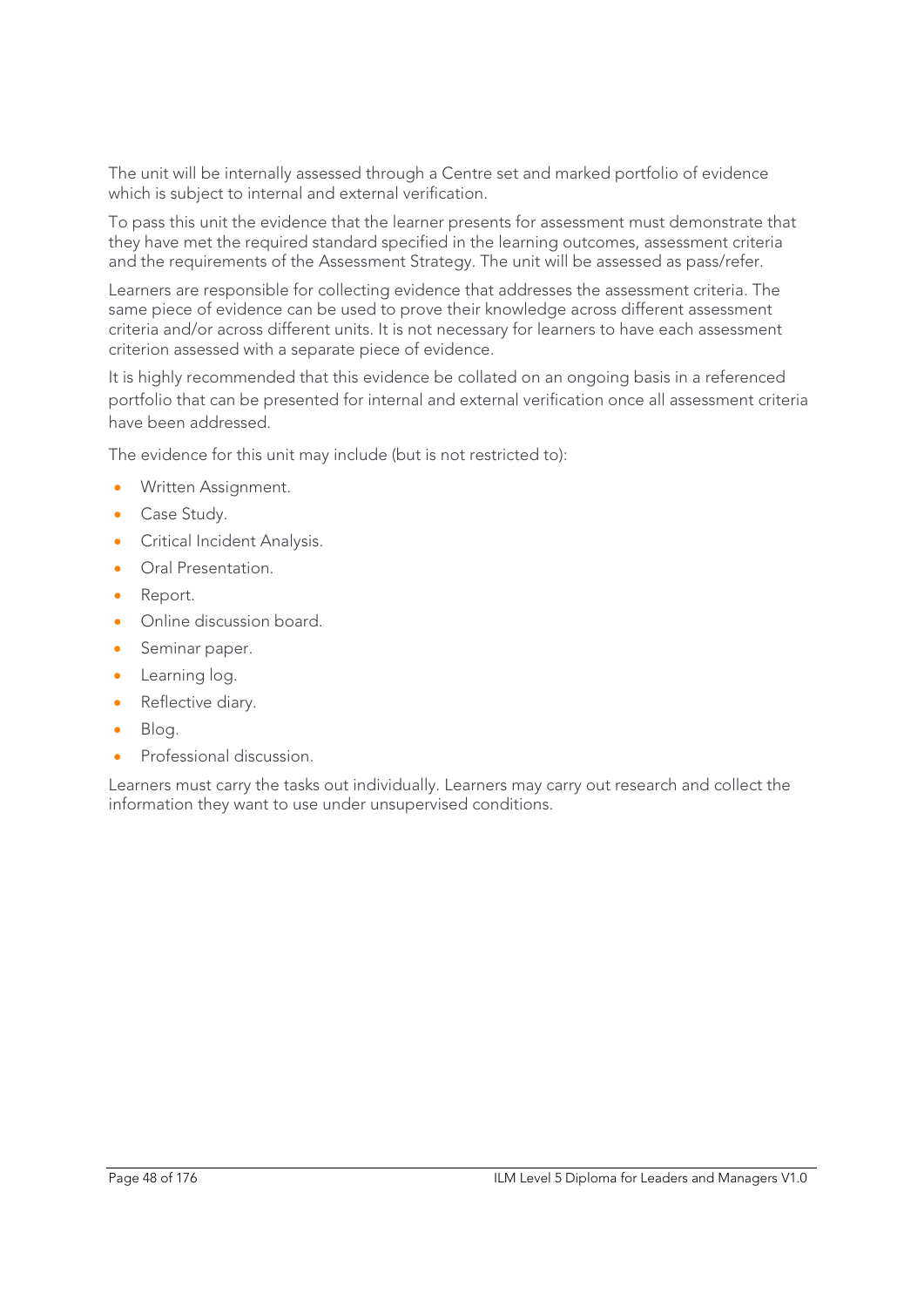# **Links to other units**

This section provides guidance on where links to other units may be found.

| <b>Unit</b>                 | Learning outcome                                               |
|-----------------------------|----------------------------------------------------------------|
| Project Management - Skills | LO 1 Be able to plan a project                                 |
|                             | LO 2 Be able to manage a project                               |
|                             | LO 3 Be able to evaluate the effectiveness of a project        |
| Leading People - Skills     | LO 1 Be able to communicate organisational vision and<br>plans |
|                             | LO 3 Be able to support a team through change                  |
| Managing People - Skills    | LO 1 Be able to manage performance within a team               |

# **Suggested learning resources**

ILM Workbook – Project Management.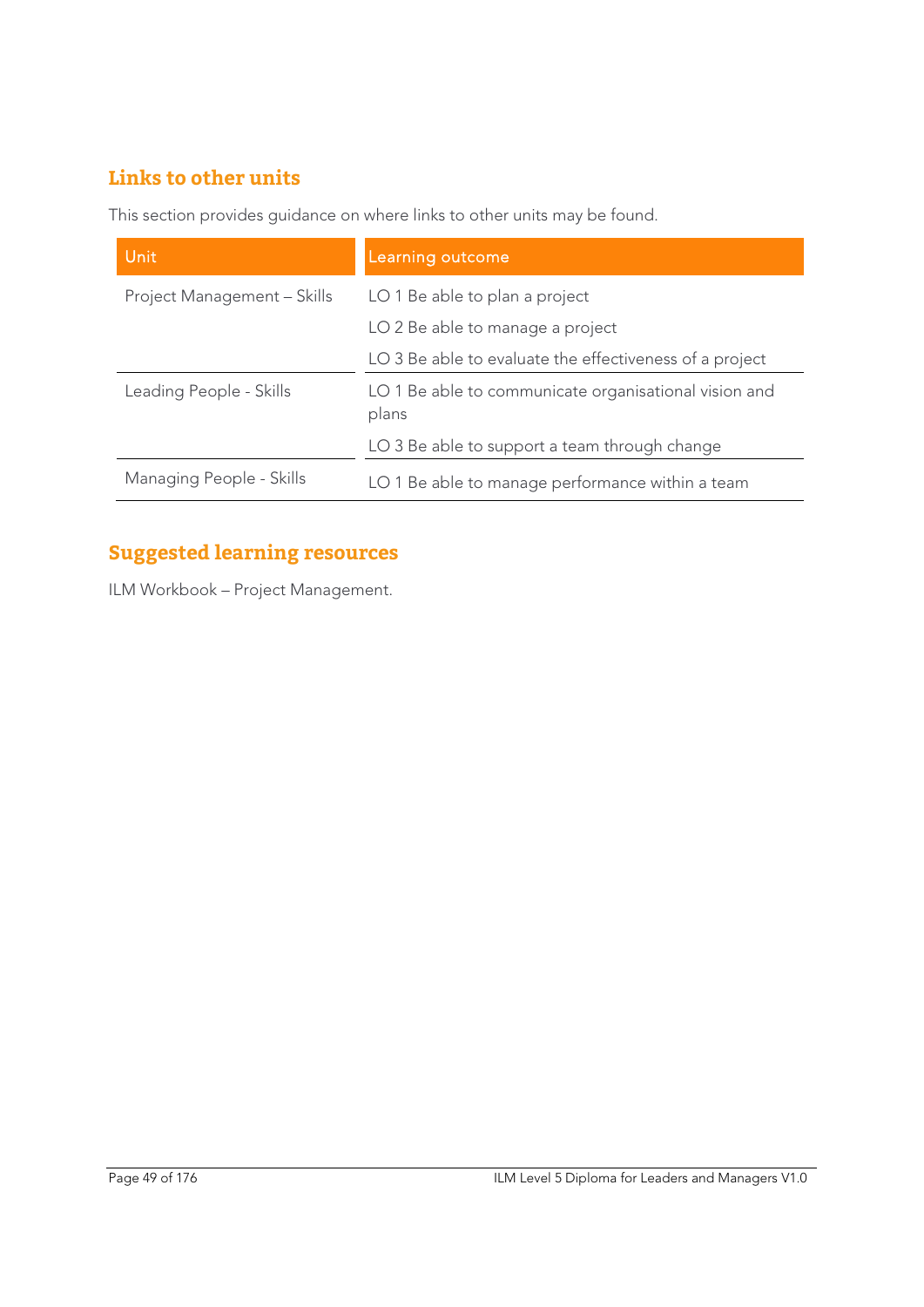# **Unit 509 Finance - Knowledge**

| UAN:                   | J/615/5887                                                                                                                                                                |
|------------------------|---------------------------------------------------------------------------------------------------------------------------------------------------------------------------|
| Level:                 | Level 5                                                                                                                                                                   |
| <b>Credit value:</b> 3 |                                                                                                                                                                           |
| GLH:                   | 20                                                                                                                                                                        |
| Relationship to        | Maps to the Finance element of the Organisational Performance<br><b>Standard:</b> knowledge section of the Apprenticeship Standard for<br>Operations/Departmental Manager |
| Unit aim:              | This unit will provide learners with a knowledge of financial<br>management, setting and maintaining budgets and financial<br>forecasting                                 |

### **Learning outcome (LO 1)**

#### The learner will:

1 Understand the purpose of financial management within an organisation

### **Assessment criteria**

#### The learner can:

- 1.1 Assess the importance of sound financial management practices
- 1.2 Explain the governance and compliance requirements relating to financial management

### **Depth**

- 1.1 The range of financial management practices that are used within organisations, including:
	- Planning and policy.
	- **•** Financial controls.
	- Setting budgets.
	- Managing budgets.
	- Internal and external audits.
	- The reasons why financial management practices are necessary.

How effective financial management relates to successful business performance.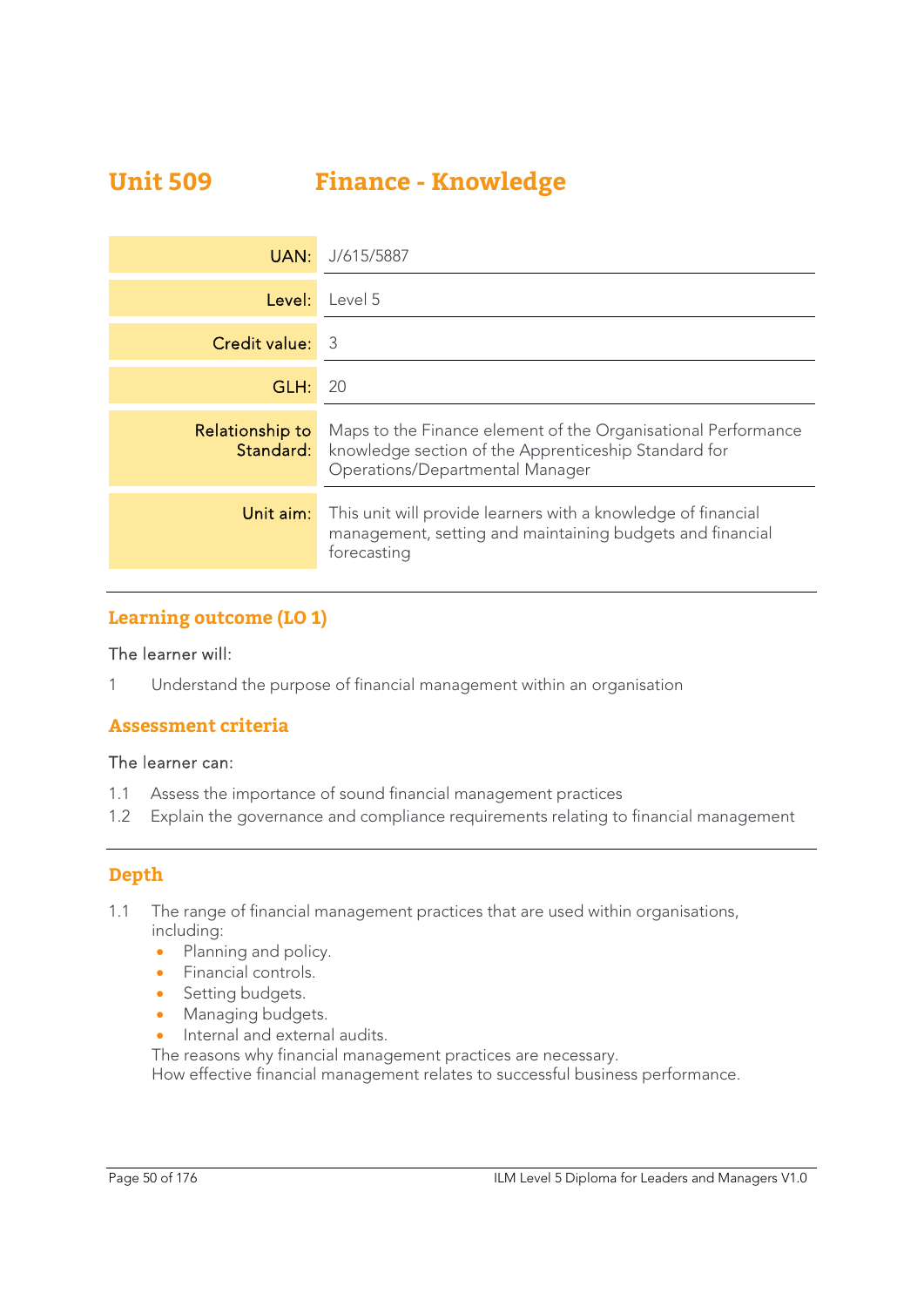1.2 The key aims of governance and compliance, and why this is important for effective financial management.

The main activities an organisation undertakes to satisfy governance and compliance requirements.

The functions and teams that contribute to the financial management of an organisation. The organisational records that are established to meet the requirements of governance and compliance.

How the functions and teams work together to ensure effective financial management (eg key roles and responsibilities, processes used, hand-offs etc).

How income and expenditure is tracked on a regular basis (eg weekly, monthly, quarterly, annually).

The documents that are used for financial reporting (eg policies, accounting manuals, cash flow, balance sheet etc).

How internal and external audits are carried out to provide stakeholder assurance that financial statements are accurate.

### **Assessment guidance**

To achieve LO 1 the learner is required to assess and make a judgement on the importance of sound financial management practices to an organisation.

The learner is then required to explain how two or more governance and compliance requirements are used for financial management.

#### **Learning outcome (LO 2)**

#### The learner will:

2 Know how to set a budget

#### **Assessment criteria**

#### The learner can:

- 2.1 Explain the process of setting a budget
- 2.2 Identify the information needed to set a realistic budget
- 2.3 Explain how to set contingencies within a budget
- 2.4 Analyse the factors to be taken into account to secure the support of stakeholders

### **Depth**

2.1 The individuals and teams involved in setting a budget.

 The steps that are involved in agreeing budgets from strategic level through to operational teams.

 The types of challenges that arise when setting budgets, and how to deal with them. How to negotiate changes to proposed budgets.

The different components that are included in a budget and why these are necessary.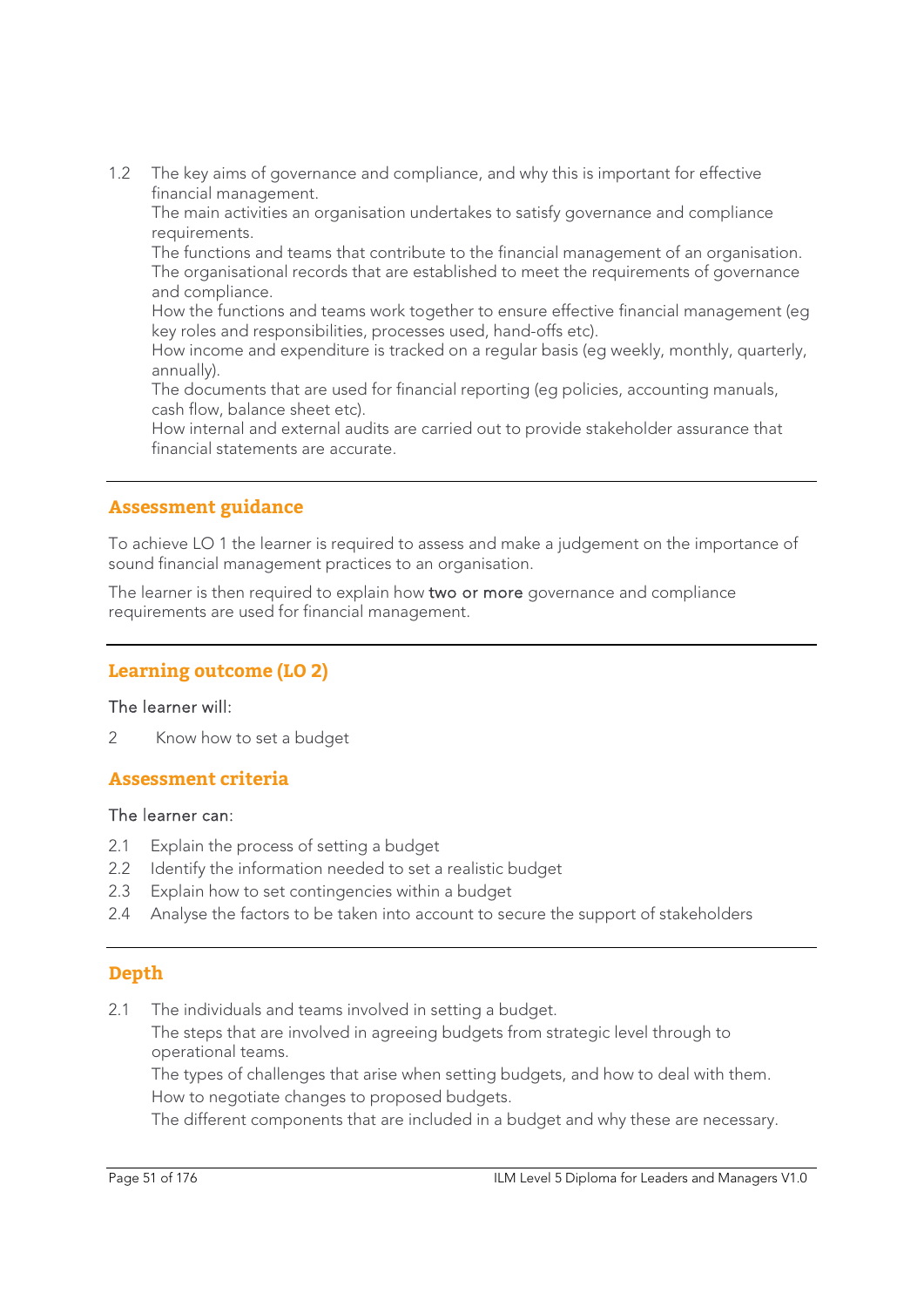2.2 The different types of external and internal information that is available to assist with budget planning.

How the information is used when planning a budget.

 Ways to check that draft budgets are realistic prior to finalising them. The potential consequences for the organisation if budgets are unrealistic.

2.3 How to recognise and minimise the potential risks to a budget. The types of organisational contingencies that should be planned for when creating a

budget. How to assess the likelihood of potential unexpected costs, and the need to use

- contingencies.
- 2.4 Identify the factors important to stakeholders, what impact a budget can have on these factors and how they could secure support of stakeholders.

## **Assessment guidance**

For LO 2 the learner is required to explain how a budget-setting process works. This explanation must provide an account of, and the reasons for, the practices and steps involved in setting a budget.

The learner must then identify within a detailed context the information required to set a realistic budget and explain the process for setting contingencies within a budget.

The final part of this Learning Outcome requires the learner to analyse and draw conclusions as to the essential features of two factors to be considered when endeavouring to secure the support of budget stakeholders.

## **Learning outcome (LO 3)**

### The learner will:

3 Know how to manage a budget

### **Assessment criteria**

### The learner can:

- 3.1 Explain how to use a budget to control expenditure
- 3.2 Explain the actions to be taken to manage variance in a budget
- 3.3 Describe budget reporting requirements including:
	- Information to be included in the report
	- How often reports are required
	- Who the reports should be sent to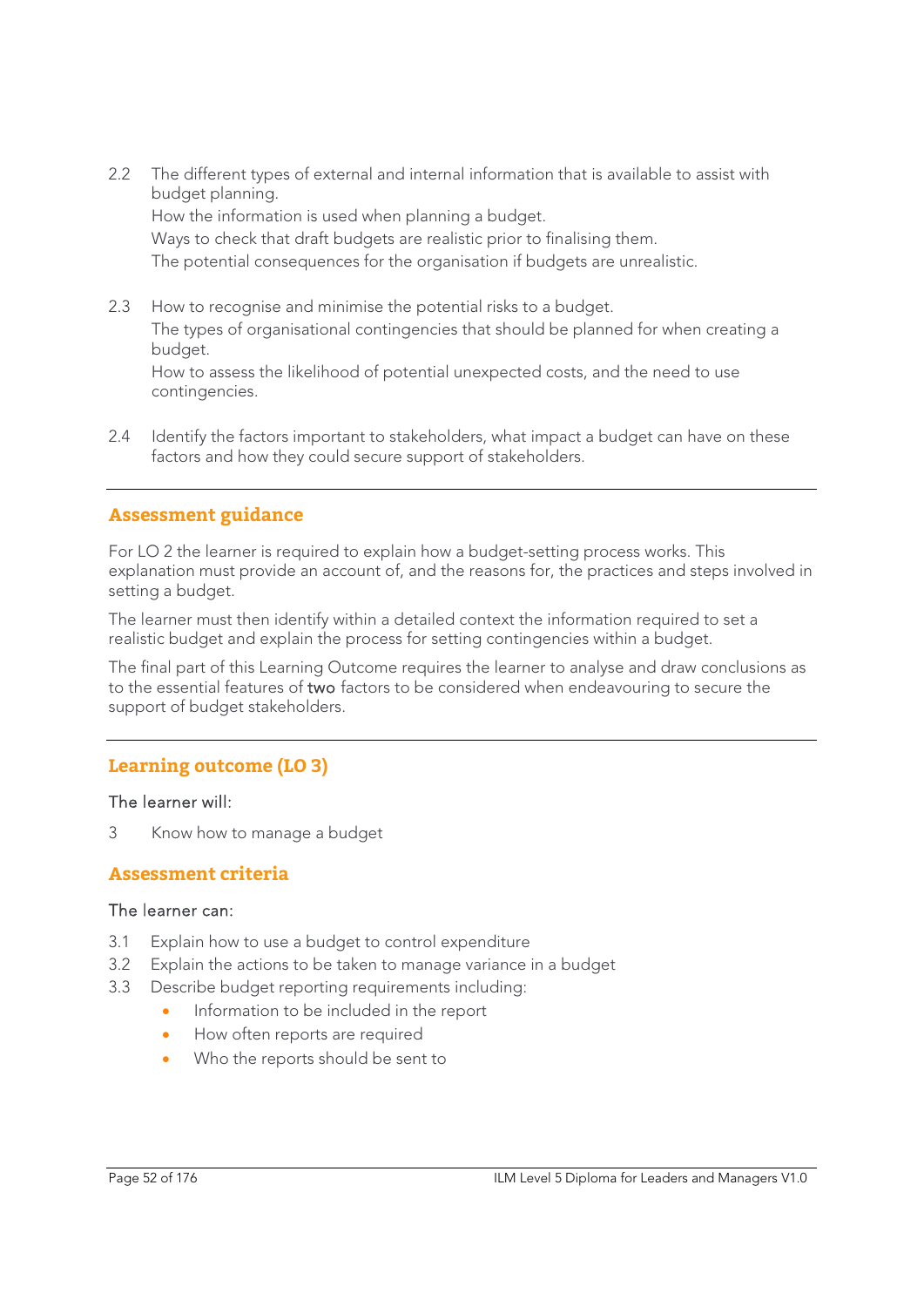### **Depth**

- 3.1 How to interpret the information included in a budget. The people and processes involved in monitoring organisational budgets against plans. How and when to raise concerns during budget monitoring.
- 3.2 The methods that are used to monitor variance of actual financial performance against the set budget.

 Potential sources of variance, and the ways that the impact of variance can be minimised. How to learn from budget revisions, and capture key points for inclusion in future budgets.

 How to agree amendments to a budget, if required. The individuals and teams involved in authorising budget changes.

3.3 The content requirements, format and style of an organisation's budget report. The frequency that budget reports are required (formal and informal). The individuals and teams who read and use financial reports within the organisation.

### **Assessment guidance**

The first part of LO 3 requires the learner to provide an account of the information contained within a budget to explain how a budget can be used to control expenditure.

The learner is then required to demonstrate a clear understanding of variance analysis to explain what actions can be taken to manage variance within a budget.

The final part of this Learning Outcome requires the learner to describe the principal features of all the budget reporting requirements set out in AC 3.3.

#### **Learning outcome (LO 4)**

#### The learner will:

Understand methods of financial forecasting

### **Assessment criteria**

#### The learner can:

- 4.1 Explain the importance of accurate financial forecasting
- 4.2 Describe the challenges in creating accurate financial forecasts
- 4.3 Evaluate methods of financial forecasting

### **Depth**

4.1 How the key components of financial forecasting are used, including: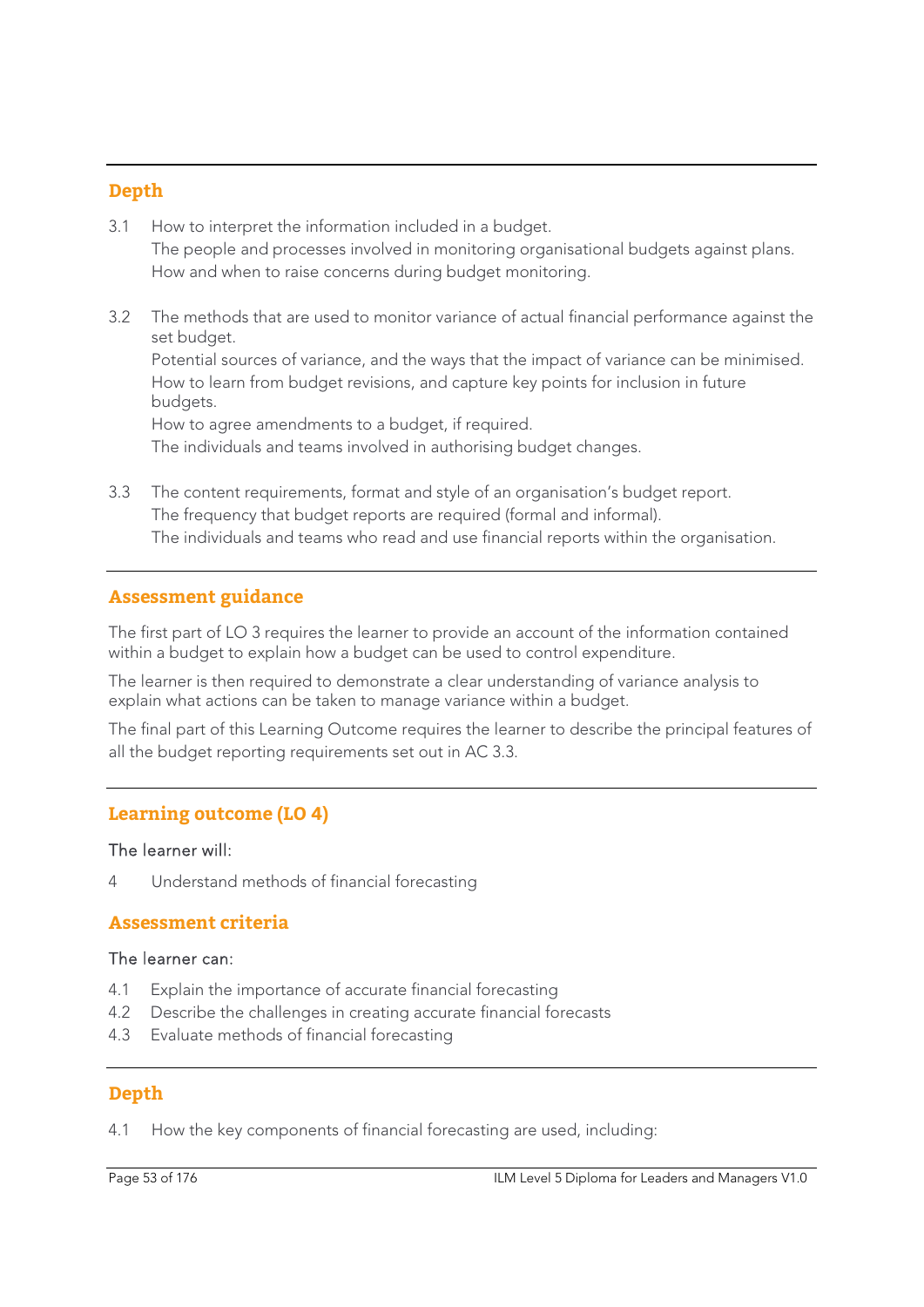- Projected income statement.
- Cash budget.
- Projected balance sheet.
- Projected use of funds.
- Funding sources.

How to use past, current and projected financial conditions to forecast.

How to forecast organisational income and expenditure.

4.2 How to identify, and respond to, changes in the external environment that affect financial forecasts.

 The quantitative methods involved in financial forecasting (eg rule of thumb, smoothing, decomposition, time series, causal).

 The qualitative methods that can be used for financial forecasting (eg market research, external and internal expert opinions, Delphi method etc).

The types of internal activities that may prompt budget revisions.

4.3 How to evaluate methods of financial forecasting. How to identify methods of forecasting that could be improved. The ways that good forecasting practice can be captured and shared with other teams and individuals.

### **Assessment guidance**

To achieve LO 4 the learner is required to provide an account of the characteristics of financial forecasting to explain why accuracy is important, and to describe the principal features of two challenges faced in creating accurate financial forecasts.

The final part of this Learning Outcome requires the learner to evaluate two methods of financial forecasting and provide a conclusion(s) as to their merits and usefulness in estimating future financial outcomes.

### **Assessment requirements**

Successful completion of this unit requires the learner to demonstrate that they have the financial management knowledge to set and maintain a budget and evaluate methods of financial forecasting.

The unit will be internally assessed through a Centre set and marked portfolio of evidence which is subject to internal and external verification.

To pass this unit the evidence that the learner presents for assessment must demonstrate that they have met the required standard specified in the learning outcomes, assessment criteria and the requirements of the Assessment Strategy. The unit will be assessed as pass/refer.

Learners are responsible for collecting evidence that addresses the assessment criteria. The same piece of evidence can be used to prove their knowledge across different assessment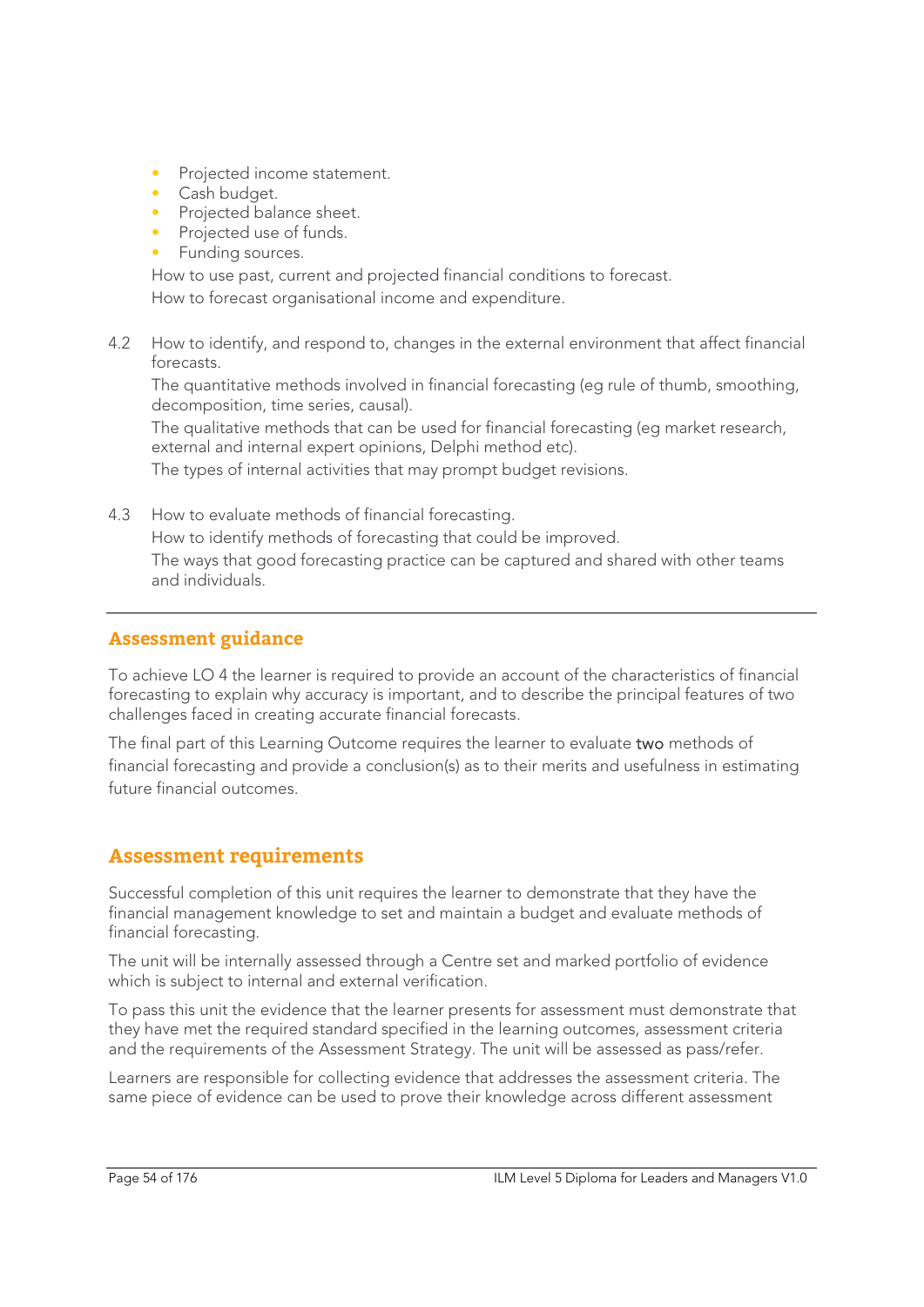criteria and/or across different units. It is not necessary for learners to have each assessment criterion assessed with a separate piece of evidence.

It is highly recommended that this evidence be collated on an ongoing basis in a referenced portfolio that can be presented for internal and external verification once all assessment criteria have been addressed.

The evidence for this unit may include (but is not restricted to):

- **Written Assignment.**
- Case Study.
- **Critical Incident Analysis.**
- **•** Oral Presentation.
- Report.
- Online discussion board.
- Seminar paper.
- Learning log.
- Reflective diary.
- Blog.
- Professional discussion.

Learners must carry the tasks out individually. Learners may carry out research and collect the information they want to use under unsupervised conditions.

## **Links to other units**

This section provides guidance on where links to other units may be found.

| Unit             | Learning outcome                           |
|------------------|--------------------------------------------|
| Finance – Skills | LO 1 Be able to set a budget               |
|                  | LO 2 Be able to manage a budget            |
|                  | LO 3 Be able to evaluate budget management |

### **Suggested learning resources**

ILM Workbook – Finance.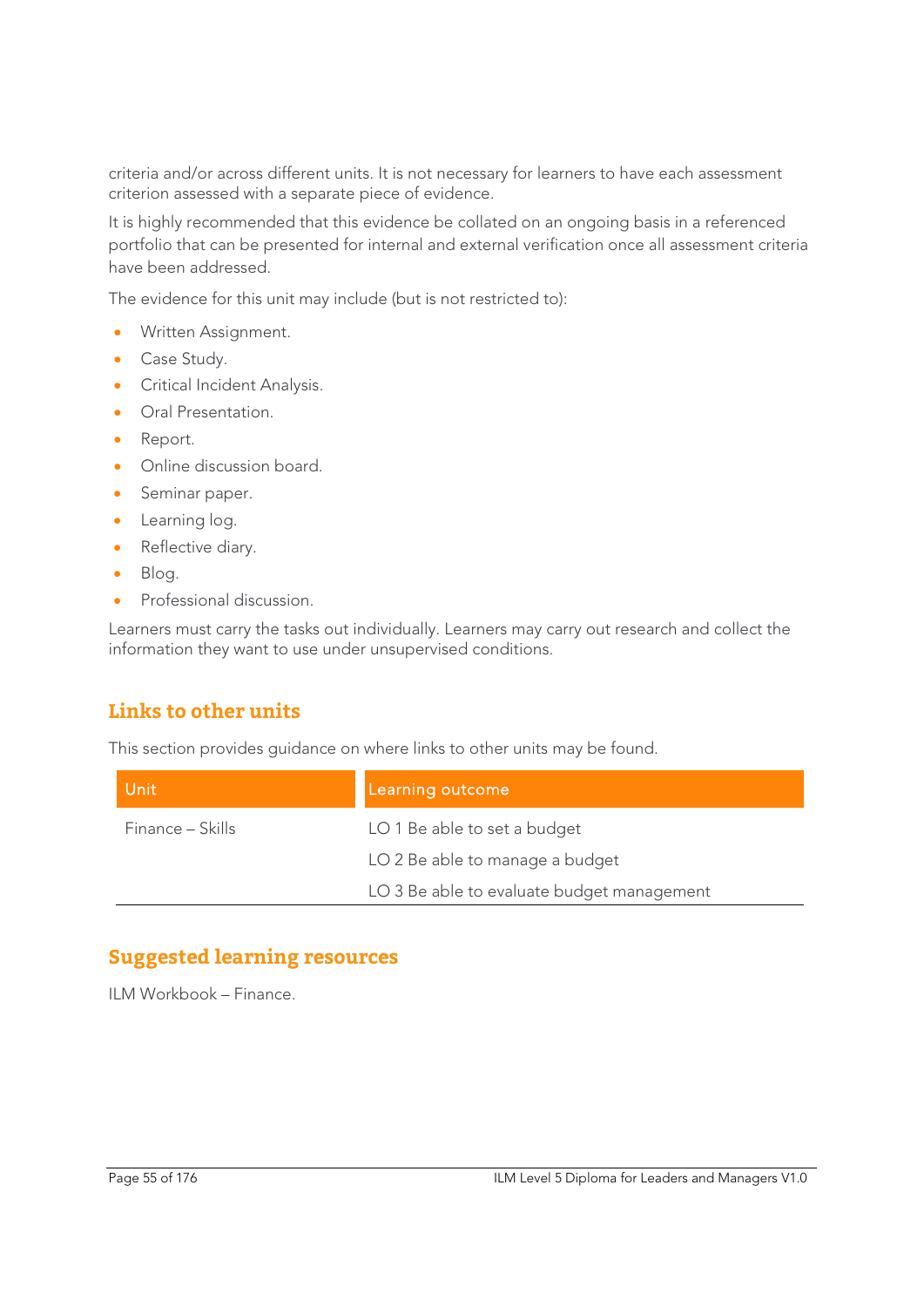# **Skills units**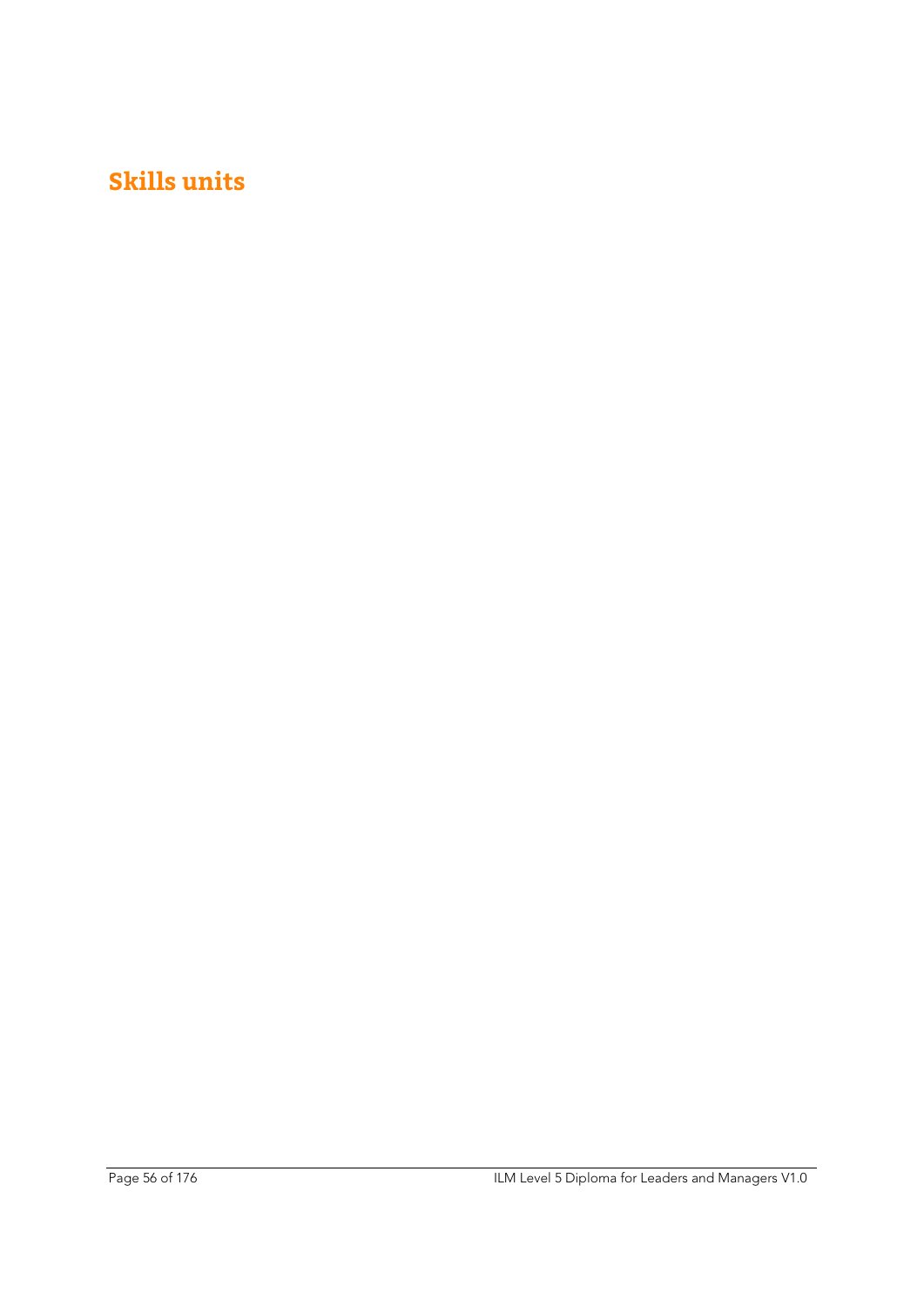# **Unit 504 Leading People - Skills**

| UAN:                   | K/615/5882                                                                                                                                                                  |
|------------------------|-----------------------------------------------------------------------------------------------------------------------------------------------------------------------------|
| Level:                 | Level 5                                                                                                                                                                     |
| Credit value: 3        |                                                                                                                                                                             |
| GLH:                   | -6                                                                                                                                                                          |
| <b>Relationship to</b> | Maps to the Leading People element of the Interpersonal<br><b>Standard:</b> Excellence skills section of the Apprenticeship Standard for<br>Operations/Departmental Manager |
| Unit aim:              | This unit will provide learners with the skills to communicate<br>organisational vision and goals, facilitate high performance<br>working and support team through change   |

### **Learning outcome (LO 1)**

#### The learner will:

1 Be able to communicate organisational vision and goals

### **Assessment criteria**

#### The learner can:

- 1.1 Analyse how organisation's vision and goals relate to own team
- 1.2 Communicate organisation's vision and goals to team
- 1.3 Assess team members' understanding of how they contribute to achievement of vision and goals

### **Depth**

- 1.1 Select components of the organisational vision and goals that are appropriate to the team, and translate this into key messages for communication.
- 1.2 Use team briefings and meetings to convey the organisation's vision and goals, and inspire individual commitment. Provide appropriate reference/support documents to all team members.
- 1.3 Check audience understanding.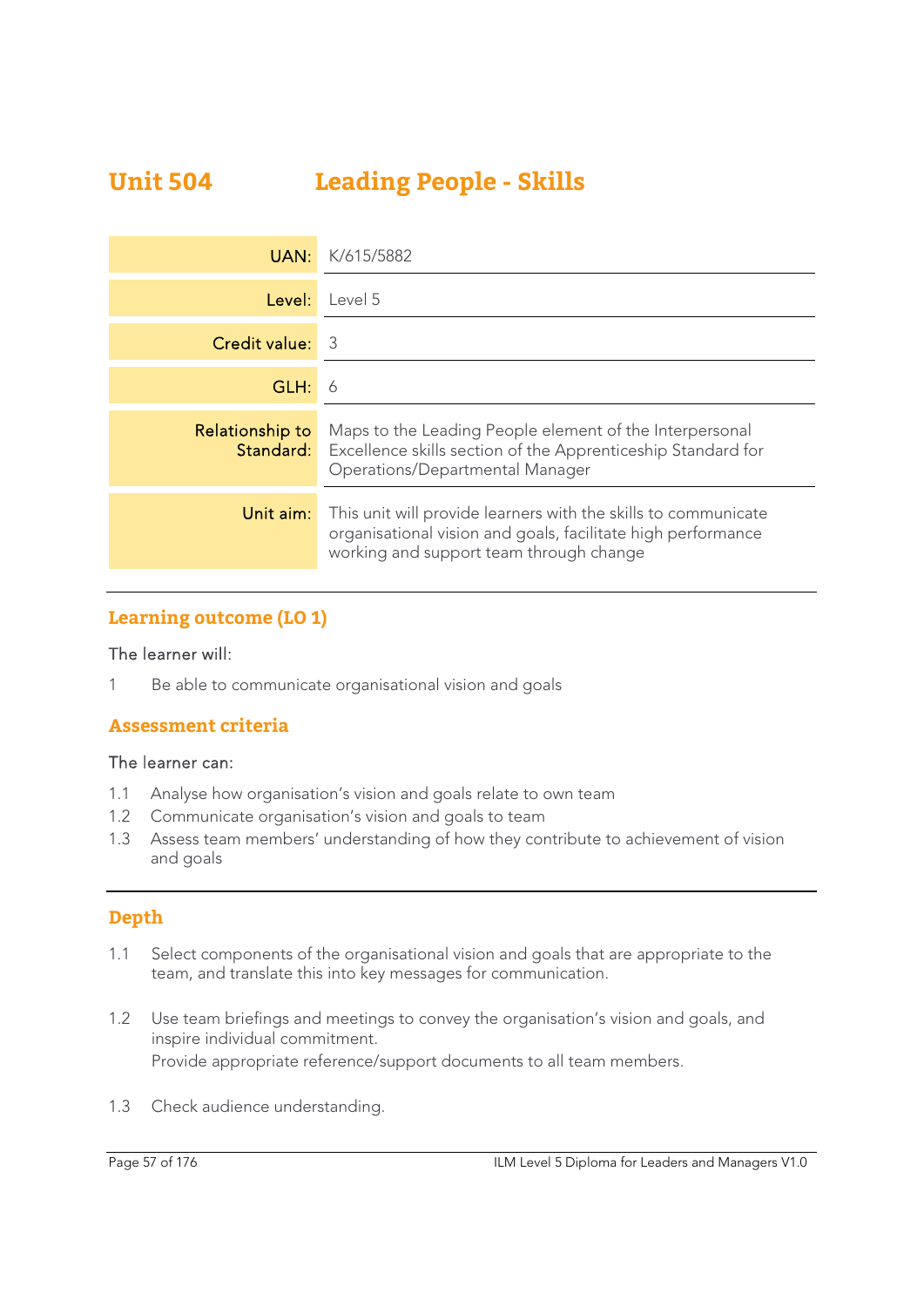Use questioning to confirm team members understand the role they play in fulfilling the organisation's vision and goals.

Encourage questions from team members to clarify their understanding and gauge their opinions.

#### **Assessment guidance**

To achieve LO 1, the learner must identify both their own organisational vision and goals and then analyse how they both relate to their own team. It will not be sufficient to describe the goals and vision. This will require a knowledge of the overall vision and goals of the whole organisation and the team's goals and a clear analysis of how one relates to the other.

The learner must then provide evidence of how they have communicated the organisation's vision and goals to their team. This can be in any format that is appropriate to the job role and needs of the workplace. The learner must finally assess how well the members understand how they contribute to the achievement of vision and goals. This can be achieved by a choice of methods such as questioning, group or individual discussion. There may be a variety of results from the assessment depending on each team member.

### **Learning outcome (LO 2)**

#### The learner will:

2 Be able to improve individuals performance in the workplace

### **Assessment criteria**

#### The learner can:

- 2.1 Use motivational techniques to support the development of others
- 2.2 Use appropriate coaching and mentoring models to improve performance of individuals
- 2.3 Produce records of coaching and mentoring activity
- 2.4 Review the effectiveness of performance improvement activities

### **Depth**

- 2.1 Apply motivational models and techniques to improve the performance of individuals. (eg Motivational theories: Maslow's Hierarchy of Needs, Hertzberg's Two-Factor Theory, Vroom's Expectancy Theory, Weiner's Three-Dimensional Theory of Attribution, Alderfer's ERG, McClellan's Acquired Needs, Equity Theory, Reiss' 16 Basic Desires etc).
- 2.2 Use appropriate mentoring and coaching skills such as effective questioning, active listening skills, silence etc. Mentor team members to improve their performance. Coach individuals using a recognised coaching model (eg GROW, ARROW, OSCAR, STAR, CIGAR etc).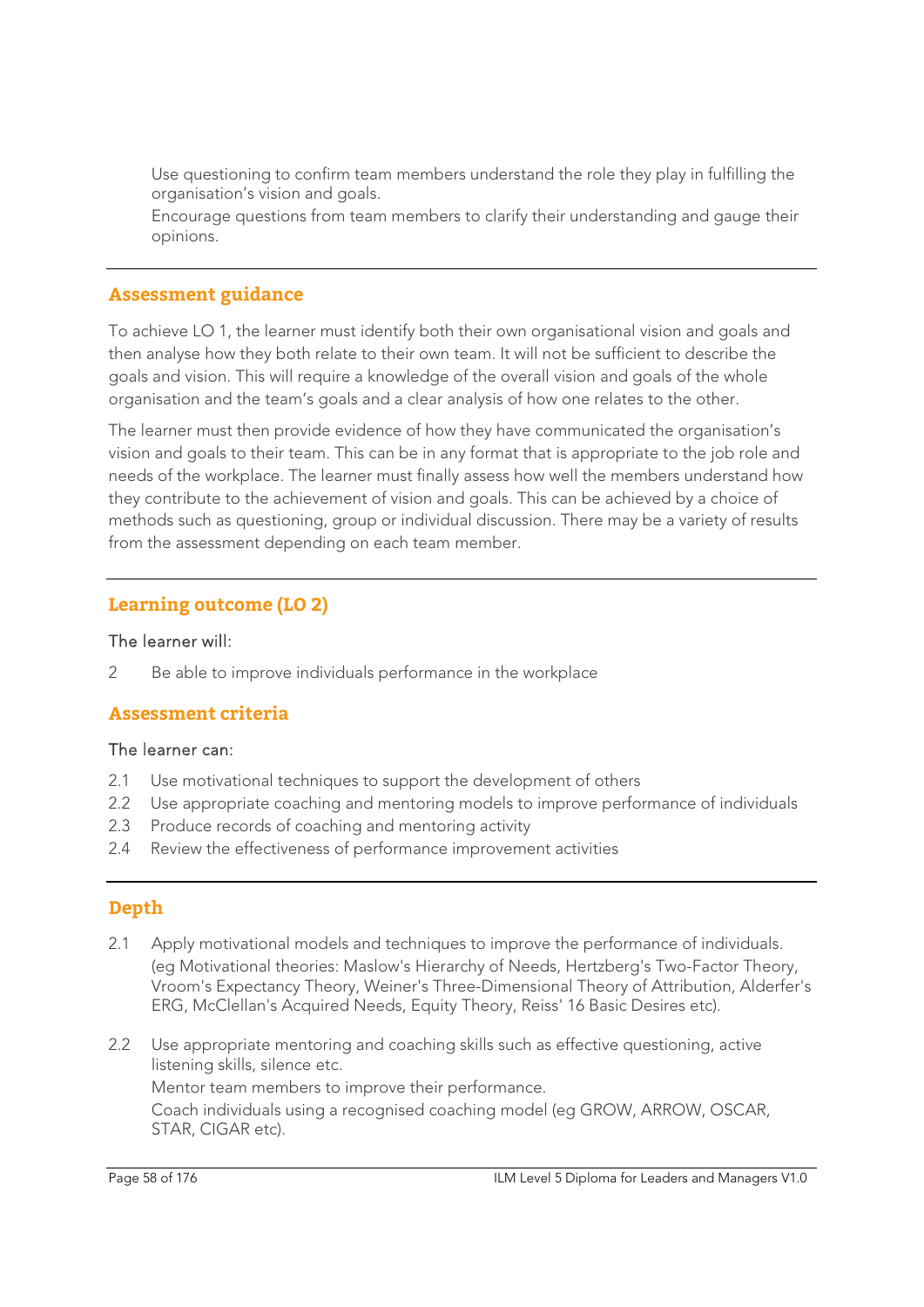- 2.3 Keep records of mentoring and coaching sessions in line with organisational requirements.
- 2.4 Review the motivational techniques used to improve the performance of individuals within the team.

 Identify aspects that were effective, techniques that did not work, and suggest how the approach should change (this should be based on feedback and workplace evidence, not just own opinion).

 Consider the mentoring and coaching activities undertaken, and identify effective and ineffective approaches.

Make recommendations for future actions.

### **Assessment guidance**

LO 2 requires the learner to identify at least two individuals whose performance they can improve in the workplace. The learner must use at least two different motivational techniques to support the development of the individuals. It may be in a combination of circumstances, using one technique per individuals or both techniques with both individuals. It should be clear how the motivational techniques support the individuals' development.

The learner should then use a coaching and mentoring model to improve the performance of at least two individuals. These may be the same members of the team that were supported in the previous activity. It is important that the activities are clearly linked to the model chosen. Records in line with organisational requirements must be kept of all the coaching and mentoring activities undertaken.

Finally, it is recommended that the activities for this Learning Outcome take place over a period of time appropriate to the workplace so that a review can be undertaken of how effective all of the performance improvement activities have been.

To produce sufficient evidence to achieve this Learning Outcome, it is recommended that the learner use and review the effectiveness of at least six hours of coaching and mentoring activity.

### **Learning outcome (LO 3)**

#### The learner will:

3 Be able to support the development of a High Performing Team

### **Assessment criteria**

#### The learner can:

- 3.1 Describe the features of a High Performing Team
- 3.2 Set objectives and measures for a High Performing Team
- 3.3 Ensure the team has the balance of skills needed to facilitate high performance working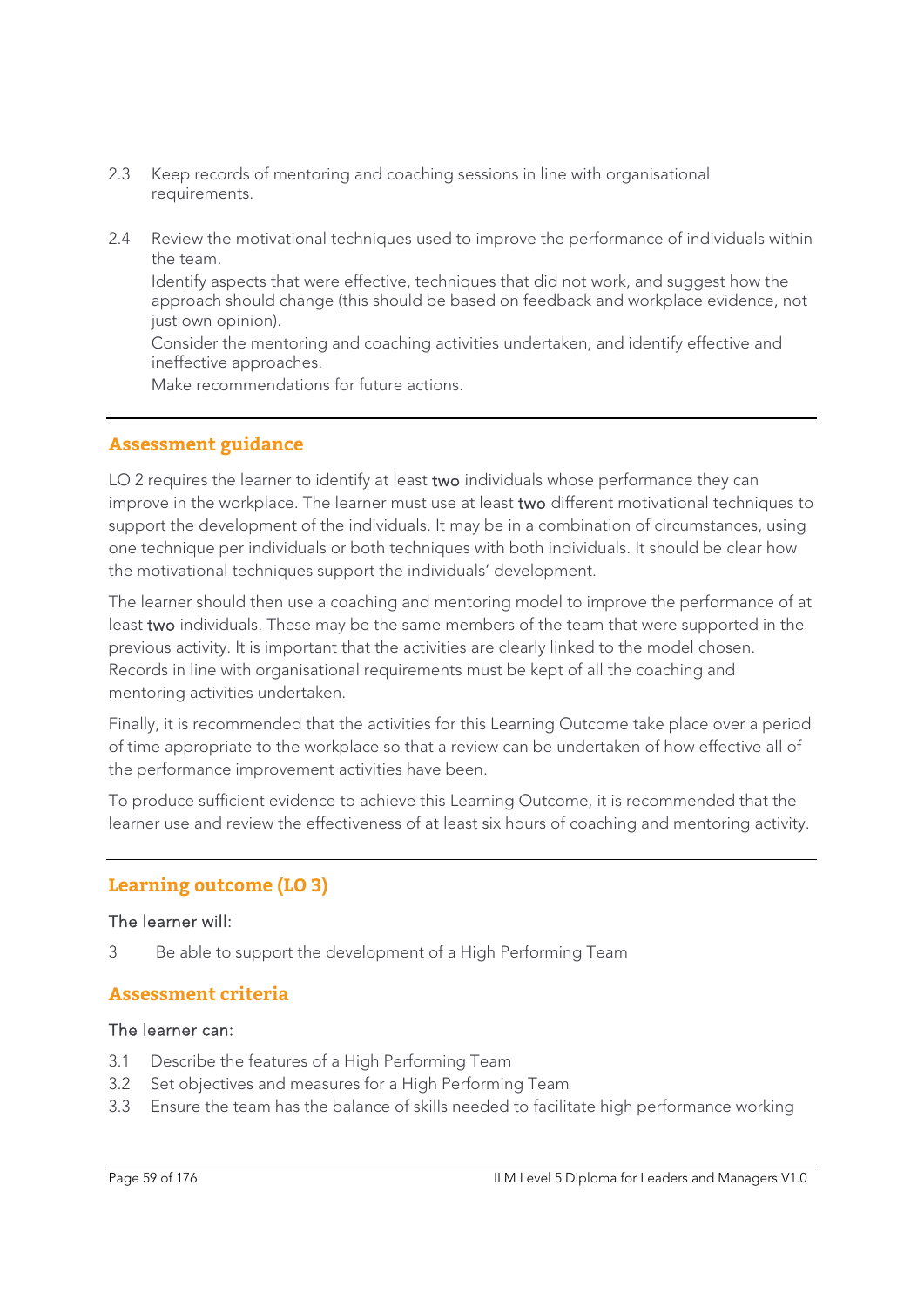- 3.4 Ensure team members share leadership and accountability for achieving best quality outcomes with resources available
- 3.5 Monitor and support team in achieving objectives
- 3.6 Review team performance in achieving objectives

### **Depth**

- 3.1 The features of a High Performing Team that is focused on their goals to achieve superior business results.
- 3.2 Facilitate discussion with the team to define and agree team objectives that are clearly linked to the organisation's vision and goals. Ensure objectives follow a recognised model eg SMART.
- 3.3 Consider the team objectives and the contribution that each individual will make. Check for any skills gaps, and plan development and support to ensure the gaps are filled.

 Ensure that the allocation of work is fair, and aligns with team members' experience, strengths, interests and aspirations.

- 3.4 Encourage collaborative working to achieve the best quality outputs. Rotate group leadership based on skills, knowledge, experience etc. Identify and fill any skills/knowledge/behaviours gaps. Use relevant opportunities to support job sharing/shared responsibility across different roles to maximise outcomes.
- 3.5 Explain the reasons for monitoring to the team. Encourage opportunities for the team to monitor and assess their own performance. Use relevant data and information to monitor performance. Take account of operational constraints and personal circumstances of team members when monitoring performance. Offer and provide support to the team and individuals, when required.
- 3.6 Use relevant criteria to review team performance (eg objectives, organisational values, role specifications, competencies etc). Facilitate team performance reviews at key points. Provide suggestions and encouragement for improving future performance.

### **Assessment guidance**

For LO 3, the learner must have responsibility for supporting the development of a High Performing Team (HPT). They must start by describing the features of a HPT and can use their own examples from the workplace to illustrate if they wish.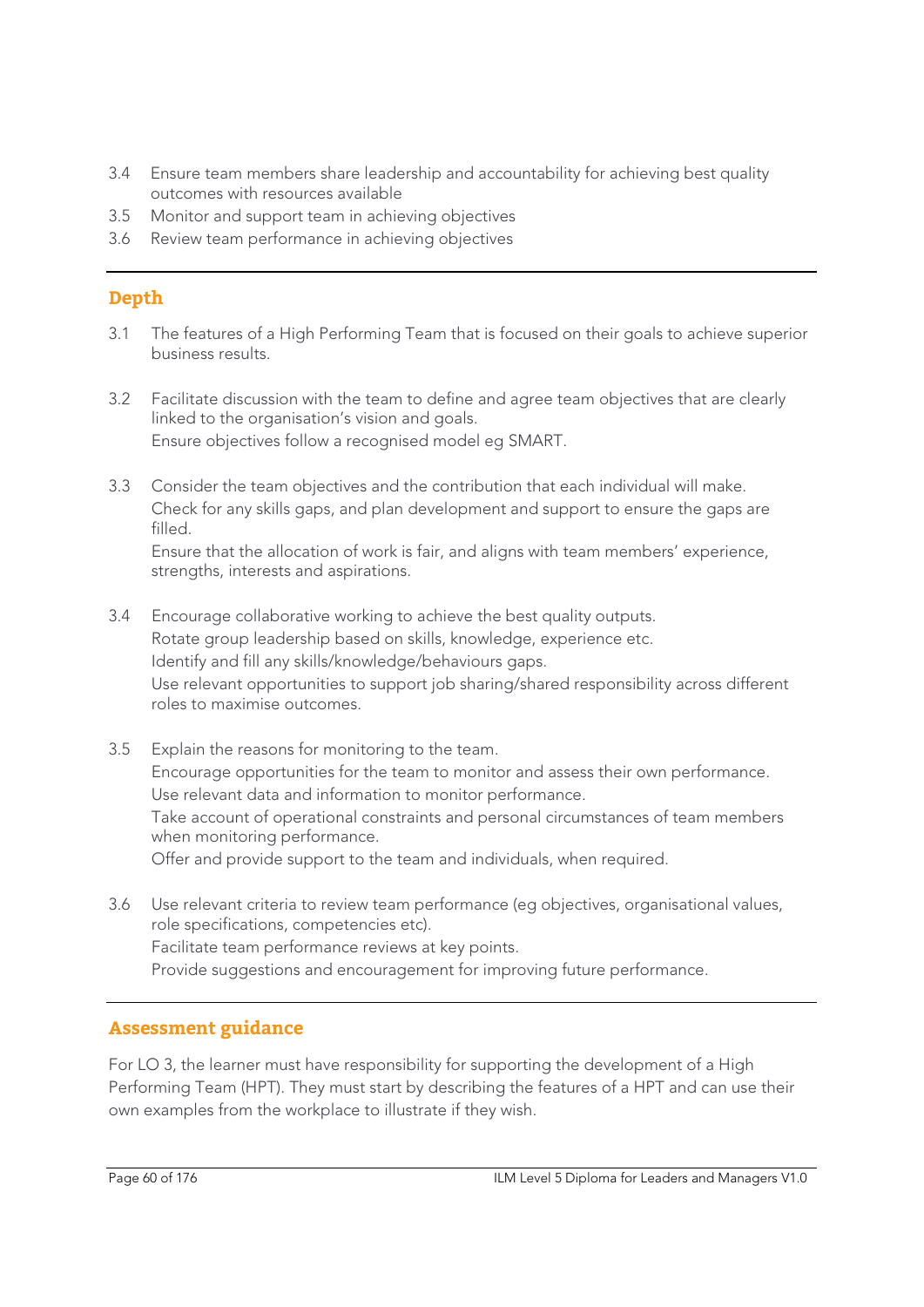The learner must set at least two objectives and measures for their HPT team that link to the organisational vision and goals and reflect a SMART model. They should show that they have ensured that there is a balance of skills within the team. This will involve showing the skills sets of team members and how they complement each other in the contribution towards team objectives.

They must show that there is collaborative working within the team to achieve the best outcomes with the resources available and this must include sharing leadership and accountability. For example, this may mean allocating and sharing responsibilities, rotating leadership and filling skills gaps. 'Resources' in this context may mean, for example, people, facilities, equipment or budget and will be particular to each workplace and the team objectives.

Learners must produce evidence that they have both monitored and supported their team in achieving the agreed objectives. This should take place over a period of time relevant to the workplace requirements and the objectives agreed. A review should then be conducted to see how well the team performed in achieving the agreed objectives.

### **Learning outcome (LO 4)**

#### The learner will:

4 Be able to support a team through change

### **Assessment criteria**

#### The learner can:

- 4.1 Evaluate the impact of a change on own team including the effect on:
	- Individuals.
	- Team.
	- Operations.
- 4.2 Implement a strategy to support team through change
- 4.3 Reflect on how effectively individuals and team have been supported through change

### **Depth**

4.1 Identify a current workplace change that affects individuals, the team and operations. Consider the reasons for the change, how this may affect individuals in different ways, and the impact this may have on the team.

Carry out a change impact assessment to gain understanding of the operational and people implications of the change.

- 4.2 Implement a strategy to support the team through change, considering aspects, such as:
	- Asking individuals to consider their position on the change curve.
		- A communication plan to explain the rationale for change.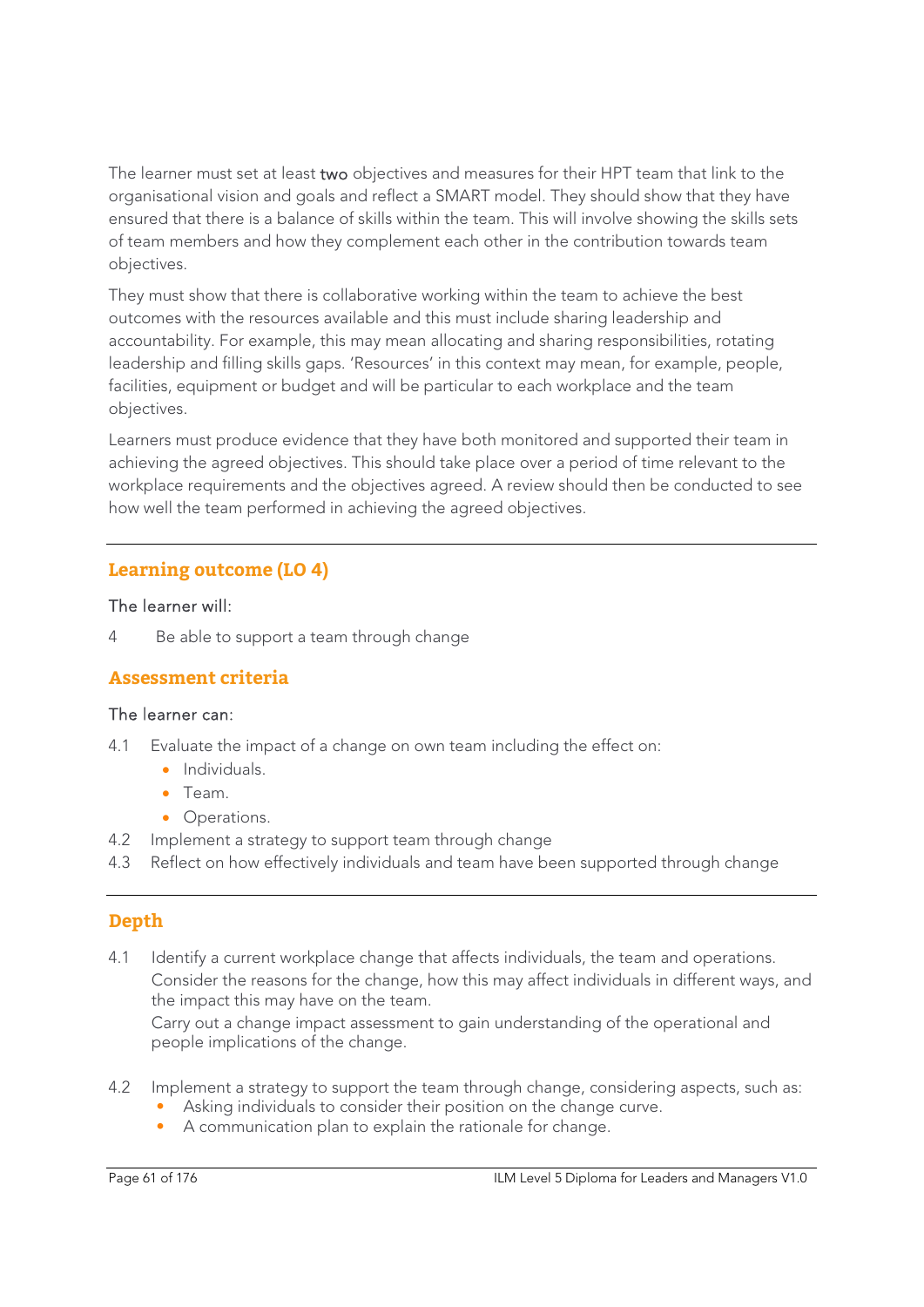- Emphasising the benefits of the change.
- Mitigating risks.
- Opportunities to discuss and address the potential negative impacts of change.
- Identifying the key players in the team who can help to drive the change.
- Acknowledging how people feel during change.
- Overcoming the barriers to change.
- Demonstrating empathy and emotional intelligence throughout the process.
- 4.3 Consider the different techniques that have been used to support the team through change and reflect on team morale, motivation, communication, performance etc. Use feedback from team members to compare different perspectives with own.

#### **Assessment guidance**

LO 4 requires that the learner identifies a current workplace change that they can support a team through. The learner should not write up a change that has occurred in the past. Care must also be taken to ensure the change timeline does not extend past the completion date for the qualification.

Learners must show they have evaluated the impact of a change on own team. In this instance the evaluation must include the implications and impact of the change on all of the following: individuals, team and operations. A description of the impact will not be sufficient.

Next the learner must implement a strategy to support the team through the change. The learner does not need to have developed the strategy but must have responsibility for its implementation.

At the end of the change the learner must reflect on how effectively the team have been supported. This reflection may cover feedback received and the whole support process. It is recommended that it does not just reflect the learner's opinion.

### **Assessment requirements**

Successful completion of this unit requires the learner to demonstrate the skills required to communicate organisational vision and goals, facilitate high performance working and support a team through change.

This unit will be internally assessed through a Centre set and marked portfolio of evidence which is subject to internal and external verification.

To pass this unit the evidence that the learner presents for assessment must demonstrate that they have met the required standard specified in the learning outcomes and assessment criteria and the requirements of the Assessment Strategy. The unit will be assessed as pass/refer.

Learners are responsible for collecting evidence that addresses the assessment criteria. The same piece of evidence can be used to prove their skills across different assessment criteria and/or across different units. It is not necessary for learners to have each assessment criterion assessed with a separate piece of evidence.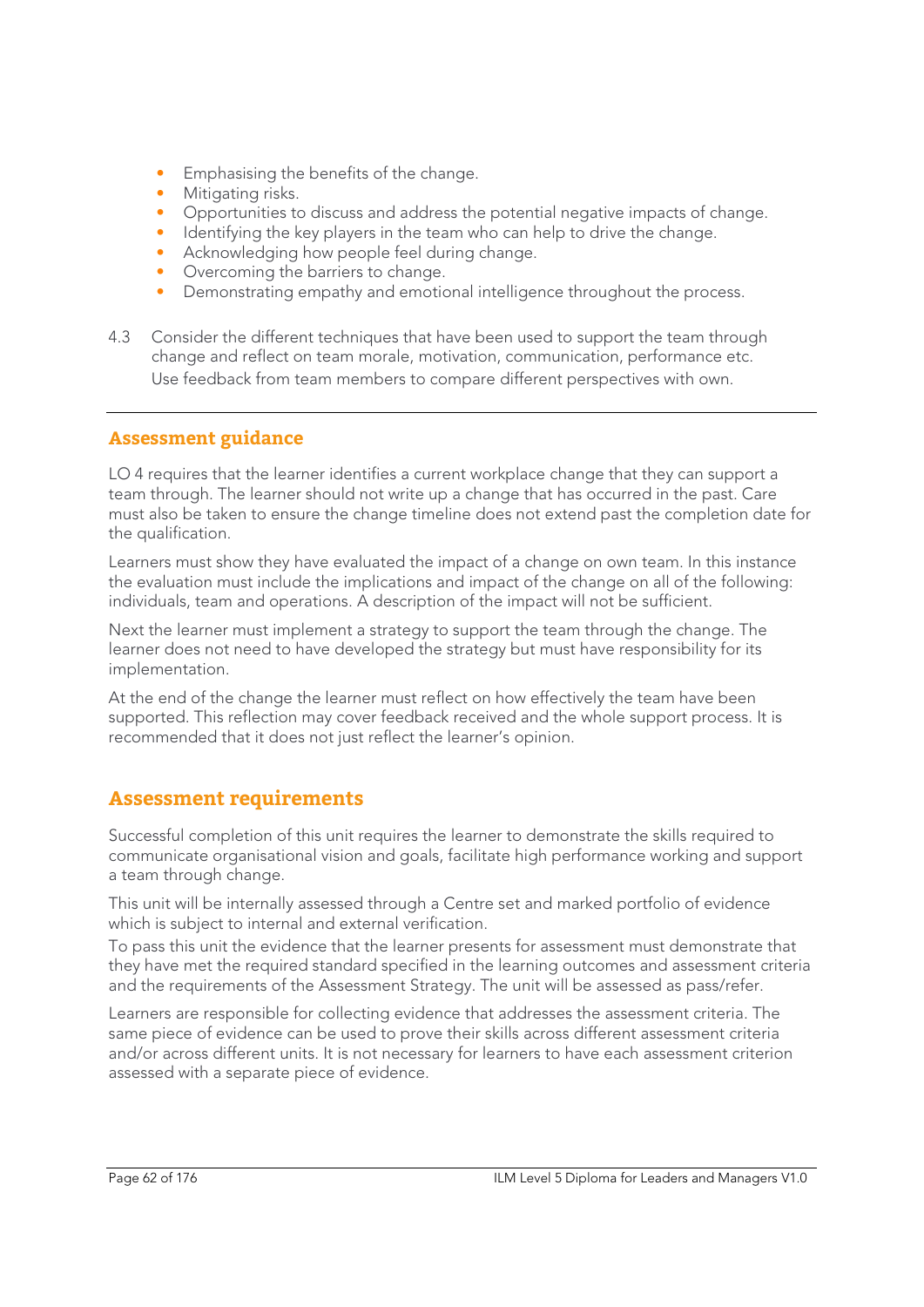It is highly recommended that this evidence be collated on an ongoing basis in a referenced portfolio that can be presented for internal and external verification once all assessment criteria have been addressed.

Evidence for this unit is likely to come from naturally occurring activities from the workplace and may include (but is not restricted to):

- Products of the learner's work.
- Outcomes from oral or written questioning.
- **•** Personal statements and/or reflective accounts.
- Authentic statements/witness testimony.
- Written narrative to develop or explain evidence.
- Meeting minutes.
- Professional discussion.
- Reports.
- Case studies or scenarios.

For example, evidence for LO 1 will require the learner to identify the organisations vision and goals and provide evidence of communication methods. The evidence for LO 2 requires records of coaching and mentoring activities. LO 3 requires the documents to support implementation of change.

Learners must carry the tasks out individually. Learners may carry out research and collect the information they want to use under unsupervised conditions.

### **Links to other units**

This section provides guidance on where links to other units may be found.

| Unit                        | Learning outcome                                        |
|-----------------------------|---------------------------------------------------------|
| Communication - Skills      | LO 1 Be able to communicate effectively                 |
|                             | LO 2 Be able to chair a meeting and present information |
|                             | LO 3 Be able to actively listen                         |
| Managing People - Skills    | LO 1 Be able to manage performance within a team        |
|                             | LO 2 Be able to recognise and manage talent             |
|                             | LO 3 Be able to effectively delegate work               |
| Project Management - Skills | LO 1 Be able to plan a project                          |
|                             | LO 2 Be able to manage a project                        |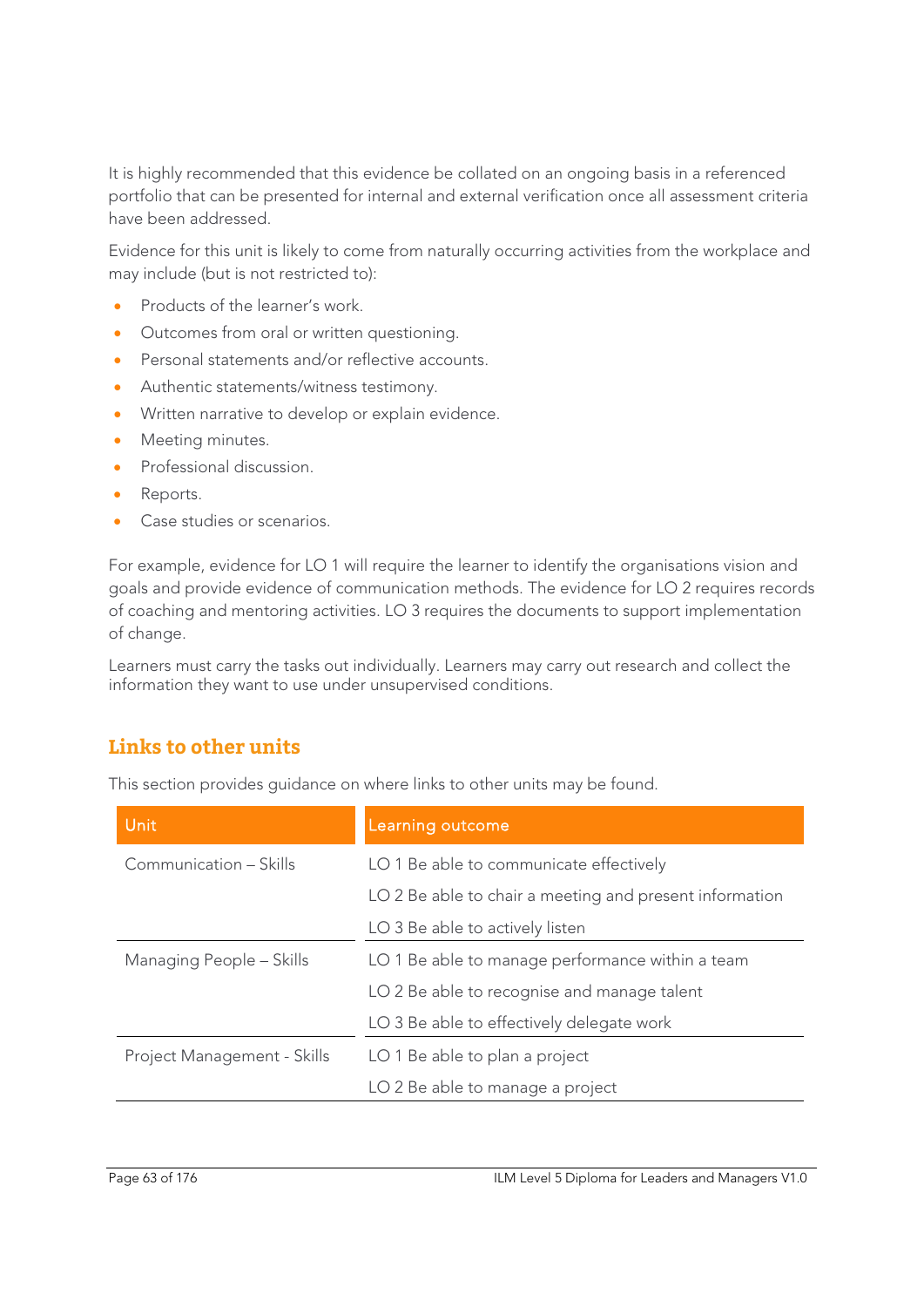| Operational Management-<br><b>Skills</b>          | LO 1 Be able to create and deliver operational plans                                         |
|---------------------------------------------------|----------------------------------------------------------------------------------------------|
|                                                   | LO 2 Be able to support, manage and communicate<br>change                                    |
| <b>Building Relationships - Skills</b>            | LO 1 Be able to build trust with internal and external<br>stakeholders                       |
|                                                   | LO 4 Be able to identify and share good practice                                             |
|                                                   | LO 5 Be able to work collaboratively with others                                             |
| Self-Awareness - Combined                         | LO 3 Understand different learning and behaviour styles                                      |
| Problem Solving and Decision<br>Making - Combined | LO 2 Be able to critically analyse and evaluate data to<br>solve problems and make decisions |
| <b>Operational Management -</b><br>Knowledge      | LO 3 Know how to initiate and manage change                                                  |

# **Suggested learning resources**

ILM Workbook – Leading People.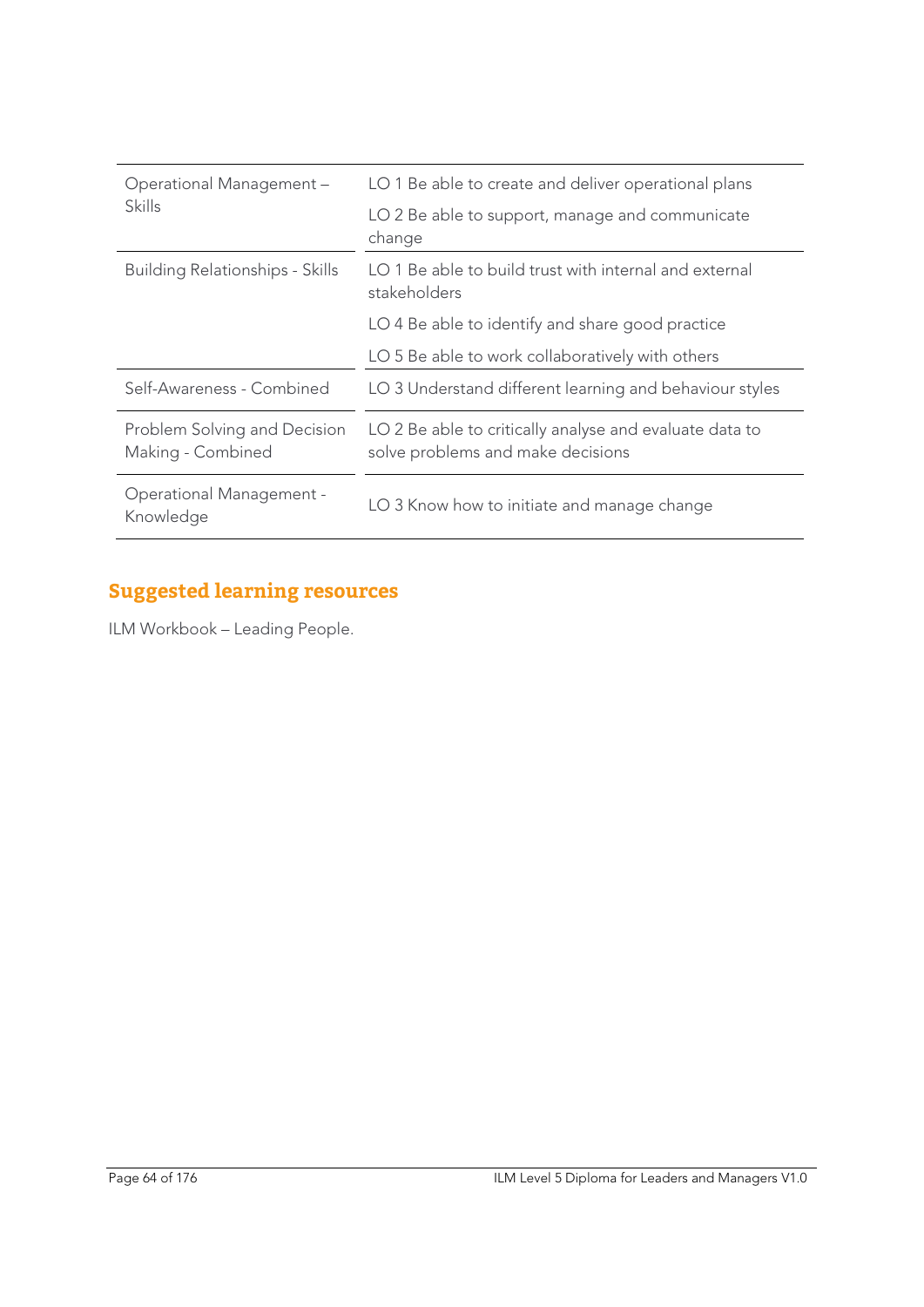# **Unit 505 Managing People - Skills**

| UAN:            | M/615/5883                                                                                                                                                                   |
|-----------------|------------------------------------------------------------------------------------------------------------------------------------------------------------------------------|
| Level:          | Level 5                                                                                                                                                                      |
| Credit value:   | -3                                                                                                                                                                           |
| GLH:            | 6                                                                                                                                                                            |
| Relationship to | Maps to the Managing People element of the Interpersonal<br><b>Standard:</b> Excellence skills section of the Apprenticeship Standard for<br>Operations/Departmental Manager |
| Unit aim:       | This unit will provide learners with the skills to manage team<br>performance, talent and delegate work                                                                      |

### **Learning outcome (LO 1)**

#### The learner will:

1 Be able to manage performance within a team

### **Assessment criteria**

#### The learner can:

- 1.1 Set individual and team objectives, based on the operational plan
- 1.2 Analyse information from a range of sources on individual and team performance
- 1.3 Undertake 1-2-1s and appraisals to support development and monitor performance
- 1.4 Develop the strengths that exist within a team to improve performance
- 1.5 Implement strategies to improve individual and team performance

### **Depth**

1.1 Use the operational plan to determine the requirements for team and individual objectives.

Translate these requirements into SMART operational objectives for the team and individuals that take account of the activities to be delivered and the quality standards required.

Ensure that individual goals contribute to the wider team objectives.

Use the resources available to set team objectives (eg planning tools, organisational guidelines, online templates etc).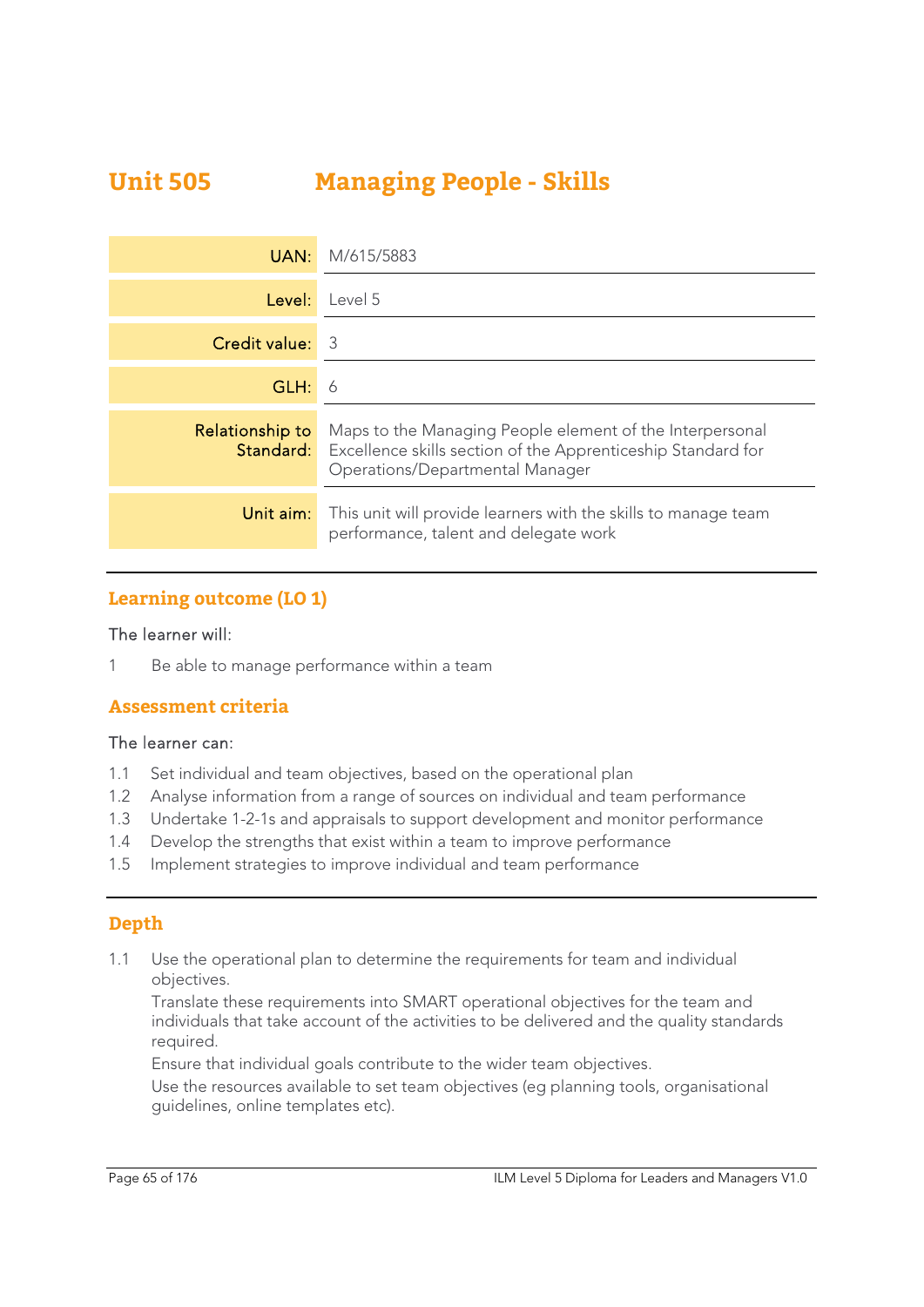Engage the team to achieve commitment and agreement to achievement of the SMART objectives.

- 1.2 Gather information to ascertain team and individual performance (eg meeting records, work products, productivity measures, efficiency metrics, workflow system reports, attendance/timekeeping, feedback from other teams/individuals, customer feedback etc). Consider team working skills and behaviours, which may be defined by organisational values (eg helpfulness, using initiative, focus on quality, team working etc). Conduct a detailed review of quantitative and qualitative data to reach conclusions about the performance of every team member.
- 1.3 Use the conclusions (from 1.2) to review and discuss performance with individual team members at monthly 1-2-1's meetings and 6 monthly appraisals/performance management meetings.

Communicate in a way that emphasises individuals' strengths and motivates the individual to maintain, or exceed their performance.

Highlight areas for improvement, by sharing clear evidence of actual performance (information gathered) and explaining how the required performance differs. Write new individual objectives that are achievable, and capture any development needs for action.

1.4 Map the strengths of individuals within the team to the activities on the operational plan. Consider whether individual strengths are being used in the best way for effective and efficient delivery of the operational plan.

Reallocate work activities between team members to improve team performance.

1.5 Map the development areas of individuals within the team to the activities on the operational plan. Identify and prioritise areas where team development is required to fill skills gaps. Select and use a range of activities to develop team performance (eg action learning sets,

coaching, mentoring, training courses, e-learning etc).

### **Assessment guidance**

To achieve LO 1, the learner will show they are able to manage performance within a team. They must have responsibility for setting individual and team objectives and also have responsibility for undertaking 1-2-1's and appraisals.

The learner must provide evidence that they have set both individual and team objectives, which must be based on an operational plan. It should be clear how the individual objectives contribute to the team objectives and both should link to an operational plan.

They must then analyse information on individual and team performance from at least three different sources in order to then undertake 1-2-1's and appraisals. A description of the information gathered will not be sufficient on its own.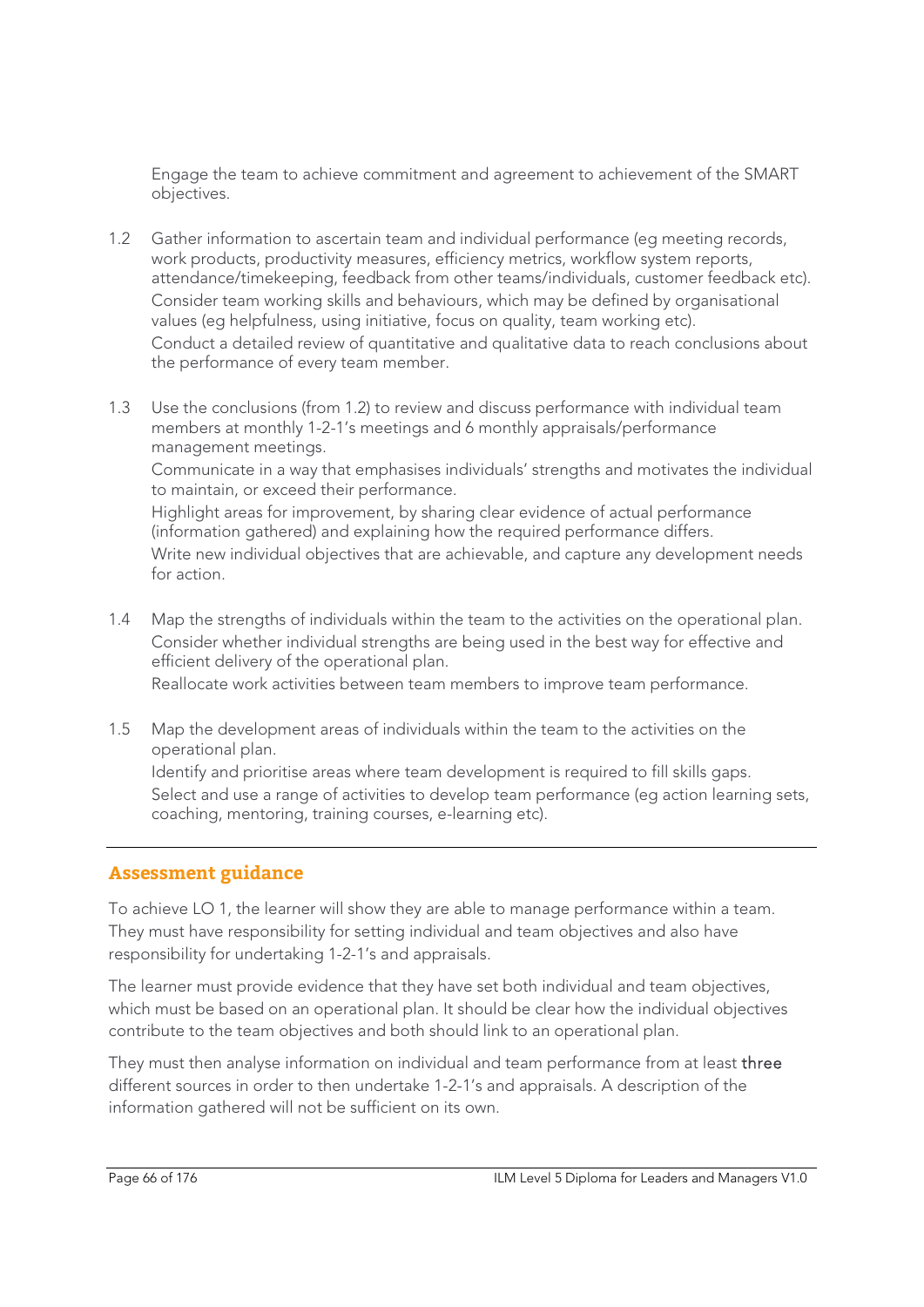The learner must identify and develop the strengths that exist within the team to improve performance. This may include reallocating tasks or ensuring the strengths are being used in the best way. This evidence may come from 1-2-1's, appraisal documentation or meeting notes.

They should then implement at least two strategies to improve individual and team performance that should clearly link to the operational objectives. This evidence is likely to come from the 1-2-1's or appraisal documentation. There should be evidence that these strategies have been implemented or are in the process of being implemented.

### **Learning outcome (LO 2)**

#### The learner will:

2 Be able to recognise and manage talent

### **Assessment criteria**

#### The learner can:

- 2.1 Evaluate opportunities for developing talent within a team
- 2.2 Manage talent through:
	- Reward and recognition
	- Succession planning
	- Supporting development
	- Empowering team members
- 2.3 Review the effectiveness of talent management activities

## **Depth**

- 2.1 Use relevant information to identify high potential within the team (eq job descriptions, job specifications, records of performance, alignment with organisational values etc). Consider the organisational opportunities available that could be used to support their development and growth.
- 2.2 Use reward and recognition to manage talent (eg bonuses, profit sharing, performance related pay, employee awards, social events, small gifts etc).

Act on the organisation's succession plans by creating opportunities for identified high potential individuals to gain the skills required to progress, through work experience and training.

Support the development of individuals (eg mentoring, coaching, networking, involvement in cross-team projects etc).

Role model organisational behaviours, and empower individuals by asking them to consider:

- Their career vision.
- What inspires them.
- The type of work they find motivating.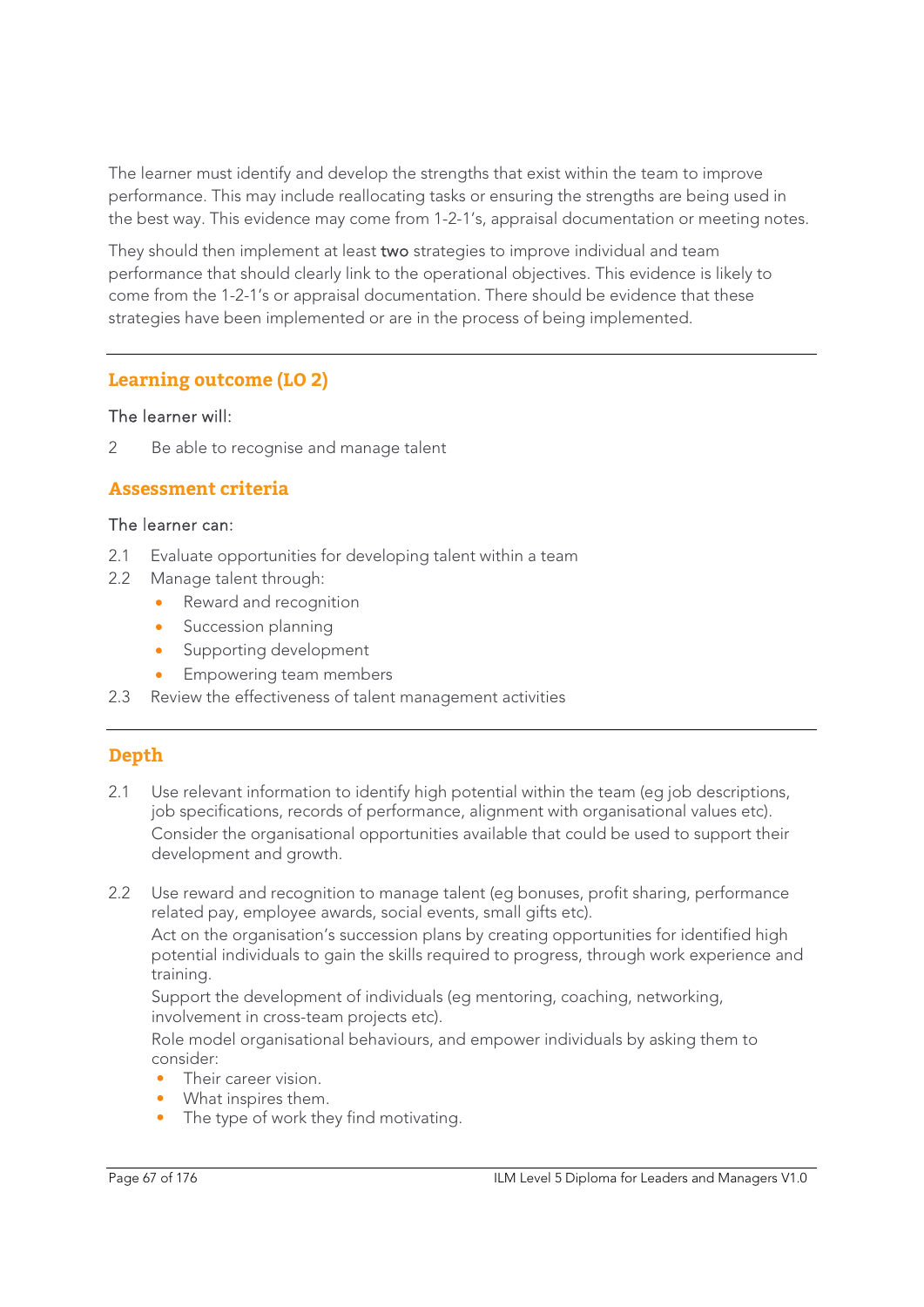Create opportunities for team problem solving and give freedom to reach solutions without management intervention.

2.3 Record the talent management activities that have been undertaken and review these regularly. Identify areas that have worked effectively and plan to use these further. Identify areas that have been less successful, or have created problems, and make suggestions for alternative approaches in the future. Provide informal and formal feedback to relevant stakeholders (eg HR team, Senior Managers etc).

### **Assessment guidance**

LO 2 requires the learner to manage talent within a team. The number of activities will depend on the size of the team the learner has responsibility for. For example, if it is a large team the learner should include a proportion of the team members as evidence and provide an explanation of how they would manage talent across the whole team. The learner must evaluate opportunities for developing the talent within their team. It is likely that this will reflect the requirements of the job roles and the opportunities available. A description of opportunities will not be sufficient on its own.

The learner must show that they have managed talent within their team by providing evidence of using all four of the following:

- Reward and recognition.
- **Succession planning.**
- **Supporting development.**
- Empowering team members.

Each category does not have to be shown with a separate team member.

Finally, it is recommended that the activities for this Learning Outcome take place over a period of time appropriate to the workplace as the learner must undertake a review of the effectiveness of the talent management activities referred to in AC 2.2.

### **Learning outcome (LO 3)**

#### The learner will:

3 Be able to effectively delegate work

#### **Assessment criteria**

#### The learner can:

- 3.1 Assess suitable opportunities for delegation, taking into account capacity and capability
- 3.2 Delegate work, providing clear guidelines and parameters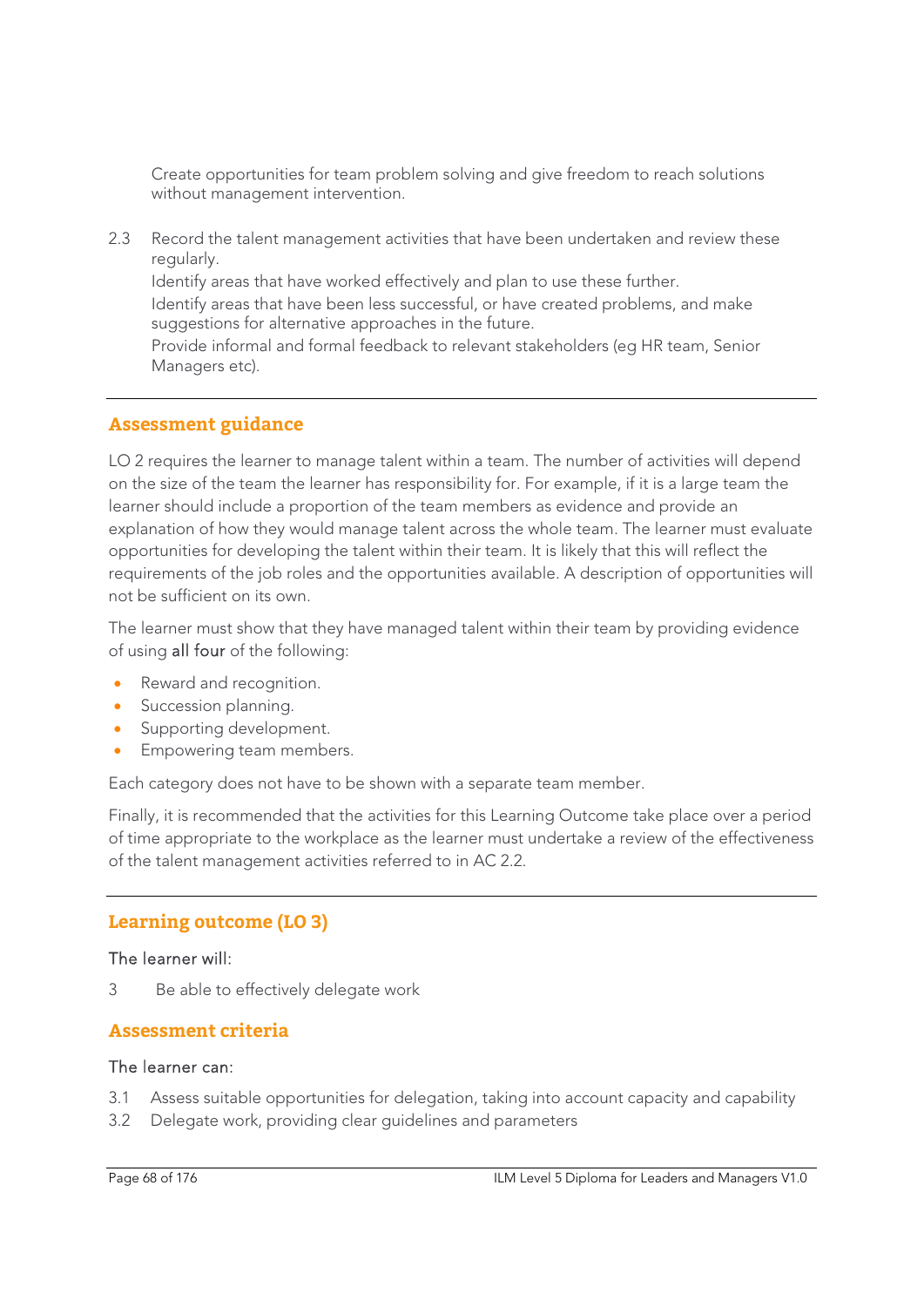- 3.3 Monitor and provide support appropriate to the level of delegation
- 3.4 Review and provide feedback on delegated work

## **Depth**

3.1 When planning workloads, identify the capacity of individuals to take on delegated tasks. Use relevant theories (such as the Tannenbaum and Schmidt continuum) to delegate work to individuals and teams.

 Match the work allocated to individual career aspirations and development plans. Ensure that the allocated work is within the individuals' capabilities, and if not arrange for development to build the relevant knowledge and skills.

- 3.2 Follow structured steps delegate work effectively to team members. Use resource availability to prioritise, and re-prioritise workloads when required. Give clear instructions about the delegated responsibilities and ensure that the individual has all the information they need to be able to perform effectively.
- 3.3 Ensure that those with delegated responsibilities have the resources needed (eg access to systems at an appropriate level, equipment, staff, invites to relevant working networks etc).

 Encourage the individual to work autonomously, offering support when required. Track the delegated responsibilities to determine the activities that have been carried out.

3.4 Identify areas that have worked effectively and plan to build on these successes. Identify areas that have been less successful, or have created problems, and consider different approaches that may be effective.

 Provide informal and formal feedback to relevant stakeholders (eg Department Manager, Team Members etc).

### **Assessment guidance**

For LO 3, the learner must have responsibility for delegating work. They must undertake activities reflecting the delegation process.

They must assess at least two opportunities for delegation which must make account of both capacity and capability within the team. An assessment must take place, a description of opportunities will not be sufficient on its own.

There should be evidence that the work has delegated tasks with clear guidelines and parameters shown and the learner must then both monitor and provide support over a period of time relevant to the workplace requirements and the requirements of the delegated work. Finally, a review should be conducted and feedback given on the delegated work. A description of the work completed will not be sufficient on its own.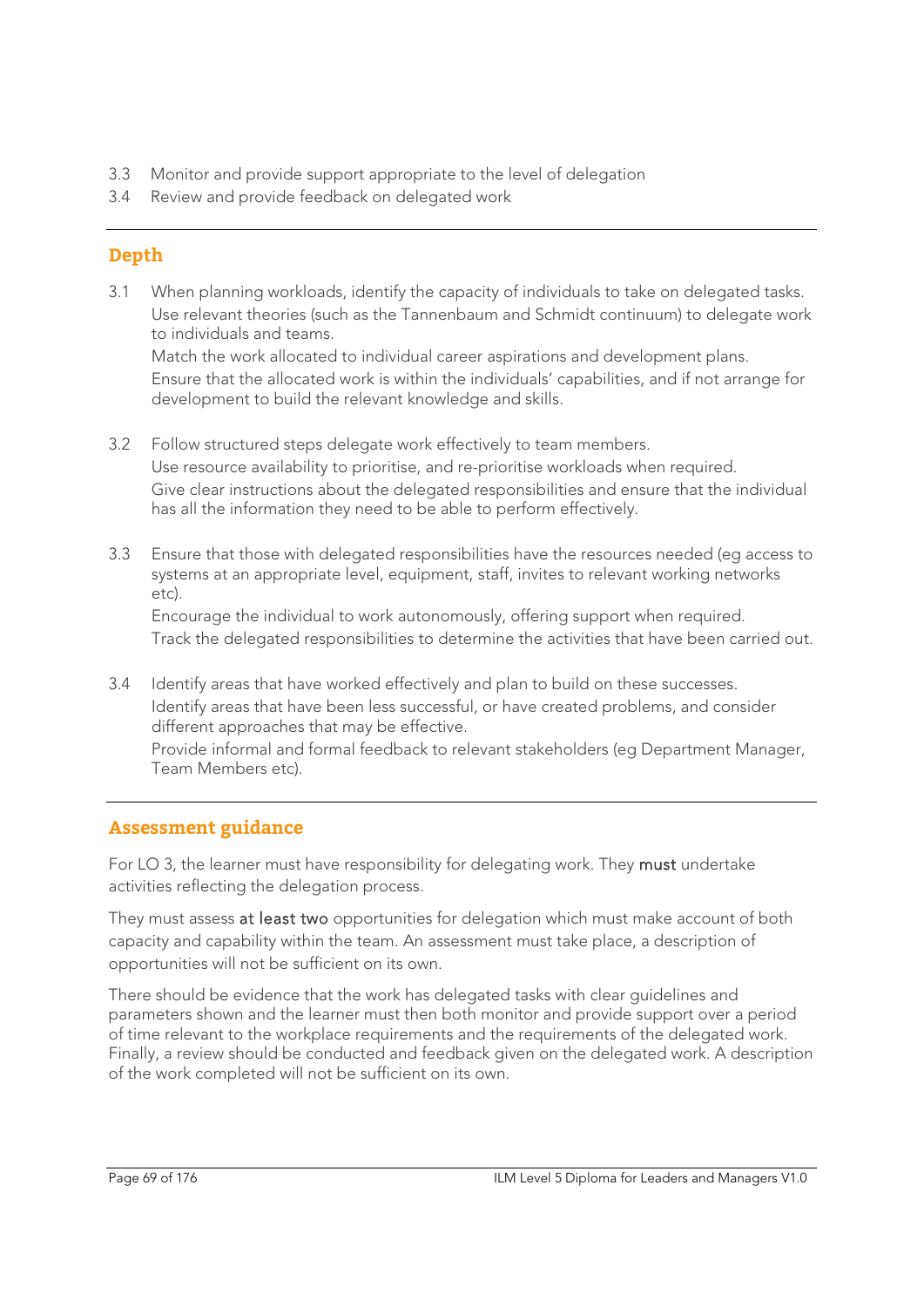# **Assessment requirements**

Successful completion of this unit requires the learner to demonstrate the skills required to manage team performance and talent and the delegation of work.

This unit will be internally assessed through a Centre set and marked portfolio of evidence which is subject to internal and external verification.

To pass this unit the evidence that the learner presents for assessment must demonstrate that they have met the required standard specified in the learning outcomes and assessment criteria and the requirements of the Assessment Strategy. The unit will be assessed as pass/refer.

Learners are responsible for collecting evidence that addresses the assessment criteria. The same piece of evidence can be used to prove their skills across different assessment criteria and/or across different units. It is not necessary for learners to have each assessment criterion assessed with a separate piece of evidence.

It is highly recommended that this evidence be collated on an ongoing basis in a referenced portfolio that can be presented for internal and external verification once all assessment criteria have been addressed.

Evidence for this unit is likely to come from naturally occurring activities from the workplace and may include (but is not restricted to):

- Products of the learner's work.
- Outcomes from oral or written questioning.
- Personal statements and/or reflective accounts.
- Authentic statements/witness testimony.
- Written narrative to develop or explain evidence.
- Meeting minutes.
- Professional discussion.
- Reports.
- 1-2-1's and appraisal records.
- Observations.

For example, evidence for LO 1 may include work products such as operational plans, 1-2-1 and appraisal records or an observation. The evidence for LO 2 and LO 3 may include written explanations, meeting and review records.

Learners must carry the tasks out individually. Learners may carry out research and collect the information they want to use under unsupervised conditions.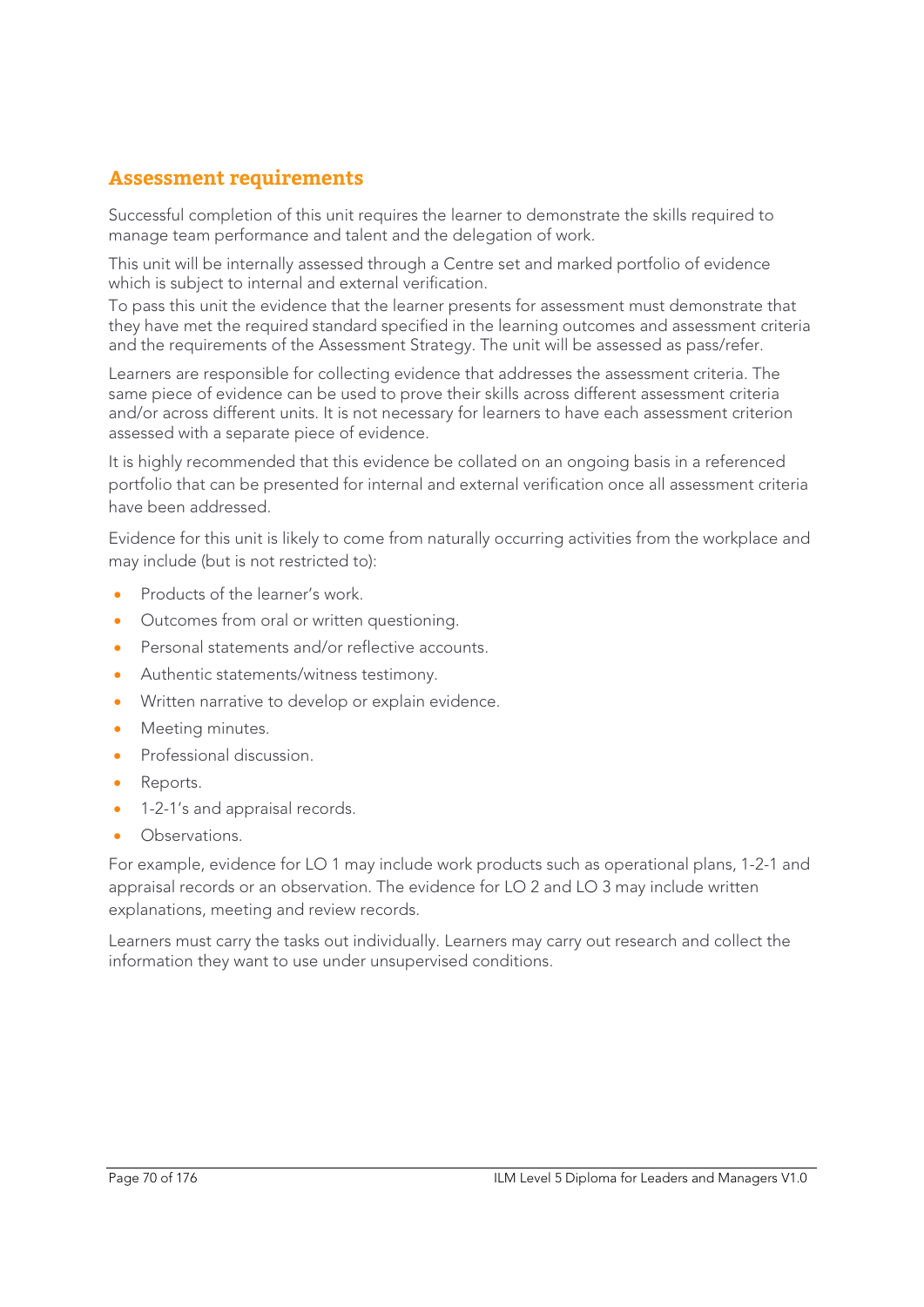# **Links to other units**

This section provides guidance on where links to other units may be found.

| Unit                                   | Learning outcome                                                       |
|----------------------------------------|------------------------------------------------------------------------|
| Communication - Skills                 | LO 1 Be able to communicate effectively                                |
|                                        | LO 2 Be able to chair a meeting and present information                |
|                                        | LO 3 Be able to actively listen                                        |
| Leading People - Skills                | LO 1 Be able to communicate organisational vision and<br>goals         |
|                                        | LO 2 Be able to improve individual performance in the<br>workplace     |
|                                        | LO 3 Be able to support the development of a High<br>Performing Team   |
| Operational Management-<br>Skills      | LO 1 Be able to create and deliver operational plans                   |
| <b>Building Relationships - Skills</b> | LO 1 Be able to build trust with internal and external<br>stakeholders |
|                                        | LO 4 Be able to identify and share good practice                       |
|                                        | LO 5 Be able to work collaboratively with others                       |
| Project Management - Skills            | LO 1 Be able to plan a project                                         |
|                                        | LO 2 Be able to manage a project                                       |
| Operational Management -<br>Knowledge  | LO 1 Understand operational management approaches<br>and models        |
| Self-Awareness - Combined              | LO 3 Understand different learning and behaviour styles                |

# **Suggested learning resources**

ILM Workbook – Managing People.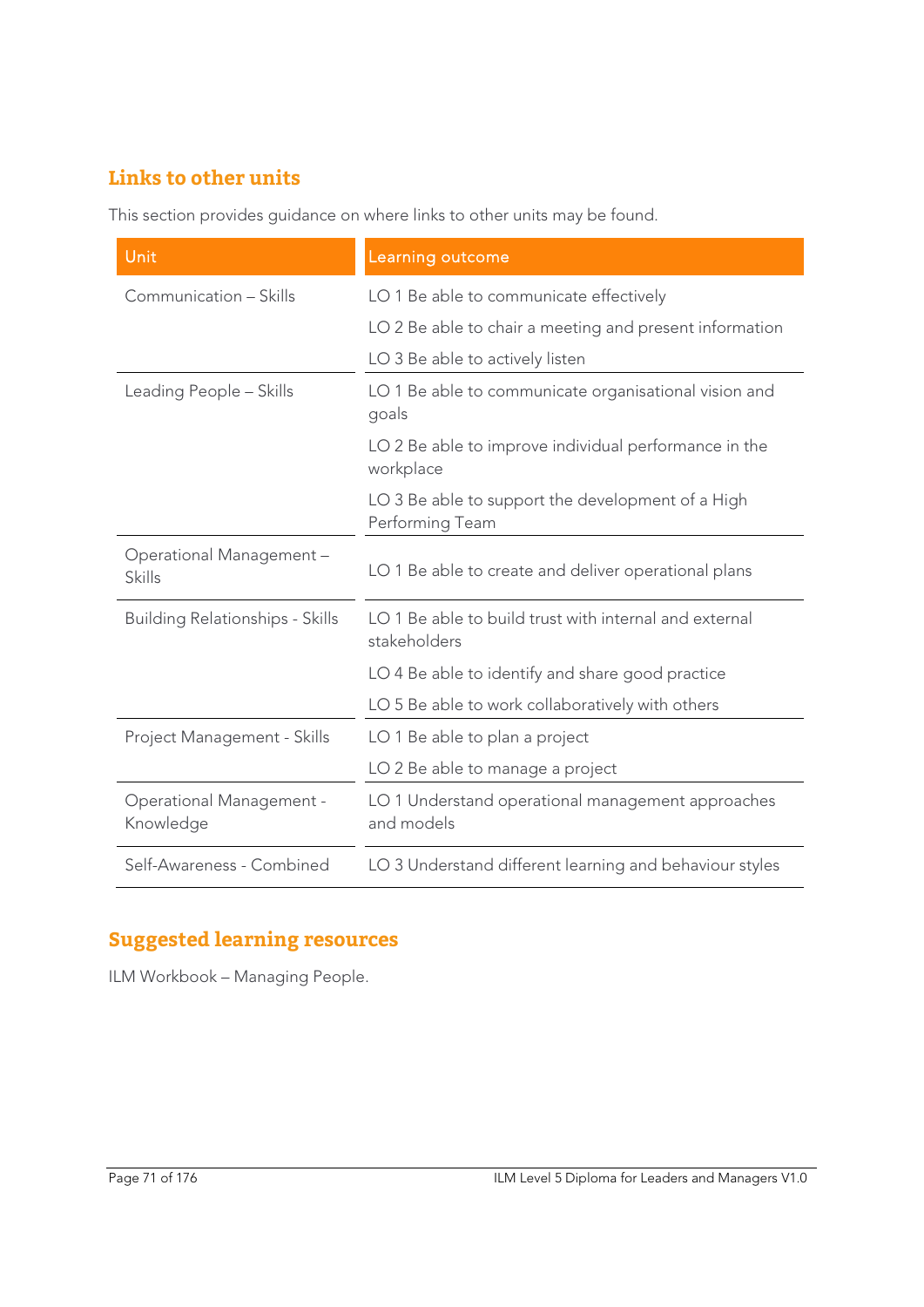# **Unit 506 Building Relationships - Skills**

| UAN:            | T/615/5884                                                                                                                                                                          |
|-----------------|-------------------------------------------------------------------------------------------------------------------------------------------------------------------------------------|
| Level:          | Level 5                                                                                                                                                                             |
| Credit value:   | -3                                                                                                                                                                                  |
| GLH:            | 6                                                                                                                                                                                   |
| Relationship to | Maps to the Building Relationships element of the Interpersonal<br><b>Standard:</b> Excellence skills section of the Apprenticeship Standard for<br>Operations/Departmental Manager |
| Unit aim:       | This unit will provide learners with the skills to build and maintain<br>relationships with internal and external stakeholders                                                      |

### **Learning outcome (LO 1)**

#### The learner will:

1 Be able to build trust with internal and external stakeholders

#### **Assessment criteria**

#### The learner can:

- 1.1 Create a climate of mutual trust and respect by behaving openly and honestly
- 1.2 Address issues that may affect stakeholder relationships

### **Depth**

- 1.1 Consistently role model appropriate behaviours expected of others, to lead by example. How to create an environment of trust and respect by:
	- Valuing the contribution of team members.
	- Responding to feedback from the team.
	- Using an open, honest communication style.
	- Having a non-judgemental approach.
	- Encouraging the contribution of the whole team.
	- Encouraging a no blame culture.
	- Keeping promises.

Different types of internal stakeholders (eg members of own and other teams, other departments, other geographical locations etc).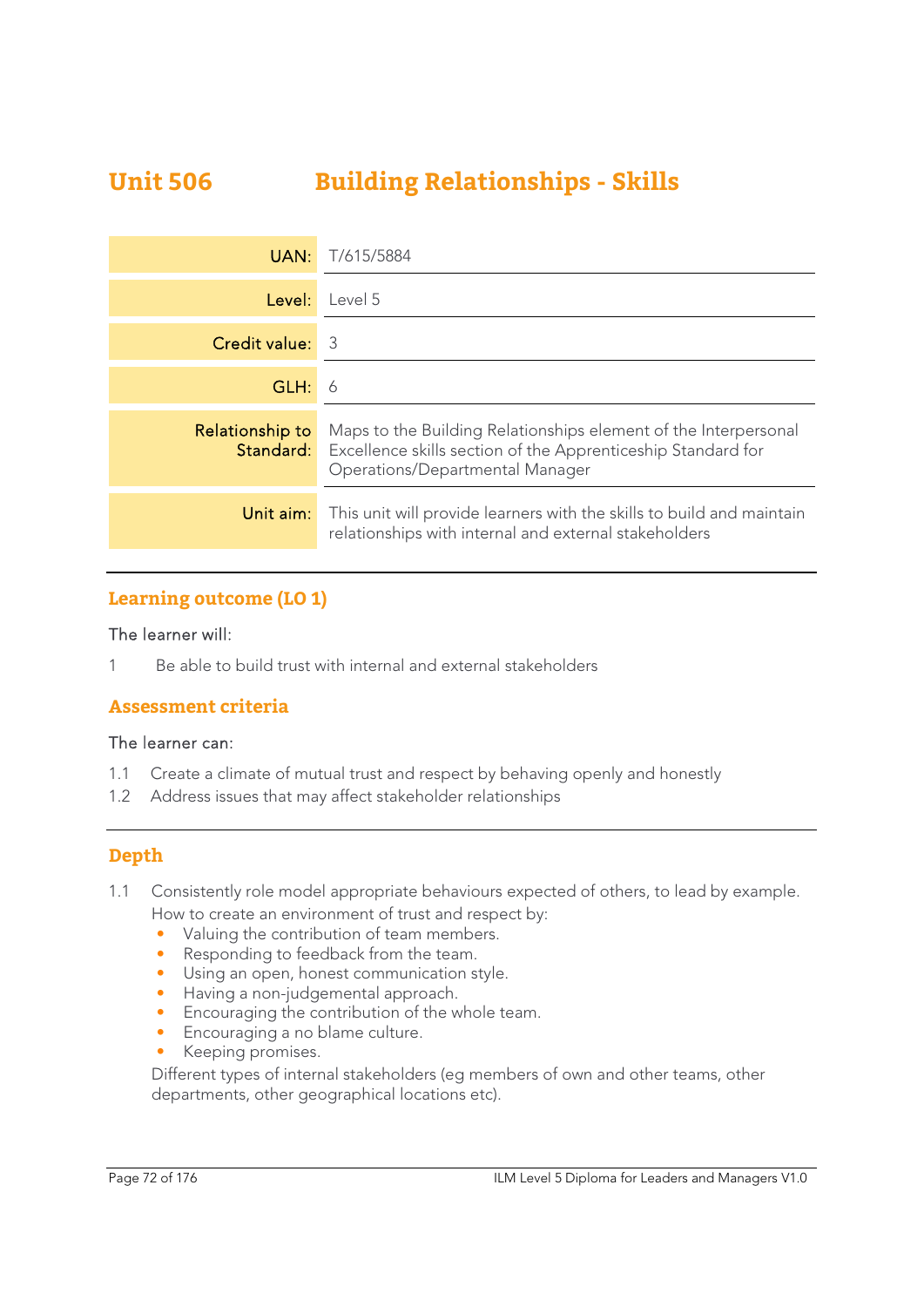Different types of external stakeholders (eg suppliers, consultants, customers, partners etc).

1.2 Issues that affect internal and external stakeholder relationships. How to address issues to build and maintain trust (eg taking responsibility, meeting expectations etc).

# **Assessment guidance**

To achieve LO 1, the learner must provide evidence and examples that they consistently demonstrate behaviours that create a climate of mutual trust and respect in the workplace, and that issues are promptly addressed which may otherwise be to the detriment of internal and external stakeholder relationships. (Evidence of addressing at least one issue for each group of stakeholders must be provided).

# **Learning outcome (LO 2)**

#### The learner will:

2 Be able to use negotiation and influencing skills

### **Assessment criteria**

#### The learner can:

- 2.1 Carry out research to prepare for the negotiation, identifying costs and benefits for both parties
- 2.2 Establish a negotiating position taking into account ideal and minimum acceptable outcomes
- 2.3 Conduct a negotiation to achieve an outcome at or above the minimum acceptable
- 2.4 Produce an agreement and course of action that is acceptable to both parties
- 2.5 Review own performance in the negotiation process

# **Depth**

- 2.1 The information available, prior to negotiation, that assists in preparation. Source information from other people, and seek advice about approaches based on their experience with the other party (if possible). Review the information available to prepare a negotiation stance.
- 2.2 How to achieve a win/win scenario, and the benefits of the compromise to the other party. Establish your most desirable outcome, as well as the minimum you will accept to understand when to walk away from the negotiation if necessary. Plan for a negotiation, understanding where compromise may be reached.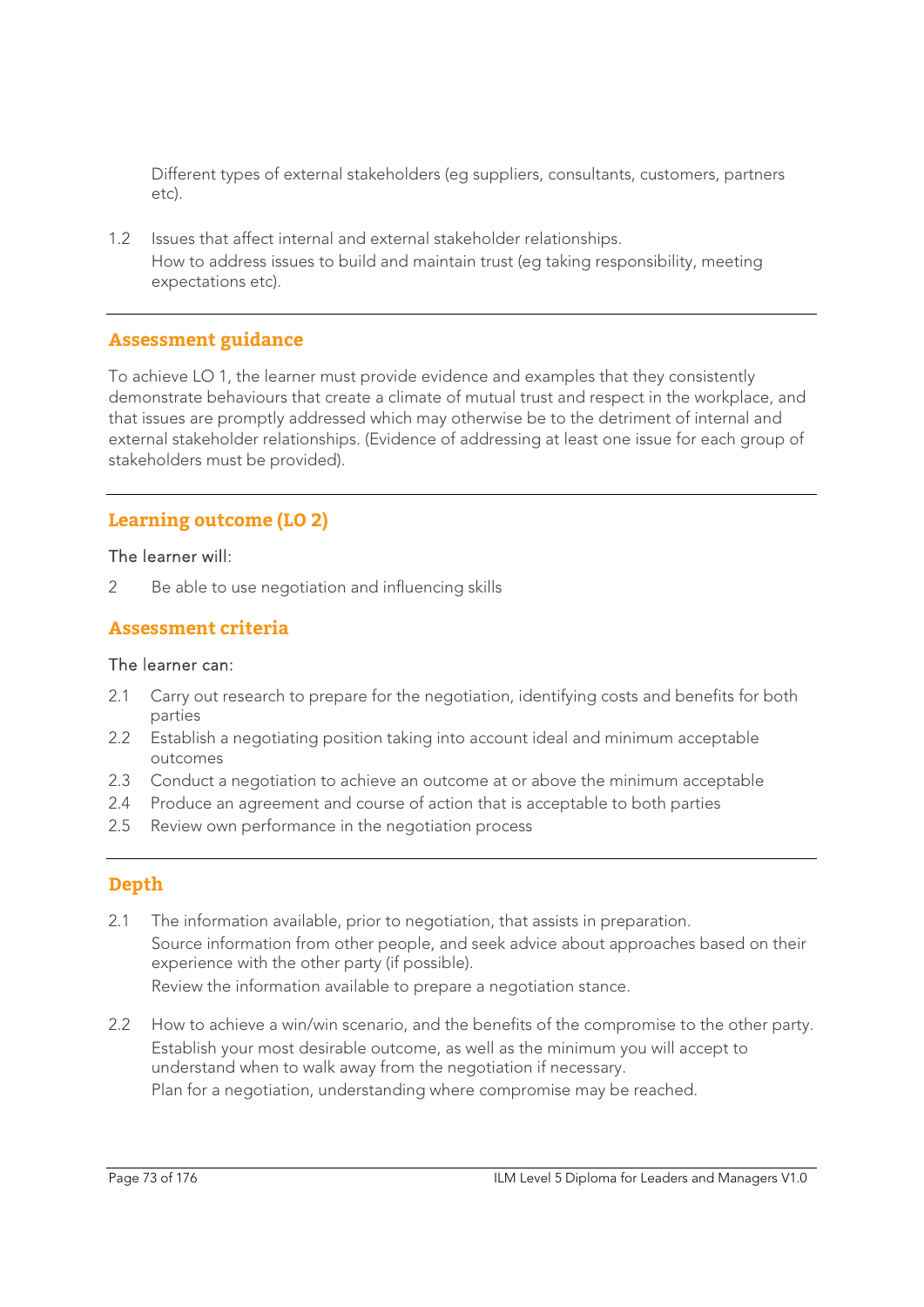2.3 The effective questioning and listening skills to establish what other parties want, their goals and their aims.

Listen to responses and react to any new information within the parameters of set goals. The range of techniques to create rapport and develop the relationship (eg finding common ground, empathy, mirroring etc).

Be clear about personal needs/expectations, and seek to align other parties to this outcome.

Use language positively to convey an argument, alternative point of view and other suggested options.

Develop the relationship by building rapport to achieve a win/win position.

Use emotional intelligence and positive language to guide the negotiation to a positive resolution.

- 2.4 Complete the records and documents required to confirm agreement and note actions to be taken.
- 2.5 Consider all aspects of the negotiation process and assess own performance using a range of feedback sources. Reach conclusions about areas of personal strength and aspects that require development.

# **Assessment guidance**

For LO 2 the learner is required to provide evidence that they have thoroughly prepared for a negotiation by establishing and setting-out an appropriate negotiating strategy that includes identifying likely costs and benefits for the parties involved.

Evidence must then be provided that the learner has used effective negotiation skills throughout to achieve outcomes at or above the minimum acceptable to the learner.

An agreement and course of action acceptable to the parties must also be produced.

The final part of this Learning Outcome requires the learner to review their performance throughout the negotiation process to establish how well the process worked and to make recommendations for improvements in future negotiations.

# **Learning outcome (LO 3)**

#### The learner will:

3 Be able to manage conflict in the workplace

#### **Assessment criteria**

#### The learner can:

3.1 Assess a conflict situation, selecting an appropriate conflict management model to resolve it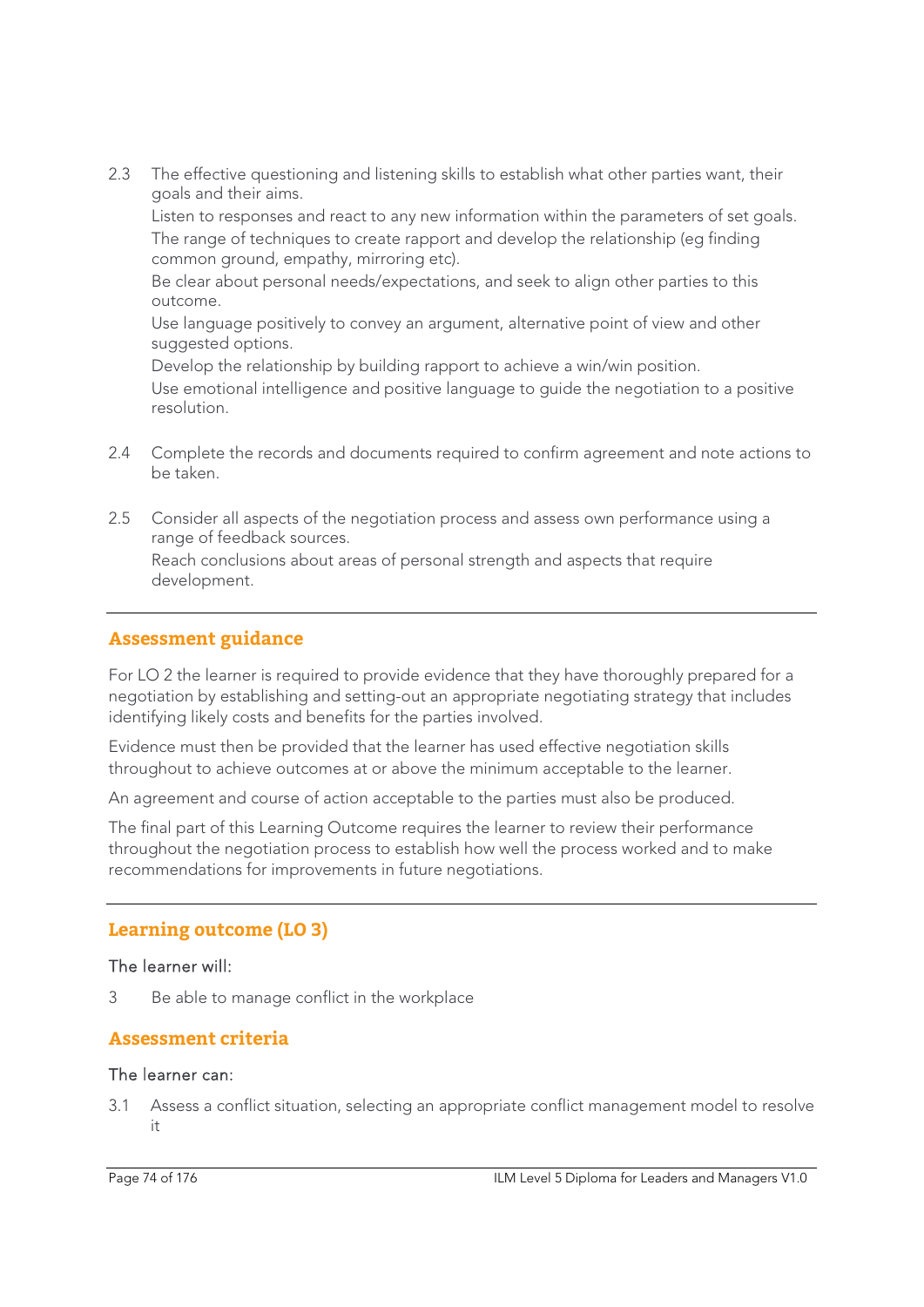- 3.2 Apply chosen model to resolve conflict situation
- 3.3 Review how effectively the conflict was managed

# **Depth**

3.1 How to assess a conflict situation, including the stakeholders involved, issues that are important to each stakeholder, and circumstances in which stakeholders will agree to participate (to compromise and reach consensus).

Different conflict management models that may be used and how to select the most appropriate (eg Interest-Based Relational Approach, Problem Solving Cycles. Thomas-Kilmann, PEACE model etc).

3.2 Use a recognised approach to resolve conflict (eg Interest-Based Relational Approach, Problem Solving Cycles. Thomas-Kilmann, PEACE model etc). Use emotional intelligence, and positive language to guide the conflict towards a positive resolution for all parties.

#### 3.3 Reflect on:

- Whether the best conflict management model was chosen
- The outcome of discussions and how successful this was
- How satisfied the parties were with the outcome
- Own performance
- What could have been done differently etc.

# **Assessment guidance**

LO 3 requires the learner to provide evidence of managing a conflict situation.

The learner is initially required to use one appropriate model of conflict management to assess and make a judgement as to the best way the conflict can be managed in the circumstances, and then provide evidence that they have applied the model appropriately to resolve the situation.

The final part of this Learning Outcome requires the learner to review their own performance through the process and make a judgement as to how effectively the conflict was managed.

# **Learning outcome (LO 4)**

#### The learner will:

4 Be able to identify and share good practice

# **Assessment criteria**

#### The learner can:

4.1 Identify and share good practice across different levels of an organisation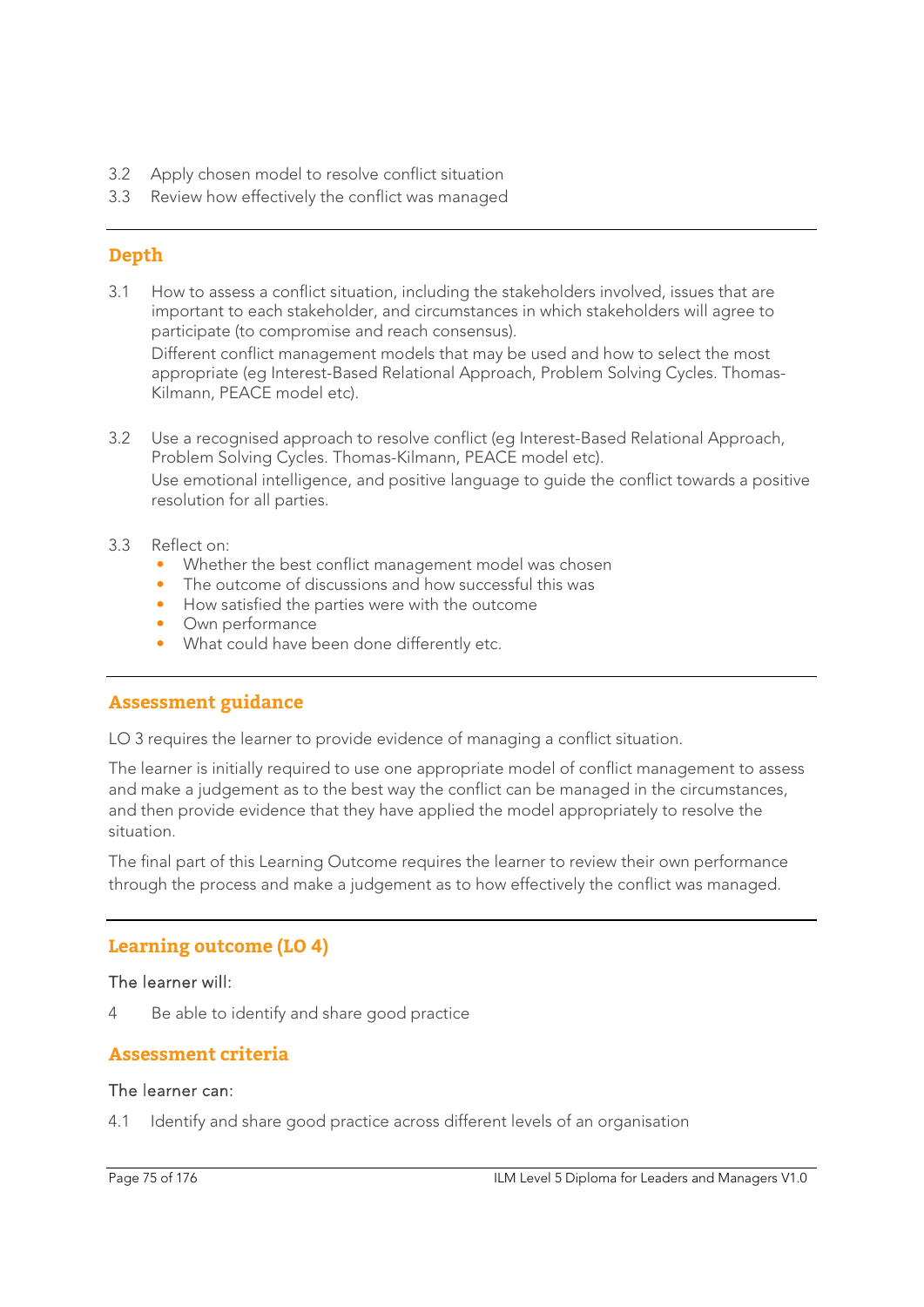- 4.2 Take action to ensure that good practice is embedded
- 4.3 Evaluate the extent to which the good practice has been embedded

# **Depth**

- 4.1 The skills required to share good/best practice, including activities, such as:
	- Recognising people in the workplace who model good practice.
	- Identifying those who would benefit from discussing and sharing best practice.
	- Selecting an appropriate forum for discussing best practice.
	- Confirming and clarifying understanding.

Application of the principles, guidelines and tools for knowledge sharing/collaboration (eg capturing learning and insights, creating special interest communities etc).

- 4.2 Linking knowledge sharing/collaboration to organisational and individual goals to highlight the relevance and benefits of changing practice. Different techniques that can be used to embed best practices into day-to-day activities, such as regularly reviewing and updating processes and documents.
- 4.3 Review the changes that sharing best practice has brought to the workplace. Take actions to continue to identify and share best practice.

# **Assessment guidance**

To achieve LO 4, the learner is initially required to identify, for example, an activity or process that is recognised as 'good practice' in one part of the organisation but not fully implemented across the organisation.

A detailed context must be provided to demonstrate why the activity or process has been selected as good practice and how it is different from other working practices in the organisation.

The learner is then required to provide evidence from co-workers that actions taken by the learner have helped to share and embed that good practice across different levels of the organisation.

The final part of this Learning Outcome requires the learner to use evidence, and perhaps additional feedback, from co-workers to evaluate and provide a conclusion as to the extent to which the good practice has been embedded.

# **Learning outcome (LO 5)**

#### The learner will:

5 Be able to work collaboratively with others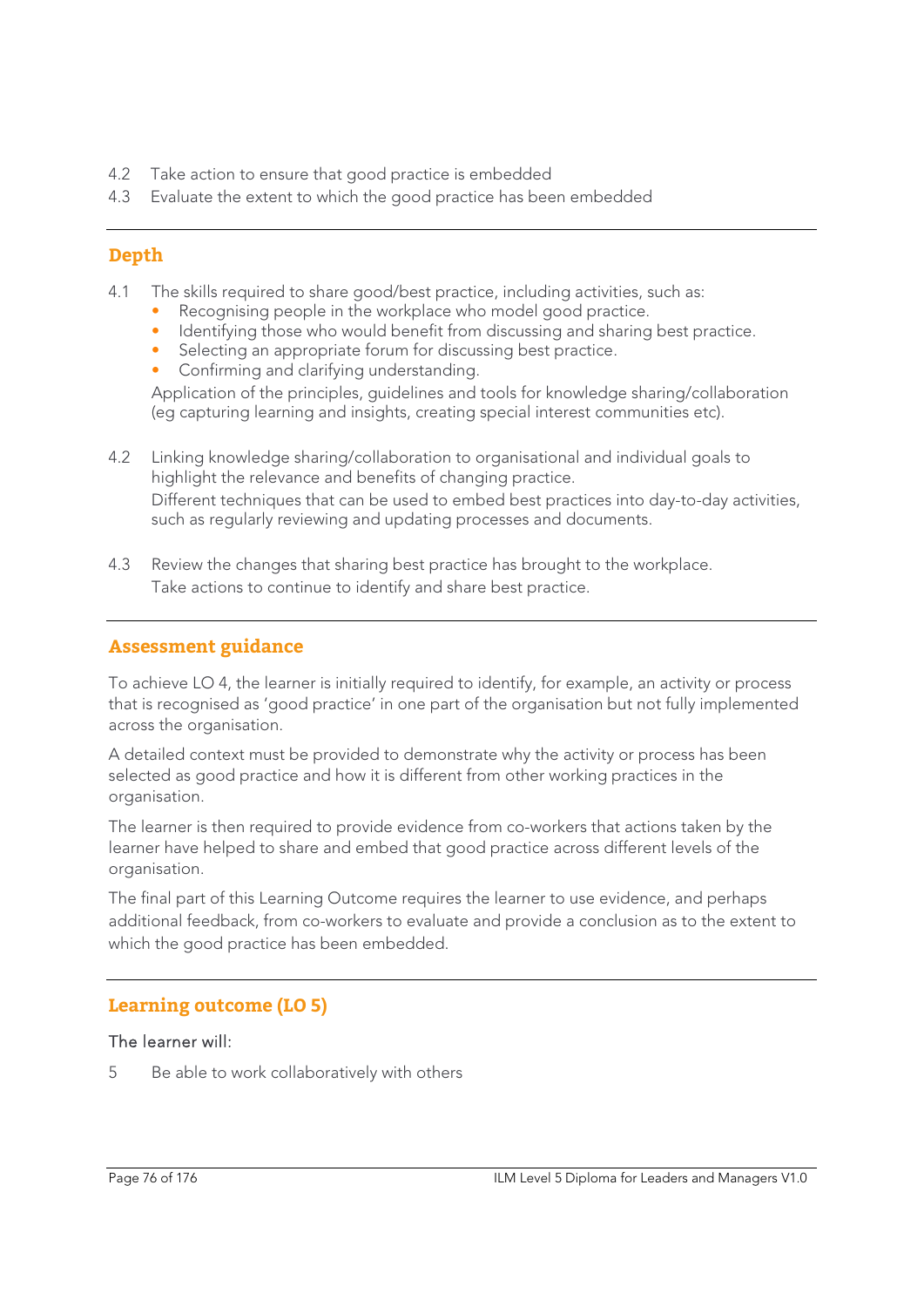# **Assessment criteria**

### The learner can:

- 5.1 Identify work that would benefit from collaboration
- 5.2 Conduct a cost benefit analysis of any potential collaboration
- 5.3 Secure agreement/investment for collaborative working
- 5.4 Create a plan for collaborative working
- 5.5 Work collaboratively to achieve an agreed outcome
- 5.6 Reflect on the effectiveness of the collaborative working arrangements

# **Depth**

- 5.1 The current work that would benefit from collaboration with others (eg increase the team's knowledge/experience base, develop new or improved services, build stronger support networks to deliver a product or service etc).
- 5.2 Use a cost-benefit analysis to decide whether collaboration is a logical approach (eg compare with existing approaches, determine viability etc).

 Express costs and benefits in monetary values to enable conclusions to be drawn. Use the key steps involved in carrying out a cost-benefits analysis, and calculate the payback period.

 Consider other factors such as the costs of not collaborating, costs if the collaboration fails etc

Highlight the quantitative and qualitative benefits of the collaboration being considered.

- 5.3 Secure agreement and investment for collaboration from relevant people, explaining the: • Potential benefits.
	- Potential risks, and how these can be shared between parties.
	- Implications of sharing knowledge and expertise.
	- Differences in working styles.
- 5.4 Use cost-benefit analysis and discussions with relevant people to develop a plan for collaboration on a piece of work/project.
- 5.5 Work collaboratively with others, including:
	- Early engagement in the work.
	- Building a shared goal/vision.
	- Building trust.
	- Recognition of, and adaptation to, different working cultures.
	- Aligning working systems and processes (eg shared plans).
	- Establishing effective communication channels.
	- Establishing ICT.
	- Clearly defining accountabilities and responsibilities.
	- Share knowledge and resources.

Overcome any challenges that collaborative working brings.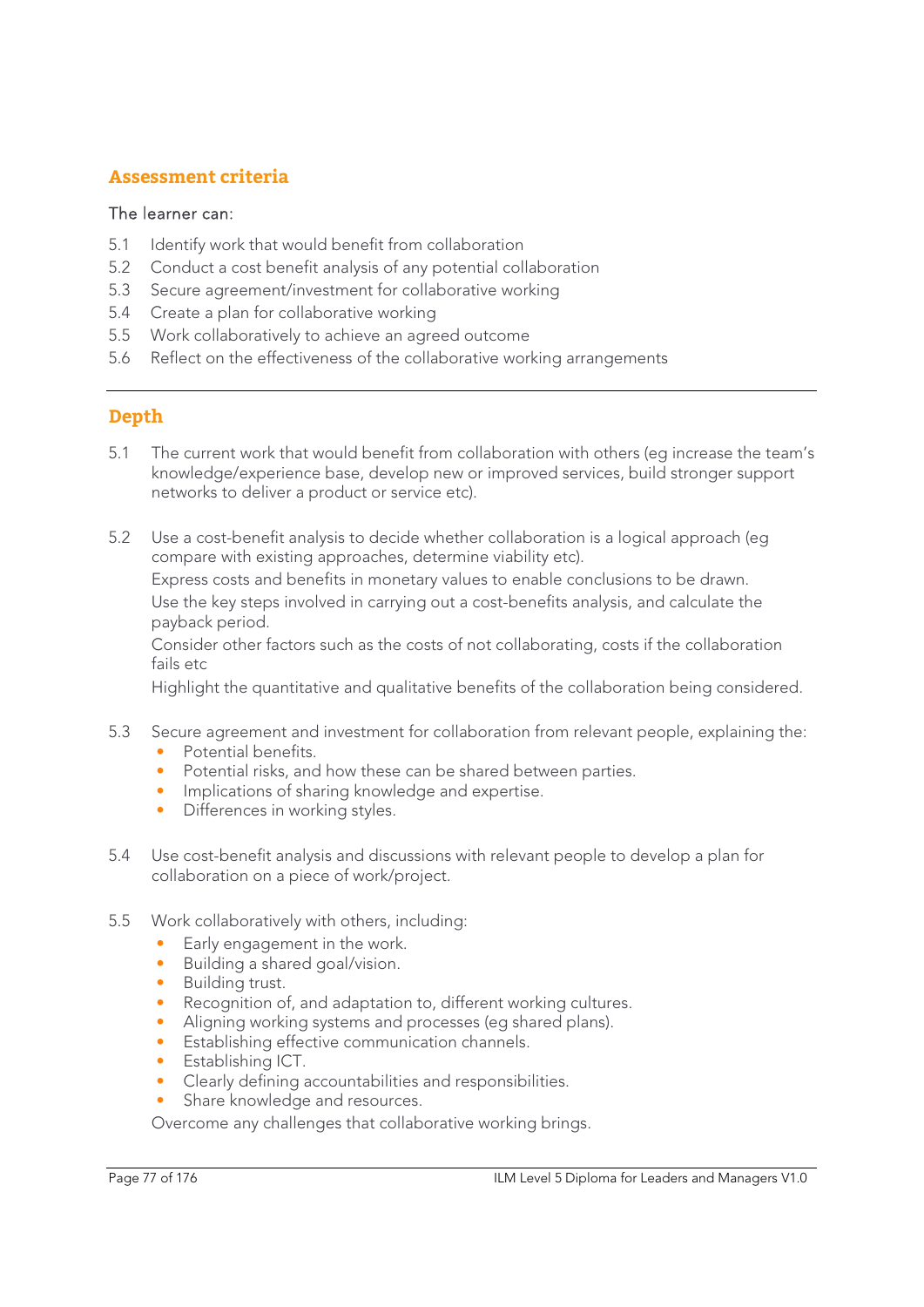5.6 Review the changes that collaborative working arrangements have brought to the organisation and individuals. Determine what worked well, and areas for improvement. Note actions related to the lessons learnt during collaborative working, for future benefit.

### **Assessment guidance**

LO 5 requires the learner to identify work that would benefit from collaboration with an internal or external party (or parties).

A detailed context must be provided that makes clear the reason why this work has been selected.

The learner is then required to undertake a cost-benefit analysis of any potential collaboration and provide evidence of securing agreement and any necessary investment for the proposed collaboration.

A plan for the collaborative working must then be created by the learner, and evidence provided that the plan has been used to achieve an agreed outcome between the parties.

The final part of this learning outcome requires the learner to reflect on what they have learned from the collaborative working arrangements.

# **Assessment requirements**

Successful completion of this unit requires the learner to demonstrate the skills required to build relationships with internal and external stakeholders, manage conflict and share good practice across the workplace.

This unit will be internally assessed through a Centre set and marked portfolio of evidence which is subject to internal and external verification.

To pass this unit the evidence that the learner presents for assessment must demonstrate that they have met the required standard specified in the learning outcomes and assessment criteria and the requirements of the Assessment Strategy. The unit will be assessed as pass/refer.

Learners are responsible for collecting evidence that addresses the assessment criteria. The same piece of evidence can be used to prove their skills across different assessment criteria and/or across different units. It is not necessary for learners to have each assessment criterion assessed with a separate piece of evidence.

It is highly recommended that this evidence be collated on an ongoing basis in a referenced portfolio that can be presented for internal and external verification once all assessment criteria have been addressed.

Evidence for this unit is likely to come from naturally occurring activities from the workplace and may include (but is not restricted to):

- Outcomes from oral or written questioning.
- Personal statements and/or reflective accounts.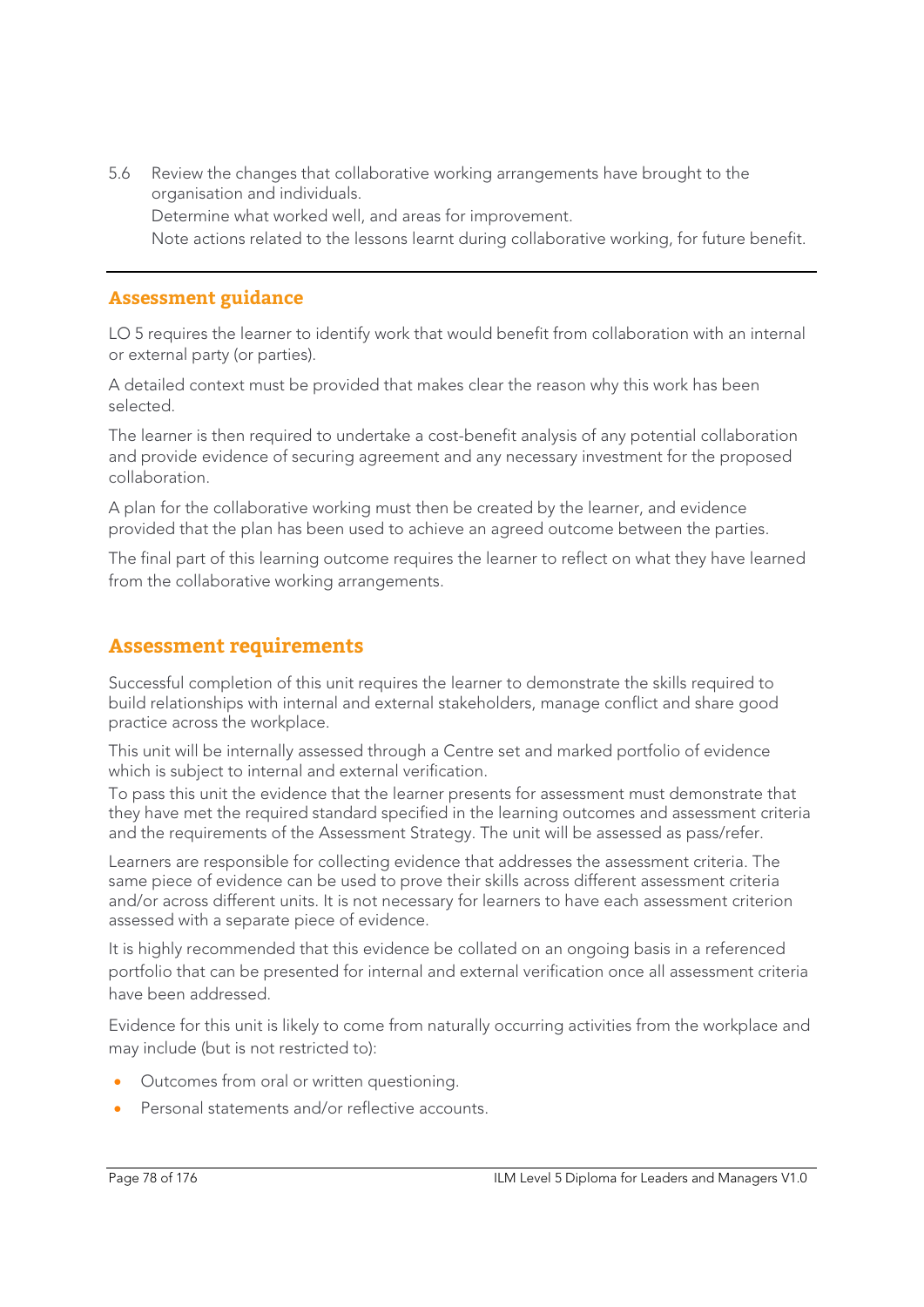- Authentic statements/witness testimony.
- Written narrative to develop or explain evidence.
- Meeting minutes.
- Primary and secondary data.
- Professional discussion.
- Reports.

Additionally, for this unit, simulations and role-play are permitted if naturally-occurring evidence is difficult to obtain. (LO 3, for example.)

Evidence is likely to be complex to reflect the level of the qualification and may meet all or part of two or more Learning Outcomes. For example, evidence for working collaboratively with others might well generate evidence of building trust with internal and external stakeholders and also for negotiation skills.

Learners must carry the tasks out individually. Learners may carry out research and collect the information they want to use under unsupervised conditions.

# **Links to other units**

This section provides guidance on where links to other units may be found.

| Unit                              | Learning outcome                                                     |
|-----------------------------------|----------------------------------------------------------------------|
| Communication - Skills            | LO 1 Be able to communicate effectively                              |
|                                   | LO 3 Be able to actively listen                                      |
| Leading People - Skills           | LO 1 Be able to communicate organisational vision and<br>goals       |
|                                   | LO 3 Be able to support the development of a High<br>Performing team |
| Managing People - Skills          | LO 1 Be able to manage performance within a team                     |
|                                   | LO 3 Be able to effectively delegate work                            |
| Project Management - Skills       | LO 1 Be able to plan a project                                       |
|                                   | LO 2 Be able to manage a project                                     |
| Operational Management-<br>Skills | LO 1 Be able to create and deliver operational plans                 |
| Finance - Skills                  | LO 1 Be able to set a budget                                         |
|                                   | LO 2 Be able to manage a budget                                      |
| Self-Awareness - Combined         | LO 4 Be able to reflect on own working style                         |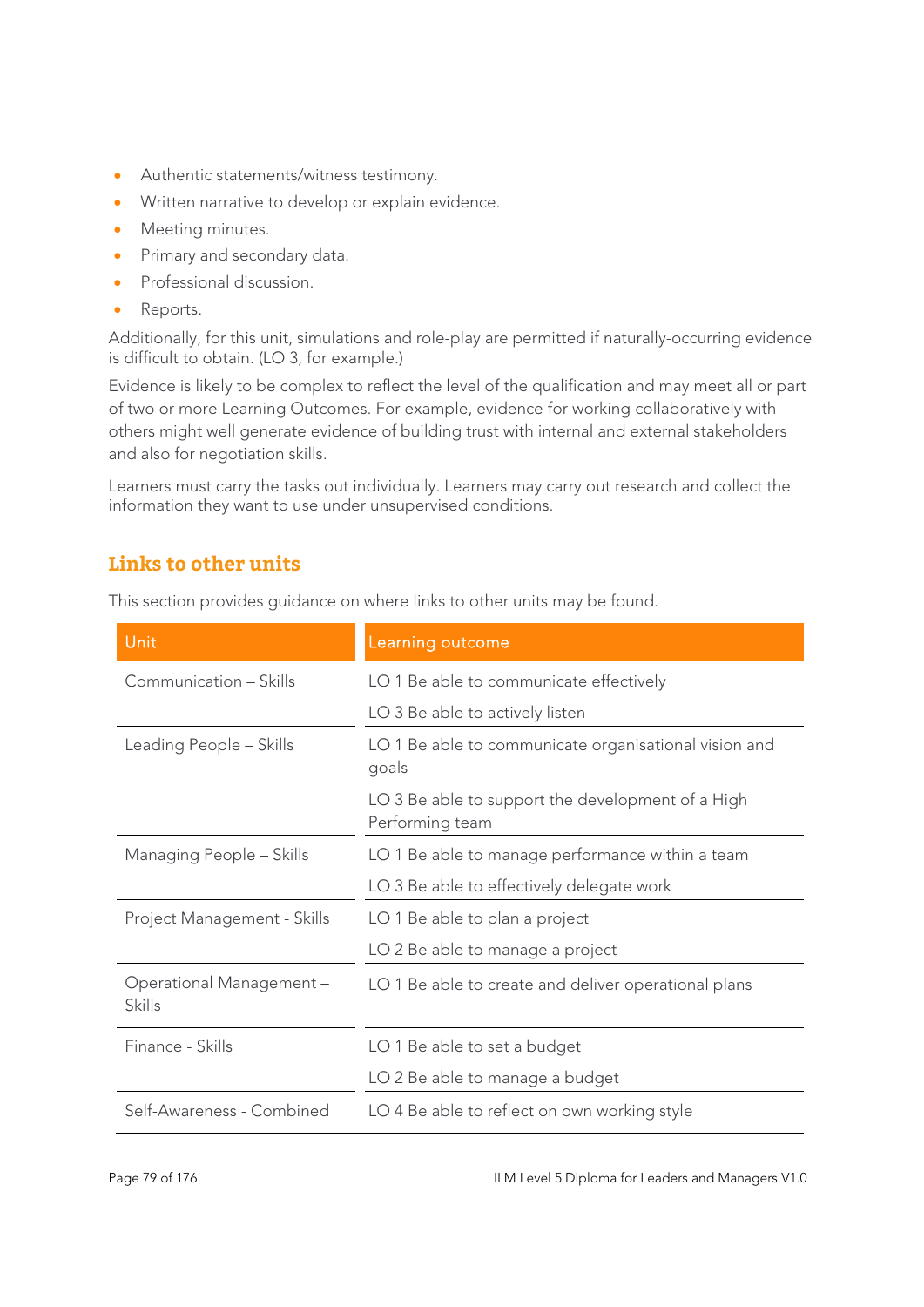Problem Solving and Decision Making - Combined

LO 2 Be able to critically analyse and evaluate data to solve problems and make decisions

# **Suggested learning resources**

ILM Workbook – Building Relationships.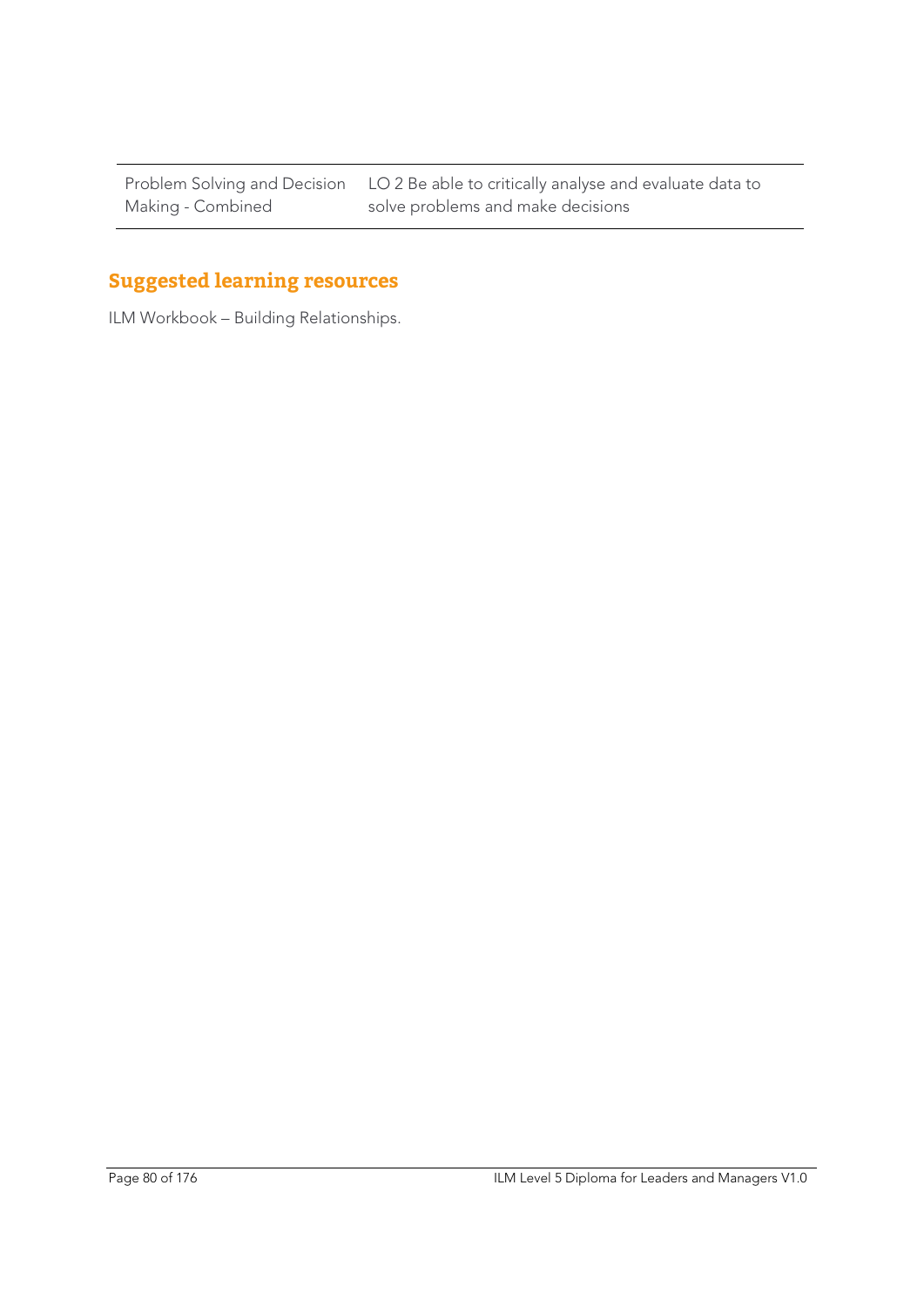# **Unit 307 Communication - Skills**

| UAN:            | T/615/5562                                                                                                                                                        |
|-----------------|-------------------------------------------------------------------------------------------------------------------------------------------------------------------|
| Level:          | Level 3                                                                                                                                                           |
| Credit value:   | - 2                                                                                                                                                               |
| GLH:            | 3                                                                                                                                                                 |
| Relationship to | Maps to the Communication element of the Interpersonal<br><b>Standard:</b> Excellence skills section of the Apprenticeship Standard for<br>Team Leader/Supervisor |
| Unit aim:       | This unit will provide learners with the skills needed to effectively<br>communicate in a range of situations in a number of different<br>formats                 |

# **Learning outcome (LO 1)**

#### The learner will:

1 Be able to communicate effectively

# **Assessment criteria**

#### The learner can:

- 1.1 Communicate effectively in verbal, written and digital formats
- 1.2 Adapt communication style and method to suit the message and audience

# **Depth**

- 1.1 The range of methods available to communicate at work. Able to select the most appropriate method to achieve personal goals. Selected methods could include face to face, telephone, written (eg letters, memos, reports, e-mail, web-sites, social media, blogs etc). Understand the conventions associated with each format, both internally (eg organisation conventions) and wider externally (eg business environment, sector or cultural).
- 1.2 Adapt style and method considering:
	- The primary and secondary audience, potential gatekeepers etc.
	- The communication purpose and objectives.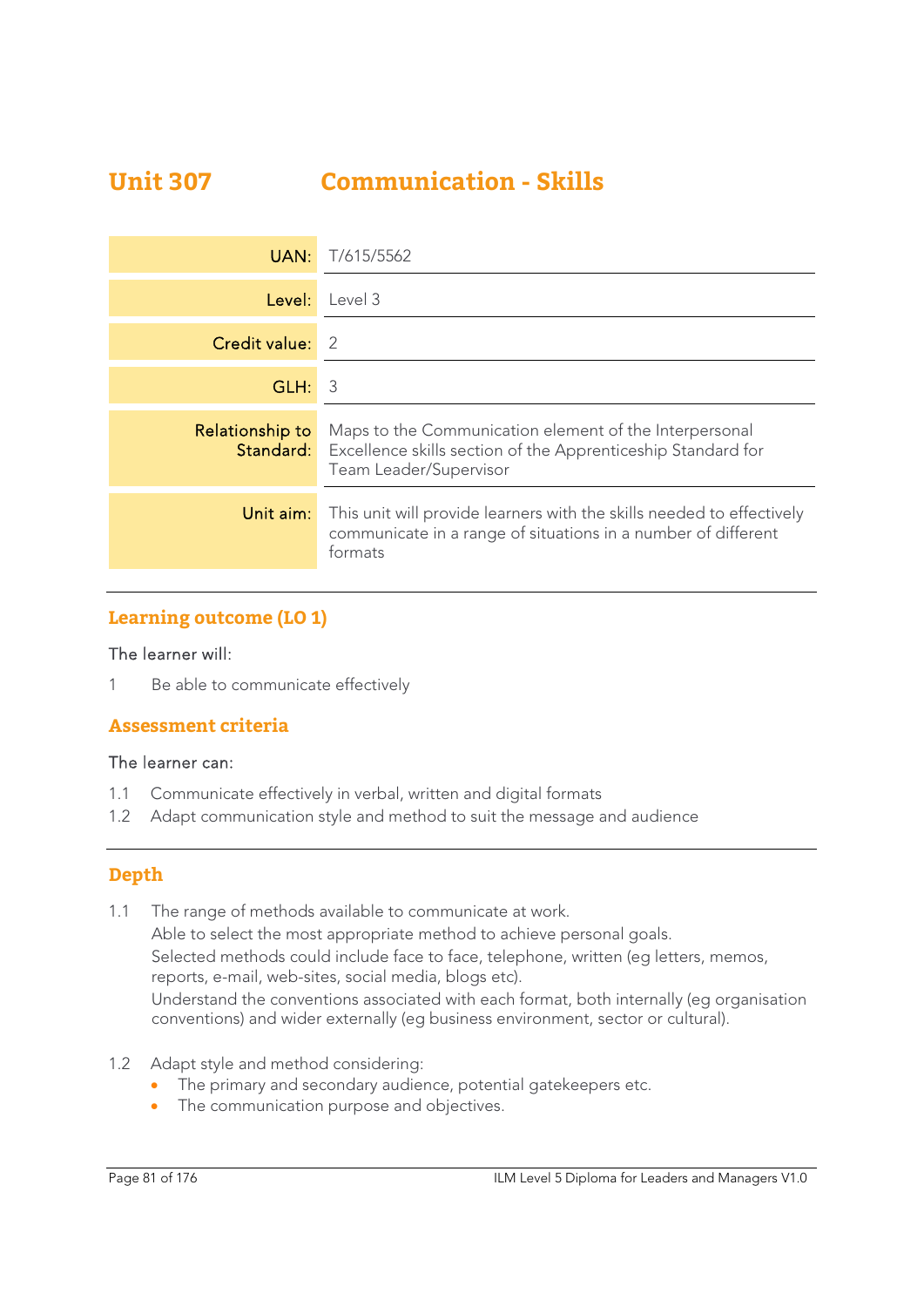The communication cycle (eg Shannon & Weaver) and how to apply this to match objectives.

 Select the correct channel(s) to suit the audience achieve the communication purpose. Awareness of own communication style and use of personal impact (visual, vocal, verbal) to achieve communication objectives.

### **Assessment guidance**

#### The learner must:

- 1.1 Use the following formats verbal, written and digital at least once each.
- 1.2 Adapt the communication style and method in at least two situations to suit both the message and audience.

Suggested evidence may come from (but is not restricted to):

Work products including email communication, Skype, webinars, social media, blogs, meeting minutes, telephone calls, observation of communication to the team, digital group messaging, written reports, witness statements, professional discussion records.

# **Learning outcome (LO 2)**

#### The learner will:

2 Be able to chair a meeting and present information

# **Assessment criteria**

#### The learner can:

- 2.1 Define the purpose and objectives of a meeting
- 2.2 Prepare and distribute key documents prior to, during and following a meeting
- 2.3 Chair a meeting effectively, that discusses all business and reaches clear decisions
- 2.4 Constructively challenge an existing concept, process or point of view
- 2.5 Present information during a meeting to team and management, confirming understanding
- 2.6 Work with colleagues to ensure agreed actions from the meeting are achieved
- 2.7 Evaluate effectiveness of the meeting and identify points for future improvement

# **Depth**

- 2.1 As chair, understand the type of meeting information, decision making or a combination.
- 2.2 Prepare before the meeting by arranging the agenda, consider who is appropriate to attend the meeting and arrange to invite them.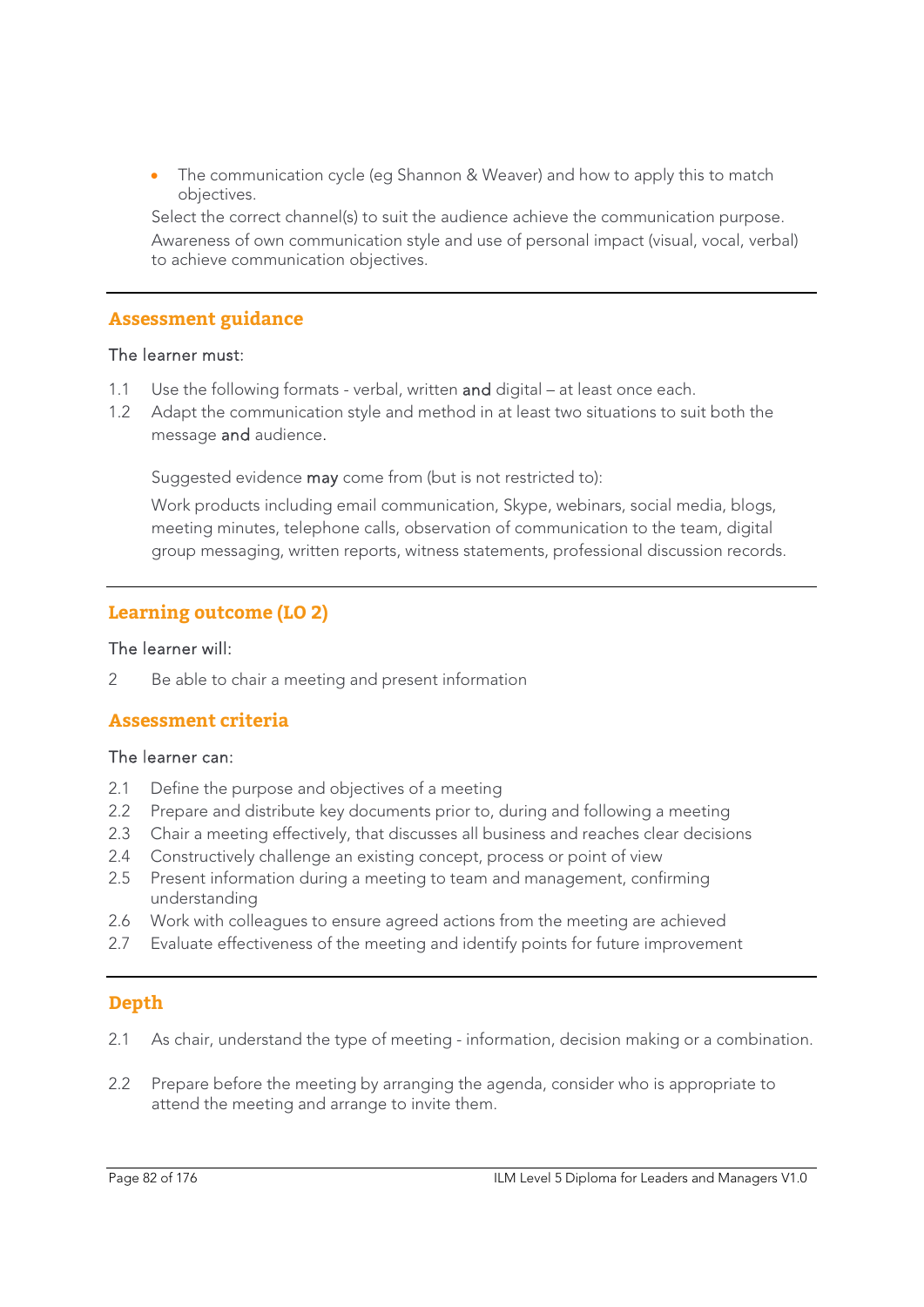Arrange an appropriate venue based on numbers and purpose of the meeting, and associated equipment requirements.

 Consider the participants and if they have any work-related issues/hidden agendas/challenging personalities.

 Consider the procedures and protocols for your meeting and ensure everyone is aware of them.

2.3 Work with the minute taker/secretary to ensure all pre-meeting requirements are met (eg issue of agendas, appropriate papers etc).

Use appropriate leadership styles to ensure the meeting is successful.

 Use emotional intelligence to adapt leadership style where required, to ensure clear decisions are reached.

 Use effective communication skills such as questioning, listening, rapport building, and to ensure all participants contribute to a successful meeting.

 Guide the meeting to a successful conclusion using the above skills and agenda ensuing all associated actions are agreed and understood.

Ensure all minutes are issued within an agreed timescale.

Follow up activities as agreed as part of the associated actions.

- 2.4 Use non-confrontational approaches when challenging others (eg tact, reduce perceptions of threat, encourage collaboration). Acknowledge other opinions positively and provide an alternative option. The challenge made may or may not result in a change.
- 2.5 Understand what information is needed to be presented and in what format, using relevant organisational templates and guidelines.

 Consider the appropriate format for the presentation of information (eg tables, graphs, pie chart etc).

Use the format which will best convey the message.

Use a logical structure to present the information in an efficient way.

 Use questioning to confirm understanding and gather thoughts from other team members.

2.6 Following the meeting, communicate the actions agreed at the meeting to relevant people.

 Liaise with colleagues and stakeholders to ensure the agreed meeting actions are carried out.

- 2.7 Effectiveness should relate to:
	- **Suitability of venue.**
	- **Effectiveness of technology used.**
	- **•** Contributions/engagement of attendees.
	- Clarity of outcomes and action points.
	- **•** Timings.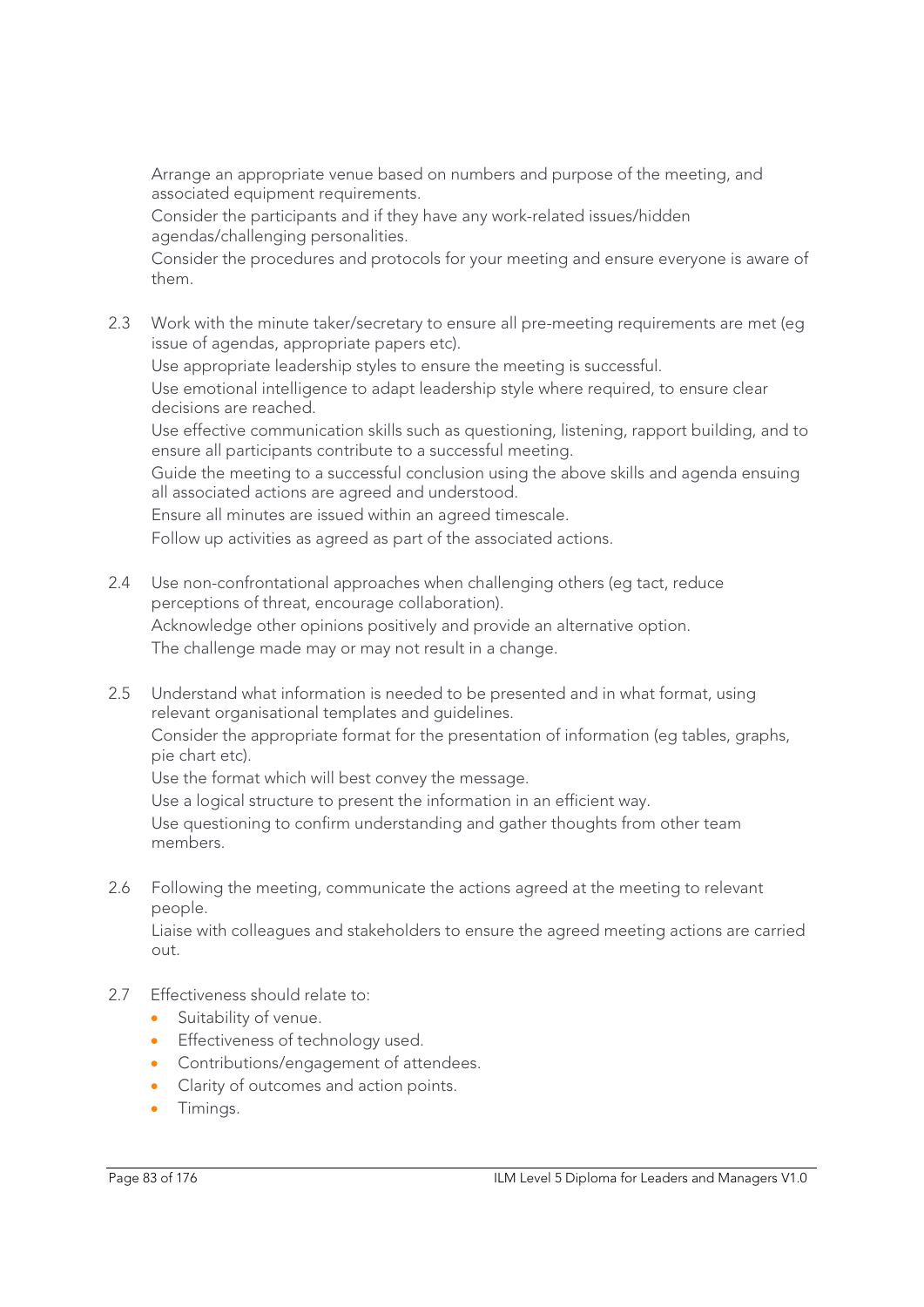# **Assessment guidance**

#### The learner must:

- 2.1 Define the purpose and objectives of one meeting
- 2.2 Prepare key documentation and distribute prior to, during and following one meeting.
- 2.3 Chair one meeting and show that a comprehensive business discussion has taken place and that clear decisions have been reached.
- 2.4 Constructively challenge one of the following during one meeting existing process, concept or point of view.
- 2.5 Present information during one business meeting. Confirm understanding of the audience of the information communicated.
- 2.6 Work with colleagues to ensure actions from one meeting are achieved.
- 2.7 Evaluate the effectiveness of one meeting and identify at least two key improvement points.

Suggested evidence may come from (but is not restricted to):

Work product including emails, agendas, minutes, actions, observation records/witness testimony from attendees, professional discussion records, personal reflective statement, evaluation documentation.

# **Learning outcome (LO 3)**

#### The learner will:

3 Be able to actively listen

# **Assessment criteria**

#### The learner can:

- 3.1 Demonstrate the ability to actively listen during a conversation
- 3.2 Clarify understanding of conversation

# **Depth**

- 3.1 Show interest by using appropriate body language (eg open posture, give full concentration, non-verbal gestures etc). Observe and respond to others' body language (if present). Make appropriate comments to show interest (especially if non-visual communication). Examples of where this could be demonstrated include 1-2-1 meetings or in a coaching context.
- 3.2 Share own understanding of the conversation with the other parties.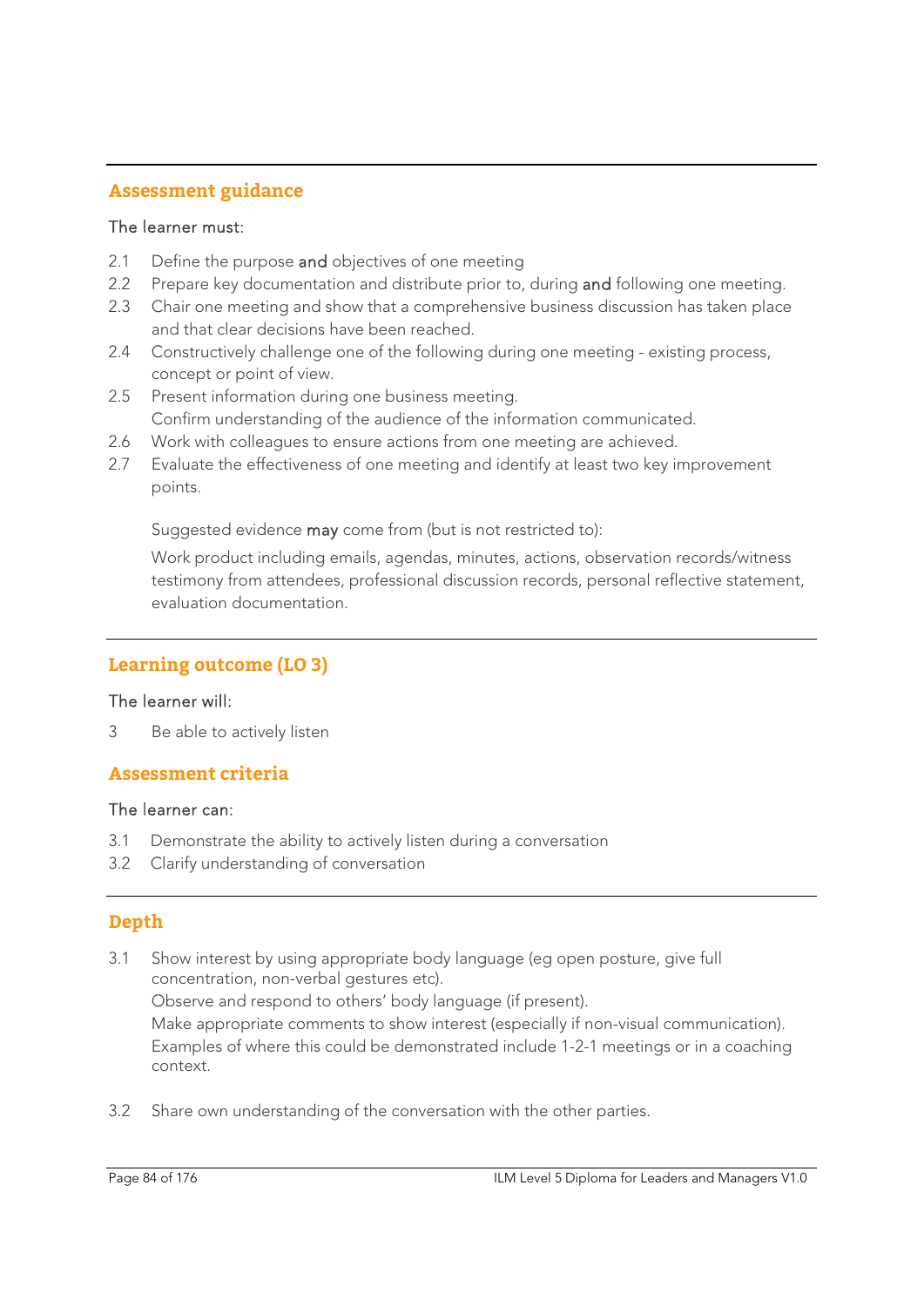Use questioning to address any areas of uncertainty, seek clarity and confirm understanding.

 Reflect the key communication messages back, to confirm understanding with the other parties.

#### **Assessment guidance**

#### The learner must:

- 3.1 Demonstrate active listening during one conversation (can be face to face or remote).
- 3.2 Clarify understanding of one conversation with any parties involved.

Suggested evidence **may** come from (but is not restricted to): Video evidence, coaching sessions, witness testimony, assessor observation reports, written personal statements, professional discussion records, recordings of discussion.

# **Assessment requirements**

This unit will be internally assessed through a Centre set and marked portfolio of evidence which is subject to internal and external verification.

To pass this unit the evidence that the learner presents for assessment must demonstrate that they have met the required standard specified in the learning outcomes and assessment criteria and the requirements of the Assessment Strategy. The unit will be assessed as pass/refer.

Learners will agree with their assessor appropriate evidence which reflects their role and responsibility. Learners can use one piece of evidence to prove their skills across different assessment criteria and/or across different units. It is not necessary for learners to have each assessment criterion assessed with a separate piece of evidence.

Evidence for this unit is likely to come from naturally occurring activities from the workplace and may include (but is not restricted to):

- Products from the learner's work.
- Direct observation of the learner's performance by their assessor.
- Outcomes from oral or written questioning.
- Personal statements and/or reflective accounts.
- Professional discussion.
- Authentic statements/witness testimony.

Learners must carry the tasks out individually. Learners may carry out research and collect the information they want to use under unsupervised conditions.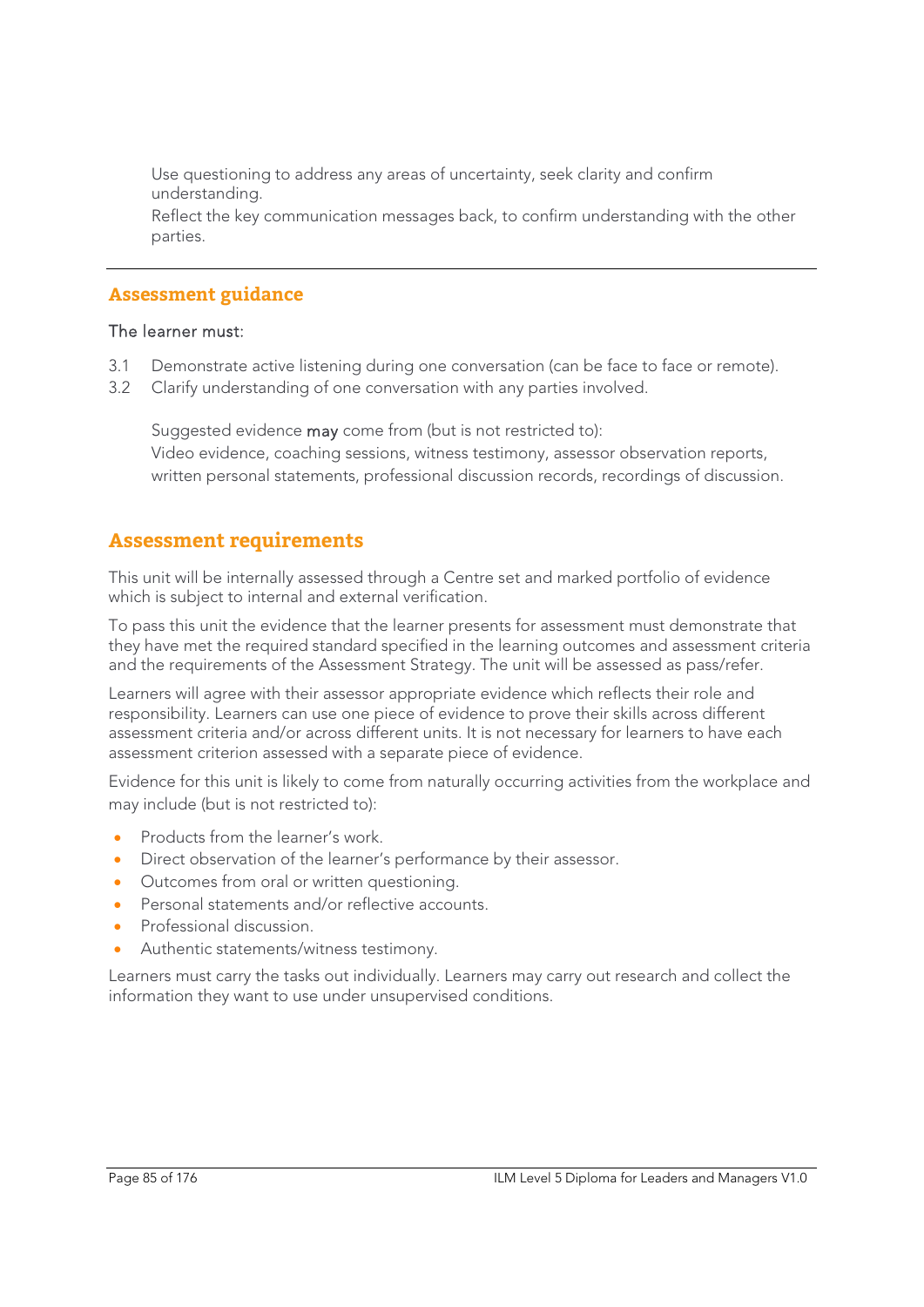# **Links to other units**

This section provides guidance on where links to other units may be found. (Note: the following table links to the units within the Level 5 Diploma for Leaders and Managers qualification).

| Unit                                              | Learning outcome                                                                             |
|---------------------------------------------------|----------------------------------------------------------------------------------------------|
| <b>Building Relationships - Skills</b>            | LO 1 Be able to build trust with internal and external<br>stakeholders                       |
|                                                   | LO 2 Be able to use negotiation and influencing skills                                       |
|                                                   | LO 3 Be able to manage conflict in the workplace                                             |
|                                                   | LO 4 Be able to identify and share good practice                                             |
|                                                   | LO 5 Be able to work collaboratively with others                                             |
| Leading People - Skills                           | LO 1 Be able to communicate organisational vision and<br>goals                               |
|                                                   | LO 2 Be able to improve individual performance in the<br>workplace                           |
|                                                   | LO 3 Be able to support the development of a High<br>Performing Team                         |
|                                                   | LO 4 Be able to support a team through change                                                |
| Managing People - Skills                          | LO 1 Be able to manage performance within a team                                             |
|                                                   | LO 3 Be able to effectively delegate work                                                    |
| Problem Solving and Decision<br>Making - Combined | LO 2 Be able to critically analyse and evaluate data to<br>solve problems and make decisions |

# **Suggested learning resources**

ILM Workbook – Communication.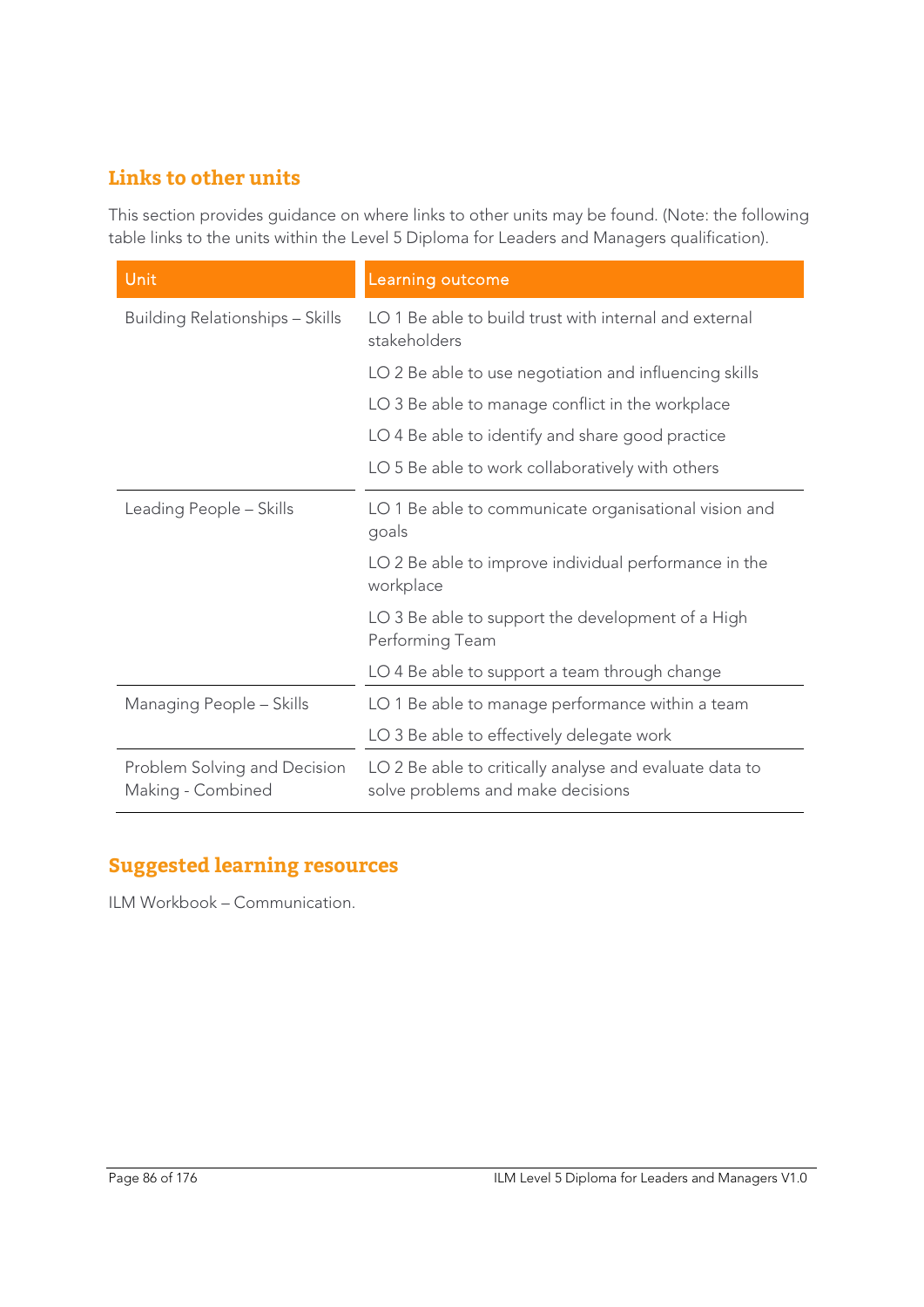# **Unit 510 Operational Management - Skills**

| UAN:            | L/615/5888                                                                                                                                                                            |
|-----------------|---------------------------------------------------------------------------------------------------------------------------------------------------------------------------------------|
| Level:          | Level 5                                                                                                                                                                               |
| Credit value:   | - 3                                                                                                                                                                                   |
| GLH:            | 6                                                                                                                                                                                     |
| Relationship to | Maps to the Operational Management element of the<br><b>Standard:</b> Organisational Performance skills section of the Apprenticeship<br>Standard for Operations/Departmental Manager |
| Unit aim:       | This unit will provide learners with skills to implement an<br>operational plan, manage change, demonstrate commercial<br>awareness and create management reports                     |

# **Learning outcome (LO 1)**

#### The learner will:

1 Be able to create and deliver operational plans

# **Assessment criteria**

#### The learner can:

- 1.1 Provide information to support strategic planning
- 1.2 Create an operational plan in-line with organisational objectives, to include:
	- **·** Objectives
	- Key Performance Indicators (KPIs)
	- Reporting mechanisms
	- **Resources**
	- **·** Timescales
	- **Accountabilities**
	- Tasks
- 1.3 Deliver against the plan, monitoring performance against objectives throughout
- 1.4 Evaluate the extent to which the operational plan has achieved its objectives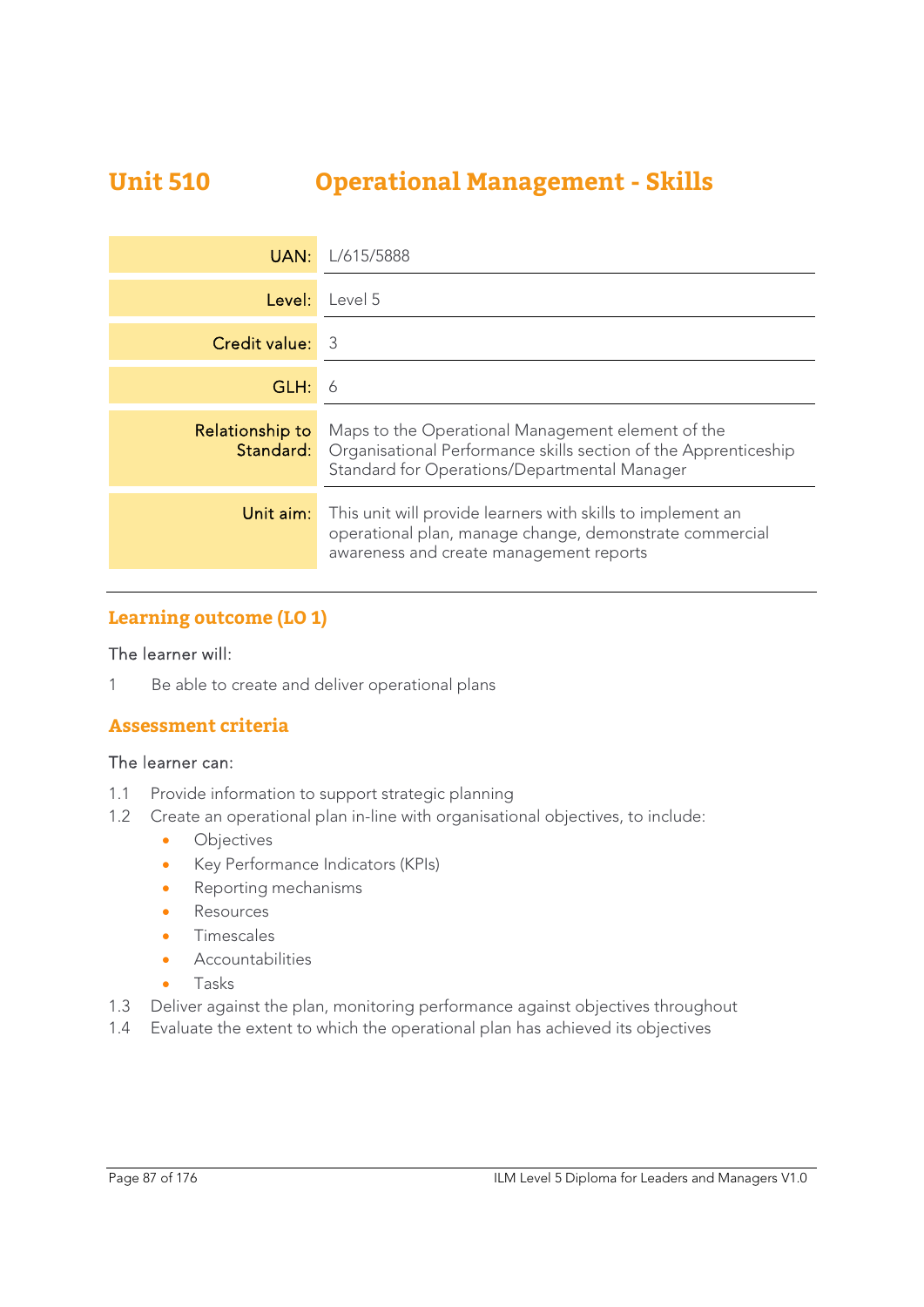# **Depth**

- 1.1 Contribute to the strategic planning process by providing relevant information related to own team (eg productivity levels, resources, staffing levels, quality issues etc). This should involve contribution to at least one part of the strategic planning process, such as:
	- Determining organisational position (market insights, SWOT, customer demand etc).
	- Developing strategy (mission, values, vision, competitive advantage, long term objectives etc).
- 1.2 Write the operational plan in the format and style required by an organisation. Consider the quality standards defined by the organisation and other bodies and ensure these requirements are built into the plan. Identify potential risks to the operational plans and develop a strategy to monitor these. Resources include equipment, ICT, materials, staffing, budget etc. Establish a process for monitoring progress.
- 1.3 Effectively communicate the actions that are required to deliver operational plans. Monitor KPIs and progress towards objectives on a regular basis. Take corrective actions as required to ensure that plans remain on target. Report on team progress and achievements as required by the organisation.
- 1.4 At a relevant point (eg quarterly reporting, trading year-end), compare actual performance against the planned performance on the operation plan. Highlight areas where there are differences, both under and over performance. Consider the reasons why performance has varied, using own judgement and the feedback from others.

Capture the lessons learnt for use in future planning.

# **Assessment guidance**

To achieve LO 1, the learner must initially evidence that they have gathered information to identify organisational position and strategic objectives and internal and/or external organisational quality standards required by the plan. They must demonstrate that relevant objectives and KPIs for the plan are in line with organisational objectives.

The learner must then use the information gathered to produce an operational plan laid out in their organisation's style and format that also includes tasks, resources required, timescales, accountabilities and reporting mechanisms.

The plan should be sufficiently complex to allow all the assessment criteria of LO 1 to be achieved, although care should be taken to ensure the completion of the plan is within the duration of the programme.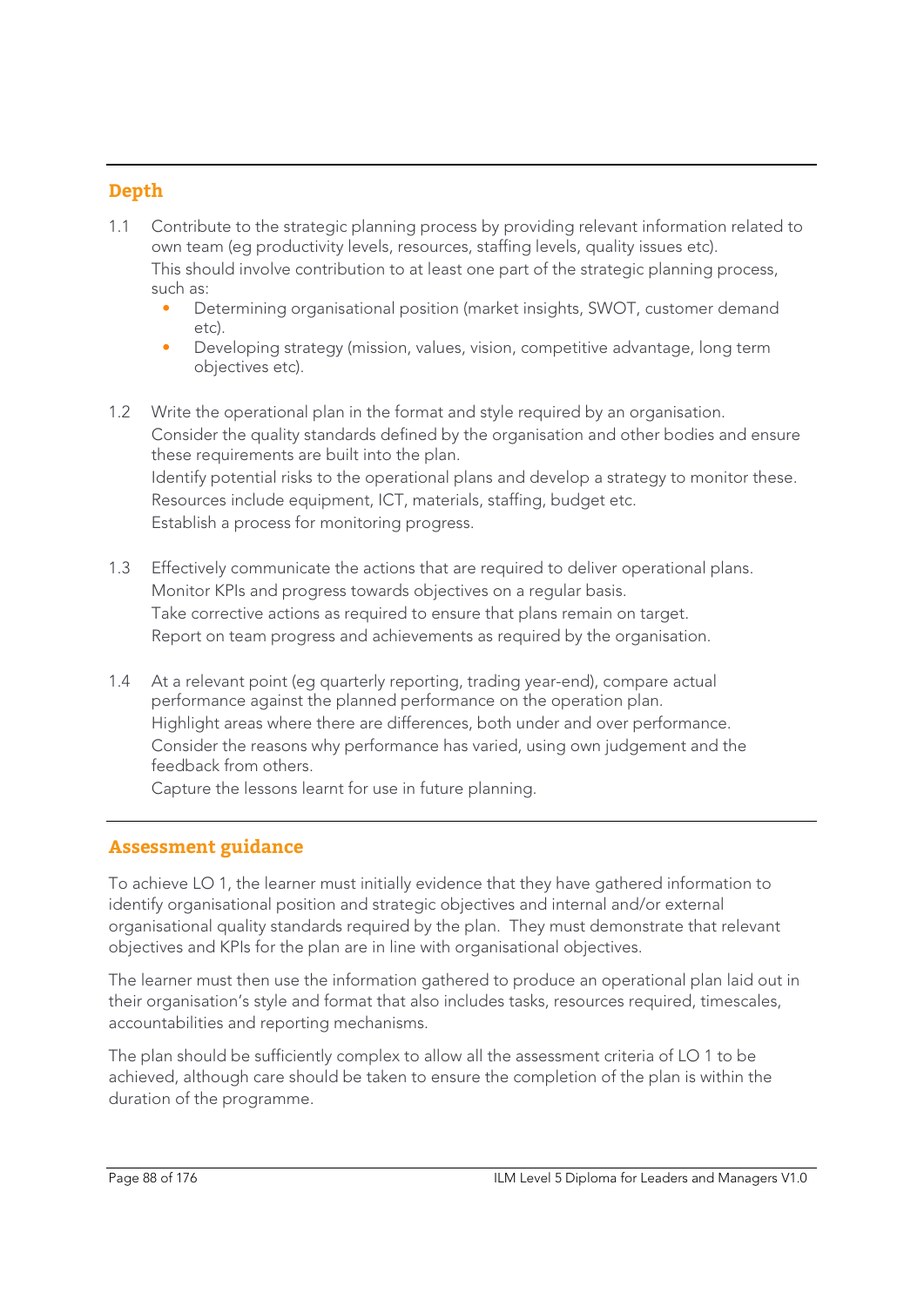The learner must provide evidence that they have delivered the plan, indicating progress against tasks and objectives throughout. Any deviations or revisions of the plan should be highlighted along with a narrative to explain the reasons for the deviation and the corrective action taken.

The final part of this Learning Outcome is to evaluate the extent to which the operational plan has achieved its objectives, capturing and sharing lessons learned to provide conclusions and recommendations for future planning.

# **Learning outcome (LO 2)**

#### The learner will:

2 Be able to support, manage and communicate change

# **Assessment criteria**

#### The learner can:

- 2.1 Assess the reasons for and scope of a required change
- 2.2 Evaluate the benefits and risks of the change
- 2.3 Develop a plan to manage change in an organisation, including the identification of barriers and how to overcome them
- 2.4 Ensure that the change plan is implemented in line with organisational values and procedures
- 2.5 Communicate progress effectively with stakeholders throughout the change process
- 2.6 Evaluate how effectively the change was managed

# **Depth**

2.1 Consider the organisational change and understand the reasons why this is necessary to achieve organisational goals.

Consider the scope of the change, including aspects, such as:

• Scale.

- Amount of work required.
- Complexity of work.
- Number of people affected.
- Degree of resistance.
- 2.2 Using the scoping notes, consider the benefits (to individuals, teams and organisation) that the change may bring.

Consider the risks involved with the change.

2.3 Write a plan for implementing an organisational change using appropriate tools and techniques (eg Impact Analysis, Burke-Litwin, McKinsey 7S, Leavitt's Diamond, SIPOC Diagrams etc).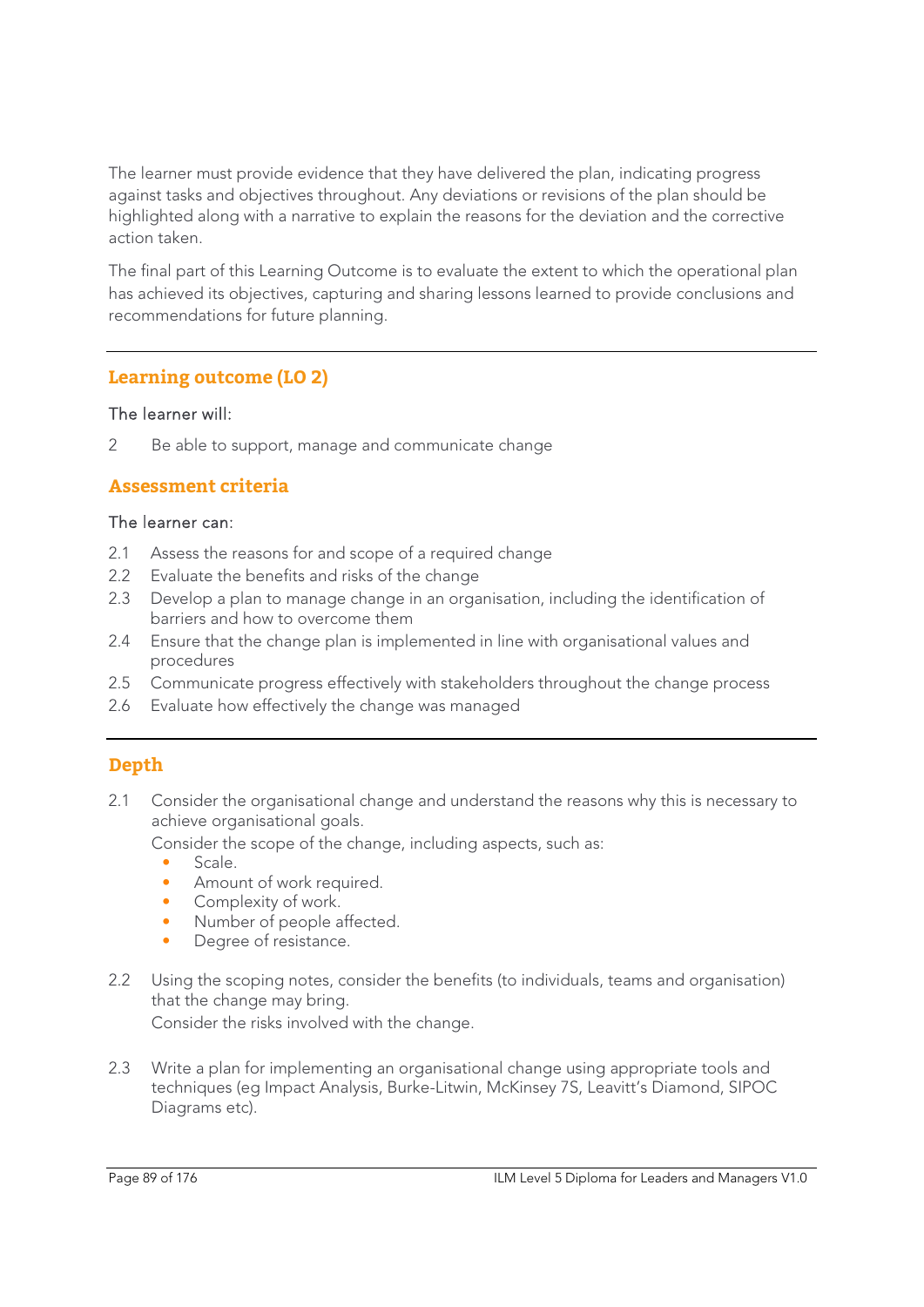Plan to address the operational challenges created by the change within the organisation (eg lack of resources, lack of time, and lack of suitably trained staff to manage change, cultural issues, risk aversion, the lack of support etc).

Plan to address the team and individual challenges during the change (eg loss of jobs, competing for security, fear of failure, anxiety, stress, insecurity, loss of self-esteem, change fatigue, lack of work/life balance, isolation due to lack of support etc). Overcome barriers to change by:

- Providing communication and support throughout the process.
- Demonstrating empathy and emotional intelligence.
- Providing clear quidance to facilitate the change process.
- 2.4 Implement the change plan, taking account of relevant organisational procedures (eg employment policies, Health and Safety etc).

Consider organisational values when implementing the change, and ensure that the changes are clearly aligned using relevant guidelines (eg Code of Conduct).

- 2.5 Use relevant communication channels to communicate with stakeholders. Use existing channels where possible to minimise overload of information (eg team meetings, newsletters etc). Role model organisational values when providing updates to stakeholders.
- 2.6 Review all stages/aspects of the change management approaches, and identify areas of success and areas where the approach could be improved during future change management activities.

Use relevant tools and techniques to analyse the organisational changes (eg Lewin's Force Field Analysis, Briner's Plan-Action-Review, Handy's Organisational Culture Mix etc).

# **Assessment guidance**

For LO 2 learners may choose to use the same situation as that in LO 1's operational plan providing it offers sufficient opportunity to achieve all LO 2's Assessment Criteria.

Firstly, an assessment must be undertaken of the reasons for change. This must include the scope of the change (scope might include/cover the scale of the change, the amount and complexity of the work required and the positive and negative effects on stakeholders).

The learner must then provide evidence that they have evaluated the benefits and risks to those stakeholders or groups of stakeholders affected by the change.

The learner must produce a change management plan to implement and communicate the identified change. Operational challenges must be addressed by the plan (such as limited resources, staffing and time, as well as organisational and cultural issues). Identified barriers to change must be highlighted along with ways these barriers might be mitigated.

Evidence must be provided that the change management plan has been implemented in line with organisational procedures and values and that appropriate channels have been employed to communicate with, and to update, stakeholders and/or stakeholder groups.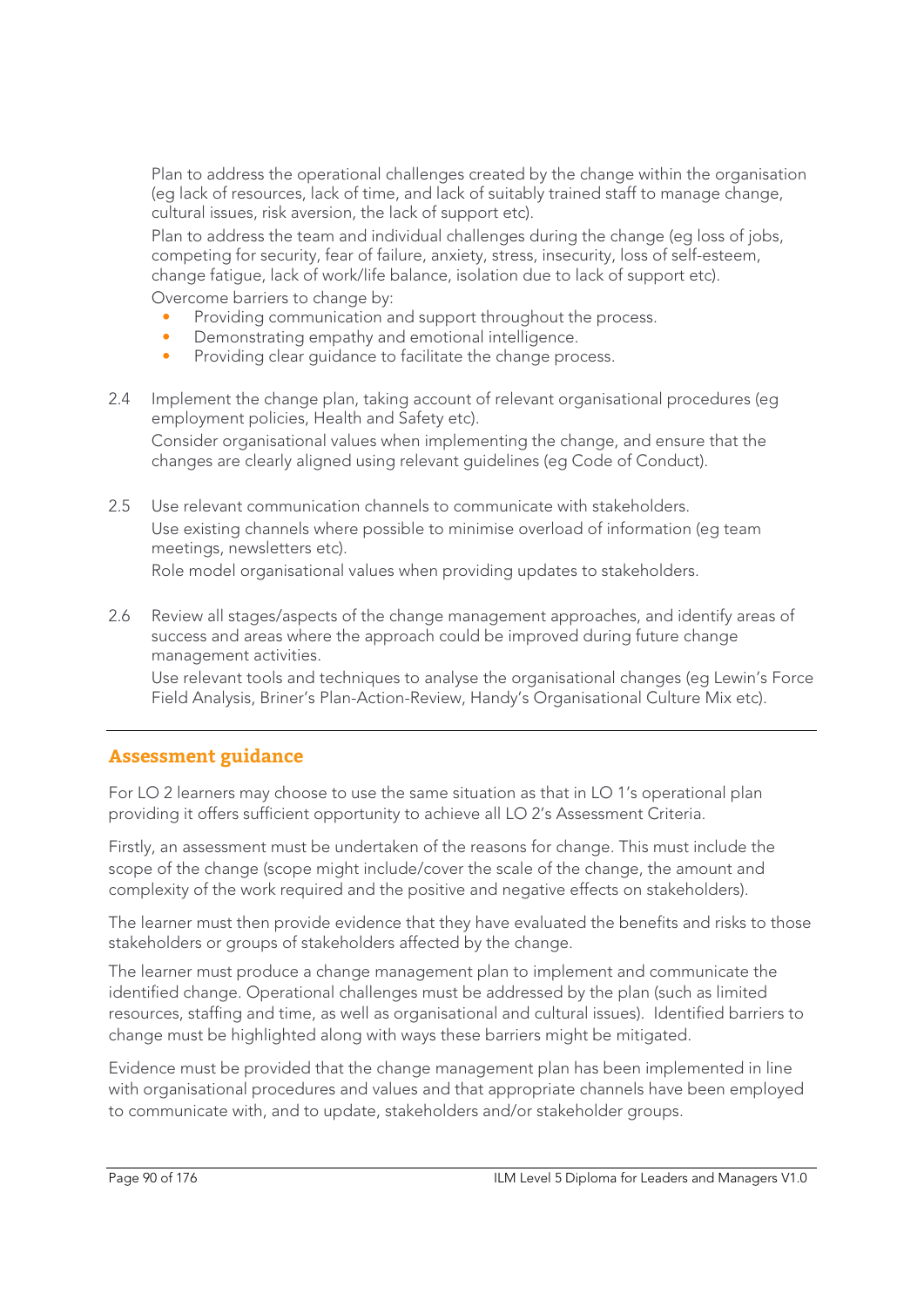The final part of this Learning Outcome is to evaluate how effectively the change was managed, capturing successes and aspects that could have been improved to provide conclusions and recommendations for future planning.

# **Learning outcome (LO 3)**

#### The learner will:

3 Be able to demonstrate commercial awareness

#### **Assessment criteria**

#### The learner can:

- 3.1 Complete an analysis of the commercial environment
- 3.2 Identify new opportunities to support business objectives
- 3.3 Produce and submit a business case to develop and shape a new opportunity

# **Depth**

- 3.1 Complete an analysis of the commercial environment for an organisation using relevant tools and techniques (eg PESTLE, SWOT, STEEPLE etc). Consider opportunities for business development in a broad way (eg business growth and improvement, not just sales).
- 3.2 Use the completed analysis of the commercial environment to identify new business opportunities.

 Check that the opportunities identified align with the business objectives. The opportunities identified could include new revenue generating opportunities, new cost saving opportunities, new partnership or diversification opportunities.

- 3.3 Develop and write a business case for a new opportunity identified, including:
	- Description of the opportunity.
	- Alternatives.
	- Benefits.
	- Financial analysis and costs.
	- Assumptions.
	- Constraints.
	- Market analysis.
	- Organisational considerations.
	- Sensitivity analysis.
	- Proposed project and plan.
	- Recommendations.

Use relevant organisational processes to submit the business case to decision-makers.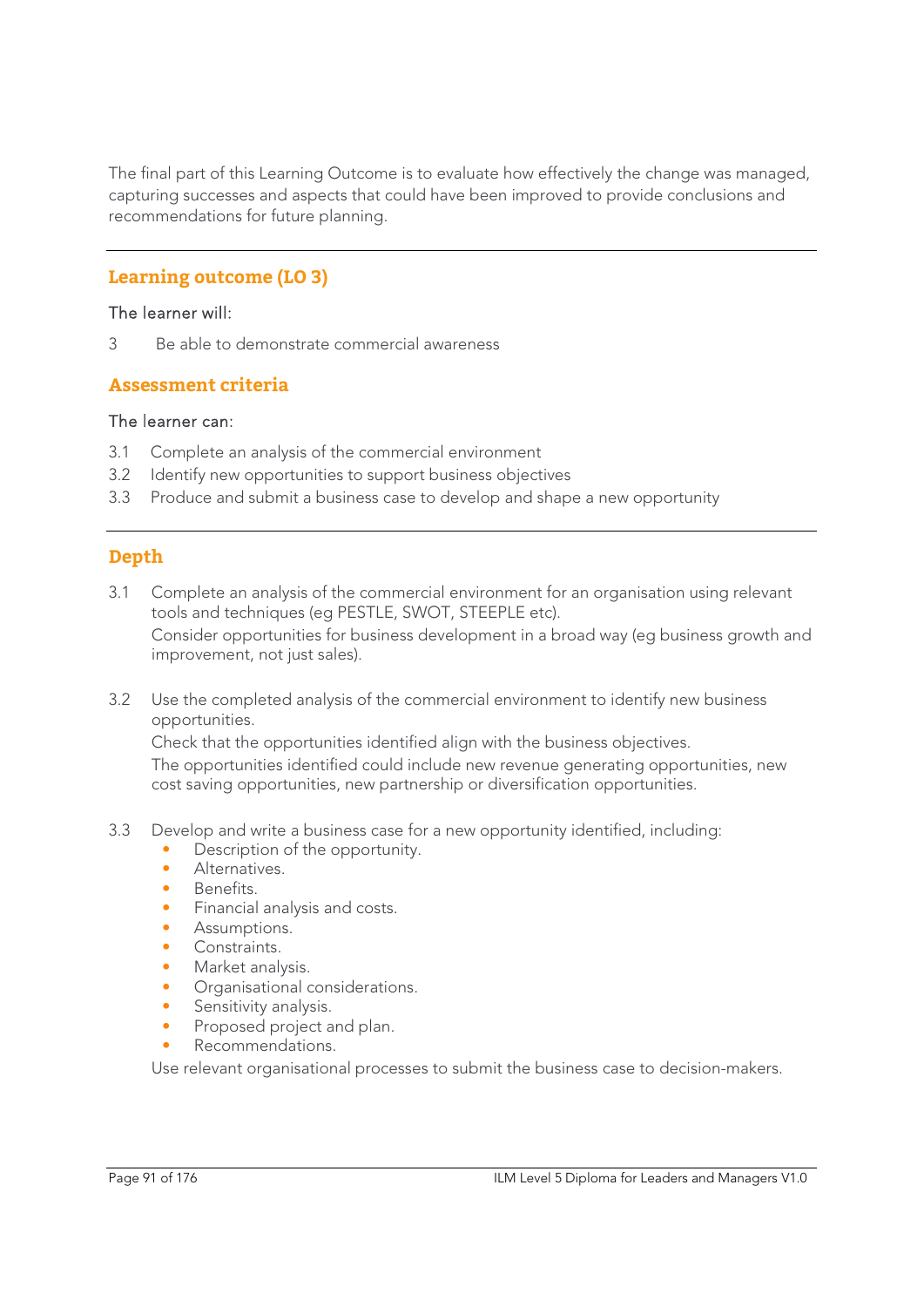### **Assessment guidance**

To achieve LO 3 the learner must present an analysis of the commercial environment for their organisation - a recognised technique could be used to achieve this.

From this analysis, they must identify a realistic opportunity that supports the organisation's objectives. The opportunity must be developed and submitted as a business case. Typical headings and structure for a business case are laid out as bullet points in AC 3.3 depth statement, above.

### **Learning outcome (LO 4)**

#### The learner will:

4 Be able to produce management reports based on the collation, analysis and interpretation of data

# **Assessment criteria**

#### The learner can:

- 4.1 Gather data, from primary and secondary sources, that can contribute to a management report
- 4.2 Analyse and interpret the data to create outputs that can inform strategic decision making
- 4.3 Produce clear, usable reports to inform strategic decision making

# **Depth**

4.1 Use primary sources to gather data, such as statistical data, organisational systems, workplace documents, surveys, emails,

Use secondary sources to gather data, such as articles in professional journals and books. Collate and organise the data in a logical structure, so that it is ready for analysis and interpretation.

Clearly isolate objective information (facts) within the data and separate this from subjective information (opinions).

- 4.2 Interrogate the data to understand the information that it provides (eg identification of trends, external factors and influence etc). Use the data to draw conclusions and priorities related to the purpose of the management report. Use the outputs of the analysis to form own opinions about strategic direction.
- 4.3 Write concisely to achieve the objectives of the report clearly. Select an appropriate tone, language and level of formality for the report. Present data in charts, graphs or other format, to enable ease of use. Show clear links to organisational strategy throughout the report.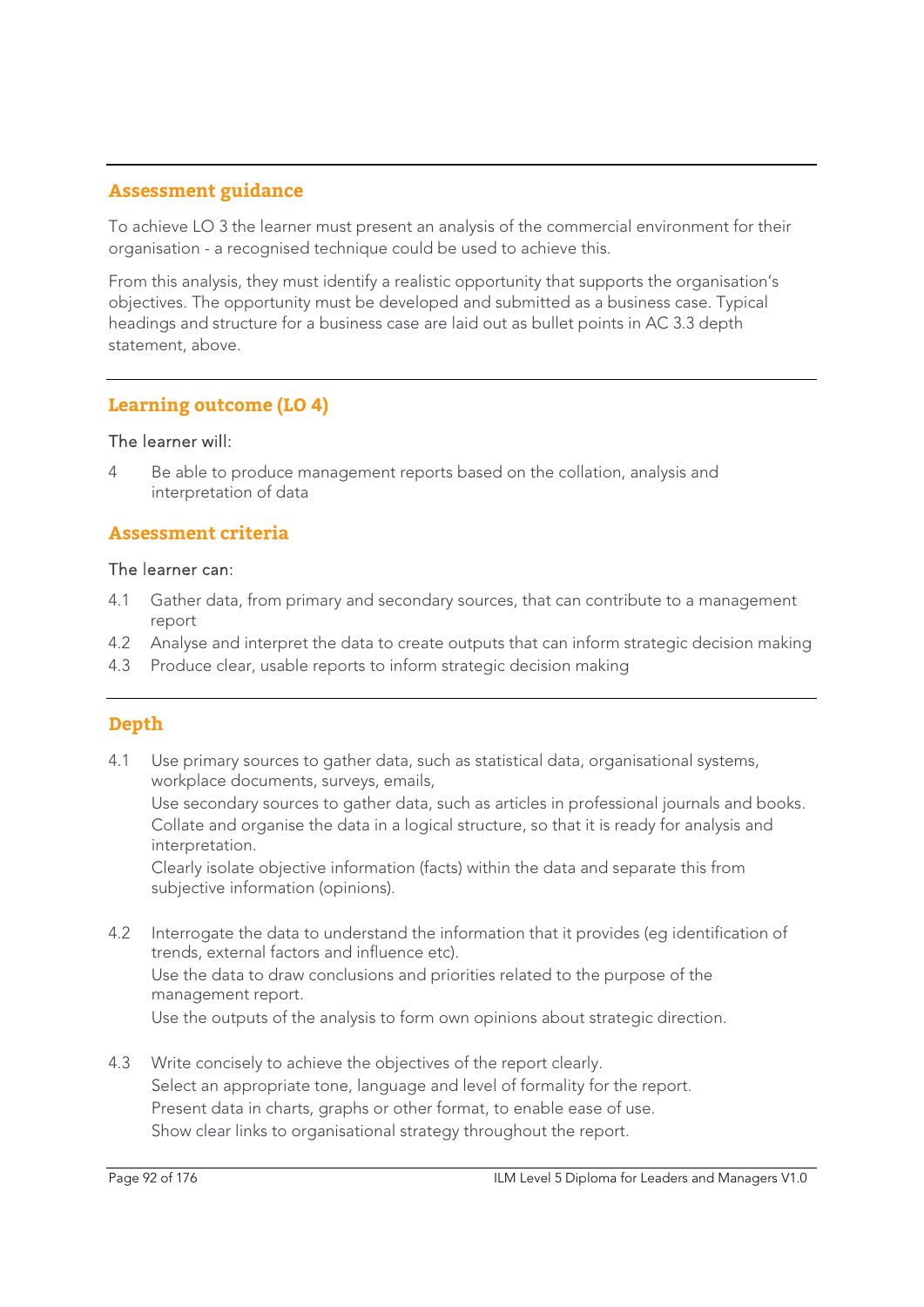Apply relevant reporting conventions, considering own organisations style and format. Structure reports so they are fit for purpose (eg reports could include content page, executive summary, main content structured into sections, appropriate use of statistics and/or visual materials and appendices etc).

Consider the audience(s) of the report, and how the report may be used in different ways, so that the format aids decision making for everyone.

At least two management reports, for different purposes, should be produced.

#### **Assessment guidance**

LO 4 may be partially or wholly achieved using evidence mapped to earlier Learning Outcomes in this unit or to Learning Outcomes in other units where management reports have been produced by the learner. It is the learner's responsibility to reference and map any such evidence and ensure that any mapped material achieves the intended learning outcomes.

The learner must produce at least two management reports, for different purposes that each inform strategic decision making.

Each report must be based on primary sources (original data collected by the learner) and secondary sources (data collected by someone else earlier). The gathered data must be analysed and interpreted by the learner to form conclusions that can inform strategic decision making.

It is recommended that each report uses an appropriate tone, language and level of formality. The reports should be concise and conform to accepted convention considering the learner's own organisation's style and format. Any data that is not essential to explain the reports' findings, but that supports analysis and interpretation, should be placed and referenced in an appendix.

# **Assessment requirements**

Successful completion of this unit requires the learner to demonstrate commercial awareness in the creation and reporting of operational plans and the effective management of change.

This unit will be internally assessed through a Centre set and marked portfolio of evidence which is subject to internal and external verification.

To pass this unit the evidence that the learner presents for assessment must demonstrate that they have met the required standard specified in the learning outcomes and assessment criteria and the requirements of the Assessment Strategy. The unit will be assessed as pass/refer.

Learners are responsible for collecting evidence that addresses the assessment criteria. The same piece of evidence can be used to prove their skills across different assessment criteria and/or across different units. It is not necessary for learners to have each assessment criterion assessed with a separate piece of evidence.

Simulations and case studies are not permitted. The learner must not base evidence on operational activities where they are involved as a member of the team with no overall responsibility for outcomes. They should lead and manage operational planning and the management of change.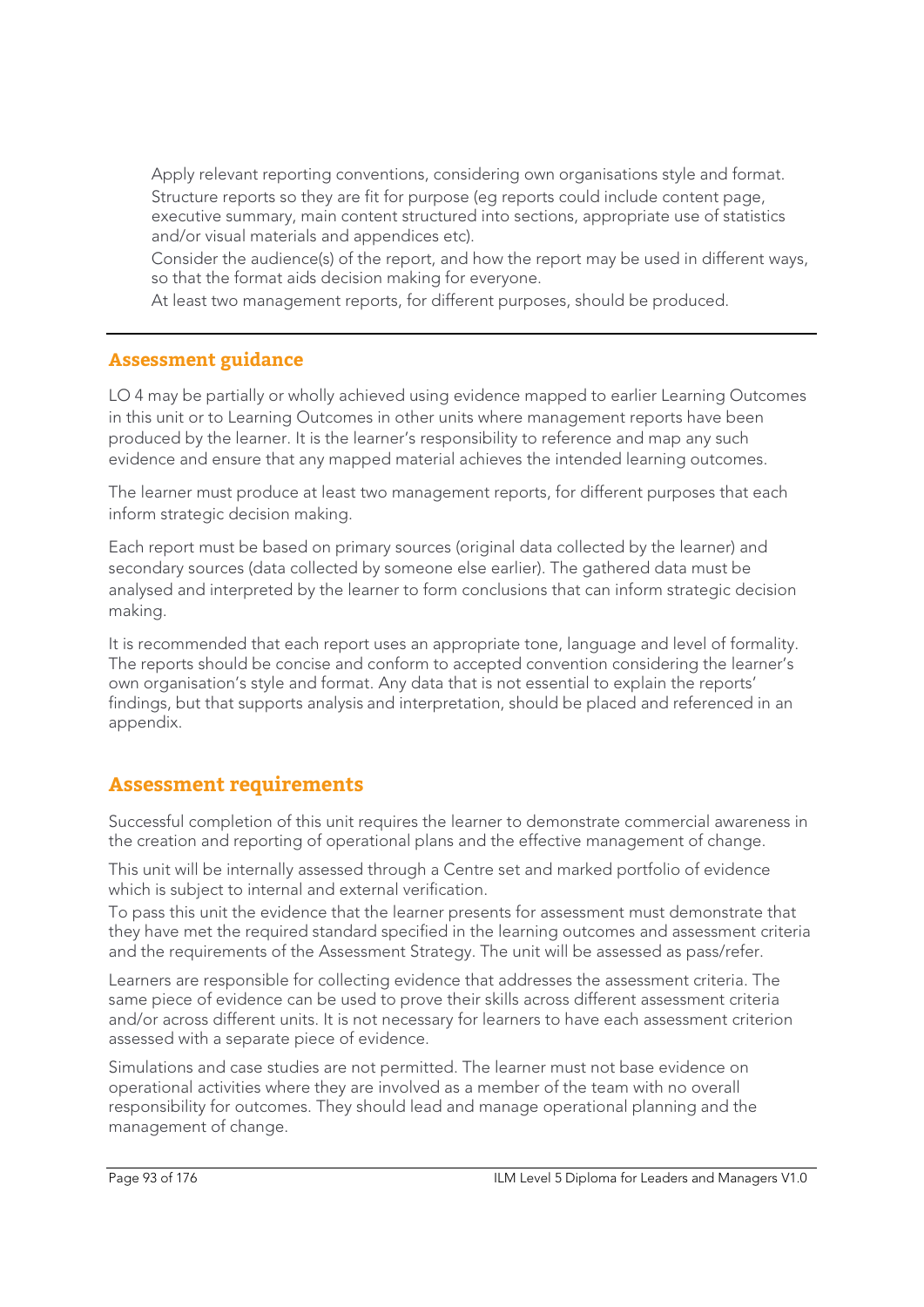Care must also be taken to ensure plan timelines do not extend past the completion date for the qualification.

It is highly recommended that this evidence be collated on an ongoing basis in a referenced portfolio that can be presented for internal and external verification once all assessment criteria have been addressed.

Evidence for this unit is likely to come from naturally occurring activities from the workplace and may include (but is not restricted to):

- Operational plans and products of the learner's work.
- Implementation and communication plans.
- Change management plans.
- **Business case documentation.**
- Personal statements and/or reflective accounts.
- Authentic statements/witness testimony.
- Written narrative to develop or explain evidence.
- Meeting minutes.
- **•** Primary and secondary data.
- Professional discussion.
- Reports.

Evidence is likely to be complex to reflect the level of the qualification and may meet all or part of two or more Learning Outcomes. For example, evidence to meet different assessment criteria in LOs 1, 3 and 4 might include an analysis of the commercial environment and a report containing operational plans and documentation.

Learners must carry the tasks out individually. Learners may carry out research and collect the information they want to use under unsupervised conditions.

# **Links to other units**

This section provides guidance on where links to other units may be found.

| <b>Unit</b>                            | Learning outcome                                                       |
|----------------------------------------|------------------------------------------------------------------------|
| <b>Building Relationships - Skills</b> | LO 1 Be able to build trust with internal and external<br>stakeholders |
| Leading People - Skills                | LO 1 Be able to communicate organisational vision and<br>goals         |
|                                        | LO 4 Be able to support a team through change                          |
| Managing People - Skills               | LO 1 Be able to manage performance with a team                         |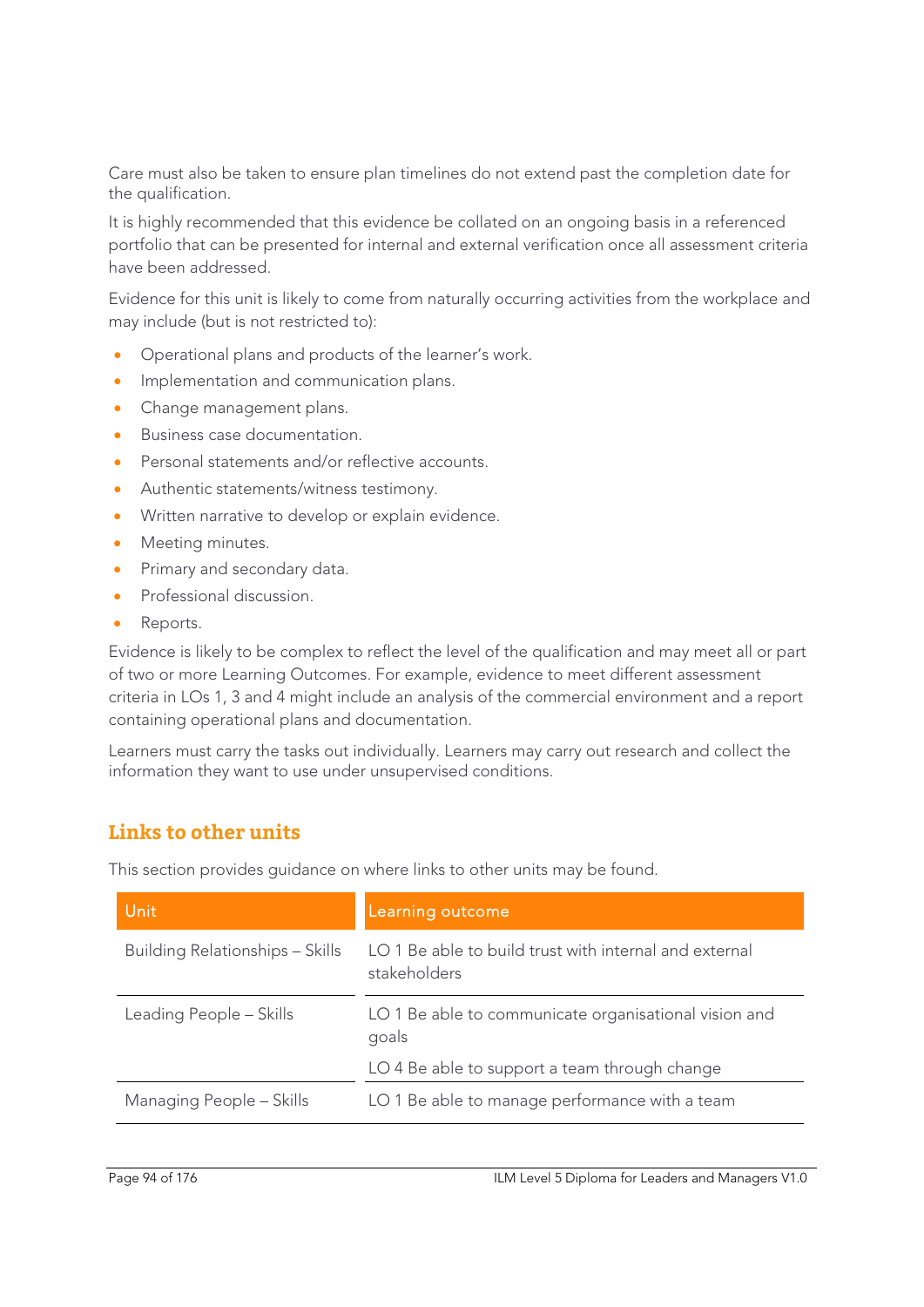| Project Management - Skills                       | LO 1 Be able to plan a project                                                               |
|---------------------------------------------------|----------------------------------------------------------------------------------------------|
|                                                   | LO 2 Be able to manage a project                                                             |
|                                                   | LO 3 Be able to evaluate the effectiveness of a project                                      |
| Finance - Skills                                  | LO 1 Be able to set a budget                                                                 |
|                                                   | LO 2 Be able to manage a budget                                                              |
|                                                   | LO 3 Be able to evaluate budget management                                                   |
| Problem Solving and Decision<br>Making - Combined | LO 2 Be able to critically analyse and evaluate data to<br>solve problems and make decisions |

# **Suggested learning resources**

ILM Workbook – Operational Management.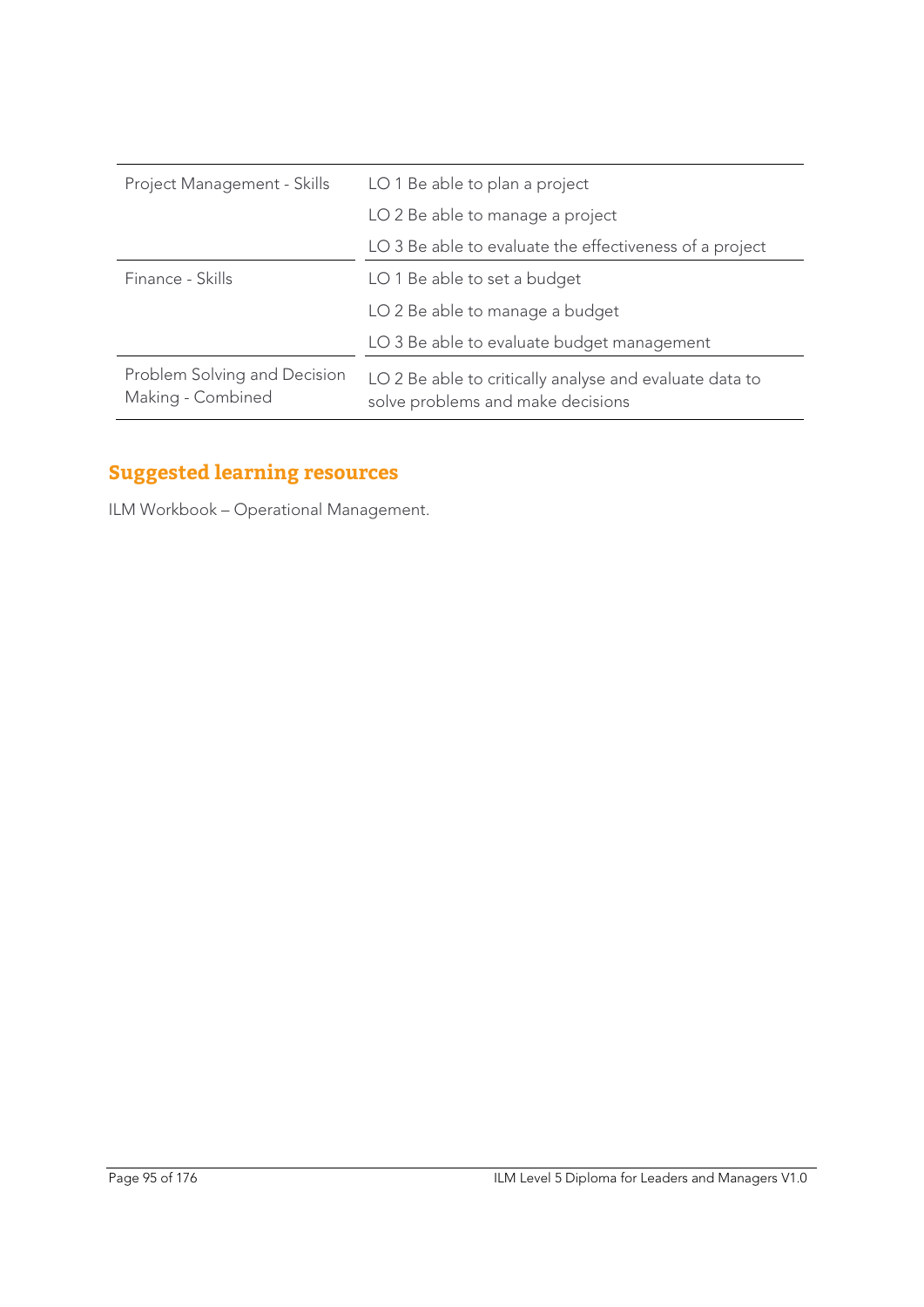# **Unit 511 Project Management - Skills**

| UAN:                   | R/615/5889                                                                                                                                                                        |
|------------------------|-----------------------------------------------------------------------------------------------------------------------------------------------------------------------------------|
| Level:                 | Level 5                                                                                                                                                                           |
| Credit value:          | -3                                                                                                                                                                                |
| GLH:                   | 6                                                                                                                                                                                 |
| <b>Relationship to</b> | Maps to the Project Management element of the Organisational<br><b>Standard:</b> Performance skills section of the Apprenticeship Standard for<br>Operations/Departmental Manager |
| Unit aim:              | This unit will provide learners with the skills to plan, manage and<br>evaluate a project                                                                                         |

# **Learning outcome (LO 1)**

#### The learner will:

1 Be able to plan a project

#### **Assessment criteria**

#### The learner can:

- 1.1 Agree the objectives and scope of proposed projects with stakeholders
- 1.2 Assess the interdependencies and potential risks within a project
- 1.3 Develop a project plan with specific, measurable, achievable, realistic and time-bound (SMART) objectives, Key Performance Indicators (KPIs) and evaluation mechanisms appropriate to the plan
- 1.4 Develop proportionate and targeted plans to manage identified risks and contingencies

# **Depth**

1.1 Use a recognised project management approach (this may be an organisational in-house methodology or more widely recognised model, eg Prince2, PMP, Traditional/Waterfall, Scrum, Agile, Adaptive, etc).

Write a project scoping document, including:

• Project background, purpose.

- Objectives.
- Deliverables.
- Stakeholders.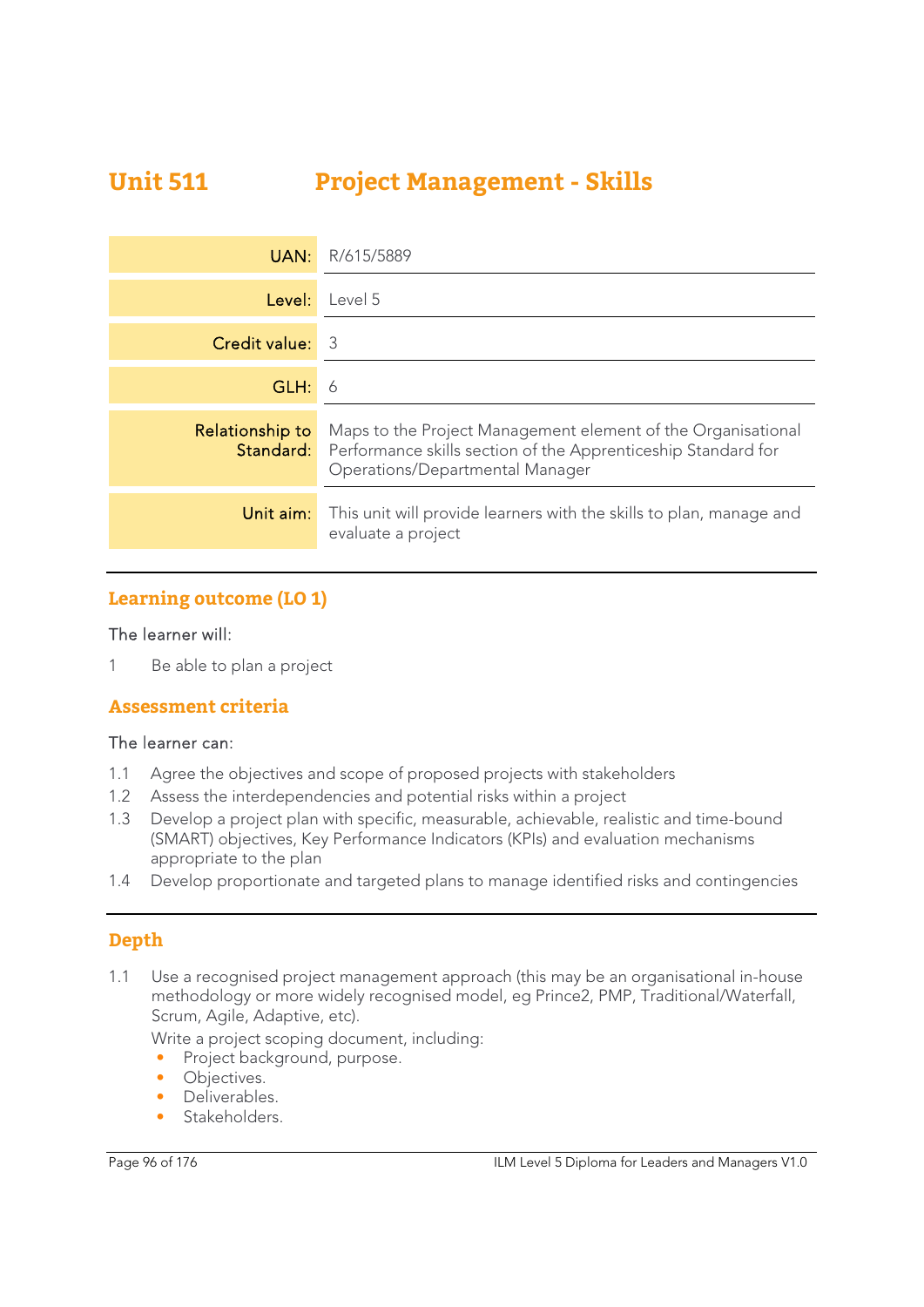- Tasks.
- Resource requirements.
- Milestones and delivery dates.
- Costs.

Discuss the proposed project with stakeholders, make amendments as required, and confirm authorisation to go ahead.

- 1.2 Work with stakeholders to clarify the interdependencies between project tasks (eg using an interdependency matrix). Use risk analysis tools and techniques to identify and summarise potential project risks (eg Fishbone/Ishikawa, risk matrix, urgency assessment, sensitivity analysis, FMEA, Delphi etc).
- 1.3 Use project management tools and techniques to develop a project plan (eg SWOT, Work Breakdown Structures (WBS), Critical Path Analysis (CPA) PERT Diagrams, set SMART objectives, Gantt charts, Plan on a Page, Resource Histograms, RACI matrix etc). Include the identified key dependencies on the plan to show linkages between tasks. Include the interdependencies on the plan to highlight the need for closer collaboration. Set up processes to gather KPI data to feed into project reporting at the times stated on the plan.

Include project evaluation activities within the plan.

1.4 Develop a risk management plan, including setting up processes and documents to track and report on risk (eg risk register, risk log, Red-Amber-Green Status [RAG] etc). Ensure that the risk management plans are proportionate to the size, amount or scale of the risk.

# **Assessment guidance**

To achieve LO 1, the learner must initially identify stakeholders and secure their agreement as to the objectives and scope of the proposed project.

The number of stakeholders in a project will vary, but the learner must provide evidence that they have secured the agreement of at least two stakeholders or stakeholder groups.

The learner must then use appropriate project management tools and techniques to assess any interdependencies and potential risks within the project, and then develop a risk management plan that includes all identified risks and their associated contingency and mitigation procedures.

(Interdependencies and risks are also project-specific, but the learner must provide at least two interdependencies and two risks associated with this particular project.)

The final part of this Learning Outcome is to use appropriate project management tools and techniques to develop a project plan that addresses all elements of AC 1.3.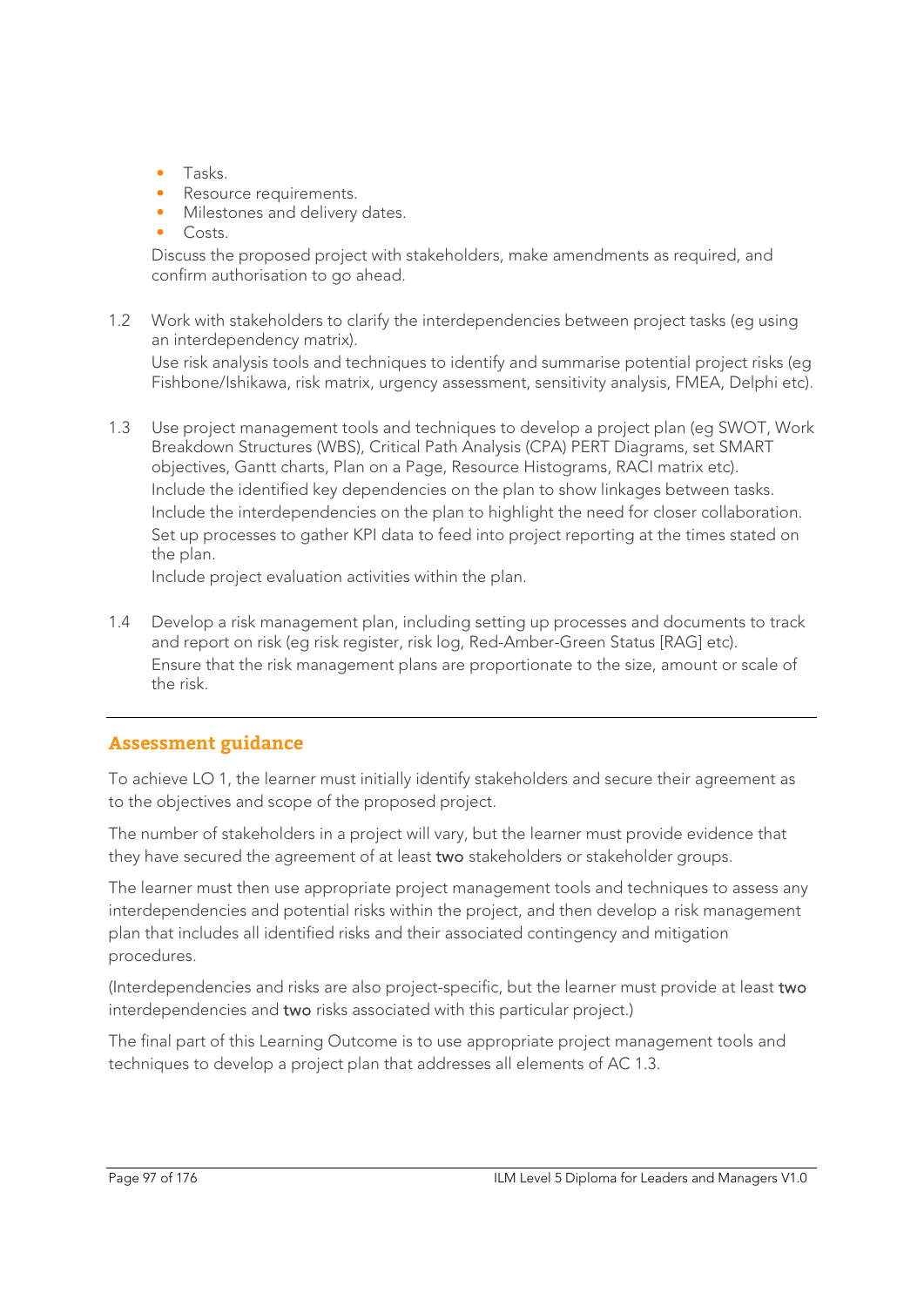# **Learning outcome (LO 2)**

#### The learner will:

2 Be able to manage a project

### **Assessment criteria**

#### The learner can:

- 2.1 Allocate resources in accordance with the project plan
- 2.2 Brief project team members on their roles and responsibilities
- 2.3 Implement plans within agreed budgets and timescales
- 2.4 Communicate the requirements of the plans to those who will be affected
- 2.5 Revise plans in the light of changing circumstances in accordance with project objectives and identified risks
- 2.6 Keep stakeholders up to date with developments and problems
- 2.7 Complete close-out actions in accordance with project plans

# **Depth**

2.1 Follow the agreed project plan to secure the required resources for delivery, including people, facilities, budget, equipment etc. Confirm commitment to supplying resources from stakeholders (eg the line managers of

the staff who will be involved to ensure that time will allocated accordingly).

2.2 Meet with the project team to start the project, and brief them on their roles and responsibilities.

Provide supporting documentation to illustrate key information and timescales (eg Gantt Chart, Plan on a Page).

 Provide project briefs for all project team members to clarify what is expected of them. Outline where information will be maintained to create a transparency, and ease of access, amongst the project team.

2.3 Start the project, and monitor progress using relevant plans and documentation (eg project plan, stakeholder analysis, action log, risk register, RAID, status reports, etc). Track the budget spend to ensure that this remains within agreed tolerances.

Monitor the progress towards, and achievement of milestones, ensuring that these are on track.

Escalate problems/issues related to budgets and deadlines that will potentially impact on overall project delivery.

2.4 Meet with organisational stakeholders who are affected by the project, and brief them on the requirements (eg the resources they need to commit to the project). Provide supporting documentation to illustrate key information and timescales (eg Gantt Chart, Plan on a Page, etc).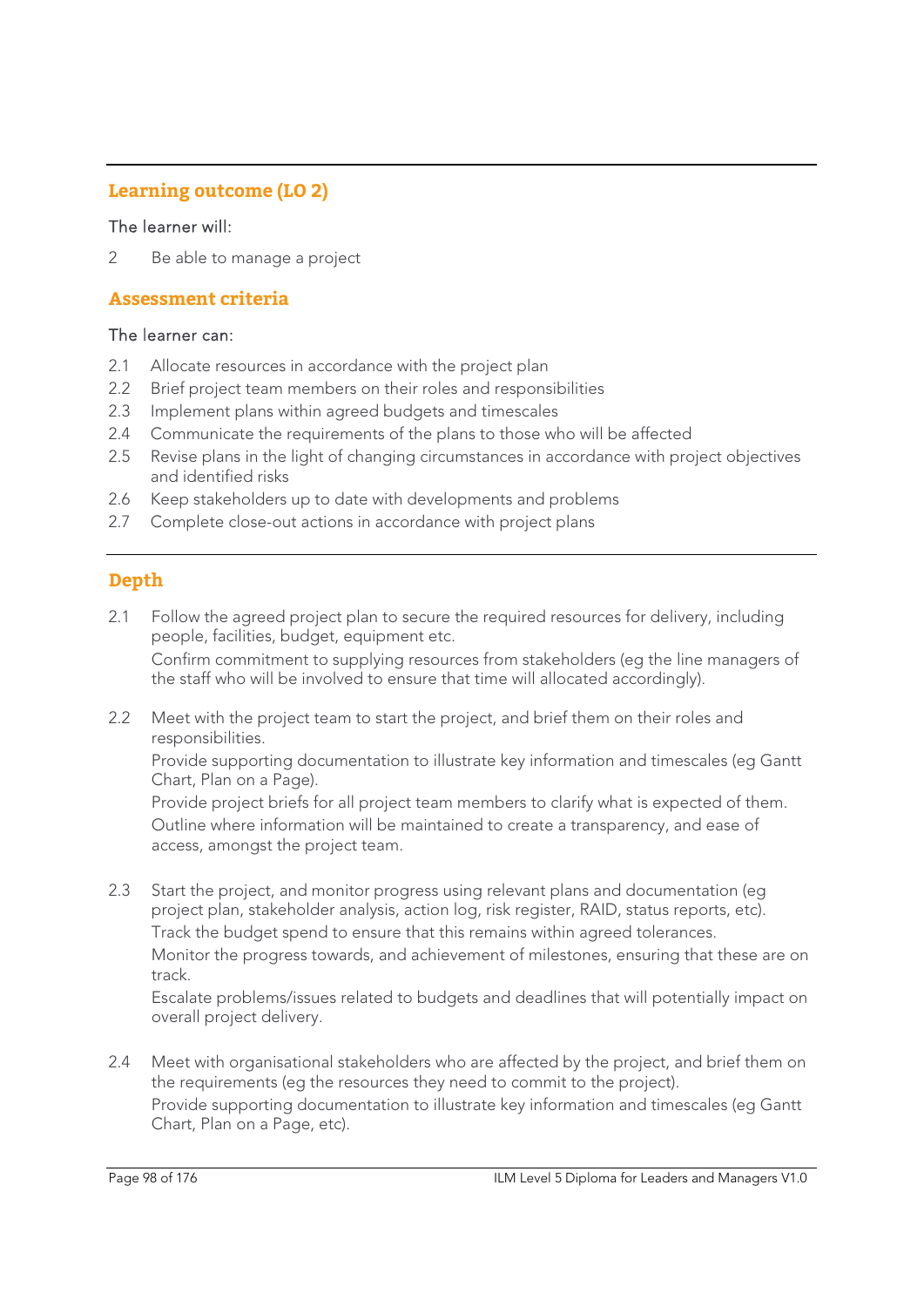2.5 Record project risks and issues that occur and manage these in line with agreed project governance.

Adapt project plans, as circumstances change, based on agreements made with stakeholders.

2.6 Maintain regular formal and informal contact with stakeholders to keep them up to date with project progress.

Escalate issues when required, and develop solutions to maintain momentum.

2.7 Complete close-out actions for the project and report on the overall level of success to the project sponsor.

Actions may include:

- Conducting a post-implementation review.
- Lessons learned exercise.
- Staff transfer and release back to business as usual (BAU).
- Finalising and closing the project cost centre.
- Archiving project documents.
- Celebrating success with the project team and stakeholders.

# **Assessment guidance**

LO 2 requires the learner to allocate the resources required to fully meet the requirements of the project plan and to brief project team members to ensure they understand their roles and responsibilities.

'Resources' here is taken to mean people, facilities, equipment and budget, and all four must be addressed by the learner.

Having prepared a viable project plan and allocated resources, the learner must then provide evidence that they have communicated the requirements of the plan to stakeholders and secured their agreement to implement the plan.

The learner is required to use appropriate project management tools and techniques to implement the plan within agreed budgets and timescales and provide evidence on an ongoing basis of how plans have been revised in response to changes in project objectives or identified risk.

The final part of this Learning Outcome requires the learner to formally close the project and report on the project's achievements and outcome to stakeholders.

(In exceptional circumstances, it may be the case that the learner is not in a position to close the project. For example, the project may have overrun or perhaps even been cancelled partway through. In such cases, the learner is required to report to stakeholders on the project's achievements and outcomes to date).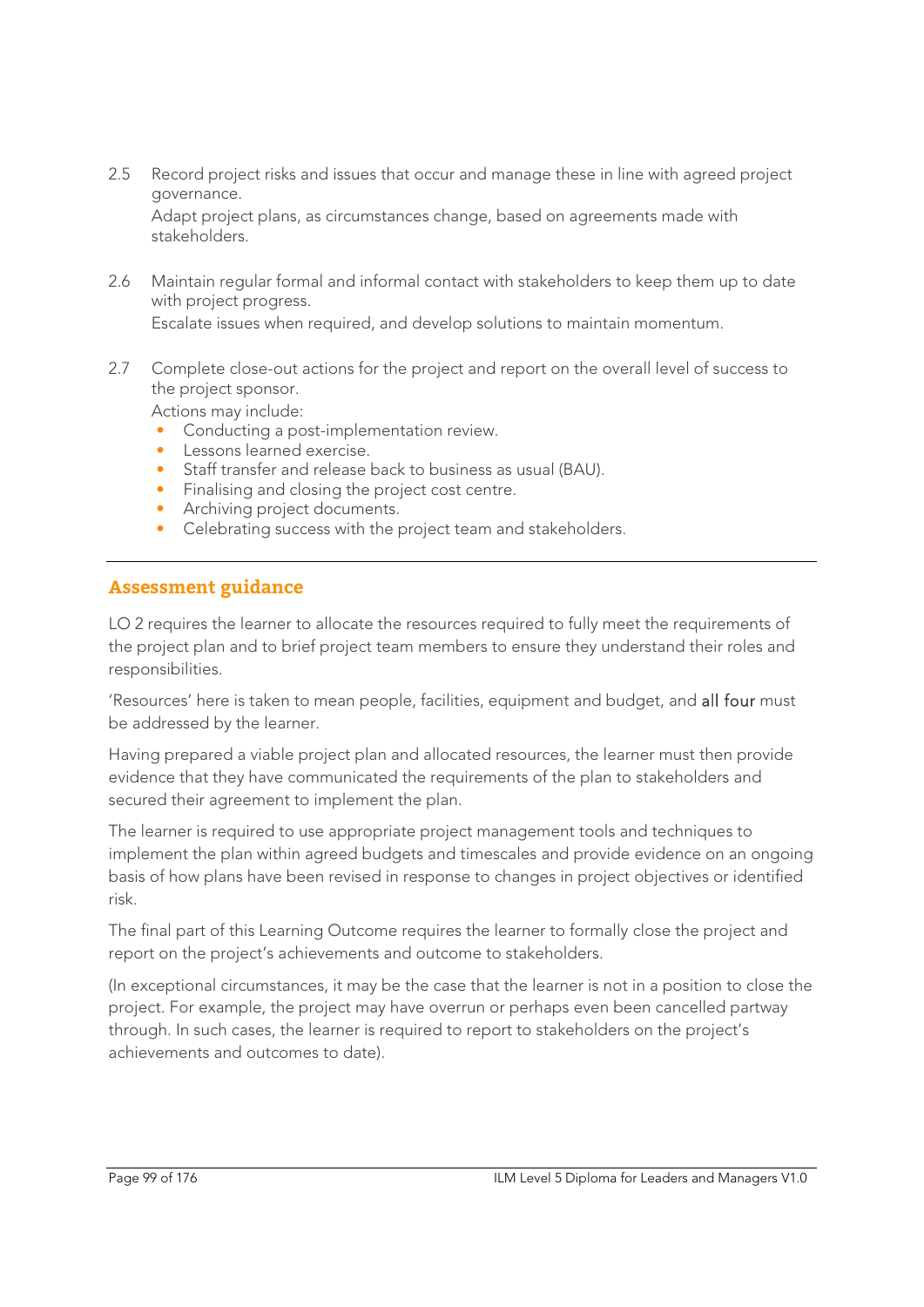# **Learning outcome (LO 3)**

#### The learner will:

3 Be able to evaluate the effectiveness of a project

### **Assessment criteria**

#### The learner can:

- 3.1 Conduct periodic reviews of the progress and effectiveness of a project using information from a range of sources
- 3.2 Evaluate the effectiveness of capturing and managing project-related knowledge
- 3.3 Report on the effectiveness of plans

# **Depth**

3.1 Review the effectiveness of the project at regular intervals as specified on the plan. Use project management tools to track/monitor delivery against plan, manage resources and ensure outcomes remain deliverable.

Use relevant documents to review effectiveness (eg plan, action log, RAID, notes from meetings, status reports etc).

- 3.2 Consider the knowledge that has been captured during project delivery, and how this will be shared and used in the future. Capture the lessons that have been learnt about effective project management within the organisation.
- 3.3 Compare the agreed plan against what actually happened to consider aspects that were effective and areas for improvement. Note actions to improve project planning in the future.

# **Assessment guidance**

For LO 3, the learner is required to use information from three or more sources that has been gathered through the project lifecycle to capture and share lessons learned and to evaluate and report on the effectiveness of the project and project plan to provide conclusions and recommendations for the future.

(Again, in exceptional circumstances, the learner is required to provide lessons learned and an evaluation on the project's achievements and outcomes to date).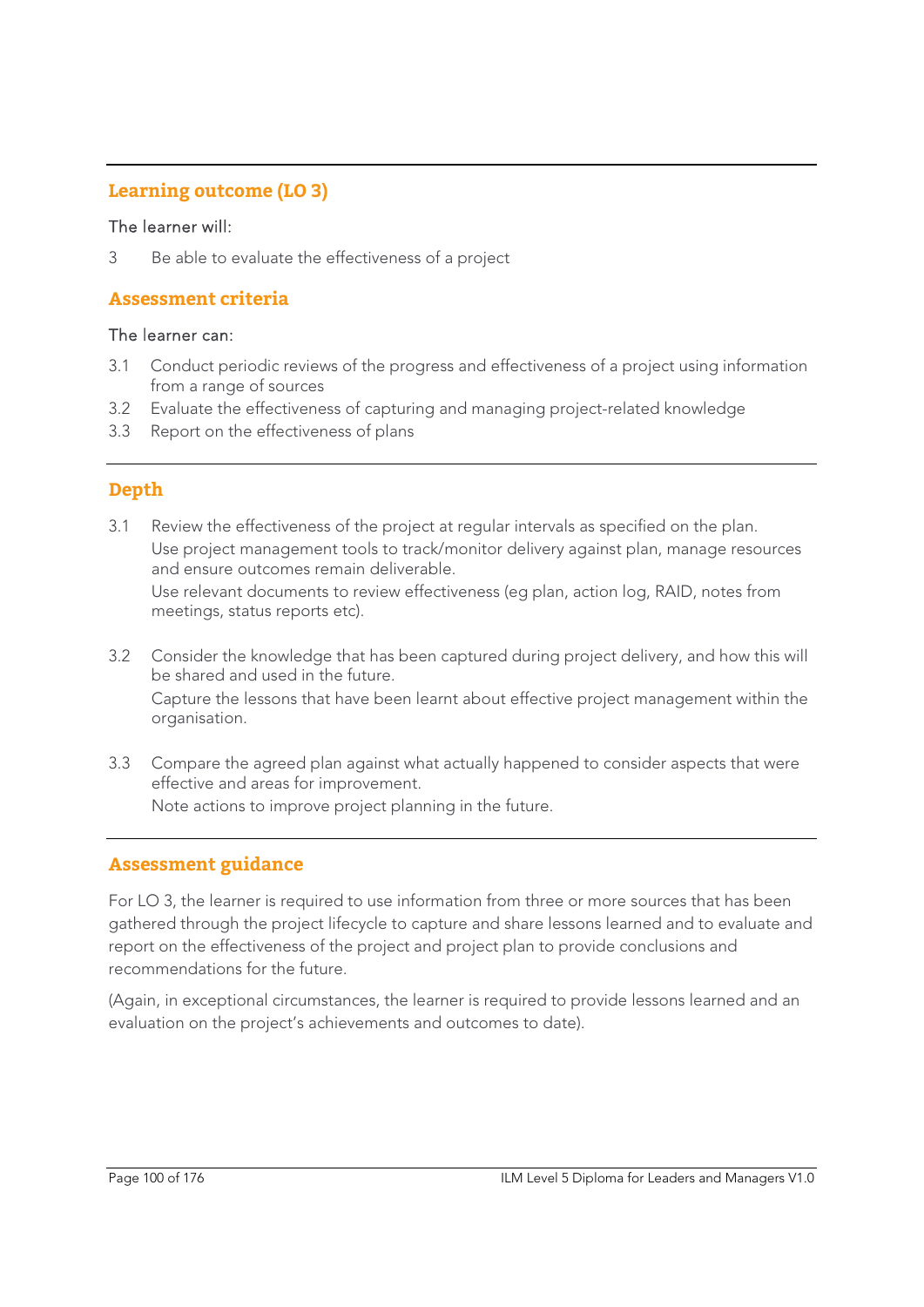# **Assessment requirements**

Successful completion of this unit requires the learner to have responsibility for managing a project of sufficient size and complexity that is appropriate for the level and allows the learner to address all the assessment criteria for the unit.

This unit will be internally assessed through a Centre set and marked portfolio of evidence which is subject to internal and external verification.

To pass this unit the evidence that the learner presents for assessment must demonstrate that they have met the required standard specified in the learning outcomes and assessment criteria and the requirements of the Assessment Strategy. The unit will be assessed as pass/refer.

Learners are responsible for collecting evidence that addresses the assessment criteria. The same piece of evidence can be used to prove their skills across different assessment criteria and/or across different units. It is not necessary for learners to have each assessment criterion assessed with a separate piece of evidence.

Simulations and case studies are not permitted, and the learner is not allowed to write-up a project that has occurred in the past or to use a project in which he or she is involved as a member of a project team with no overall responsibility for project outcomes.

Care must also be taken to ensure the project timeline does not extend past the completion date for the qualification.

It is highly recommended that this evidence be collated on an ongoing basis in a referenced portfolio that can be presented for internal and external verification once all assessment criteria have been addressed.

Evidence for this unit is likely to come from naturally occurring activities from the workplace and may include (but is not restricted to):

- **Project management documents and products of the learner's work.**
- Outcomes from oral or written questioning.
- Personal statements and/or reflective accounts.
- Authentic statements/witness testimony.
- Written narrative to develop or explain evidence.
- Meeting minutes.
- Professional discussion.
- Reports.

Evidence is likely to be complex to reflect the level of the qualification and may meet all or part of two or more Learning Outcomes. For example, evidence for LO 1 will certainly require the learner to produce project planning documentation, such as a risk matrix and Gantt chart, whilst the evidence for LO 2 might take the form of presentations or minutes of meetings as the learner briefs project team members and stakeholders.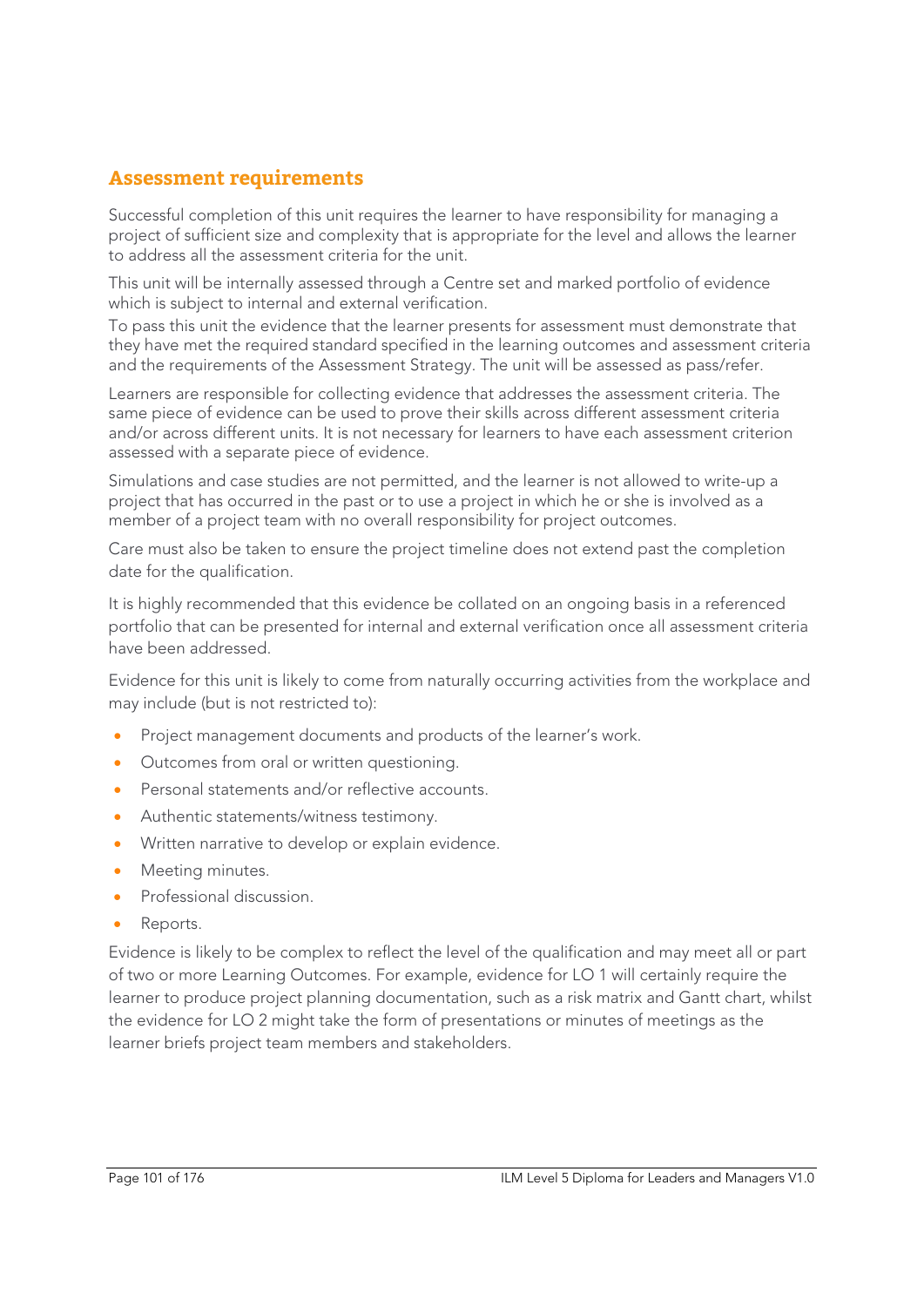Learners must carry the tasks out individually. Learners may carry out research and collect the information they want to use under unsupervised conditions.

# **Links to other units**

This section provides guidance on where links to other units may be found.

| Unit                                              | Learning outcome                                                                                         |
|---------------------------------------------------|----------------------------------------------------------------------------------------------------------|
| <b>Building Relationships - Skills</b>            | LO 2 Be able to use negotiation and influencing skills                                                   |
|                                                   | LO 4 Be able to identify and share good practice                                                         |
|                                                   | LO 5 Be able to work collaboratively with others                                                         |
| Communication - Skills                            | LO 1 Be able to communicate effectively                                                                  |
|                                                   | LO 2 Be able to chair a meeting and present information                                                  |
|                                                   | LO 3 Be able to actively listen                                                                          |
| Leading People - Skills                           | LO 4 Be able to support a team through change                                                            |
| Managing People - Skills                          | LO 1 be able to manage performance within a team                                                         |
|                                                   | LO 3 Be able to effectively delegate work                                                                |
| <b>Operational Management -</b>                   | LO 1 Be able to create and deliver operational plans.                                                    |
| <b>Skills</b>                                     | LO 2 Be able to support, manage and communicate<br>change                                                |
|                                                   | LO 4 Be able to produce management reports based on<br>the collation analysis and interpretation of data |
| Problem Solving and Decision<br>Making - Combined | LO 2 Be able to critically analyse and evaluate data to<br>solve problems and make decisions             |
| Project Management -<br>Knowledge                 | LO 1 Understand the requirements of project governance                                                   |
|                                                   | LO 2 Know how to set up a project                                                                        |
|                                                   | LO 3 Know how to manage a project                                                                        |
|                                                   | LO 4 Know how to evaluate the success of a project                                                       |

# **Suggested learning resources**

ILM Workbook – Project Management.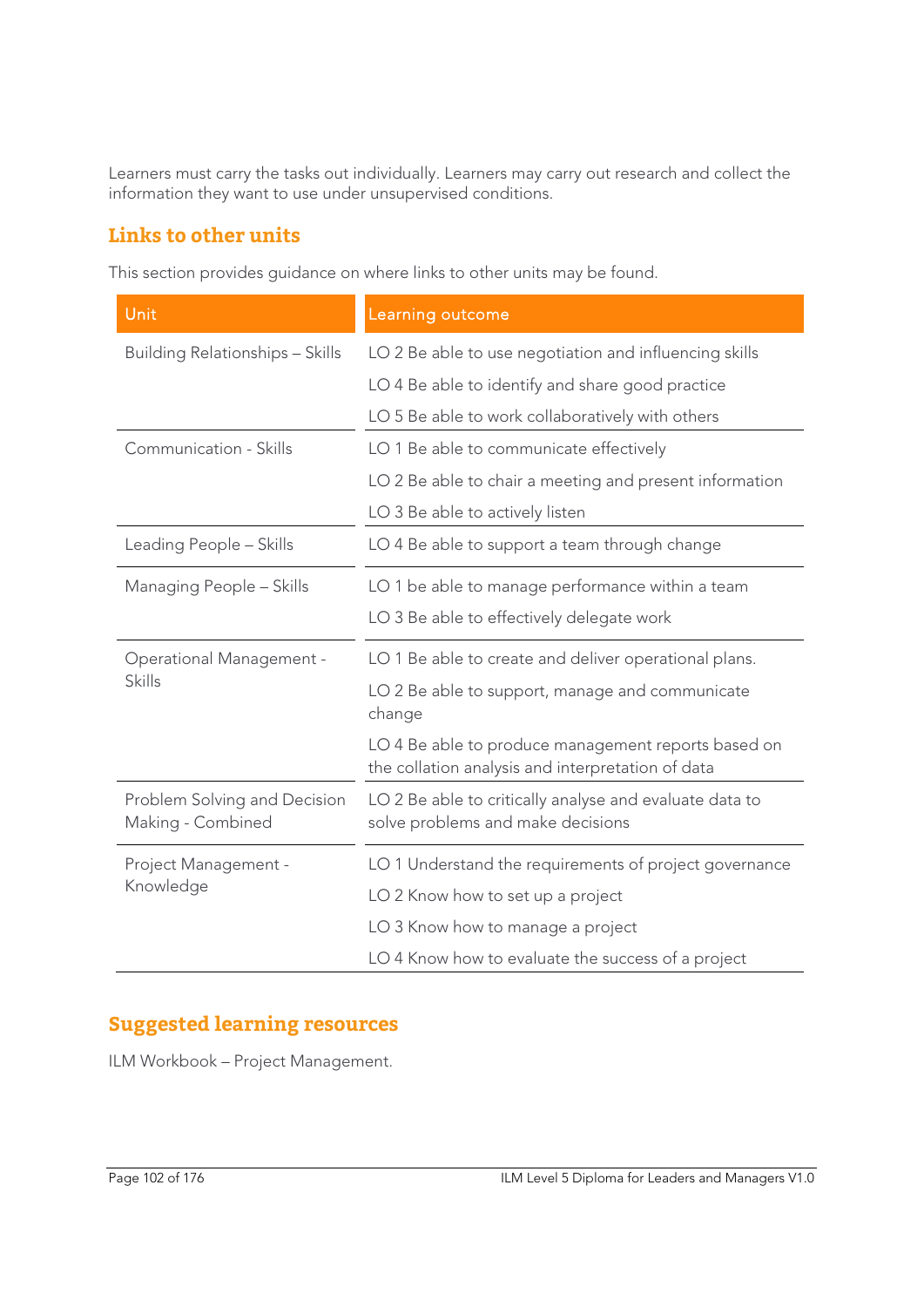# **Unit 512 Finance - Skills**

| UAN:                   | J/615/5890                                                                                                                                                             |
|------------------------|------------------------------------------------------------------------------------------------------------------------------------------------------------------------|
| Level:                 | Level 5                                                                                                                                                                |
| <b>Credit value:</b> 3 |                                                                                                                                                                        |
| GLH:                   | -6                                                                                                                                                                     |
| Relationship to        | Maps to the Finance element of the Organisational Performance<br><b>Standard:</b> skills section of the Apprenticeship Standard for<br>Operations/Departmental Manager |
| Unit aim:              | This unit will provide learners with skills needed to set, manage<br>and review a budget                                                                               |

# **Learning outcome (LO 1)**

### The learner will:

1 Be able to set a budget

# **Assessment criteria**

#### The learner can:

- 1.1 Gather the relevant information needed to set a budget
- 1.2 Identify potential variances and suggest contingencies
- 1.3 Set a realistic budget in line with organisational requirements
- 1.4 Secure the support of stakeholders to agree a budget

# **Depth**

- 1.1 Access the different types of information to set a budget, such as:
	- Previous budgets.
	- Planned activities and sales forecasts.
	- Current staffing levels.
	- Costs related to staffing.
	- Other overhead costs such as premises, supplies, equipment, utilities, telephones, insurance, travel etc.
	- Industry and market trends.
	- Supplier data.
	- Organisational sales forecasts.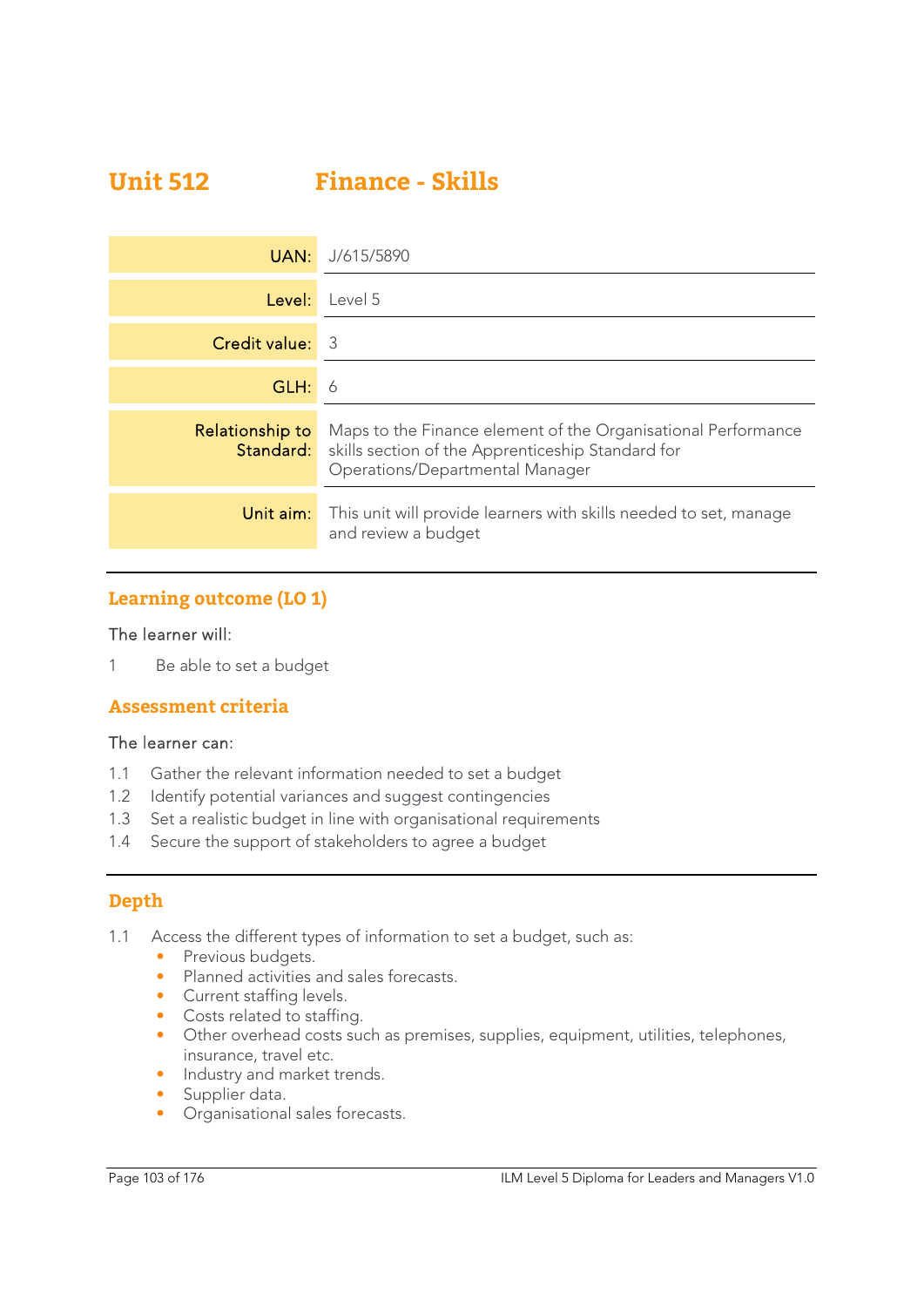1.2 How to identify and plan for potential variances (actual financial performance against budget).

The areas of potential variance within a budget related to:

- Sales volumes.
- Sale price.
- Material prices.
- Material usage.
- Staff costs.

Create contingency approaches and plans to minimise the impact of variance.

- 1.3 Use a range of internal and external information available to plan a budget. Consult with relevant people in the organisation to check assumptions. Confirm that the draft budget assumptions and forecasts relating to costs/activities are realistic, prior to finalising them.
- 1.4 Present the proposed budget to stakeholders, outlining the key assumptions for the figures suggested.

Gain agreement and commitment for the budget from all stakeholders.

# **Assessment guidance**

LO 1 requires the learner to demonstrate competence in setting a budget for their area of responsibility. The size and complexity of the budget should reflect the area and limits of the learner's responsibility and be compatible with their organisation's master budget.

Evidence must initially show that an appropriate range of sources have been used to gather the information required in order to set the budget. The gathered information must be summarised and its salient points identified. This may be achieved by an accompanying narrative to explain the evidence presented.

The learner must identify at least two potential variances. The type and reasons for the variances must be explained and contingency actions suggested for each variance.

A budget for the learner's area of responsibility must be evidenced and narrative used to explain its place within the master budget and how it conforms to organisational requirements. Sensitive financial material within the document may be anonymised, providing that meaning is not lost and that the budget setting process can still be assessed against AC 1.3.

Any assumptions that have been checked must be evidenced and the learner must present and gain agreement for the draft budget with at least two relevant stakeholders. Gaining agreement can sometimes be an iterative process involving revisions and redrafts. If this is the case, the evidence presented for assessment should reflect this natural process.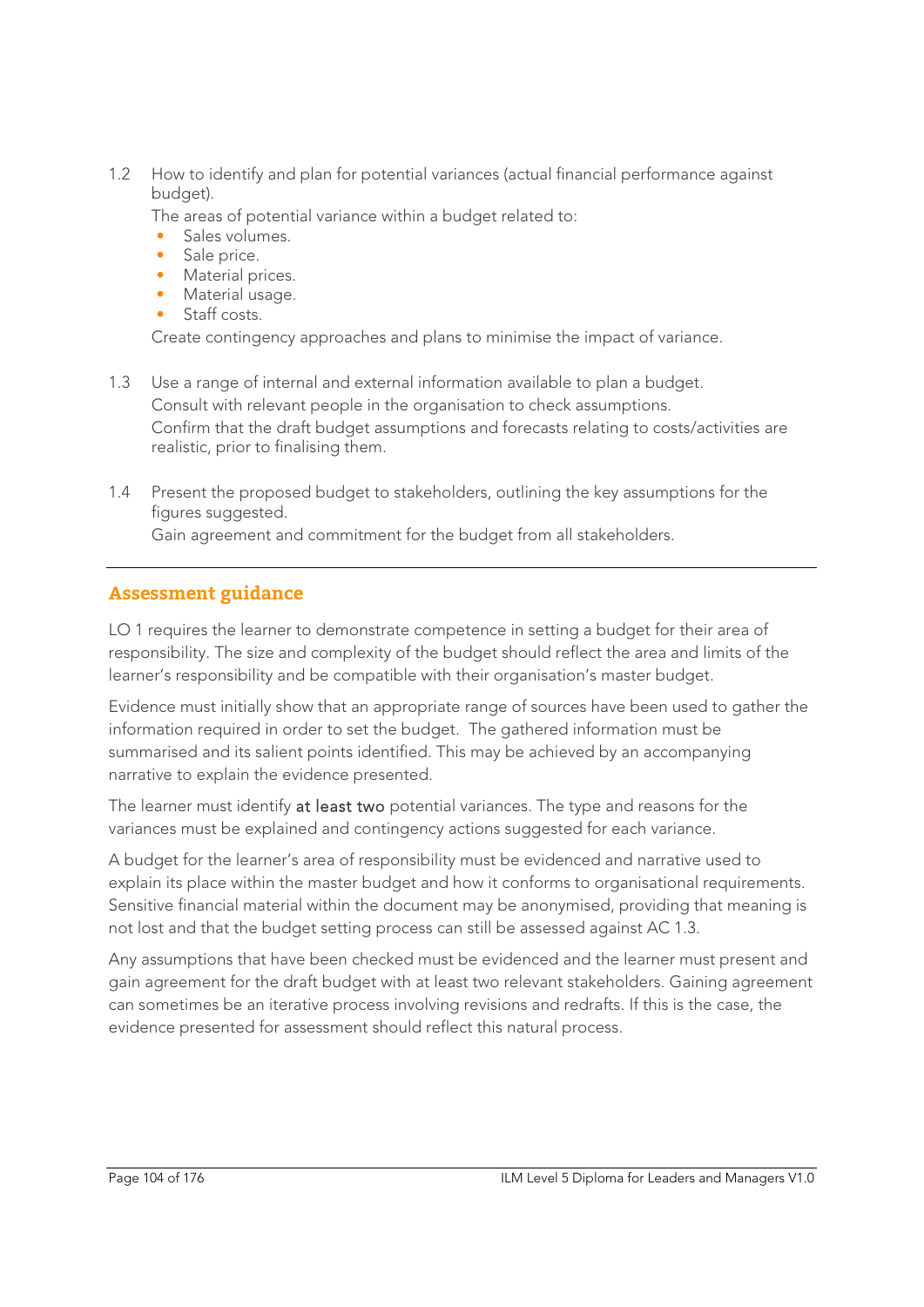# **Learning outcome (LO 2)**

#### The learner will:

2 Be able to manage a budget

### **Assessment criteria**

#### The learner can:

- 2.1 Use the budget to monitor costs and expenditure
- 2.2 Identify the cause of variations from budget
- 2.3 Take action to address variations from budget
- 2.4 Propose realistic revisions to budget, supporting recommendations with evidence
- 2.5 Provide budget-related reports and information within agreed timescales

# **Depth**

2.1 Regularly monitor costs and expenditure against the set budget, within own area and limits of authority.

 Follow organisational financial governance and compliance requirements. Monitor spending in line with the organisation's required frequency (eg monthly). Follow organisational processes and guidelines for reporting against set budgets.

- 2.2 Use relevant methods to monitor the causes of variance. Use relevant criteria to decide whether to investigate a variance (eg size of difference, whether variation is adverse or favourable, ability to control variance etc).
- 2.3 Make revisions to budgets as required within own limits of authority. Escalate concerns about variances to senior staff. Highlight favourable variance to relevant people (where the difference is significant and the budget may be used elsewhere). Take action to reduce the adverse effects of variance.
- 2.4 Use criteria and workplace evidence to support recommendations for budget item changes. Consult with relevant people in the organisation to check assumptions about the change required.
- 2.5 Make efficient and effective use of all financial resources. Create clear, accessible reports and information to meet requirements.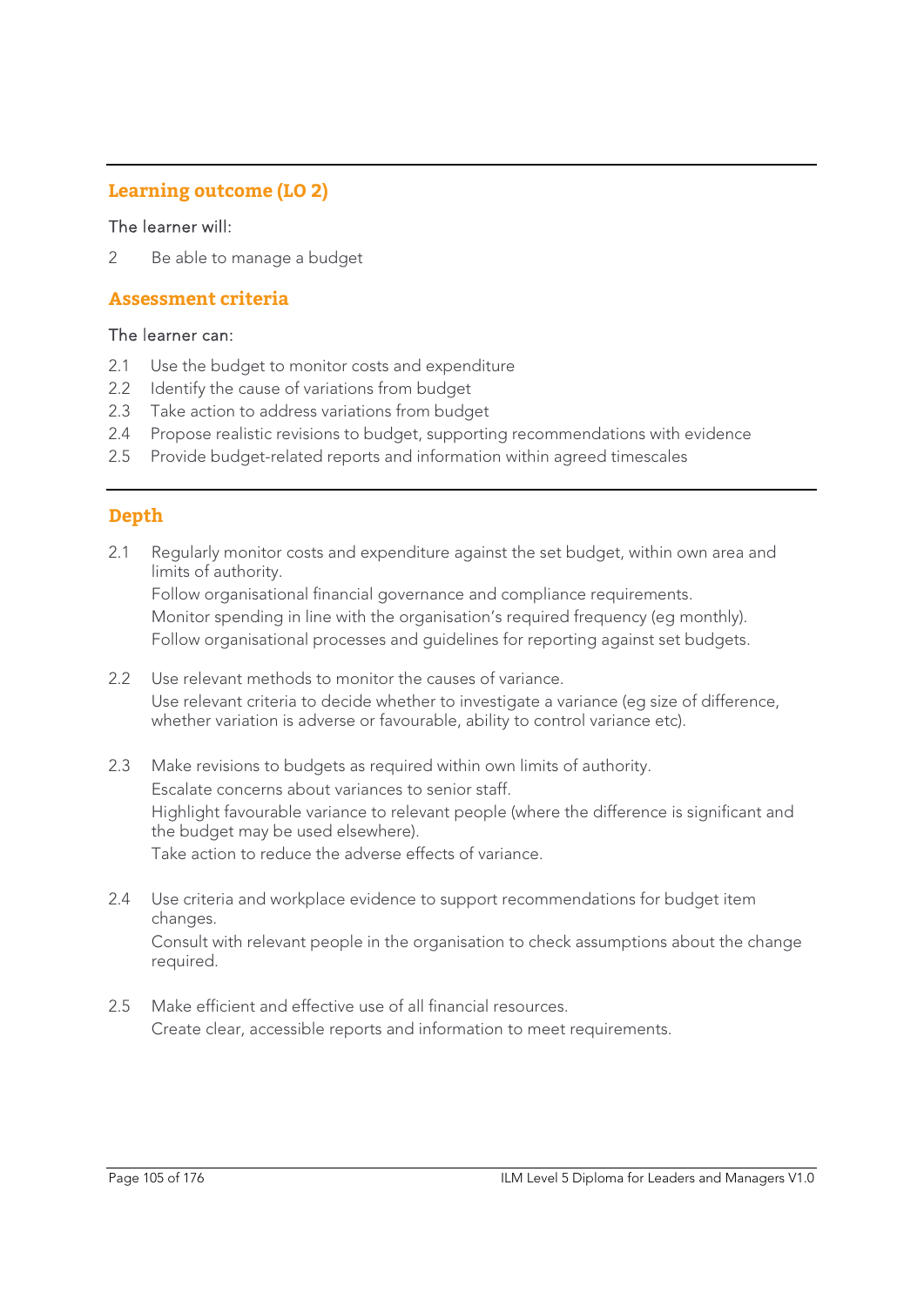# **Assessment guidance**

LO 2 requires the learner to manage a budget to monitor costs and expenditure. As budgets are normally operated on an annual basis, the budget that was set as evidence for LO 1 may not yet be active (that is, not yet in operation); if this is the case the learner may choose to evidence their management of the current budget for their area of responsibility.

Evidence must be provided by the learner that they have monitored the budget for their area of responsibility on at least three different occasions. This is likely to be at monthly or weekly intervals although other appropriate time intervals may be more in line with organisational governance and compliance requirements.

The learner must identify at least two favourable or adverse variances arising from the operation of the budget and they must demonstrate that they have taken appropriate action to address each variance.

Based on outcomes from the budget, the learner must recommend to senior management at least two realistic budget item revisions. Suitable evidence must be included to justify these recommendations.

The final part of this Learning Outcome is to evidence the provision of at least two budget related reports and information. The documents may be produced for any stakeholders or stakeholder groups within the organisation and must be evidenced as being within agreed timescales.

# **Learning outcome (LO 3)**

#### The learner will:

3 Be able to evaluate budget management

# **Assessment criteria**

#### The learner can:

- 3.1 Identify successes and areas for improvement in budget management
- 3.2 Make recommendations to improve future budget setting and management

# **Depth**

3.1 Review all aspects of the budgeting process (eg setting, revising, monitoring and reporting etc). Recognise the areas that have been successful.

Identify areas where budget management could be improved.

3.2 Use the review of the budgeting processes to recommend improvements when setting the budget for the next financial year/period.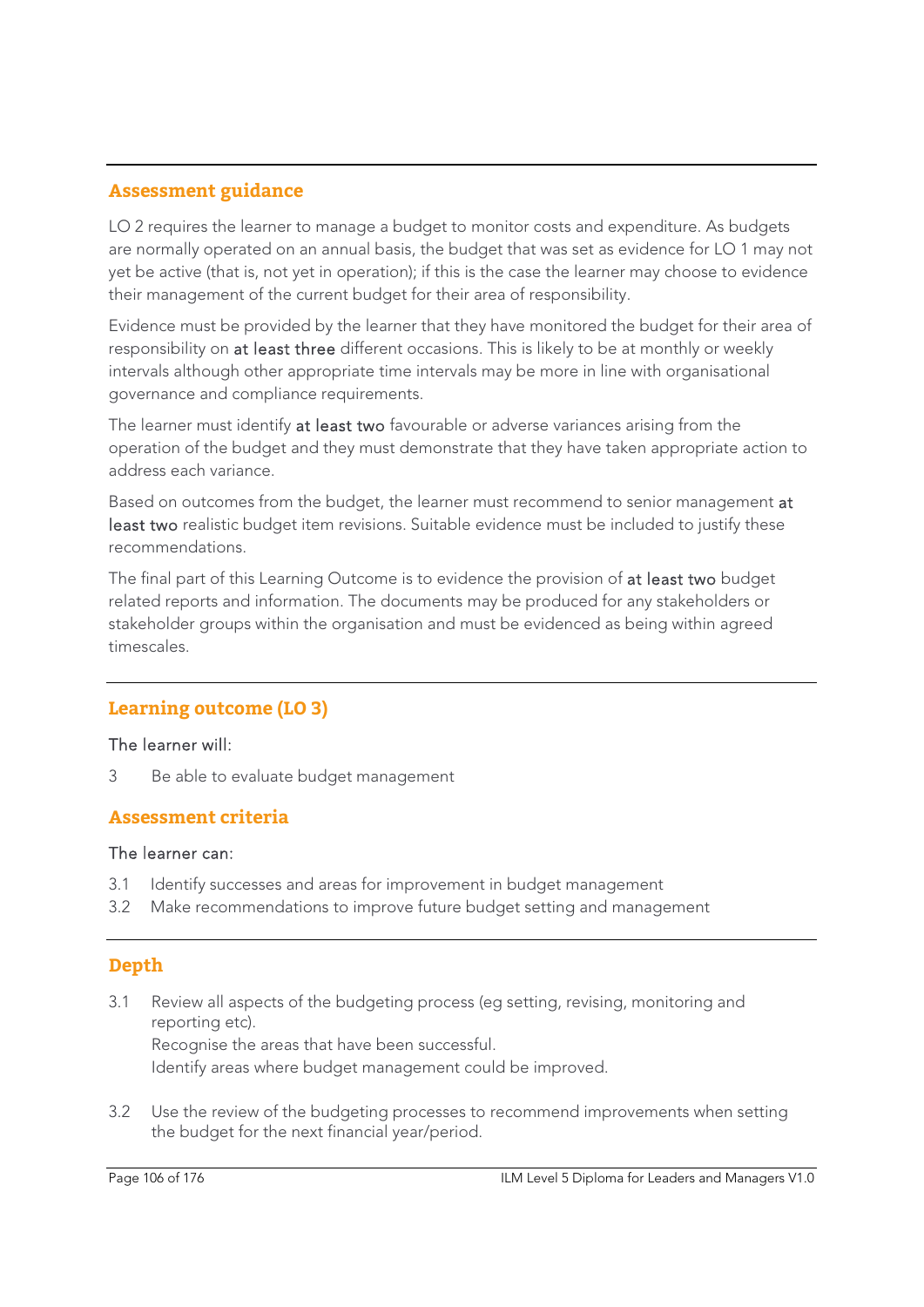Recommend improvements to the budget management processes in light of evaluation.

# **Assessment guidance**

For LO 3, the learner is required to use information from three or more sources to capture and share lessons learned from all aspects of the budget setting and management processes. Conclusions and recommendations must be made to improve future budget setting and management.

# **Assessment requirements**

Successful completion of this unit requires the learner to have responsibility for setting and managing a budget of sufficient size and complexity that is appropriate for the level and allows the learner to address all the assessment criteria for the unit.

This unit will be internally assessed through a Centre set and marked portfolio of evidence which is subject to internal and external verification.

To pass this unit the evidence that the learner presents for assessment must demonstrate that they have met the required standard specified in the learning outcomes and assessment criteria and the requirements of the Assessment Strategy. The unit will be assessed as pass/refer.

Learners are responsible for collecting evidence that addresses the assessment criteria. This includes the steps in the budget setting process and the subsequent monitoring of the budget. The same piece of evidence can be used to prove their skills across different assessment criteria and/or across different units. It is not necessary for learners to have each assessment criterion assessed with a separate piece of evidence.

The scope of the budget should reflect the organisational role and limits of authority of the learner and might typically be a departmental or a functional area budget.

As budgets are normally set at specific intervals determined by the organisation (usually on an annual basis), care must be taken to ensure there is sufficient opportunity to gather evidence within the timeframe of the qualification. Learners may use evidence from recent past budget activities providing they can demonstrate they had overall responsibility for the outcomes and that the evidence has currency.

It is highly recommended that this evidence be collated on an ongoing basis in a referenced portfolio that can be presented for internal and external verification once all assessment criteria have been addressed.

Evidence for this unit is likely to come from naturally occurring activities from the workplace and may include (but is not restricted to):

- Budgetary documents and products of the learner's work.
- Referenced sources of information.
- Personal statements and/or reflective accounts.
- Authentic statements/witness testimony.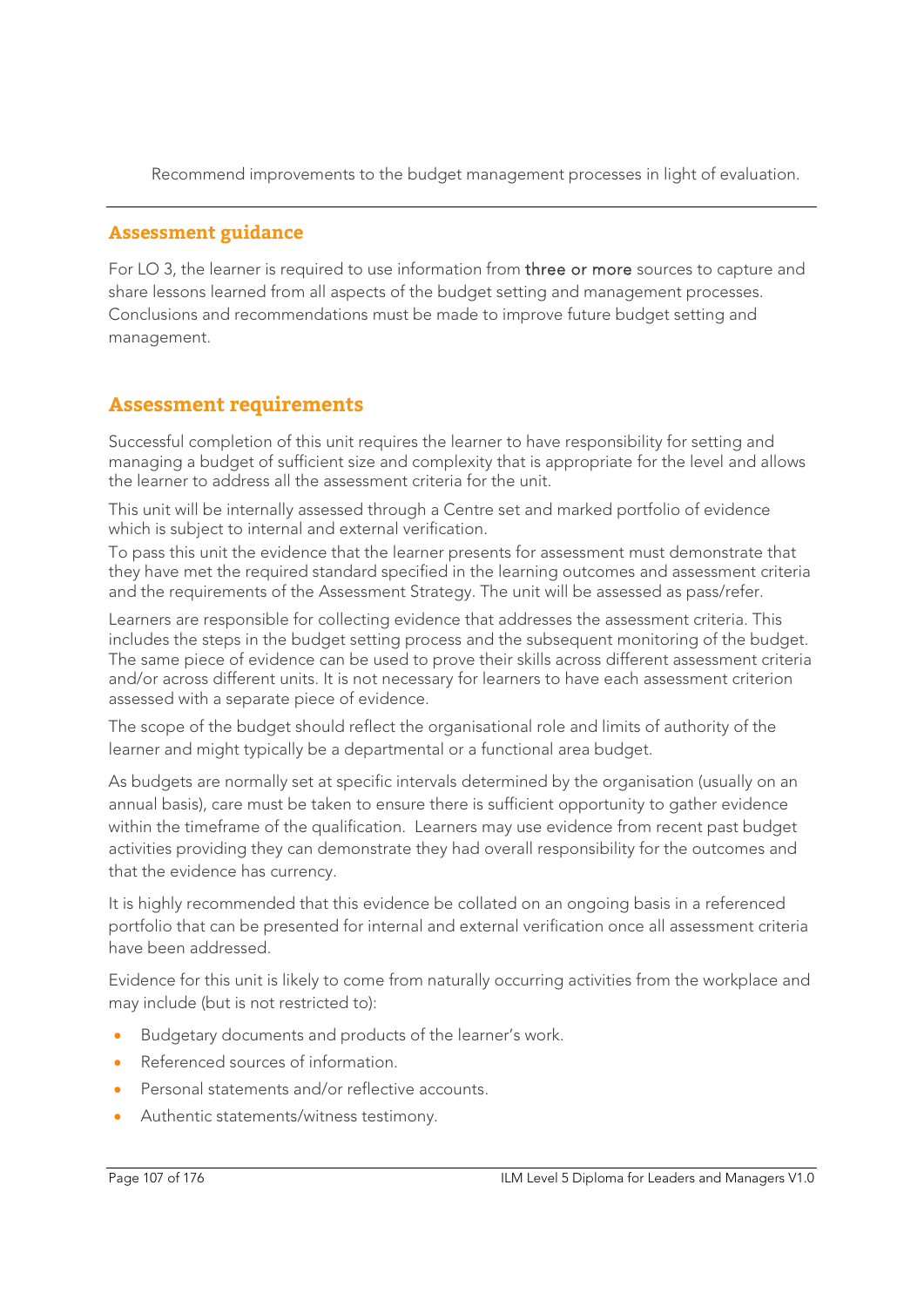- Written narrative to develop or explain evidence.
- **Meeting minutes.**
- Professional discussion.
- Reports.

Evidence is likely to be complex to reflect the level of the qualification and may meet all or part of two or more Learning Outcomes. For example, evidence for LO 1 will require the learner to set a realistic budget for their area of responsibility and produce appropriate documentation of the whole process from gathering information to the agreement of the budget with appropriate internal stakeholders.

Learners must carry the tasks out individually. Learners may carry out research and collect the information they want to use under unsupervised conditions.

# **Links to other units**

This section provides guidance on where links to other units may be found.

| Unit                                              | Learning outcome                                                                                          |
|---------------------------------------------------|-----------------------------------------------------------------------------------------------------------|
| <b>Building Relationships - Skills</b>            | LO 2 Be able to use negotiation and influencing skills                                                    |
|                                                   | LO 4 Be able to share good practice                                                                       |
| Communication - Skills                            | LO 1 Be able to communicate effectively                                                                   |
| <b>Operational Management -</b>                   | LO 1 Be able to create and deliver operational plans.                                                     |
| <b>Skills</b>                                     | LO 3 Be able to demonstrate commercial awareness.                                                         |
|                                                   | LO 4 Be able to produce management reports based on<br>the collation, analysis and interpretation of data |
| Project Management - Skills                       | LO1 Be able to plan a project                                                                             |
|                                                   | LO <sub>2</sub> Be able to manage a project                                                               |
|                                                   | LO3 Be able to evaluate the effectiveness of a project                                                    |
| Problem Solving and Decision<br>Making - Combined | LO 2 Be able to critically analyse and evaluate data to<br>solve problems and make decisions              |
| <b>Operational Management -</b><br>Knowledge      | LO 4 Understand the purpose of management reporting                                                       |
| Finance - Knowledge                               | LO 2 Know how to set a budget                                                                             |
|                                                   | LO 3 Know how to manage a budget                                                                          |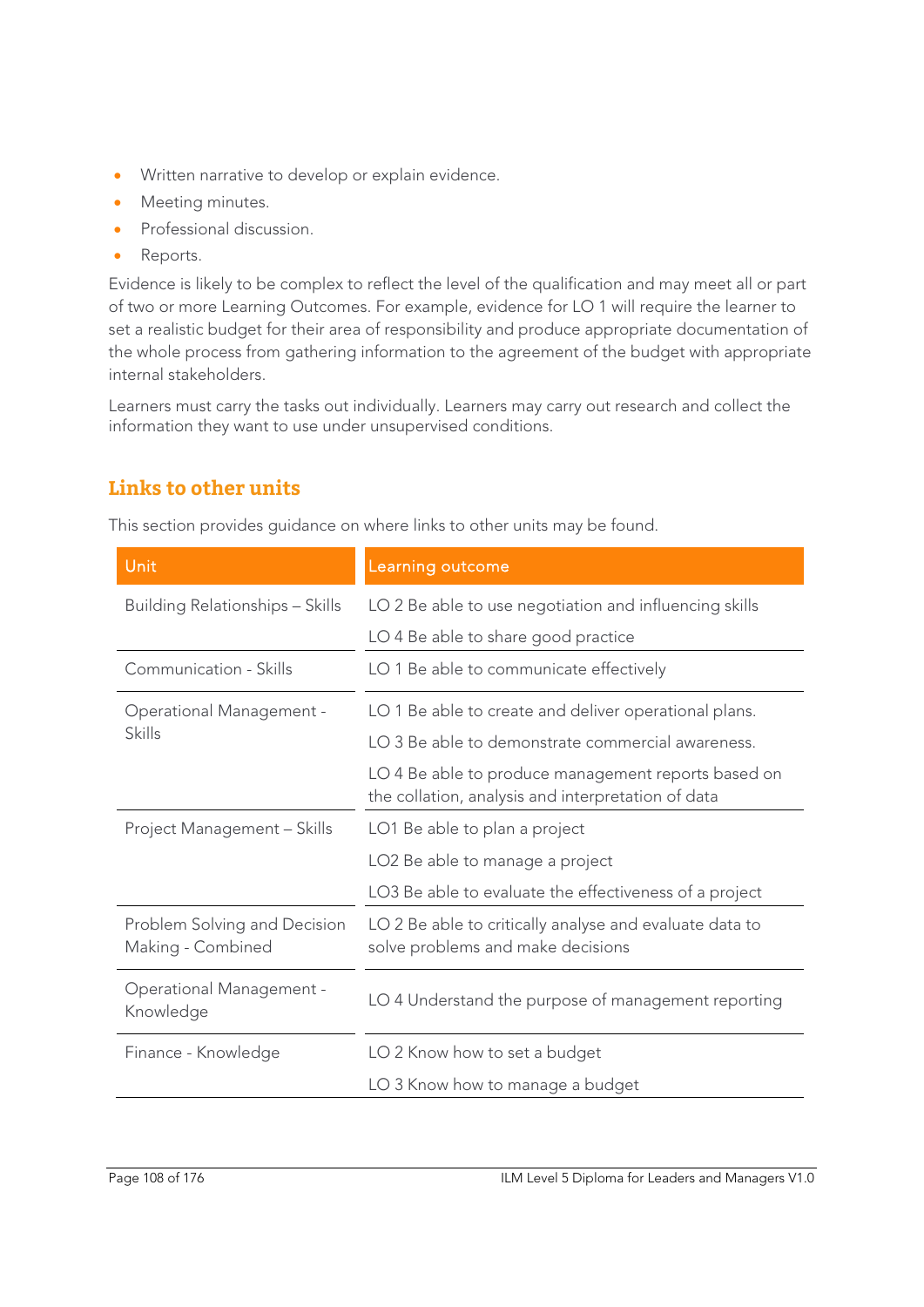# **Suggested learning resources**

ILM Workbook – Finance.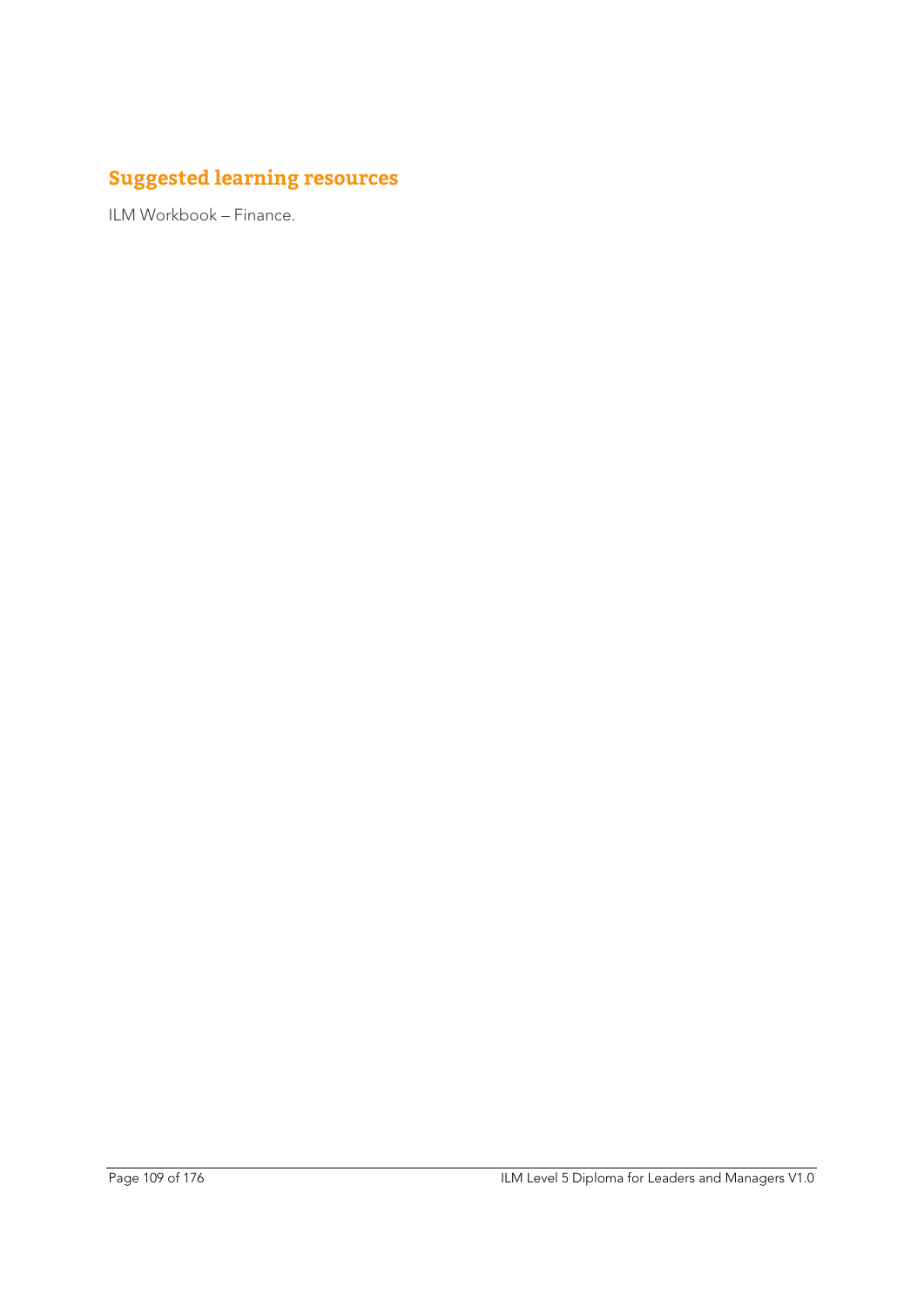# **Combined knowledge and skills units**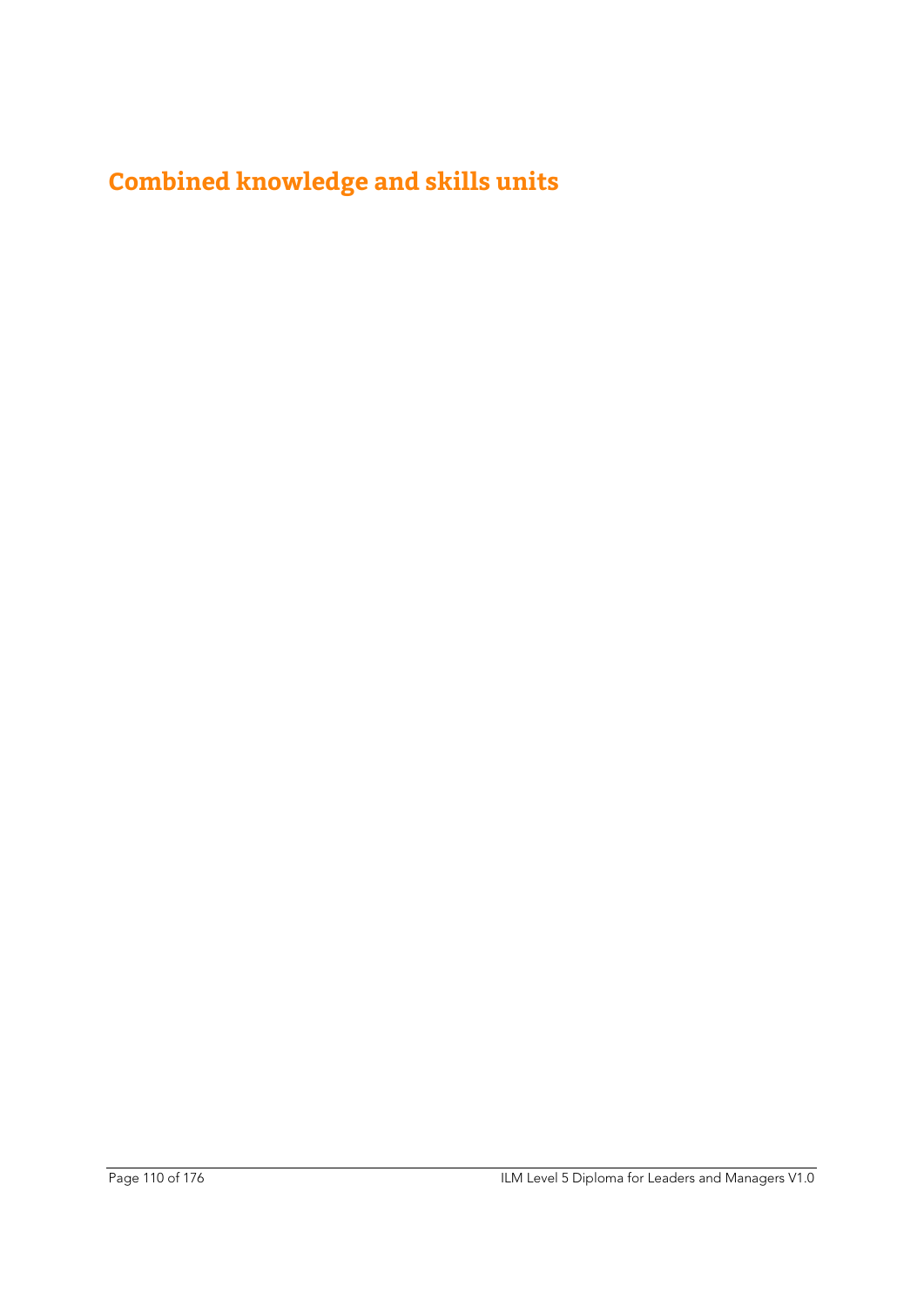# **Unit 513 Self-Awareness – Knowledge and Skills**

| UAN:            | L/615/5891                                                                                                                                                                              |
|-----------------|-----------------------------------------------------------------------------------------------------------------------------------------------------------------------------------------|
| Level:          | Level 5                                                                                                                                                                                 |
| Credit value:   | 3                                                                                                                                                                                       |
| GLH:            | 15                                                                                                                                                                                      |
| Relationship to | Maps to the Self-Awareness element of the Personal<br><b>Standard:</b> Effectiveness knowledge and skills section of the Apprenticeship<br>Standard for Operations/Departmental Manager |
| Unit aim:       | This unit will provide learners with the knowledge and skills to<br>self-reflect, understanding emotional intelligence and learning<br>styles                                           |

# **Learning outcome (LO 1)**

#### The learner will:

1 Understand own impact on others

### **Assessment criteria**

#### The learner can:

- 1.1 Explain the importance of being aware of own behaviour
- 1.2 Assess methods for gathering feedback on own behaviour
- 1.3 Evaluate how self-awareness can impact performance

### **Depth**

1.1 The definition of self-awareness, and how this can assist in developing knowledge of own behaviours.

How awareness of the potential impact of own behaviours on others can be used to improve working relationships.

How to identify personal emotional triggers and the likely behaviours associated with these.

- 1.2 The range of methods that can be used to gather feedback, such as:
	- Feedback from others observations and experiences of working relationship.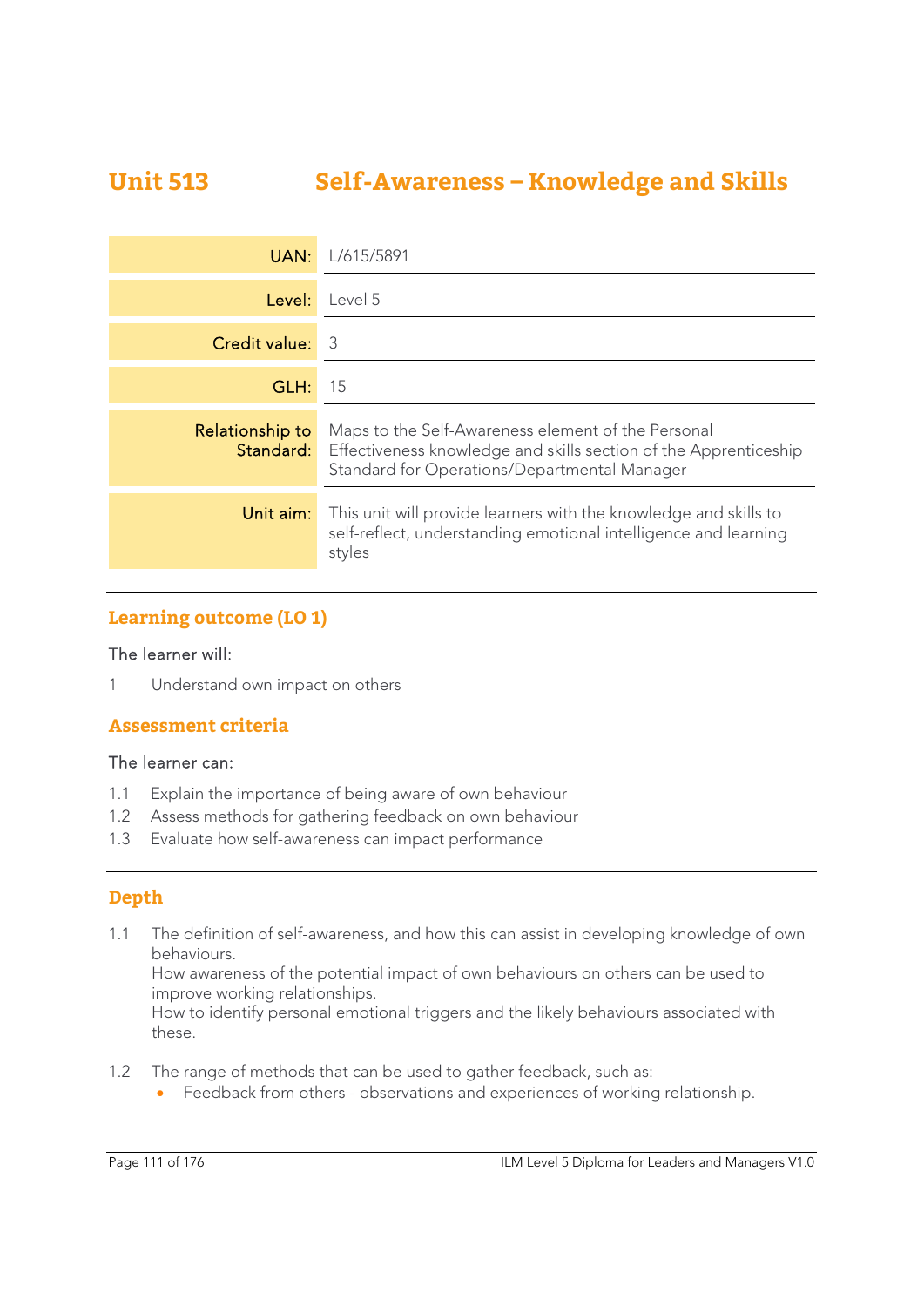- Coaching tools (eg Johari window, wheel of life, personal SWOT, self-awareness cards).
- Psychometric tools (eg ILM72, MTQ48, MBTI, VIA strengths, OPQ32 etc).
- Management tools (eg 360-degree feedback, engagement surveys).
- Unconscious bias tests (eg Implicit Association Test).
- Self-reflection techniques and tools (eg using a journal, listening to inner voice, mindfulness).
- 1.3 The link between self-awareness and improved performance (own and others). How to develop as a manager/leader through observation and self-reflection.

# **Assessment guidance**

To demonstrate competence for LO 1, the learner must ensure they explain the importance of being aware of own behaviour. This may cover the impact it can have on others and on working relationships.

They must then assess at least two methods of gathering feedback of their own behaviour. Ideally the learner should reflect methods used within the workplace.

Finally, they should evaluate how self-awareness can impact on the performance of others. They should ensure that there is an emphasis on impact.

Descriptions alone will not be sufficient to meet these final two assessment criteria.

# **Learning outcome (LO 2)**

#### The learner will:

2 Understand emotional intelligence

### **Assessment criteria**

#### The learner can:

- 2.1 Evaluate models of emotional intelligence
- 2.2 Explain why it is important for a leader to utilise emotional intelligence in the workplace

### **Depth**

2.1 Definitions and models/theories of emotional intelligence (eg Goleman, Salovey and Mayer, Petrides and Furnham).

How the models compare, and the key features of each.

How to measure emotional intelligence.

Features of emotional intelligence (eg inquiry, empathy, emotion regulation etc).

The strengths and weaknesses of emotional intelligence theories, including criticisms.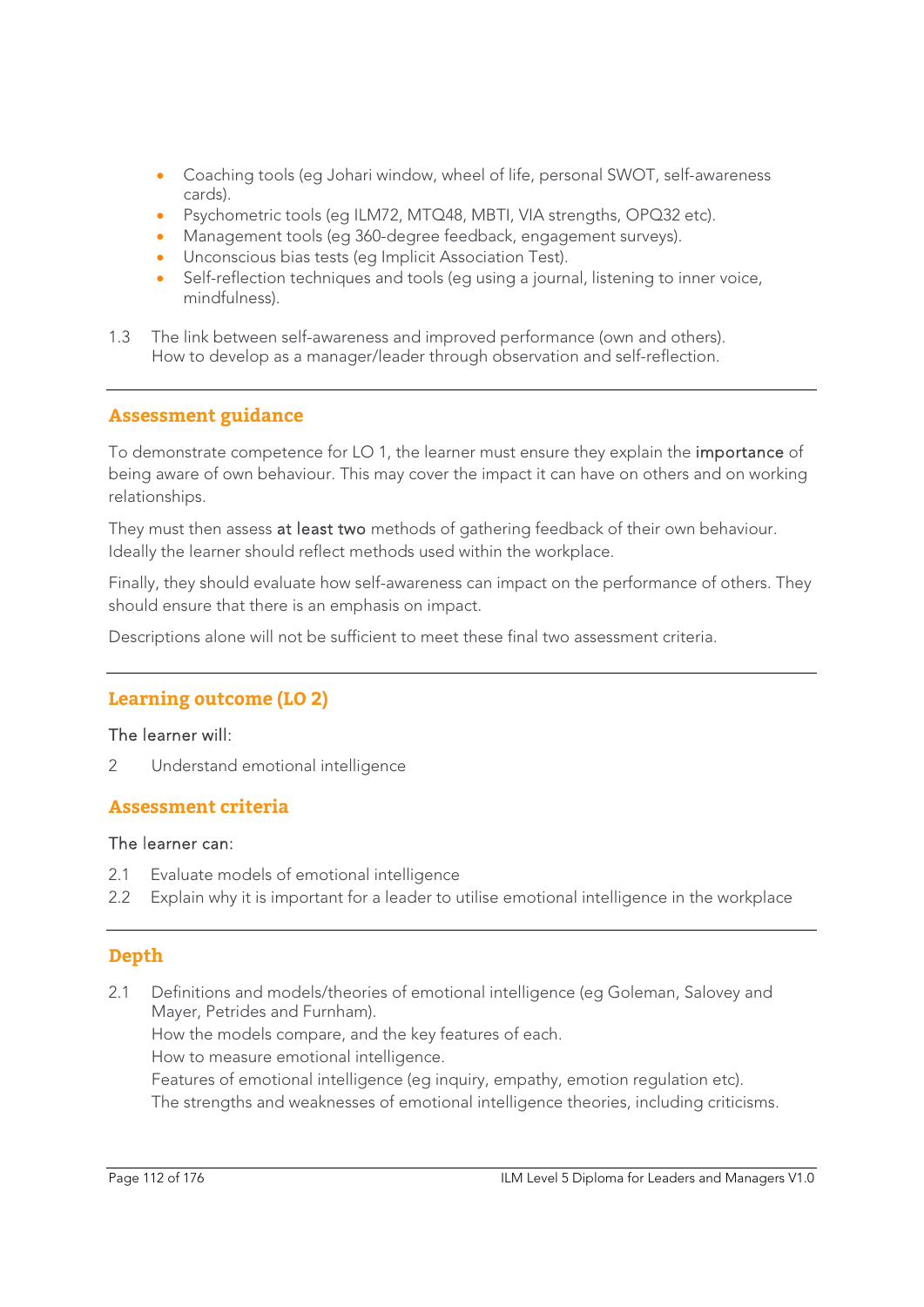2.2 How awareness of emotional intelligence can make leaders more effective in their role. The benefits of demonstrating emotional intelligence, and the potential impact on own and other performance.

 The reasons why emotional intelligence is particularly important when leading and managing others.

#### **Assessment guidance**

LO 2 requires the learner to evaluate at least two emotional intelligence models. This must reflect key features of the models and their strengths and weaknesses. The learner may link the models to their own workplace by way of example. It will not be sufficient to just describe the models. Finally they must explain why it is important for a leader to utilise emotional intelligence in the workplace.

#### **Learning outcome (LO 3)**

#### The learner will:

3 Understand different learning and behaviour styles

#### **Assessment criteria**

#### The learner can:

- 3.1 Evaluate different learning styles and their implications for learning and development in the workplace
- 3.2 Assess different behaviour styles and their implications in the workplace

### **Depth**

- 3.1 Learning styles and learning style theories, including Honey & Mumford, VARK, Gardner's Multiple intelligences, Feldman-Silverman etc. Criticism of learning styles and learning style theories, and an understanding of their strengths and limitations when used by individuals and organisations.
- 3.2 Behaviour styles theories and ideas (eg Merill's People Style Grid, Berne's Transactional Analysis etc).

 The tools and techniques that help to identify different individual behaviour styles. How individual behaviour styles differ within a team and the potential impact.

#### **Assessment guidance**

For LO 3, the learner must evaluate at least two learning styles and make a clear link to their implications for learning and development in the workplace. The learner must also assess at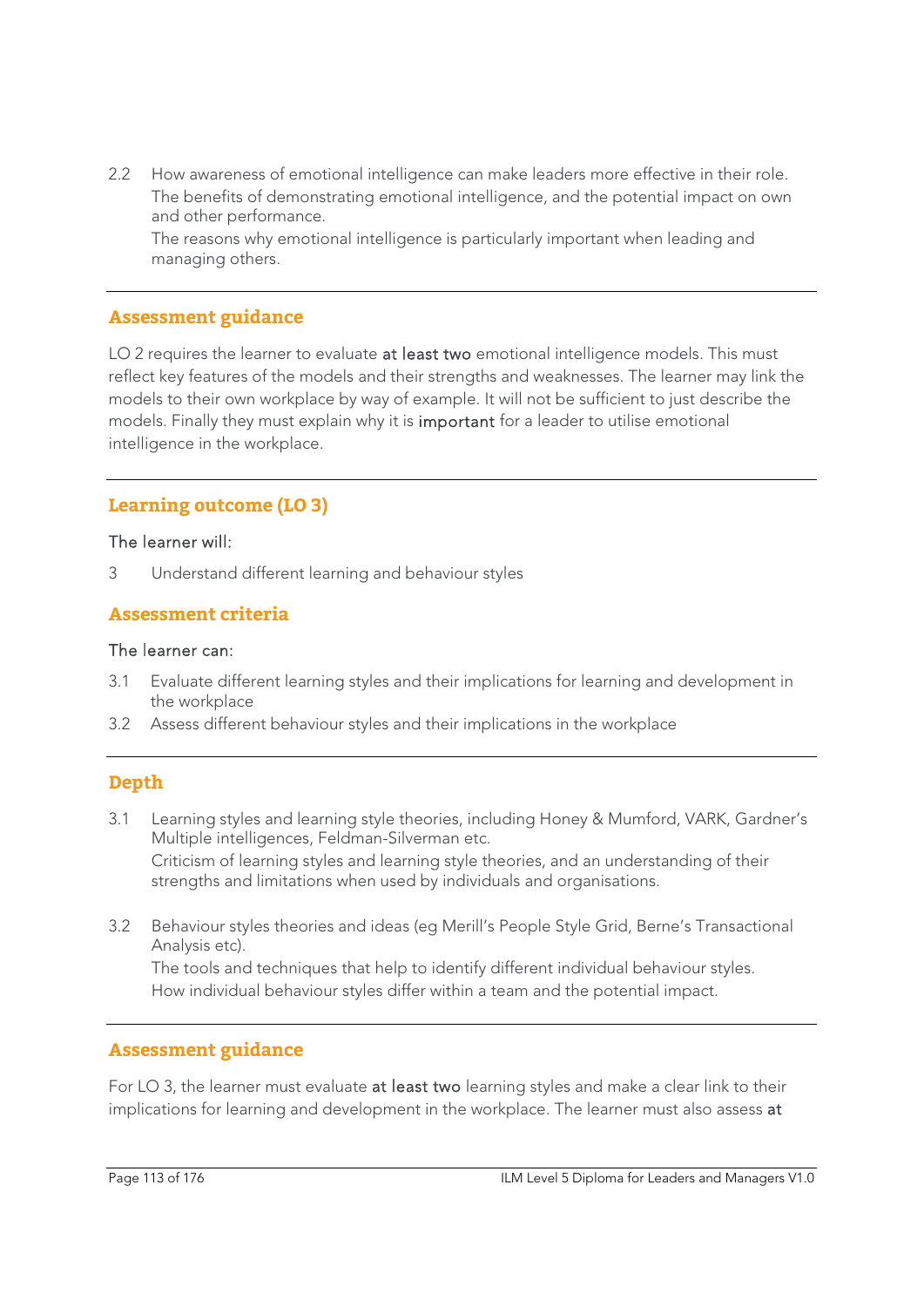least two different behaviour styles and make a clear link to their implications in the workplace. Description alone will not be sufficient for these criteria.

#### **Learning outcome (LO 4)**

#### The learner will:

4 Be able to reflect on own working style

# **Assessment criteria**

#### The learner can:

- 4.1 Evaluate own working style and its impact on others
- 4.2 Take steps to manage the risks posed by own working style

# **Depth**

4.1 Use a working styles questionnaire to gain greater awareness of own style. Review the outputs to clarify specific aspects of own ways of working/working styles (eg preferred style, dominant style).

The potential positive and negative impacts of personal working style on own team (individuals and group), other teams, stakeholders, and external relationships such as customers.

4.2 Consider the potential negative impacts of own working style on others, and identify associated risks.

Take action to mitigate the risks, and minimise the likelihood of these happening.

### **Assessment guidance**

LO 4 requires that the learner evaluates their own working style/ways of working, paying particular attention to its impact on others. They may wish to use examples from own practice in the workplace to demonstrate how their way of working impacts others. Evidence must be included that shows they have taken steps to manage at least two risks posed by this working style/approach to work.

### **Learning outcome (LO 5)**

#### The learner will:

5 Be able to reflect on own performance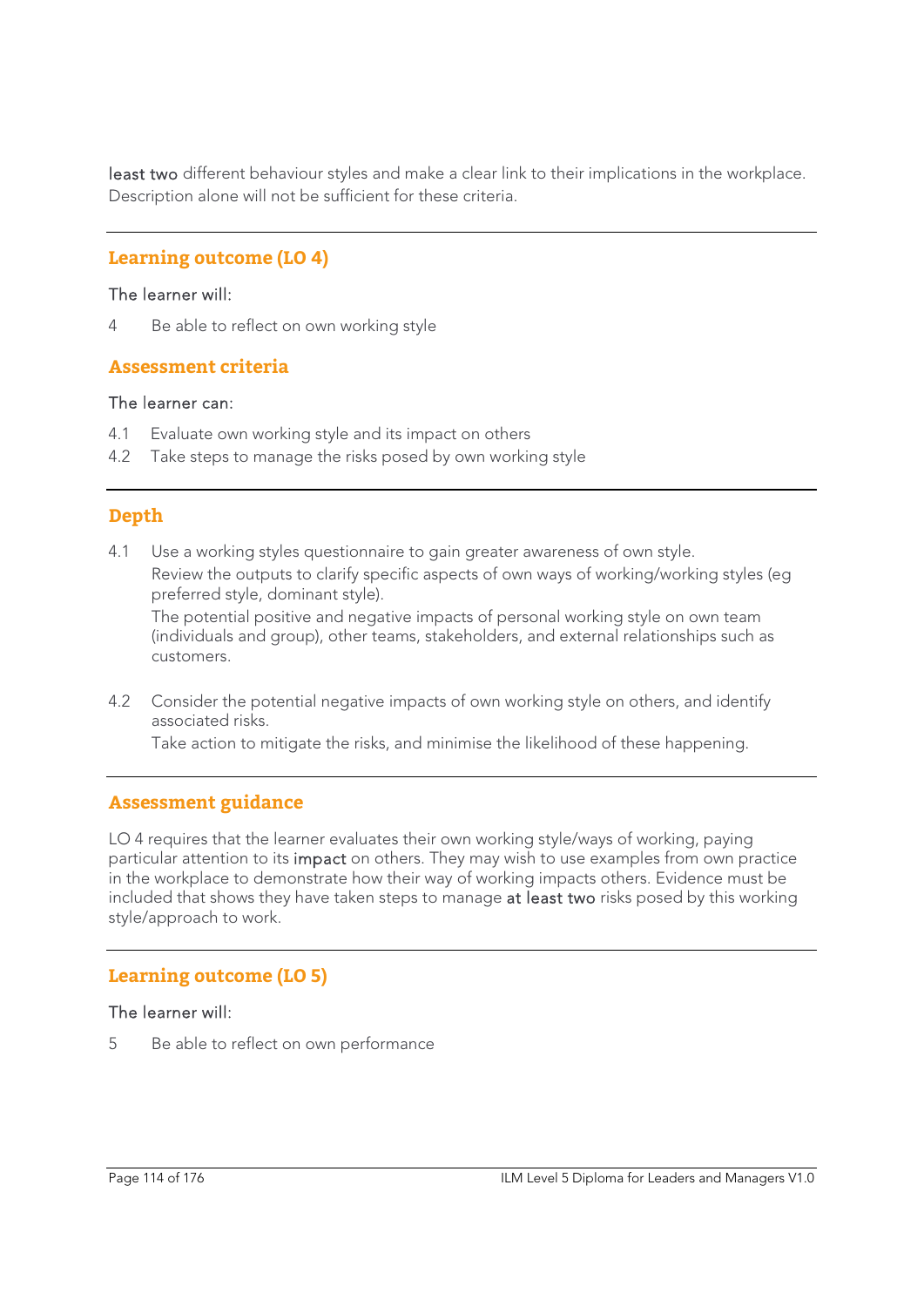# **Assessment criteria**

#### The learner can:

- 5.1 Review own performance, identifying strengths and areas for development
- 5.2 Devise a plan to address areas for development

# **Depth**

- 5.1 Self-assess own performance, using relevant criteria to provide a framework (eg organisational competencies). Reflect on self-assessment, also considering the feedback given by line manager, peers, own team, other relevant stakeholders and customers etc. Identify personal strengths, and continue to apply these strengths.
- 5.2 Produce a development plan that is based on the performance review, including:
	- New competencies to be learnt and put into practice.
	- Aspects that will be changed/adapted in light of the feedback.

Seek feedback as the plan is implemented, to ensure performance continually improves.

#### **Assessment guidance**

LO 5 requires the learner to gather feedback on own performance and review both strengths and weaknesses. Descriptions alone will not be sufficient. Based on this the learner should devise a plan to address at least two areas of development identified. The plan may follow the conventions of agreed documents in the workplace.

### **Learning outcome (LO 6)**

#### The learner will:

6 Be able to plan activities based on learning styles

#### **Assessment criteria**

#### The learner can:

- 6.1 Identify learning styles of self and team
- 6.2 Plan development activities to suit learning styles of self and team.

### **Depth**

6.1 The tools and techniques that help to identify different individual learning styles and preferences.

 How individual learning preferences within a team may differ, and the impact this may have.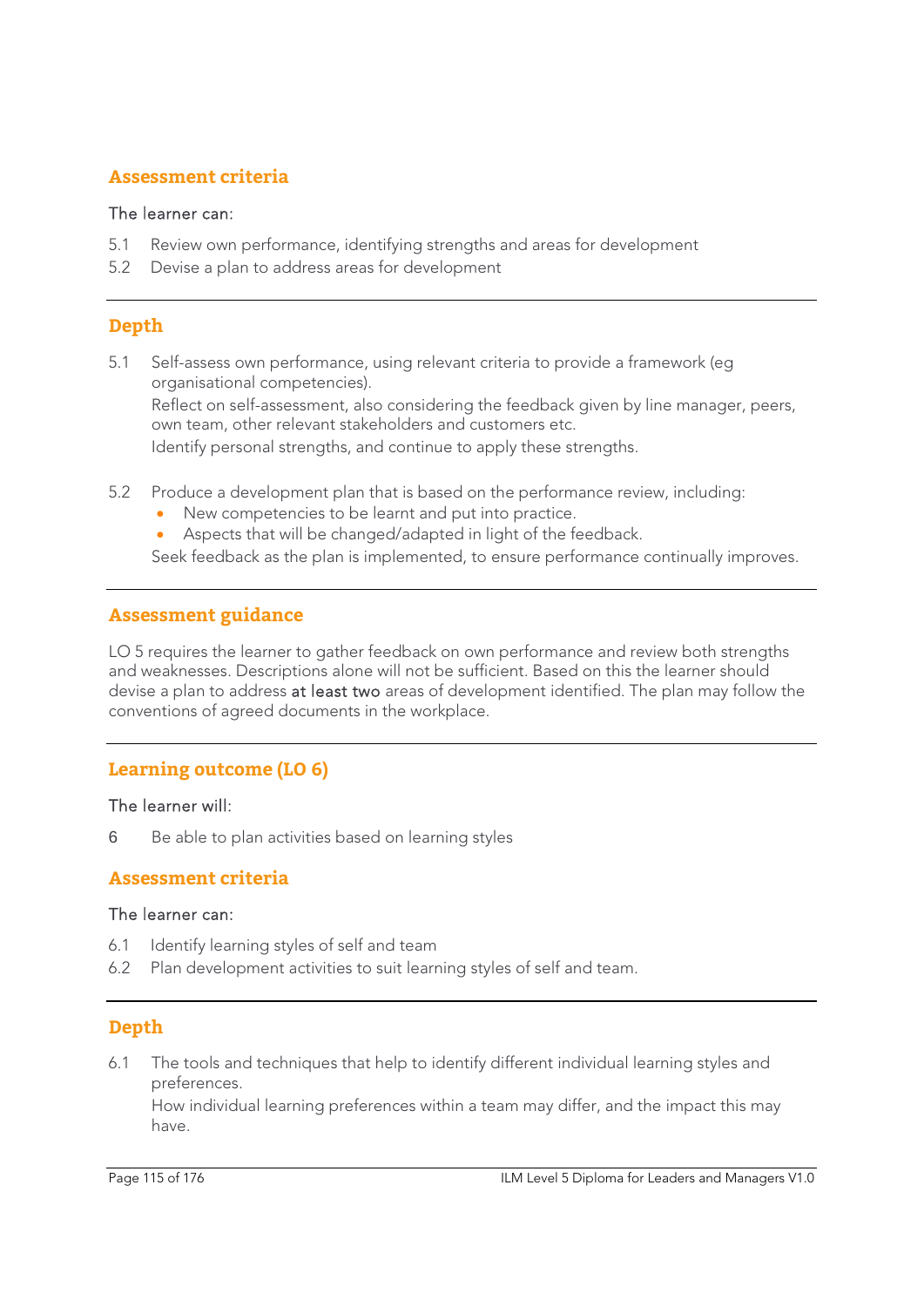6.2 How to match different learning preferences to the range of organisational learning and development opportunities available.

#### **Assessment guidance**

LO 6 requires the learner to identify the learning style of themselves and at least two members of their team. Finally, the learner should produce a development plan for themselves and at least two members of their team (identified above) that clearly suits their learning styles. The plan may follow the conventions of agreed documents in the workplace.

# **Assessment requirements**

Successful completion of this unit requires the learner to have an in depth understanding of self-reflection, emotional intelligence and learning styles.

This unit will be internally assessed through a Centre set and marked portfolio of evidence and a mandatory professional discussion which are both subject to internal and external verification.

To pass this unit the evidence that the learner presents for assessment must demonstrate that they have met the required standard specified in the learning outcomes and assessment criteria and the requirements of the Assessment Strategy. The unit will be assessed as pass/refer.

Learners are responsible for collecting evidence that addresses the assessment criteria. The same piece of evidence can be used to prove their skills across different assessment criteria and/or across different units. It is not necessary for learners to have each assessment criterion assessed with a separate piece of evidence.

It is highly recommended that this evidence be collated on an ongoing basis in a referenced portfolio that can be presented for internal and external verification once all assessment criteria have been addressed.

A professional discussion must be used as an assessment method within this unit. Assessors should determine the proportion of the assessment criteria that will be achieved through the professional discussion.

The discussion should be formally recorded by the assessor and referenced to the assessment criteria. Note should be taken of the Professional Discussion guidance in Appendix 2. The professional discussion will be used by the assessor to touch on assessment criteria across the unit and will be used to:

- Address any gaps in existing evidence.
- Authenticate knowledge and skills shown.
- Confirm understanding.
- Explore and expand ideas.

Evidence for this unit is likely to come from naturally occurring activities from the workplace and may include (but is not restricted to):

- Products from the learner's work.
- Outcomes from oral or written questioning.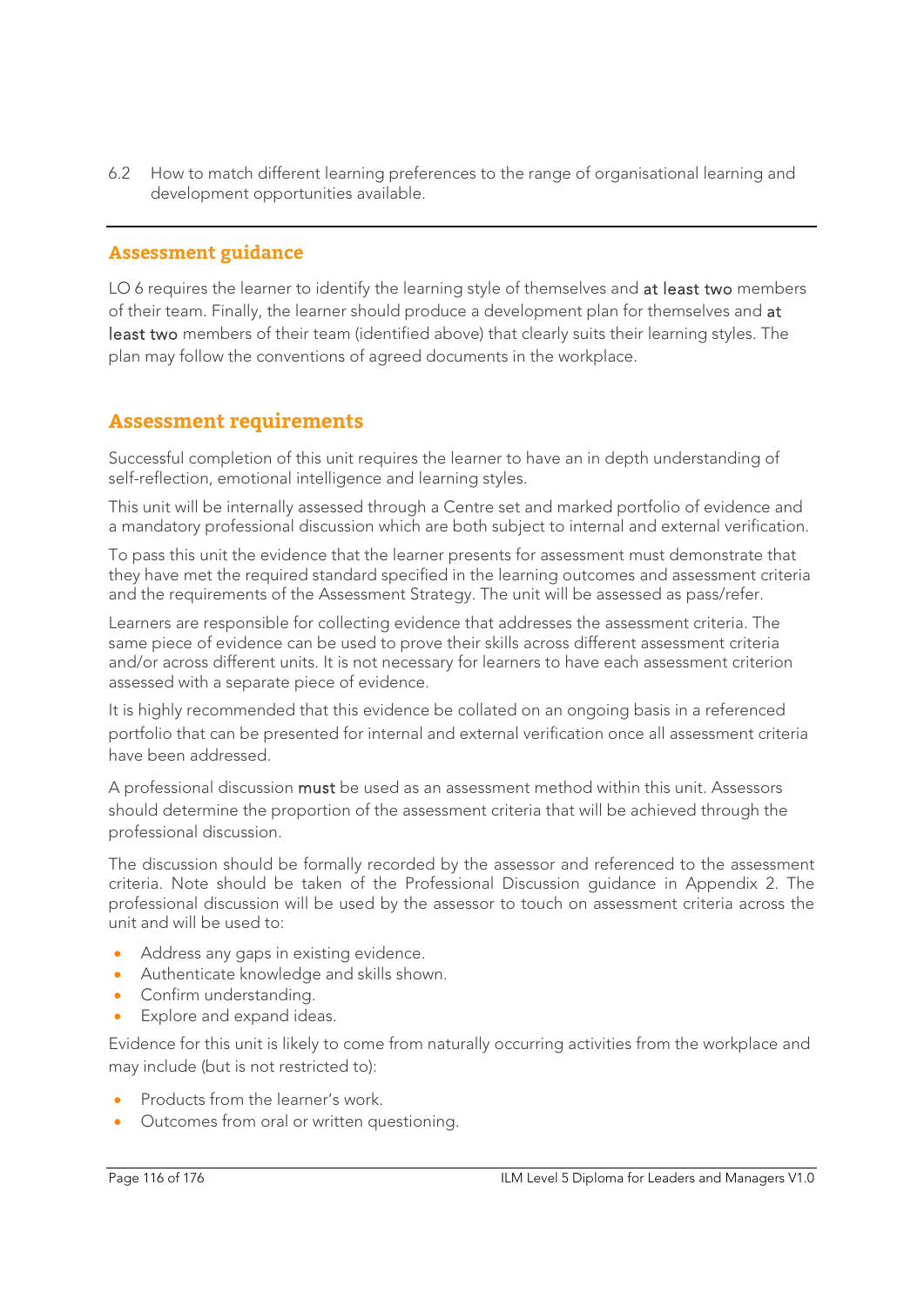- Personal statements and/or reflective accounts.
- Authentic statements/witness testimony.
- Written narrative to develop or explain evidence.
- Reports and plans.
- **•** Professional discussion mandatory.

Evidence is likely to be complex to reflect the level of the qualification and may meet all or part of two or more Learning Outcomes. For example, LO 1, 2 and 3 requires knowledge to be shown so the evidence submitted must reflect this (eg written reports, professional discussion). LO 4 may include work products such as questionnaires, written reports, personal reflections, professional discussion. LO 5 may include assessments, development plans and professional discussions.

Learners must carry the tasks out individually. Learners may carry out independent research and collect the information they want to use under unsupervised conditions.

# **Links to other units**

This section provides guidance on where links to other units may be found.

| <b>Unit</b>                            | Learning outcome                                                       |
|----------------------------------------|------------------------------------------------------------------------|
| Managing People - Skills               | LO 1 Be able to manage performance within a team                       |
|                                        | LO 2 Be able to recognise and challenge talent                         |
|                                        | LO 3 Be able to effectively delegate work                              |
| <b>Building Relationships - Skills</b> | LO 1 Be able to build trust with internal and external<br>stakeholders |
|                                        | LO 4 Be able to identify and share good practice                       |
| Leading People - Skills                | LO 2 Be able to improve individuals performance in the<br>workplace    |
| Management of Self -                   | LO 3 Know how to plan own personal development                         |
| Combined                               | LO 5 Be able to create a personal development plan                     |

# **Suggested learning resources**

ILM Workbook – Self-Awareness.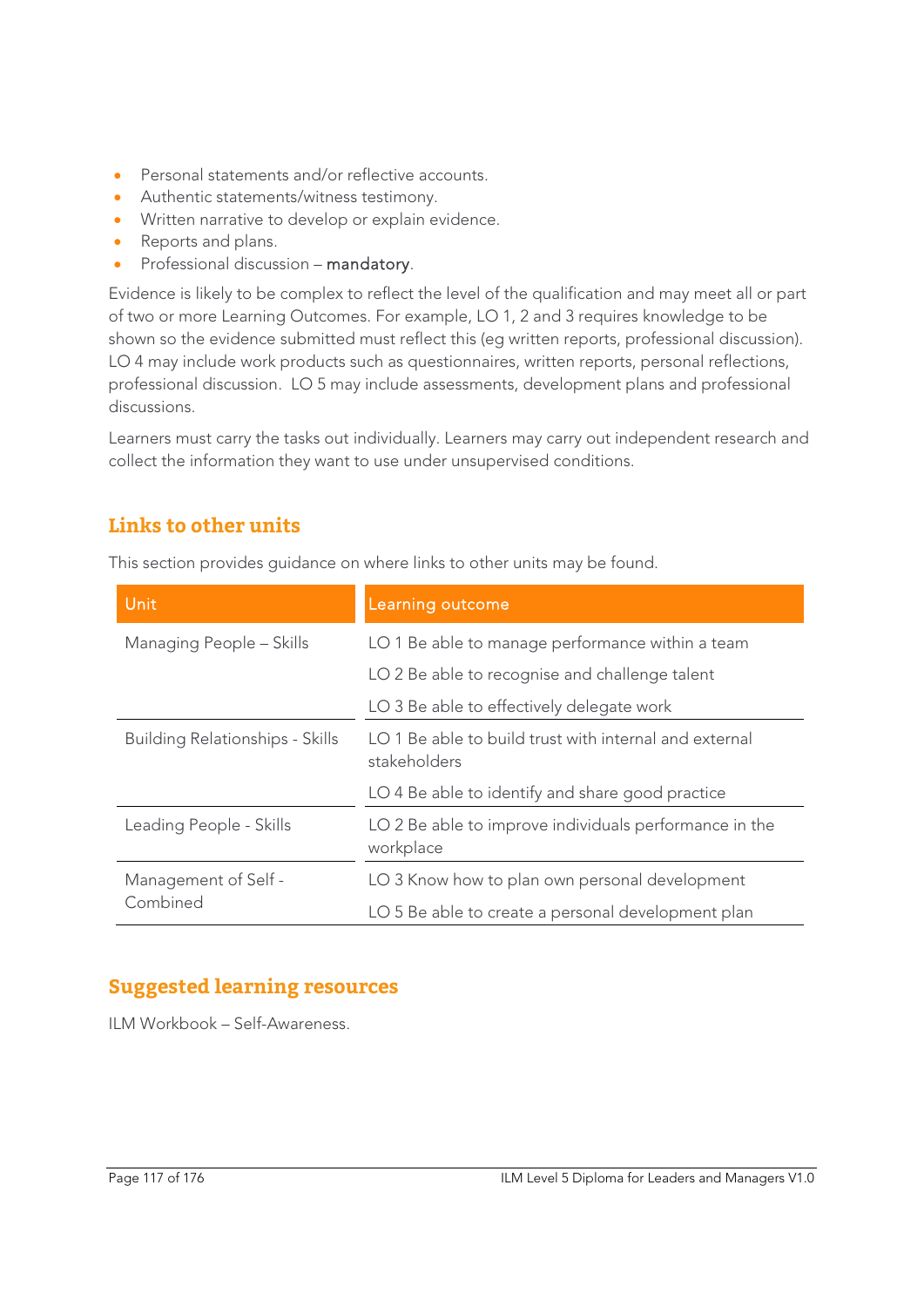# **Unit 400 Management of Self – Knowledge and Skills**

| UAN:            | R/615/5892                                                                                                                                                                                  |
|-----------------|---------------------------------------------------------------------------------------------------------------------------------------------------------------------------------------------|
| Level:          | l evel 4                                                                                                                                                                                    |
| Credit value:   | - 3                                                                                                                                                                                         |
| GLH:            | 15                                                                                                                                                                                          |
| Relationship to | Maps to the Management of Self element of the Personal<br><b>Standard:</b> Effectiveness knowledge and skills section of the Apprenticeship<br>Standard for Operations/Departmental Manager |
| Unit aim:       | This unit will provide learners with the knowledge and skills to<br>manage their time and plan their personal development                                                                   |

# **Learning outcome (LO 1)**

#### The learner will:

1 Understand different approaches to planning own workload

### **Assessment criteria**

#### The learner can:

1.1 Evaluate different approaches to planning workload, including how they can be used to help manage multiple tasks

#### **Depth**

1.1 The sources of information that are used for workload planning (eg operational plans, personal objectives, sales forecasts etc). How to schedule activities for multiple tasks to avoid diary conflicts. The different ways that workload can be planned, using formal and informal methods. How different types of activity may be planned differently (eg routine daily work, special projects etc).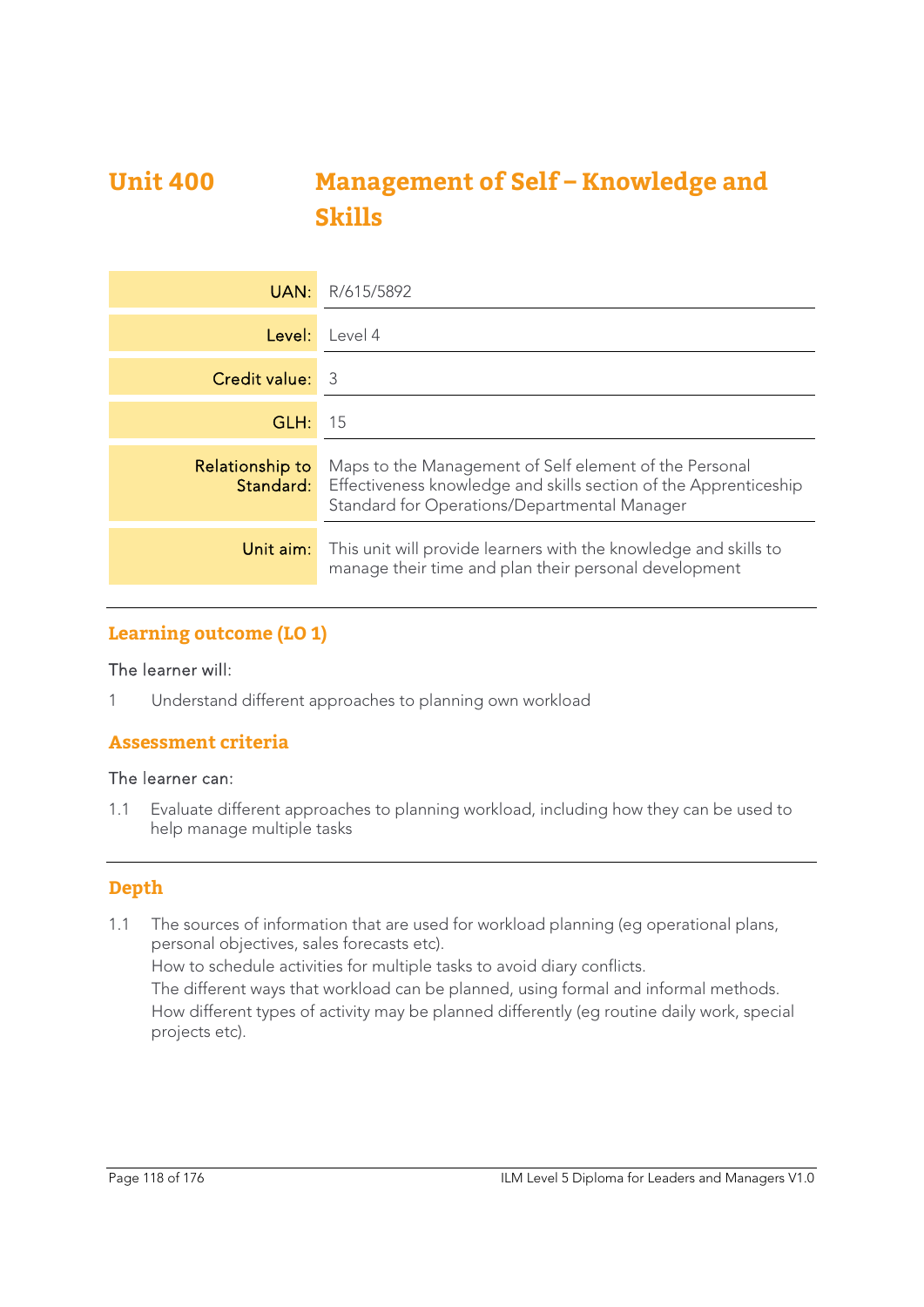### **Assessment guidance**

To demonstrate competence for LO 1, the learner must evaluate at least two different approaches to planning their own workload. This must include how the planning approaches can be used to help manage multiple tasks. It will not be sufficient to describe different planning approaches.

#### **Learning outcome (LO 2)**

#### The learner will:

2 Understand time management techniques and tools

#### **Assessment criteria**

#### The learner can:

- 2.1 Assess time management techniques and tools that can be used in the workplace
- 2.2 Evaluate methods of prioritising activities

#### **Depth**

- 2.1 How effective time management can benefit self and team.
	- The range of time management techniques that can be used, such as:
		- **Eisenhower grid (urgent/important matrix).**
		- Lakeins ABC.
		- 4 Ds of time Management (do, delay, drop, delegate).
		- Delegation.

How time management techniques compare, and the factors that influence choice (eg personal style, organisational culture etc).

2.2 The factors to consider when prioritising own work tasks and the criteria for making prioritisation decisions (eg assessing value, estimating effort, needs of stakeholders etc).

#### **Assessment guidance**

LO 2 requires the learner to assess at least two time management techniques and tools that can be used in the workplace and may include factors that would influence the choice of technique. In this instance, techniques and tools are deemed to have the same meaning.

In addition, learners must evaluate at least two methods of prioritising activities. This may include factors to consider and criteria for making decisions. Descriptions alone will not be sufficient to meet these assessment criteria.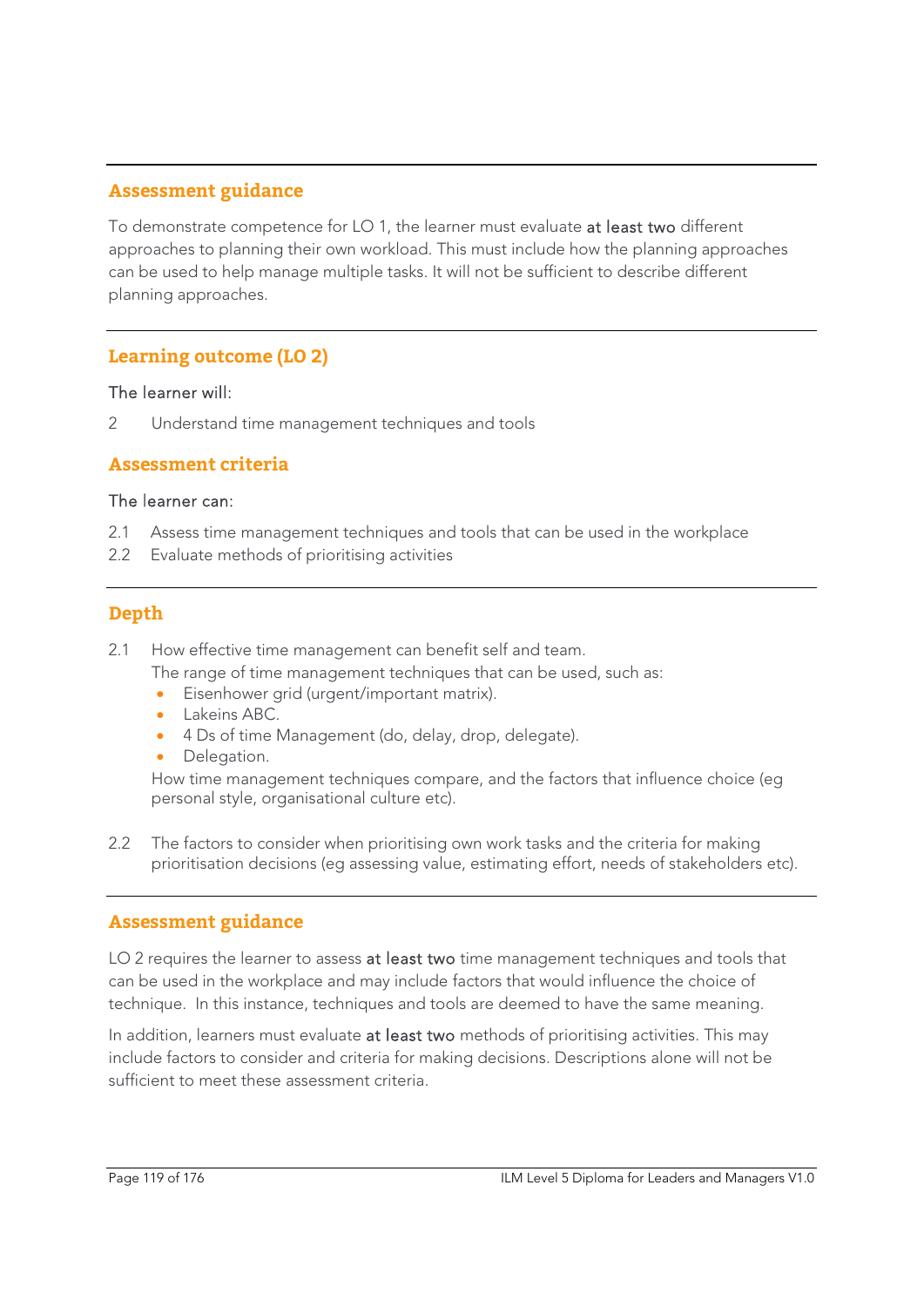# **Learning outcome (LO 3)**

#### The learner will:

3 Know how to plan own personal development

#### **Assessment criteria**

#### The learner can:

- 3.1 Explain the purpose and components of a personal development plan
- 3.2 Evaluate a range of methods for personal development

### **Depth**

- 3.1 The reasons why planning own personal development is important. The personal development cycle and the stages involved in development planning. What should be included in a personal development plan to help measure and track progress and achievements.
- 3.2 The range of methods available to support personal development:
	- Formal (eg mentoring, coaching, training courses, work shadowing, online learning etc).
	- Informal (eg reading journals and articles, attending conferences, networking etc).

 The methods that are available within the organisation and how to access these. The methods that are best suited to personal learning styles and preferences.

#### **Assessment guidance**

For LO 3, the learner must explain **both** the purpose and the components of a personal development plan. Ideally, this should relate to the requirements of own workplace.

Next, the learner must evaluate at least three methods of personal development. This may include the range of methods available in the learner's workplace and which are best suited to particular circumstances. A description of methods of personal development will not be sufficient for this criterion.

### **Learning outcome (LO 4)**

#### The learner will:

4 Be able to use time management and prioritisation techniques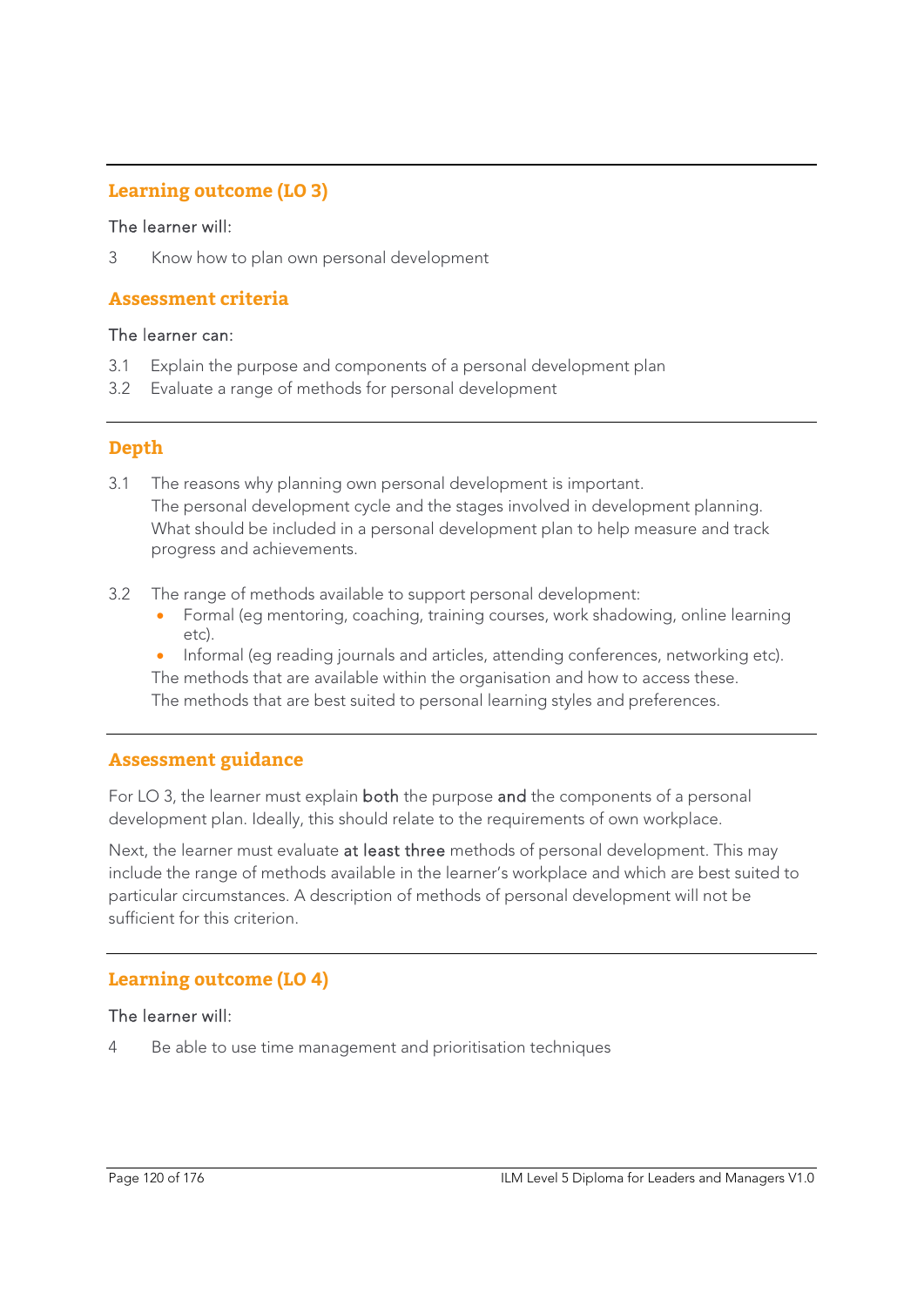# **Assessment criteria**

#### The learner can:

- 4.1 Plan own workload to achieve operational objectives
- 4.2 Implement time management and prioritisation techniques to effectively manage tasks and workload
- 4.3 Review time management and prioritisation of activities, identifying any potential improvements

# **Depth**

4.1 Use time management techniques and operational objectives to create a plan for own work tasks and activities.

Schedule diary activities to establish realistic timescales for achievement.

4.2 Apply time management techniques to manage own workload and schedule activities in diary.

 Complete a time log to identify interruptions and unproductive activities that waste time. Take actions to manage time more efficiently (eg protect planned diary time, create 'to do' list, manage emails/calls in scheduled bursts, switch off ICT notifications etc). Adapt and revise work plans to meet changing demands.

4.3 Consider own use of time management and work prioritisation techniques. The impact of the techniques on own well-being.

Identify the techniques that are best suited to personal style, and how to continue applying these.

The situations where time management/work prioritisation was ineffective and the consequences on self and colleagues.

Actions that will be taken to improve time management and prioritisation in the future.

### **Assessment guidance**

LO 4 requires that the learner evidences the production of a plan for their own workload that clearly links to operational objectives. The format of the plan may follow the format and conventions agreed with the workplace but the actions must be specific and include timescale for completion.

Next they must implement at least two time management and/or prioritisation techniques over a period of time relevant to the workplace requirements and the objectives agreed. A review should then be conducted with any potential improvements in the use of the time management and/or prioritisation techniques identified.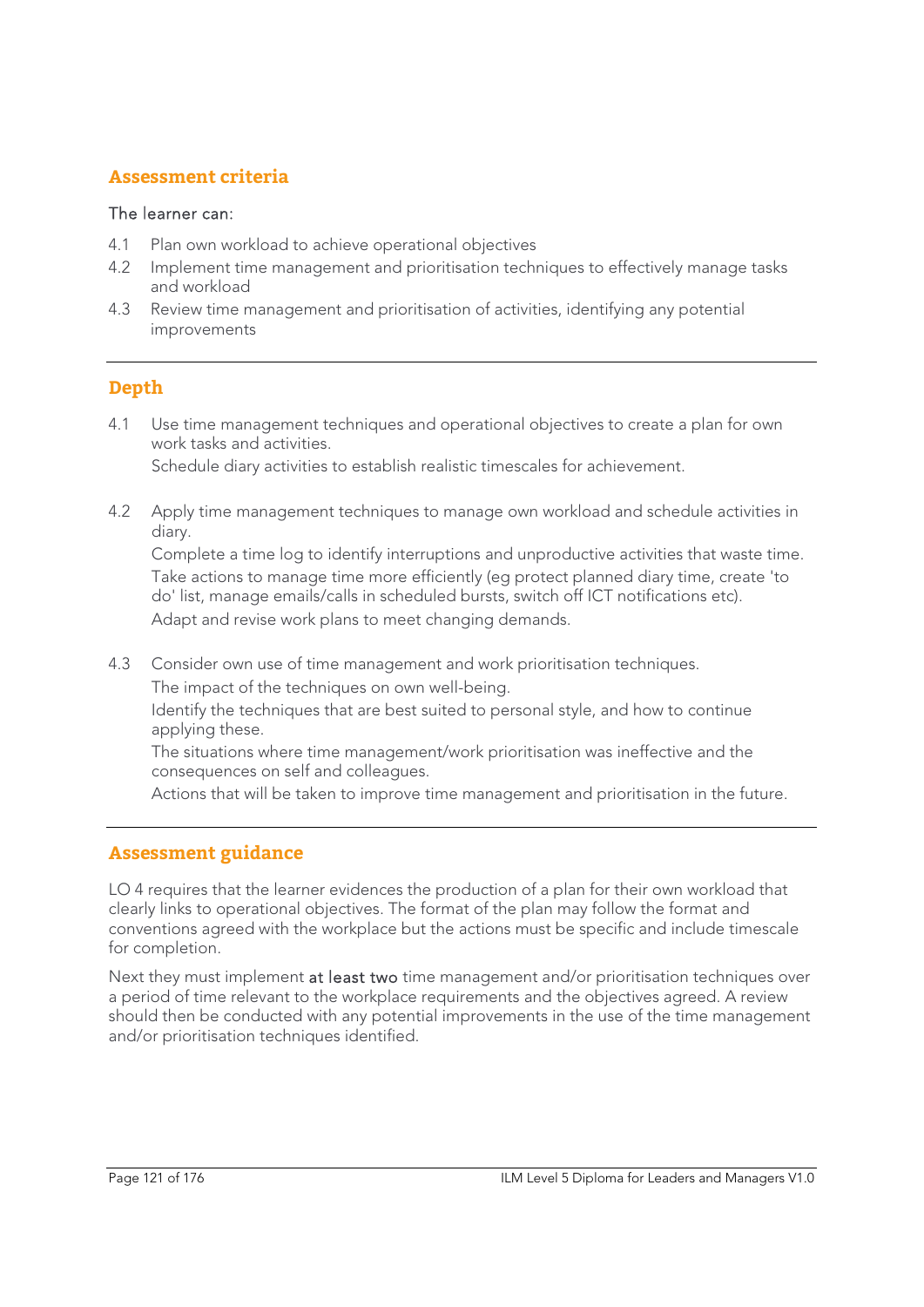# **Learning outcome (LO 5)**

#### The learner will:

5 Be able to create a personal development plan

#### **Assessment criteria**

#### The learner can:

- 5.1 Assess own career goals and business needs to identify areas for personal development
- 5.2 Evaluate personal development opportunities for the long, medium and short term
- 5.3 Create and negotiate a personal development plan
- 5.4 Monitor ongoing progress toward and achievement of personal development goals
- 5.5 Critically review how learning and development has been applied to improve own performance

# **Depth**

- 5.1 Create a framework to define the competencies (knowledge, skills, behaviours) required to meet business needs and future career goals. Use relevant sources of information to understand requirements (eg job descriptions, organisational competencies, good practice guides etc). Measure own current performance using the competencies, and identify/prioritise gaps.
- 5.2 Define own short, medium and long-term career and lifestyle aspirations. The development opportunities available within the organisation, and how these match with own aspirations.
- 5.3 Draft a personal development plan based on career aspirations that is clearly linked to organisational objectives. Discuss and agree own personal development plan with line manager and other relevant colleagues (eg Learning and Development team, Talent Manager).
- 5.4 Review and update personal development plan on a regular basis. Create and maintain a professional development log to record the formal/informal learning and development opportunities undertaken.
- 5.5 How learning has been applied in the workplace, and the benefits to self, team and the organisation. Use a range of methods to measure changes in skills, knowledge and behaviours levels (eg feedback from manager and colleagues, assessment against organisational competencies, diagnostic tests etc).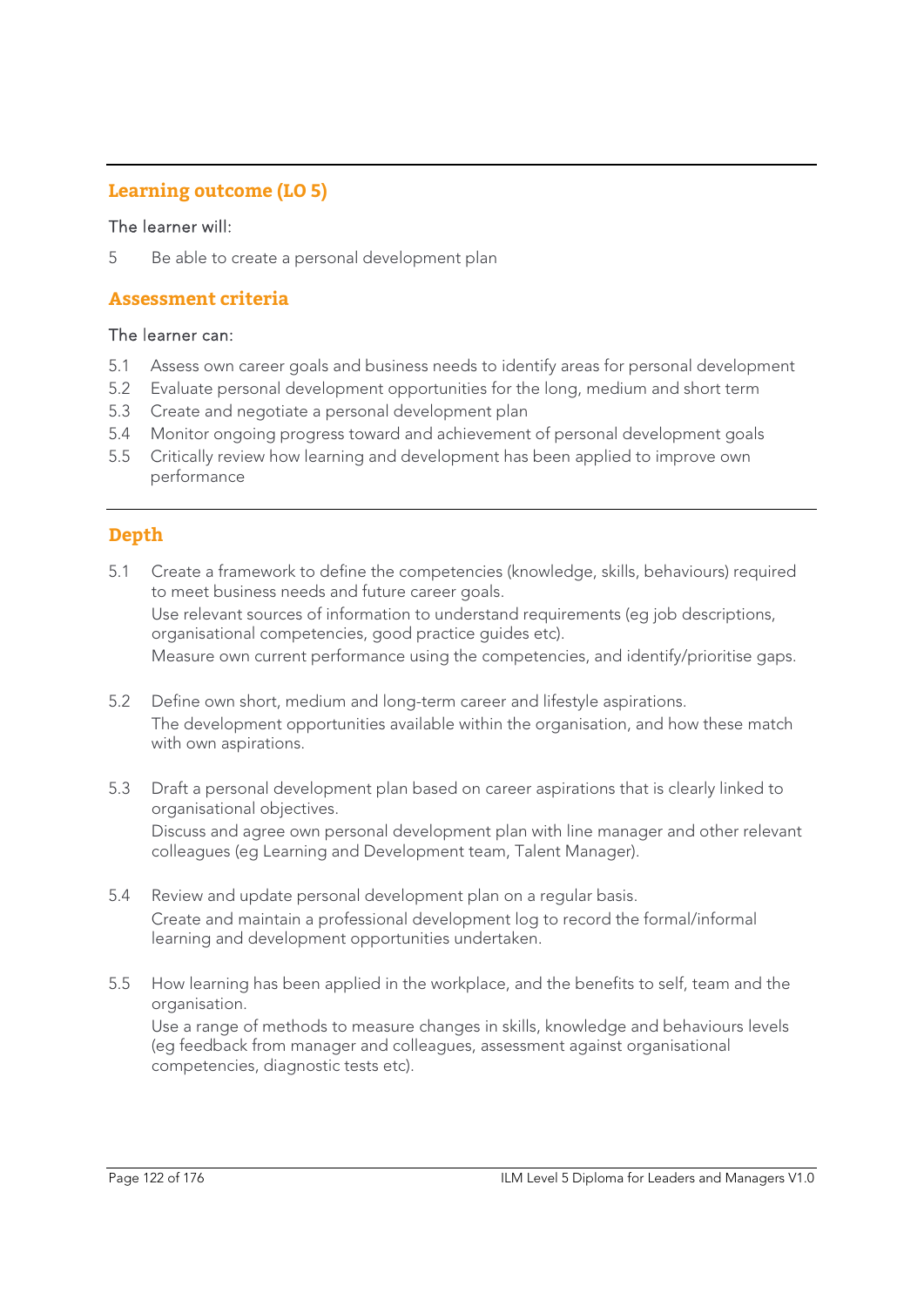# **Assessment guidance**

LO 5 requires the learner to complete activities relating to their personal development. Own career goals and business needs must be assessed to identify areas for personal development. Areas identified and assessed must then be evaluated for the long, medium and short term. Descriptions will not be sufficient for these two criteria.

The learner must then create a personal development plan which may follow the format agreed within their own workplace. There must be evidence that this has been negotiated and agreed with a line manager and at least one other relevant stakeholder.

Finally, there must be evidence that the learner has monitored their own progress and critically reviewed how the development has been applied to improve own performance.

In order to meet the requirements of this outcome, it is recommended that the development plan includes a number of activities and that the review of progress reflects development over a period of time. This is likely to follow the review process timetable already in place within own workplace.

# **Assessment requirements**

Successful completion of this unit requires the learner to have an in depth understanding of planning personal development, time management and prioritisation.

This unit will be internally assessed through a Centre set and marked portfolio of evidence and a mandatory professional discussion which are both subject to internal and external verification.

To pass this unit the evidence that the learner presents for assessment must demonstrate that they have met the required standard specified in the learning outcomes and assessment criteria and the requirements of the Assessment Strategy. The unit will be assessed as pass/refer.

Learners are responsible for collecting evidence that addresses the assessment criteria. The same piece of evidence can be used to prove their skills across different assessment criteria and/or across different units. It is not necessary for learners to have each assessment criterion assessed with a separate piece of evidence.

It is highly recommended that this evidence be collated on an ongoing basis in a referenced portfolio that can be presented for internal and external verification once all assessment criteria have been addressed.

A professional discussion must be used as an assessment method within this unit. Assessors should determine the proportion of the assessment criteria that will be achieved through the professional discussion.

The discussion should be formally recorded by the assessor and referenced to the assessment criteria. Note should be taken of the Professional Discussion guidance in Appendix 2. The professional discussion will be used by the assessor to touch on assessment criteria across the unit and will be used to:

- Address any gaps in existing evidence.
- Authenticate knowledge and skills shown.
- Confirm understanding.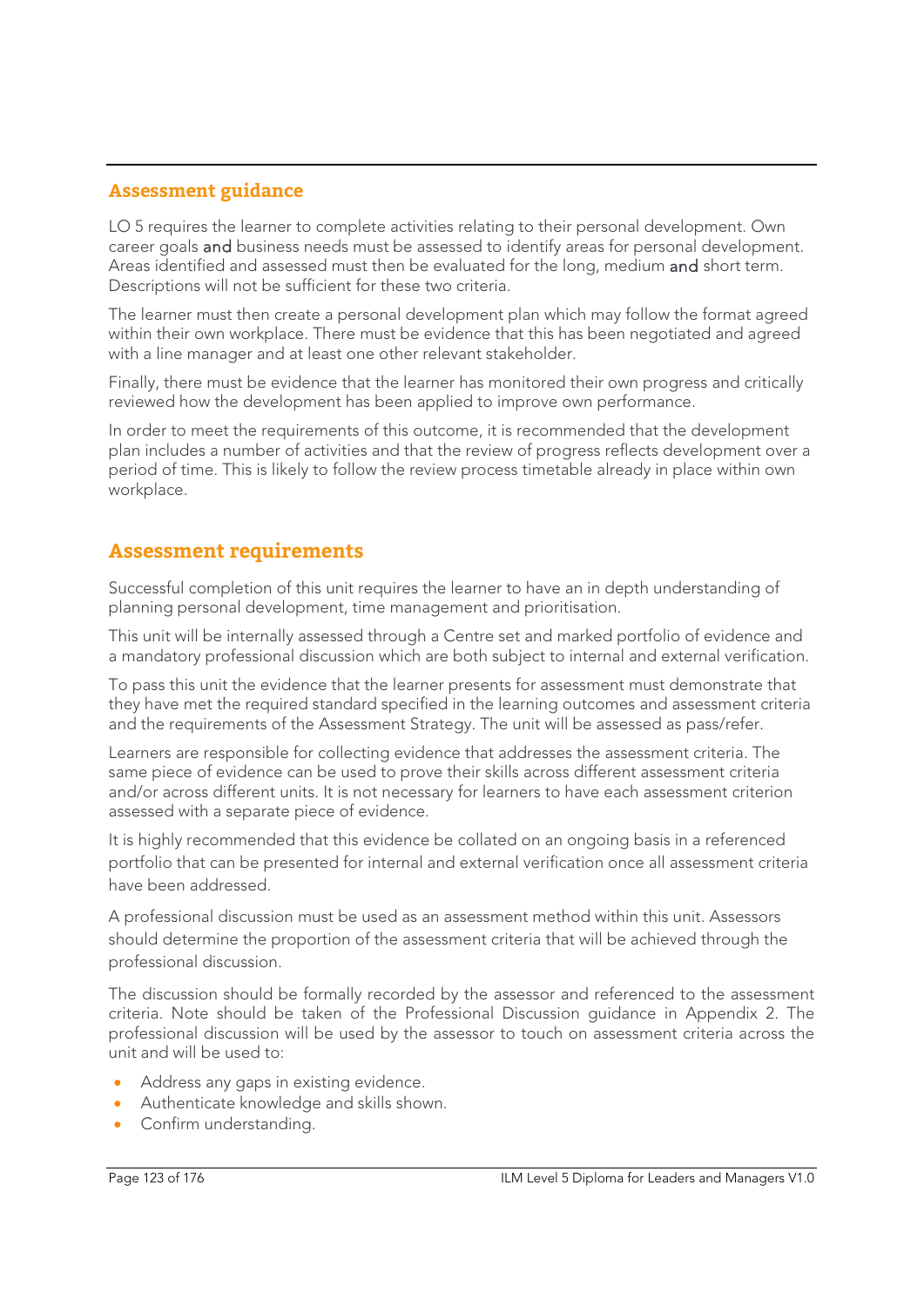**Explore and expand ideas.** 

Evidence for this unit is likely to come from naturally occurring activities from the workplace and may include (but is not restricted to):

- Products from the learner's work.
- Outcomes from oral or written questioning.
- Personal statements and/or reflective accounts.
- Authentic statements/witness testimony.
- Written narrative to develop or explain evidence.
- Reports and plans.
- Professional discussion mandatory.

Evidence is likely to be complex to reflect the level of the qualification and may meet all or part of two or more Learning Outcomes. For example, LO 1, 2 and 3 requires knowledge to be shown so the evidence submitted must reflect this (eg written answers/reports, questioning, professional discussion). LO 4 may include a time management plan and a review via a development plan plus professional discussion, written reports and reflection. LO 5 may include a personal development plan plus professional discussion, written report, reflection.

Learners must carry the tasks out individually. Learners may carry out independent research and collect the information they want to use under unsupervised conditions.

# **Links to other units**

This section provides guidance on where links to other units may be found.

| Unit                      | Learning outcome                                        |
|---------------------------|---------------------------------------------------------|
| Self-Awareness – Combined | LO 3 Understand different learning and behaviour styles |
|                           | LO 4 Be able to reflect on own working style            |
|                           | LO 5 Be able to reflect on own performance              |

# **Suggested learning resources**

ILM Workbook – Management of Self.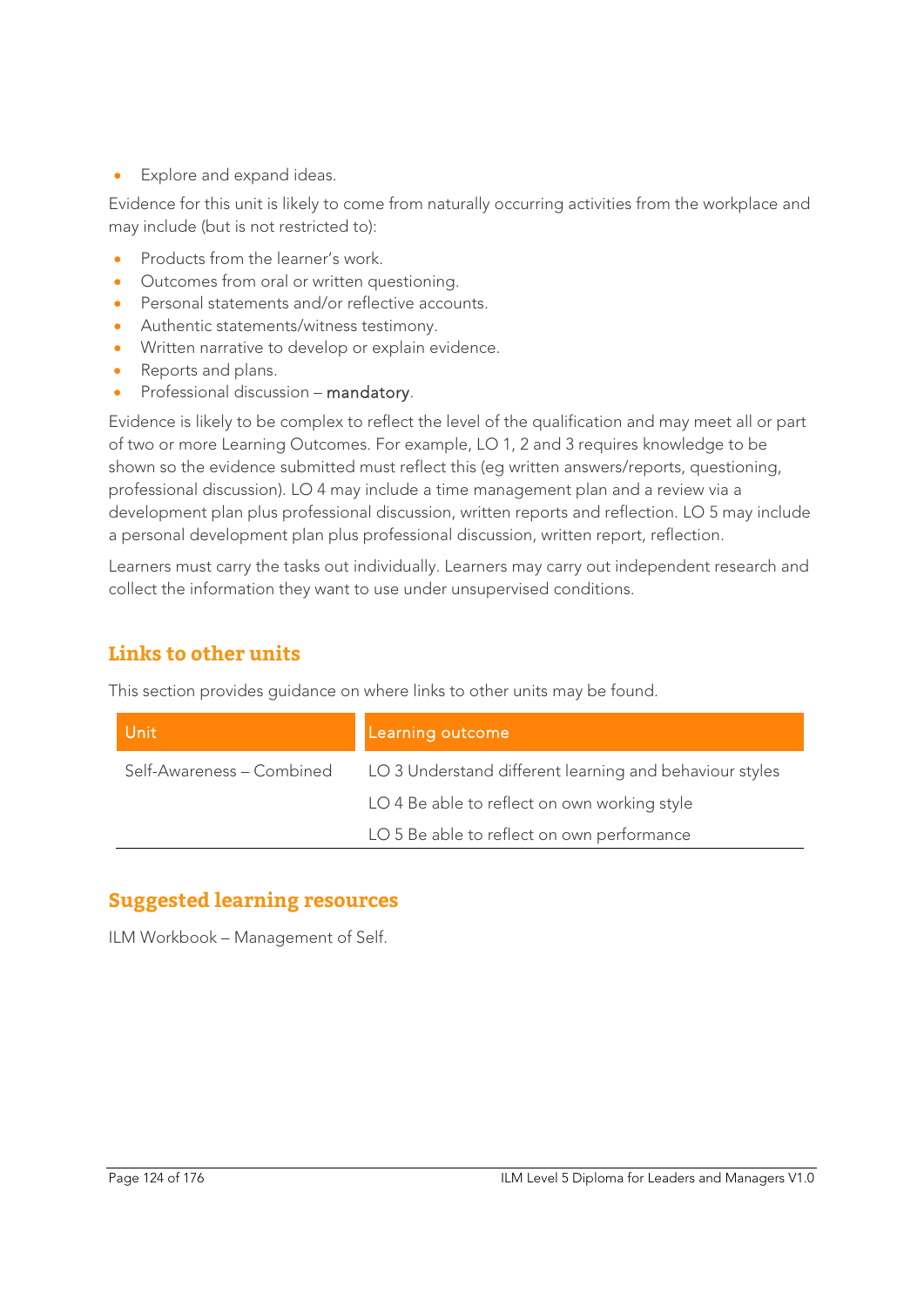# **Unit 514 Problem Solving and Decision Making – Knowledge and Skills**

| UAN:            | Y/615/5893                                                                                                                                                                               |
|-----------------|------------------------------------------------------------------------------------------------------------------------------------------------------------------------------------------|
| Level:          | Level 5                                                                                                                                                                                  |
| Credit value:   | $\overline{4}$                                                                                                                                                                           |
| GLH:            | 15                                                                                                                                                                                       |
| Relationship to | Maps to the Decision Making element of the Personal<br><b>Standard:</b> Effectiveness knowledge and skills section of the Apprenticeship<br>Standard for Operations/Departmental Manager |
| Unit aim:       | This unit will provide learners with the knowledge and skills to<br>solve problems and make decisions                                                                                    |

# **Learning outcome (LO 1)**

#### The learner will:

1 Understand problem solving and decision making techniques

### **Assessment criteria**

#### The learner can:

- 1.1 Explain the importance of clearly understanding the nature, scope and impact of a problem
- 1.2 Explain the relationship between problem solving and decision making
- 1.3 Evaluate the different techniques used for problem solving and decision making
- 1.4 Assess the impact of organisational ethics and values on decision making

### **Depth**

1.1 The types of problems that occur in organisations, and why it is important to define a problem clearly.

The nature of a problem may be related to people, processes, systems, communications, resources etc.

Scope may include: what is affected, who is affected, how many people are affected, who is able to resolve it etc.

Impact may be short, medium or long term, and may include financial loss, loss of customers, staff disengagement etc.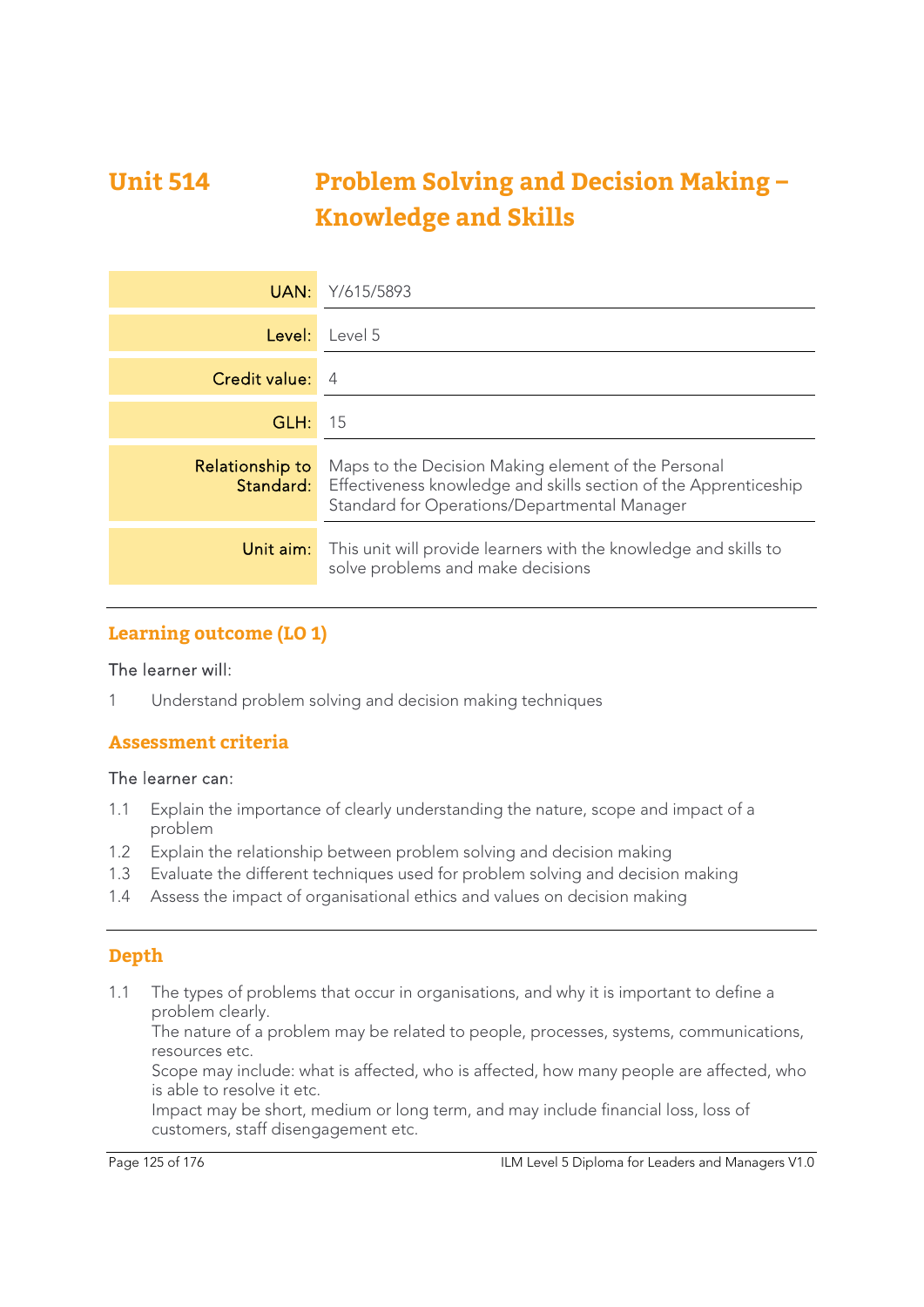- 1.2 The definitions of problem solving and decision making. The steps involved in problem solving and how decision making relates to this.
- 1.3 How to choose a technique for problem solving and decision making that aligns with organisational culture, and is fit for purpose. The situations in which the various techniques work best. How much information/resource is required for the techniques to be effective. The techniques that can assist with problem solving (eg problem solving cycle, PDCA, 8D problem solving, FOCUS model, Problem-Definition process etc).
- 1.4 Decision making techniques include: pros and cons, weighted decision-making grids, decision tree, Pareto analysis, paired comparison analysis etc. The organisation ethics and values that relate to decision making. The degree that ethics and values may influence decision making. The types of decisions that may impact more on ethics and values.

#### **Assessment guidance**

For LO 1, the learner must explain why it is important to understand the key aspects of a problem, namely the nature of the problem, its scope, its impact, on both internal and external factors. They also are required to explain the relationship decision making has with problem solving. This may include definitions of each process and the use of recognised algorithms.

The learner must evaluate at least two different techniques for problem solving and at least two different techniques for decision making. The effectiveness of each technique must be evaluated to form conclusions and recommendations for their application within the organisation.

The final part of this Learning Outcome is to assess the extent that organisational ethics and values have on decision making. Appropriate criteria should be used to individually form judgements of each element.

### **Learning outcome (LO 2)**

#### The learner will:

2 Be able to critically analyse and evaluate data to solve problems and make decisions

#### **Assessment criteria**

#### The learner can:

- 2.1 Gather data to identify the nature scope and impact of a problem
- 2.2 Critically analyse, interpret and draw conclusions from data to generate options
- 2.3 Evaluate options to decide upon the best solution
- 2.4 Communicate with stakeholders throughout the problem solving process
- 2.5 Review decision made, identifying how improvements to the process could be made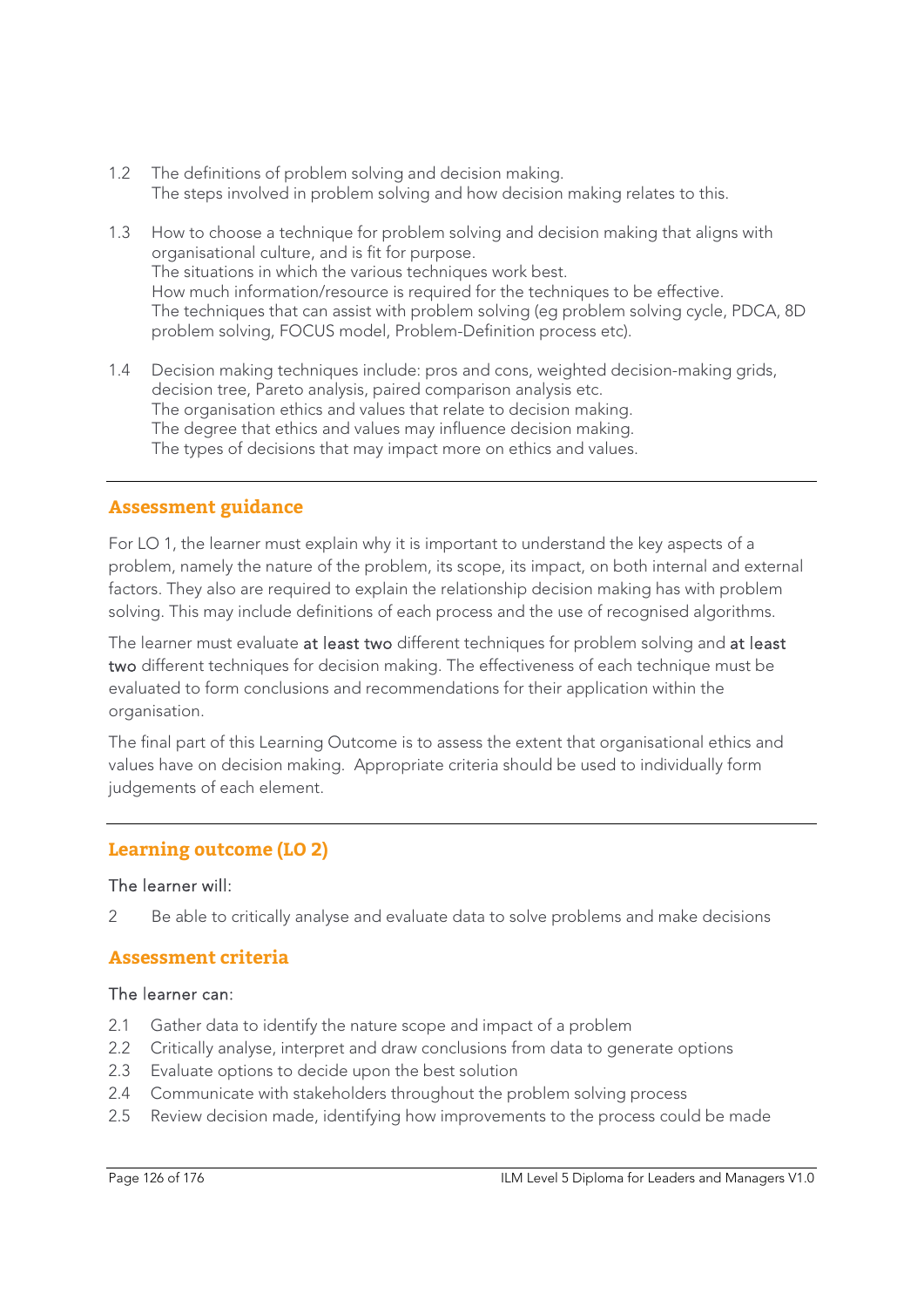## **Depth**

- 2.1 The methods that can be used to gather data within the organisation. How to retrieve information from organisational systems. How to select a sufficient amount of quality data that relates to problem.
- 2.2 Collate data in a format that is accessible by those contributing to problem solving. Analyse and interpret data to identify patterns and explore options that may be suitable for problem resolution.

Use relevant methods to generate potential options (eg brainstorming).

2.3 Work with colleagues to discuss the options that are available to resolve the problem. Apply decision making tools and techniques. Consider the consequences of each option, and the people who may be affected. Consider the resource requirements and the costs involved. Consider the options of doing nothing or not making a decision. Reach consensus about the best solution.

#### 2.4 Use a range of communication methods to involve stakeholders in problem solving. Consider the different types of stakeholders, including people who:

- are affected by the problem
- possess expertise, information and resources related to the problem
- control the systems that will be required to implement solutions.

Select an appropriate form of communication based on the stakeholder's level of involvement.

2.5 The steps involved in solving the problem and the effectiveness of the techniques used. Capture actions to assist in future problem solving and decision making.

# **Assessment guidance**

LO 2 requires the learner to select a problem, of complexity appropriate for the qualification in their area of responsibility, over a sufficient timeframe to allow consideration of the problemsolving process but not so long that it extends beyond the qualification.

A further consideration is that the learner should be able to form at least two options capable of resolving the problem so that evidence of the evaluation of options for AC 2.3 can be presented.

Having selected a suitable problem the learner must gather data from at least two different sources to define and scope the problem. The impact of the problem on the organisation and on stakeholders should also be identified.

The learner must use at least two appropriate methods of data analysis to analyse and interpret the gathered data. Conclusions must be drawn to form a basis for option generation and at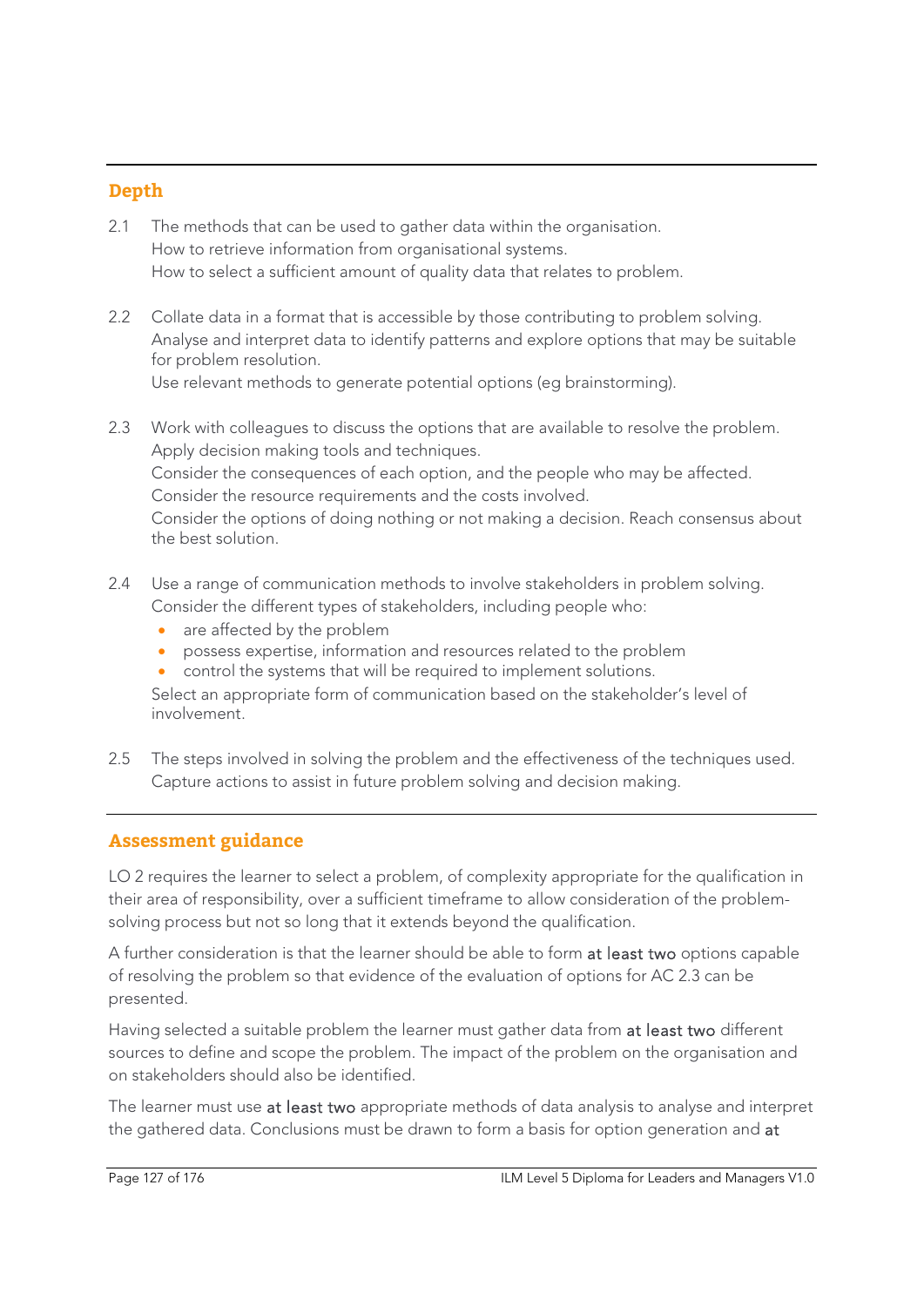least two mutually exclusive options must be created using a recognised technique (such as brainstorming).

All of the generated options must be evaluated so that the 'best' solution is clearly evident. This might be achieved using a decision making grid or another quantitative method.

Throughout the problem solving process the learner must evidence that they have effectively communicated with at least two different stakeholders or stakeholder groups.

The final part of this Learning Outcome requires the learner to review the decision made and also the problem solving and decision making processes employed:

- How realistic is the final solution?
- How effective were the steps used to solve the problem?
- How valuable were the techniques employed?

Based on their review the learner must identify how improvements to the process could be made along with lessons learned to provide conclusions and recommendations for the future.

### **Assessment requirements**

Successful completion of this unit requires the learner to have an in depth understanding of problem solving and decision making, different techniques available, and the impact their application might have on organisational ethics and values.

This unit will be internally assessed through a Centre set and marked portfolio of evidence and a mandatory professional discussion which are both subject to internal and external verification.

To pass this unit the evidence that the learner presents for assessment must demonstrate that they have met the required standard specified in the learning outcomes and assessment criteria and the requirements of the Assessment Strategy. The unit will be assessed as pass/refer.

Learners are responsible for collecting evidence that addresses the assessment criteria. The same piece of evidence can be used to prove their skills across different assessment criteria and/or across different units. It is not necessary for learners to have each assessment criterion assessed with a separate piece of evidence.

Simulations and case studies are not permitted, and the learner is not allowed to write up a problem resolution that has occurred in the past or provide a solution to a problem for which they do not have overall responsibility.

Care must be taken to ensure the selected problem (used in LO 2) has a timeline that is within the completion date for the qualification.

It is highly recommended that this evidence be collated on an ongoing basis in a referenced portfolio that can be presented for internal and external verification once all assessment criteria have been addressed.

A professional discussion must be used as an assessment method within this unit. Assessors should determine the proportion of the assessment criteria that will be achieved through the professional discussion.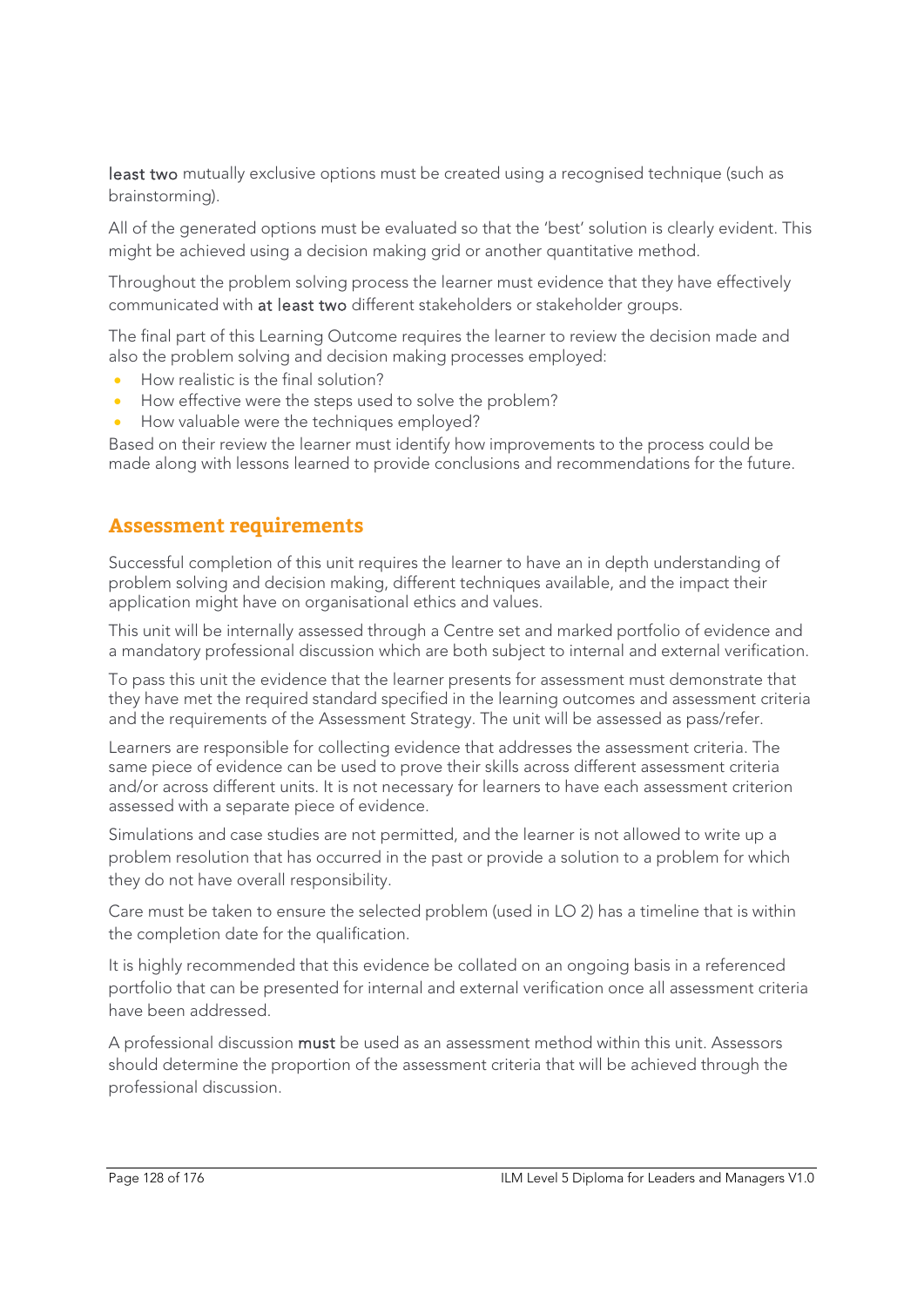The discussion should be formally recorded by the assessor and referenced to the assessment criteria. Note should be taken of the Professional Discussion guidance in Appendix 2. The professional discussion will be used by the assessor to touch on assessment criteria across the unit and will be used to:

- Address any gaps in existing evidence.
- Authenticate knowledge and skills shown.
- Confirm understanding.
- **Explore and expand ideas.**

Evidence for this unit is likely to come from naturally occurring activities from the workplace and may include (but is not restricted to):

- Written reports.
- Products from the learner's work.
- Problem solving and decision making documentation.
- Gathered data.
- Written narrative to develop or explain evidence.
- **•** Direct observation of the learner's performance by their assessor.
- Outcomes from oral or written questioning.
- Personal statements and/or reflective accounts.
- Authentic statements/witness testimony.
- Professional discussion mandatory.

Evidence is likely to be complex to reflect the level of the qualification and may meet all or part of two or more Learning Outcomes. For example, LO 2 will, in part, require the learner to evidence that they applied appropriate problem solving and decision making techniques to resolve a problem of sufficient complexity and suitability for the level of the qualification. Learners are responsible for selecting a problem that will enable assessment criteria to be achieved.

Learners must carry the tasks out individually. Learners may carry out research and collect the information they want to use under unsupervised conditions.

# **Links to other units**

This section provides guidance on where links to other units may be found.

| <b>Unit</b>                            | Learning outcome                                                       |
|----------------------------------------|------------------------------------------------------------------------|
| Leading People - Skills                | LO 1 Be able to communicate organisational vision and<br>goals         |
| <b>Building Relationships - Skills</b> | LO 1 Be able to build trust with internal and external<br>stakeholders |
| Communication - Skills                 | LO 1 Be able to communicate effectively                                |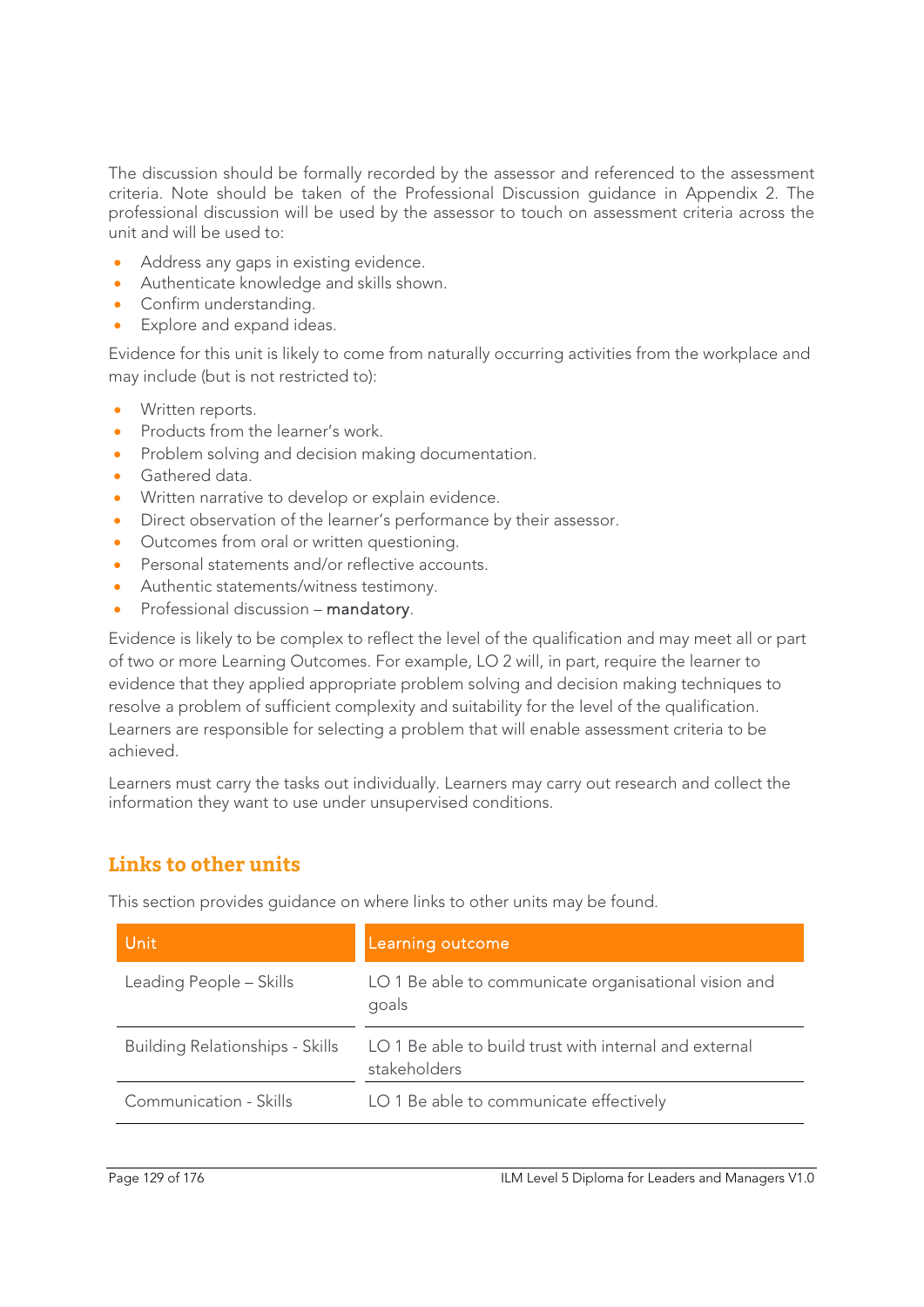| Operational Management -<br><b>Skills</b> | LO 1 Be able to create and deliver operational skills                                                     |
|-------------------------------------------|-----------------------------------------------------------------------------------------------------------|
|                                           | LO 2 Be able to support, manage and communicate<br>change                                                 |
|                                           | LO 4 Be able to produce management reports based on<br>the collation, analysis and interpretation of data |
| Project Management - Skills               | LO 2 Be able to manage a project                                                                          |
| Finance - Skills                          | LO 1 Be able to set a budget                                                                              |

# **Suggested learning resources**

ILM Workbook – Problem Solving and Decision Making.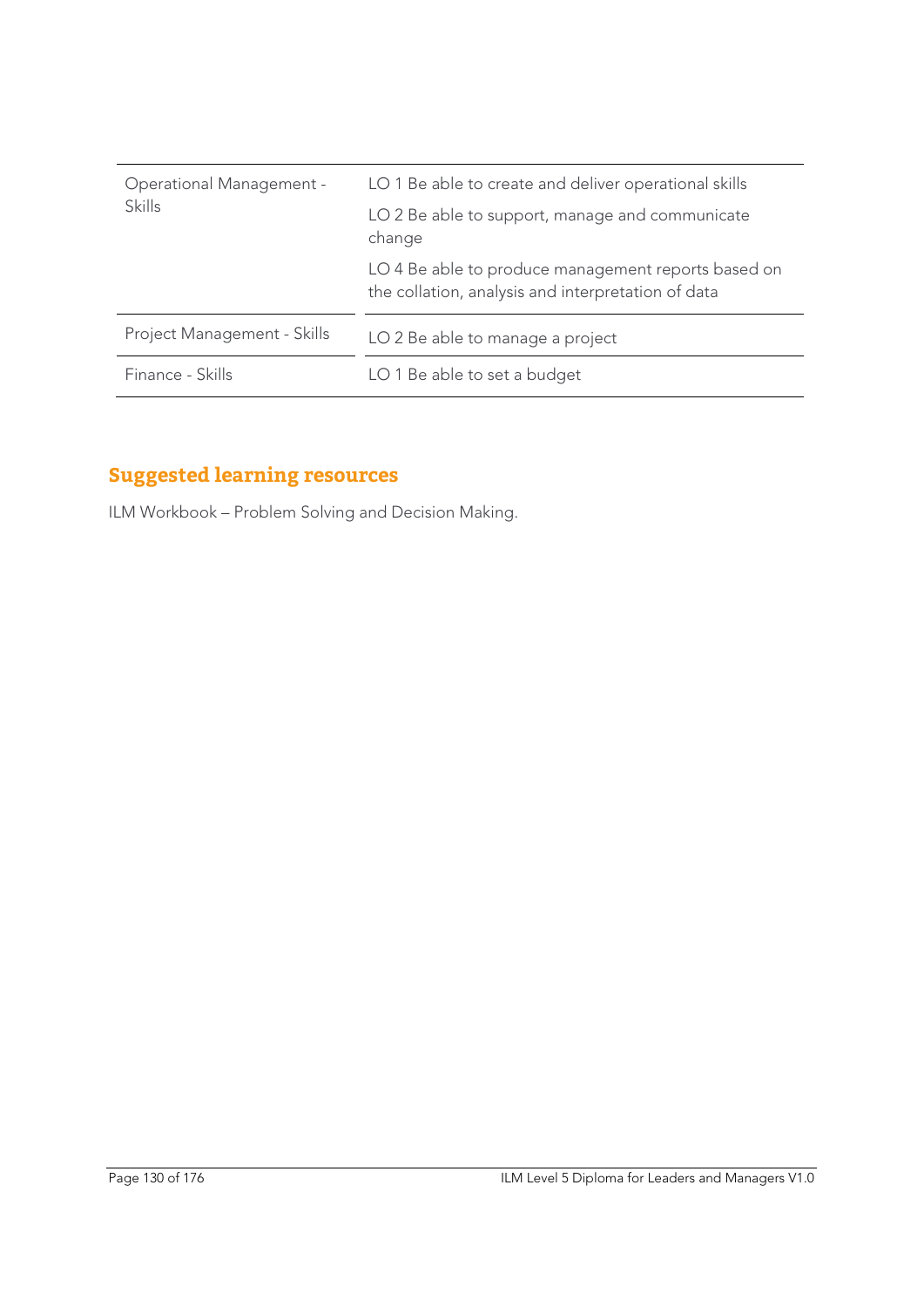# **Appendix 1 Assessment guidance**

This appendix provides further information on how to assess the units which are assessed by a portfolio of evidence or a professional discussion.

#### Assessment planning and review

Centres need to produce an Assessment Plan for each learner to show what evidence is required. Assessment Plans should indicate clearly which assessment criteria are being targeted. Centres are encouraged to create strong links between the assessment of the knowledge units and the skills units to reinforce the relationship between knowledge and understanding and the job-related competencies.

An initial Assessment Plan must be continually reviewed and up-dated throughout the learner's progress on the programme. This ensures effective time management and targeting of achievement. It is essential for ensuring steady progress and avoiding non-completion of the programme. A suggested Assessment Plan template is provided in Appendix 4.

The Assessment Plan should clearly indicate the actions, resources and timescale for completion, and be agreed and completed at each meeting of the learner and their assessor. At subsequent meetings the Plan should build with feedback and review and further actions agreed.

Copies of the Plan should be held by the learner and also by the Centre - usually with the assessor. External Verifiers will require access to the Plans to verify the Centre's compliance with the requirements in this respect.

#### Quality assurance

Centres should be aware that any assessment decision made within the Centre is subject to verification by ILM. It is important that Centres have a procedure for explaining this clearly to learners - possibly during the induction process, or in learner handbooks, etc. Learners should be told that assessment decisions are informal, until confirmed by both internal and external verification processes. This should form part of the routine feedback to learners on assessment decisions.

Documentation should be in place to allow Internal Verifiers and External Verifiers to trace exactly how the assessment decision was reached. It is important that the assessor is able to record how the learner's evidence demonstrates their competence so that the assessor's judgement and decision is clear. Centres may like to consider the example Assessment Record Sheet provided in Appendix 4.

Centres should refer to the *ILM Internal Quality Assurance Policy* for full details of both Internal and External Quality Assurance guidance.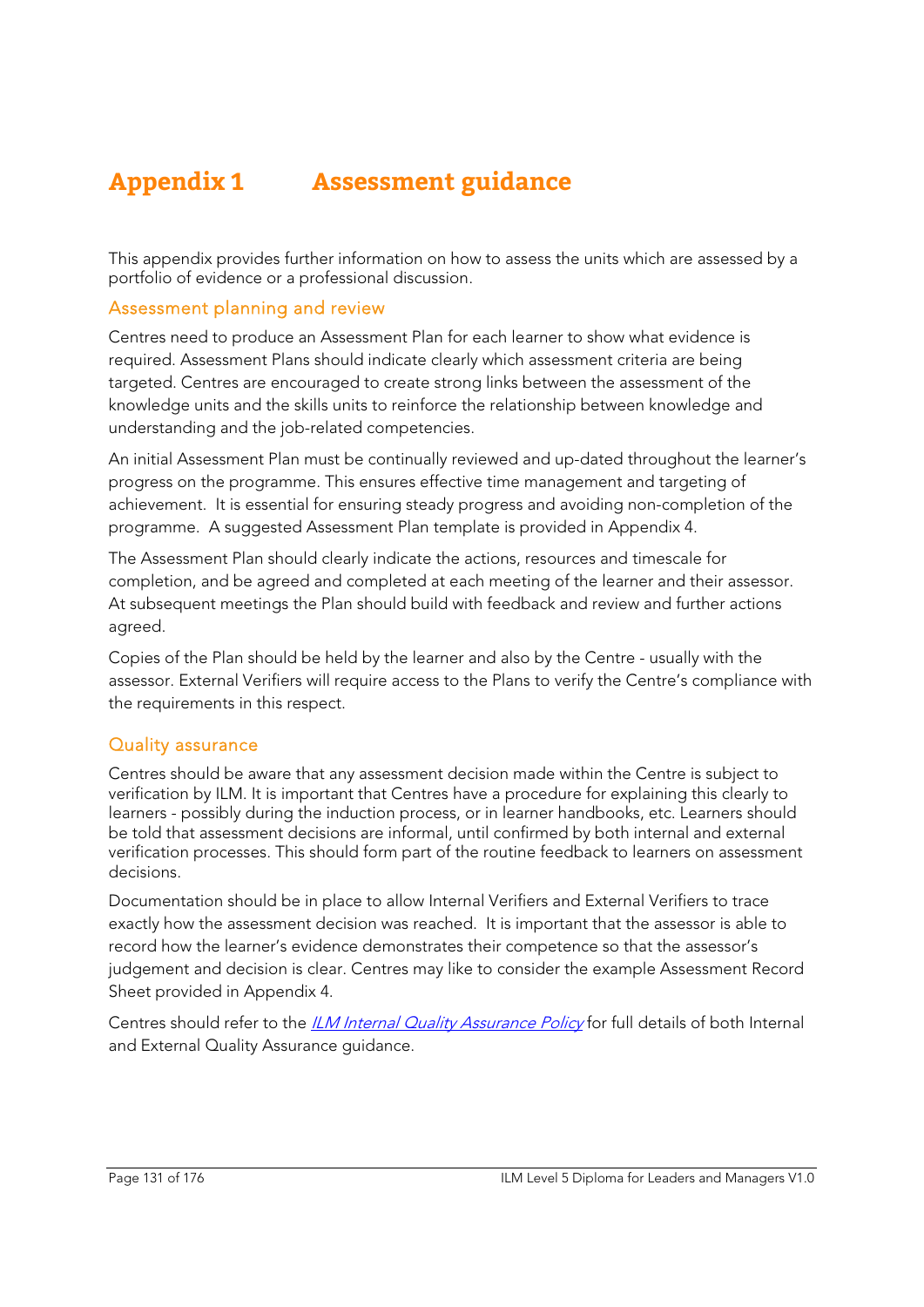### Workplace assessment

Learners are expected to demonstrate competence to the standards required over a period of time. Therefore, to ensure validity, evidence should be naturally occurring and collected through performance in the workplace.

It is acknowledged that not all employers' workplaces are the same, therefore assessment conditions may not be identical. However, to safeguard the integrity of the qualification and ensure a robust and consistent approach to assessment the assessor must ensure the assessment conditions reflect, as far as possible, those in which the learner is expected to work.

It is imperative the learner is not placed under more, or less, pressure than found normally in the workplace during assessment. It could be the case the learner may feel more pressure simply because he or she is being assessed.

### Simulation

Where naturally occurring evidence cannot be generated in the workplace in the first instance learners and Centres are advised to discuss ways of creating opportunities where this may be possible in the working environment.

Evidence may be produced through simulation solely in exceptional circumstances unless it is explicitly indicated in this Handbook that simulation is not allowed. The exceptional circumstances, under which simulation is possible, are those situations that are not naturally or readily occurring and it is not possible to create suitable opportunities to generate them in the working environment. You may find it helpful to discuss this with you Quality & Compliance Manager prior to the simulation activity.

Simulation must be undertaken in a 'realistic working environment' (RWE). A RWE is 'an environment which replicates the key characteristics in which the skill to be assessed is normally employed'. The RWE must provide conditions the same as the normal day-to-day working environment, with a similar range of demands, pressures and requirements for cost-effective working.

### Holistic and integrated assessment

A holistic approach towards the collection of evidence for this qualification is encouraged. The focus should be on assessment activities generated in the workplace, through naturally occurring evidence, rather than focusing on specific tasks. Taken as a whole, the evidence must show the learner meets all learning outcomes and assessment criteria across the depth consistently, over a period of time. It should be clear where each learning outcome/assessment criteria has been covered and achieved.

Holistic assessment could be achieved through the use of integrated assessments. Skills and combined units do not have to be assessed one-by-one; they can be assessed in combination. When a single assessment instrument, eg a project or presentation, is used for two or more units, this is called 'integration'.

A rationale for integrating assessments is needed, for example, either sequencing (ie one unit naturally follows and builds on another) or content overlap (ie there are common areas between units, eg communication). The same integration principles can be applied to individual learning outcomes from different units.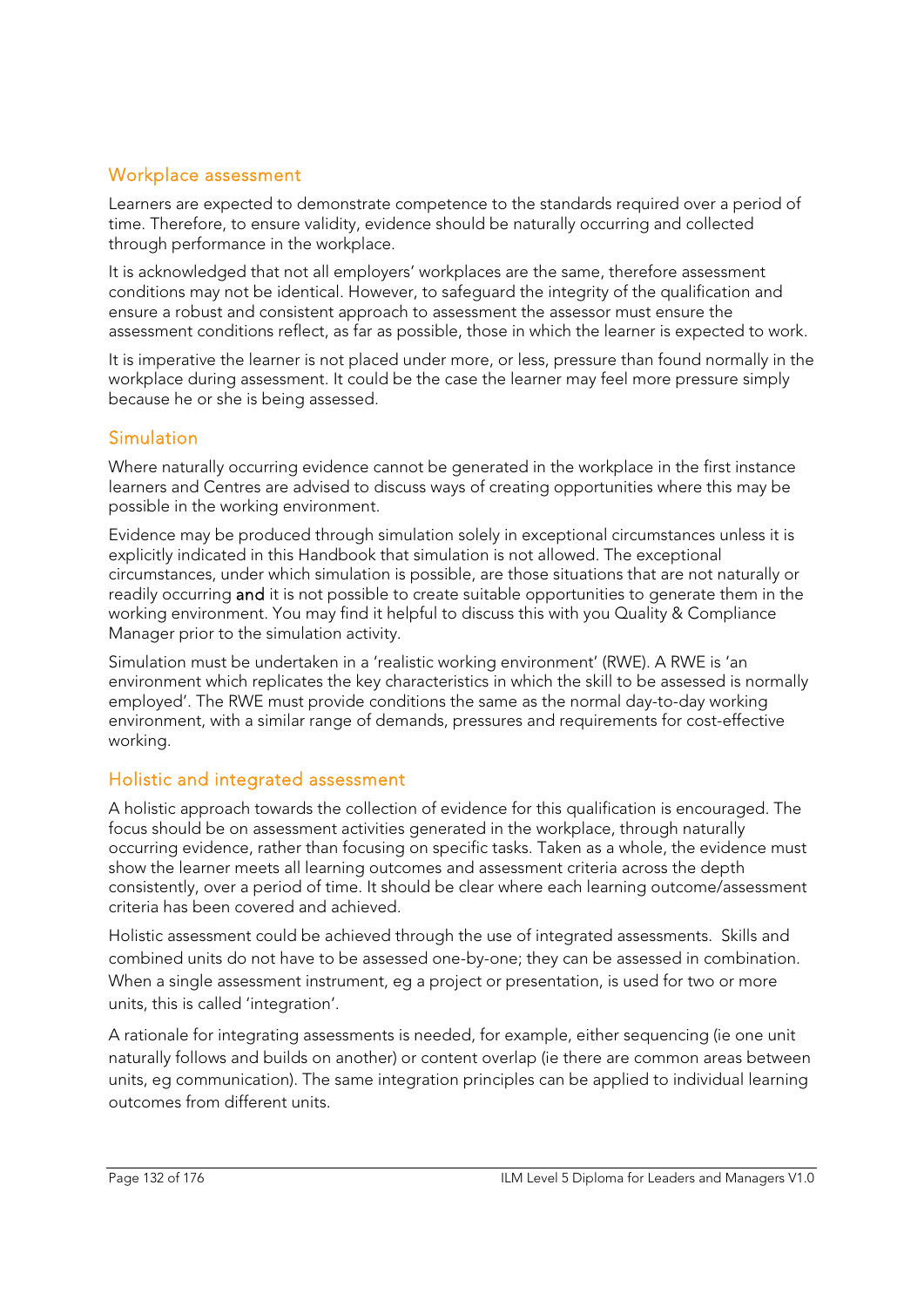The 'Links to other units' section within the unit assessment guidance indicates where links between units occur.

All the assessment criteria from the units being integrated need to be included in the assessment exactly as worded in the unit. However, to save the learner from having to do much of the same thing repeatedly, one piece of work by the learner may well simultaneously satisfy two or more similar criteria.

Further guidance on integrating assessments could be found in the *ILM Guidelines for* integrating assessment for two or more ILM units.

# Judging sufficiency

Judging the sufficiency of a learner's piece of work is often a key aspect in assessment. The test of whether the evidence is of sufficient quantity and quality is very much informed by the qualification level and, in particular, by the verb used in the relevant assessment criterion. The higher levels expect a fuller learner response with greater breadth and depth.

Some sufficiency indicators are provided in the unit assessment guidance for the skills and combined units. In addition to these, assessors, tutors and learners must examine the verb used in the assessment criterion. At Level 3, lower level of demand assessment verbs such as 'identify', 'describe' and 'explain' are commonly used in criteria. At Level 5, more demanding assessment verbs like 'assess' and 'analyse' are used. Definitions of key assessment verbs can be found on the ILM Assessment Verb Glossary.

Evidence presented by the learner can be claimed against more than one assessment criterion as long as it meets the criterion requirements. For example, evidence from a work project undertaken by the learner could provide sufficient evidence to meet the requirements of a number of assessment criteria from a number of different units.

Documentation should be in place to allow Internal and External Verifiers to trace exactly how the assessment decision was reached.

# Grounds for referral

Although there can be grounds for being unable to review a portfolio of evidence, learners cannot be referred purely because of poor literacy, presentation or missing a deadline. The reason must relate to the requirements of the assessment as articulated by the assessment criteria.

# Authenticity

It is a regulatory requirement that every learner must formally declare the authenticity of their work for each submission for assessment. Declarations must be in an auditable form. ILM External Verifiers cannot ratify any assessments where the learner has not specifically confirmed it is their own work.

ILM provides a Submission Cover Sheet that Centres are recommended to use for this purpose, which could be found in the *ILM Plagiarism, Collusion and Cheating Policy*. If a Centre opts not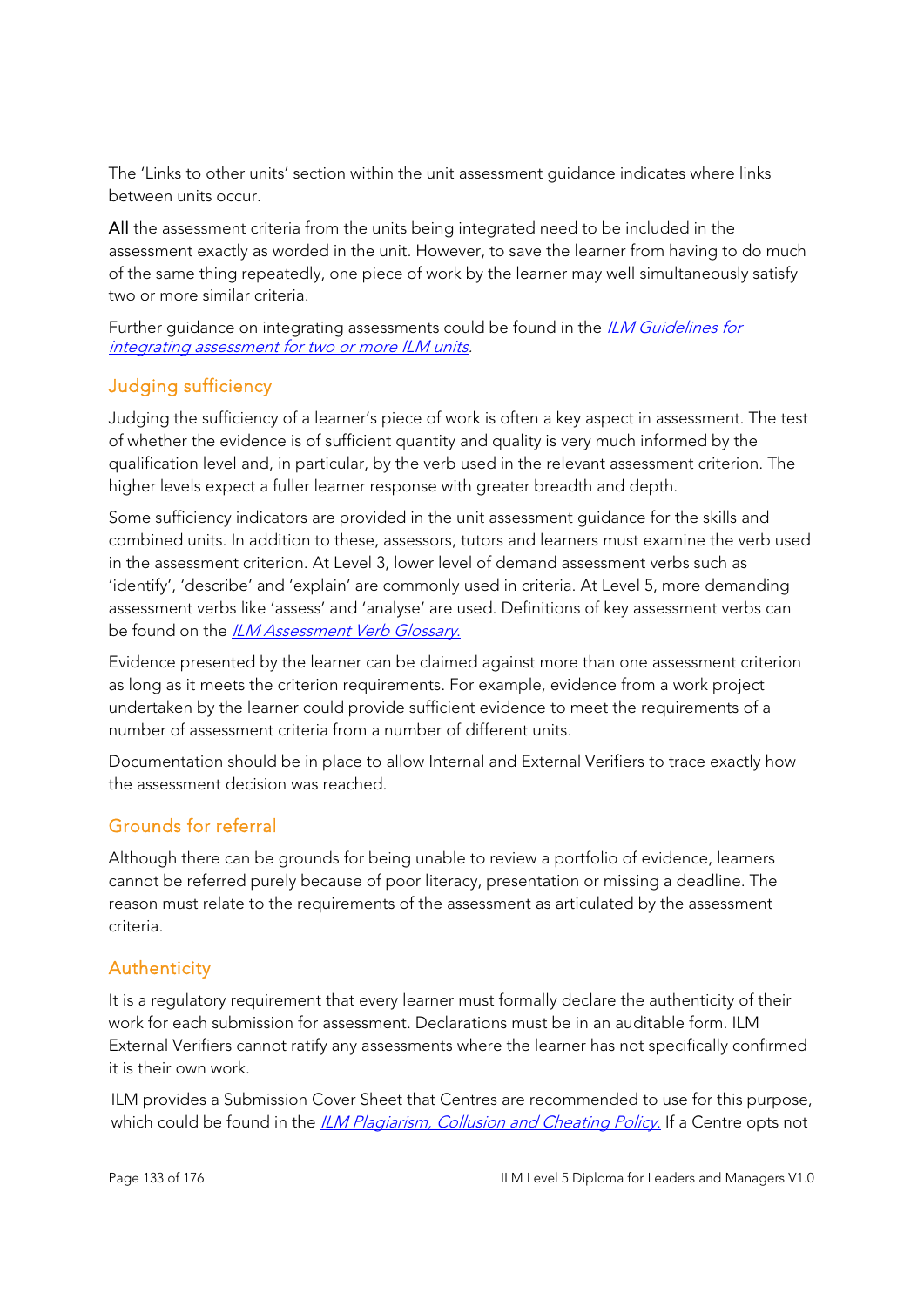to use the cover sheet, it is essential that some mechanism is used to require learners to specifically confirm the authenticity of each assessment.

# Communication of assessment decisions

Centres should be aware that any assessment decision made within the Centre is subject to ratification by ILM. It is important that Centres have a procedure for explaining this clearly to learners - possibly during the induction process, or in learner handbooks. Learners should be told that assessment decisions are informal, until confirmed by internal and external verification and the Awarding Organisation. This should form part of the routine feedback to learners on assessment decisions.

# Language of assessment

Assessment of all units for this qualification will be available in English. All learner work must be in English.

# Access to assessment

Both external and internal assessments need to be administered fairly to all learners.

Access arrangements allow candidates to show what they know and can do without changing the demands of the assessment. For example, through the use of readers, scribes and Braille question papers. Access arrangements are agreed before an assessment. They allow candidates with special educational needs, disabilities or temporary injuries to access the assessment.

Further information on how to apply for access arrangements and reasonable adjustments can be found in the *ILM Reasonable Adjustment policy*. It should be used in conjunction with the Joint Council for Qualifications (JCQ) document Access Arrangements, Reasonable Adjustments and Special Consideration for General and Vocational Qualifications.

# Special considerations

A Special Consideration is a post-assessment adjustment reflecting an unforeseen circumstance which could affect a learner's performance during or near the time of an assessment. Further information on how to apply for special considerations can be found in the  $ILM Special$ Considerations policy.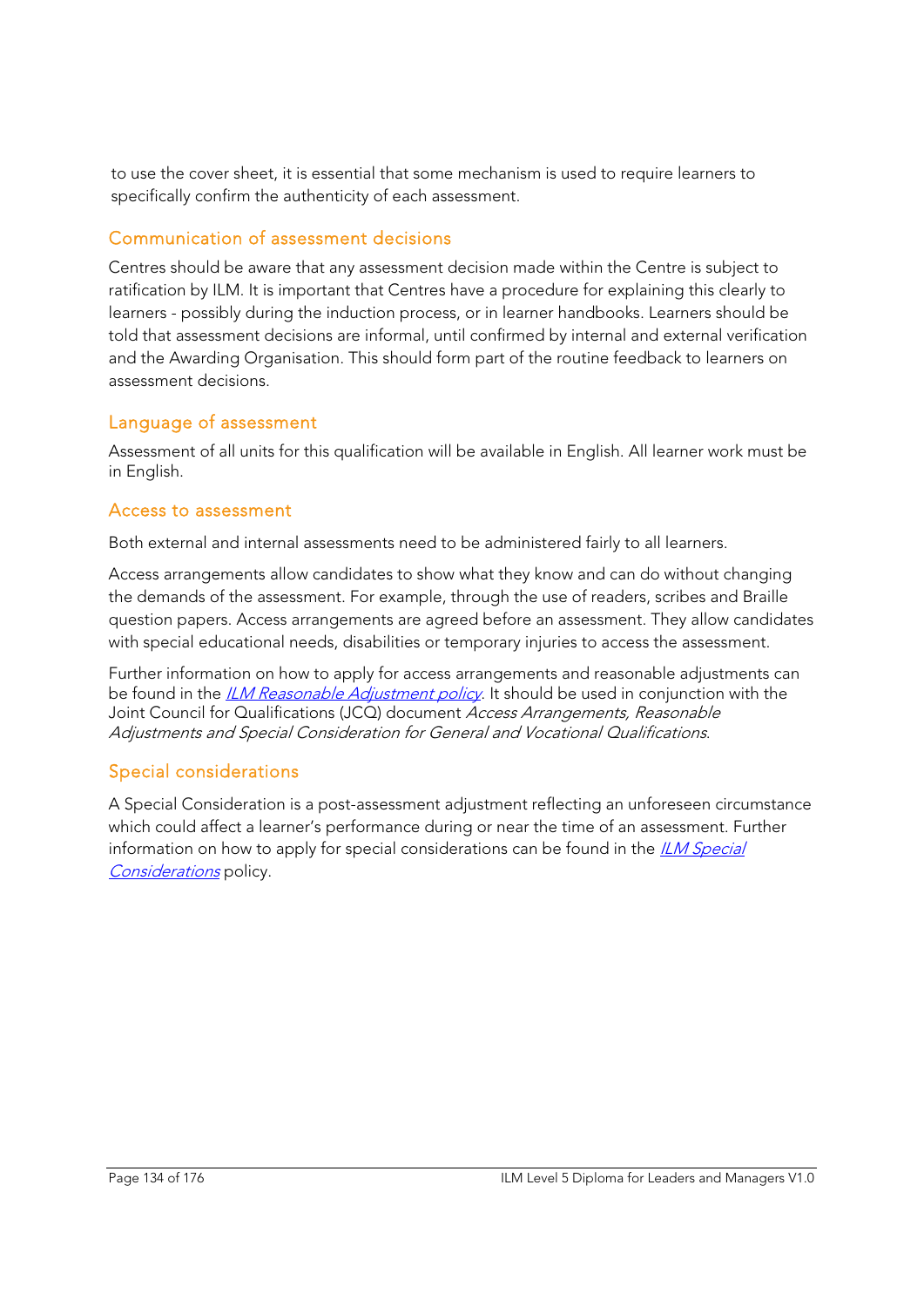# **Appendix 2 Conducting professional discussions**

#### Purpose

A professional discussion is a planned, in-depth, two-way conversation between an assessor and a learner and provides a holistic approach to assessing performance, knowledge and understanding. It can be used to probe the level of competence of the learner so the assessor is certain that their actions are based on a firm understanding of principles which support practice. It can be used to test the validity and reliability of a learner's evidence and confirm authenticity where this is questionable. It can help a learner who finds written evidence difficult to produce or used to address any gaps in the learner's product evidence. It enables the assessor to make a judgement of competence against agreed standards.

#### Planning the discussion

Learners and assessors should plan for a professional discussion. It should be a structured process where a time and date are agreed in advance. Appropriate time must be allowed for the discussion to take place and the specific areas of activity to be explored. The methods by which the discussion will be conducted must be clearly identified and agreed in advance.

The assessor needs to be clear about the required outcomes and should agree with their learner a list of areas/points they wish them to cover. It is recommended that learners receive a written copy of these points in advance of the discussion. Assessors should ensure that learners have a good understanding of the relevant standards and the assessment process.

#### Facilitating the discussion

The assessor must be skilled in putting the learner at ease and should be experienced in the interviewing process in order to make their learner feel comfortable about the process. Therefore, the assessor's interpersonal skills are key in achieving positive results. The assessor's role is to manage the process in order to allow their candidate to prove their knowledge and understanding in a supported environment but without the assessor constantly directing and leading the conversation.

As the beginning of the discussion, the assessor is likely to be doing most of the talking (ie recapping the reason for the discussion and agreeing how the main points of the discussion will be assessed and recorded). However as the discussion progresses, the learner should be doing most of the talking with the assessor ensuring the discussion remains focused and effective. They may periodically summarise points covered, question to probe for more information or clarify certain points of the discussion whilst using language the learner understands. The discussion needs to be time managed by the assessor.

#### Recording the discussion

When using this assessment method, the discussion becomes the evidence and it is how the discussion is managed, recorded and referenced that will make it valid, relevant and reliable. The discussion may take place face-to-face or remotely and arrangements for this should be agreed in advance.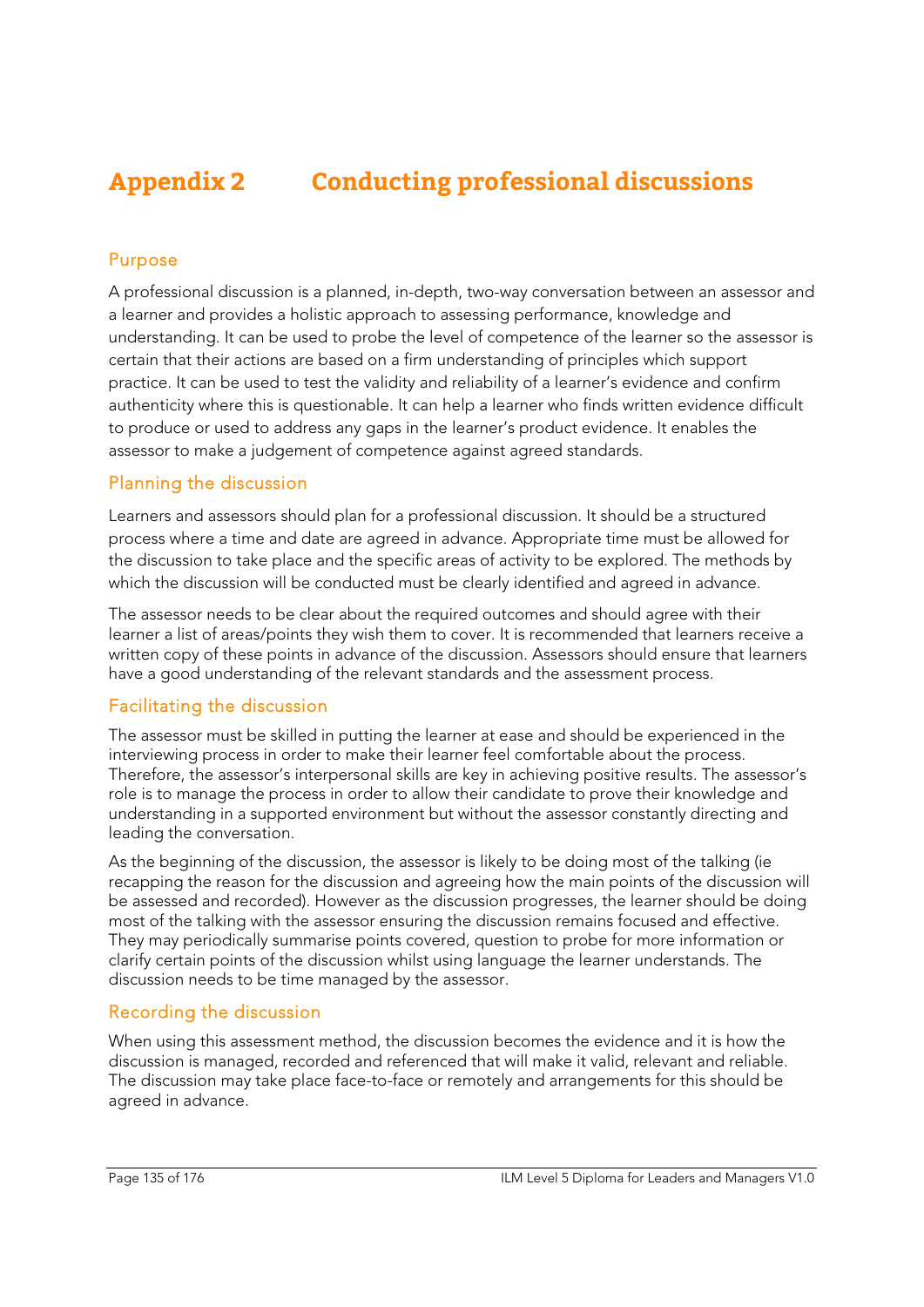A professional discussion is a planned event which is recorded. The recording can use a variety of techniques including written notes, verbal recording, video, Skype, recording on Smart phones and online Instant Messaging. The discussion must be saved and included as part of the learner evidence with the assessment criteria annotated as to where they have been addressed.

A record of the discussion should be produced to show how the points relate to the standards/evidence requirements. Whatever recording method is selected, the assessor needs to ensure that the evidence resulting from the discussion is clearly referenced to the appropriate standards/evidence requirements. This is important to enable effective verification and is a way of formalising the process.

If handwritten notes are taken by the assessor it is good practice for the learner to authenticate them and confirm them as a true record of the conversation. If audio is used, it is important that the learning outcomes/assessment criteria are mapped to the recording – ideally with the time when the criteria was addressed via the discussion. For example, 1m 55 secs AC 3.1, 2m 43 secs AC 5.4 and 5.5.

The learner's evidence and the assessor's decision about the evidence must be available to all those involved with quality assurance. There is not a need to transcribe recordings but annotated time counters will allow the Quality Assurance team to pinpoint material more easily during the verification process.

### Common mistakes when conducting a professional discussion

- Lack of preparation.
- No clear link between the discussion and relevant standards.
- Lack of prior agreement between assessor and learner about the format/content.
- No specified time or dedicated space for the discussion.
- Not referencing the discussion correctly.
- Use of group discussion instead of required individual discussion.
- Ineffective questioning and discussion techniques, such as:
	- o Asking too many questions at once.
	- o Asking a question and then the assessor answering it themselves.
	- o Always asking the same kind of question.
	- o Not giving the learner time to think and answer.
	- o Asking difficult questions too early in the conversation.
	- o Leading the learner.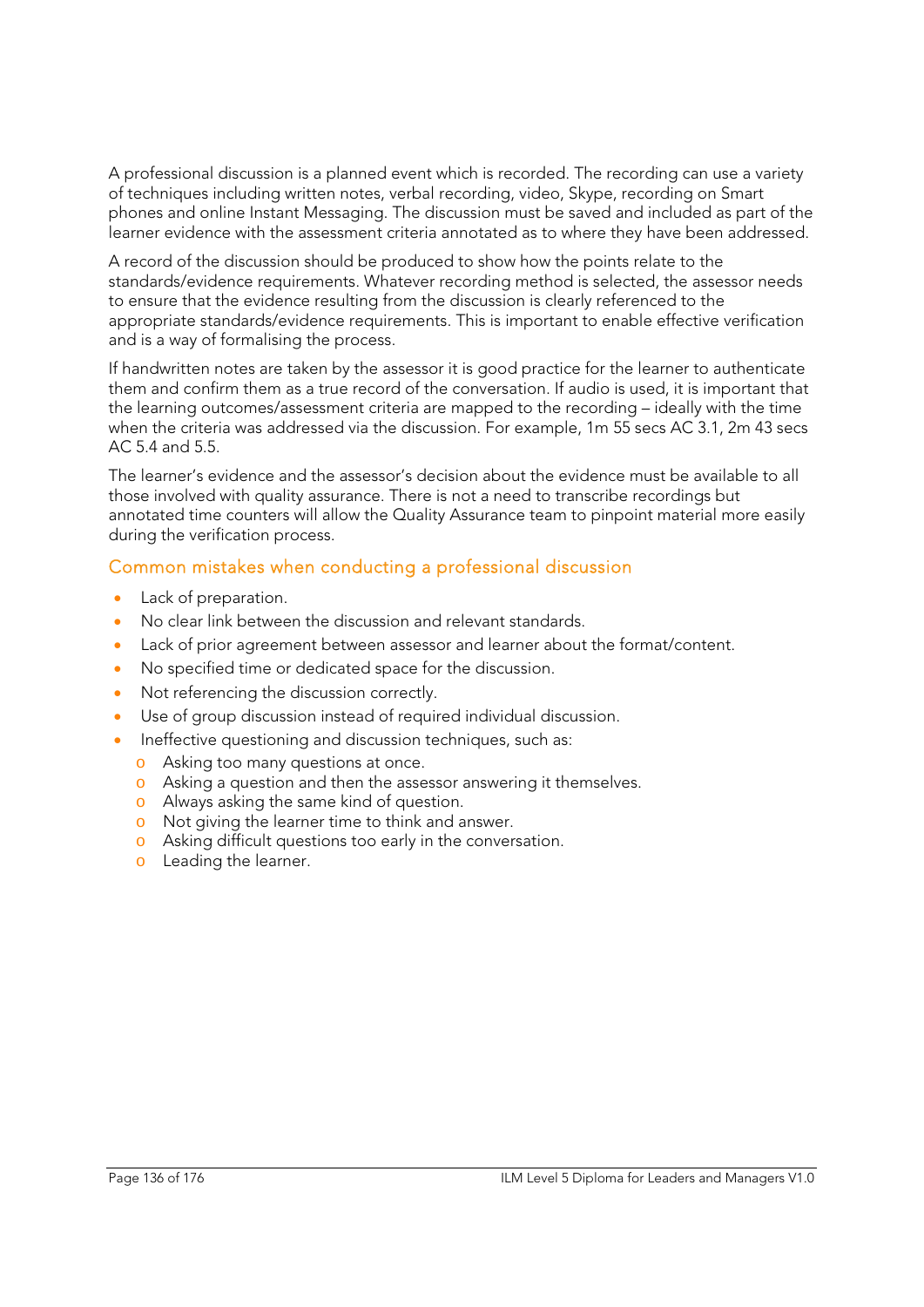# **Appendix 3 Assessment plan template**

This record is for ongoing use throughout the assessment process. It is intended for learner and assessor to detail agreed planning for assessment of skills and combined units.

| $\mid$ Qualification: $\mid$ | Learner<br>Name: |  |
|------------------------------|------------------|--|
| Unit:                        |                  |  |

| Date                                  | Action                                                                                                        | By When                                          | <b>Feedback and Review</b>                                                                                               |
|---------------------------------------|---------------------------------------------------------------------------------------------------------------|--------------------------------------------------|--------------------------------------------------------------------------------------------------------------------------|
| Date<br>the<br>action<br>is<br>agreed | The activity to be carried out,<br>resources needed, type of<br>evidence or assessment, and<br>links to units | Date by<br>which action<br>is to be<br>completed | Feedback on the outcome of the<br>action and consideration of what is<br>next. Leads to new action agreed in<br>next row |
|                                       |                                                                                                               |                                                  |                                                                                                                          |
|                                       |                                                                                                               |                                                  |                                                                                                                          |
|                                       |                                                                                                               |                                                  |                                                                                                                          |

The actions, feedback and review outlined above have been agreed between the assessor and learner.

| Signature of |  |
|--------------|--|
| learner:     |  |

| Date: |  |
|-------|--|
|       |  |

Date:

| Signature of |  |
|--------------|--|
| assessor:    |  |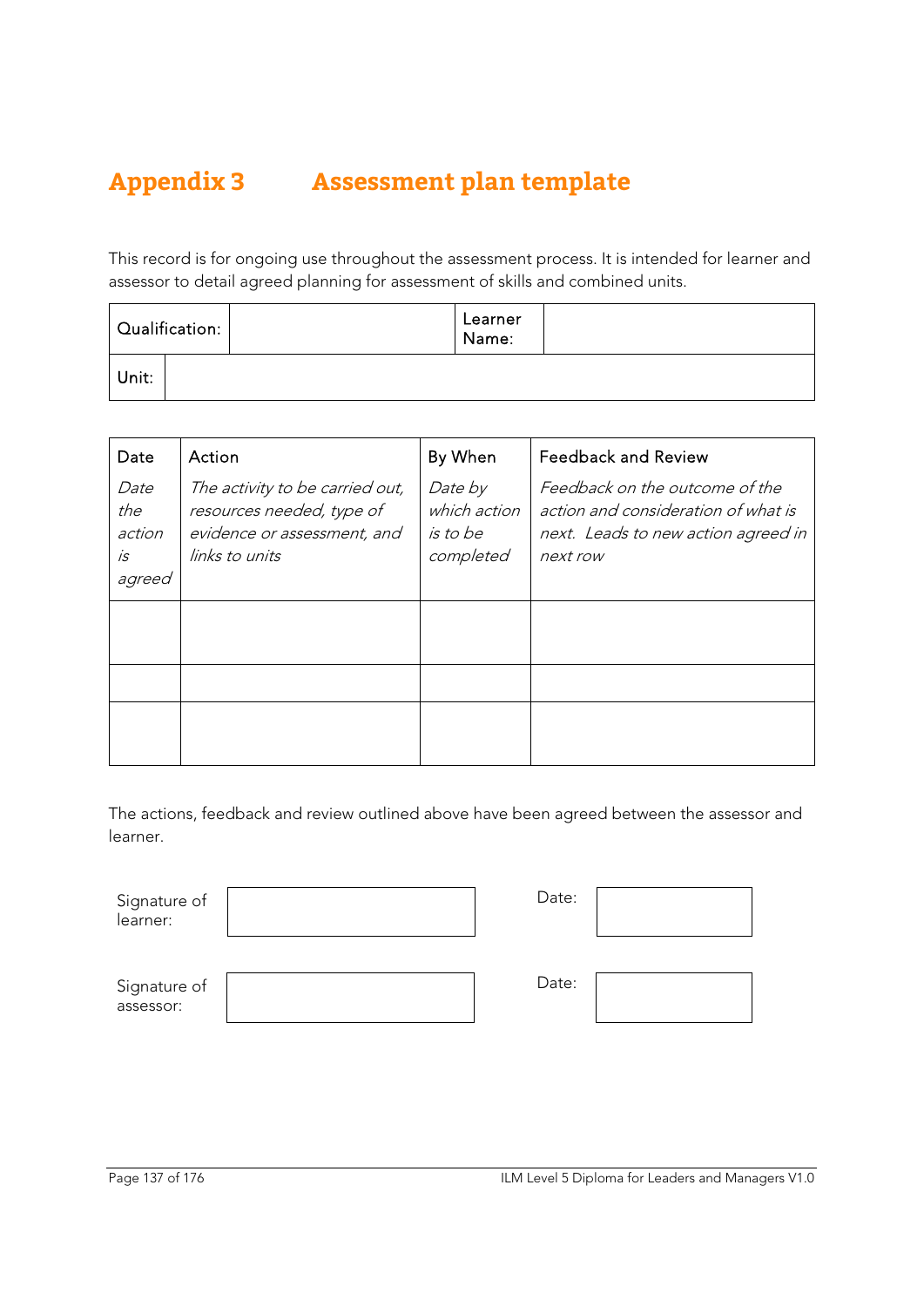# **Appendix 4 Assessment record sheet**

|       | $\mid$ Qualification | Learner Name: |  |
|-------|----------------------|---------------|--|
| Unit: |                      |               |  |

| Evidence                 |                | Links to other<br>units | <b>Assessment Criteria</b> |  |  |  |  |  |  |  |  |  |  |  |  |  |  |
|--------------------------|----------------|-------------------------|----------------------------|--|--|--|--|--|--|--|--|--|--|--|--|--|--|
| reference<br>or location | Evidence title |                         |                            |  |  |  |  |  |  |  |  |  |  |  |  |  |  |
|                          |                |                         |                            |  |  |  |  |  |  |  |  |  |  |  |  |  |  |
|                          |                |                         |                            |  |  |  |  |  |  |  |  |  |  |  |  |  |  |
|                          |                |                         |                            |  |  |  |  |  |  |  |  |  |  |  |  |  |  |
|                          |                |                         |                            |  |  |  |  |  |  |  |  |  |  |  |  |  |  |
|                          |                |                         |                            |  |  |  |  |  |  |  |  |  |  |  |  |  |  |

I confirm that the evidence provided is a result of my own work.

Signature of learner:

Date:



I confirm that the learner has demonstrated competence by satisfying all of the assessment criteria for this unit.

Signature of assessor:

Date: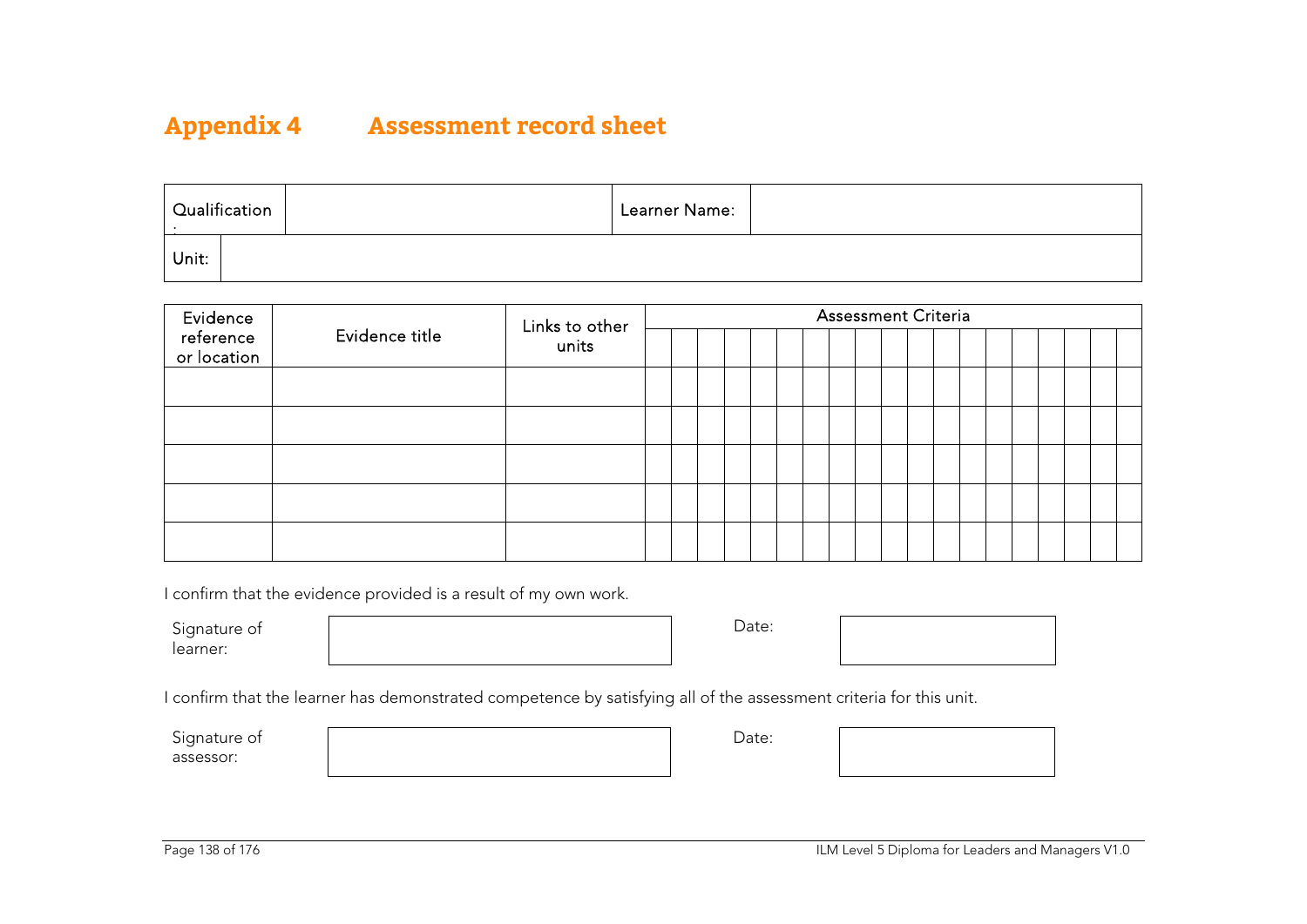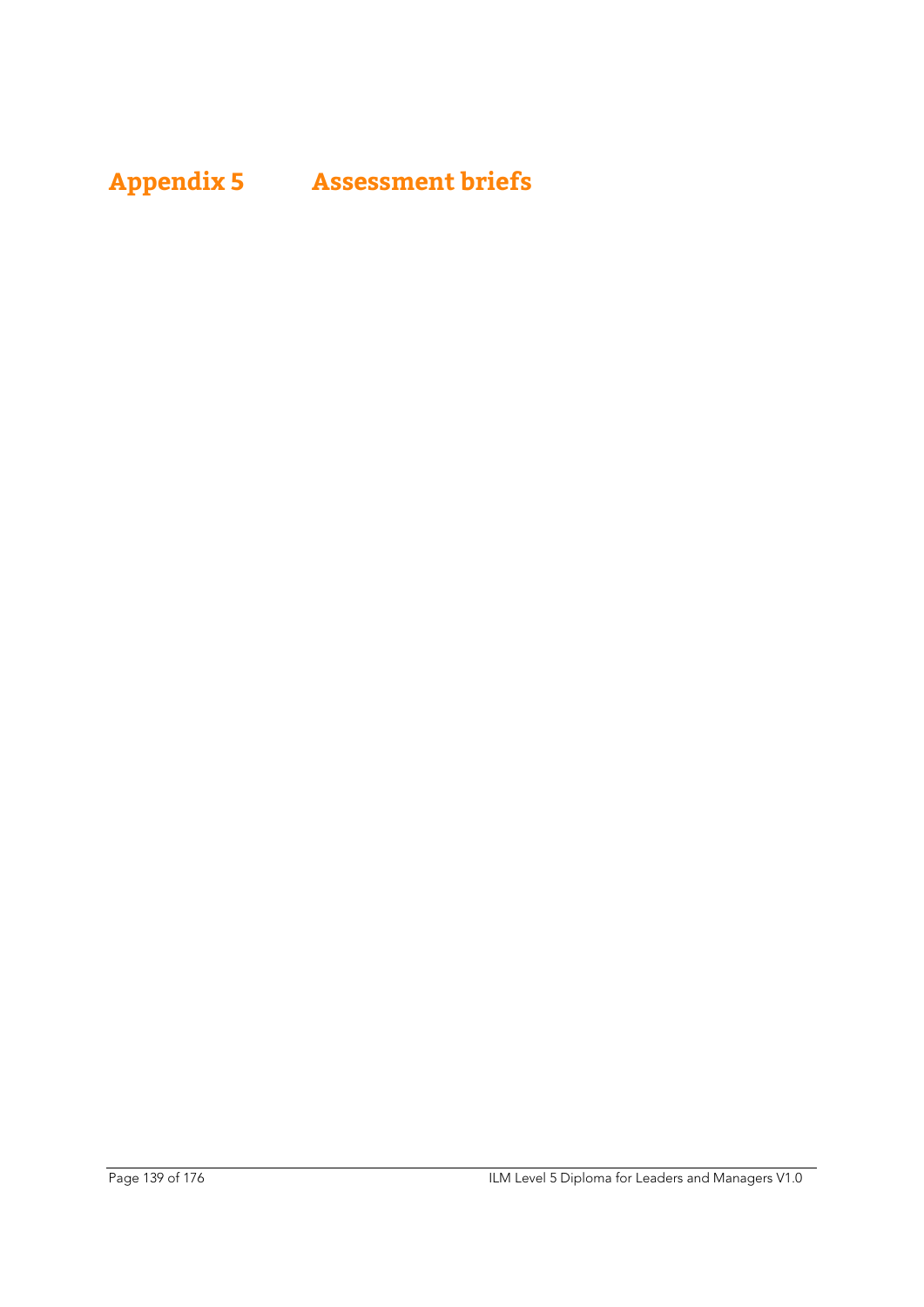# **Unit 500 Leading People – Knowledge**

### **Purpose of Assessment**

The purpose of this assessment is to demonstrate knowledge and understanding of leadership styles: how to lead different teams; how to improve performance; the importance of organisational culture; and equality, diversity and inclusion in the workplace.

The assessment comprises a scenario and a number of tasks, each aligned to the assessment criteria of the unit. When completed, these tasks should generate the evidence the Assessor will need to make a judgement on whether the learner has achieved the unit.

A Result Sheet is provided at the end of this brief to support Assessors in assessing each assessment criterion and to record the final outcome of the unit.

#### **Scenario**

You have recently been employed as Head of Service, at DreamHome™, as part of a significant change in direction for the company.

DreamHome™ was set up five years ago, with a mission to 'do things differently to traditional estate agents'. Their organisational values are:

- **•** Agility
- Performance
- Growth
- Service

They operate from an out of town business park office and employ six Service Agents, with different levels of experience and expertise, who manage client contact by telephone and internet from their office base. A further five staff are home-based: two Valuation Managers (one Senior), who visit properties to assess their value and agree listings; three Viewing Agents (one Senior), who conduct viewings and work flexible hours as required. Staff are proud that they have been able to penetrate the local market quickly, and are now dealing with around 25% of all sales and rentals in the area. The owner is very 'hands on' and gives the staff strong direction to ensure they are very goal focused and want to get the job done in the fastest, most efficient way possible. The company uses state of the art technology and expects its employees to be able to adapt to the frequent IT system changes. Electronic documents are completed and saved to the company's Cloud storage, so that everyone has access to all client records. Most of the communication between team members is done by email and instant messaging as they spend a lot of time on phone calls. The Service Agents also have a very active social media group that they use to share jokes, although recently this has been used to rant about how stressed they are feeling. There is a strong sense of rivalry and team members compete to win the monthly employee prize for best performance. Staff have a range of different levels of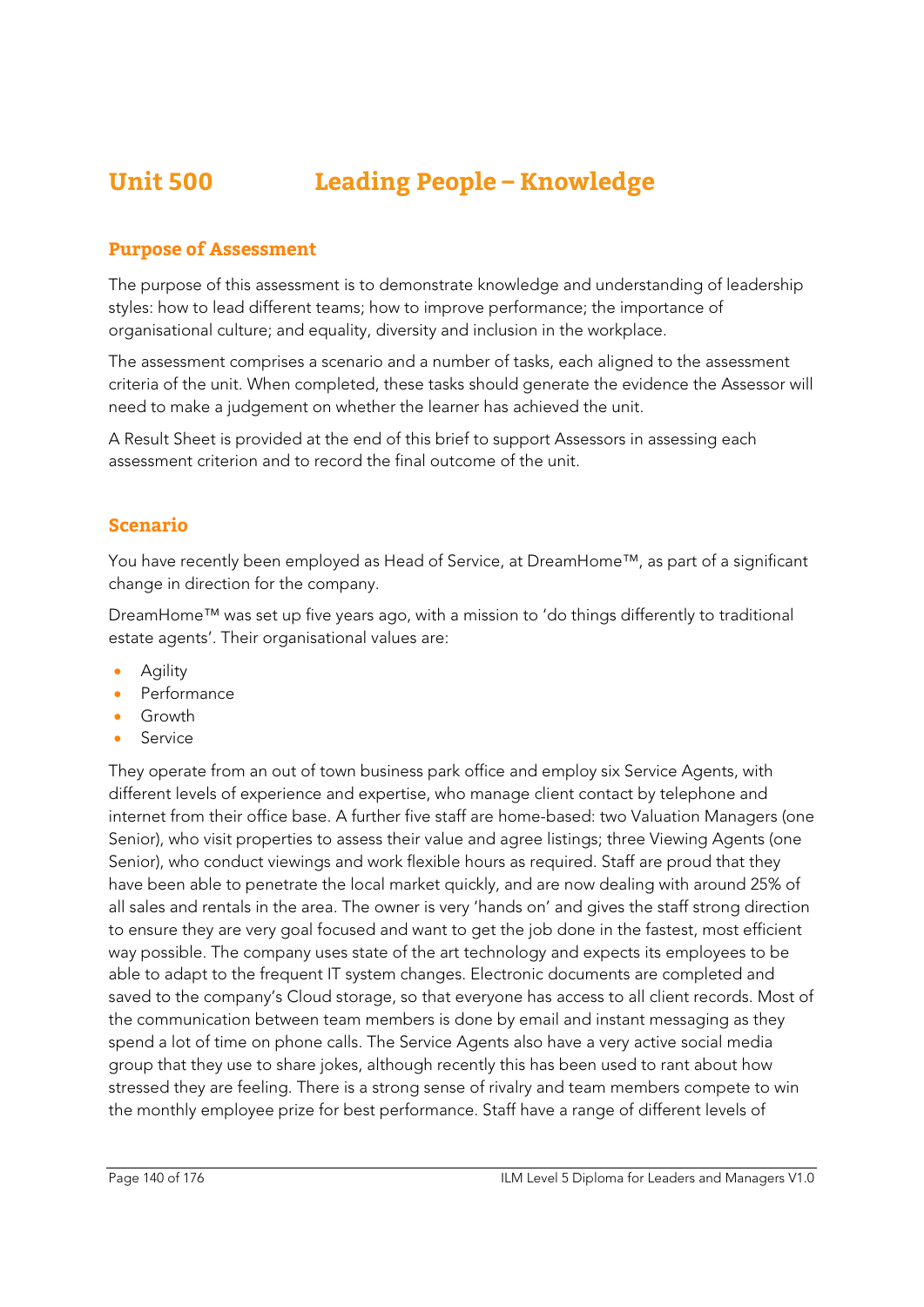expertise and some of the more experienced employees feel they should have more autonomy and responsibility (currently all key decisions are made by the owner).

The owner of DreamHome™, who established the company following three years of residential property sales and rental experience, originally felt that an online business was a more effective business model to reduce costs and price competitively. However, a recent review of the market has highlighted that some clients still prefer to visit High Street premises. Therefore, a decision has been made to acquire an existing estate agency, Roberts Estate Agents, as the owner is selling the business due to retirement.

Established in 1980, Roberts specialise in sales and lettings of luxury properties, although they do cover the whole residential market. A family run business with strong roots in the local community, the team of four Property Managers are highly experienced, with extensive knowledge of the local market, and pride themselves on their personal and caring attitude. They all work in a large High Street shop, and deal with many clients face to face. They have systems and processes that have been developed over the years, and whilst they use online marketing systems, they tend to prefer keeping paper records. All the staff have been employed by the company for over 10 years, so they know each other well and they have a strong team ethic.

Staff member A has worked at Roberts for nearly 20 years, joining as an apprentice, and this is the only company he has worked for. He is worried about the changes as he has a strong relationship with Roberts' current owner, and thinks of her as a 'second mother'. He is also being asked to lead the other three Property Managers when the business is transferred. Staff member B is feeling very excited about the changes as she was thinking about moving jobs anyway. She feels ready to be stretched in her work, and is open to new development opportunities. Staff members C and D have not expressed any strong opinions about the change.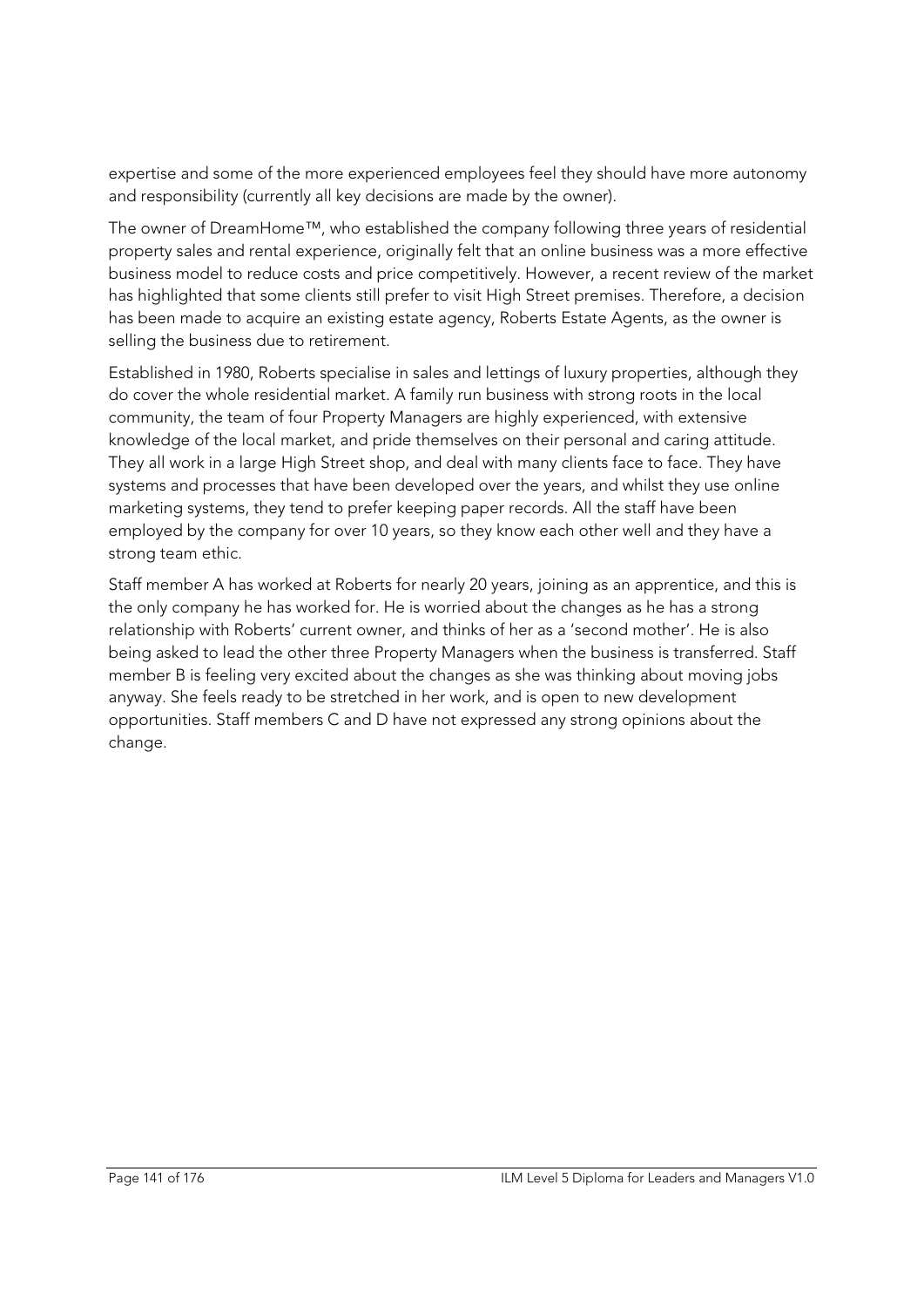# **Organisational Charts - Current**

#### DreamHome™ Roberts





# **Organisational Chart – New**



Page 142 of 176 ILM Level 5 Diploma for Leaders and Managers V1.0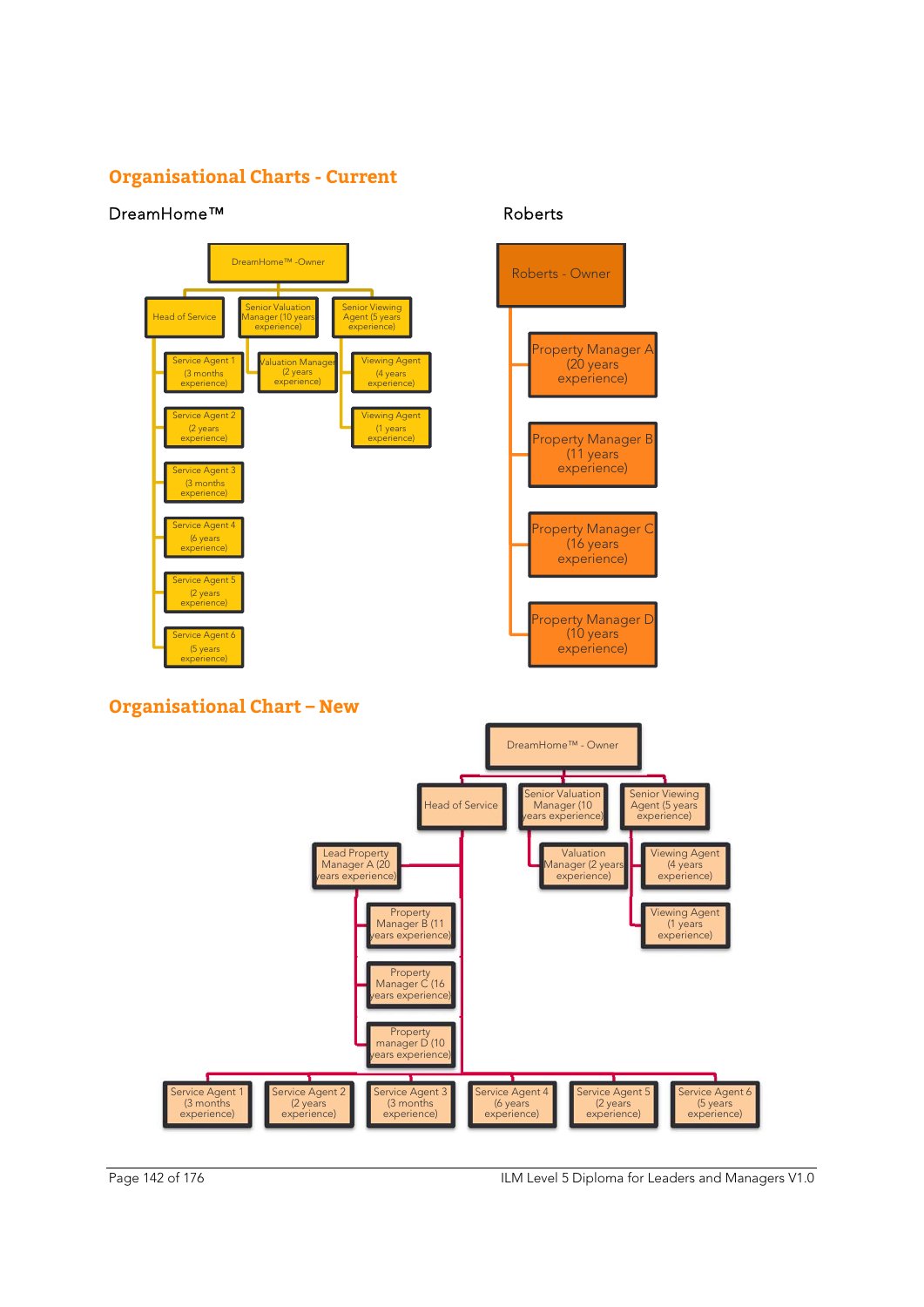#### **Tasks**

The Roberts staff will become employees of DreamHome™, as part of the Service team, in six weeks when the business purchase is completed. You have been asked to consider the leadership approaches that you will use to manage the different teams, and individuals, to effectively manage their performance and ensure the continued success of the business. You will be based in the main (out of town) office, although will also have the opportunity to work at the town centre site, and at home.

The following tasks must be completed:

Task 1: Using a relevant theory/model, consider the cultures of the two businesses as they currently operate. Identify and describe the organisational culture type that each has, giving reasons for your choice and outlining the key features.

Analyse the relationship between the organisational culture types identified and the change that is going to take place, considering aspects such as staff involvement, and the ways that the current cultures may help or hinder the change process.

Task 2: Analyse the factors that may have contributed to each organisation's culture. Include a discussion on at least two internal and two external factors. Give examples to explain how the factors relate to specific features of the culture type you identified.

Consider the four Roberts staff who are joining DreamHome™, and explain the effect that the culture of their new organisation may have on the four members of staff from Roberts. Explain the positive and negative effects that may arise during the transition and how the culture might affect staff members A and B, giving examples to support your points.

Task 3: Evaluate at least three leadership styles that you could use in your new role, referring to a relevant leadership theory or model. Summarise the different teams that you will be leading, and explain your planned leadership approach to the two teams, based on their different needs and expectations. Consider the remote/virtual workers and explain the advantages and disadvantages of this type of working for the individual, the organisation, and you as a leader. Clearly describe how you may need to adapt your leadership style, giving examples.

Task 4: Consider the leadership styles that you plan to adopt, and analyse the relationship between these styles and organisational culture. Examine the ways that your own leadership preferences may potentially differ from the leadership style of the outgoing Roberts' owner, and the potential impact of this.

Analyse at least three motivational techniques that may be applied to the different team members to maintain and improve their performance.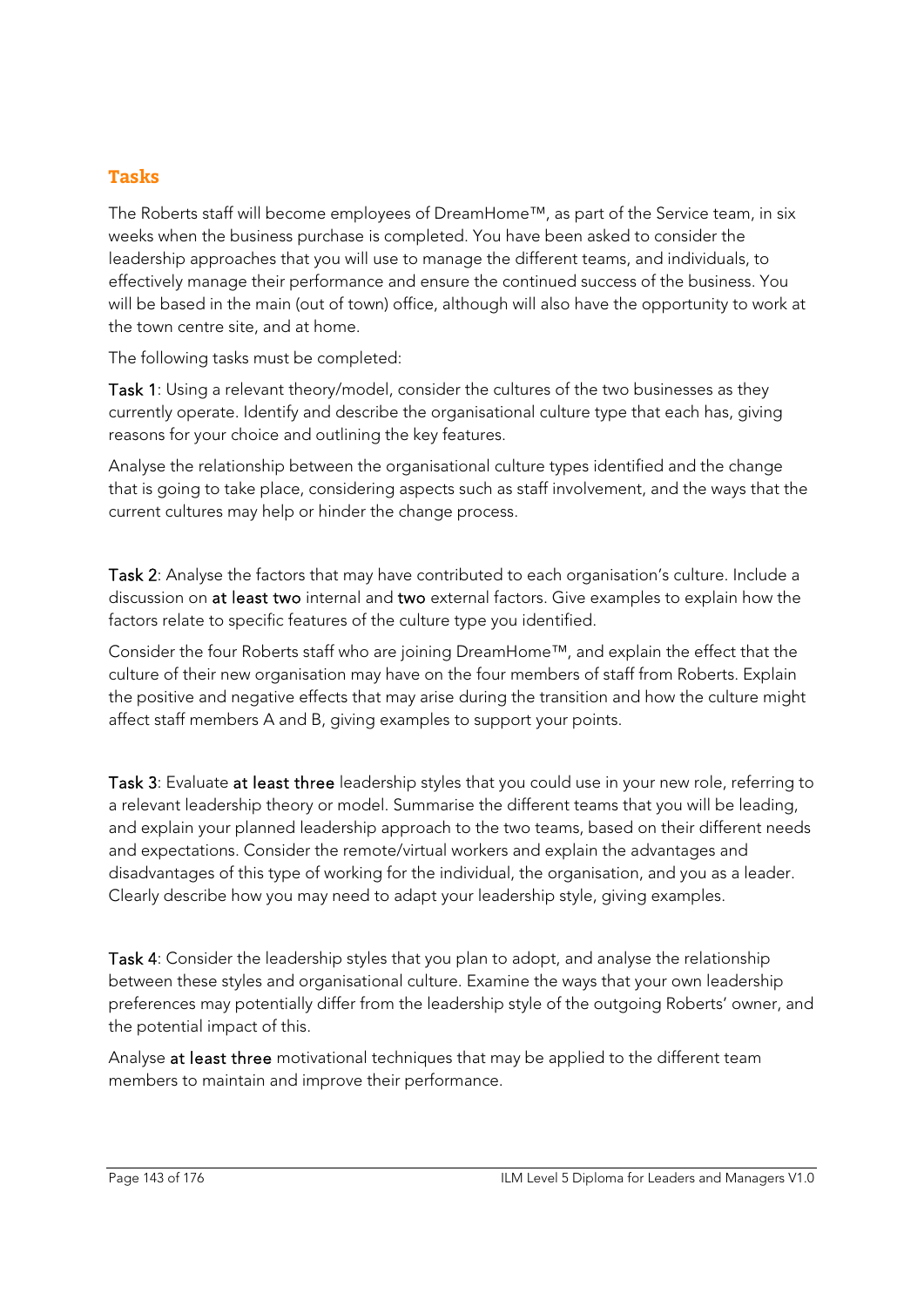Task 5: During your initial discussions about your role, you were told that several staff require support to improve their performance over the coming months. You are considering implementing a coaching and mentoring programme to address this, and need to think about different approaches. Identify at least one coaching and one mentoring model, and analyse how this could be used to improve performance. Consider how coaching and mentoring differ, and how you would decide which is most appropriate.

Task 6: A key part of your new leadership role involves understanding equality, diversity and inclusion in the workplace. This is a new area of responsibility for you, and you want to make sure you are up-to-date with current legislation.

Give definitions of equality, diversity and inclusion in a workplace context, explaining how they differ from each other. List current UK Equality Legislation, and explain the responsibilities that DreamHome™ has as an employer, giving examples of necessary organisational policies and practices to support your points.

Describe at least two potential consequences of not adhering to the legislation.

Task 7: Describe how you intend to embed equality practices in day-to-day activities as part of your leadership role. Include an explanation of how you intend to promote a culture in which discrimination is challenged (both potential and actual discrimination), using examples.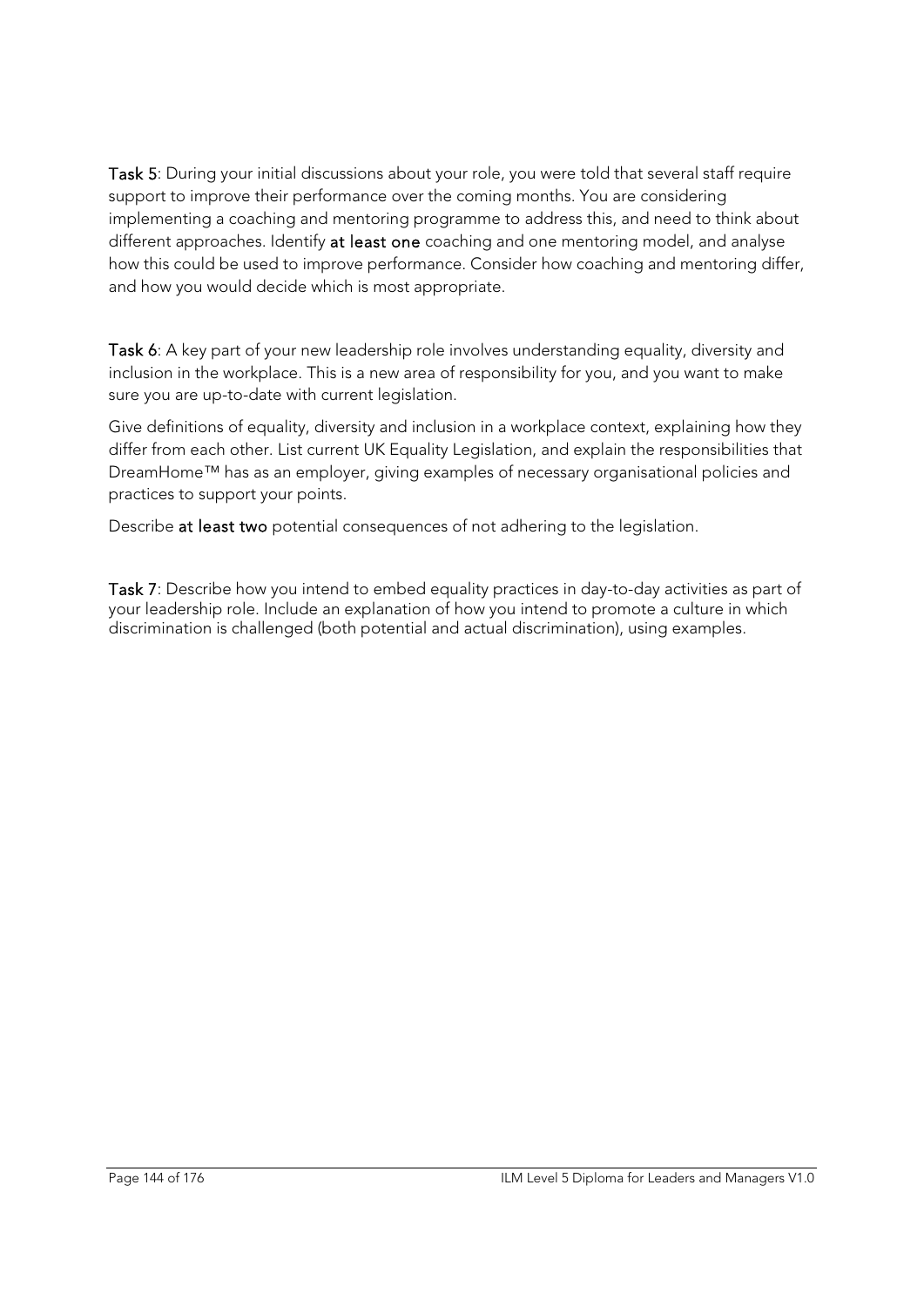## **Assessment Mapping**

The table below demonstrates how each task is aligned to the assessment criteria of the unit.

| <b>Task</b> |            | <b>Assessment Criteria Coverage</b>                                                                                                            |
|-------------|------------|------------------------------------------------------------------------------------------------------------------------------------------------|
| Task 1      | 4.1<br>4.4 | Describe different cultures that exist in organisations.<br>Analyse the relationship between culture and change in the                         |
|             |            | workplace.                                                                                                                                     |
| Task 2      | 4.2        | Analyse internal and external factors which can affect an organisation's<br>culture.                                                           |
|             | 4.3        | Explain the effect an organisation's culture could have on individuals<br>and teams.                                                           |
| Task 3      | 1.1        | Evaluate a range of different leadership styles.                                                                                               |
|             | 1.2        | Describe how to adapt leadership style to suit different situations.                                                                           |
|             | 2.1        | Explain how to lead multiple teams.                                                                                                            |
|             | 2.2        | Explain how to lead remote/virtual teams.                                                                                                      |
| Task 4      | 1.3        | Analyse the relationship between leadership styles and organisational<br>culture.                                                              |
|             | 3.1        | Analyse a range of motivational techniques to improve performance.                                                                             |
| Task 5      | 3.2        | Analyse coaching and mentoring approaches and how these can be<br>used to improve performance.                                                 |
| Task 6      | 5.1        | Explain the difference between equality, diversity and inclusion.                                                                              |
|             | 5.2        | Explain the responsibilities of organisations under current equality<br>legislation.                                                           |
|             | 5.4        | Describe the potential consequences of not adhering to equality<br>legislation.                                                                |
| Task 7      | 5.3        | Describe the role of a leader in ensuring that equality, diversity and<br>inclusion policies and practices are embedded in business practices. |
|             | 5.5        | Explain how to promote a culture where actual and potential<br>discrimination is challenged.                                                   |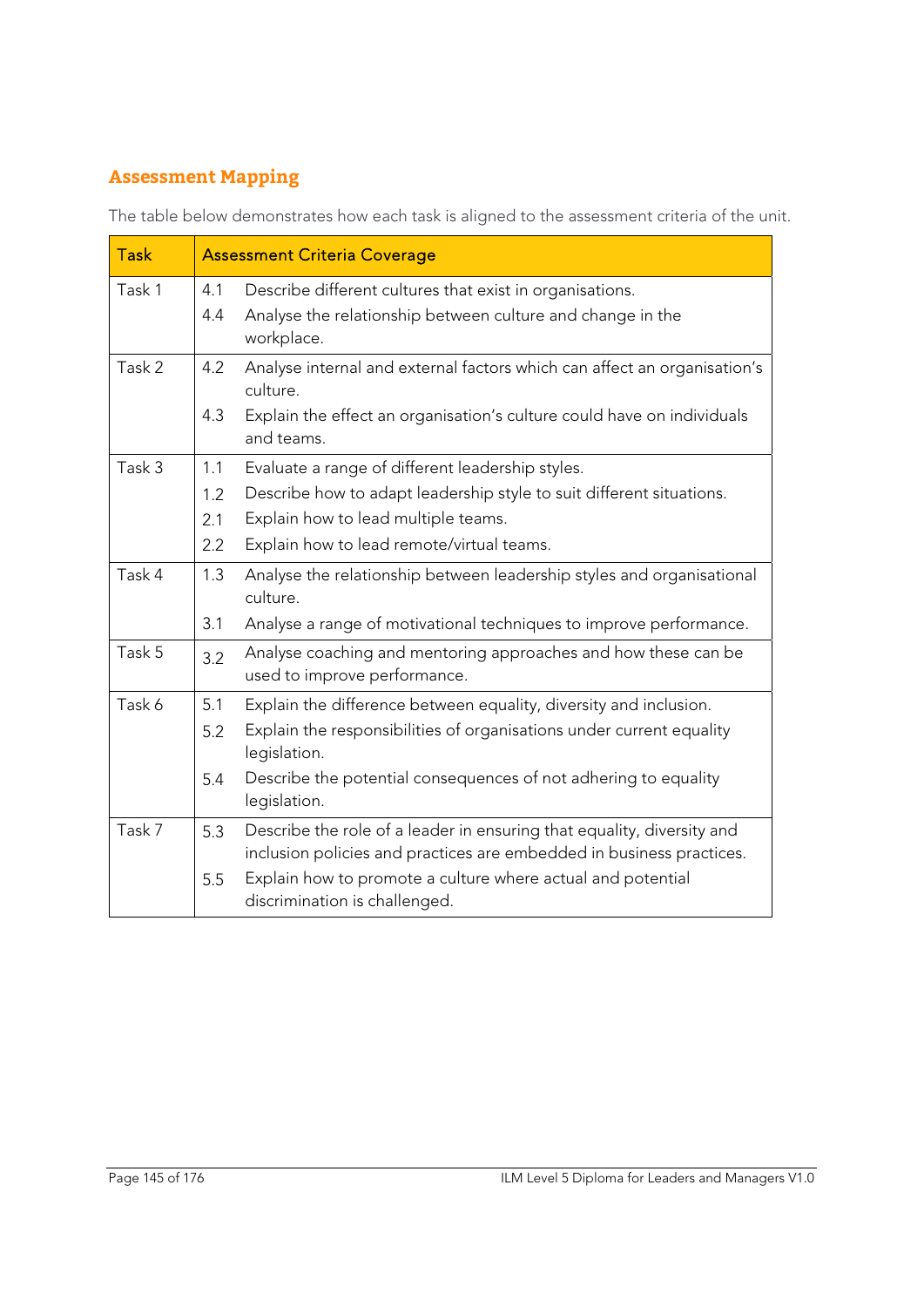### **Types of Evidence**

A written report is the main output to form the completion of the tasks.

Additional evidence could include a variety of forms (eg presentations, professional discussion, competency based interviews, oral/written questions).

#### **Context of Assessment and Amendments**

Learners are able to use their own work based context or that of another organisation they are particularly familiar with to base their assessment on. No prior approval from your ILM Quality & Compliance Manager (QCM) is required to adapt the scenario as long as the tasks remain as described in this brief. Should amendments to the tasks be required the Centre would need to seek approval from their ILM QCM. QCM approval will also be needed if the Centre wishes to create a new assessment.

#### **Conditions of Assessment**

Learners must carry the tasks out individually. Learners may carry out research and collect the information they want to use under unsupervised conditions.

#### **Authenticity of learner work**

The work submitted should be the learner's own work. Learners must acknowledge any work that is not their own using a recognised referencing notation and present direct quotes from other sources in quotation marks.

Learners must make a formal declaration of authenticity, ie the work is their own. This is a prerequisite for an assessment to be assessed because no investigation for plagiarism can be carried out without this confirmation.

A declaration of authenticity is included in the Result Sheet overleaf.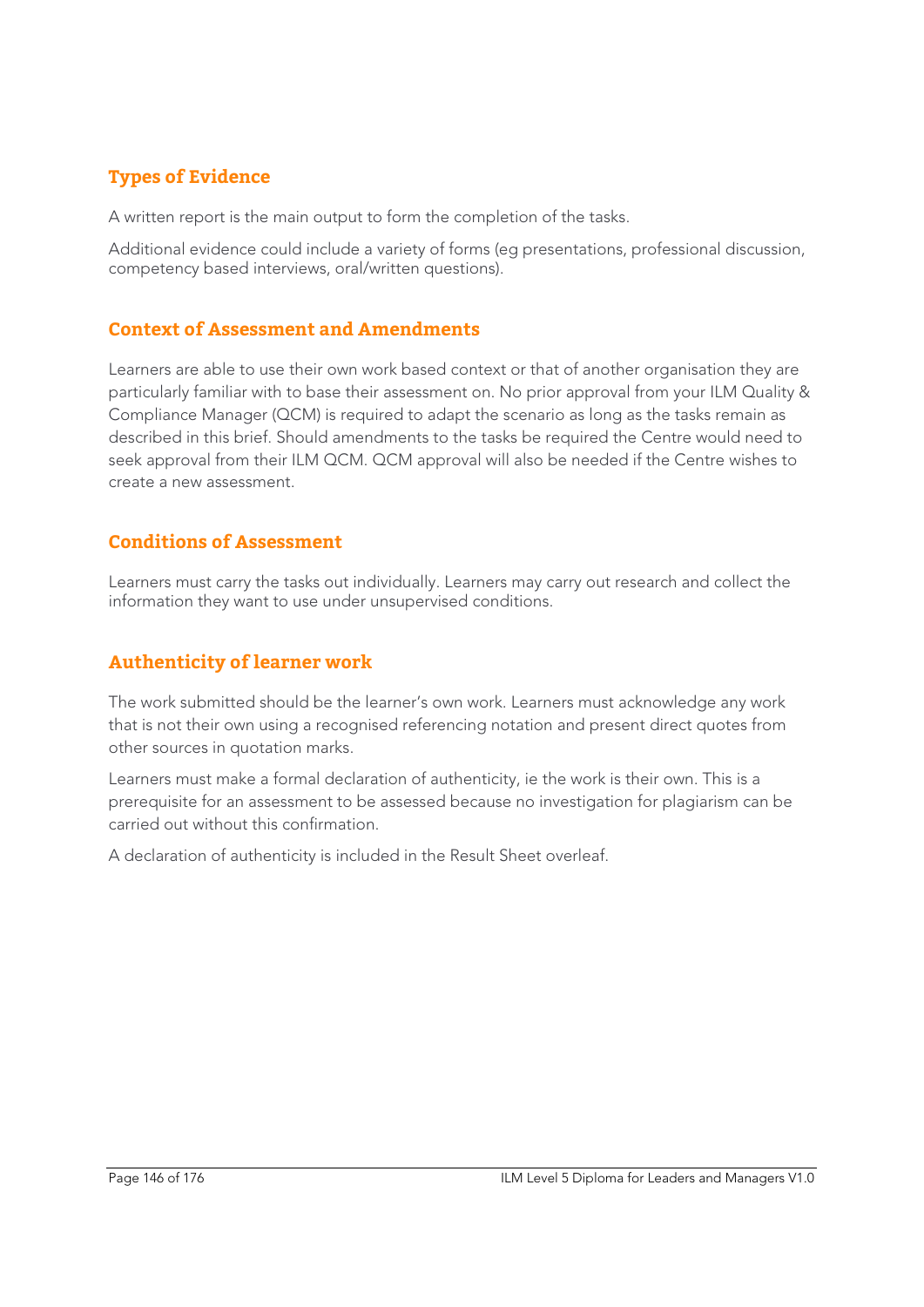#### **Result Sheet**

#### To be completed by the Learner

| Learner name:      | Learner number:  |
|--------------------|------------------|
| Submission Number: | Submission Date: |

#### Declaration of Authenticity

| I confirm that all work submitted is my own, and that I have acknowledged all sources I have<br>used. |       |  |
|-------------------------------------------------------------------------------------------------------|-------|--|
|                                                                                                       |       |  |
| Learner signature:                                                                                    | Date: |  |

#### To be completed by the Assessor

Assessment must be conducted with reference to the assessment criteria. In order to pass the unit, every assessment criterion must be met.

|                                             | <b>Assessment Criterion (AC)</b>                                                      | Outcome<br>(Pass/Refer) | <b>Assessor Feedback</b> |
|---------------------------------------------|---------------------------------------------------------------------------------------|-------------------------|--------------------------|
|                                             | LO 1 Understand different leadership styles                                           |                         |                          |
| 1.1                                         | Evaluate a range of<br>different leadership<br>styles                                 |                         | Task 3                   |
| 1.2                                         | Describe how to<br>adapt leadership style<br>to suit different<br>situations          |                         | Task 3                   |
| 1.3                                         | Analyse the<br>relationship between<br>leadership style and<br>organisational culture |                         | Task 4                   |
| LO 2 Understand how to lead different teams |                                                                                       |                         |                          |
| 2.1                                         | Explain how to lead<br>multiple teams                                                 |                         | Task 3                   |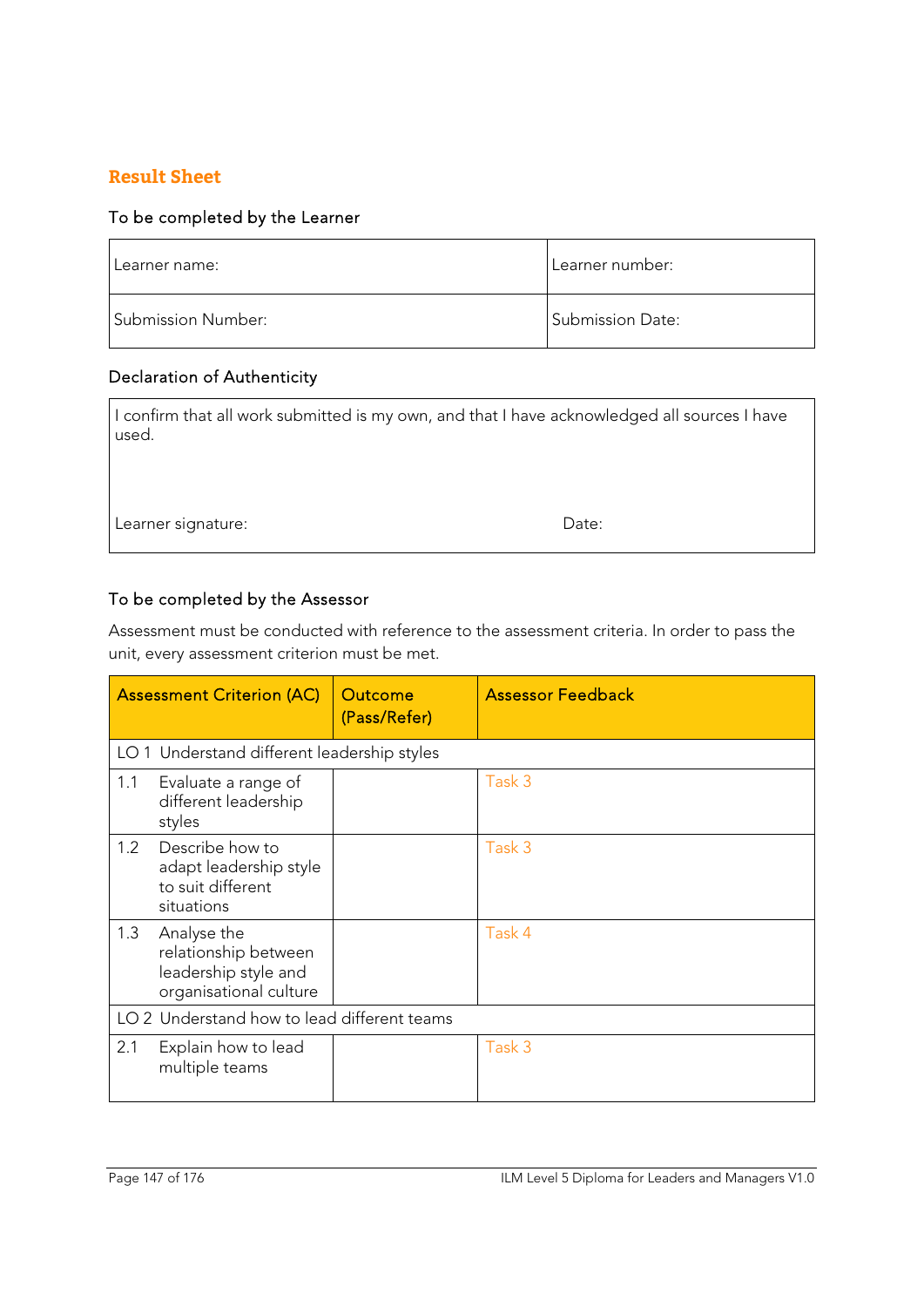|     | <b>Assessment Criterion (AC)</b>                                                                       | Outcome<br>(Pass/Refer) | <b>Assessor Feedback</b> |
|-----|--------------------------------------------------------------------------------------------------------|-------------------------|--------------------------|
| 2.2 | Explain how to lead<br>remote/virtual teams                                                            |                         | Task 3                   |
|     | LO 3 Know how to improve performance in the workplace                                                  |                         |                          |
| 3.1 | Analyse a range of<br>motivational<br>techniques to improve<br>performance                             |                         | Task 4                   |
| 3.2 | Analyse coaching and<br>mentoring<br>approaches and how<br>these can be used to<br>improve performance |                         | Task 5                   |
|     | LO 4 Understand the importance of organisational culture                                               |                         |                          |
| 4.1 | Describe different<br>cultures that exist in<br>organisations                                          |                         | Task 1                   |
| 4.2 | Analyse internal and<br>external factors which<br>can affect an<br>organisation's culture              |                         | Task 2                   |
| 4.3 | Explain the effect an<br>organisation's culture<br>could have on<br>individuals and teams              |                         | Task 2                   |
| 4.4 | Analyse the<br>relationship between<br>culture and change in<br>the workplace                          |                         | Task 1                   |
|     | LO 5 Understand equality, diversity and inclusion in the workplace                                     |                         |                          |
| 5.1 | Explain the difference<br>between equality,<br>diversity and inclusion                                 |                         | Task 6                   |
| 5.2 | Explain the<br>responsibilities of<br>organisations under<br>current equality<br>legislation           |                         | Task 6                   |
| 5.3 | Describe the potential<br>consequences of not<br>adhering to equality<br>legislation                   |                         | Task 7                   |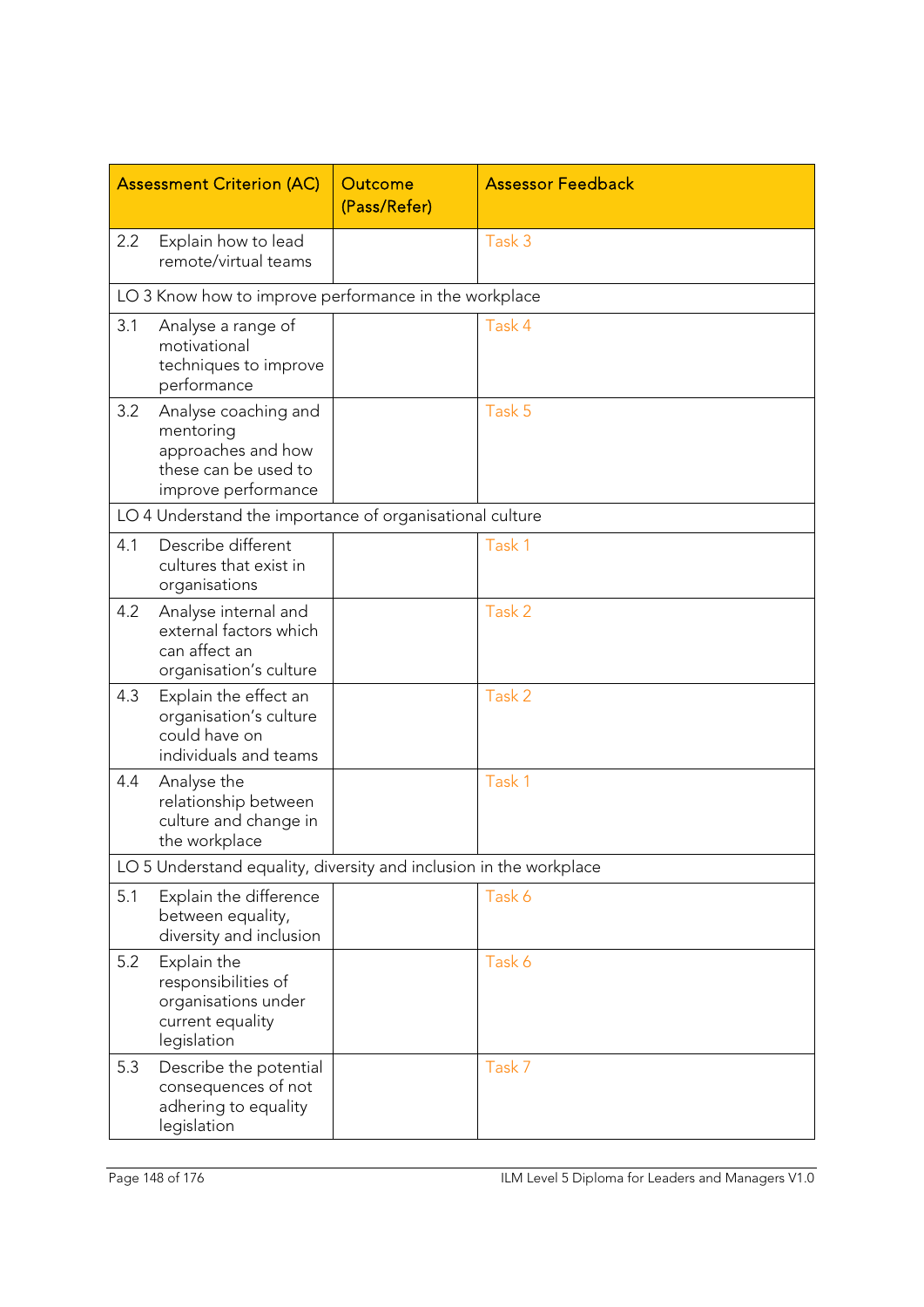|     | <b>Assessment Criterion (AC)</b>                                                                                                                             | Outcome<br>(Pass/Refer) | <b>Assessor Feedback</b> |
|-----|--------------------------------------------------------------------------------------------------------------------------------------------------------------|-------------------------|--------------------------|
| 5.4 | Describe the role of a<br>leader in ensuring that<br>equality, diversity and<br>inclusion policies and<br>practices are<br>embedded in<br>business practices |                         | Task 6                   |
| 5.5 | Explain how to<br>promote a culture<br>where actual and<br>potential<br>discrimination is<br>challenged                                                      |                         | Task 7                   |

| <b>Assessor Outcome</b>                  |                               |  |  |
|------------------------------------------|-------------------------------|--|--|
| Outcome ( <i>delete as applicable</i> ): | <b>Signature of Assessor:</b> |  |  |
| <b>PASS/REFER</b>                        | Date:                         |  |  |

| <b>IQA Outcome</b>                                  |       |  |  |
|-----------------------------------------------------|-------|--|--|
| Outcome (delete as applicable):   Signature of IQA: |       |  |  |
| <b>PASS/REFER</b>                                   | Date: |  |  |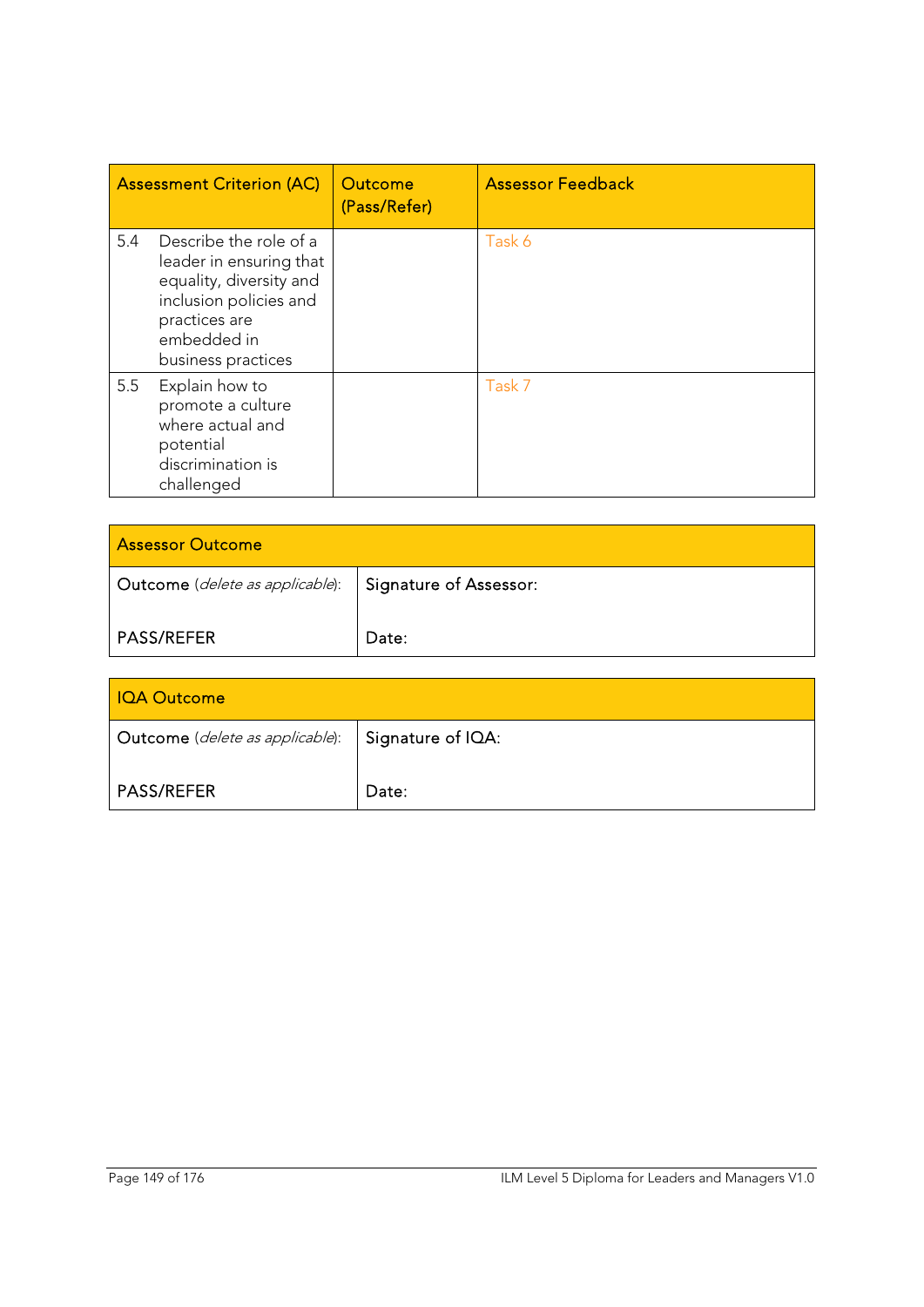# **Unit 501 Managing People – Knowledge**

#### **Purpose of Assessment**

The purpose of this assessment is to demonstrate knowledge and understanding of how to manage multiple and remote teams, improve team performance and recruit staff members.

The assessment comprises a scenario and a number of tasks, each aligned to the assessment criteria of the unit. When completed, these tasks should generate the evidence the Assessor will need to make a judgement on whether the learner has passed the unit.

A Result Sheet is provided at the end of this brief to support Assessors in assessing each assessment criterion and to record the final outcome of the unit.

#### **Scenario**

Sylvan Furniture Ltd. is based in the North of England, and aspires to be a market leader in manufacturing furniture. The company focuses on the design, production and sale of garden furniture products to retailers throughout England and Wales. As the Operations Manager for Sylvan Furniture Ltd, you are responsible for managing three teams during a challenging period in your organisation. Based in Sylvan Furniture Ltd.'s factory in Manchester, you work flexible hours to match business needs, and occasionally work off-site. Your responsibilities include setting objectives for your teams, managing their performance to achieve business goals, identifying skills gaps and recruiting new staff when required. There are three experienced team managers to support you in ensuring high performance.

Unfortunately, sales of several existing product lines have declined in the last two years, and annual net profits were recently reported as 30% lower than last year, putting the business and its employees at risk. The Company Directors have considered options to increase sales revenue, and at a recent strategy meeting agreed to focus on four key areas:

- Implement recognised strategies to develop high performing teams.
- Develop a range of new innovative and eco-friendly products (Design).
- Reduce production costs to increase profit margins (Production).
- Expand sales of products into a new region Scotland (Sales).

The Design Team is responsible for designing and developing the furniture products. Their office is based in Sylvan Furniture Ltd.'s factory in Manchester and staff all work regular hours from 8am to 5pm, Monday to Friday. There is a Design Manager and two Product Designers who work closely with the Production Team. The Design Manager uses a democratic management style, as both staff have over 10 years of experience (although neither has designed eco-friendly products).

The Production Team has 10 staff members, and is managed by a Production Manager who has a focus on Health and Safety and a predominantly autocratic management style. The team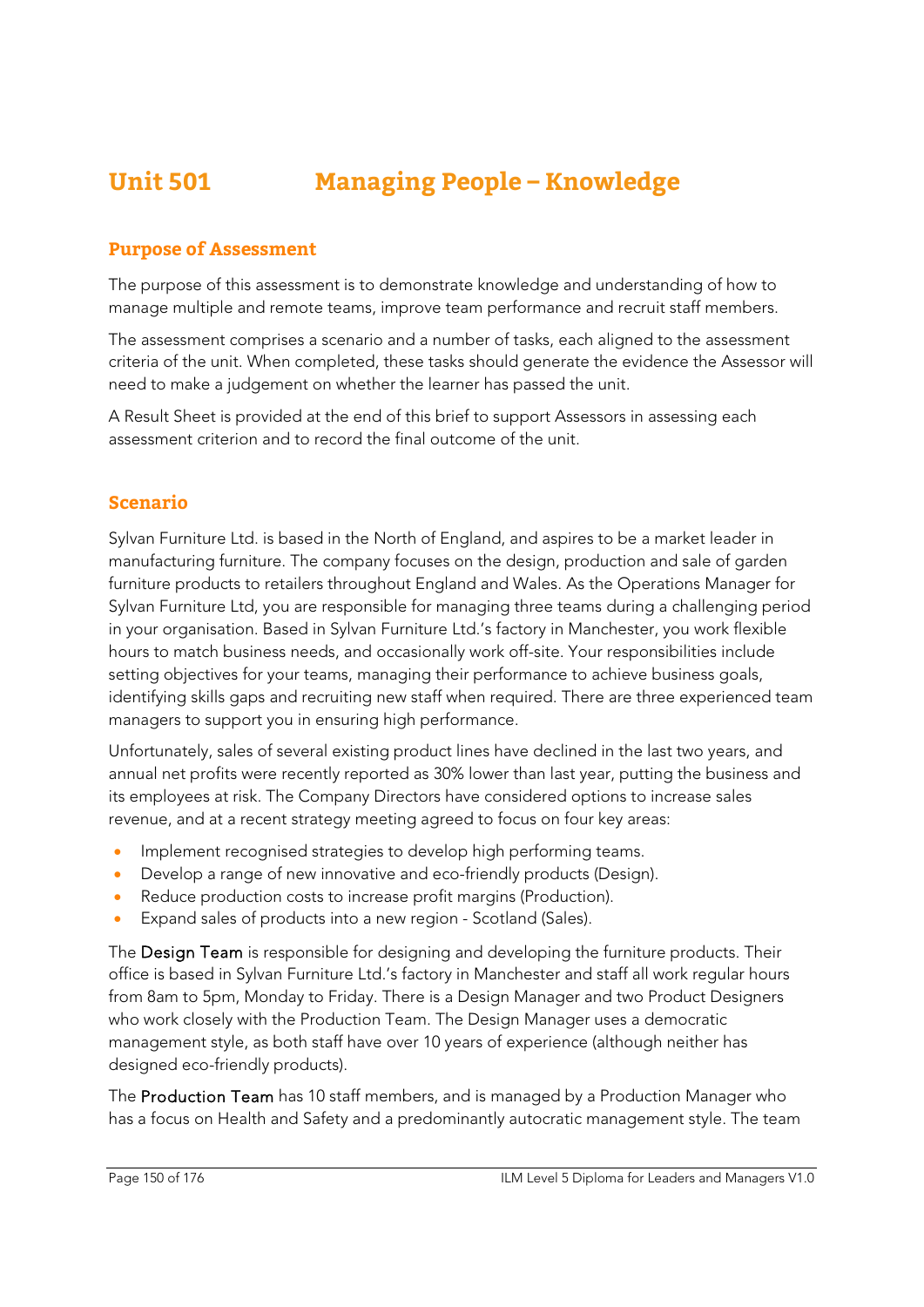is responsible for testing the new designs received from the Design Team. Following rigorous testing they finalise the furniture specifications and secure suppliers for the materials required. Once the final furniture ranges are agreed, they prepare the relevant production lines ready for manufacture of the furniture. Furniture is produced to order, with an eight-week lead time. All staff work in rotating shift patterns to maximise production over the 16-hour period that the factory operates each day. Staff work a variety of patterns including: three x 12-hour shifts per week; five x 8-hour shifts per week; and part time hours ranging from 4 to 24 hours per week.

The Sales Team is responsible for promoting and selling the products, and employs six staff. The Sales Manager and three Sales Executives are all home-based (see the organisational chart for locations). Their role involves travelling to existing and prospective customers within their designated region to secure orders. They work closely with two Telesales Representatives who are based in India. Their role is to respond to customer calls, answering questions about the products and closing sales.



#### **Departmental Organisational Structure**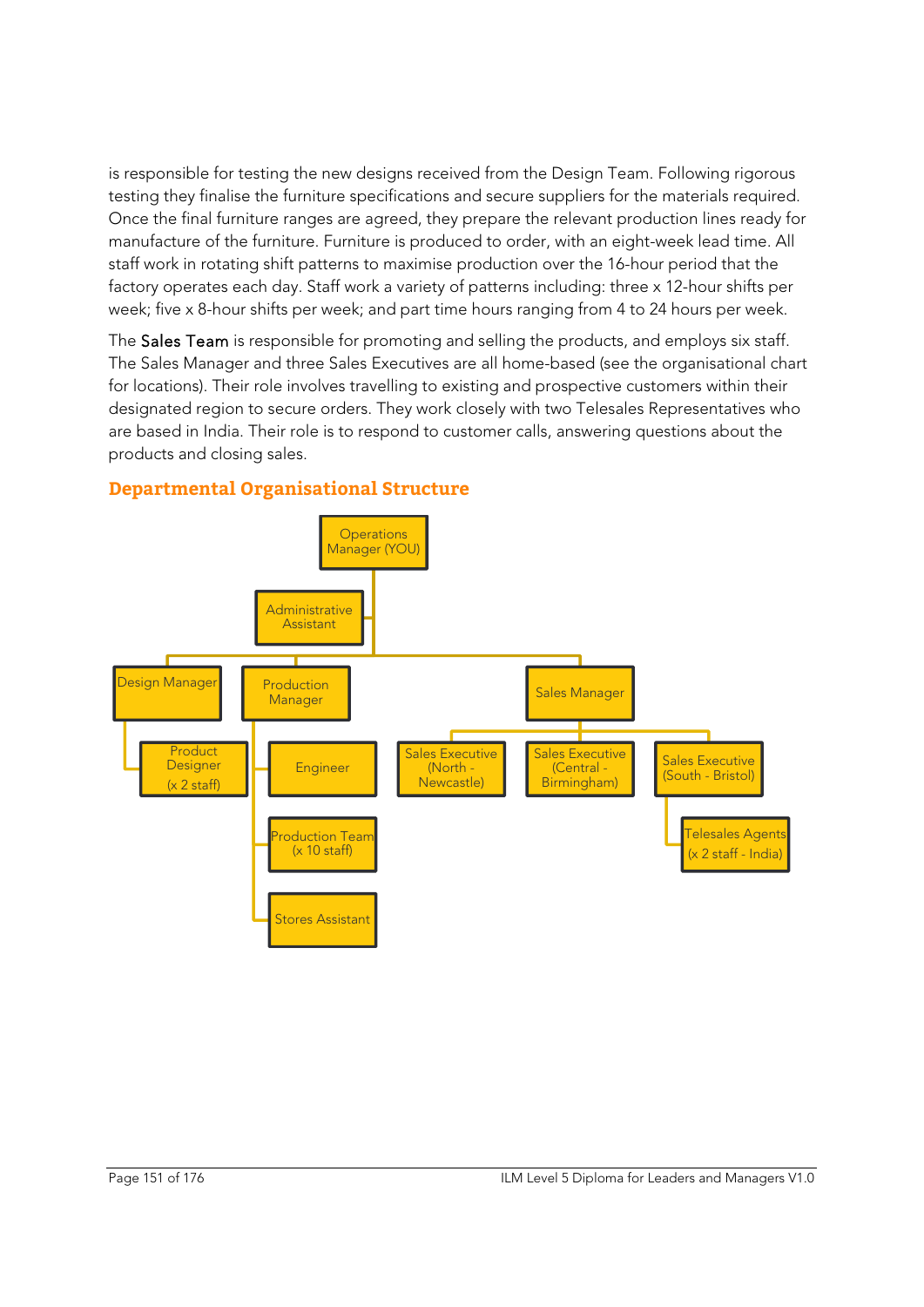#### **Tasks**

You have been asked to think about how you will manage your multiple and remote teams during the next financial year. A key objective for you is to improve current performance to create high performing teams that will help to sustain the business in the future.

The following tasks must be completed:

Task 1: During discussions, both the Design Manager and Sales Manager have expressed concerns that staffing levels are not sufficient to meet the demands in the change of business strategy.

Explain the reasons why these two managers think there is a need for additional staff. Outline the recruitment options that might be considered.

Task 2: A decision has been made to recruit one new member of staff and the company's HR Manager has asked to meet with you. Describe the steps involved in recruiting staff, from identifying this initial need through to the new employee starting work.

Explain how you and your organisation would ensure that the recruitment and selection processes are fair.

Task 3: You have responsibility for managing three diverse teams. Describe at least two challenges that you are likely to face in your role when managing multiple teams.

To address the challenges you have identified, analyse the strategy for each challenge that you could use to manage these teams. You may like to consider roles and accountabilities, structuring of tasks, performance monitoring, team support etc.

Explain how you would monitor and maintain the performance of these three teams, exploring aspects such as quality, efficiency, individual/team performance, adherence to policy/procedure.

For the sales team who work remotely, consider how your approach would differ, by explaining some of the day-to-day management activities that help to maintain the performance of remote teams. Outline what technological tools are available to support remote team working, and explain how at least two of these could be used to overcome the challenges you have identified.

Task 4: The business has a strong focus on developing High Performing Teams.

Explain the process you will use to set objectives for the teams, including:

- the stages involved, from strategy to individual employee
- how you will involve teams and individuals in agreeing objectives
- how you will check that objectives are realistic and achievable.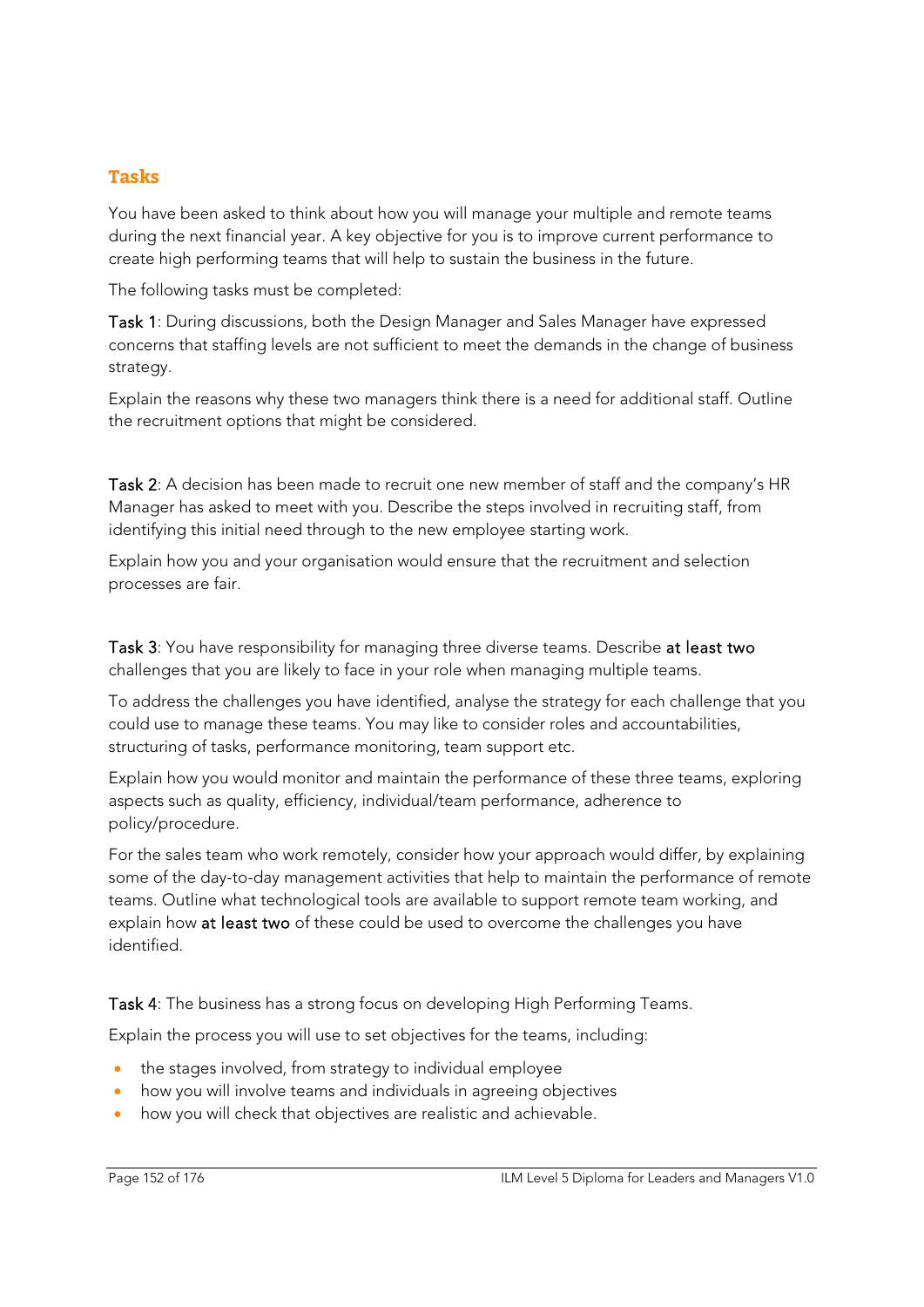Explain how the appraisal process could be used to develop a High Performing Team, including:

- the stages involved, and associated documents
- at least two techniques for identifying under-performing individuals
- how to address under-performance in the workplace using the techniques.

You may like to define what is meant by a 'High Performing Team' in your response. Analyse at least three performance management techniques that could be used in Sylvan Furniture Ltd. and make a recommendation, outlining your reasoning.

Task 5: As a result of the new business direction, a key aspect of your management approach will be to encourage the teams to work together effectively.

Explain why collaboration between members of the same team is important. You may like to consider approaches that encourage collaboration and obstacles to successful collaboration.

Explain how individual/team knowledge and expertise could be shared to facilitate high performance.

Task 6: During the year ahead, you anticipate that there will be some significant changes to how people work, and there are already some general learning and development needs identified.

Describe how you will identify the specific skills gaps in individuals, giving examples of development needs that may be identified and how you could address these.

You would also like to take the opportunity to think about implementing a talent management system to ensure that you develop and retain talented individuals. Identify at least two talent management models, and explain how these could be used to identify, develop and retain talented members of staff at Sylvan Furniture Ltd. Include an explanation of how organisational objectives could be met through talent planning and management.

Task 7: It is likely that you will need to delegate to your three managers. Describe a range of approaches that you could use to delegate effectively. (You may like to consider some of the factors involved, and refer to relevant theories to support your points). Explain what can make delegation effective, giving examples to illustrate your ideas.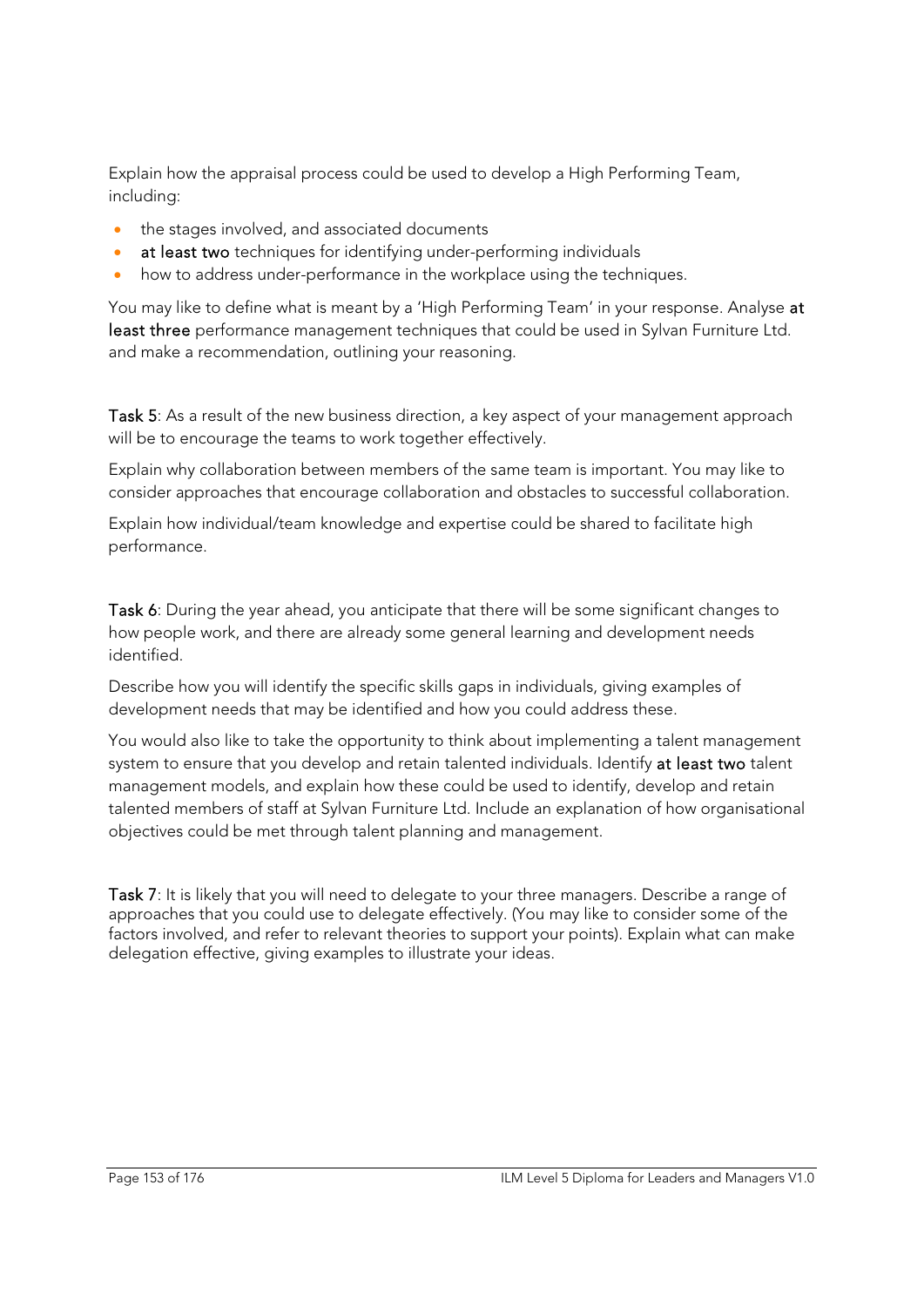## **Assessment Mapping**

The table below demonstrates how each task is aligned to the assessment criteria of the unit.

| <b>Task</b> | <b>Assessment Criteria Coverage</b> |                                                                                                          |  |
|-------------|-------------------------------------|----------------------------------------------------------------------------------------------------------|--|
| Task 1      | 5.1                                 | Explain the different reasons and options for recruiting staff                                           |  |
| Task 2      | 5.2                                 | Describe the steps an organisation takes to recruit staff                                                |  |
|             | 5.3                                 | Explain how to ensure recruitment and selection processes are fair                                       |  |
| Task 3      | 1.1                                 | Describe the challenges of managing multiple teams                                                       |  |
|             | 1.2                                 | Explain how technology can be used to overcome the challenges<br>when managing remote teams              |  |
|             | 1.3                                 | Analyse strategies for managing multiple teams                                                           |  |
|             | 1.4                                 | Explain how to monitor and maintain the performance of multiple<br>teams                                 |  |
|             | 1.5                                 | Explain how to monitor and maintain the performance of remote<br>teams                                   |  |
| Task 4      | 2.1                                 | Explain the process of setting objectives to develop high performing<br>teams                            |  |
|             | 2.3                                 | Explain how the appraisal process can be used to develop a high<br>performing team                       |  |
|             | 3.1                                 | Analyse a range of performance management techniques                                                     |  |
|             | 3.2                                 | Explain techniques for identifying and dealing with under-performing<br>individuals in the workplace     |  |
| Task 5      | 2.4                                 | Explain the importance of collaboration between team members in<br>developing a high performing team     |  |
|             | 2.5                                 | Explain how to share knowledge and expertise to facilitate high<br>performance                           |  |
| Task 6      | 2.2                                 | Describe how to identify and address skills gaps within a team to meet<br>team objectives                |  |
|             | 3.3                                 | Explain how talent management models can be used to identify,<br>develop and retain talented individuals |  |
|             | 3.4                                 | Explain how organisational objectives could be met through talent<br>planning and management             |  |
| Task 7      | 4.1                                 | Describe a range of approaches to delegation in the workplace                                            |  |
|             | 4.2                                 | Explain what can make delegation effective                                                               |  |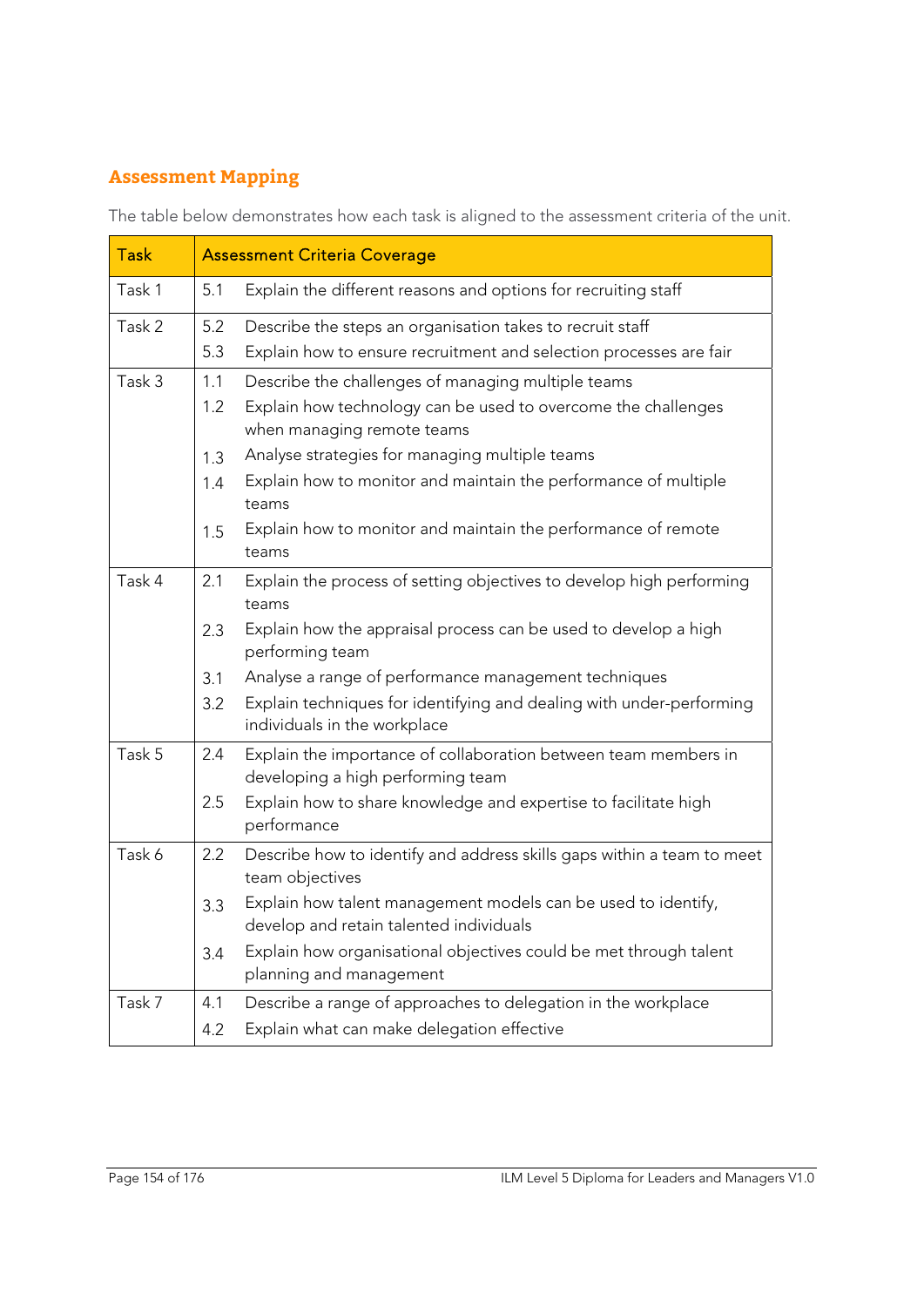### **Types of Evidence**

A written report is the main output to form the completion of the tasks.

Additional evidence could include a variety of forms (eg presentations, professional discussion, competency based interviews, oral/written questions).

#### **Context of Assessment and Amendments**

Learners are able to use their own work based context or that of another organisation they are particularly familiar with to base their assessment on. No prior approval from your ILM Quality & Compliance Manager (QCM) is required to adapt the scenario as long as the tasks remain as described in this brief. Should amendments to the tasks be required the Centre would need to seek approval from their ILM QCM. QCM approval will also be needed if the Centre wishes to create a new assessment.

#### **Conditions of Assessment**

Learners must carry the tasks out individually. Learners may carry out research and collect the information they want to use under unsupervised conditions.

#### **Authenticity of learner work**

The work submitted should be the learner's own work. Learners must acknowledge any work that is not their own using a recognised referencing notation and present direct quotes from other sources in quotation marks.

Learners must make a formal declaration of authenticity, ie the work is their own. This is a prerequisite for an assessment to be assessed because no investigation for plagiarism can be carried out without this confirmation.

A declaration of authenticity is included in the Result Sheet overleaf.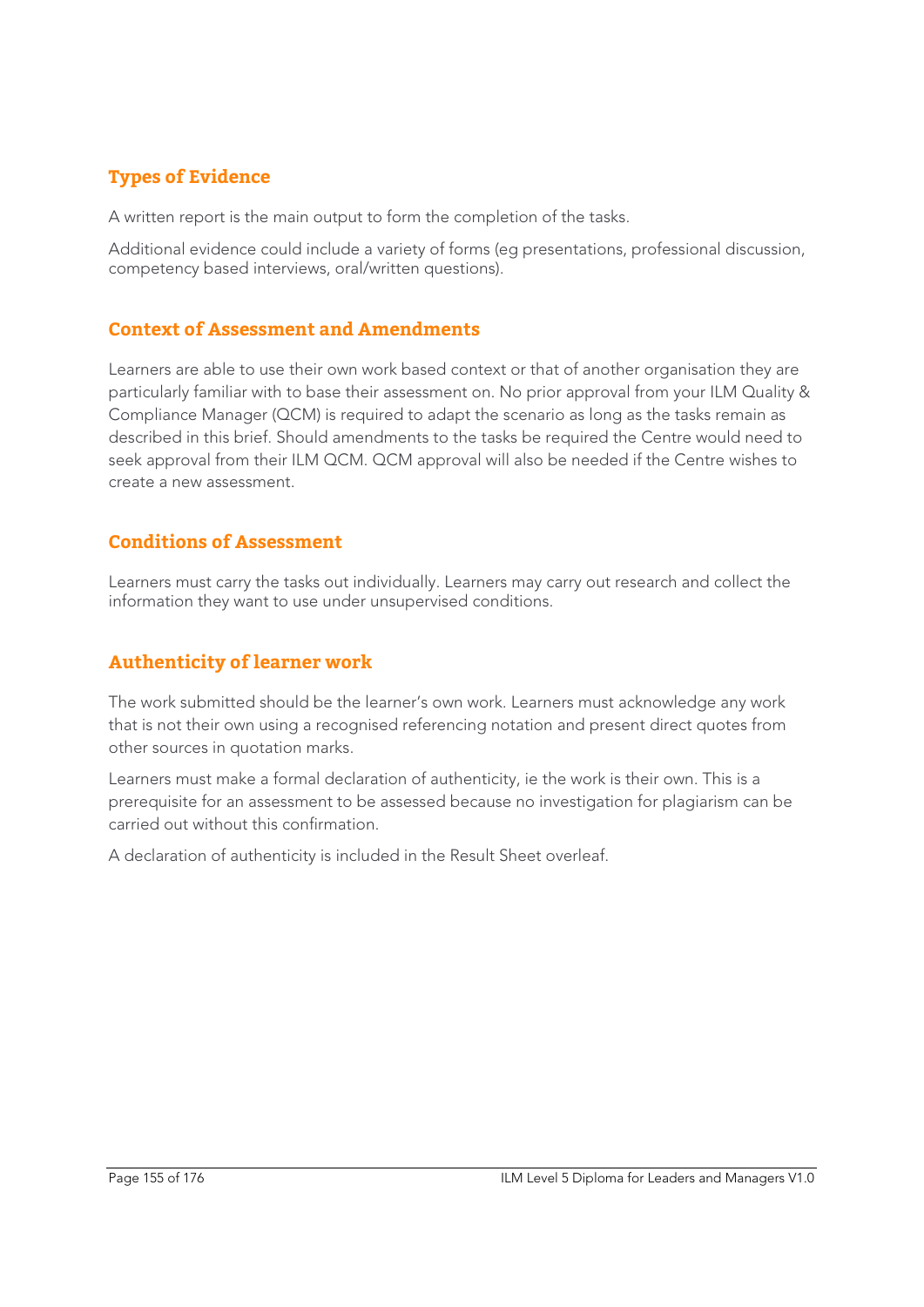#### **Result Sheet**

#### To be completed by the Learner

| Learner name:      | Learner number:         |
|--------------------|-------------------------|
| Submission Number: | <b>Submission Date:</b> |

#### Declaration of Authenticity

| I confirm that all work submitted is my own, and that I have acknowledged all sources I have<br>used. |       |  |
|-------------------------------------------------------------------------------------------------------|-------|--|
|                                                                                                       |       |  |
| Learner signature:                                                                                    | Date: |  |

#### To be completed by the Assessor

Assessment must be conducted with reference to the assessment criteria. In order to pass the unit, every assessment criterion must be met.

|     | <b>Assessment Criterion (AC)</b>                                                                        | Outcome<br>(Pass/Refer) | <b>Assessor Feedback</b> |
|-----|---------------------------------------------------------------------------------------------------------|-------------------------|--------------------------|
|     | LO 1 Know how to manage multiple and remote teams                                                       |                         |                          |
| 1.1 | Describe the<br>challenges of<br>managing multiple<br>teams                                             |                         | Task 3                   |
| 1.2 | Explain how<br>technology can be<br>used to overcome the<br>challenges when<br>managing remote<br>teams |                         | Task 3                   |
| 1.3 | Analyse strategies for<br>managing multiple<br>teams                                                    |                         | Task 3                   |
| 1.4 | Explain how to<br>monitor and maintain<br>the performance of<br>multiple teams                          |                         | Task 3                   |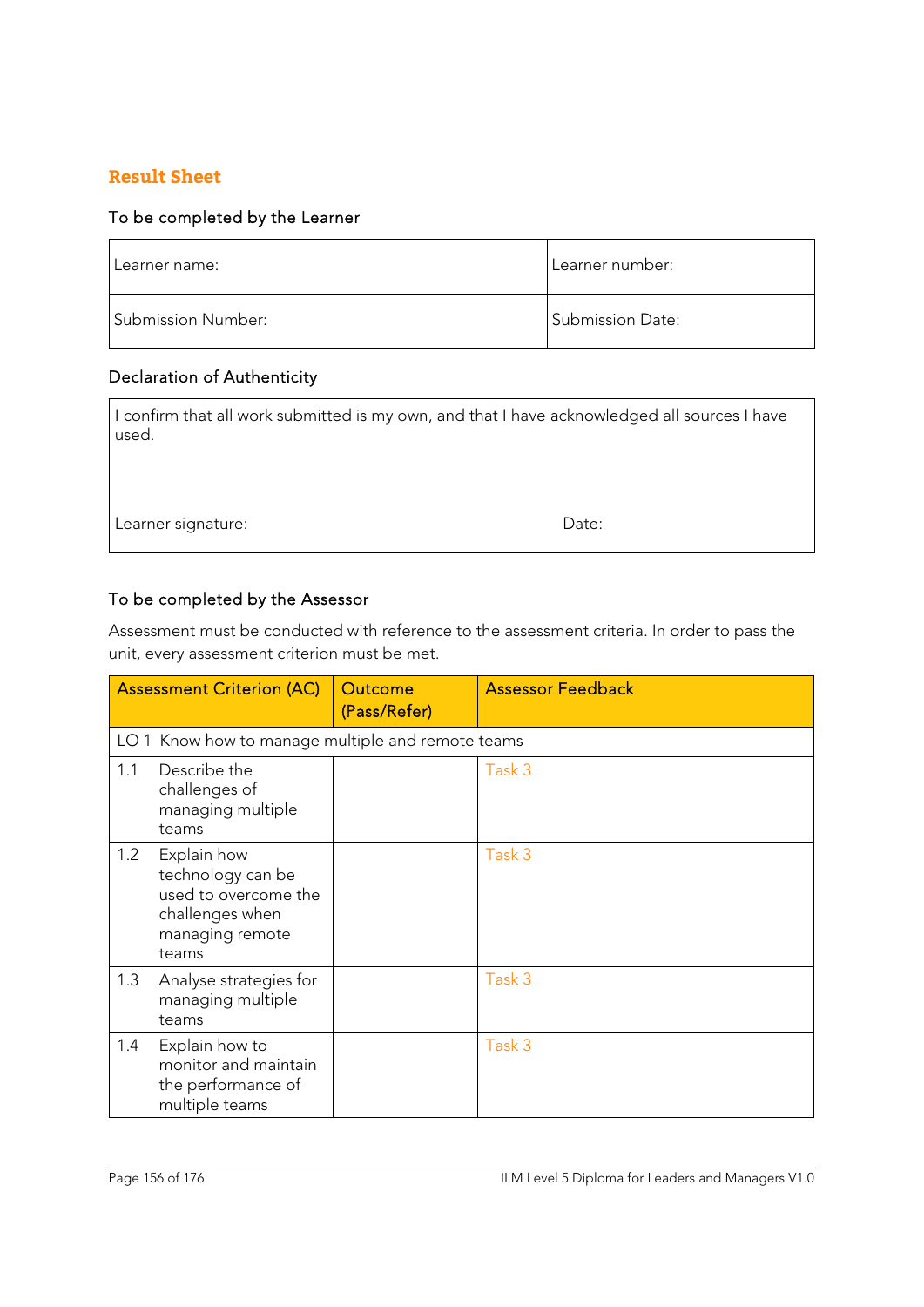|     | <b>Assessment Criterion (AC)</b>                                                                                 | Outcome      | <b>Assessor Feedback</b>                                                       |
|-----|------------------------------------------------------------------------------------------------------------------|--------------|--------------------------------------------------------------------------------|
|     |                                                                                                                  | (Pass/Refer) |                                                                                |
| 1.5 | Explain how to<br>monitor and maintain<br>the performance of<br>remote teams                                     |              | Task 3                                                                         |
|     | LO 2 Know how to develop high performing teams                                                                   |              |                                                                                |
| 2.1 | Explain the process of<br>setting objectives to<br>develop high<br>performing teams                              |              | Task 4                                                                         |
| 2.2 | Describe how to<br>identify and address<br>skills gaps within a<br>team to meet team<br>objectives               |              | Task 6                                                                         |
| 2.3 | Explain how the<br>appraisal process can<br>be used to develop a<br>high performing team                         |              | Task 4                                                                         |
| 2.4 | Explain the<br>importance of<br>collaboration between<br>team members in<br>developing a high<br>performing team |              | Task 5                                                                         |
| 2.5 | Explain how to share<br>knowledge and<br>expertise to facilitate<br>high performance                             |              | Task 5                                                                         |
|     |                                                                                                                  |              | LO 3 Understand performance management techniques and talent management models |
| 3.1 | Analyse a range of<br>performance<br>management<br>techniques                                                    |              | Task 4                                                                         |
| 3.2 | Explain techniques for<br>identifying and<br>dealing with under-<br>performing individuals<br>in the workplace   |              | Task 4                                                                         |
| 3.3 | Explain how talent<br>management models<br>can be used to<br>identify, develop and                               |              | Task 6                                                                         |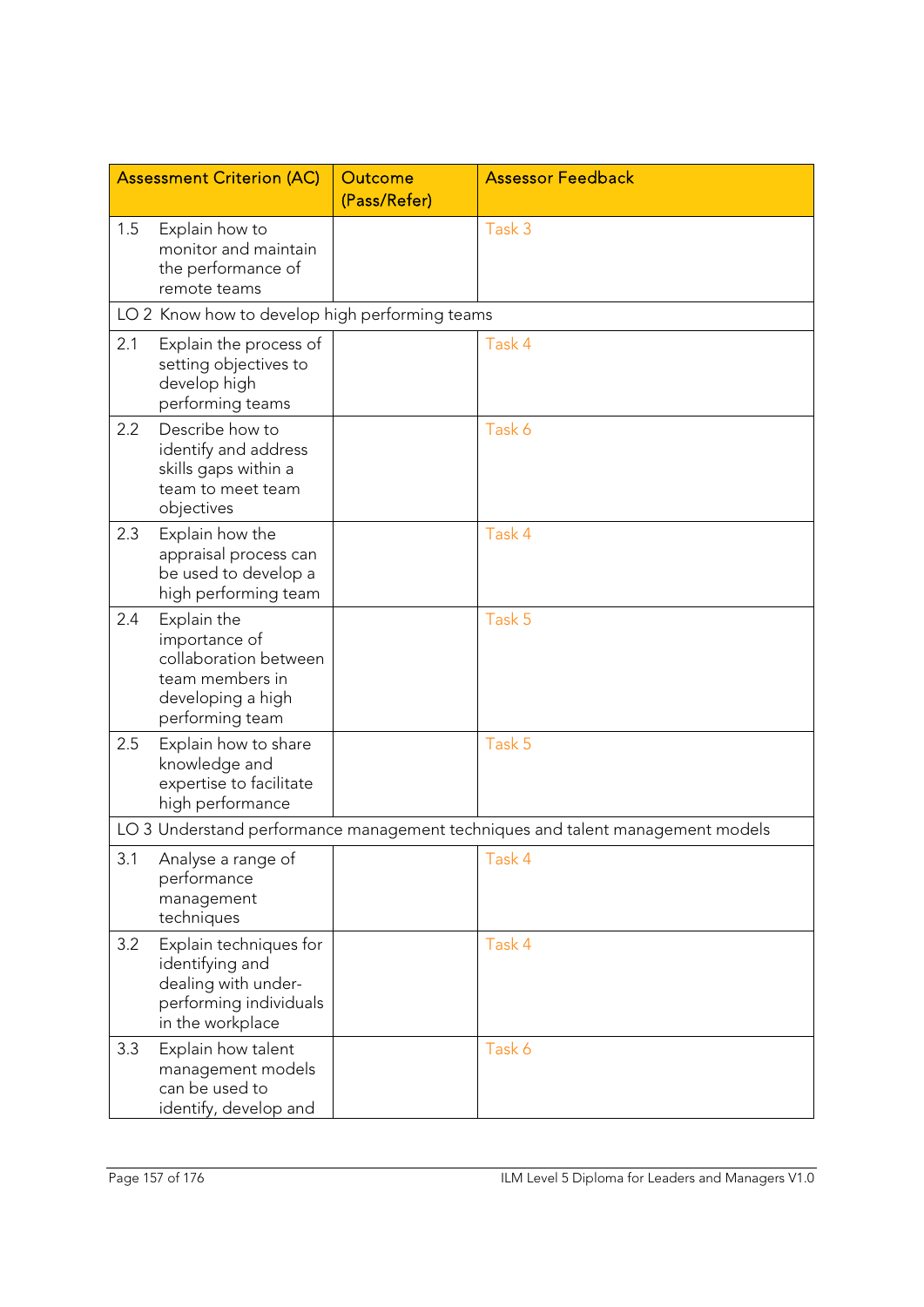|     | <b>Assessment Criterion (AC)</b>                                                                         | <b>Outcome</b><br>(Pass/Refer) | <b>Assessor Feedback</b> |
|-----|----------------------------------------------------------------------------------------------------------|--------------------------------|--------------------------|
|     | retain talented<br>individuals                                                                           |                                |                          |
| 3.4 | Explain how<br>organisational<br>objectives could be<br>met through talent<br>planning and<br>management |                                | Task 6                   |
|     | LO 4 Know how to delegate effectively                                                                    |                                |                          |
| 4.1 | Describe a range of<br>approaches to<br>delegation in the<br>workplace                                   |                                | Task 7                   |
| 4.2 | Explain what can<br>make delegation<br>effective                                                         |                                | Task 7                   |
|     | LO 5 Understand how to recruit people into an organisation                                               |                                |                          |
| 5.1 | Explain the different<br>reasons and options<br>for recruiting staff                                     |                                | Task 1                   |
| 5.2 | Describe the steps an<br>organisation takes to<br>recruit staff                                          |                                | Task 2                   |
| 5.3 | Explain how to ensure<br>recruitment and<br>selection processes<br>are fair                              |                                | Task 2                   |

| <b>Assessor Outcome</b>         |                        |  |
|---------------------------------|------------------------|--|
| Outcome (delete as applicable): | Signature of Assessor: |  |
| <b>PASS/REFER</b>               | Date:                  |  |

| <b>IQA Outcome</b>              |                   |  |
|---------------------------------|-------------------|--|
| Outcome (delete as applicable): | Signature of IQA: |  |
| <b>PASS/REFER</b>               | Date:             |  |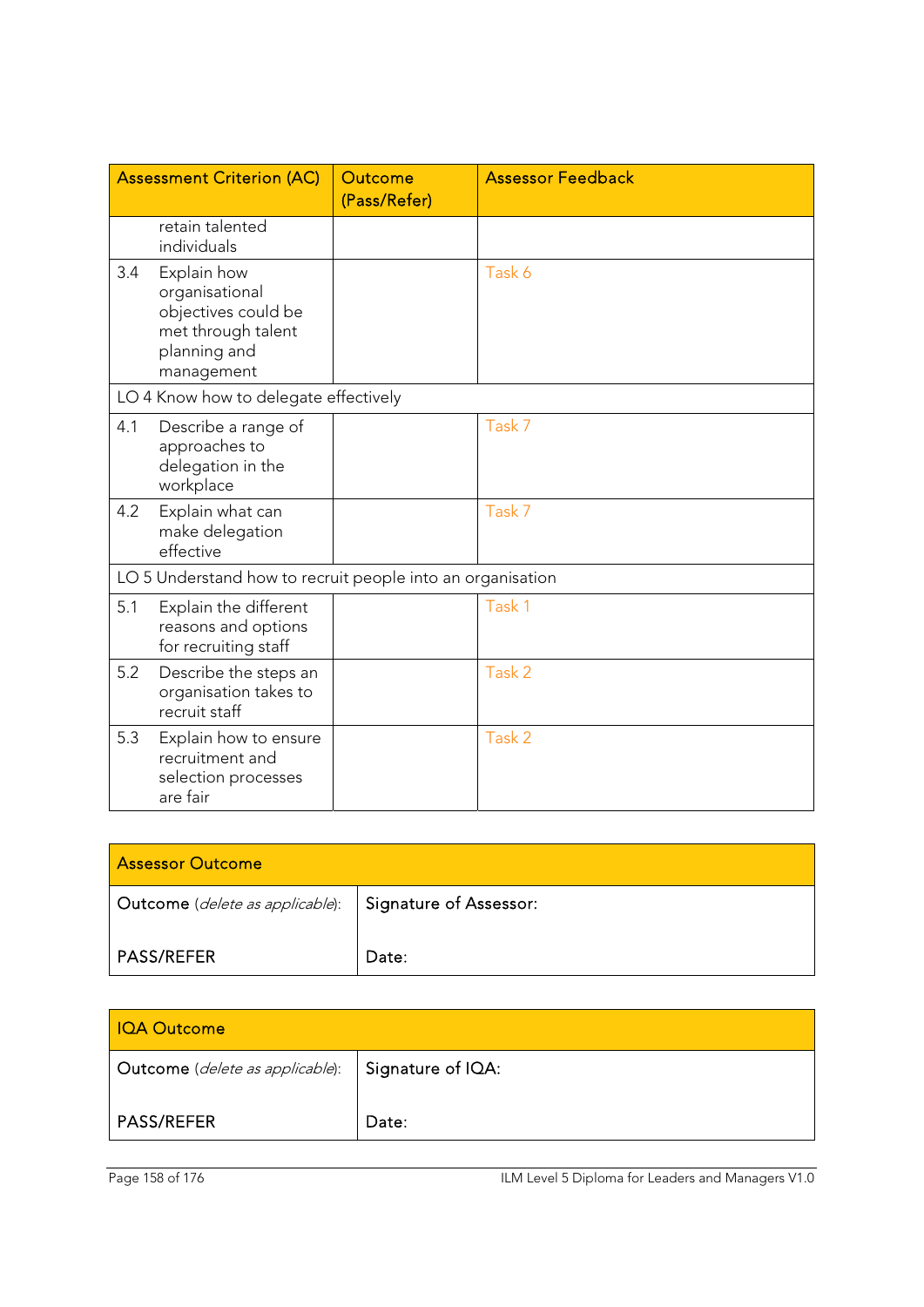# **Unit 502 Building Relationships – Knowledge**

#### **Purpose of Assessment**

The purpose of this assessment is to demonstrate knowledge and understanding of relationship management, collaborative working and conflict management.

The assessment comprises a scenario and a number of tasks, each aligned to the assessment criteria of the unit. When completed, these tasks should generate the evidence the Assessor will need to make a judgement on whether the learner has passed the unit.

A Result Sheet is provided at the end of this brief to support Assessors in assessing each assessment criterion and to record the final outcome of the unit.

#### **Scenario**

Vine Organics is a wholesaler of fair trade, organic, ethical, ecological and natural products. Established 25 years ago, the company sells directly to small independent retailers across the UK. The company has experienced steady growth, and recent accounts reported a £10M turnover, although costs have risen, and margins are reduced by 5%.

As the Operations Manager for Vine Organics, you have been asked to lead the implementation of a new information technology (IT) system within your organisation. The company has a loyal customer base, however, in the last year the sales generated by several key customers have fallen by around 50%. The Customer Service Team carried out a telephone survey to establish the reasons for the drop in sales. Key findings indicated that customers were buying from competitors because they liked to order online, at a time that suited them, rather than phoning in their orders during standard office hours. Additionally, customers want to be able to access records of previous orders so that repeat orders will save them time.

After some consideration, the company director decided to commit a significant budget to replacing the current IT system. The objectives of the project are to implement an IT system that will:

- Enable customers to order online through the company's existing website.
- **Track customer orders and deliveries accurately.**
- Streamline customer service processes to reduce staffing hours/wage budget in the customer service team.

The project will include replacing the existing software systems that the Customer Service Team have used for the last 10 years to take orders over the telephone. It will also involve building a new area on the website, where customers can log in securely to order products. The Head of Marketing is responsible for the current website, and has expressed concerns about the proposed new system, saying that this may cause maintenance problems and additional work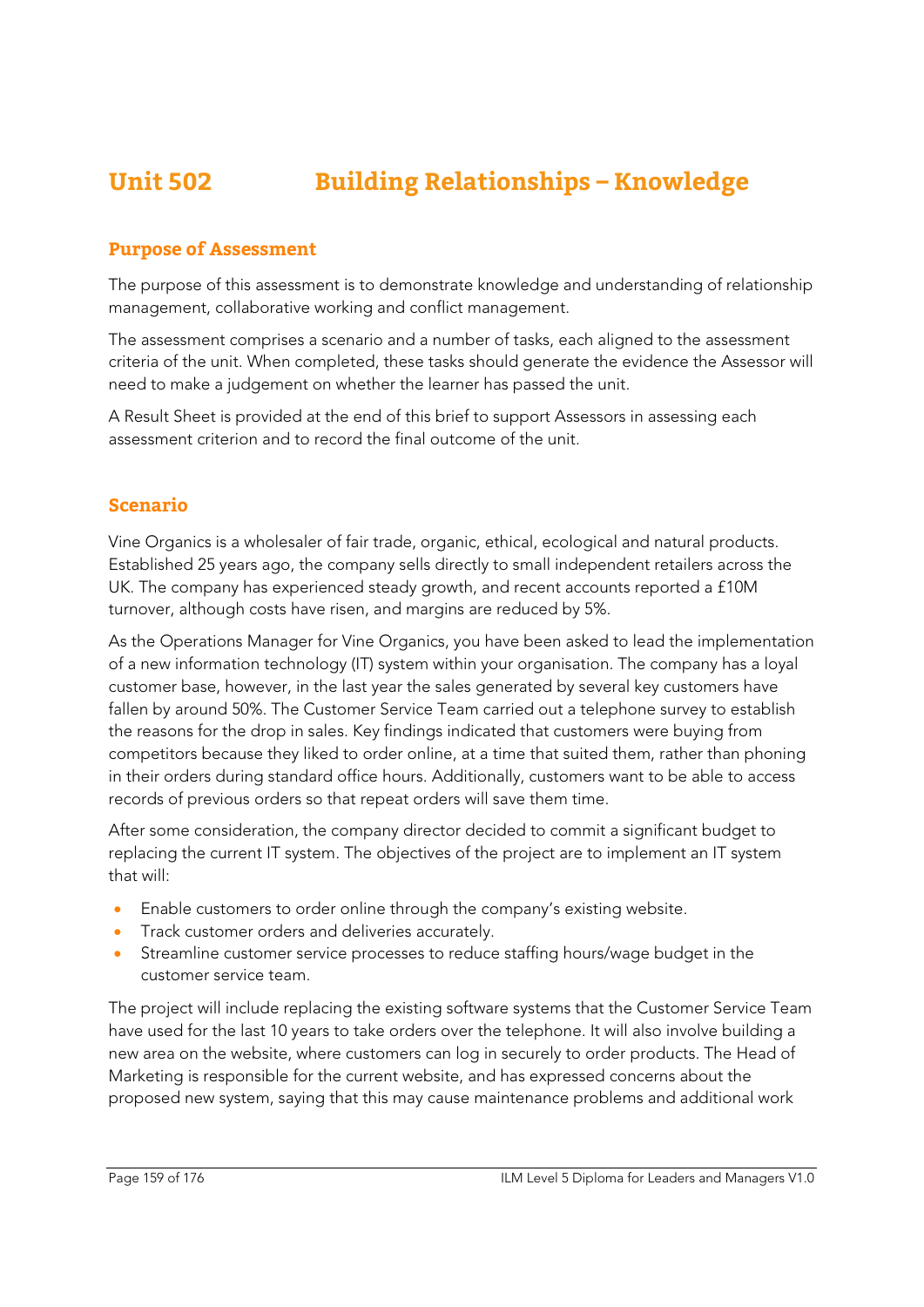for the Marketing Team. The Customer Service Team are also worried about the changes, and their job security. However, there will be fewer changes for the Finance and Warehouse Teams.

Rather than using an off-the-shelf solution, the company has agreed a partnership with an IT company called Alpha Ltd. They plan to develop a customised IT system to meet the needs of Vine Organics, which in the longer term could be adapted and sold to other wholesalers. This partnership arrangement has enabled Vine Organics to purchase the system at a significantly lower price.

#### **Tasks**

You have been asked to plan your relationship management approach for the project, which is expected to be delivered within the next 12 months. This will cover a range of different stakeholders, and consider the most effective ways to work collaboratively with each of them. You also need to think about the potential risks and conflicts that may arise, ensuring that you can apply relevant conflict management models if required.

You have produced a stakeholder map as part of your initial preparation, and this is shown below:

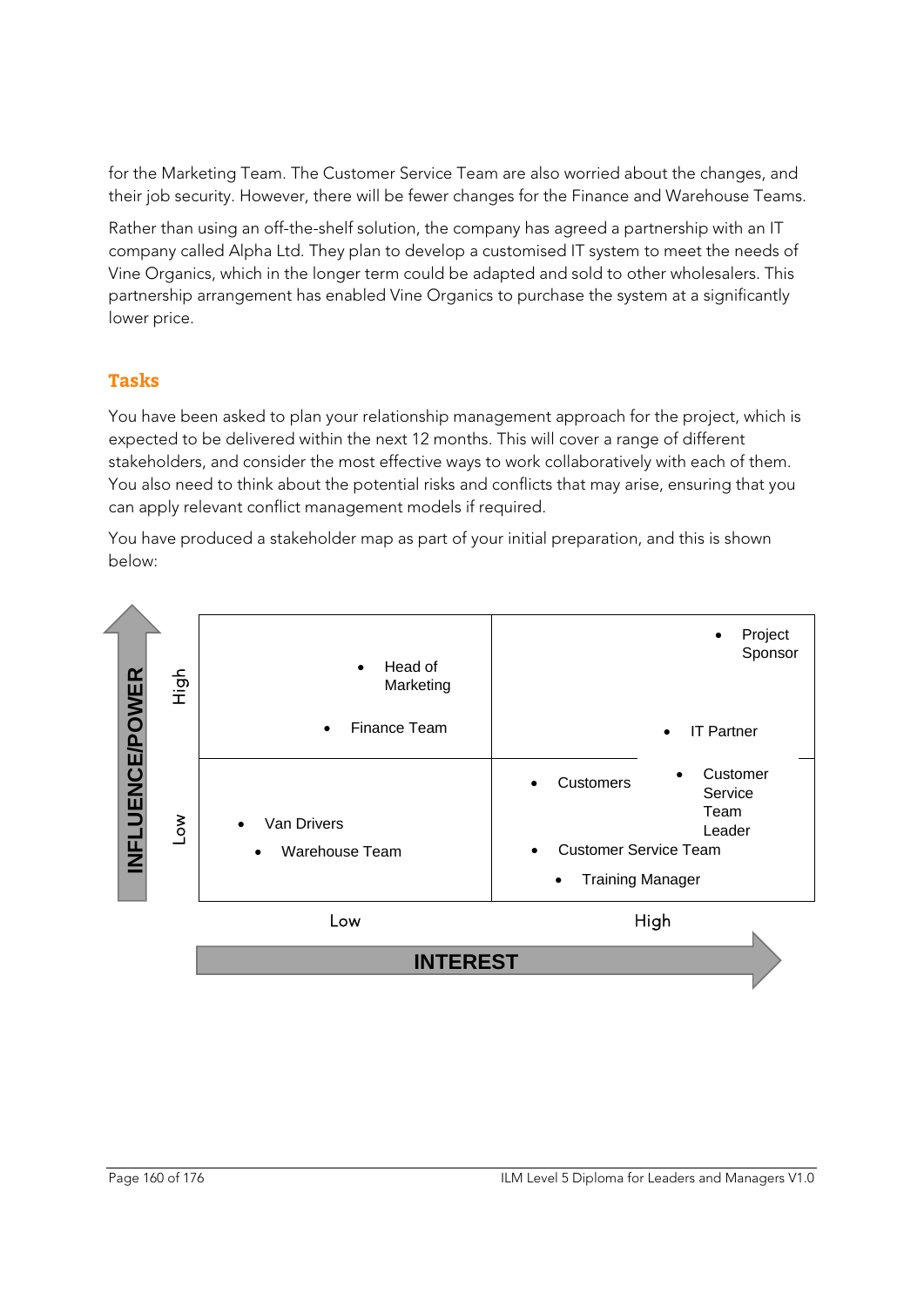The following tasks must be completed:

Task 1: Using the stakeholder map provided, explain the purposes and benefits of stakeholder mapping.

Task 2: The stakeholder map includes a range of different people. Consider the IT Partner, Customers and the Head of Marketing. Evaluate the approach you would take to build and manage relationships with each, considering their different needs/expectations and the formal/informal networks required to be effective. Analyse the key skills that are required to ensure that your approach for all three is effective.

Task 3: You have decided that the project is suitable for a collaborative working approach, which will enable the Vine Organics Customer Service Team to extend their expertise, by sharing information, resources and knowledge with the IT Partner. Analyse at least two factors that are important for effective collaboration to achieve the project goals, considering the differences in your techniques when working with internal and external teams. Explain how you would manage the factors to maximise effective collaboration and minimise the potential for friction and conflict. Describe how you would share good practice.

Task 4: You will be responsible for managing risks, and dealing with any relationship problems that arise during the project. Evaluate the risks involved in working collaboratively with the IT Partner, considering how risk could be shared and the potential implications for knowledge management.

Identify at least two conflict management models to tackle different scales of conflict that may arise. Analyse how these could be applied to manage and resolve potential workplace conflict during the project.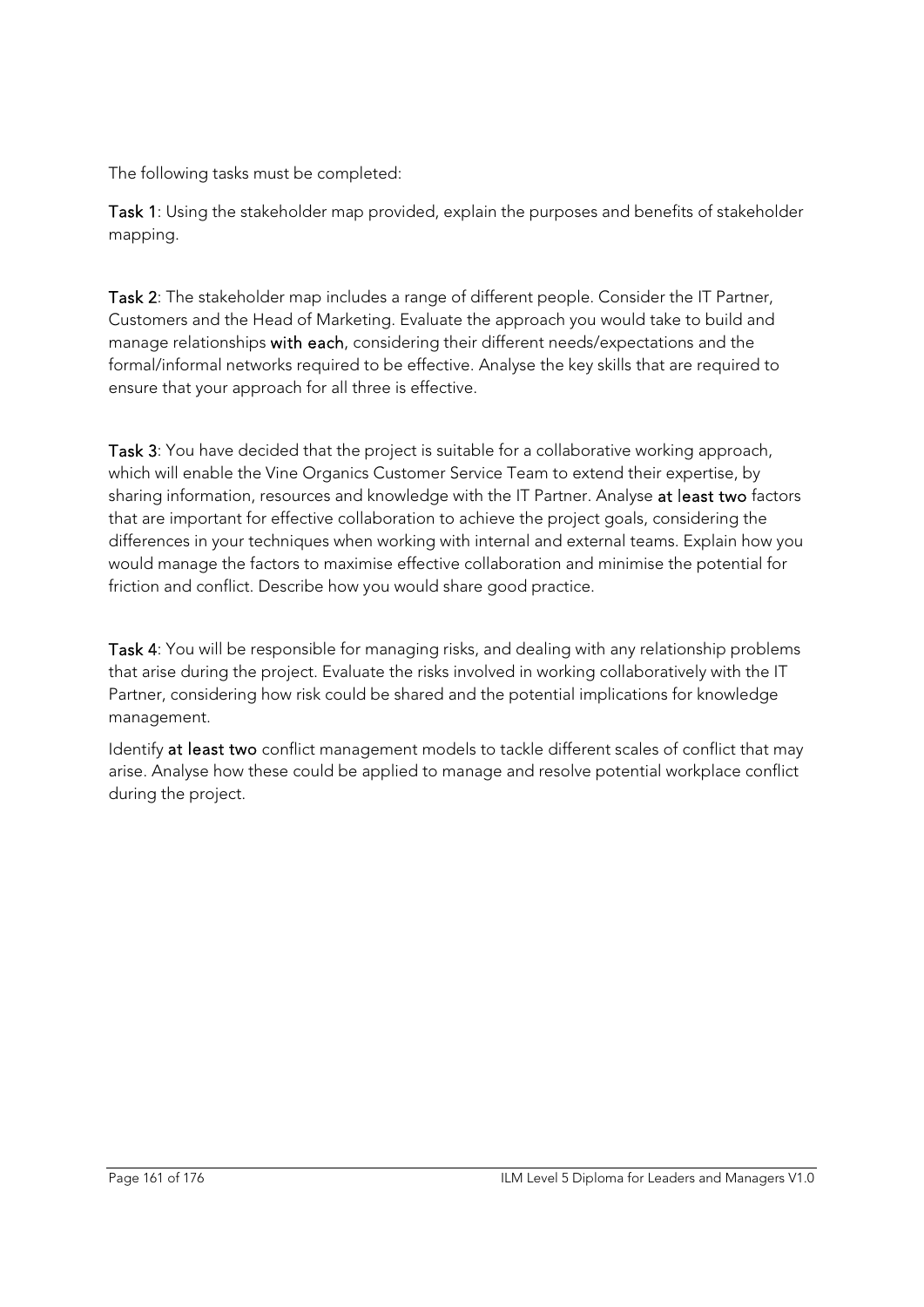## **Assessment Mapping**

The table below demonstrates how each task is aligned to the assessment criteria of the unit.

| <b>Task</b> | <b>Assessment Criteria Coverage</b> |                                                                                                                 |
|-------------|-------------------------------------|-----------------------------------------------------------------------------------------------------------------|
| Task 1      | 1.2                                 | Explain the purpose and benefits of stakeholder mapping.                                                        |
| Task 2      | 1.1                                 | Analyse the key skills required to effectively manage business<br>relationships.                                |
|             | 1.3                                 | Evaluate the different approaches to be taken when managing:                                                    |
|             |                                     | Partners                                                                                                        |
|             |                                     | Customers<br>Stakeholders                                                                                       |
| Task 3      | 2.1                                 | Analyse the key factors required for effective internal and external                                            |
|             |                                     | collaborative working relationships                                                                             |
|             | 2.2                                 | Explain how these factors can be established to create effective<br>collaborative working relationships         |
|             | 2.4                                 | Describe how to share good practice                                                                             |
|             | 3.2                                 | Explain how to minimise the potential for friction and conflict amongst<br>stakeholders                         |
| Task 4      | 2.3                                 | Evaluate the implications of external collaborative relationships for risk<br>and knowledge management          |
|             | 3.1                                 | Analyse conflict management models and the approaches used to<br>resolve different scales of workplace conflict |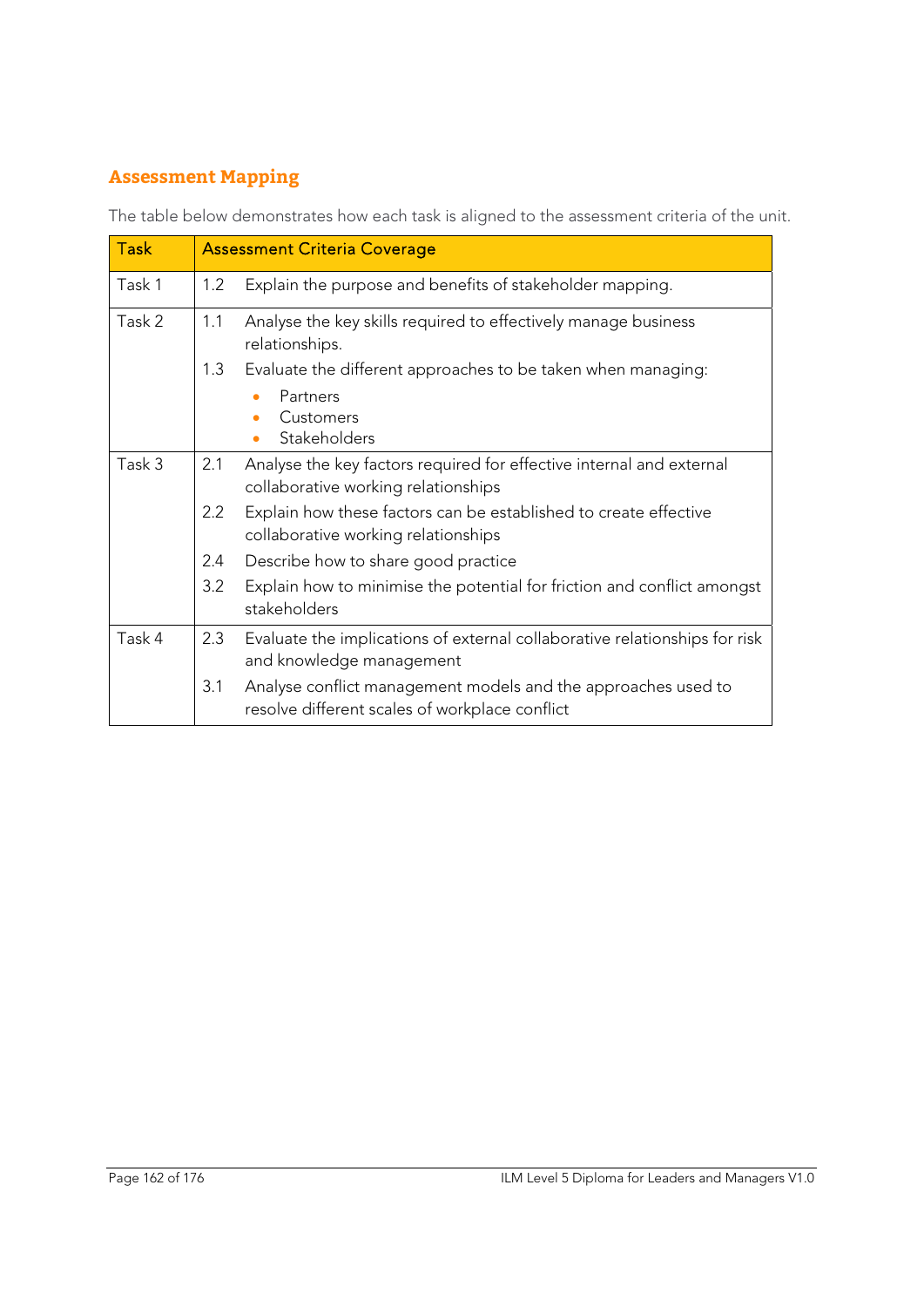### **Types of Evidence**

A written report is the main output to form the completion of the tasks.

Additional evidence could include a variety of forms (eg presentations, professional discussion, competency based interviews, oral/written questions).

#### **Context of Assessment and Amendments**

Learners are able to use their own work based context or that of another organisation they are particularly familiar with to base their assessment on. No prior approval from your ILM Quality & Compliance Manager (QCM) is required to adapt the scenario as long as the tasks remain as described in this brief. Should amendments to the tasks be required the Centre would need to seek approval from their ILM QCM. QCM approval will also be needed if the Centre wishes to create a new assessment.

#### **Conditions of Assessment**

Learners must carry the tasks out individually. Learners may carry out research and collect the information they want to use under unsupervised conditions.

#### **Authenticity of learner work**

The work submitted should be the learner's own work. Learners must acknowledge any work that is not their own using a recognised referencing notation and present direct quotes from other sources in quotation marks.

Learners must make a formal declaration of authenticity, ie the work is their own. This is a prerequisite for an assessment to be assessed because no investigation for plagiarism can be carried out without this confirmation.

A declaration of authenticity is included in the Result Sheet overleaf.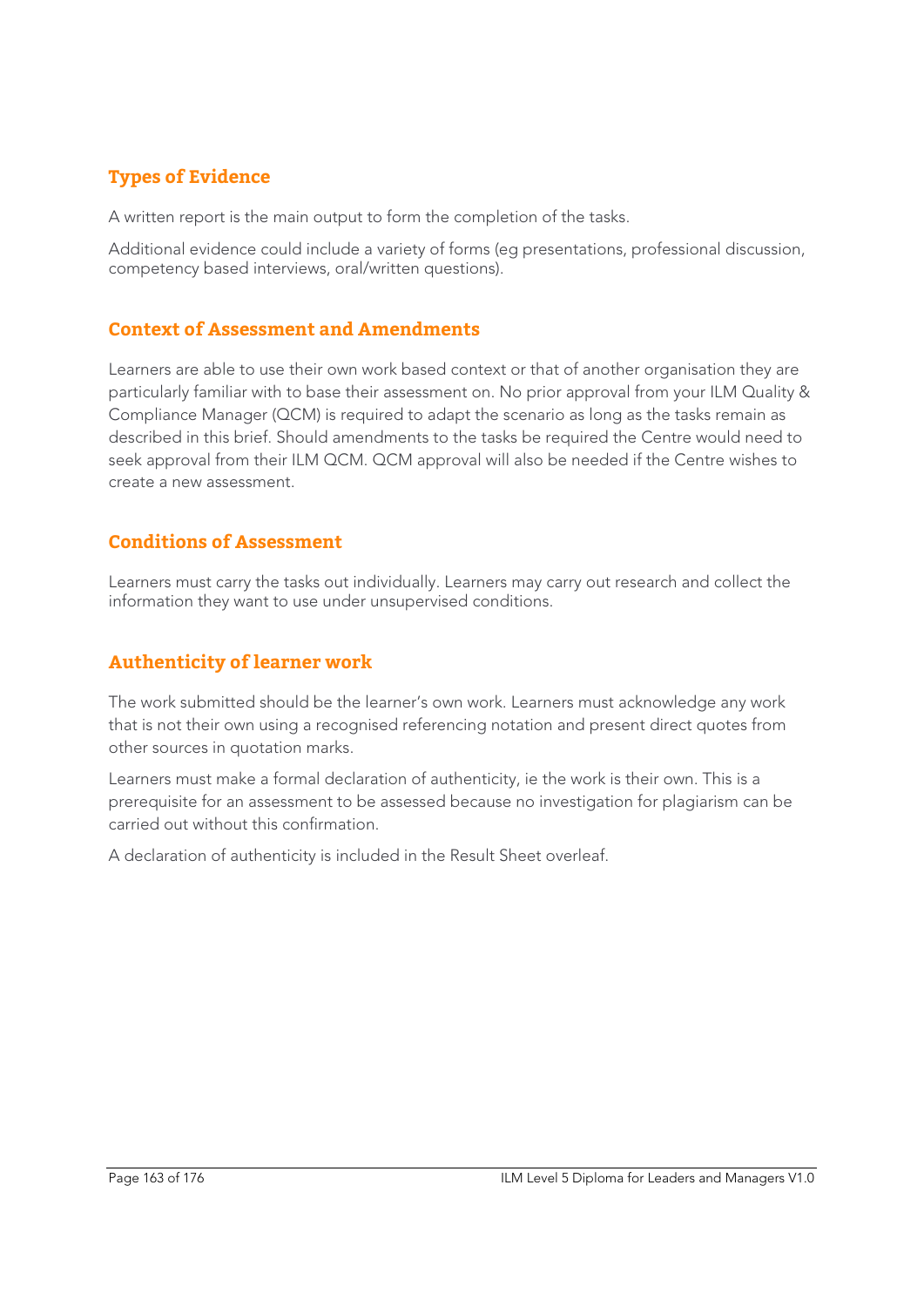#### **Result Sheet**

#### To be completed by the Learner

| Learner name:      | Learner number:         |
|--------------------|-------------------------|
| Submission Number: | <b>Submission Date:</b> |

#### Declaration of Authenticity

| used.              | I confirm that all work submitted is my own, and that I have acknowledged all sources I have |
|--------------------|----------------------------------------------------------------------------------------------|
| Learner signature: | Date:                                                                                        |

#### To be completed by the Assessor

Assessment must be conducted with reference to the assessment criteria. In order to pass the unit, every assessment criterion must be met.

|                                                       | <b>Assessment Criterion (AC)</b>                                                                               | Outcome<br>(Pass/Refer) | <b>Assessor Feedback</b>                                                     |
|-------------------------------------------------------|----------------------------------------------------------------------------------------------------------------|-------------------------|------------------------------------------------------------------------------|
|                                                       | management                                                                                                     |                         | LO 1 Understand approaches to partner, customer and stakeholder relationship |
| 1.1                                                   | Analyse the key skills<br>required to effectively<br>manage business<br>relationships                          |                         | Task 2                                                                       |
| 1.2                                                   | Explain the purpose<br>and benefits of<br>stakeholder mapping                                                  |                         | Task 1                                                                       |
| 1.3                                                   | Evaluate the different<br>approaches to be<br>taken when<br>managing:<br>Partners<br>Customers<br>Stakeholders |                         | Task 2                                                                       |
| LO 2 Know how to use collaborative working techniques |                                                                                                                |                         |                                                                              |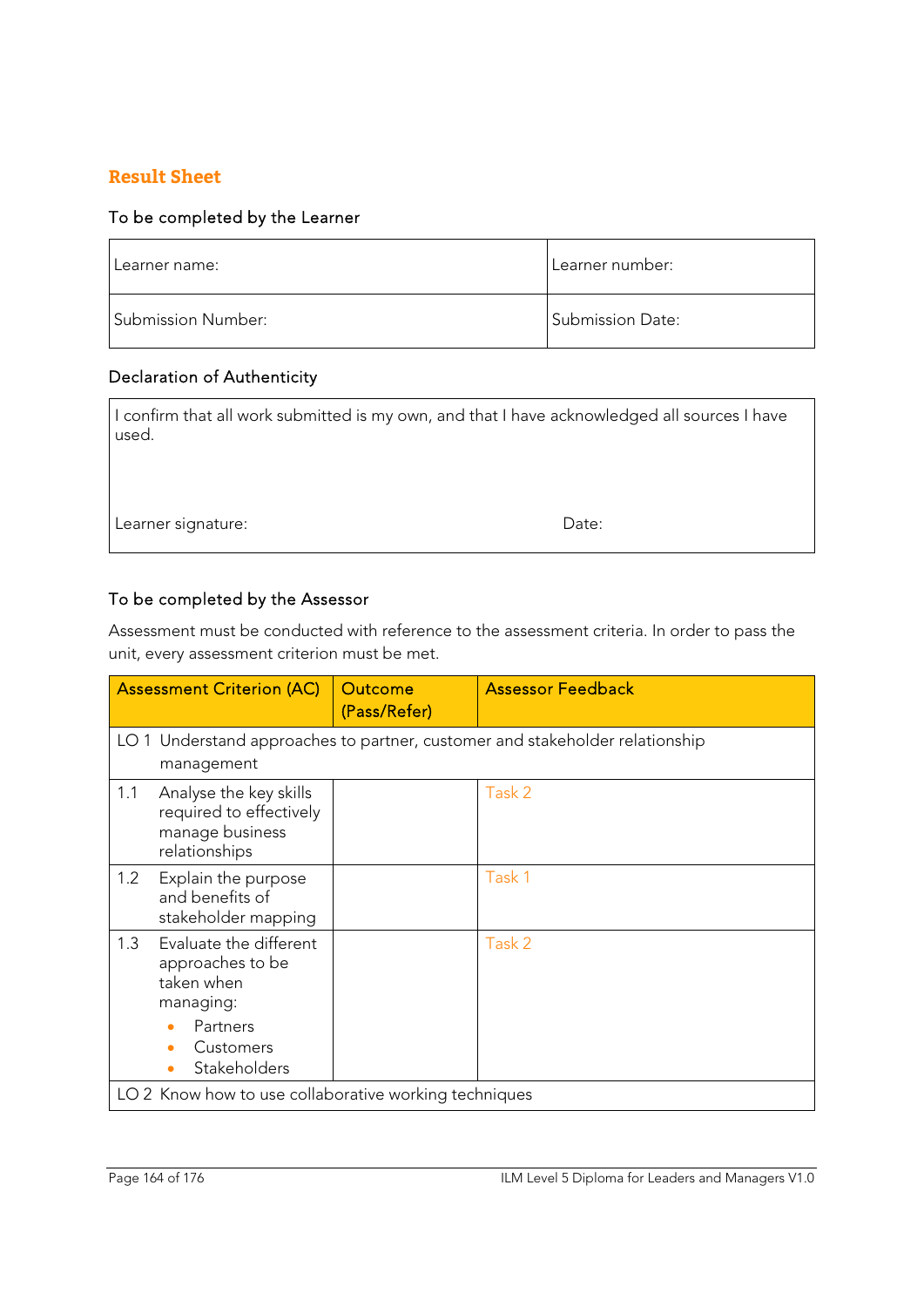|                                                                | <b>Assessment Criterion (AC)</b>                                                                                            | <b>Outcome</b><br>(Pass/Refer) | <b>Assessor Feedback</b> |
|----------------------------------------------------------------|-----------------------------------------------------------------------------------------------------------------------------|--------------------------------|--------------------------|
| 2.1                                                            | Analyse the key<br>factors required for<br>effective internal and<br>external collaborative<br>working relationships        |                                | Task 3                   |
| 2.2                                                            | Explain how these<br>factors can be<br>established to create<br>effective collaborative<br>working relationships            |                                | Task 3                   |
| 2.3                                                            | Evaluate the<br>implications of<br>external collaborative<br>relationships for risk<br>and knowledge<br>management          |                                | Task 4                   |
| 2.4                                                            | Describe how to share<br>good practice                                                                                      |                                | Task 3                   |
| LO 3 Know how to manage different levels of workplace conflict |                                                                                                                             |                                |                          |
| 3.1                                                            | Analyse conflict<br>management models<br>and the approaches<br>used to resolve<br>different scales of<br>workplace conflict |                                | Task 4                   |
| 3.2                                                            | Explain how to<br>minimise the potential<br>for friction and conflict<br>amongst stakeholders                               |                                | Task 3                   |

| <b>Assessor Outcome</b>                                  |       |  |
|----------------------------------------------------------|-------|--|
| Outcome (delete as applicable):   Signature of Assessor: |       |  |
| <b>PASS/REFER</b>                                        | Date: |  |

| <b>IQA Outcome</b>              |                   |  |
|---------------------------------|-------------------|--|
| Outcome (delete as applicable): | Signature of IQA: |  |
| <b>PASS/REFER</b>               | Date:             |  |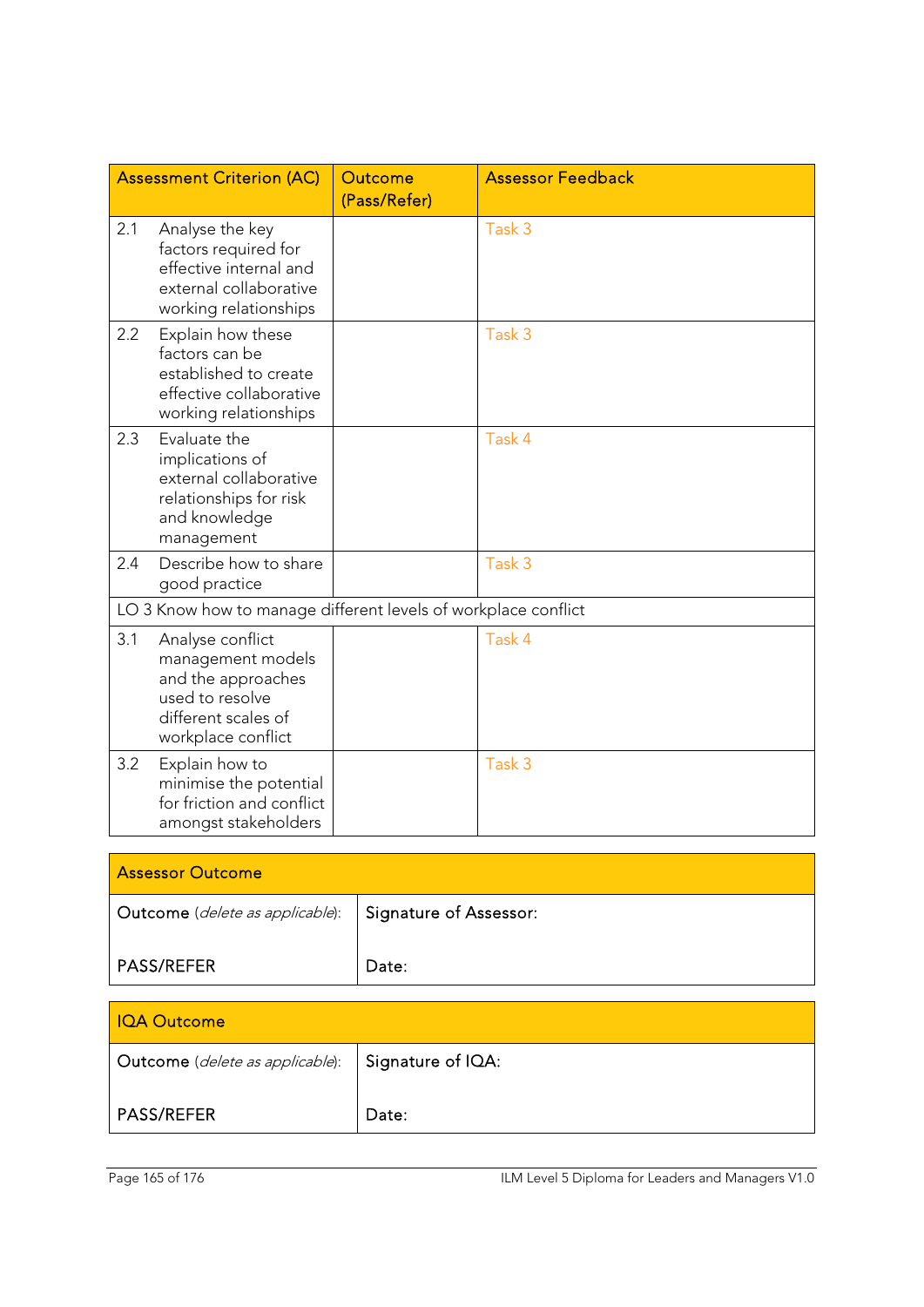# **Unit 503 Communication - Knowledge**

#### **Purpose of Assessment**

The purpose of this assessment is to demonstrate knowledge and understanding of interpersonal skills and how to apply different forms and techniques of communication.

The assessment comprises a scenario and a number of tasks, each aligned to the assessment criteria of the unit. When completed, these tasks should generate the evidence the Assessor will need to make a judgement on whether the learner has passed the unit.

A Result Sheet is provided at the end of this brief to support Assessors in assessing each assessment criterion and to record the final outcome of the unit.

#### **Scenario**

The Manor House is a rural boutique hotel that specialises in luxury short breaks. An impressive Victorian hotel, it is situated in five acres of gardens and offers a range of facilities for its guests including: individually designed rooms and suites; an award-winning restaurant; a lavish spa; a gym; and access to a range of activities and tours provided by local suppliers. You are one of the hotel's General Managers, with responsibility for three departments: Reception, Housekeeping and Events.

Following a recent major refurbishment of the hotel, separate new conferencing facilities have been built in the grounds, away from the main hotel building. Three months ago, you hired a new Conference Manager to manage this new area, and two part-time Conference Assistants, who work when required to support this function.

The Reception staff team comprises four receptionists, who work a range of different shifts and hours to cover the need for reception to be available for guests 24hrs a day. The Head Receptionist has worked for the hotel for over 25 years, and is often viewed as another General Manager by other staff, as she frequently advises and supports other staff in carrying out their roles effectively, and occasionally chairs the informal weekly staff briefing meetings.

The Housekeeping team of ten Room Attendants are generally a motivated and positive group of employees, although there is one staff member who tends to be late for work, and does not attend shift briefings. Room Attendants are supervised by two different Supervisors, as varied shift patterns mean that they need to report to the Supervisor on duty, who chairs the shift briefings at the start of each shift.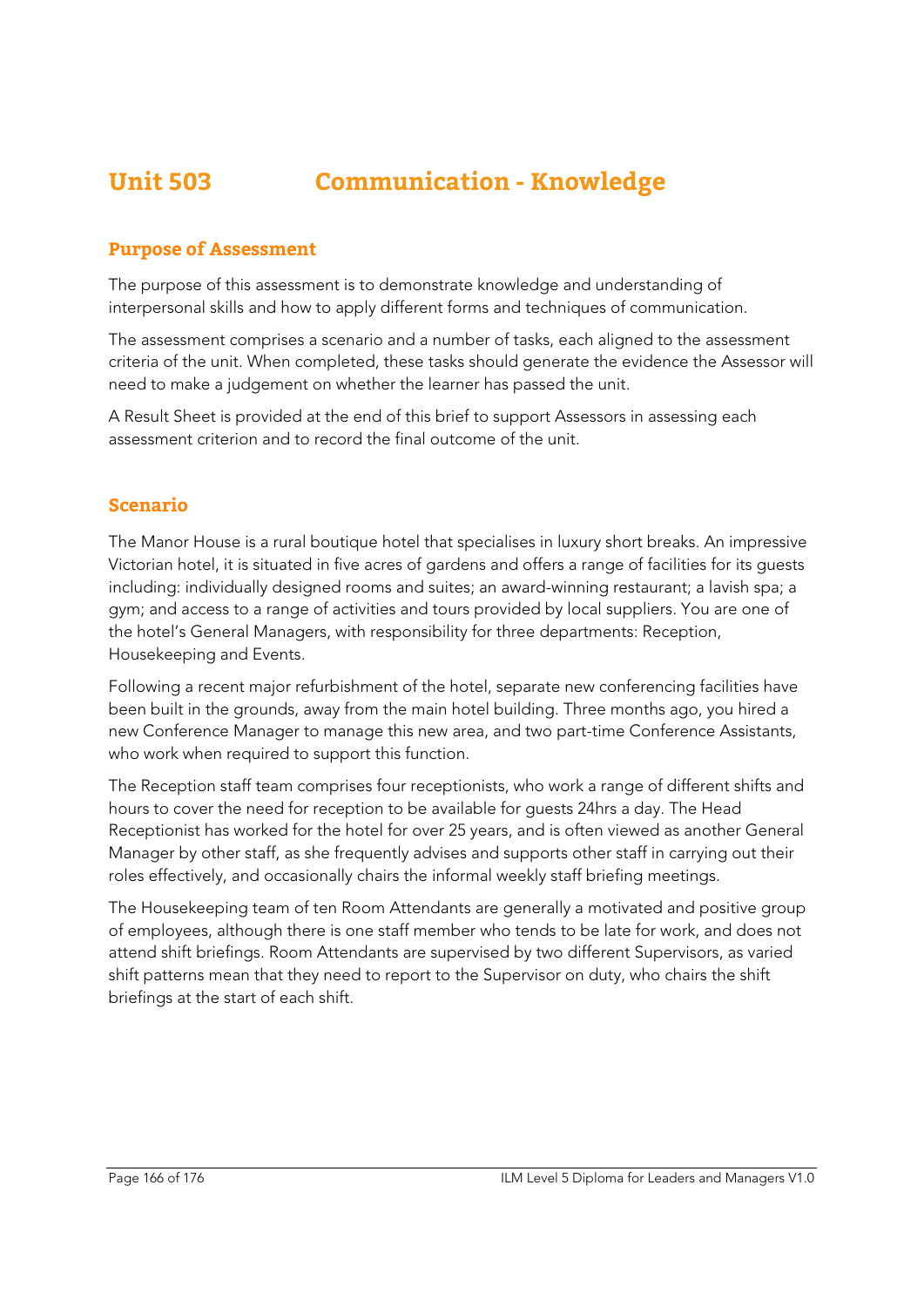#### **Organisation Chart**



There have been many staff and operational changes in the hotel over the last six months, and you have recently received several complaints (from both customers and staff) that lead you to think that there is a problem with team communication. Key issues that you have captured are:

#### The Conference Team

- The Conference Assistants find it hard to understand the other teams sometimes, as they are new to the hospitality industry and don't understand some of the jargon and terminology. However, as they are new to the company, and only have a year and two years' experience respectively, they feel that they will embarrass themselves if they ask questions.
- The Conference Manager tends to mumble when speaking to other staff, and there has been misunderstanding and problems with double booked event dates because of this.
- As the team are based in a different building to other staff, they often do not see other hotel staff during a shift.

#### The Housekeeping Team

 Since the refurbishment, the team has expanded, and there are now a wide range of different nationalities in the team, some of whom find it difficult to understand written English.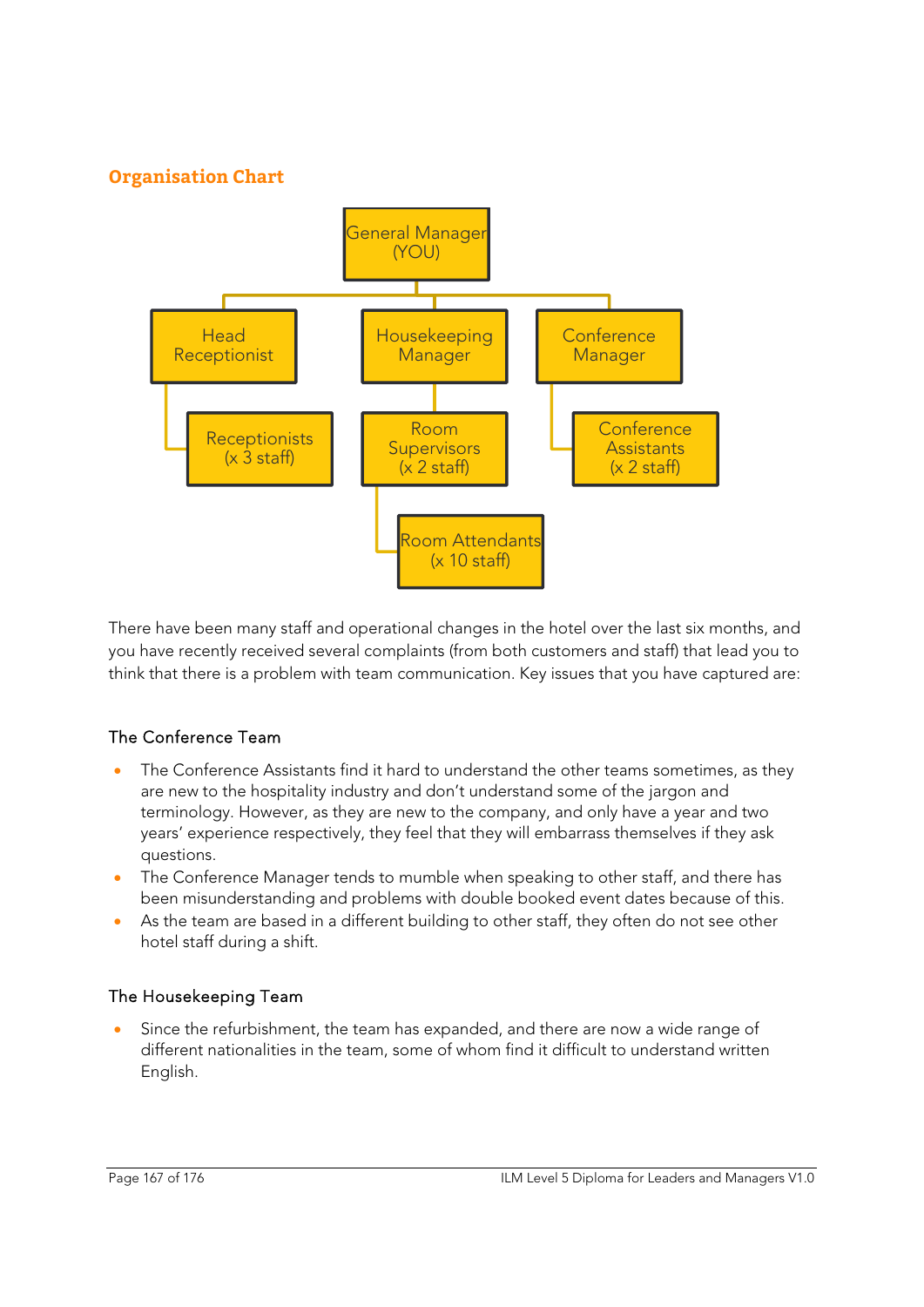• There have been problems in getting bedrooms prepared for quests arriving early, as the Housekeeping Manager has been too busy to communicate this to the Room Supervisor on duty.

#### The Reception Team

 The whole team are struggling with some of the recent changes in the IT system, and are having to spend time learning how to operate this. They are finding this quite stressful and have been quite emotional at times. One Receptionist lost patience and shouted at some guests, another has been seen crying in the staff room.

The team do not understand what the Conference Team does, and do not feel that they are part of the same team.

#### **Tasks**

You have decided to review the effectiveness of communication within your team and to propose an approach for ensuring its effectiveness in the future.

The following tasks must be completed:

Task 1: Provide a description of your approach in evaluating the effectiveness of communication within your team ensuring that you cover all three departments.

Task 2: Identify at least two barriers that could prevent the effectiveness of communication within your team, and explain your approach to overcoming them. Describe at least three communication techniques that you would apply to ensure effective communication within your team, outlining the circumstances where you would apply each one. You may like to consider potential strengths and weakness of each technique, and models/theories of communication to support your points.

Task 3: Select at least two forms of communication that could be used. Analyse how these forms of communication could help or hinder the communication process within your team. Identify the essential features and make conclusions on why they work or do not work.

Evaluate how effective the two forms of communication could potentially be in different contexts. Use criteria to make judgements about their potential to be effective, and appropriate, giving examples to support your points.

Task 4: Following your review of communication within the team, you plan to implement some new communication approaches. However, it has become apparent that you also need to spend some time thinking about employees' interpersonal skills.

Evaluate how interpersonal skills contribute to effective working relationships at The Manor House. Think about the skills that are required to interact with others, and how the skills help to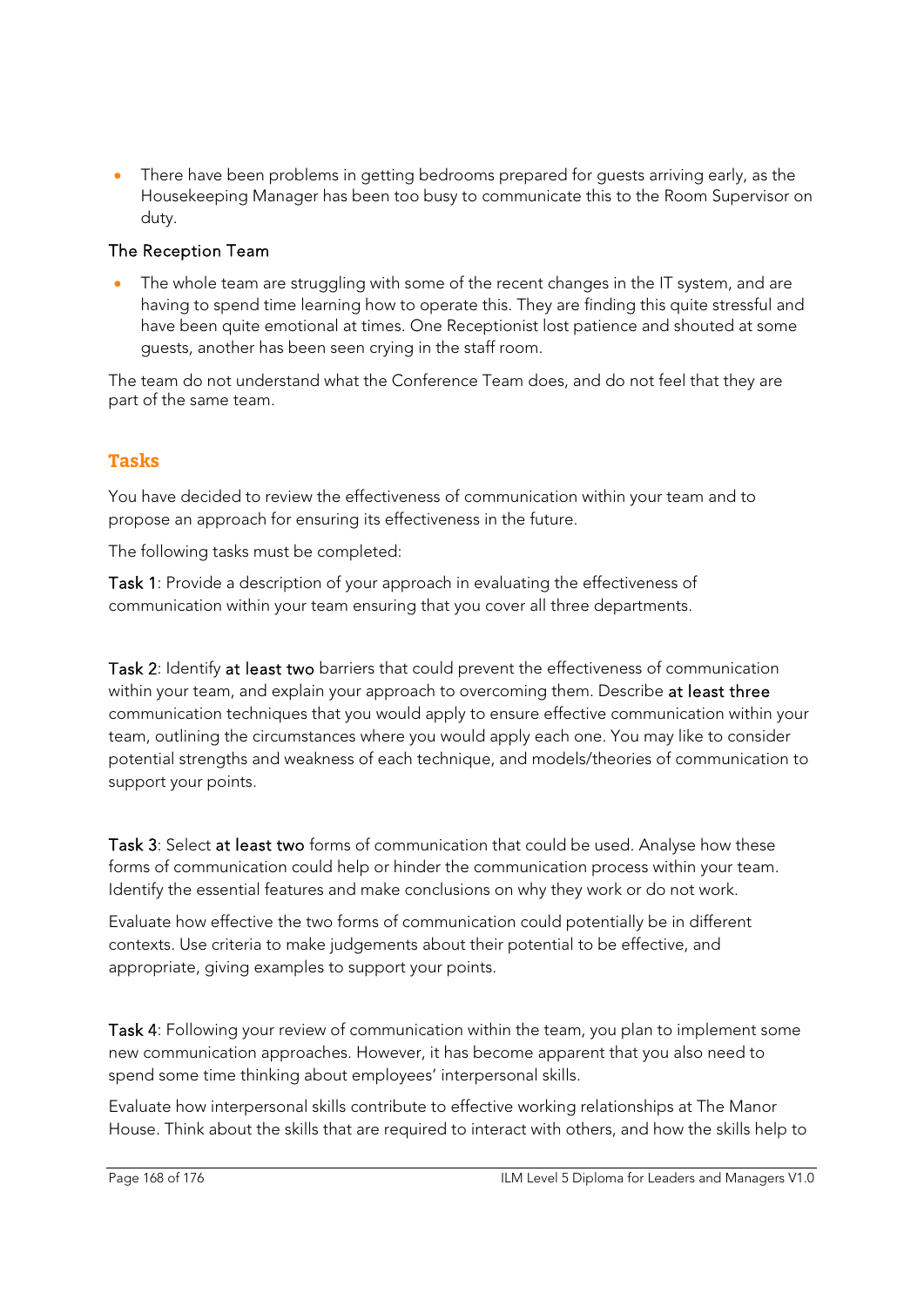build and maintain effective working relationships. You may like to consider theories/models, and the competences, values and behaviours frameworks used by other organisations in your response. Draw conclusions about the key interpersonal skills that The Manor House Staff require to work effectively, giving reasons for your choice.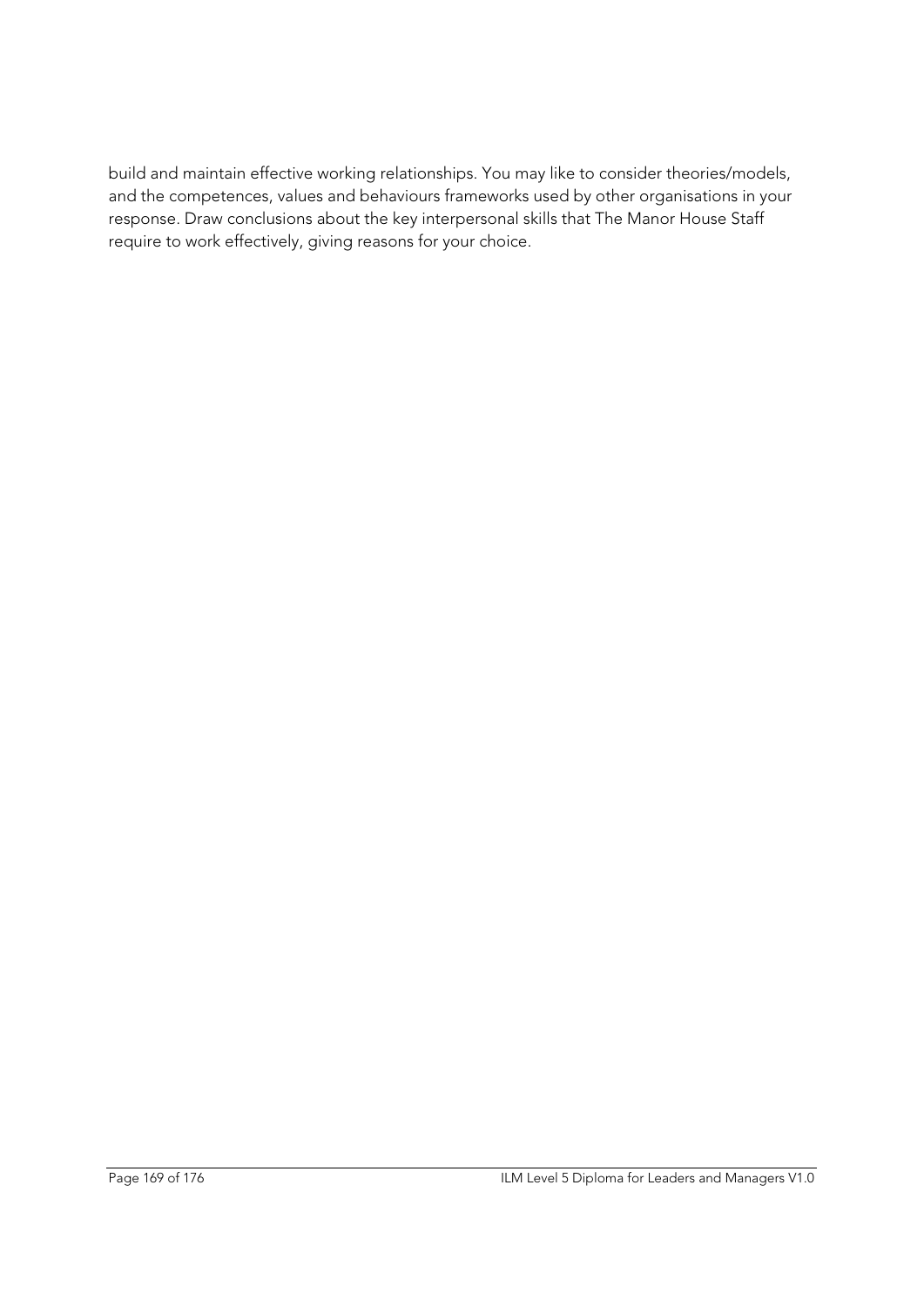## **Assessment Mapping**

The table below demonstrates how each task is aligned to the assessment criteria of the unit.

| <b>Task</b> | <b>Assessment Criteria Coverage</b> |                                                                                              |  |
|-------------|-------------------------------------|----------------------------------------------------------------------------------------------|--|
| Task 1      | 2.3                                 | Explain how to overcome barriers to effective communication in the<br>workplace              |  |
|             | 2.4                                 | Describe how to evaluate the effectiveness of communication within a<br>team                 |  |
| Task 2      | $2.2^{\circ}$                       | Describe a range of communication techniques and when to apply<br>them                       |  |
|             | 2.3                                 | Explain how to overcome barriers to effective communication in the<br>workplace              |  |
| Task 3      | 2.1                                 | Analyse how different forms of communication can help or hinder the<br>communication process |  |
|             | 2.5                                 | Evaluate the use of different communication forms in different<br>contexts                   |  |
| Task 4      | 1.1                                 | Evaluate how interpersonal skills contribute to effective working<br>relationships           |  |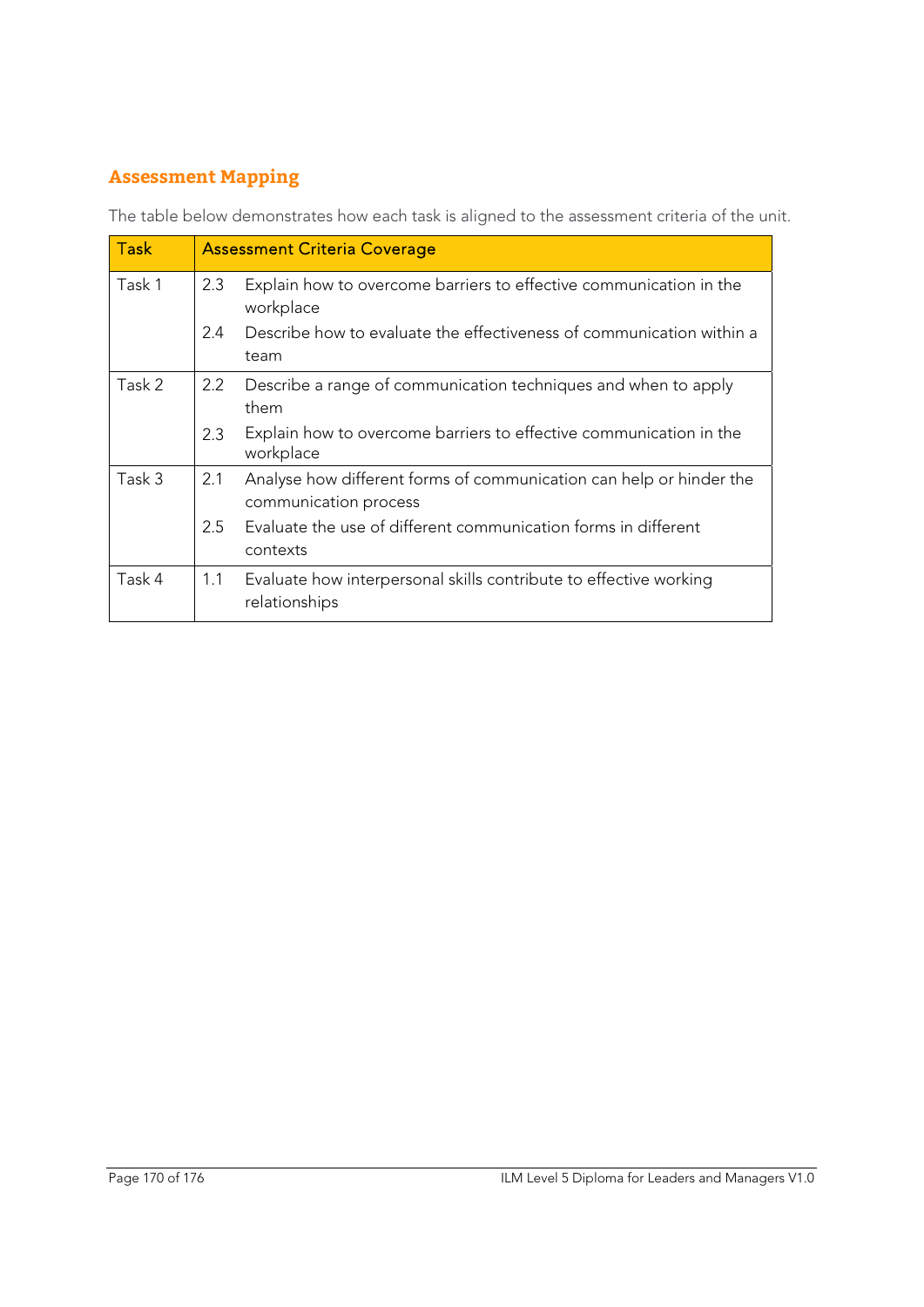### **Types of Evidence**

A written report is the main output to form the completion of the tasks.

Additional evidence could include a variety of forms (eg presentations, professional discussion, competency based interviews, oral/written questions).

#### **Context of Assessment and Amendments**

Learners are able to use their own work based context or that of another organisation they are particularly familiar with to base their assessment on. No prior approval from your ILM Quality & Compliance Manager (QCM) is required to adapt the scenario as long as the tasks remain as described in this brief. Should amendments to the tasks be required the Centre would need to seek approval from their ILM QCM. QCM approval will also be needed if the Centre wishes to create a new assessment.

#### **Conditions of Assessment**

Learners must carry the tasks out individually. Learners may carry out research and collect the information they want to use under unsupervised conditions.

#### **Authenticity of learner work**

The work submitted should be the learner's own work. Learners must acknowledge any work that is not their own using a recognised referencing notation and present direct quotes from other sources in quotation marks.

Learners must make a formal declaration of authenticity, ie the work is their own. This is a prerequisite for an assessment to be assessed because no investigation for plagiarism can be carried out without this confirmation.

A declaration of authenticity is included in the Result Sheet overleaf.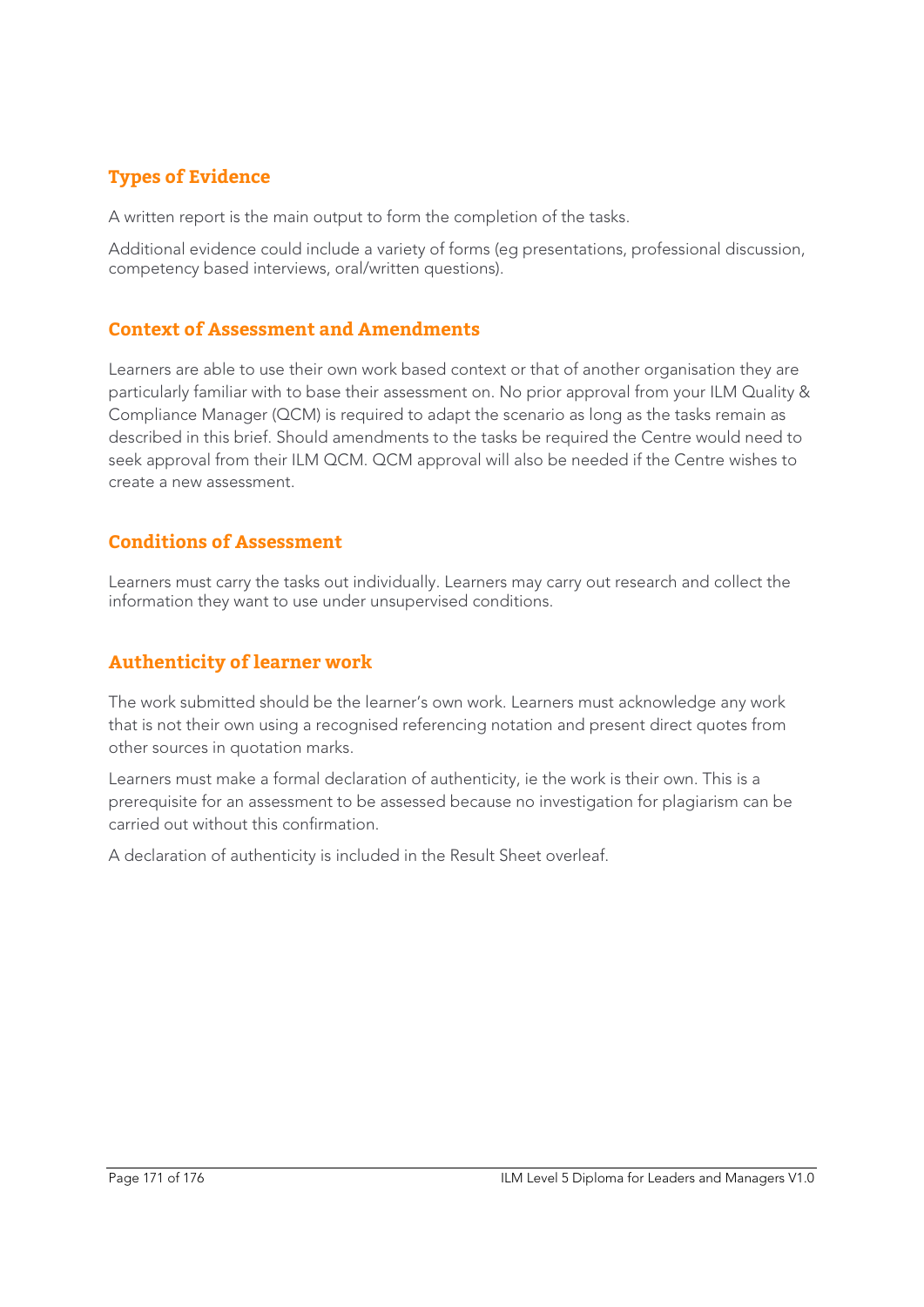#### **Result Sheet**

#### To be completed by the Learner

| Learner name:      | Learner number:         |
|--------------------|-------------------------|
| Submission Number: | <b>Submission Date:</b> |

#### Declaration of Authenticity

| I confirm that all work submitted is my own, and that I have acknowledged all sources I have<br>used. |       |
|-------------------------------------------------------------------------------------------------------|-------|
| Learner signature:                                                                                    | Date: |

#### To be completed by the Assessor

Assessment must be conducted with reference to the assessment criteria. In order to pass the unit, every assessment criterion must be met.

|     | <b>Assessment Criterion (AC)</b>                                                                         | Outcome<br>(Pass/Refer) | <b>Assessor Feedback</b>                                                              |
|-----|----------------------------------------------------------------------------------------------------------|-------------------------|---------------------------------------------------------------------------------------|
|     | LO 1 Understand interpersonal skills                                                                     |                         |                                                                                       |
| 1.4 | Evaluate how<br>interpersonal skills<br>contribute to effective<br>working relationships                 |                         | Task 4                                                                                |
|     | appropriately                                                                                            |                         | LO 2 Understand different forms and techniques of communication and how to apply them |
| 2.1 | Analyse how different<br>forms of<br>communication can<br>help or hinder the<br>communication<br>process |                         | Task 3                                                                                |
| 2.2 | Describe a range of<br>communication<br>techniques and when<br>to apply them                             |                         | Task 2                                                                                |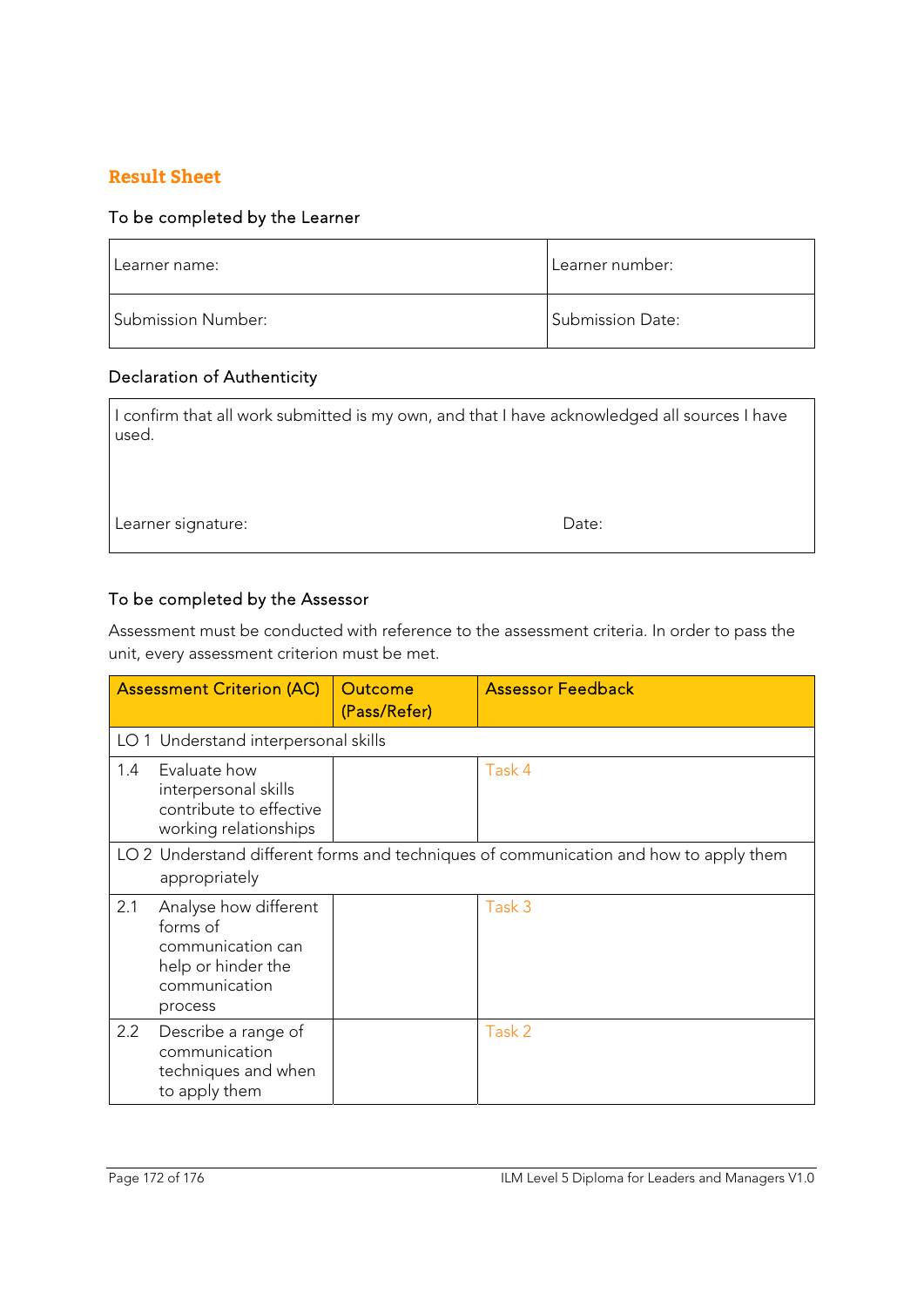|     | <b>Assessment Criterion (AC)</b>                                                         | <b>Outcome</b><br>(Pass/Refer) | <b>Assessor Feedback</b> |
|-----|------------------------------------------------------------------------------------------|--------------------------------|--------------------------|
| 2.3 | Explain how to<br>overcome barriers to<br>effective<br>communication in the<br>workplace |                                | Tasks 1 and 2            |
| 2.4 | Describe how to<br>evaluate the<br>effectiveness of<br>communication within<br>a team    |                                | Task 1                   |
| 2.5 | Evaluate the use of<br>different<br>communication forms<br>in different contexts         |                                | Task 3                   |

| <b>Assessor Outcome</b>                |                               |  |
|----------------------------------------|-------------------------------|--|
| <b>Outcome</b> (delete as applicable): | <b>Signature of Assessor:</b> |  |
| <b>PASS/REFER</b>                      | Date:                         |  |

| <b>IQA Outcome</b>              |                   |  |
|---------------------------------|-------------------|--|
| Outcome (delete as applicable): | Signature of IQA: |  |
| <b>PASS/REFER</b>               | Date:             |  |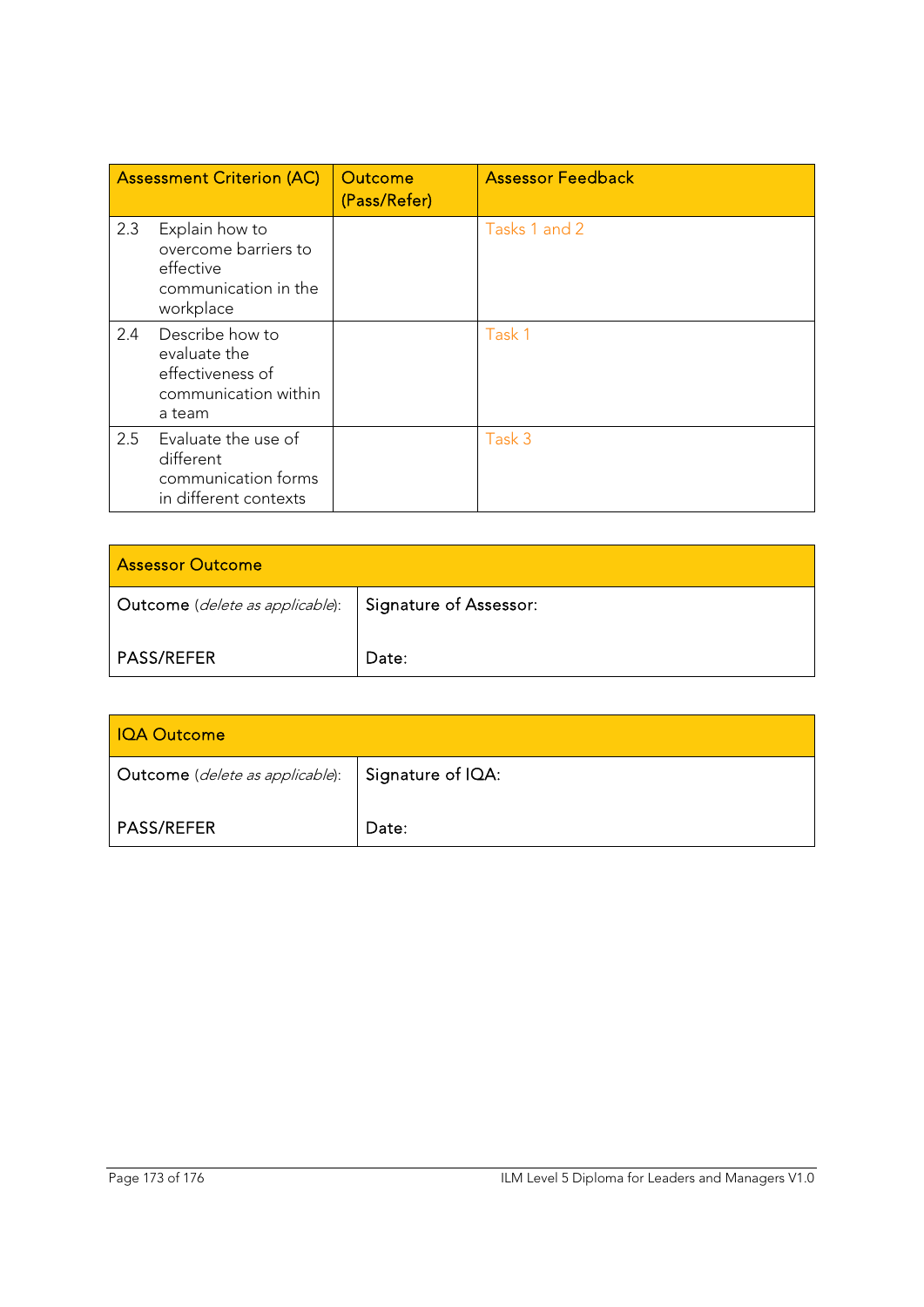# **Appendix 6 Sources of general information**

The following documents contain essential information for Centres delivering ILM qualifications. They should be referred to in conjunction with this Handbook. To download the documents and to find other useful documents, go to the ILM Website www.i-l-m.com.

**ILM Customer Handbook** contains all of the essential information you need to work with ILM, including your contract and our policies. Specifically, the document includes sections on:

- **Section A: Introducing ILM**
- Section B: How to become an ILM Approved Centre and Recognised Provider
- Section C: Your contract with II M
- Section D: Policies and Guidance

#### **Operations/Departmental Manager Standard**

https://www.gov.uk/government/uploads/system/uploads/attachment\_data/file/549192/Operati ons\_Departmental\_Manager.pdf

#### **Operations/Departmental Manager Assessment Plan**

https://www.gov.uk/government/uploads/system/uploads/attachment\_data/file/574284/Operati ons Departmental Manager Assessment Plan.pdf

#### *Linking to this document from web pages*

We regularly update the name of documents on our website, therefore in order to prevent broken links we recommend that you link to our web page that the document resides upon, rather than linking to the document itself.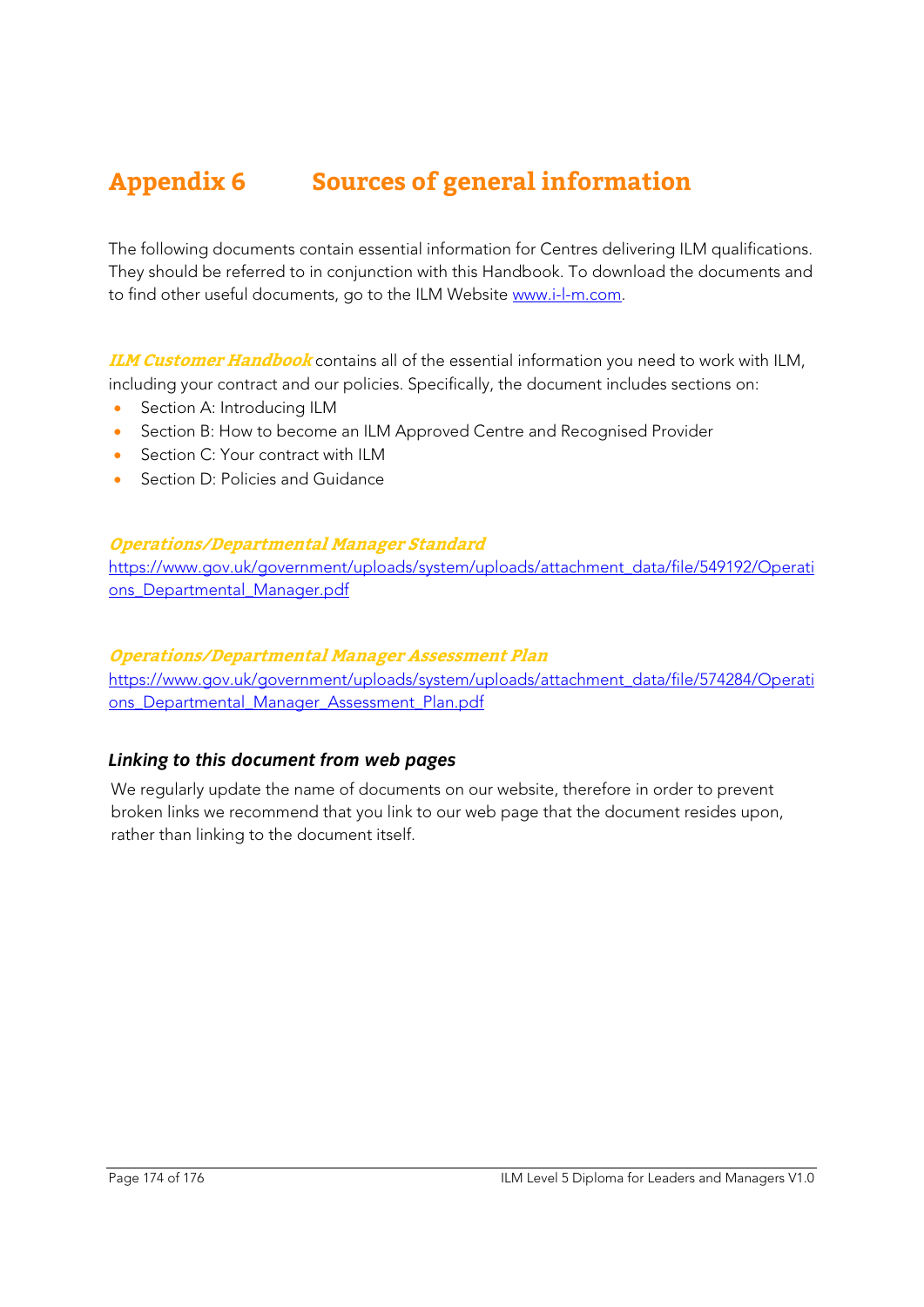## **Useful contacts**

#### ILM Customer Services

General enquiries Events enquiries International enquiries

E: customer@i-l-m.com

#### Complaints and feedback

Complaints and feedback E: customer@i-l-m.com

#### ILM Regulation and compliance

Reporting malpractice/maladministration Reporting incidents of plagiarism Lodging appeals

E: ILMregulation@i-l-m.com

Every effort has been made to ensure that the information contained in this publication is true and correct at the time of going to press. However, ILMs' products and services are subject to continuous development and improvement and the right is reserved to change products and services from time to time. ILM cannot accept liability for loss or damage arising from the use of information in this publication.

If you have a complaint, or any suggestions for improvement about any of the services that we provide, email: customer@i-l-m.com